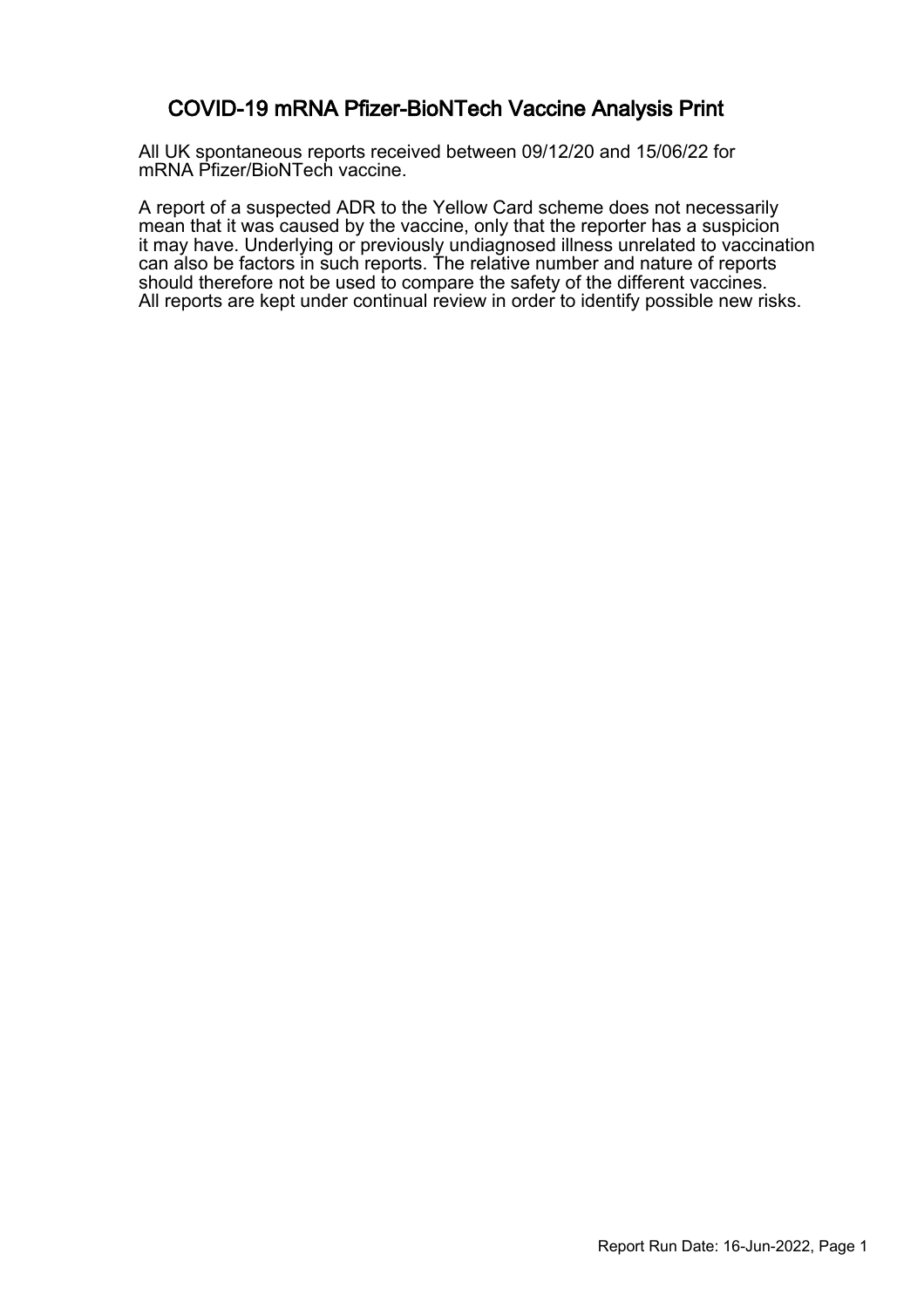# **Name: COVID-19 mRNA Pfizer-BioNTech Vaccine Analysis Print**<br>Report Run Date: 16-Jun-2022<br>Data Lock Date: 15-Jun-2022 18:30:06

| <b>Reaction Name</b>                   | <b>Total</b>    | <b>Fatal</b>                     |
|----------------------------------------|-----------------|----------------------------------|
| <b>Blood disorders</b>                 |                 |                                  |
| Anaemia deficiencies                   |                 |                                  |
| Anaemia folate deficiency              | 1               | $\boldsymbol{0}$                 |
| Anaemia vitamin B12 deficiency         | 7               | $\boldsymbol{0}$                 |
| Deficiency anaemia                     | 1               | $\mathbf 0$                      |
| Iron deficiency anaemia                | 8               | $\mathbf{0}$                     |
| Pernicious anaemia                     | $\overline{2}$  | $\overline{0}$                   |
| <b>Anaemias NEC</b>                    |                 |                                  |
| Anaemia                                | 149             | $\boldsymbol{0}$                 |
| Anaemia macrocytic                     |                 |                                  |
| Anaemia megaloblastic                  | $\overline{1}$  | $0\atop 0$                       |
| Autoimmune anaemia                     | 3               |                                  |
| Blood loss anaemia                     | $\overline{1}$  | $0\atop 0$                       |
| Microcytic anaemia                     | 1               |                                  |
| Normocytic anaemia                     | 1               | $\begin{matrix}0\\0\end{matrix}$ |
| Anaemias haemolytic NEC                |                 |                                  |
| Coombs negative haemolytic anaemia     | 1               | $\mathbf 0$                      |
| Haemolytic anaemia                     | 7               | $\mathbf 0$                      |
| Anaemias haemolytic immune             |                 |                                  |
| Autoimmune haemolytic anaemia          | 19              | $\boldsymbol{0}$                 |
| Cold type haemolytic anaemia           | 1               | $\mathbf 0$                      |
| Evans syndrome                         |                 |                                  |
| Warm autoimmune haemolytic anaemia     | 1               | $\begin{matrix}0\\0\end{matrix}$ |
| Anaemias haemolytic mechanical factor  |                 |                                  |
| Microangiopathic haemolytic anaemia    | 1               | $\boldsymbol{0}$                 |
| <b>Bleeding tendencies</b>             |                 |                                  |
| Haemorrhagic diathesis                 |                 | $\boldsymbol{0}$                 |
| Increased tendency to bruise           | 55              | $\mathbf{0}$                     |
| Spontaneous haematoma                  | 2               | $\overline{0}$                   |
| Coagulation factor deficiencies        |                 |                                  |
| Acquired factor VIII deficiency        | 1               | $\mathbf 0$                      |
| Acquired haemophilia                   | $\overline{4}$  | $\boldsymbol{0}$                 |
| Coagulopathies                         |                 |                                  |
| Abnormal clotting factor               | 4               | $\boldsymbol{0}$                 |
| Antiphospholipid syndrome              |                 | $\overline{0}$                   |
| Coagulopathy                           | 32              | 1                                |
| Disseminated intravascular coagulation | $\mathbf{3}$    | 0                                |
| Hypercoagulation                       | 4               | 0                                |
| Thrombotic microangiopathy             | $5\overline{)}$ | $\overline{0}$                   |
| <b>Eosinophilic disorders</b>          |                 |                                  |
| Eosinophilia                           | 12              | $\boldsymbol{0}$                 |
| Haematological disorders               |                 |                                  |
| <b>Blood disorder</b>                  | 7               | $\boldsymbol{0}$                 |
| Bone marrow disorder                   | 1               | $\overline{0}$                   |
| Bone marrow oedema                     | 1               | $\pmb{0}$                        |
| Hypergammaglobulinaemia                |                 | $\boldsymbol{0}$                 |
| Hyperviscosity syndrome                | 1               | $\mathbf 0$                      |
| Mast cell activation syndrome          | 15              | $\boldsymbol{0}$                 |
| Methaemoglobinaemia                    | 1               | $\mathbf 0$                      |
| <b>Haemolyses NEC</b>                  |                 |                                  |
| Haemolysis                             | 6               | $\mathbf 0$                      |
| Intravascular haemolysis               | 1               | $\overline{0}$                   |
| Jaundice acholuric                     | $\mathbf{1}$    | $\boldsymbol{0}$                 |
| Leukocytoses NEC                       |                 |                                  |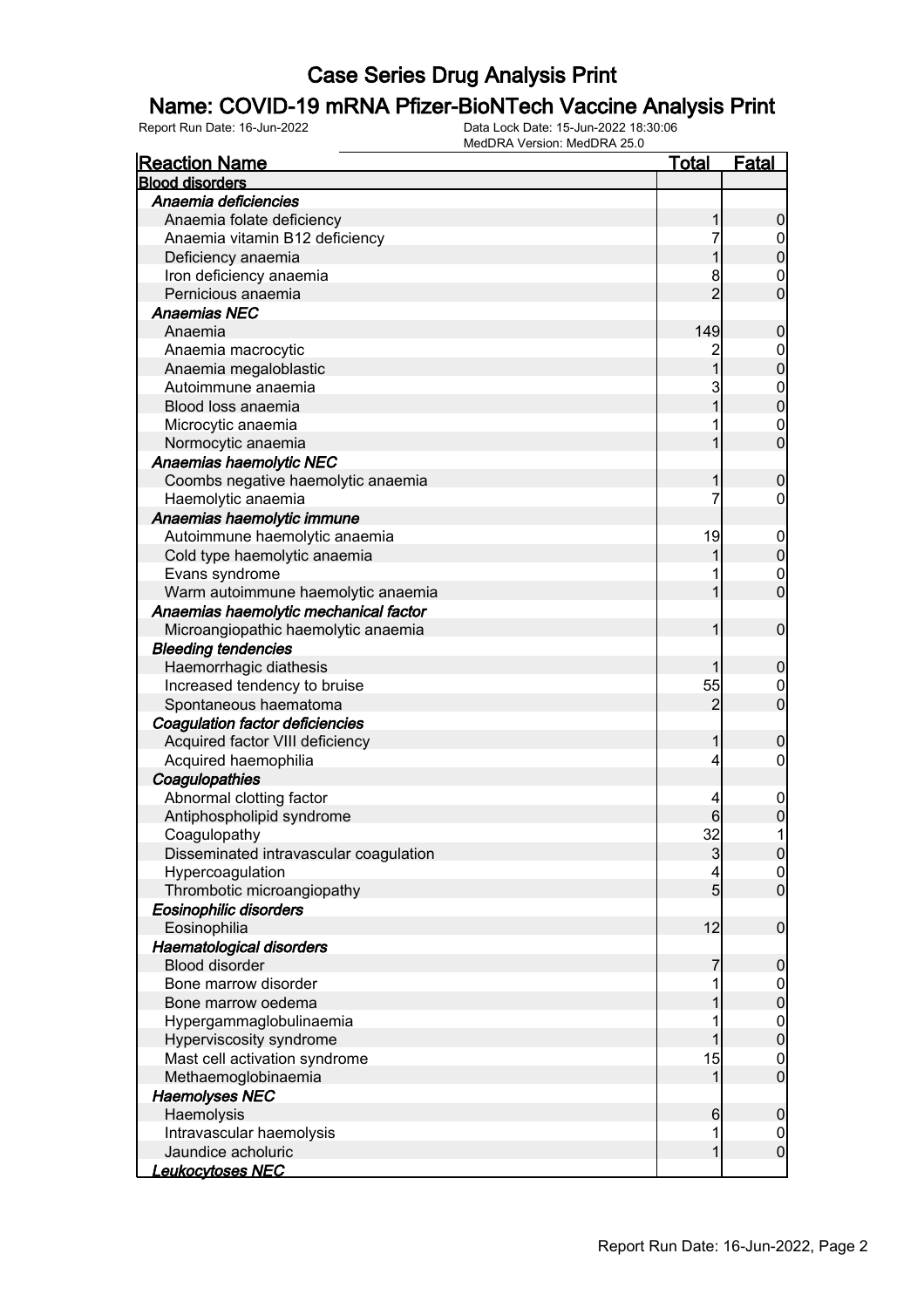## **Name: COVID-19 mRNA Pfizer-BioNTech Vaccine Analysis Print**<br>Report Run Date: 16-Jun-2022<br>Data Lock Date: 15-Jun-2022 18:30:06

| <b>Reaction Name</b>                             | <u>Total</u>                               | <u>Fatal</u>                |
|--------------------------------------------------|--------------------------------------------|-----------------------------|
| Blood disorders cont'd<br><b>Blood disorders</b> |                                            |                             |
| Leukocytosis                                     | 3                                          | $\overline{0}$              |
| Lymphocytic infiltration                         | 1                                          | $\mathbf 0$                 |
| Lymphocytosis                                    | 6                                          | $\overline{0}$              |
| Neutrophilia                                     | 12                                         | 0                           |
| Leukopenias NEC                                  |                                            |                             |
| Leukopenia                                       | 4                                          | 1                           |
| Lymphopenia                                      | 4                                          | $\overline{0}$              |
| Lymphatic system disorders NEC                   |                                            |                             |
| Abdominal lymphadenopathy                        | 4                                          | $\mathbf 0$                 |
| Hilar lymphadenopathy                            | 3                                          | $\mathbf 0$                 |
| Lymph node pain                                  | 2283                                       | $\overline{0}$              |
| Lymph node ulcer                                 |                                            | $\mathbf 0$                 |
| Lymphadenitis                                    | 193                                        | $\overline{0}$              |
| Lymphadenopathy                                  | 13800                                      | $\mathbf{0}$                |
| Lymphadenopathy mediastinal                      |                                            | $\overline{0}$              |
| Lymphatic disorder                               | 3                                          | $\mathbf{0}$                |
| Lymphatic insufficiency                          | 1                                          | $\overline{0}$              |
| Lymphoid tissue hyperplasia                      | 1                                          | $\mathbf{0}$                |
| Necrotic lymphadenopathy                         | 4                                          | $\overline{0}$              |
| Pseudolymphoma                                   | 9                                          | $\mathbf 0$                 |
| Retroperitoneal lymphadenopathy                  | 1                                          | $\overline{0}$              |
| Marrow depression and hypoplastic anaemias       |                                            |                             |
| Aplasia pure red cell                            | $\overline{c}$                             | $\mathbf 0$                 |
| Aplastic anaemia                                 | 1                                          | 1                           |
| Hypoplastic anaemia                              | $\overline{c}$                             | $\mathbf 0$                 |
| Myelosuppression                                 | 1                                          | $\mathbf 0$                 |
| Pancytopenia                                     | 9                                          | $\overline{0}$              |
| Neutropenias                                     |                                            |                             |
| Autoimmune neutropenia                           |                                            | $\mathbf 0$                 |
| Neutropenia                                      | 44                                         | $\mathbf 0$                 |
| <b>Platelet disorders NEC</b>                    |                                            |                             |
| Platelet anisocytosis                            | 1                                          | $\mathbf 0$                 |
| Platelet disorder                                | 4                                          | $\mathbf 0$                 |
| Polycythaemia (excl rubra vera)                  |                                            |                             |
| Polycythaemia                                    | 3                                          | $\mathbf 0$                 |
| Purpuras (excl thrombocytopenic)                 |                                            |                             |
| Purpura non-thrombocytopenic                     | 1                                          | $\boldsymbol{0}$            |
| Red blood cell abnormal findings NEC             |                                            |                             |
| Macrocytosis                                     |                                            | $\mathbf 0$                 |
| Polychromasia                                    | $\begin{array}{c} 2 \\ 2 \\ 2 \end{array}$ | $\overline{0}$              |
| Red blood cell abnormality                       |                                            | $\overline{0}$              |
| Spleen disorders                                 |                                            |                             |
| Spleen atrophy                                   | 1                                          | $\mathbf 0$                 |
| Splenic infarction                               | 4                                          | $\overline{0}$              |
| Splenic lesion                                   | 1                                          | $\boldsymbol{0}$            |
| Splenic thrombosis                               |                                            |                             |
| Splenic vein thrombosis                          | $\frac{2}{2}$                              | $\mathbf{0}$<br>$\mathbf 0$ |
| Splenomegaly                                     | 12                                         | $\boldsymbol{0}$            |
|                                                  |                                            |                             |
| Thrombocytopenias                                | 1                                          |                             |
| Acquired amegakaryocytic thrombocytopenia        | 89                                         | $\boldsymbol{0}$            |
| Immune thrombocytopenia                          |                                            | $\boldsymbol{0}$            |
| Thrombocytopenia                                 | 244                                        | $\frac{2}{0}$               |
| Thrombocytopenic purpura                         | 9                                          |                             |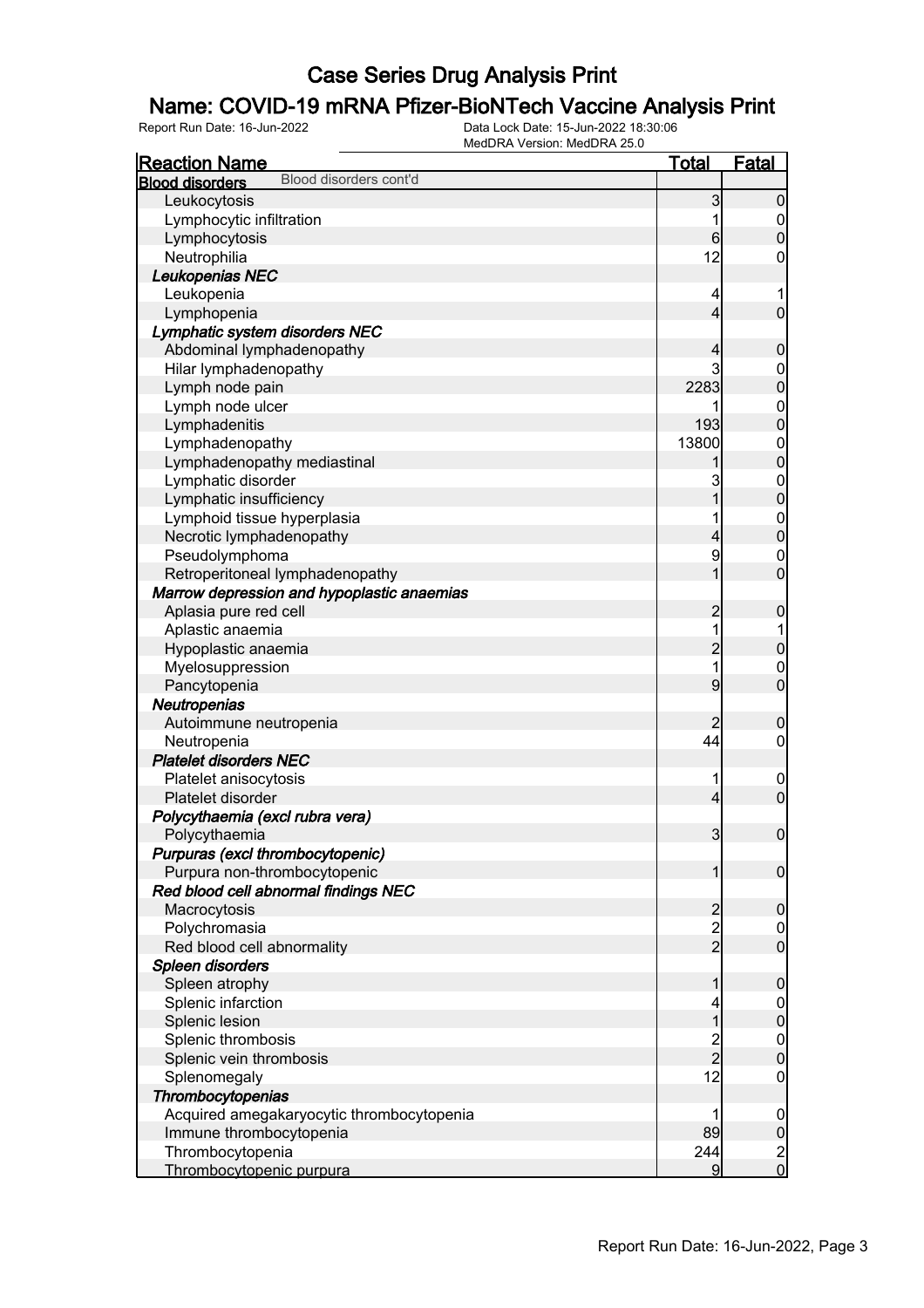## **Name: COVID-19 mRNA Pfizer-BioNTech Vaccine Analysis Print**<br>Report Run Date: 16-Jun-2022<br>Data Lock Date: 15-Jun-2022 18:30:06

| <b>Reaction Name</b>                             | Total | Fatal |
|--------------------------------------------------|-------|-------|
| Blood disorders cont'd<br><b>Blood disorders</b> |       |       |
| Thrombotic thrombocytopenic purpura              |       |       |
| Thrombocytoses                                   |       |       |
| Thrombocytosis                                   |       |       |
| <b>Thymus disorders</b>                          |       |       |
| Thymus enlargement                               |       |       |
| <b>Blood disorders SOC TOTAL</b>                 | 17163 | 5     |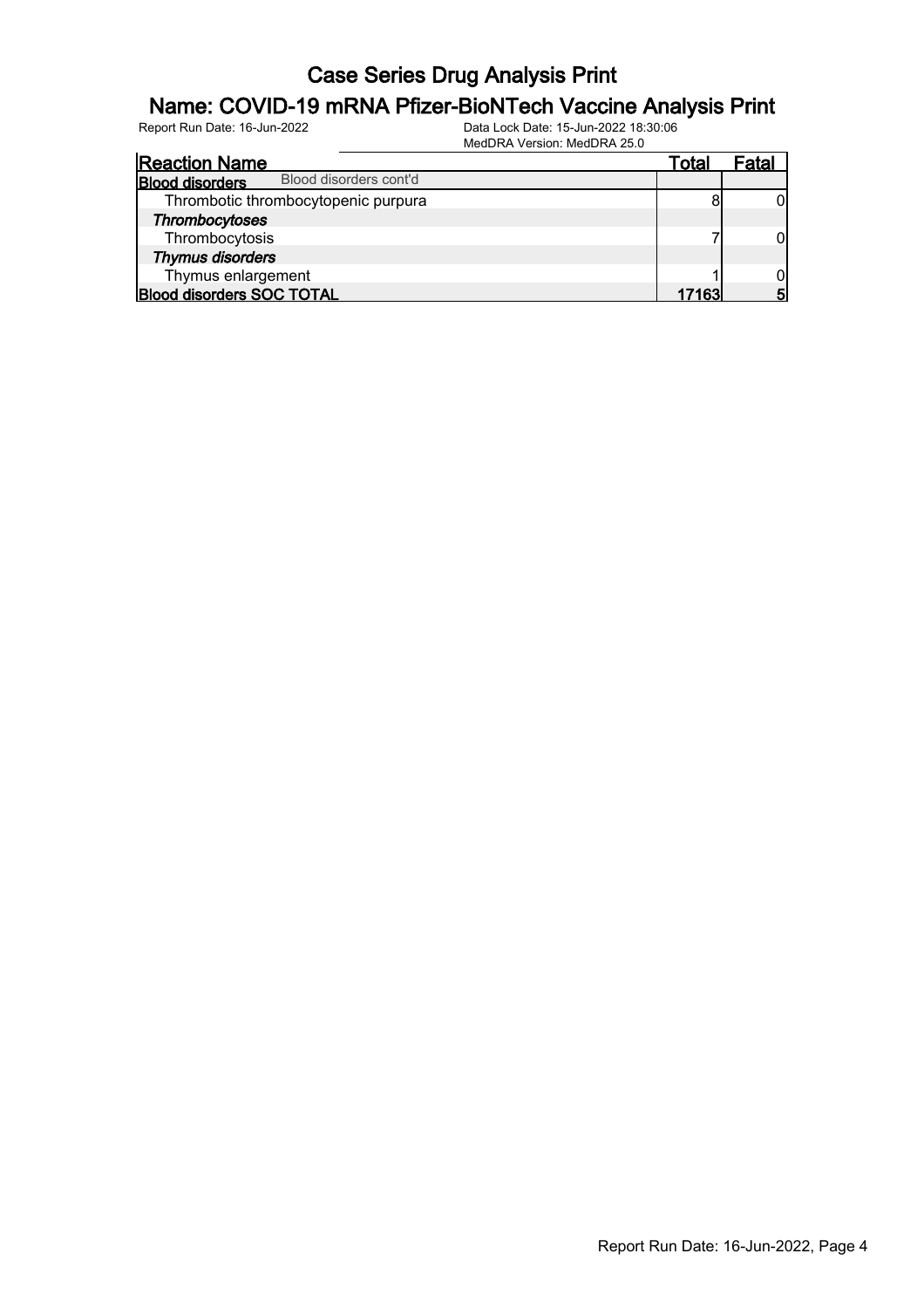#### Name: COVID-19 mRNA Pfizer-BioNTech Vaccine Analysis Print

| <b>Reaction Name</b>                       | <u>Total</u>    | <b>Fatal</b>                          |
|--------------------------------------------|-----------------|---------------------------------------|
| Cardiac disorders                          |                 |                                       |
| Aortic valvular disorders                  |                 |                                       |
| Aortic valve incompetence                  | 2               | 0                                     |
| <b>Cardiac conduction disorders</b>        |                 |                                       |
| Atrioventricular block                     | 34              |                                       |
| Atrioventricular block complete            | 3               |                                       |
| Atrioventricular block first degree        | 3               | 0                                     |
| Atrioventricular block second degree       | 5               | $\mathbf{0}$                          |
| Bundle branch block                        | $\overline{c}$  | 0                                     |
| Bundle branch block left                   | 6               | $\mathbf{0}$                          |
| Bundle branch block right                  | 5               | 0                                     |
| Trifascicular block                        |                 | 0                                     |
| <b>Cardiac disorders NEC</b>               |                 |                                       |
| Acute cardiac event                        | 7               | $\mathbf 0$                           |
| Atrial thrombosis                          |                 | $\mathbf 0$                           |
| Cardiac disorder                           | 107             |                                       |
| Cardiac dysfunction                        |                 | $\frac{3}{0}$                         |
| Cardiac ventricular thrombosis             | $\overline{2}$  | $\mathbf{0}$                          |
| Cardiovascular deconditioning              | 1               | $\mathbf 0$                           |
| Cardiovascular disorder                    | 10              | $\mathbf{0}$                          |
| Intracardiac thrombus                      | 7               | $\overline{0}$                        |
| Cardiac hypertensive complications         |                 |                                       |
| Hypertensive heart disease                 | 3               | $\overline{c}$                        |
| Cardiac infections and inflammations NEC   |                 |                                       |
| Carditis                                   | 10              | $\mathbf 0$                           |
| Cardiac neoplasms NEC                      |                 |                                       |
| Pericardial cyst                           |                 | $\mathbf 0$                           |
| Cardiac signs and symptoms NEC             |                 |                                       |
| Cardiac discomfort                         | 39              | 0                                     |
| Cardiovascular symptom                     |                 | $\mathbf 0$                           |
| Palpitations                               | 6295            |                                       |
| Cardiac valve disorders NEC                |                 |                                       |
| Cardiac valve disease                      | 4               | 0                                     |
| Heart valve incompetence                   | 3               | 0                                     |
| Cardiomyopathies                           |                 |                                       |
| Cardiomyopathy                             | 18              | $\overline{c}$                        |
| Congestive cardiomyopathy                  | 9               | <sup>0</sup>                          |
| Stress cardiomyopathy                      | 3               | $\overline{0}$                        |
| Coronary artery disorders NEC              |                 |                                       |
| Arteriosclerosis coronary artery           | $\overline{c}$  |                                       |
| Coronary artery disease                    | 10              | $\frac{0}{3}$                         |
| Coronary artery dissection                 | 1               | $\mathbf{0}$                          |
| Coronary artery occlusion                  | 4               | $\mathbf 0$                           |
| Coronary artery thrombosis                 | 8               | $\overline{c}$                        |
| <b>Endocarditis NEC</b>                    |                 |                                       |
| Endocarditis noninfective                  | 1               | 1                                     |
| <b>Heart failures NEC</b>                  |                 |                                       |
| Cardiac failure                            | 87              | 10                                    |
| Cardiac failure acute                      | 9               | $\overline{c}$                        |
| Cardiac failure chronic                    |                 | $\overline{0}$                        |
| Cardiac failure congestive                 | $\frac{2}{7}$   | 4                                     |
| Cardiogenic shock                          | $6\phantom{.0}$ |                                       |
| Cardiopulmonary failure                    | $\overline{2}$  | $\begin{array}{c} 2 \\ 1 \end{array}$ |
| <u>Ischaemic coronary artery disorders</u> |                 |                                       |
|                                            |                 |                                       |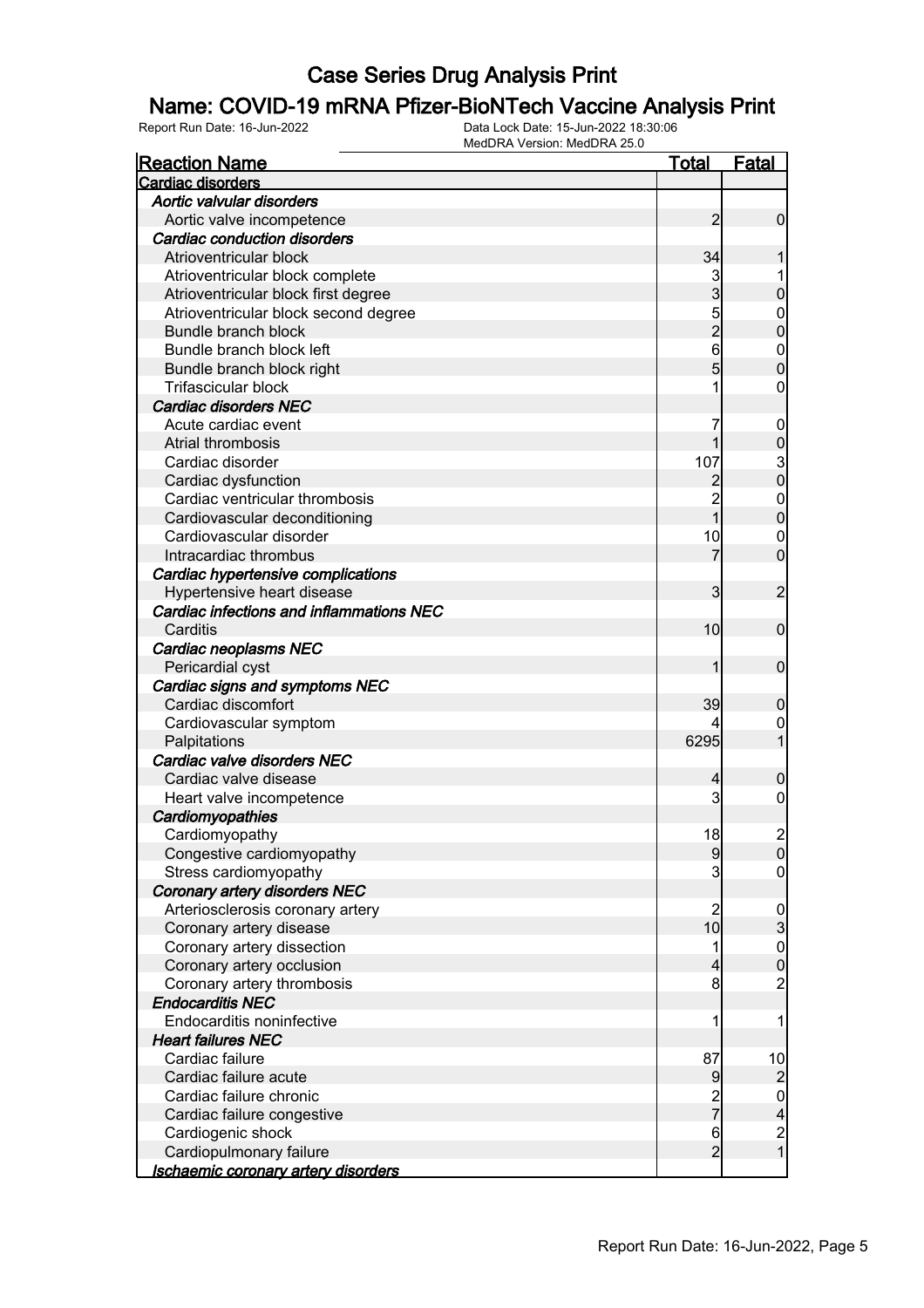## **Name: COVID-19 mRNA Pfizer-BioNTech Vaccine Analysis Print**<br>Report Run Date: 16-Jun-2022<br>Data Lock Date: 15-Jun-2022 18:30:06

| <b>Reaction Name</b>                          | <u>Total</u>   | <b>Fatal</b>                         |
|-----------------------------------------------|----------------|--------------------------------------|
| Cardiac disorders cont'd<br>Cardiac disorders |                |                                      |
| Acute coronary syndrome                       | 10             |                                      |
| Acute myocardial infarction                   | 32             |                                      |
| Angina pectoris                               | 347            | $\frac{5}{1}$                        |
| Angina unstable                               | 5              | $\mathbf{0}$                         |
| Arteriospasm coronary                         | $\overline{4}$ | $\mathbf 0$                          |
| Microvascular coronary artery disease         | $\mathsf{3}$   | 0                                    |
| Myocardial infarction                         | 303            | 44                                   |
| Myocardial ischaemia                          | 13             | 7                                    |
| Left ventricular failures                     |                |                                      |
| Acute left ventricular failure                |                |                                      |
| Left ventricular failure                      | $\frac{2}{7}$  | $\frac{2}{2}$                        |
| Mitral valvular disorders                     |                |                                      |
| Mitral valve incompetence                     | 8              | $\boldsymbol{0}$                     |
| Mitral valve prolapse                         | 1              | $\pmb{0}$                            |
| <b>Myocardial disorders NEC</b>               |                |                                      |
| Cardiac amyloidosis                           | 1              | $\mathbf{0}$                         |
| Cardiac aneurysm                              | 1              | $\overline{1}$                       |
| Cardiac ventricular scarring                  | 1              |                                      |
| Cardiomegaly                                  | 57             |                                      |
| <b>Dilatation ventricular</b>                 | 1              | $\frac{1}{2}$<br>O $\frac{1}{2}$     |
| Left atrial dilatation                        | 1              |                                      |
| Left ventricular dysfunction                  | 19             |                                      |
| Left ventricular enlargement                  | $\overline{3}$ | $\begin{matrix}0\\0\end{matrix}$     |
| Left ventricular hypertrophy                  | $\overline{2}$ |                                      |
| Myocardial fibrosis                           | 10             | $\begin{matrix}0\\0\end{matrix}$     |
| Myocardial haemorrhage                        | 1              |                                      |
| Myocardial injury                             | 26             | $0\atop 0$                           |
| Myocardial necrosis                           | 1              |                                      |
| Myocardial oedema                             |                | $\begin{matrix}0\\0\end{matrix}$     |
| Myocardial rupture                            | 1              |                                      |
| Right atrial enlargement                      | 1              | $0$<br>0                             |
| Right ventricular dilatation                  | 1              |                                      |
| Right ventricular dysfunction                 | $\overline{2}$ | $0$<br>0                             |
| Right ventricular enlargement                 | $\overline{1}$ |                                      |
| Systolic dysfunction                          | $\mathbf 1$    | $\begin{matrix}0\\0\end{matrix}$     |
| Ventricular dysfunction                       |                | 0                                    |
| Ventricular hypertrophy                       | $\frac{2}{1}$  | $\overline{0}$                       |
| Ventricular hypokinesia                       | 4              | $\mathbf 0$                          |
| Noninfectious myocarditis                     |                |                                      |
| Eosinophilic myocarditis                      | 1              | $\boldsymbol{0}$                     |
| Hypersensitivity myocarditis                  | 1              | $\pmb{0}$                            |
| Myocarditis                                   | 710            |                                      |
| Myocarditis post infection                    |                | $\begin{matrix} 4 \\ 0 \end{matrix}$ |
| Myopericarditis                               | 93             | $\boldsymbol{0}$                     |
| Noninfectious pericarditis                    |                |                                      |
| Pericarditis                                  | 545            |                                      |
| Pericarditis constrictive                     |                | $\begin{matrix} 2 \\ 0 \end{matrix}$ |
| Pericarditis lupus                            |                | $\boldsymbol{0}$                     |
| Pleuropericarditis                            | 1              | $\overline{0}$                       |
| <b>Pericardial disorders NEC</b>              |                |                                      |
| Cardiac tamponade                             | $\overline{2}$ | 1                                    |
| Pericardial effusion                          | 52             |                                      |
| Pericardial fibrosis                          | $\mathbf{1}$   | $\frac{2}{0}$                        |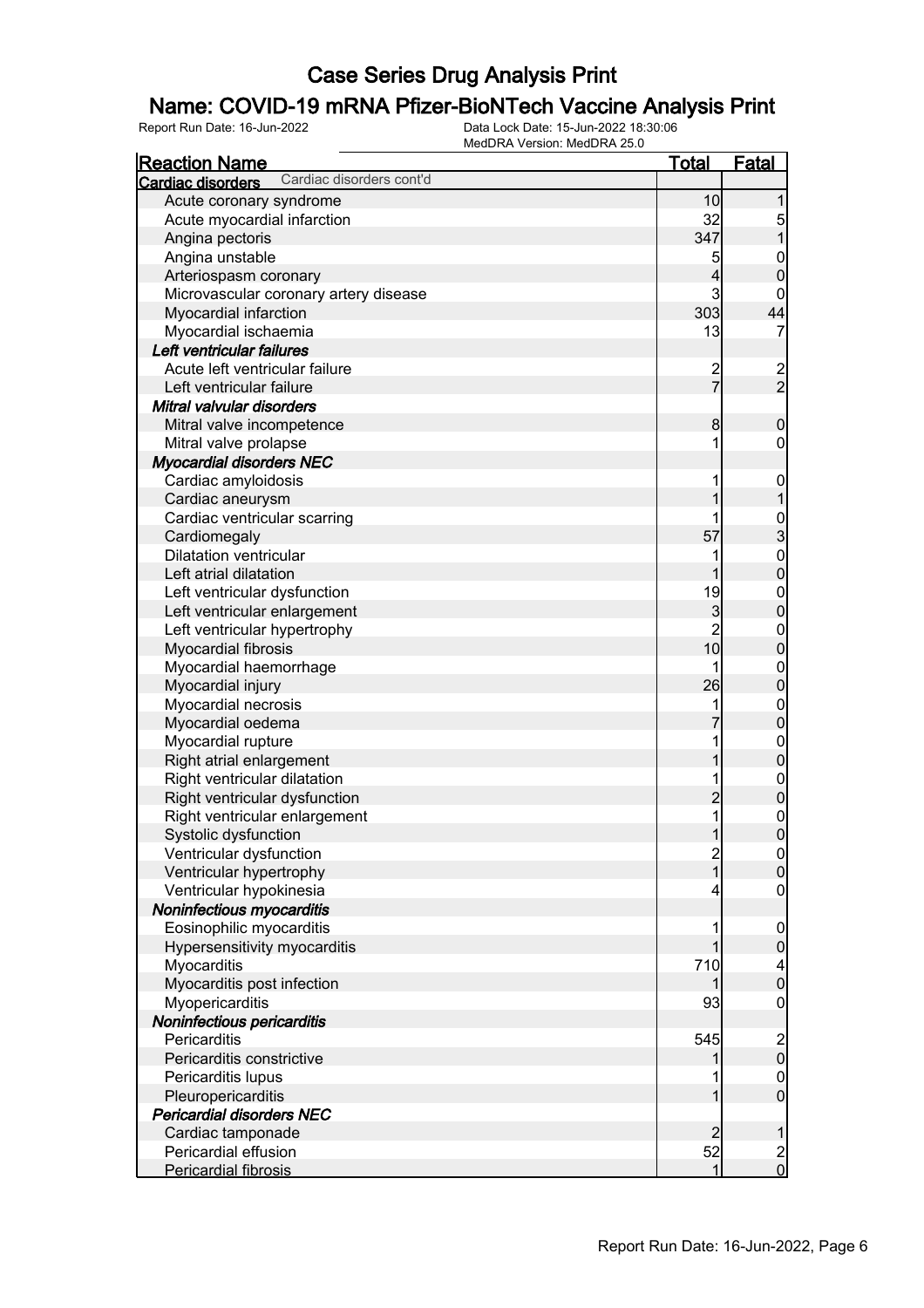# **Name: COVID-19 mRNA Pfizer-BioNTech Vaccine Analysis Print**<br>Report Run Date: 16-Jun-2022<br>Data Lock Date: 15-Jun-2022 18:30:06

| <u>Reaction Name</u>                          | <b>Total</b>    | <b>Fatal</b>     |
|-----------------------------------------------|-----------------|------------------|
| Cardiac disorders cont'd<br>Cardiac disorders |                 |                  |
| Pericardial haemorrhage                       | 4               | $\mathbf{3}$     |
| Pericardial rub                               | $\overline{2}$  | $\overline{0}$   |
| Rate and rhythm disorders NEC                 |                 |                  |
| Arrhythmia                                    | 196             |                  |
| Arrhythmia neonatal                           |                 | $\mathbf 0$      |
| Bradycardia                                   | 81              | $\mathbf 0$      |
| Bradycardia foetal                            | 2               | $\mathbf 0$      |
| Cardiac flutter                               | 630             | $\mathbf 0$      |
| Extrasystoles                                 | 223             | $\boldsymbol{0}$ |
| <b>Heart alternation</b>                      | 3               | $\overline{0}$   |
| Paroxysmal arrhythmia                         | 1               | $\boldsymbol{0}$ |
| Postural orthostatic tachycardia syndrome     | 51              | $\overline{0}$   |
| Tachyarrhythmia                               | 11              | $\boldsymbol{0}$ |
| Tachycardia                                   | 2523            | $\overline{0}$   |
| Tachycardia foetal                            | 1               | $\mathbf 0$      |
| Tachycardia paroxysmal                        | 1               | $\overline{0}$   |
| <b>Right ventricular failures</b>             |                 |                  |
| Cor pulmonale                                 | 1               | $\boldsymbol{0}$ |
| Right ventricular failure                     | 1               | $\boldsymbol{0}$ |
| Supraventricular arrhythmias                  |                 |                  |
| Arrhythmia supraventricular                   | 17              | $\boldsymbol{0}$ |
| Atrial fibrillation                           | 297             | $\overline{1}$   |
| <b>Atrial flutter</b>                         | 46              | $\mathbf{0}$     |
| Atrial tachycardia                            | 12              | $\overline{0}$   |
| Nodal arrhythmia                              | 1               | $\boldsymbol{0}$ |
| Sinus arrest                                  | 1               | $\overline{0}$   |
| Sinus arrhythmia                              | 9               | $\mathbf{0}$     |
| Sinus bradycardia                             | 16              | $\mathbf 0$      |
| Sinus node dysfunction                        | 1               | $\mathbf 0$      |
| Sinus tachycardia                             | 87              | $\pmb{0}$        |
| Supraventricular extrasystoles                | 6               | $\mathbf 0$      |
| Supraventricular tachycardia                  | 51              | $\mathbf 0$      |
| Tricuspid valvular disorders                  |                 |                  |
| Tricuspid valve incompetence                  | 6               | $\mathbf 0$      |
| Ventricular arrhythmias and cardiac arrest    |                 |                  |
| Cardiac arrest                                | 135             | 47               |
| Cardio-respiratory arrest                     | 1               |                  |
| Pulseless electrical activity                 | 8               | $\pmb{0}$        |
| Ventricular arrhythmia                        | $6\phantom{1}6$ | $\mathbf 0$      |
| Ventricular extrasystoles                     | 32              | $\boldsymbol{0}$ |
| Ventricular fibrillation                      | 10              |                  |
| Ventricular tachycardia                       | 19              | $\mathbf 0$      |
| <b>Cardiac disorders SOC TOTAL</b>            | 13508           | <u>164 </u>      |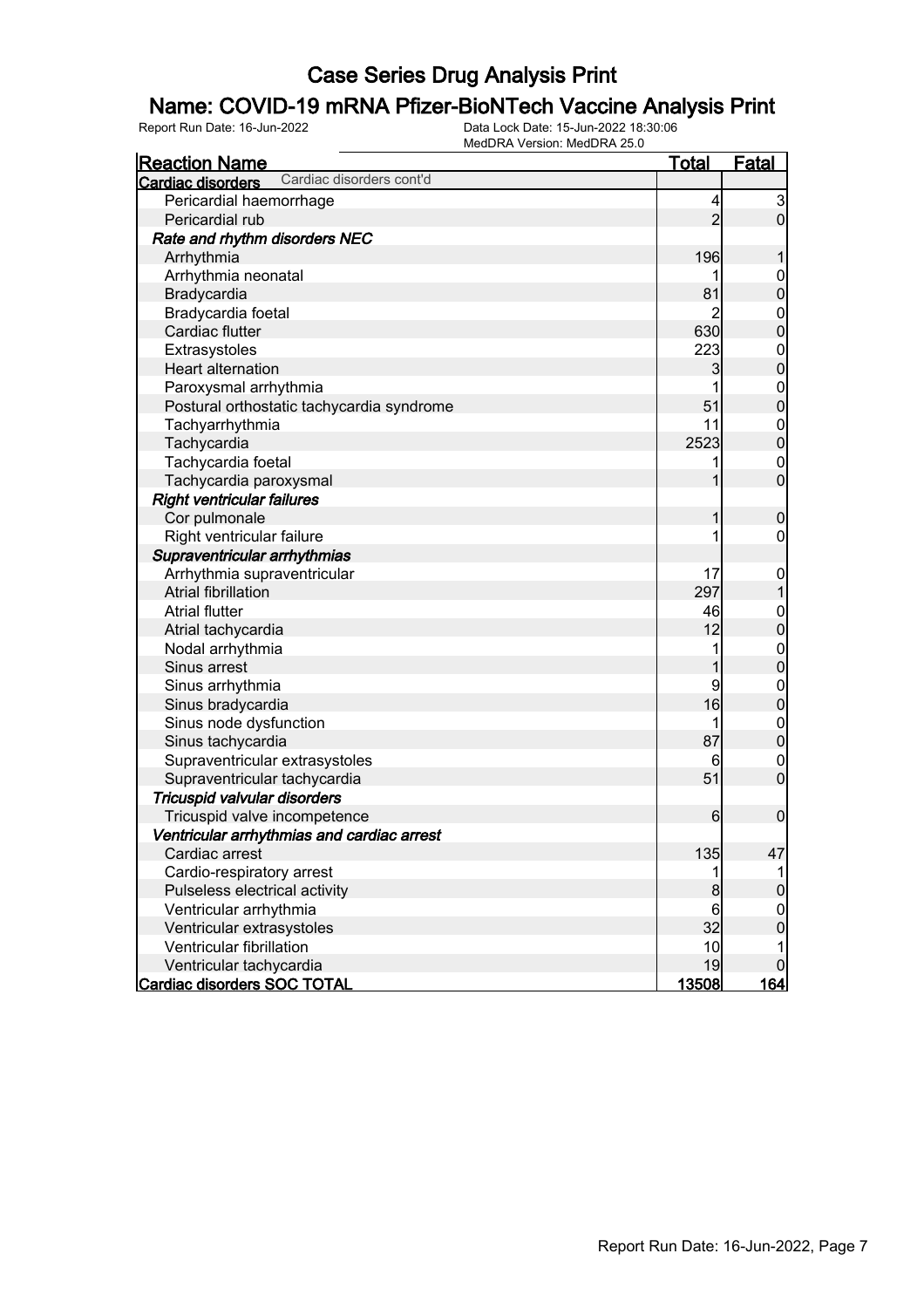## **Name: COVID-19 mRNA Pfizer-BioNTech Vaccine Analysis Print**<br>Report Run Date: 16-Jun-2022<br>Data Lock Date: 15-Jun-2022 18:30:06

| <b>Reaction Name</b>                                 | Total          | <b>Fatal</b>     |
|------------------------------------------------------|----------------|------------------|
| <b>Congenital disorders</b>                          |                |                  |
| Autosomal chromosomal abnormalities                  |                |                  |
| Trisomy 8                                            | 1              | $\mathbf 0$      |
| Cardiac disorders congenital NEC                     |                |                  |
| Heart disease congenital                             | 20             | $\mathbf 0$      |
| Cardiac hypoplasias congenital                       |                |                  |
| Ventricular hypoplasia                               | 1              | $\mathbf 0$      |
| Cardiac septal defects congenital                    |                |                  |
| Atrial septal defect                                 | 2              | 0                |
| Hypertrophic cardiomyopathy                          | 1              | $\boldsymbol{0}$ |
| Ventricular septal defect                            |                | $\overline{0}$   |
| Cardiac valve disorders congenital                   |                |                  |
| Bicuspid aortic valve                                | 2              | $\mathbf 0$      |
| Central nervous system disorders congenital NEC      |                |                  |
| Spina bifida                                         | 2              |                  |
| Syringomyelia                                        | 1              | 0                |
| Cerebellar disorders congenital                      |                |                  |
| Arnold-Chiari malformation                           | 1              | $\overline{0}$   |
| Hereditary ataxia                                    | $\overline{2}$ | $\overline{0}$   |
| Cerebral disorders congenital                        |                |                  |
| Anencephaly                                          | 2              | 0                |
| Cerebral palsy                                       | 4              | $\mathbf 0$      |
| Congenital hydrocephalus                             | 1              | $\overline{0}$   |
| <b>Chromosomal abnormalities NEC</b>                 |                |                  |
| Cytogenetic abnormality                              | 1              | $\mathbf 0$      |
| Coagulation disorders congenital                     |                |                  |
| Factor IX deficiency                                 |                | 0                |
| Haemophilia                                          | $\overline{c}$ | 0                |
| <b>Congenital disorders NEC</b>                      |                |                  |
| Congenital anomaly                                   | 1              | $\overline{0}$   |
| Foetal malformation                                  |                | $\overline{0}$   |
| Heterotaxia                                          | 1              | 0                |
| Connective tissue disorders congenital               |                |                  |
| Ehlers-Danlos syndrome                               | 5              | $\mathbf 0$      |
| Diaphragmatic disorders congenital                   |                |                  |
| Congenital diaphragmatic hernia                      | 1              | $\mathbf 0$      |
| Gastrointestinal tract disorders congenital NEC      |                |                  |
| Gastroschisis                                        | 3              | $\boldsymbol{0}$ |
| Genetic polymorphisms                                |                |                  |
| Genetic polymorphism                                 | 1              | 0                |
| Great vessel disorders congenital                    |                |                  |
| Congenital great vessel anomaly                      | 1              | $\boldsymbol{0}$ |
| Transposition of the great vessels                   |                | $\overline{0}$   |
| Haematological disorders congenital NEC              |                |                  |
| Amegakaryocytic thrombocytopenia                     |                | 0                |
| Neonatal alloimmune thrombocytopenia                 | 1              | 0                |
| Haemoglobinopathies congenital                       |                |                  |
| Congenital methaemoglobinaemia                       | 1              | 0                |
| Immune system abnormalities congenital               |                |                  |
| Combined immunodeficiency                            | 1              | 0                |
| Inborn errors of bilirubin metabolism                |                |                  |
| Gilbert's syndrome                                   | 1              | 0                |
| Inborn errors of lipid metabolism                    |                |                  |
| Short-chain acyl-coenzyme A dehydrogenase deficiency | 1              | $\bf{0}$         |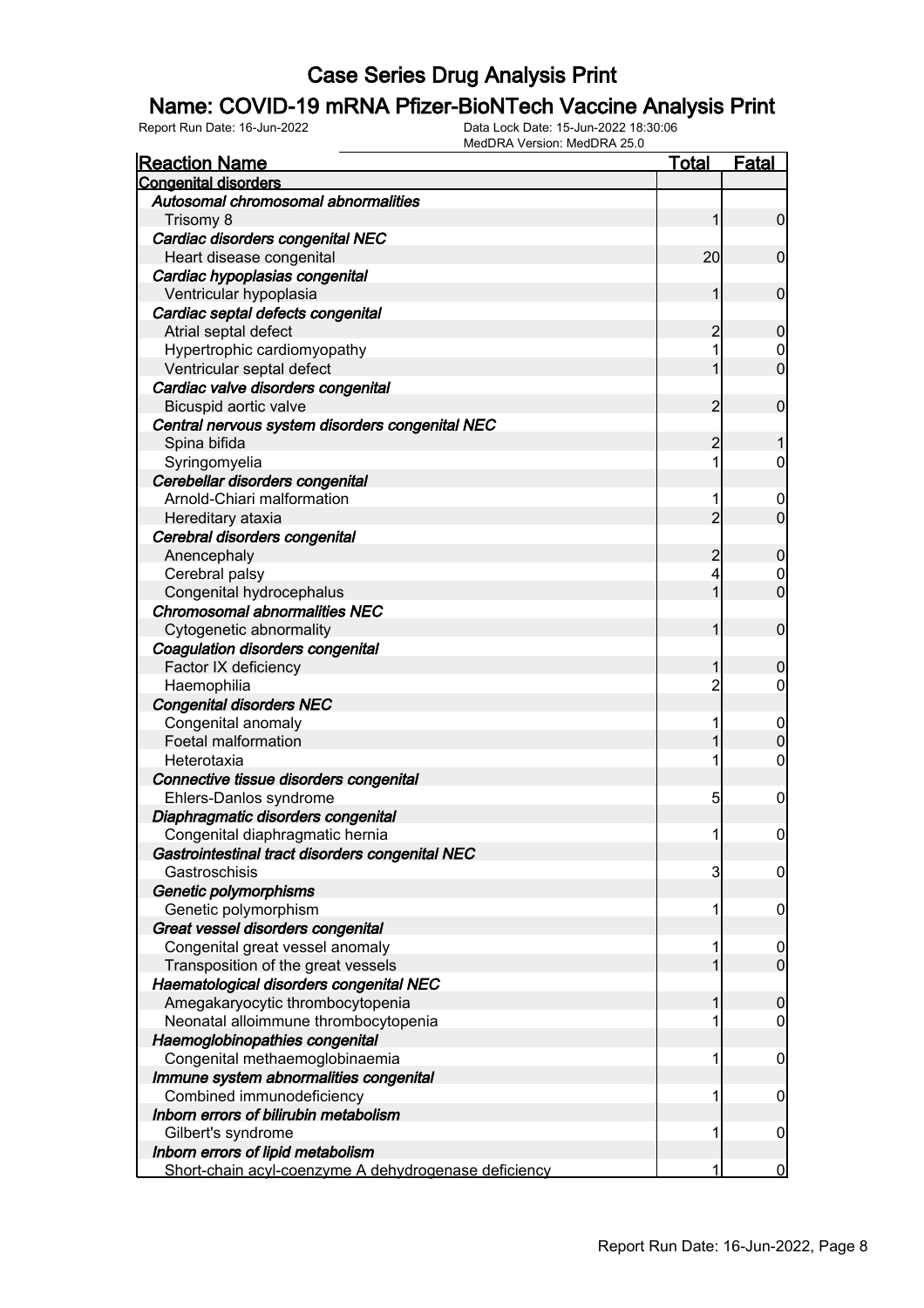#### Name: COVID-19 mRNA Pfizer-BioNTech Vaccine Analysis Print

Report Run Date: 16-Jun-2022 Data Lock Date: 15-Jun-2022 18:30:06

| MedDRA Version: MedDRA 25.0                                         |                |                                  |
|---------------------------------------------------------------------|----------------|----------------------------------|
| <u>Reaction Name</u>                                                | <u>Total</u>   | <b>Fatal</b>                     |
| <b>Congenital disorders</b> Congenital disorders cont'd             |                |                                  |
| Inborn errors of metabolism NEC                                     |                |                                  |
| Alpha-1 antitrypsin deficiency                                      | 1              | $\boldsymbol{0}$                 |
| Inborn errors of porphyrin metabolism                               |                |                                  |
| Porphyria                                                           | 1              | $\boldsymbol{0}$                 |
| Lymphatic system disorders congenital                               |                |                                  |
| Cystic lymphangioma                                                 | 3              | $\mathbf 0$                      |
| Male reproductive tract disorders congenital                        |                |                                  |
| Cryptorchism                                                        | 1              | $\overline{0}$                   |
| Micropenis                                                          | 4              | $\overline{0}$                   |
| Penoscrotal fusion                                                  | 1              | $\overline{0}$                   |
| Phimosis                                                            |                | $\overline{0}$                   |
| Musculoskeletal and connective tissue disorders of limbs congenital |                |                                  |
| Congenital musculoskeletal disorder of limbs                        | 1              | $\mathbf 0$                      |
| Developmental hip dysplasia                                         |                | $\overline{0}$                   |
| Musculoskeletal and connective tissue disorders of skull congenital |                |                                  |
| Platybasia                                                          | 1              | $\mathbf 0$                      |
| Musculoskeletal and connective tissue disorders of spine congenital |                |                                  |
|                                                                     |                |                                  |
| <b>Block vertebra</b>                                               | 1              | $\overline{0}$<br>$\overline{0}$ |
| Brachyolmia                                                         | 1              |                                  |
| Neurological disorders congenital NEC                               |                |                                  |
| Familial hemiplegic migraine                                        | $\overline{2}$ | $\mathbf 0$                      |
| Familial periodic paralysis                                         | 1              | $\overline{0}$                   |
| Moebius II syndrome                                                 |                | $\mathbf 0$                      |
| Neurofibromatosis                                                   | 1              | $\mathbf 0$                      |
| Tourette's disorder                                                 | 4              | $\overline{0}$                   |
| Ocular disorders congenital NEC                                     |                |                                  |
| Colour blindness                                                    | 4              | $\mathbf 0$                      |
| Congenital eye disorder                                             | 1              | $\overline{0}$                   |
| Palate disorders congenital                                         |                |                                  |
| Cleft lip and palate                                                | $\overline{c}$ | $\mathbf 0$                      |
| Peripheral nervous system disorders congenital NEC                  |                |                                  |
| Hereditary neuropathy with liability to pressure palsies            | 1              | $\overline{0}$                   |
| Paroxysmal extreme pain disorder                                    |                | $\overline{0}$                   |
| Pulmonary and bronchial disorders congenital                        |                |                                  |
| Congenital cystic lung                                              |                | $\mathbf 0$                      |
| Retinal disorders congenital                                        |                |                                  |
| Retinitis pigmentosa                                                | 1              | $\overline{0}$                   |
| Sex chromosomal abnormalities                                       |                |                                  |
| Turner's syndrome                                                   | 1              | $\overline{0}$                   |
| Skin and subcutaneous tissue disorders congenital NEC               |                |                                  |
| Acral peeling skin syndrome                                         | 1              | $\overline{0}$                   |
| Tongue disorders congenital                                         |                |                                  |
| Ankyloglossia congenital                                            |                | $\overline{0}$                   |
| Vascular anomalies congenital NEC                                   |                |                                  |
| Congenital LUMBAR syndrome                                          |                | $\overline{0}$                   |
| Venous disorders congenital                                         |                |                                  |
| Anomalous pulmonary venous connection                               |                | $\mathbf 0$                      |
| Congenital disorders SOC TOTAL                                      | 108            | 1                                |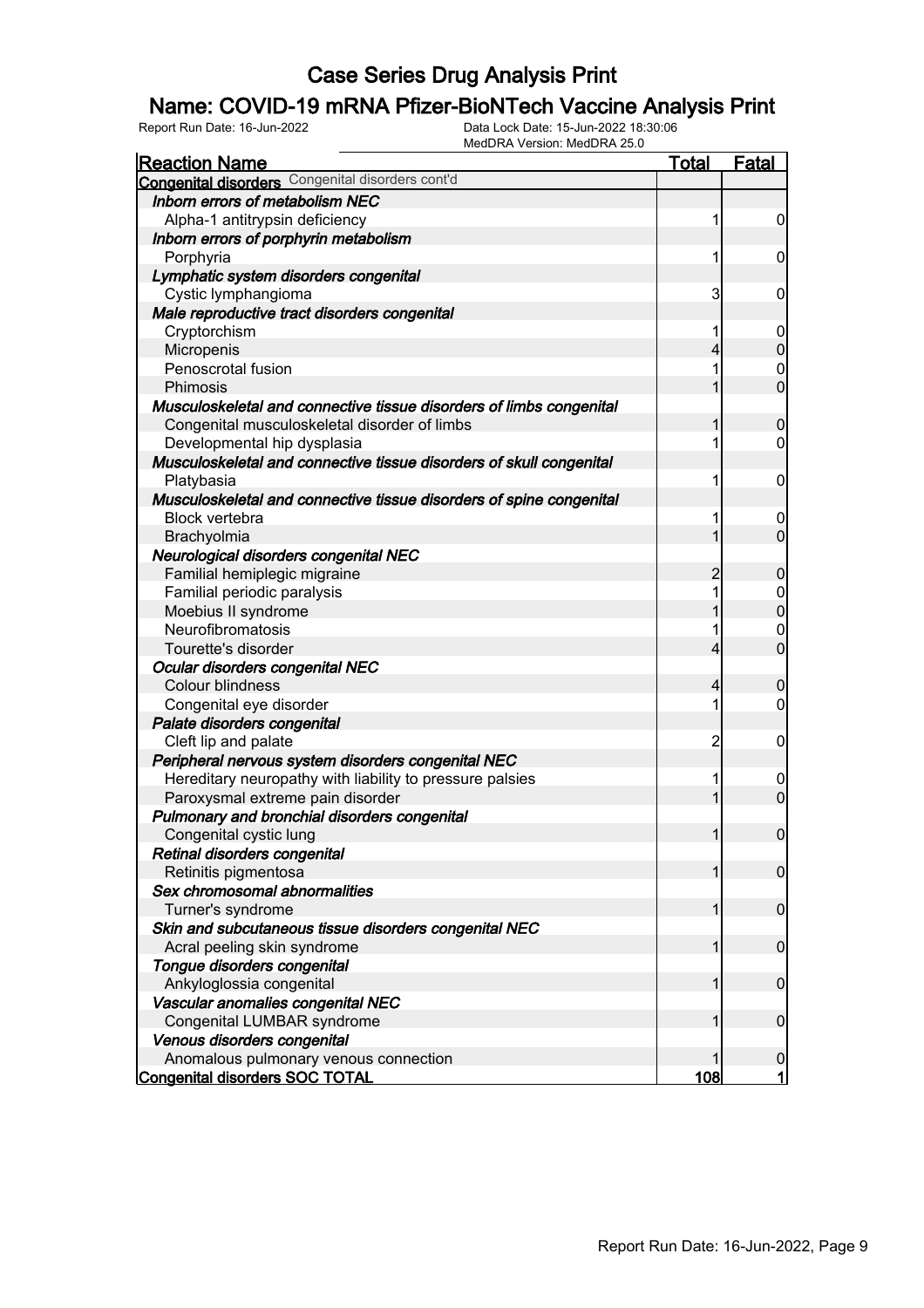## **Name: COVID-19 mRNA Pfizer-BioNTech Vaccine Analysis Print**<br>Report Run Date: 16-Jun-2022<br>Data Lock Date: 15-Jun-2022 18:30:06

| <b>Reaction Name</b>                             | <b>Total</b>         | <b>Fatal</b>                  |
|--------------------------------------------------|----------------------|-------------------------------|
| Ear disorders                                    |                      |                               |
| Ear disorders NEC                                |                      |                               |
| Ear canal erythema                               |                      | $\boldsymbol{0}$              |
| Ear congestion                                   | 39                   | $\overline{0}$                |
| Ear discomfort                                   | 109                  | $\mathbf 0$                   |
| Ear disorder                                     | 23                   | $\mathbf 0$                   |
| Ear haemorrhage                                  | 15                   | $\mathbf 0$                   |
| Ear inflammation                                 | 3                    | $\mathbf{0}$                  |
| Ear pain                                         | 1189                 | $\mathbf 0$                   |
| Ear pruritus                                     | 12                   | $\mathbf{0}$                  |
| Ear swelling                                     | 39                   | $\mathbf 0$                   |
| Otorrhoea                                        | 8                    | $\boldsymbol{0}$              |
| Ototoxicity                                      |                      | $\mathbf 0$                   |
| Paraesthesia ear                                 |                      | $\boldsymbol{0}$              |
| Eustachian tube disorders                        |                      |                               |
| Eustachian tube disorder                         |                      | $\mathbf 0$                   |
| Eustachian tube dysfunction                      | 12                   | $\pmb{0}$                     |
| Eustachian tube obstruction                      | 7                    | $\boldsymbol{0}$              |
| <b>External ear disorders NEC</b>                |                      |                               |
| Auricular swelling                               | $\overline{c}$       | $\mathbf 0$                   |
| Excessive cerumen production                     | 12                   | $\mathbf 0$                   |
| External ear pain                                | 6                    | $\boldsymbol{0}$              |
| Red ear syndrome                                 | $\overline{2}$       | $\overline{0}$                |
| <b>External ear infections and inflammations</b> |                      |                               |
| Chondrodermatitis nodularis chronica helicis     | 1                    | $\boldsymbol{0}$              |
| External ear inflammation                        | $\overline{2}$       | $\mathbf 0$                   |
| <b>Hearing disorders NEC</b>                     |                      |                               |
| Auditory disorder                                | 6                    | $\mathbf 0$                   |
| Diplacusis                                       | $\overline{2}$       | $\pmb{0}$                     |
| Dysacusis                                        |                      | $\boldsymbol{0}$              |
| <b>Hearing losses</b>                            |                      |                               |
| Conductive deafness                              |                      | $\mathbf 0$                   |
| Deafness                                         | 308                  | $\pmb{0}$                     |
| Deafness bilateral                               | 12                   | $\boldsymbol{0}$              |
| Deafness neurosensory                            | 27                   | $\overline{0}$                |
| Deafness transitory                              | 10                   | $\mathbf 0$                   |
| Deafness unilateral                              | 41                   | 0                             |
| Hypoacusis                                       | 235                  | $\overline{0}$                |
| Mixed deafness                                   |                      | $\pmb{0}$                     |
| Sudden hearing loss                              | 53                   | $\mathbf 0$                   |
| Hyperacusia                                      |                      |                               |
| Hyperacusis                                      | 83                   |                               |
| Misophonia                                       | 3                    | $\mathbf 0$<br>$\overline{0}$ |
| Inner ear disorders NEC                          |                      |                               |
|                                                  |                      |                               |
| Acute vestibular syndrome<br>Inner ear disorder  | $\overline{c}$<br>13 | $\boldsymbol{0}$              |
| Meniere's disease                                | 16                   | $\overline{0}$                |
|                                                  |                      | $\mathbf 0$                   |
| Vestibular disorder                              | 15                   | $\mathbf 0$                   |
| Inner ear infections and inflammations           |                      |                               |
| Autoimmune inner ear disease                     | 1                    | $\mathbf 0$                   |
| Inner ear inflammation                           | 11                   | $\mathbf 0$                   |
| Inner ear signs and symptoms                     |                      |                               |
| Motion sickness                                  | 70                   | $\mathbf 0$                   |
| Phobic postural vertigo                          | 1                    | $\overline{0}$                |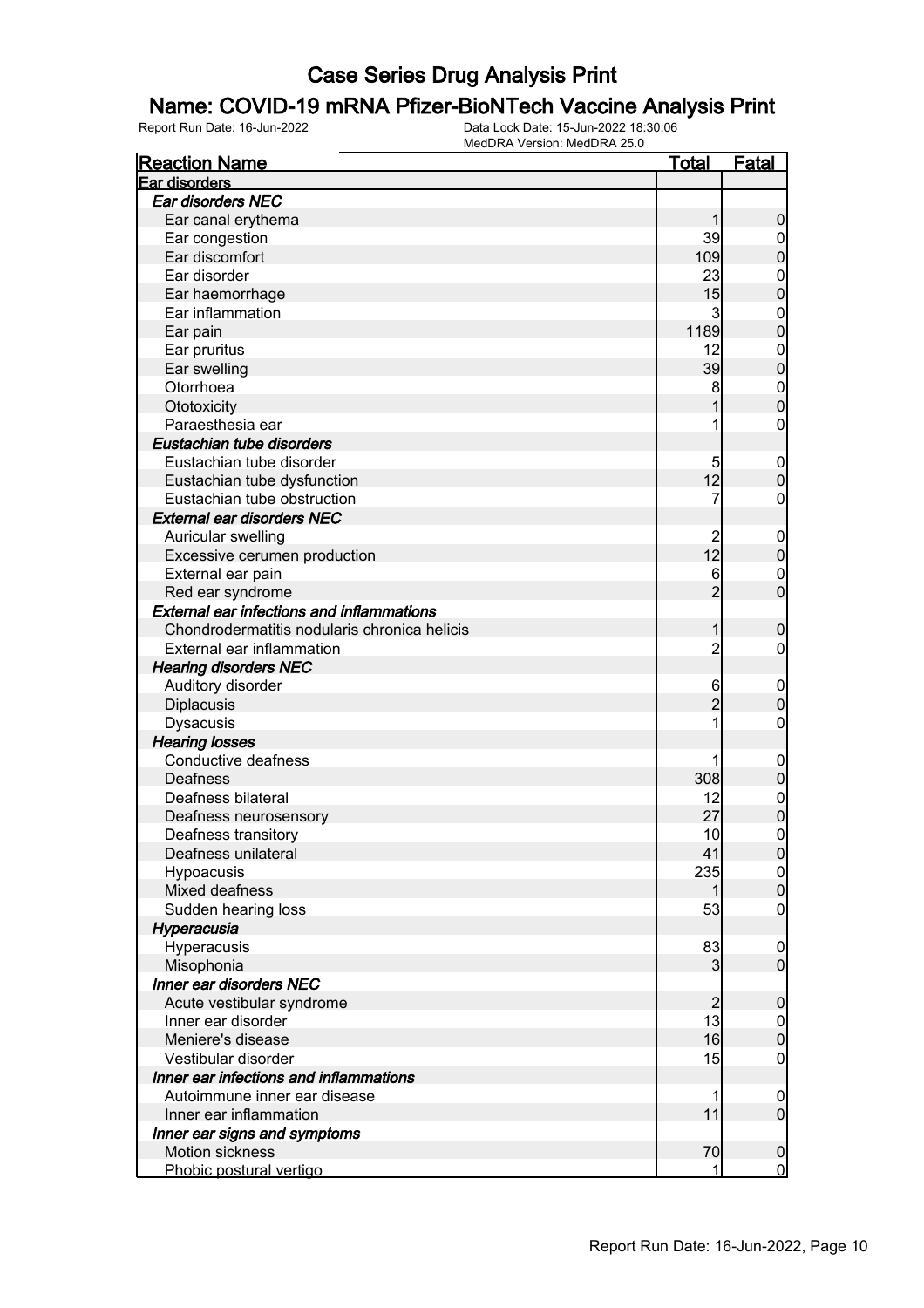## **Name: COVID-19 mRNA Pfizer-BioNTech Vaccine Analysis Print**<br>Report Run Date: 16-Jun-2022<br>Data Lock Date: 15-Jun-2022 18:30:06

| <b>Reaction Name</b>                          | Total | Fata |
|-----------------------------------------------|-------|------|
| Ear disorders cont'd<br>Ear disorders         |       |      |
| Tinnitus                                      | 2560  |      |
| Vertigo                                       | 1685  |      |
| Vertigo labyrinthine                          | 13    |      |
| Vertigo positional                            | 89    |      |
| <b>Mastoid disorders</b>                      |       |      |
| Mastoid effusion                              |       |      |
| Middle ear disorders NEC                      |       |      |
| Middle ear disorder                           |       |      |
| Middle ear effusion                           |       |      |
| Middle ear infections and inflammations       |       |      |
| Middle ear inflammation                       |       |      |
| Tympanic membrane disorders (excl infections) |       |      |
| Tympanic membrane perforation                 |       |      |
| Ear disorders SOC TOTAL                       | 6758  |      |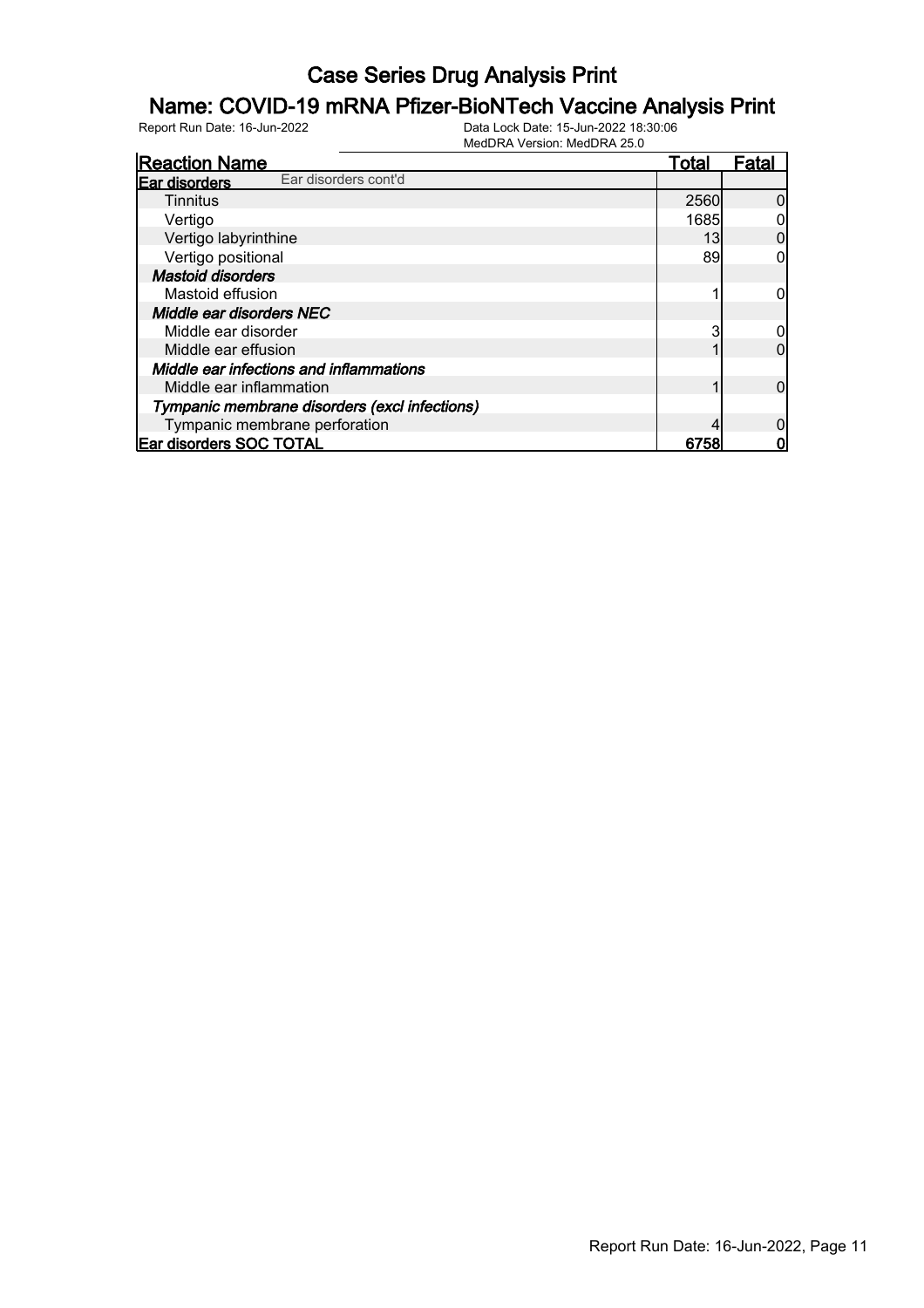## **Name: COVID-19 mRNA Pfizer-BioNTech Vaccine Analysis Print**<br>Report Run Date: 16-Jun-2022<br>Data Lock Date: 15-Jun-2022 18:30:06

| <b>Endocrine disorders</b><br>Acute and chronic thyroiditis<br>Autoimmune thyroiditis<br>5<br>$\boldsymbol{0}$<br>24<br>Thyroiditis<br>$\overline{0}$<br>$\mathbf 0$<br>Thyroiditis acute<br>$\overline{4}$<br>9<br>Thyroiditis subacute<br>$\mathbf 0$<br><b>Adrenal cortical hyperfunctions</b><br>Cushingoid<br>1<br>$\mathbf 0$<br><b>Adrenal cortical hypofunctions</b><br>Addison's disease<br>3<br>$\mathbf 0$<br>$\overline{3}$<br>$\boldsymbol{0}$<br>Adrenal insufficiency<br>16<br>Adrenocortical insufficiency acute<br>$\mathbf 0$<br><b>Adrenal gland disorders NEC</b><br>Adrenal disorder<br>3<br>$\mathbf 0$<br>$\overline{3}$<br>$\mathbf 0$<br>Adrenal haemorrhage<br>$\mathbf 0$<br>1<br>Adrenal mass<br>Anterior pituitary hyperfunction<br>Pituitary-dependent Cushing's syndrome<br>1<br>$\mathbf 0$<br>Anterior pituitary hypofunction<br>Hypopituitarism<br>$\overline{c}$<br>$\boldsymbol{0}$<br>$\overline{1}$<br>$\mathbf 0$<br>Luteal phase deficiency<br>Endocrine abnormalities of gonadal function NEC<br>Oestrogen deficiency<br>1<br>$\boldsymbol{0}$<br>Endocrine abnormalities of puberty |
|-------------------------------------------------------------------------------------------------------------------------------------------------------------------------------------------------------------------------------------------------------------------------------------------------------------------------------------------------------------------------------------------------------------------------------------------------------------------------------------------------------------------------------------------------------------------------------------------------------------------------------------------------------------------------------------------------------------------------------------------------------------------------------------------------------------------------------------------------------------------------------------------------------------------------------------------------------------------------------------------------------------------------------------------------------------------------------------------------------------------------------|
|                                                                                                                                                                                                                                                                                                                                                                                                                                                                                                                                                                                                                                                                                                                                                                                                                                                                                                                                                                                                                                                                                                                               |
|                                                                                                                                                                                                                                                                                                                                                                                                                                                                                                                                                                                                                                                                                                                                                                                                                                                                                                                                                                                                                                                                                                                               |
|                                                                                                                                                                                                                                                                                                                                                                                                                                                                                                                                                                                                                                                                                                                                                                                                                                                                                                                                                                                                                                                                                                                               |
|                                                                                                                                                                                                                                                                                                                                                                                                                                                                                                                                                                                                                                                                                                                                                                                                                                                                                                                                                                                                                                                                                                                               |
|                                                                                                                                                                                                                                                                                                                                                                                                                                                                                                                                                                                                                                                                                                                                                                                                                                                                                                                                                                                                                                                                                                                               |
|                                                                                                                                                                                                                                                                                                                                                                                                                                                                                                                                                                                                                                                                                                                                                                                                                                                                                                                                                                                                                                                                                                                               |
|                                                                                                                                                                                                                                                                                                                                                                                                                                                                                                                                                                                                                                                                                                                                                                                                                                                                                                                                                                                                                                                                                                                               |
|                                                                                                                                                                                                                                                                                                                                                                                                                                                                                                                                                                                                                                                                                                                                                                                                                                                                                                                                                                                                                                                                                                                               |
|                                                                                                                                                                                                                                                                                                                                                                                                                                                                                                                                                                                                                                                                                                                                                                                                                                                                                                                                                                                                                                                                                                                               |
|                                                                                                                                                                                                                                                                                                                                                                                                                                                                                                                                                                                                                                                                                                                                                                                                                                                                                                                                                                                                                                                                                                                               |
|                                                                                                                                                                                                                                                                                                                                                                                                                                                                                                                                                                                                                                                                                                                                                                                                                                                                                                                                                                                                                                                                                                                               |
|                                                                                                                                                                                                                                                                                                                                                                                                                                                                                                                                                                                                                                                                                                                                                                                                                                                                                                                                                                                                                                                                                                                               |
|                                                                                                                                                                                                                                                                                                                                                                                                                                                                                                                                                                                                                                                                                                                                                                                                                                                                                                                                                                                                                                                                                                                               |
|                                                                                                                                                                                                                                                                                                                                                                                                                                                                                                                                                                                                                                                                                                                                                                                                                                                                                                                                                                                                                                                                                                                               |
|                                                                                                                                                                                                                                                                                                                                                                                                                                                                                                                                                                                                                                                                                                                                                                                                                                                                                                                                                                                                                                                                                                                               |
|                                                                                                                                                                                                                                                                                                                                                                                                                                                                                                                                                                                                                                                                                                                                                                                                                                                                                                                                                                                                                                                                                                                               |
|                                                                                                                                                                                                                                                                                                                                                                                                                                                                                                                                                                                                                                                                                                                                                                                                                                                                                                                                                                                                                                                                                                                               |
|                                                                                                                                                                                                                                                                                                                                                                                                                                                                                                                                                                                                                                                                                                                                                                                                                                                                                                                                                                                                                                                                                                                               |
|                                                                                                                                                                                                                                                                                                                                                                                                                                                                                                                                                                                                                                                                                                                                                                                                                                                                                                                                                                                                                                                                                                                               |
|                                                                                                                                                                                                                                                                                                                                                                                                                                                                                                                                                                                                                                                                                                                                                                                                                                                                                                                                                                                                                                                                                                                               |
|                                                                                                                                                                                                                                                                                                                                                                                                                                                                                                                                                                                                                                                                                                                                                                                                                                                                                                                                                                                                                                                                                                                               |
|                                                                                                                                                                                                                                                                                                                                                                                                                                                                                                                                                                                                                                                                                                                                                                                                                                                                                                                                                                                                                                                                                                                               |
|                                                                                                                                                                                                                                                                                                                                                                                                                                                                                                                                                                                                                                                                                                                                                                                                                                                                                                                                                                                                                                                                                                                               |
|                                                                                                                                                                                                                                                                                                                                                                                                                                                                                                                                                                                                                                                                                                                                                                                                                                                                                                                                                                                                                                                                                                                               |
| Delayed menarche<br>5<br>$\boldsymbol{0}$                                                                                                                                                                                                                                                                                                                                                                                                                                                                                                                                                                                                                                                                                                                                                                                                                                                                                                                                                                                                                                                                                     |
| 21<br>Premature menarche<br>$\overline{0}$                                                                                                                                                                                                                                                                                                                                                                                                                                                                                                                                                                                                                                                                                                                                                                                                                                                                                                                                                                                                                                                                                    |
| <b>Endocrine disorders NEC</b>                                                                                                                                                                                                                                                                                                                                                                                                                                                                                                                                                                                                                                                                                                                                                                                                                                                                                                                                                                                                                                                                                                |
| 1<br>Endocrine disorder<br>$\mathbf 0$                                                                                                                                                                                                                                                                                                                                                                                                                                                                                                                                                                                                                                                                                                                                                                                                                                                                                                                                                                                                                                                                                        |
| <b>Female gonadal function disorders</b>                                                                                                                                                                                                                                                                                                                                                                                                                                                                                                                                                                                                                                                                                                                                                                                                                                                                                                                                                                                                                                                                                      |
| 68<br>Anovulatory cycle<br>0                                                                                                                                                                                                                                                                                                                                                                                                                                                                                                                                                                                                                                                                                                                                                                                                                                                                                                                                                                                                                                                                                                  |
| $\mathbf 0$<br>35<br>Ovulation delayed                                                                                                                                                                                                                                                                                                                                                                                                                                                                                                                                                                                                                                                                                                                                                                                                                                                                                                                                                                                                                                                                                        |
| Male gonadal function disorders                                                                                                                                                                                                                                                                                                                                                                                                                                                                                                                                                                                                                                                                                                                                                                                                                                                                                                                                                                                                                                                                                               |
| Androgen deficiency<br>1<br>$\boldsymbol{0}$                                                                                                                                                                                                                                                                                                                                                                                                                                                                                                                                                                                                                                                                                                                                                                                                                                                                                                                                                                                                                                                                                  |
| <b>Thyroid disorders NEC</b>                                                                                                                                                                                                                                                                                                                                                                                                                                                                                                                                                                                                                                                                                                                                                                                                                                                                                                                                                                                                                                                                                                  |
| Autoimmune thyroid disorder<br>0                                                                                                                                                                                                                                                                                                                                                                                                                                                                                                                                                                                                                                                                                                                                                                                                                                                                                                                                                                                                                                                                                              |
| 18<br>$\mathbf 0$<br>Goitre                                                                                                                                                                                                                                                                                                                                                                                                                                                                                                                                                                                                                                                                                                                                                                                                                                                                                                                                                                                                                                                                                                   |
| Thyroid disorder<br>15<br> 0                                                                                                                                                                                                                                                                                                                                                                                                                                                                                                                                                                                                                                                                                                                                                                                                                                                                                                                                                                                                                                                                                                  |
| 3<br>Thyroid mass<br> 0                                                                                                                                                                                                                                                                                                                                                                                                                                                                                                                                                                                                                                                                                                                                                                                                                                                                                                                                                                                                                                                                                                       |
| 12<br>$\overline{0}$<br>Thyroid pain                                                                                                                                                                                                                                                                                                                                                                                                                                                                                                                                                                                                                                                                                                                                                                                                                                                                                                                                                                                                                                                                                          |
| <b>Thyroid hyperfunction disorders</b>                                                                                                                                                                                                                                                                                                                                                                                                                                                                                                                                                                                                                                                                                                                                                                                                                                                                                                                                                                                                                                                                                        |
| Basedow's disease<br>14<br>$\mathbf 0$                                                                                                                                                                                                                                                                                                                                                                                                                                                                                                                                                                                                                                                                                                                                                                                                                                                                                                                                                                                                                                                                                        |
| Hyperthyroidism<br>59                                                                                                                                                                                                                                                                                                                                                                                                                                                                                                                                                                                                                                                                                                                                                                                                                                                                                                                                                                                                                                                                                                         |
| $\overline{0}$<br>$\mathbf 0$<br>Primary hyperthyroidism<br>1                                                                                                                                                                                                                                                                                                                                                                                                                                                                                                                                                                                                                                                                                                                                                                                                                                                                                                                                                                                                                                                                 |
| Thyrotoxic crisis<br>6<br>$\mathbf 0$                                                                                                                                                                                                                                                                                                                                                                                                                                                                                                                                                                                                                                                                                                                                                                                                                                                                                                                                                                                                                                                                                         |
| <b>Thyroid hypofunction disorders</b>                                                                                                                                                                                                                                                                                                                                                                                                                                                                                                                                                                                                                                                                                                                                                                                                                                                                                                                                                                                                                                                                                         |
| Autoimmune hypothyroidism<br>1                                                                                                                                                                                                                                                                                                                                                                                                                                                                                                                                                                                                                                                                                                                                                                                                                                                                                                                                                                                                                                                                                                |
| $\mathbf 0$<br>$\pmb{0}$<br>Hypothyroidic goitre<br>1                                                                                                                                                                                                                                                                                                                                                                                                                                                                                                                                                                                                                                                                                                                                                                                                                                                                                                                                                                                                                                                                         |
| 47<br>Hypothyroidism                                                                                                                                                                                                                                                                                                                                                                                                                                                                                                                                                                                                                                                                                                                                                                                                                                                                                                                                                                                                                                                                                                          |
| $\boldsymbol{0}$<br>$\mathbf 0$<br>Immune-mediated hypothyroidism<br>1                                                                                                                                                                                                                                                                                                                                                                                                                                                                                                                                                                                                                                                                                                                                                                                                                                                                                                                                                                                                                                                        |
| Myxoedema<br>$\mathbf 0$                                                                                                                                                                                                                                                                                                                                                                                                                                                                                                                                                                                                                                                                                                                                                                                                                                                                                                                                                                                                                                                                                                      |
|                                                                                                                                                                                                                                                                                                                                                                                                                                                                                                                                                                                                                                                                                                                                                                                                                                                                                                                                                                                                                                                                                                                               |
| <b>Thyroid neoplasms</b><br>Thyroid cyst<br>1                                                                                                                                                                                                                                                                                                                                                                                                                                                                                                                                                                                                                                                                                                                                                                                                                                                                                                                                                                                                                                                                                 |
| $\mathbf 0$<br><u>o</u><br>389<br><b>Endocrine disorders SOC TOTAL</b>                                                                                                                                                                                                                                                                                                                                                                                                                                                                                                                                                                                                                                                                                                                                                                                                                                                                                                                                                                                                                                                        |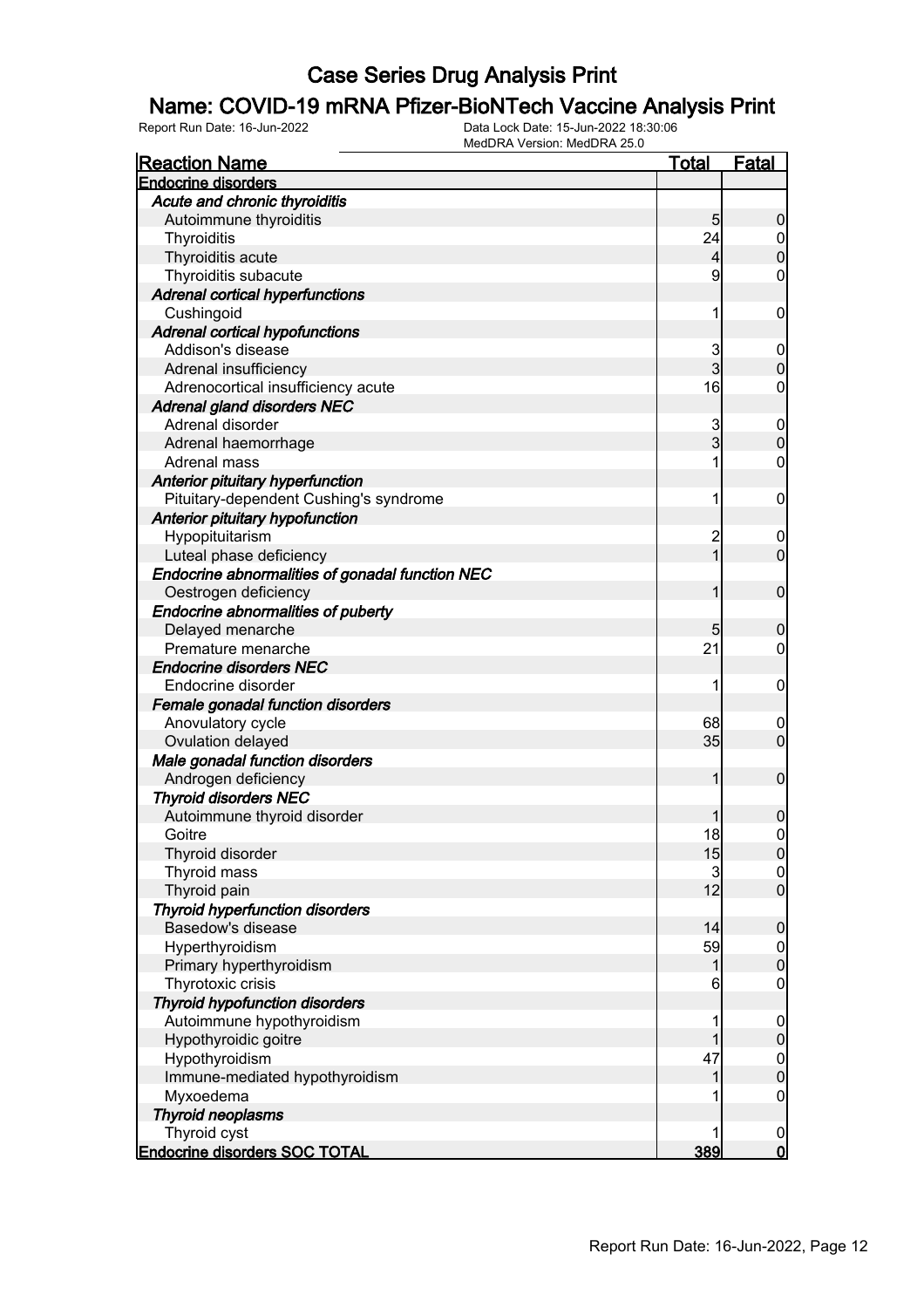## **Name: COVID-19 mRNA Pfizer-BioNTech Vaccine Analysis Print**<br>Report Run Date: 16-Jun-2022<br>Data Lock Date: 15-Jun-2022 18:30:06

| <b>Reaction Name</b>                                                                 | <u>Total</u>   | <b>Fatal</b>     |
|--------------------------------------------------------------------------------------|----------------|------------------|
| Eve disorders                                                                        |                |                  |
| Amblyopic vision impairment                                                          |                |                  |
| Amblyopia                                                                            | 7              | $\mathbf 0$      |
| Anterior chamber bleeding and vascular disorders                                     |                |                  |
| Spontaneous hyphaema                                                                 | 1              | $\mathbf 0$      |
| <b>Cataract conditions</b>                                                           |                |                  |
| Cataract                                                                             | 18             | $\mathbf 0$      |
| Choroid and vitreous haemorrhages and vascular disorders                             |                |                  |
| Choroidal haemorrhage                                                                | 1              | $\mathbf 0$      |
| Choroidal neovascularisation                                                         | 1              | $\overline{0}$   |
| Vitreous haemorrhage                                                                 | 4              | $\overline{0}$   |
| Choroid and vitreous structural change, deposit and degeneration                     |                |                  |
| Vitreous detachment                                                                  | 22             | $\mathbf 0$      |
| <b>Vitreous floaters</b>                                                             | 124            | $\overline{0}$   |
| Colour blindness (incl acquired)                                                     |                |                  |
| Colour blindness acquired                                                            | 2              | 0                |
| Dyschromatopsia                                                                      | 15             | $\overline{0}$   |
| Conjunctival and corneal bleeding and vascular disorders                             |                |                  |
| Conjunctival haemorrhage                                                             | 53             | $\mathbf 0$      |
| Scleral haemorrhage                                                                  |                | $\overline{0}$   |
| Conjunctival infections, irritations and inflammations                               |                |                  |
| Conjunctival hyperaemia                                                              | $\overline{c}$ | $\boldsymbol{0}$ |
| Conjunctival irritation                                                              | $\overline{1}$ | $\pmb{0}$        |
| Conjunctival oedema                                                                  | 3              | $\mathbf{0}$     |
| Conjunctival ulcer                                                                   | $\overline{1}$ | $\mathbf 0$      |
| Conjunctivitis allergic                                                              | $\overline{2}$ | $\overline{0}$   |
| Corneal infections, oedemas and inflammations                                        |                |                  |
| Corneal oedema                                                                       | 3              | $\boldsymbol{0}$ |
| Keratitis                                                                            | $\overline{7}$ | $\boldsymbol{0}$ |
| Ulcerative keratitis                                                                 | 6              | $\overline{0}$   |
| Corneal structural change, deposit and degeneration                                  |                |                  |
| Corneal scar                                                                         | 1              | $\boldsymbol{0}$ |
| <b>Eyelid movement disorders</b>                                                     |                |                  |
| Blepharospasm                                                                        | 172            | $\mathbf 0$      |
| Excessive eye blinking                                                               | 6              | $\mathbf 0$      |
| Eyelid function disorder                                                             | 3              | $\overline{0}$   |
| Eyelid myokymia                                                                      | $\overline{4}$ | 0                |
| Eyelid ptosis                                                                        | 53             | 0                |
| Paralytic lagophthalmos                                                              | $\overline{2}$ | $\overline{0}$   |
| Glaucomas (excl congenital)                                                          |                |                  |
| Angle closure glaucoma                                                               | $\overline{c}$ | $\boldsymbol{0}$ |
| Glaucoma                                                                             | 8              | $\overline{0}$   |
| Ocular hypertension                                                                  | 1              | $\mathbf 0$      |
|                                                                                      |                |                  |
| Iris and ciliary body structural change, deposit and degeneration                    | 3              |                  |
| Eye colour change                                                                    |                | $\boldsymbol{0}$ |
| Iris and uveal tract infections, irritations and inflammations<br>Autoimmune uveitis |                |                  |
|                                                                                      | 3              | $\mathbf 0$      |
| Iridocyclitis                                                                        | 21             | $\overline{0}$   |
| Iritis                                                                               | 13             | $\mathbf 0$      |
| <b>Uveitis</b>                                                                       | 58             | $\boldsymbol{0}$ |
| Vogt-Koyanagi-Harada disease                                                         | 1              | $\overline{0}$   |
| <b>Lacrimation disorders</b>                                                         |                |                  |
| Dry eye                                                                              | 182            | $\mathbf 0$      |
| Lacrimation decreased                                                                | 1              | $\overline{0}$   |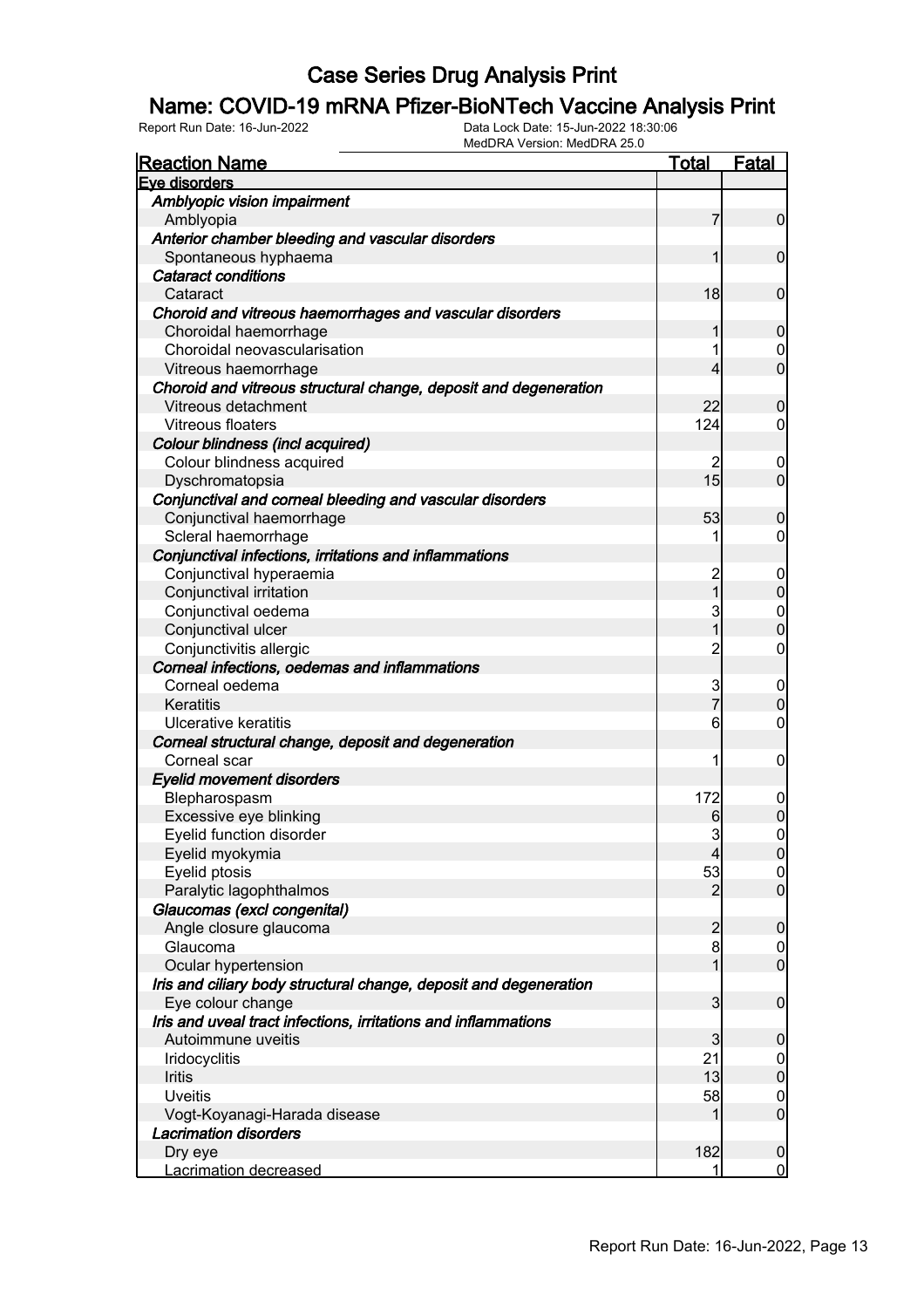# **Name: COVID-19 mRNA Pfizer-BioNTech Vaccine Analysis Print**<br>Report Run Date: 16-Jun-2022<br>Data Lock Date: 15-Jun-2022 18:30:06

| <b>Reaction Name</b>                                             | <b>Total</b>   | <b>Fatal</b>     |
|------------------------------------------------------------------|----------------|------------------|
| Eye disorders cont'd<br>Eve disorders                            |                |                  |
| Lacrimation increased                                            | 170            | $\overline{0}$   |
| Lid bleeding and vascular disorders                              |                |                  |
| Eyelid bleeding                                                  | 1              | $\mathbf 0$      |
| Lid, lash and lacrimal infections, irritations and inflammations |                |                  |
| <b>Blepharitis</b>                                               | 20             | $\mathbf 0$      |
| <b>Blepharitis allergic</b>                                      | 1              | $\boldsymbol{0}$ |
| Chalazion                                                        |                | $\overline{0}$   |
| Eczema eyelids                                                   | 11             | $\mathbf{0}$     |
| Erythema of eyelid                                               | 11             | $\overline{0}$   |
| Eyelid cyst                                                      | 7              | $\mathbf{0}$     |
| Eyelid irritation                                                | 4              | $\overline{0}$   |
| Eyelid margin crusting                                           | 5              | $\boldsymbol{0}$ |
| Eyelid oedema                                                    | 15             | $\overline{0}$   |
| Eyelid rash                                                      | 20             | $\boldsymbol{0}$ |
| Meibomian gland dysfunction                                      | 1              | $\overline{0}$   |
| Swelling of eyelid                                               | 149            | $\mathbf 0$      |
| Swollen tear duct                                                | 2              | $\overline{0}$   |
| Lid, lash and lacrimal structural disorders                      |                |                  |
| Dacryostenosis acquired                                          | $\overline{c}$ | $\boldsymbol{0}$ |
| Dermatochalasis                                                  | 1              | $\boldsymbol{0}$ |
| Ectropion                                                        | 1              | $\overline{0}$   |
| Eyelash changes                                                  | 1              | $\mathbf{0}$     |
| Eyelid exfoliation                                               | 3              | $\overline{0}$   |
| Eyelid skin dryness                                              | $\frac{2}{1}$  | $\mathbf{0}$     |
| Eyelid thickening                                                |                | $\mathbf 0$      |
| Floppy eyelid syndrome                                           | 1              | $\boldsymbol{0}$ |
| Growth of eyelashes                                              | 3              | $\overline{0}$   |
| Lacrimal gland enlargement                                       | 1              | $\mathbf 0$      |
| Lagophthalmos                                                    | 4              | $\overline{0}$   |
| Ocular bleeding and vascular disorders NEC                       |                |                  |
| Eye haematoma                                                    | 4              | $\mathbf 0$      |
| Eye haemorrhage                                                  | 39             | $\boldsymbol{0}$ |
| Ocular vascular disorder                                         | $\overline{c}$ | $\mathbf 0$      |
| Ophthalmic vein thrombosis                                       | 1              | $\mathbf 0$      |
| <b>Ocular disorders NEC</b>                                      |                |                  |
| Dark circles under eyes                                          | 10             | 0                |
| Eye disorder                                                     | 44             | $\overline{0}$   |
| Eye oedema                                                       | 19             | $\boldsymbol{0}$ |
| Eye pain                                                         | 1313           | $\mathbf 0$      |
| Eye swelling                                                     | 666            | $\overline{0}$   |
| Eye symptom                                                      | 10             | $\mathbf 0$      |
| Eye ulcer                                                        | 6              | $\overline{0}$   |
| Eyelid disorder                                                  | 17             | $\mathbf 0$      |
| Eyelid pain                                                      | 16             | $\boldsymbol{0}$ |
| Eyelids pruritus                                                 | 8              | $\mathbf 0$      |
| Ocular discomfort                                                | 36             | $\boldsymbol{0}$ |
| Periorbital oedema                                               | 22             | $\mathbf 0$      |
| Periorbital pain                                                 | 5 <sub>5</sub> | $\overline{0}$   |
| Periorbital swelling                                             | 136            | $\mathbf 0$      |
| Retinal disorder                                                 | $\overline{a}$ | $\boldsymbol{0}$ |
| Vitreous disorder                                                | $\overline{1}$ | $\overline{0}$   |
| Ocular infections, inflammations and associated manifestations   |                |                  |
| Eye allergy                                                      | 22             | $\overline{0}$   |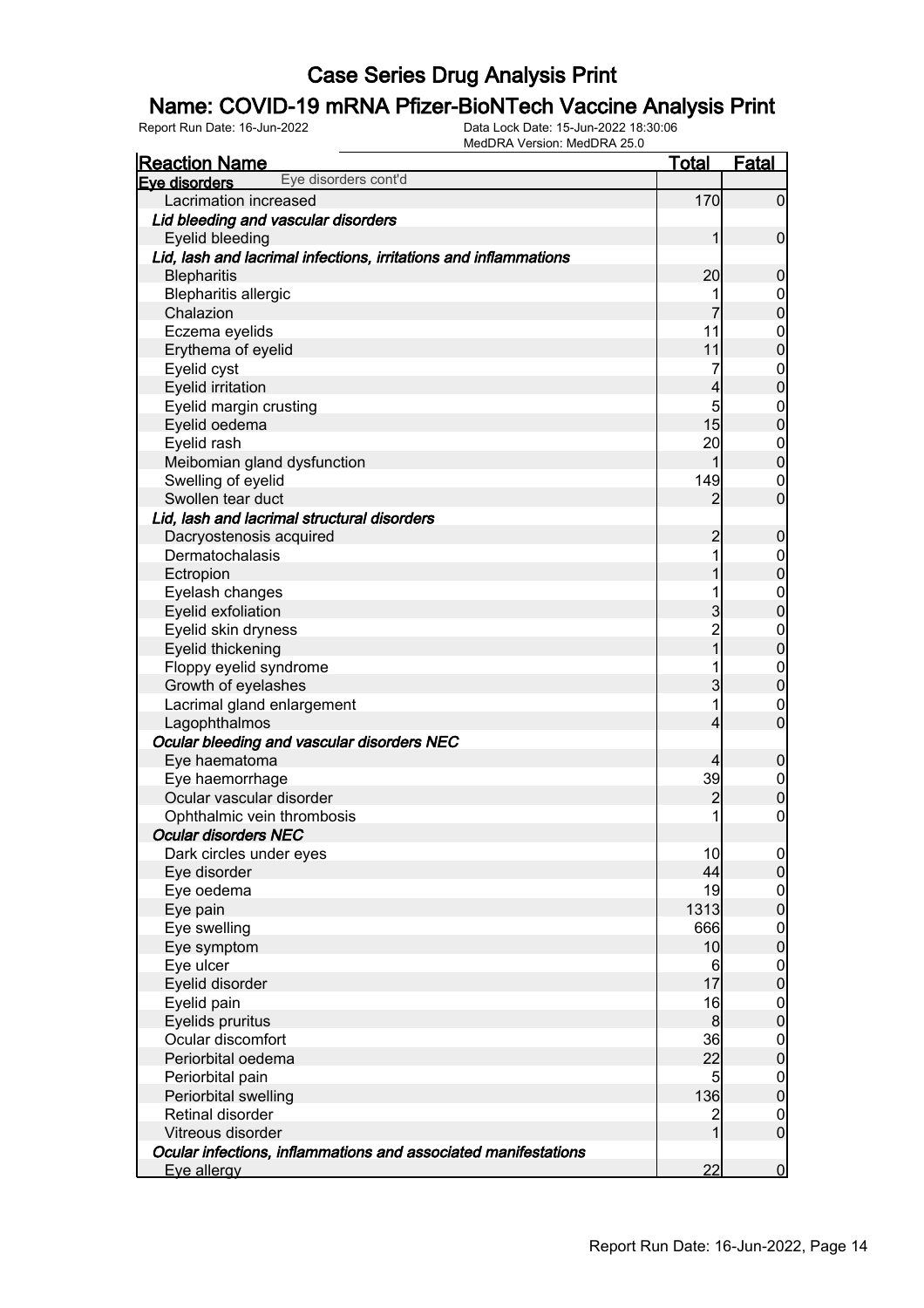## **Name: COVID-19 mRNA Pfizer-BioNTech Vaccine Analysis Print**<br>Report Run Date: 16-Jun-2022<br>Data Lock Date: 15-Jun-2022 18:30:06

| <b>Reaction Name</b>                                       | <u>Total</u>   | <b>Fatal</b>                   |
|------------------------------------------------------------|----------------|--------------------------------|
| Eye disorders cont'd<br>Eve disorders                      |                |                                |
| Eye discharge                                              | 35             | $\boldsymbol{0}$               |
| Eye inflammation                                           | 41             | $\overline{0}$                 |
| Eye irritation                                             | 108            | $\mathbf 0$                    |
| Eye pruritus                                               | 287            | $\mathbf 0$                    |
| Limbal swelling                                            | 4              | $\boldsymbol{0}$               |
| Ocular hyperaemia                                          | 270            | $\overline{0}$                 |
| Ocular vasculitis                                          | 1              | $\mathbf 0$                    |
| Ocular nerve and muscle disorders                          |                |                                |
| Binocular eye movement disorder                            | 1              | $\mathbf 0$                    |
| Extraocular muscle disorder                                |                | $\mathbf 0$                    |
| Eye movement disorder                                      | 45             | $\boldsymbol{0}$               |
| Gaze palsy                                                 | 3              | $\overline{0}$                 |
| Ocular myasthenia                                          |                | $\mathbf{0}$                   |
| Ophthalmoplegia                                            | 9              | $\overline{0}$                 |
| Strabismus                                                 | 10             | $\mathbf 0$                    |
| <b>Ocular sensation disorders</b>                          |                |                                |
| Abnormal sensation in eye                                  | 24             | $\mathbf 0$                    |
| Asthenopia                                                 | 175            | $\boldsymbol{0}$               |
| Eye paraesthesia                                           | $\overline{c}$ | $\mathbf{0}$                   |
| Eyelid sensory disorder                                    | $\mathbf{3}$   | $\overline{0}$                 |
| Foreign body sensation in eyes                             | 19             |                                |
|                                                            | 19             | $\mathbf{0}$<br>$\overline{0}$ |
| Hypoaesthesia eye                                          |                |                                |
| Photophobia                                                | 531            | $\mathbf 0$                    |
| Optic disc abnormalities NEC                               |                |                                |
| Papilloedema                                               | 8              | $\mathbf 0$                    |
| Optic nerve bleeding and vascular disorders                |                |                                |
| Optic disc haemorrhage                                     | 1              | $\mathbf 0$                    |
| Optic ischaemic neuropathy                                 | $\overline{4}$ | $\mathbf 0$                    |
| Orbital infections, inflammations and irritations          |                |                                |
| Parophthalmia                                              | 1              | $\mathbf 0$                    |
| Orbital structural change, deposit and degeneration        |                |                                |
| Orbital oedema                                             | 2              | $\mathbf 0$                    |
| <b>Pupil disorders</b>                                     |                |                                |
| Anisocoria                                                 | 15             | 0                              |
| <b>Miosis</b>                                              | $\overline{c}$ | $\mathsf{O}\xspace$            |
| <b>Mydriasis</b>                                           | 24             | 0                              |
| Pupil fixed                                                | 4              | $\overline{0}$                 |
| Pupillary disorder                                         | 1              | $\overline{0}$                 |
| Refractive and accommodative disorders                     |                |                                |
| Accommodation disorder                                     | 1              | $\mathbf 0$                    |
| Altered visual depth perception                            | $\overline{5}$ | $\overline{0}$                 |
| Astigmatism                                                | $\overline{3}$ | $\boldsymbol{0}$               |
| Hypermetropia                                              | 4              | $\mathbf 0$                    |
| Myopia                                                     | $\overline{4}$ | $\mathbf 0$                    |
| Retinal bleeding and vascular disorders (excl retinopathy) |                |                                |
| Papillophlebitis                                           | 1              | $\mathbf 0$                    |
| Retinal artery occlusion                                   | 18             | $\overline{0}$                 |
| Retinal artery thrombosis                                  | $\overline{2}$ | $\boldsymbol{0}$               |
| Retinal haemorrhage                                        | 12             | $\mathbf 0$                    |
| Retinal ischaemia                                          | 1              | $\mathbf 0$                    |
| Retinal vascular thrombosis                                |                | $\mathbf 0$                    |
| Retinal vein occlusion                                     | 48             | $\pmb{0}$                      |
| Retinal vein thrombosis                                    | $\overline{2}$ | $\overline{0}$                 |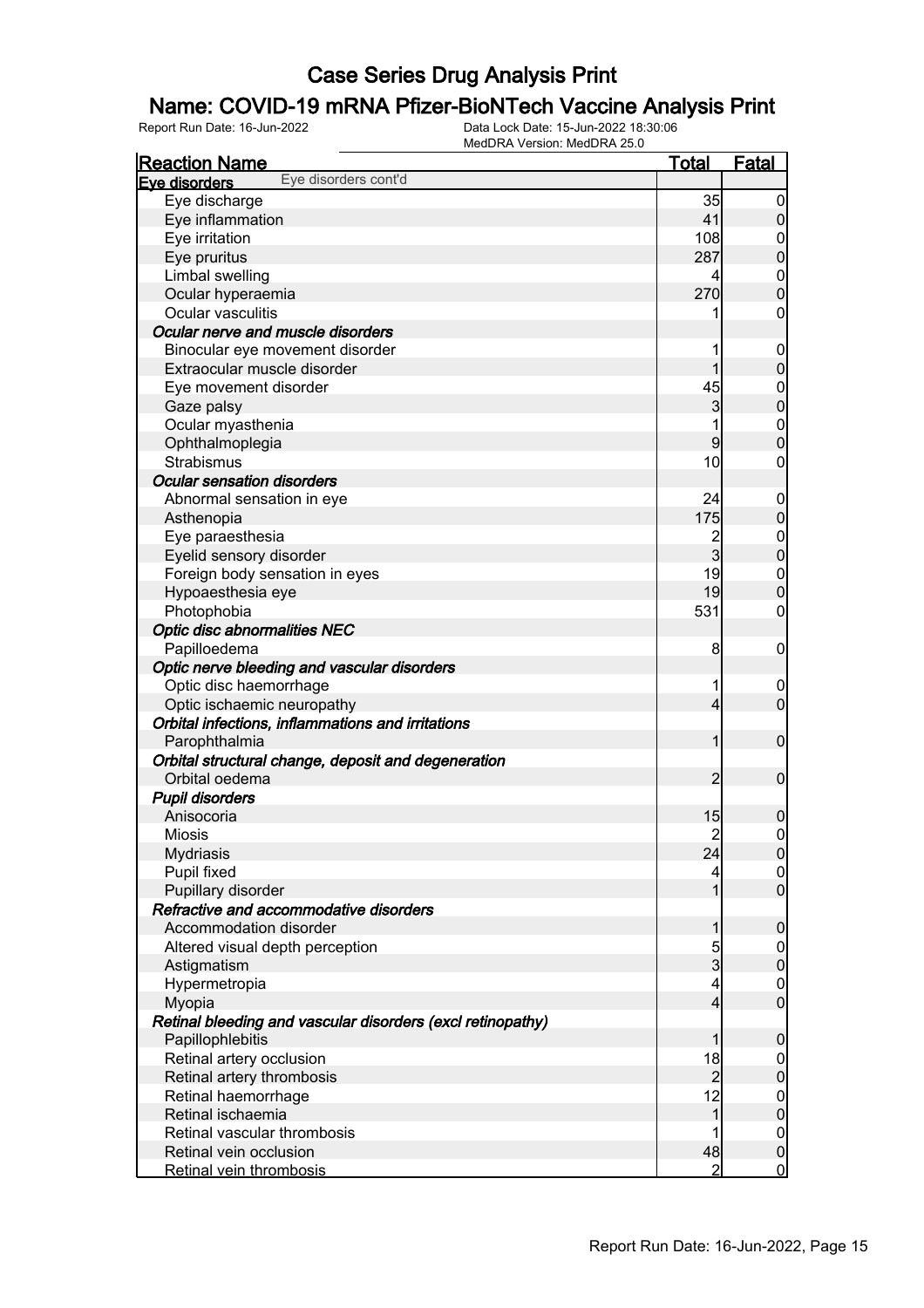## **Name: COVID-19 mRNA Pfizer-BioNTech Vaccine Analysis Print**<br>Report Run Date: 16-Jun-2022<br>Data Lock Date: 15-Jun-2022 18:30:06

| <b>Reaction Name</b>                                       | <u>Total</u>    | <b>Fatal</b>                         |
|------------------------------------------------------------|-----------------|--------------------------------------|
| Eye disorders cont'd<br>Eve disorders                      |                 |                                      |
| Retinal structural change, deposit and degeneration        |                 |                                      |
| Age-related macular degeneration                           |                 | $\overline{0}$                       |
| Chorioretinal disorder                                     |                 | $\mathbf 0$                          |
| Dry age-related macular degeneration                       |                 | $\begin{matrix} 0 \\ 0 \end{matrix}$ |
| Epiretinal membrane                                        |                 |                                      |
| Macular degeneration                                       |                 | $\begin{matrix}0\\0\end{matrix}$     |
| Macular hole                                               | 4               |                                      |
| Macular rupture                                            |                 |                                      |
| Maculopathy                                                |                 | $\begin{matrix}0\\0\end{matrix}$     |
| Neovascular age-related macular degeneration               |                 | $\begin{matrix}0\\0\end{matrix}$     |
| Retinal degeneration                                       | 1               |                                      |
| Retinal detachment                                         | 9               |                                      |
| <b>Retinal tear</b>                                        | 3               | $\begin{matrix} 0 \\ 0 \end{matrix}$ |
| Retinal toxicity                                           | 3               | $\mathbf 0$                          |
| Retinal, choroid and vitreous infections and inflammations |                 |                                      |
| Birdshot chorioretinopathy                                 | $\overline{c}$  | $\boldsymbol{0}$                     |
| Choroiditis                                                | 1               | $\mathbf 0$                          |
| Cystoid macular oedema                                     | 1               |                                      |
| Macular oedema                                             | 8               | $\begin{matrix}0\\0\end{matrix}$     |
| Retinal oedema                                             |                 |                                      |
| <b>Retinal vasculitis</b>                                  | $\frac{2}{3}$   | $\begin{matrix} 0 \\ 0 \end{matrix}$ |
| <b>Retinopathies NEC</b>                                   |                 |                                      |
| Acute macular neuroretinopathy                             | 3               | $\pmb{0}$                            |
| Central serous chorioretinopathy                           | 8               |                                      |
| <b>Retinal exudates</b>                                    | 3               | $0\atop 0$                           |
| Retinopathy                                                | 4               | $\boldsymbol{0}$                     |
| Scleral infections, irritations and inflammations          |                 |                                      |
| Episcleritis                                               | 9               | $\mathbf 0$                          |
| <b>Scleritis</b>                                           | $6 \overline{}$ | $\overline{0}$                       |
| Scleral structural change, deposit and degeneration        |                 |                                      |
| Scleral discolouration                                     | $\overline{2}$  | $\boldsymbol{0}$                     |
| Structural change, deposit and degeneration of eye NEC     |                 |                                      |
| Endocrine ophthalmopathy                                   | $\overline{c}$  | $\boldsymbol{0}$                     |
| Exophthalmos                                               | 4               | $\mathbf 0$                          |
| <b>Visual colour distortions</b>                           |                 |                                      |
| Chloropsia                                                 |                 |                                      |
| Chromatopsia                                               | $\frac{2}{1}$   | $\frac{0}{0}$                        |
| Cyanopsia                                                  |                 |                                      |
| Erythropsia                                                | $\frac{5}{2}$   | $\begin{matrix} 0 \\ 0 \end{matrix}$ |
| Xanthopsia                                                 |                 | $\boldsymbol{0}$                     |
| <b>Visual disorders NEC</b>                                |                 |                                      |
| Charles Bonnet syndrome                                    | 2               |                                      |
| Diplopia                                                   | 194             | $0\atop 0$                           |
| Dysmetropsia                                               | 1               |                                      |
| Glare                                                      |                 | $\begin{matrix}0\\0\end{matrix}$     |
| Halo vision                                                | 10              |                                      |
| Heteronymous diplopia                                      | 1               | $\begin{matrix}0\\0\end{matrix}$     |
| Metamorphopsia                                             | 25              |                                      |
| Oscillopsia                                                | $\mathbf{3}$    | $\begin{matrix}0\\0\end{matrix}$     |
| Photopsia                                                  | 170             |                                      |
| Scintillating scotoma                                      | 4               | $\begin{matrix}0\\0\end{matrix}$     |
| Vision blurred                                             | 1474            |                                      |
| <b>Visual brightness</b>                                   | $\overline{3}$  | $\begin{matrix} 0 \\ 0 \end{matrix}$ |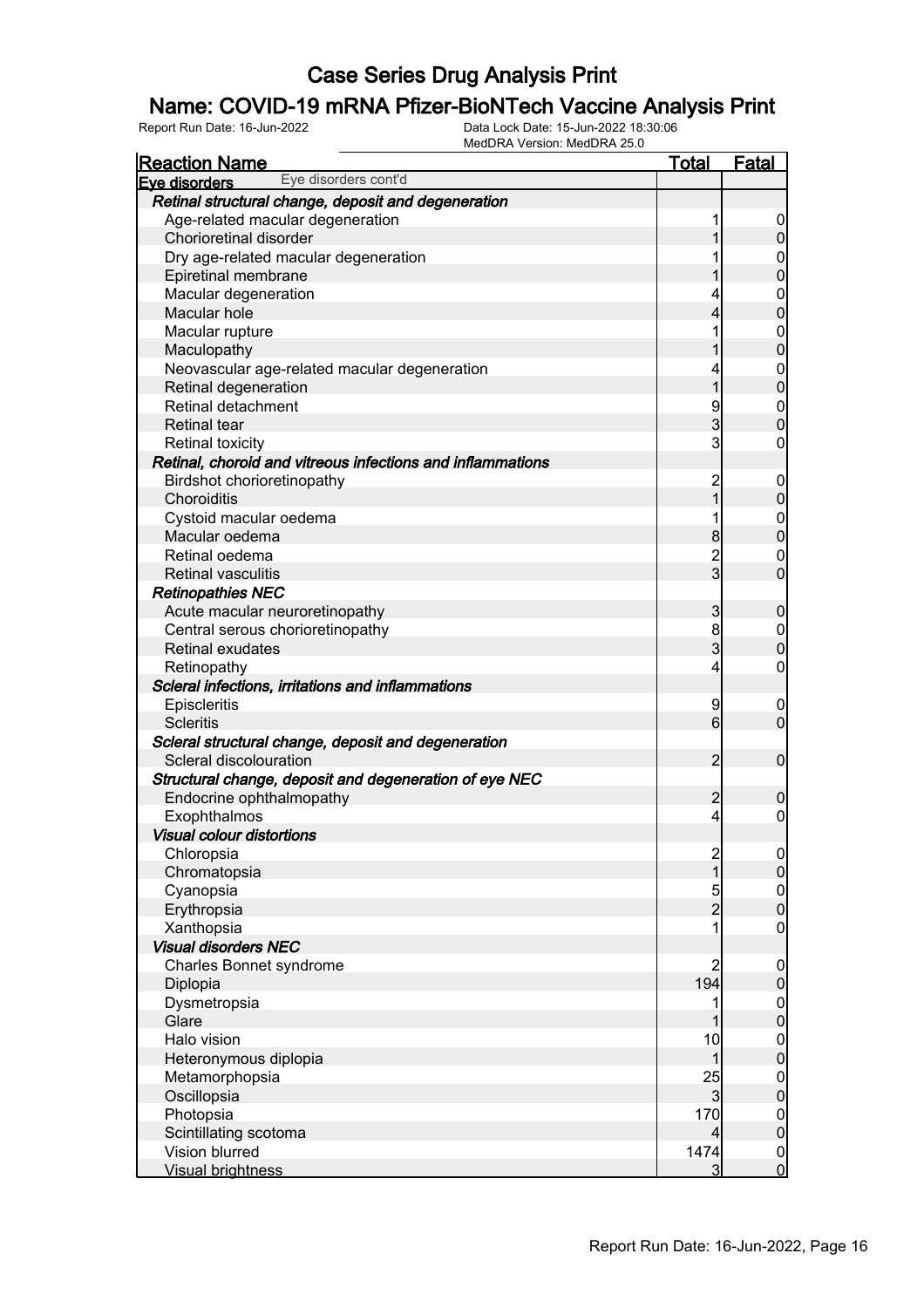## **Name: COVID-19 mRNA Pfizer-BioNTech Vaccine Analysis Print**<br>Report Run Date: 16-Jun-2022<br>Data Lock Date: 15-Jun-2022 18:30:06

| <b>Reaction Name</b>                                    | <b>Total</b> | Fatal |
|---------------------------------------------------------|--------------|-------|
| Eye disorders cont'd<br>Eve disorders                   |              |       |
| Visual snow syndrome                                    | 8            |       |
| <b>Visual field disorders</b>                           |              |       |
| Visual field defect                                     | 42           |       |
| Visual impairment and blindness (excl colour blindness) |              |       |
| Amaurosis fugax                                         |              |       |
| <b>Blindness</b>                                        | 169          |       |
| <b>Blindness cortical</b>                               |              |       |
| <b>Blindness transient</b>                              | 23           |       |
| <b>Blindness unilateral</b>                             | 20           |       |
| Central vision loss                                     | 6            |       |
| Sudden visual loss                                      | 5            |       |
| Visual acuity reduced                                   | 30           |       |
| Visual acuity reduced transiently                       |              |       |
| Visual impairment                                       | 484          |       |
| <b>Visual pathway disorders</b>                         |              |       |
| Optic nerve disorder                                    |              |       |
| <b>Eve disorders SOC TOTAL</b>                          | 8169         |       |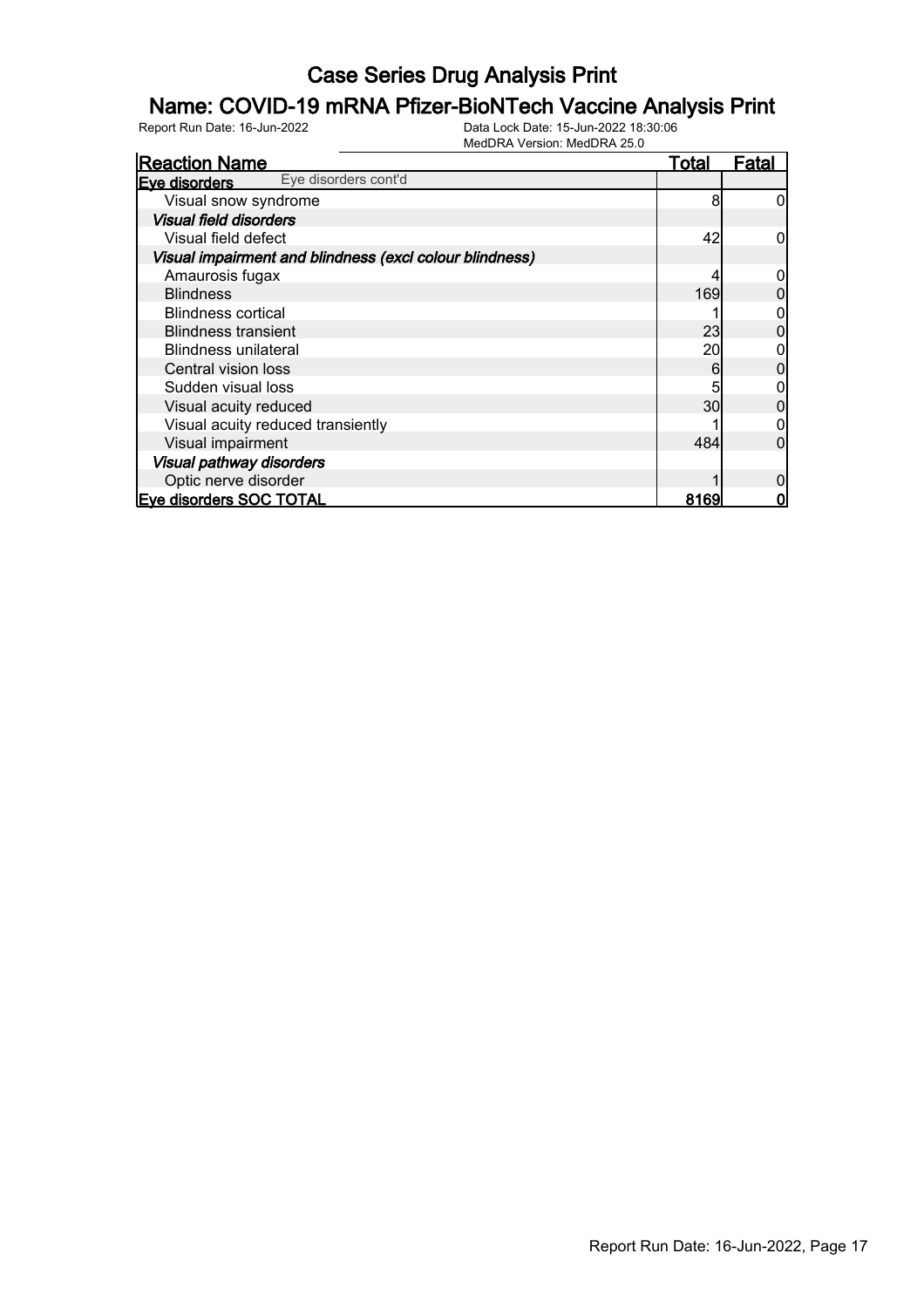## **Name: COVID-19 mRNA Pfizer-BioNTech Vaccine Analysis Print**<br>Report Run Date: 16-Jun-2022<br>Data Lock Date: 15-Jun-2022 18:30:06

| <b>Reaction Name</b>                                | <u>Total</u>                              | <b>Fatal</b>                    |
|-----------------------------------------------------|-------------------------------------------|---------------------------------|
| <b>Gastrointestinal disorders</b>                   |                                           |                                 |
| Abdominal findings abnormal                         |                                           |                                 |
| Abdominal mass                                      | $\overline{2}$                            | $\boldsymbol{0}$                |
| Gastrointestinal sounds abnormal                    | 18                                        | $\overline{0}$                  |
| <b>Abdominal hernias NEC</b>                        |                                           |                                 |
| Abdominal hernia                                    | $\overline{c}$                            | $\mathbf 0$                     |
| <b>Abdominal wall conditions NEC</b>                |                                           |                                 |
| Abdominal wall haematoma                            | $\overline{c}$                            | 0                               |
| Acute and chronic pancreatitis                      |                                           |                                 |
| Alcoholic pancreatitis                              |                                           | $\mathbf 0$                     |
| Autoimmune pancreatitis                             |                                           | $\mathbf 0$                     |
| Obstructive pancreatitis                            |                                           | $\mathbf 0$                     |
| Pancreatitis                                        | 19                                        | $\mathbf 0$                     |
| Pancreatitis acute                                  | 17                                        | 1                               |
| Pancreatitis chronic                                |                                           | $\mathbf 0$                     |
| Pancreatitis necrotising                            | $\overline{c}$                            | 0                               |
| Anal and rectal disorders NEC                       |                                           |                                 |
| Anal fissure                                        | $\overline{\mathbf{c}}$                   | $\mathbf 0$                     |
| Anal sphincter atony                                | $\overline{1}$                            | $\mathbf 0$                     |
| Rectal prolapse                                     |                                           | $\mathbf 0$                     |
| Anal and rectal pains                               |                                           |                                 |
| Proctalgia                                          | 15                                        | $\mathbf 0$                     |
| Anal and rectal signs and symptoms                  |                                           |                                 |
| Anal blister                                        |                                           | $\mathbf 0$                     |
| Anal eczema                                         |                                           | $\mathbf 0$                     |
| Anal erythema                                       |                                           | $\mathbf{0}$                    |
| Anal hypoaesthesia                                  | $\overline{2}$                            | $\mathbf 0$                     |
| Anal pruritus                                       |                                           | $\mathbf{0}$                    |
| Anal rash                                           | 2<br>1                                    | $\mathbf 0$                     |
| Anal spasm                                          |                                           | $\mathbf{0}$                    |
| Anorectal discomfort                                | 5                                         | $\mathbf 0$                     |
| Anorectal swelling                                  | 1                                         | $\mathbf{0}$                    |
| Rectal discharge                                    | $\overline{c}$                            | $\mathbf 0$                     |
| Rectal spasm                                        | 1                                         | $\mathbf{0}$                    |
| Rectal tenesmus                                     | 1                                         | $\overline{0}$                  |
| Anal and rectal ulcers and perforation              |                                           |                                 |
| Anal ulcer                                          | 1                                         | $\overline{0}$                  |
| <b>Benign oral cavity neoplasms</b>                 |                                           |                                 |
| Mouth cyst                                          | $6\phantom{.0}$                           | $\boldsymbol{0}$                |
| Tongue cyst                                         | 4                                         | $\boldsymbol{0}$                |
| Tongue polyp                                        | $\overline{2}$                            | $\mathbf 0$                     |
| Colitis (excl infective)                            |                                           |                                 |
| Autoimmune colitis                                  | $\overline{c}$                            | $\mathbf 0$                     |
| Colitis                                             | 62                                        | 1                               |
| Colitis ischaemic                                   | $\mathbf 1$                               |                                 |
|                                                     |                                           | $\pmb{0}$                       |
| Colitis microscopic<br>Colitis ulcerative           | 3<br>84                                   | $\overline{0}$<br>$\mathbf 0$   |
| Crohn's disease                                     | 52                                        |                                 |
|                                                     | 1                                         | $\overline{0}$<br>$\mathbf 0$   |
| Eosinophilic colitis                                | 12                                        |                                 |
| Inflammatory bowel disease                          |                                           | $\boldsymbol{0}$                |
| Dental and periodontal infections and inflammations |                                           |                                 |
| Dental caries<br>Periodontal inflammation           | $\overline{\mathbf{c}}$<br>$\overline{1}$ | $\boldsymbol{0}$<br>$\mathbf 0$ |
|                                                     |                                           |                                 |
| <u>Dental developmental disorders and anomalies</u> |                                           |                                 |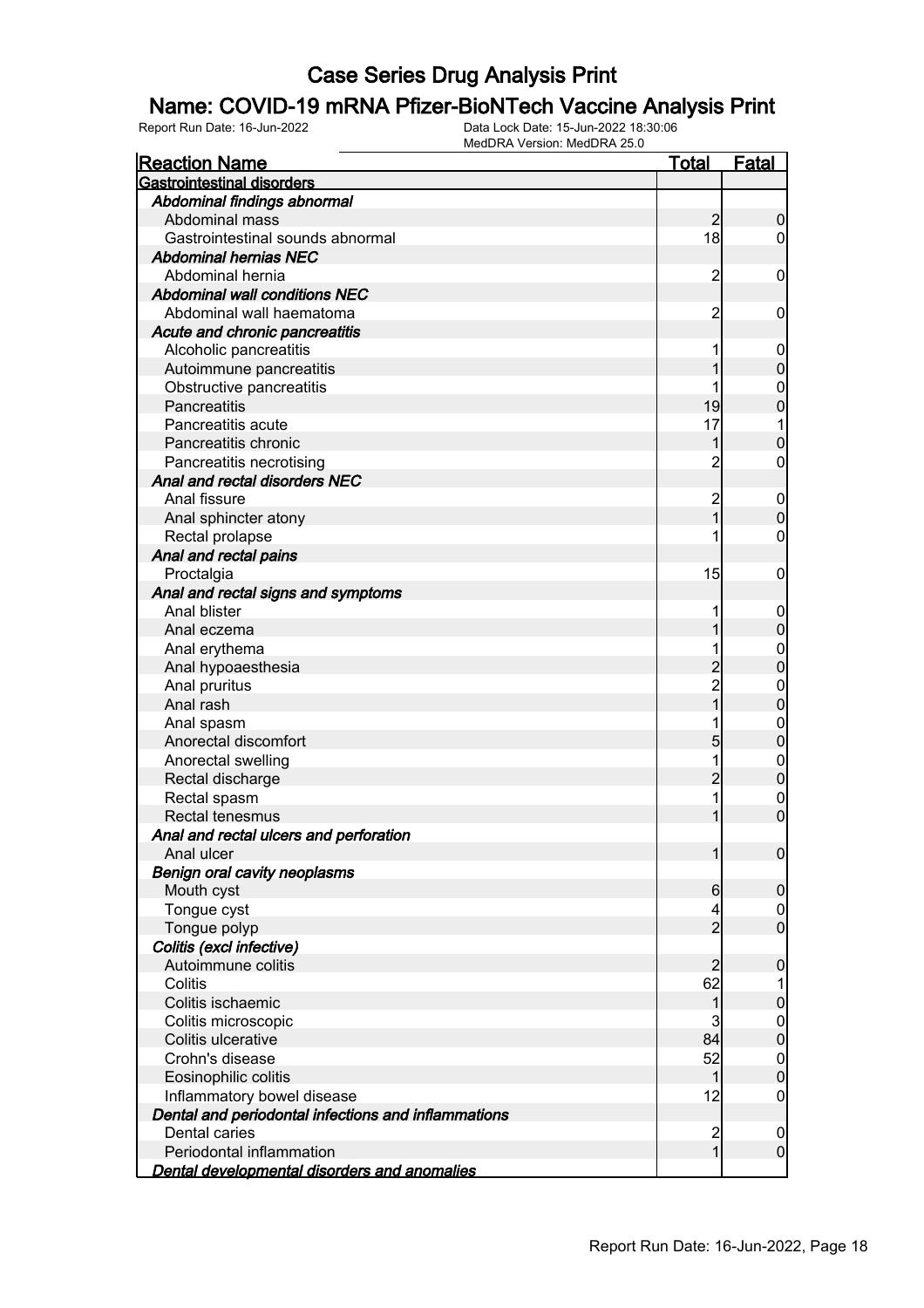## **Name: COVID-19 mRNA Pfizer-BioNTech Vaccine Analysis Print**<br>Report Run Date: 16-Jun-2022<br>Data Lock Date: 15-Jun-2022 18:30:06

| <b>Reaction Name</b>                                                   | <b>Total</b>   | <b>Fatal</b>                    |
|------------------------------------------------------------------------|----------------|---------------------------------|
| Gastrointestinal disorders cont'd<br><b>Gastrointestinal disorders</b> |                |                                 |
| Tooth impacted                                                         | 1              | $\overline{0}$                  |
| <b>Dental disorders NEC</b>                                            |                |                                 |
| Loose tooth                                                            | 5              | $\boldsymbol{0}$                |
| Malpositioned teeth                                                    | $\overline{c}$ | $\boldsymbol{0}$                |
| Periodontal disease                                                    | $\overline{1}$ | $\overline{0}$                  |
| <b>Teeth brittle</b>                                                   | 3              | $\mathbf{0}$                    |
| Teething                                                               | $\overline{9}$ | $\overline{0}$                  |
| Tooth disorder                                                         | $\overline{c}$ | $\mathbf{0}$                    |
| Tooth erosion                                                          | $\overline{1}$ | $\overline{0}$                  |
| Tooth socket haemorrhage                                               |                | 0                               |
| Dental pain and sensation disorders                                    |                |                                 |
| Dental discomfort                                                      |                |                                 |
|                                                                        | 14             | $\mathbf 0$<br>$\boldsymbol{0}$ |
| Dental paraesthesia                                                    | 39             |                                 |
| Hyperaesthesia teeth                                                   |                | $\mathbf 0$                     |
| Toothache                                                              | 198            | $\mathbf 0$                     |
| Dental surface disorders                                               |                |                                 |
| Tooth discolouration                                                   | 10             | $\mathbf 0$                     |
| Diaphragmatic hernias                                                  |                |                                 |
| Hiatus hernia                                                          | 8 <sup>1</sup> | $\overline{0}$                  |
| Diarrhoea (excl infective)                                             |                |                                 |
| Diarrhoea                                                              | 6163           | $\mathbf 0$                     |
| Diarrhoea haemorrhagic                                                 | 28             | 0                               |
| <b>Diverticula</b>                                                     |                |                                 |
| Diverticulum                                                           | 7              | $\mathbf 0$                     |
| Diverticulum intestinal                                                |                | $\overline{0}$                  |
| Duodenal and small intestinal stenosis and obstruction                 |                |                                 |
| Small intestinal obstruction                                           | 4              | $\mathbf 0$                     |
| Duodenal ulcers and perforation                                        |                |                                 |
| Duodenal ulcer haemorrhage                                             |                | $\mathbf 0$                     |
| Duodenal ulcer perforation                                             | 3              | 0                               |
| Dyspeptic signs and symptoms                                           |                |                                 |
| Dyspepsia                                                              | 552            | $\mathbf 0$                     |
| Epigastric discomfort                                                  | 15             | $\pmb{0}$                       |
| Eructation                                                             | 64             | 0                               |
| <b>Faecal abnormalities NEC</b>                                        |                |                                 |
| Abnormal faeces                                                        | 23             | 0                               |
| Faecaloma                                                              | 7              | $\overline{0}$                  |
| Faeces discoloured                                                     | 63             | $\mathbf 0$                     |
| Faeces hard                                                            | $\overline{c}$ | $\overline{0}$                  |
| Faeces pale                                                            | 5              | $\boldsymbol{0}$                |
| Faeces soft                                                            | 13             | $\overline{0}$                  |
| Mucous stools                                                          | 12             | 0                               |
| Flatulence, bloating and distension                                    |                |                                 |
| Abdominal distension                                                   | 608            | $\mathbf 0$                     |
| Aerophagia                                                             | $\overline{3}$ | $\boldsymbol{0}$                |
| Flatulence                                                             | 204            | 0                               |
| Gastric and oesophageal haemorrhages                                   |                |                                 |
| Gastric haemorrhage                                                    | 5              | 1                               |
| Mallory-Weiss syndrome                                                 | 1              | $\boldsymbol{0}$                |
| Oesophageal varices haemorrhage                                        |                | 0                               |
| Gastric ulcers and perforation                                         |                |                                 |
| Gastric ulcer                                                          | 7              | $\boldsymbol{0}$                |
| Gastritis (excl infective)                                             |                |                                 |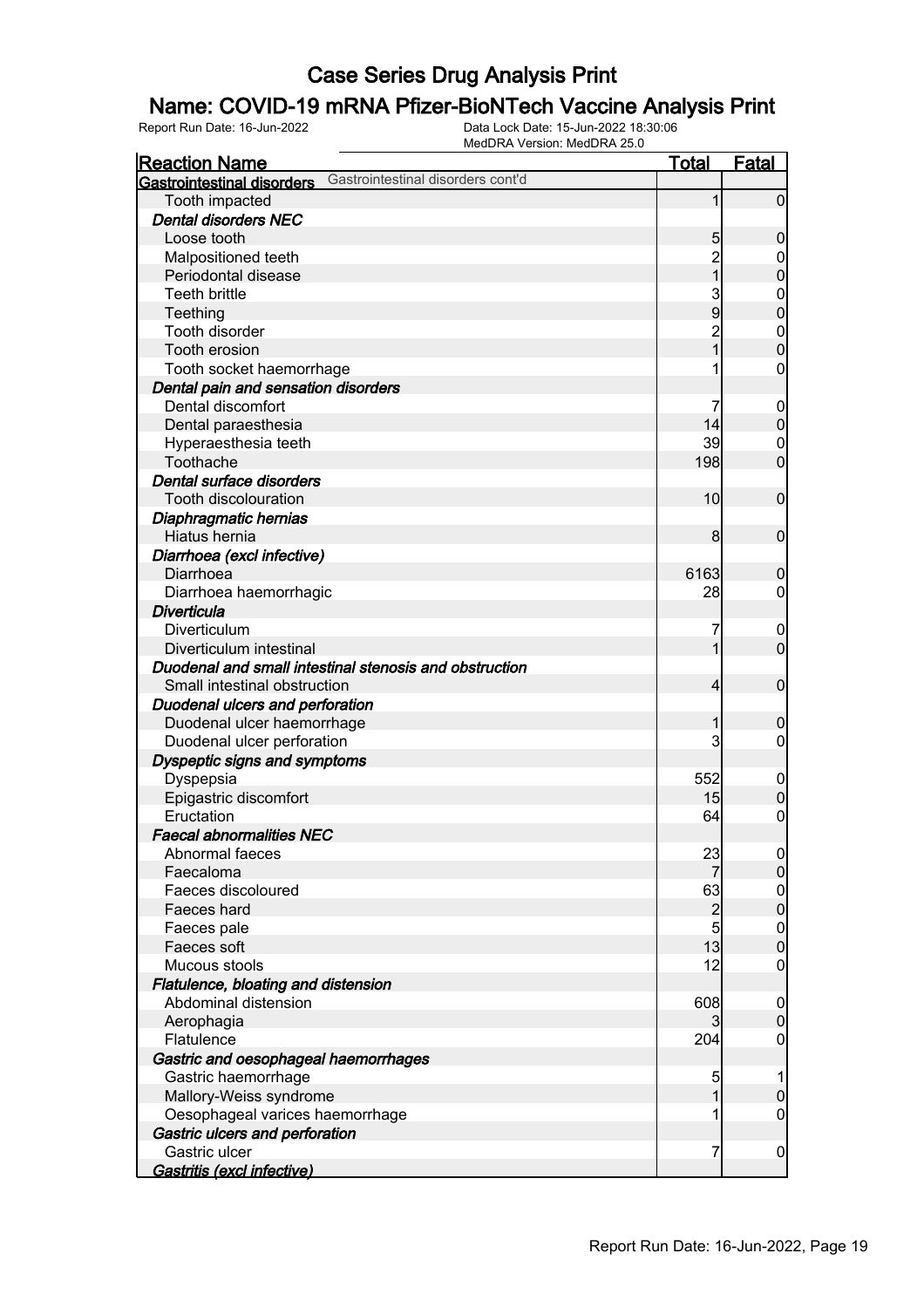## **Name: COVID-19 mRNA Pfizer-BioNTech Vaccine Analysis Print**<br>Report Run Date: 16-Jun-2022<br>Data Lock Date: 15-Jun-2022 18:30:06

| <u>Reaction Name</u>                        |                                                              | <b>Total</b>            | <b>Fatal</b>     |
|---------------------------------------------|--------------------------------------------------------------|-------------------------|------------------|
| <b>Gastrointestinal disorders</b>           | Gastrointestinal disorders cont'd                            |                         |                  |
| Chronic gastritis                           |                                                              | $\vert 4 \vert$         | $\overline{0}$   |
| Gastritis                                   |                                                              | 72                      | $\boldsymbol{0}$ |
| Reflux gastritis                            |                                                              | 8                       | $\boldsymbol{0}$ |
|                                             | Gastrointestinal and abdominal pains (excl oral and throat)  |                         |                  |
| Abdominal migraine                          |                                                              | $\overline{2}$          | $\mathbf 0$      |
| Abdominal pain                              |                                                              | 1722                    | $\pmb{0}$        |
| Abdominal pain lower                        |                                                              | 157                     | $\boldsymbol{0}$ |
| Abdominal pain upper                        |                                                              | 2845                    | $\mathbf 0$      |
| Abdominal rigidity                          |                                                              | 27                      | $\boldsymbol{0}$ |
| Abdominal tenderness                        |                                                              | 15                      | $\mathbf 0$      |
| Gastrointestinal pain                       |                                                              | 172                     | $\mathbf 0$      |
| Oesophageal pain                            |                                                              | 14                      | $\mathbf 0$      |
|                                             | Gastrointestinal atonic and hypomotility disorders NEC       |                         |                  |
| Constipation                                |                                                              | 283                     | $\mathbf 0$      |
| Duodenogastric reflux                       |                                                              | 4                       | $\overline{0}$   |
| Gastric dilatation                          |                                                              | 8 <sup>1</sup>          | $\mathbf 0$      |
| Gastrooesophageal reflux disease            |                                                              | 197                     | $\boldsymbol{0}$ |
| Impaired gastric emptying                   |                                                              | 10                      | $\overline{0}$   |
| Infrequent bowel movements                  |                                                              | 3                       | $\mathbf{0}$     |
| Intestinal dilatation                       |                                                              | 1                       | $\overline{0}$   |
| Intestinal pseudo-obstruction               |                                                              | $\overline{c}$          | $\boldsymbol{0}$ |
| <b>Gastrointestinal disorders NEC</b>       |                                                              |                         |                  |
| Appendicolith                               |                                                              | 1                       | $\mathbf 0$      |
| Appendix disorder                           |                                                              | $\overline{c}$          | $\mathbf 0$      |
| Food poisoning                              |                                                              | $\overline{7}$          | $\boldsymbol{0}$ |
| Functional gastrointestinal disorder        |                                                              | 11                      | $\overline{0}$   |
| Gastric disorder                            |                                                              | 10                      | $\boldsymbol{0}$ |
| Gastrointestinal disorder                   |                                                              | 31                      | $\mathbf 0$      |
| Stomach mass                                |                                                              | 4                       | $\boldsymbol{0}$ |
| Gastrointestinal dyskinetic disorders       |                                                              |                         |                  |
| Bowel movement irregularity                 |                                                              | 9                       | $\mathbf 0$      |
| Change of bowel habit                       |                                                              | 14                      | $\pmb{0}$        |
| Dyschezia                                   |                                                              | 4                       |                  |
| Gastrointestinal motility disorder          |                                                              | 5                       | $0\atop 0$       |
| Oesophageal achalasia                       |                                                              | $\mathbf{1}$            | $\pmb{0}$        |
| Gastrointestinal fistulae                   |                                                              |                         |                  |
| Diverticular fistula                        |                                                              | $\overline{c}$          | $\overline{0}$   |
| Gastrointestinal inflammatory disorders NEC |                                                              |                         |                  |
| Appendicitis noninfective                   |                                                              | 1                       | $\boldsymbol{0}$ |
| <b>Duodenitis</b>                           |                                                              | 1                       | $\pmb{0}$        |
| <b>Enteritis</b>                            |                                                              | 6                       | $\boldsymbol{0}$ |
| Epiploic appendagitis                       |                                                              | $\overline{c}$          | $\overline{0}$   |
| Gastrointestinal inflammation               |                                                              | 5                       | $\boldsymbol{0}$ |
| Gastrointestinal tract irritation           |                                                              | $\overline{1}$          | $\mathbf 0$      |
| Intestinal angioedema                       |                                                              | $\overline{c}$          | $\mathbf 0$      |
|                                             | Gastrointestinal mucosal dystrophies and secretion disorders |                         |                  |
| Barrett's oesophagus                        |                                                              | $\overline{\mathbf{c}}$ | $\boldsymbol{0}$ |
| Hyperchlorhydria                            |                                                              | $\overline{4}$          | $\overline{0}$   |
| Gastrointestinal signs and symptoms NEC     |                                                              |                         |                  |
| Abdominal discomfort                        |                                                              | 714                     | $\mathbf 0$      |
| Abdominal symptom                           |                                                              | 2                       | $\overline{0}$   |
| Acute abdomen                               |                                                              | 8                       | $\pmb{0}$        |
| Anal incontinence                           |                                                              | 24                      | $\overline{0}$   |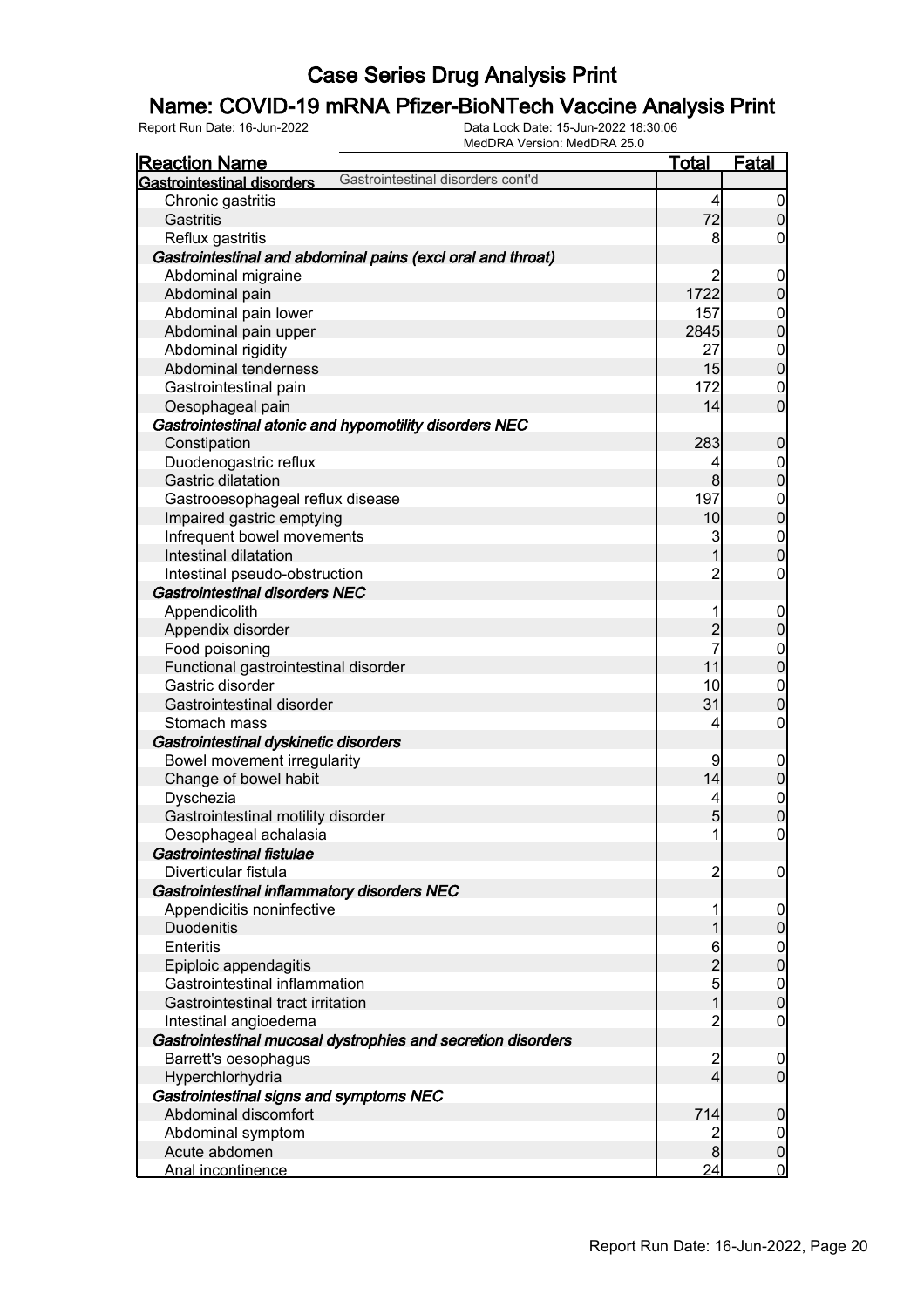## **Name: COVID-19 mRNA Pfizer-BioNTech Vaccine Analysis Print**<br>Report Run Date: 16-Jun-2022<br>Data Lock Date: 15-Jun-2022 18:30:06

| <u>Reaction Name</u>                                                   | <b>Total</b>   | <b>Fatal</b>                           |
|------------------------------------------------------------------------|----------------|----------------------------------------|
| Gastrointestinal disorders cont'd<br><b>Gastrointestinal disorders</b> |                |                                        |
| <b>Breath odour</b>                                                    | 22             | $\overline{0}$                         |
| Dysphagia                                                              | 252            |                                        |
| Gastrointestinal wall thickening                                       | 1              | $\mathbf 0$                            |
| Odynophagia                                                            | 48             | 0                                      |
| Gastrointestinal spastic and hypermotility disorders                   |                |                                        |
| Cardiospasm                                                            |                | $\boldsymbol{0}$                       |
| Defaecation urgency                                                    | 12             | $\boldsymbol{0}$                       |
| Frequent bowel movements                                               | 35             | $\boldsymbol{0}$                       |
| Gastrointestinal hypermotility                                         | 1              | $\overline{0}$                         |
| Irritable bowel syndrome                                               | 106            | $\mathbf{0}$                           |
| Oesophageal spasm                                                      | 5              | $\overline{0}$                         |
| Pylorospasm                                                            | 1              | $\boldsymbol{0}$                       |
| Gastrointestinal stenosis and obstruction NEC                          |                |                                        |
| <b>lleus</b>                                                           | $\overline{c}$ | $\mathbf 0$                            |
| Intestinal obstruction                                                 | $\bf{8}$       | $\boldsymbol{0}$                       |
| Neonatal intestinal obstruction                                        |                | $\mathbf 0$                            |
| <b>Volvulus</b>                                                        |                | $\overline{0}$                         |
| Gastrointestinal vascular malformations                                |                |                                        |
| Gastric antral vascular ectasia                                        | 11             | $\boldsymbol{0}$                       |
| Gastrointestinal vascular occlusion and infarction                     |                |                                        |
| Intestinal infarction                                                  | $\mathbf 1$    | $\mathbf 0$                            |
| Intestinal ischaemia                                                   | 10             |                                        |
| Mesenteric vein thrombosis                                             | 10             | $\begin{bmatrix} 2 \\ 0 \end{bmatrix}$ |
| <b>Omental infarction</b>                                              | 1              | $\mathbf{0}$                           |
| Thrombosis mesenteric vessel                                           | $\overline{2}$ | $\overline{0}$                         |
| Visceral venous thrombosis                                             | 1              | $\boldsymbol{0}$                       |
| Gingival disorders, signs and symptoms NEC                             |                |                                        |
| Gingival blister                                                       | 13             | $\mathbf 0$                            |
| Gingival discomfort                                                    | 8              | $\pmb{0}$                              |
| Gingival disorder                                                      | 5              | $\mathbf{0}$                           |
| Gingival erythema                                                      | $\overline{2}$ | $\overline{0}$                         |
| Gingival hypertrophy                                                   | 1              |                                        |
| Gingival oedema                                                        | $\overline{2}$ | $0\atop 0$                             |
| Gingival pain                                                          | 138            | $\mathbf 0$                            |
| Gingival pruritus                                                      | $\overline{2}$ | $\overline{0}$                         |
| Gingival recession                                                     |                | 0                                      |
| <b>Gingival swelling</b>                                               | 43             | 0                                      |
| Gingival ulceration                                                    | 3              | $\boldsymbol{0}$                       |
| Gingivitis ulcerative                                                  | 1              | $\overline{0}$                         |
| Noninfective gingivitis                                                | 14             | $\boldsymbol{0}$                       |
| Gingival haemorrhages                                                  |                |                                        |
| Gingival bleeding                                                      | 86             | $\mathbf 0$                            |
| Haemorrhoids and gastrointestinal varices (excl oesophageal)           |                |                                        |
| Gastric varices                                                        | 1              | $\mathbf 0$                            |
| Haemorrhoidal haemorrhage                                              |                | $\boldsymbol{0}$                       |
| Haemorrhoids                                                           | 35             | 1                                      |
| Haemorrhoids thrombosed                                                | 1              | $\overline{0}$                         |
| Inguinal hernias                                                       |                |                                        |
| Inguinal hernia                                                        | 1              | $\boldsymbol{0}$                       |
| Intestinal haemorrhages                                                |                |                                        |
| Anal haemorrhage                                                       | 23             | 1                                      |
| Intestinal haemorrhage                                                 |                | $\overline{0}$                         |
| Rectal haemorrhage                                                     | 84             | $\overline{0}$                         |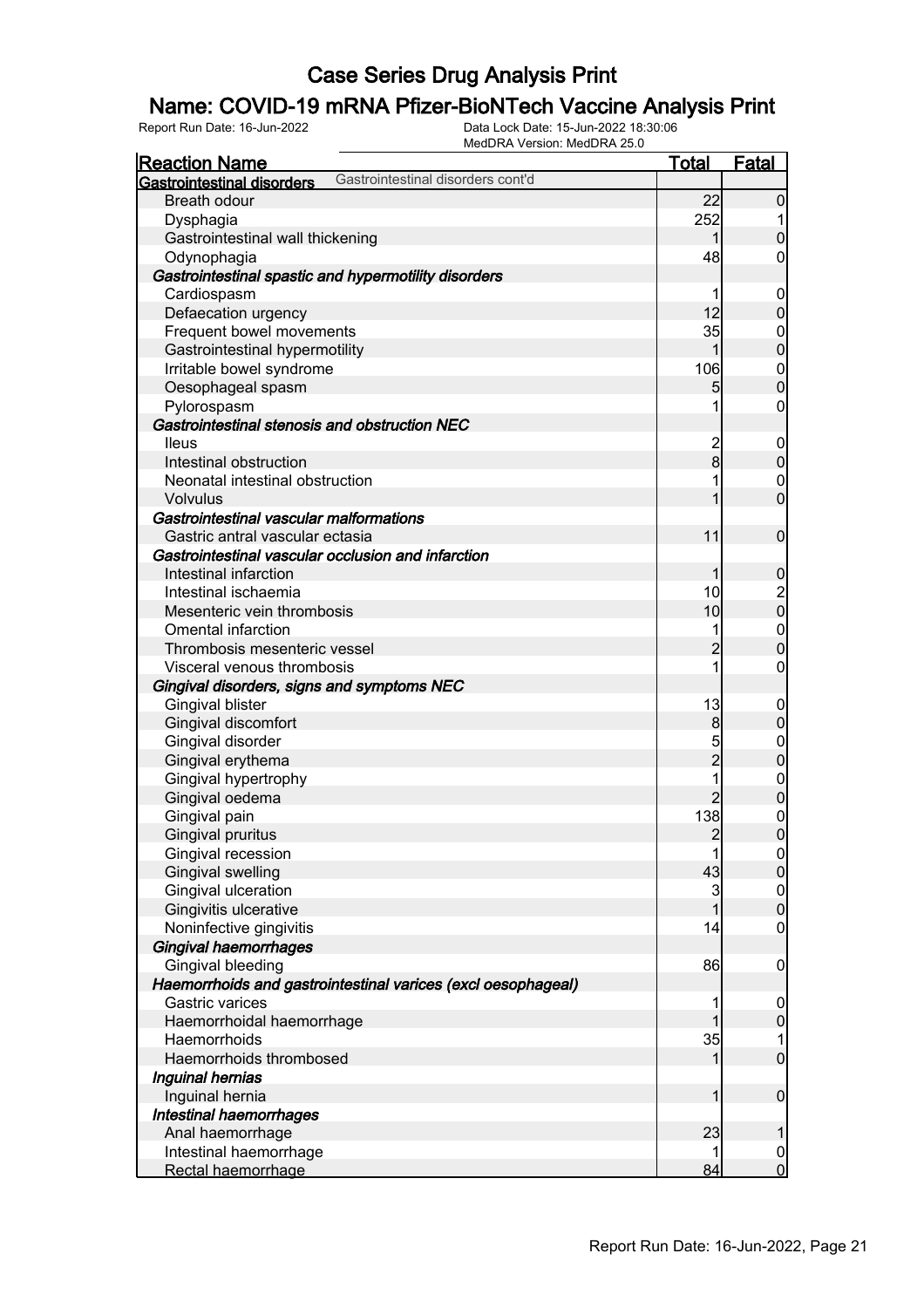## **Name: COVID-19 mRNA Pfizer-BioNTech Vaccine Analysis Print**<br>Report Run Date: 16-Jun-2022<br>Data Lock Date: 15-Jun-2022 18:30:06

| <b>Reaction Name</b>                                                   | <b>Total</b>                           | <b>Fatal</b>                           |
|------------------------------------------------------------------------|----------------------------------------|----------------------------------------|
| Gastrointestinal disorders cont'd<br><b>Gastrointestinal disorders</b> |                                        |                                        |
| Small intestinal haemorrhage                                           | 5                                      | $\boldsymbol{0}$                       |
| Intestinal ulcers and perforation NEC                                  |                                        |                                        |
| Intestinal perforation                                                 |                                        |                                        |
| Large intestinal ulcer                                                 | 1                                      | $\frac{2}{0}$                          |
| Large intestinal ulcer haemorrhage                                     |                                        | $\mathbf 0$                            |
| Large intestine perforation                                            |                                        | $\overline{0}$                         |
| Large intestinal stenosis and obstruction                              |                                        |                                        |
| Large intestinal obstruction                                           | $\overline{2}$                         | $\overline{2}$                         |
| <b>Malabsorption syndromes</b>                                         |                                        |                                        |
| Bile acid malabsorption                                                | 5                                      | $\mathbf 0$                            |
| Coeliac disease                                                        | 14                                     | $\mathbf 0$                            |
| Malabsorption                                                          | 1                                      | $\mathbf 0$                            |
| Steatorrhoea                                                           | 4                                      | $\boldsymbol{0}$                       |
| Nausea and vomiting symptoms                                           |                                        |                                        |
| Cyclic vomiting syndrome                                               |                                        | $\mathbf 0$                            |
| <b>Discoloured vomit</b>                                               | 13                                     | $\mathbf 0$                            |
| Infantile vomiting                                                     |                                        |                                        |
| Nausea                                                                 | 15459                                  | $\mathbf{0}$<br>$\mathbf 0$            |
|                                                                        |                                        |                                        |
| Regurgitation                                                          | 117                                    | $\mathbf 0$                            |
| Retching                                                               |                                        | $\mathbf 0$                            |
| Vomiting                                                               | 5307                                   | 1                                      |
| Vomiting projectile                                                    | 76                                     | $\mathbf 0$                            |
| Non-mechanical ileus                                                   |                                        |                                        |
| lleus paralytic                                                        | $\overline{2}$                         | $\mathbf 0$                            |
| Non-site specific gastrointestinal haemorrhages                        |                                        |                                        |
| Gastrointestinal haemorrhage                                           | 19                                     | 1                                      |
| Haematemesis                                                           | 42                                     | $\begin{bmatrix} 2 \\ 0 \end{bmatrix}$ |
| Haematochezia                                                          | 62                                     |                                        |
| Melaena                                                                | 11                                     | $\boldsymbol{0}$                       |
| Upper gastrointestinal haemorrhage                                     | 14                                     | 1                                      |
| Oesophageal disorders NEC                                              |                                        |                                        |
| Oesophageal disorder                                                   | 1                                      | $\boldsymbol{0}$                       |
| Oesophageal stenosis and obstruction                                   |                                        |                                        |
| Oesophageal stenosis                                                   | $\mathbf{3}$                           | $\mathbf 0$                            |
| Oesophagitis (excl infective)                                          |                                        |                                        |
| Eosinophilic oesophagitis                                              | $\overline{2}$                         | 0                                      |
| Oesophagitis                                                           | $6 \overline{}$                        | $\overline{0}$                         |
| Oral dryness and saliva altered                                        |                                        |                                        |
| Aptyalism                                                              | 5                                      | $\mathbf 0$                            |
| Dry mouth                                                              | 550                                    | $\pmb{0}$                              |
| Lip dry                                                                | 50                                     | $\overline{0}$                         |
| Saliva altered                                                         | 8                                      | $\boldsymbol{0}$                       |
| Salivary hypersecretion                                                | 55                                     | $\mathbf 0$                            |
| Oral soft tissue disorders NEC                                         |                                        |                                        |
| Angina bullosa haemorrhagica                                           | 1                                      | $\mathbf 0$                            |
| Chapped lips                                                           | 29                                     | $\pmb{0}$                              |
| <b>Cheilitis</b>                                                       | 32                                     | $\boldsymbol{0}$                       |
| Enlarged uvula                                                         | 15                                     | $\pmb{0}$                              |
| Leukoplakia oral                                                       |                                        | $\overline{0}$                         |
| Lip blister                                                            | $\begin{array}{c} 2 \\ 36 \end{array}$ | $\pmb{0}$                              |
| Lip disorder                                                           | $\overline{7}$                         | $\overline{0}$                         |
| Oral disorder                                                          | 23                                     | $\pmb{0}$                              |
| Oral lichen planus                                                     | 17                                     | $\overline{0}$                         |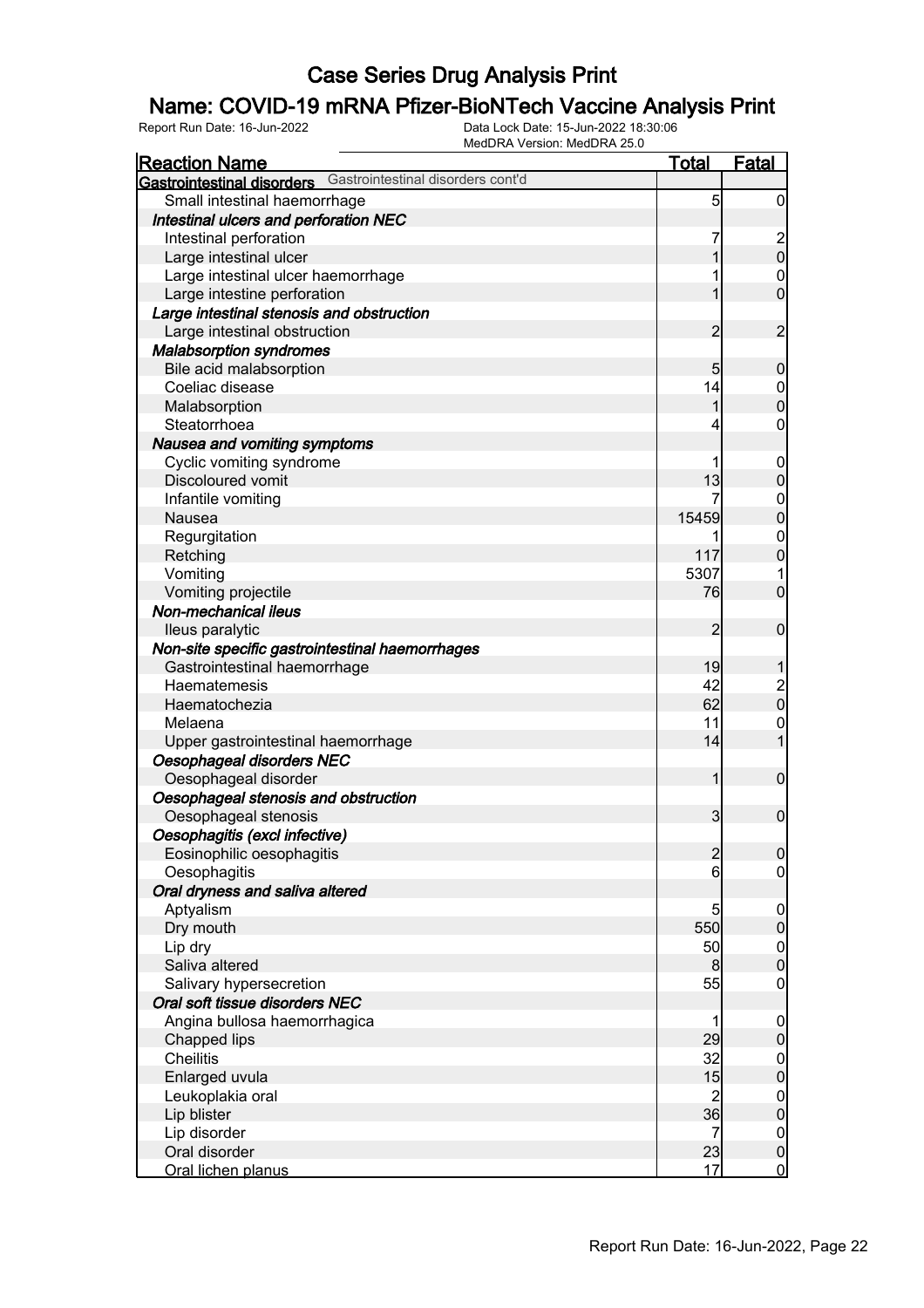## **Name: COVID-19 mRNA Pfizer-BioNTech Vaccine Analysis Print**<br>Report Run Date: 16-Jun-2022<br>Data Lock Date: 15-Jun-2022 18:30:06

| <b>Reaction Name</b>                                                   | <u>Total</u>    | <b>Fatal</b>     |
|------------------------------------------------------------------------|-----------------|------------------|
| Gastrointestinal disorders cont'd<br><b>Gastrointestinal disorders</b> |                 |                  |
| Oral mucosal hypertrophy                                               |                 | $\boldsymbol{0}$ |
| Oral papule                                                            |                 | $\boldsymbol{0}$ |
| <b>Uvulitis</b>                                                        |                 | $\mathbf 0$      |
| Oral soft tissue haemorrhages                                          |                 |                  |
| Lip haemorrhage                                                        | $\overline{c}$  | $\boldsymbol{0}$ |
| Mouth haemorrhage                                                      | 23              | $\boldsymbol{0}$ |
| Oral blood blister                                                     | 19              | $\mathbf 0$      |
| Oral purpura                                                           | $\overline{c}$  | $\boldsymbol{0}$ |
| Oral soft tissue infections                                            |                 |                  |
| Angular cheilitis                                                      | 5               | $\mathbf 0$      |
| Oral soft tissue signs and symptoms                                    |                 |                  |
| Anaesthesia oral                                                       | 3               | $\mathbf 0$      |
| Burning mouth syndrome                                                 | $\overline{7}$  | $\mathbf 0$      |
| Coating in mouth                                                       |                 | $\boldsymbol{0}$ |
| Hypoaesthesia oral                                                     | 522             | $\overline{0}$   |
| Lip discolouration                                                     | 11              | $\mathbf{0}$     |
| Lip erythema                                                           | 4               | $\mathbf 0$      |
| Lip exfoliation                                                        | 6               | $\mathbf{0}$     |
| Lip pain                                                               | 67              | $\overline{0}$   |
| Lip pruritus                                                           | 18              | $\mathbf{0}$     |
| Lip scab                                                               | 1               | $\mathbf 0$      |
| Oral discomfort                                                        | 91              | $\mathbf{0}$     |
| Oral dysaesthesia                                                      | 1               | $\mathbf 0$      |
| Oral mucosal blistering                                                | 19              | $\boldsymbol{0}$ |
| Oral mucosal discolouration                                            | $\overline{2}$  | $\mathbf 0$      |
| Oral mucosal eruption                                                  | 22              | $\boldsymbol{0}$ |
| Oral mucosal erythema                                                  | $\overline{9}$  | $\mathbf 0$      |
| Oral mucosal exfoliation                                               | 10              | $\mathbf{0}$     |
| Oral mucosal roughening                                                | 3               | $\mathbf 0$      |
| Oral mucosal scab                                                      | $\overline{2}$  | $\boldsymbol{0}$ |
| Oral pain                                                              | 192             | $\mathbf 0$      |
| Oral pruritus                                                          | 24              | $\mathbf{0}$     |
| Paraesthesia oral                                                      | 980             | $\mathbf 0$      |
| Pigmentation lip                                                       | 1               | $\mathbf 0$      |
| Oral soft tissue swelling and oedema                                   |                 |                  |
| Lip oedema                                                             | $\vert 4 \vert$ | $\overline{0}$   |
| Lip swelling                                                           | 905             | $\overline{0}$   |
| Mouth swelling                                                         | 120             | $\mathbf 0$      |
| Oedema mouth                                                           | $\overline{4}$  | $\mathbf 0$      |
| Palatal oedema                                                         | 4               | $\mathbf 0$      |
| Palatal swelling                                                       | 5 <sub>5</sub>  | $\overline{0}$   |
| <b>Pancreatic disorders NEC</b>                                        |                 |                  |
| Pancreatic disorder                                                    | 3               | $\mathbf 0$      |
| Pancreatic failure                                                     |                 | $\overline{0}$   |
| Pancreatic mass                                                        | 1               | $\mathbf 0$      |
| Peptic ulcers and perforation                                          |                 |                  |
| Peptic ulcer                                                           | 1               | $\mathbf 0$      |
| Peptic ulcer haemorrhage                                               | 14              | $\boldsymbol{0}$ |
| Peritoneal and retroperitoneal disorders                               |                 |                  |
| Ascites                                                                | 3               | $\mathbf 0$      |
| Peritoneal disorder                                                    | 1               | $\mathbf 0$      |
| Peritoneal and retroperitoneal fibrosis and adhesions                  |                 |                  |
| Abdominal adhesions                                                    | $\overline{2}$  | $\mathbf 0$      |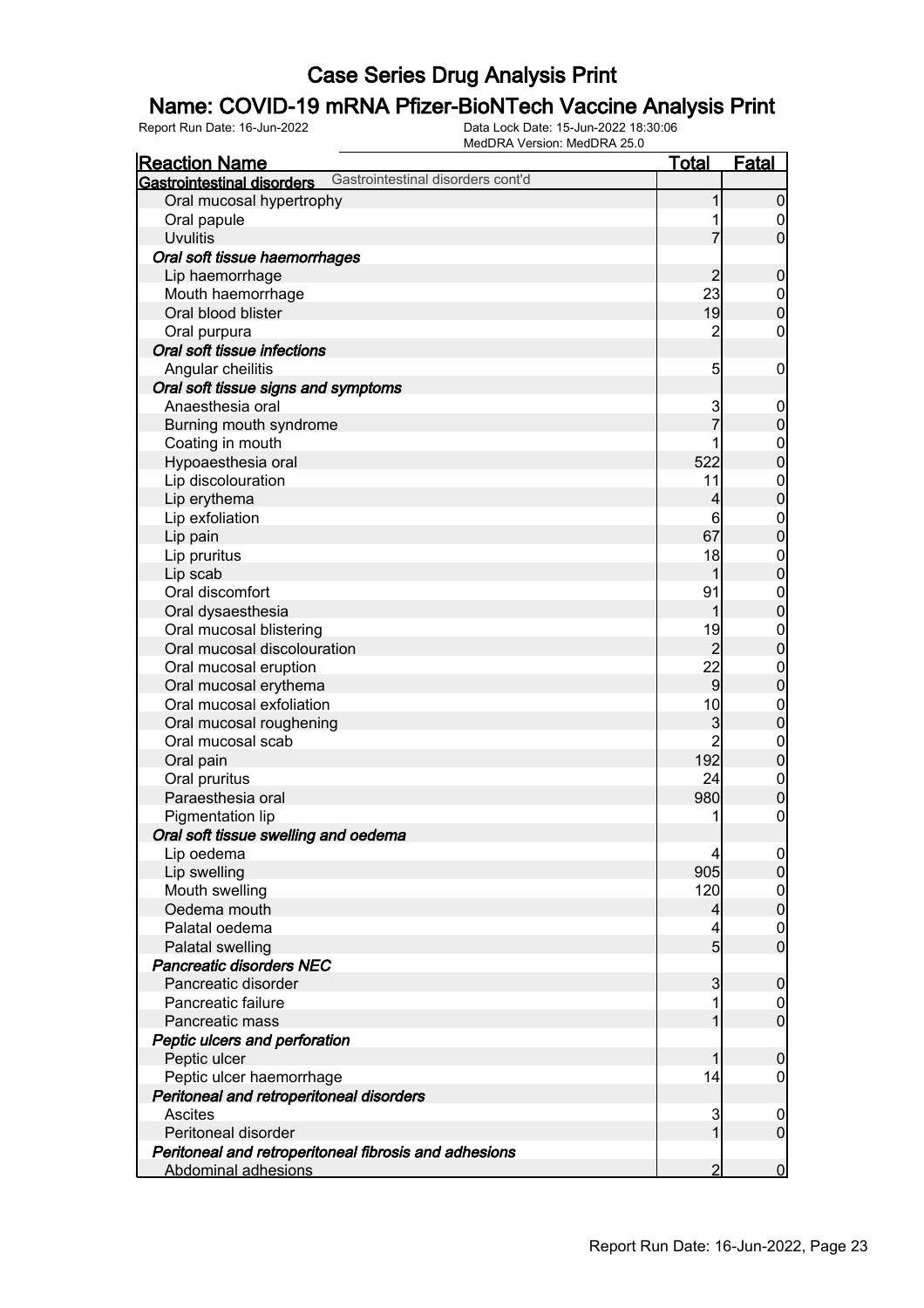## **Name: COVID-19 mRNA Pfizer-BioNTech Vaccine Analysis Print**<br>Report Run Date: 16-Jun-2022<br>Data Lock Date: 15-Jun-2022 18:30:06

| <b>Reaction Name</b>                                         | <b>Total</b>    | Fatal                                |
|--------------------------------------------------------------|-----------------|--------------------------------------|
| Gastrointestinal disorders Gastrointestinal disorders cont'd |                 |                                      |
| Peritoneal and retroperitoneal haemorrhages                  |                 |                                      |
| Haemoperitoneum                                              |                 | $\boldsymbol{0}$                     |
| Retroperitoneal haematoma                                    |                 | 0                                    |
| Retroperitoneal haemorrhage                                  | $\overline{2}$  |                                      |
| <b>Rectal inflammations NEC</b>                              |                 |                                      |
| <b>Proctitis</b>                                             | 4               | $\boldsymbol{0}$                     |
| Proctitis ulcerative                                         |                 | 0                                    |
| <b>Salivary gland disorders NEC</b>                          |                 |                                      |
| Salivary gland disorder                                      |                 | $\mathbf 0$                          |
| Salivary gland mucocoele                                     |                 | $\mathbf 0$                          |
| Salivary gland pain                                          | 13              | 0                                    |
| Salivary gland enlargements                                  |                 |                                      |
| Parotid gland enlargement                                    | 12              | $\mathbf 0$                          |
| Salivary gland enlargement                                   | 5               | $\mathbf 0$                          |
| Submaxillary gland enlargement                               | 7               | $\mathbf 0$                          |
| Salivary gland infections and inflammations                  |                 |                                      |
| Noninfective sialoadenitis                                   | $\overline{c}$  | $\mathbf 0$                          |
| <b>Stomatitis and ulceration</b>                             |                 |                                      |
| Aphthous ulcer                                               | 61              | $\mathbf 0$                          |
| Lip ulceration                                               | 23              | $\boldsymbol{0}$                     |
| Mouth ulceration                                             | 498             | $\boldsymbol{0}$                     |
| Oral mucosa erosion                                          |                 | $\mathbf 0$                          |
| Palatal ulcer                                                |                 | $\mathbf 0$                          |
| <b>Stomatitis</b>                                            | 69              | $\mathbf 0$                          |
| <b>Tongue disorders</b>                                      |                 |                                      |
| <b>Glossitis</b>                                             | 23              | $\boldsymbol{0}$                     |
| Hypertrophy of tongue papillae                               | $\overline{c}$  | $\boldsymbol{0}$                     |
| Plicated tongue                                              | $\overline{4}$  | $\mathbf 0$                          |
| Tongue disorder                                              | 45              | $\boldsymbol{0}$                     |
| Tongue geographic                                            | 8               | $\mathbf 0$                          |
| Tongue haemorrhage                                           | 3               | $\boldsymbol{0}$                     |
| Tongue ulceration                                            | 34              | $\mathbf 0$                          |
| Trichoglossia                                                | 4               | $\boldsymbol{0}$                     |
| Tongue signs and symptoms                                    |                 |                                      |
| Glossodynia                                                  | 234             | $\mathbf 0$                          |
| Scalloped tongue                                             | $\overline{5}$  | 0                                    |
| Stiff tongue                                                 |                 | $\Omega$                             |
| Swollen tongue                                               | 561             | $\overline{0}$                       |
| Tongue blistering                                            | 19              |                                      |
| Tongue coated                                                | 20              | $\begin{matrix} 0 \\ 0 \end{matrix}$ |
| Tongue discolouration                                        | 42              |                                      |
| Tongue discomfort                                            | 48              | $\begin{matrix} 0 \\ 0 \end{matrix}$ |
| Tongue dry                                                   | 17              |                                      |
| Tongue eruption                                              | 11              | $0\atop 0$                           |
| Tongue erythema                                              | 13              |                                      |
| Tongue exfoliation                                           | $\overline{c}$  | $\begin{matrix} 0 \\ 0 \end{matrix}$ |
| Tongue movement disturbance                                  | 8               |                                      |
| Tongue oedema                                                | 24              | $\begin{matrix} 0 \\ 0 \end{matrix}$ |
| Tongue pruritus                                              |                 |                                      |
| Tongue rough                                                 | $\frac{2}{5}$   | $\begin{matrix} 0 \\ 0 \end{matrix}$ |
| Tongue spasm                                                 | 12              | $\mathbf 0$                          |
| <b>Tooth missing</b>                                         |                 |                                      |
| <b>Tooth loss</b>                                            | $6 \overline{}$ | $\overline{0}$                       |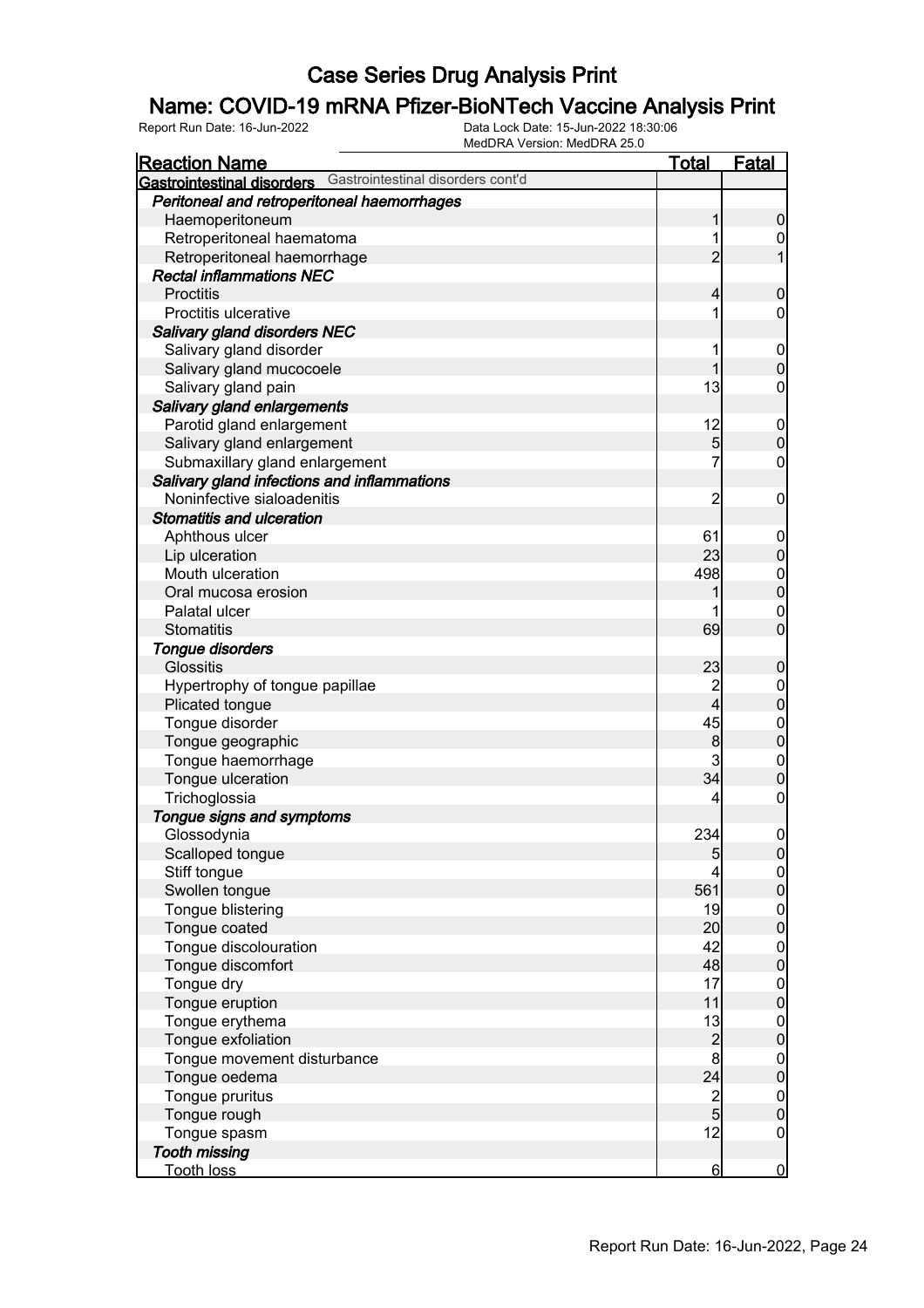## **Name: COVID-19 mRNA Pfizer-BioNTech Vaccine Analysis Print**<br>Report Run Date: 16-Jun-2022<br>Data Lock Date: 15-Jun-2022 18:30:06

| <b>Reaction Name</b>                         |                                   | Total | <sup>=</sup> ata. |
|----------------------------------------------|-----------------------------------|-------|-------------------|
| <b>Gastrointestinal disorders</b>            | Gastrointestinal disorders cont'd |       |                   |
| <b>IGastrointestinal disorders SOC TOTAL</b> |                                   |       | 18                |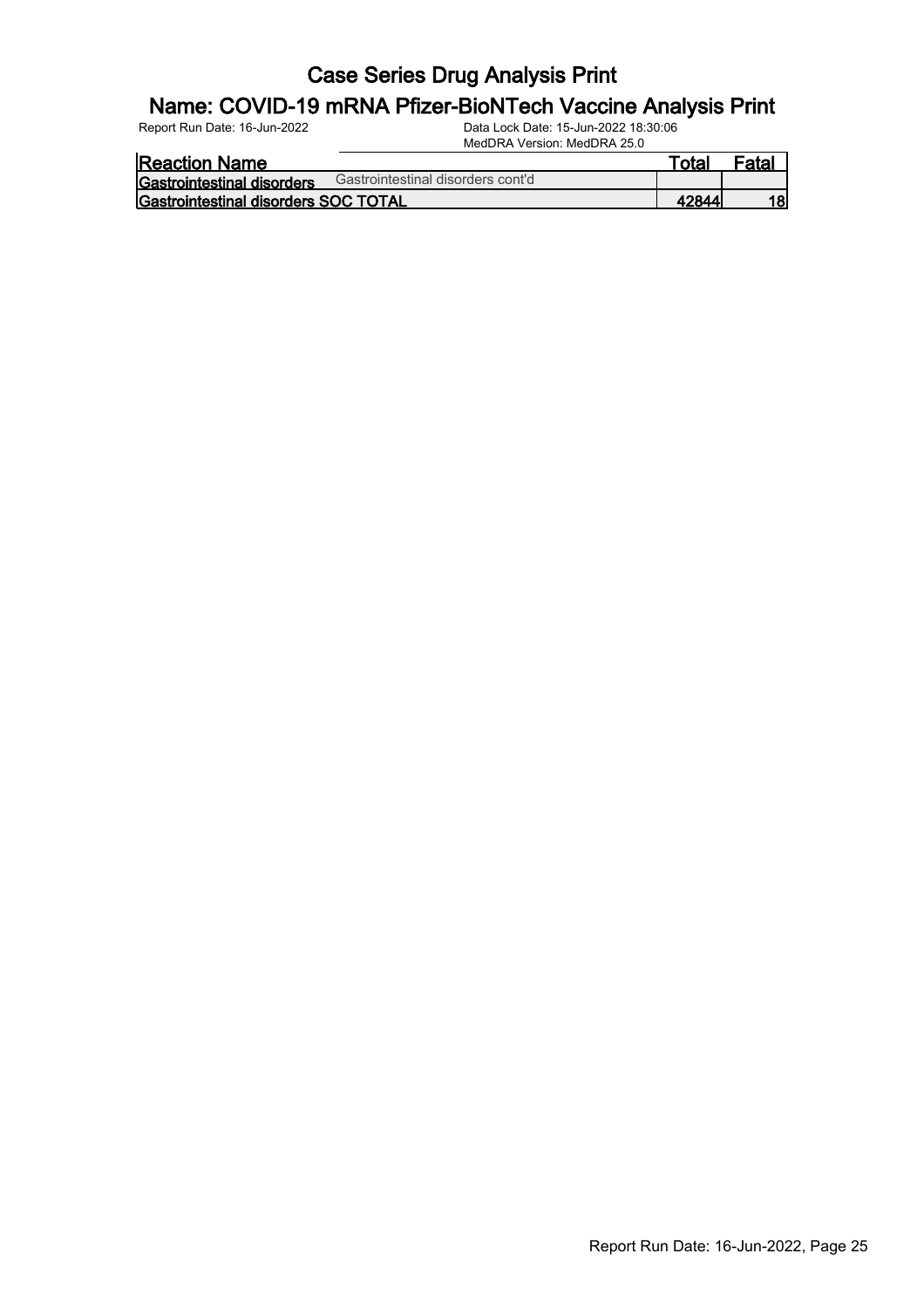## **Name: COVID-19 mRNA Pfizer-BioNTech Vaccine Analysis Print**<br>Report Run Date: 16-Jun-2022<br>Data Lock Date: 15-Jun-2022 18:30:06

| <b>Reaction Name</b>                          | <u>Total</u>   | <b>Fatal</b>                         |
|-----------------------------------------------|----------------|--------------------------------------|
| General disorders                             |                |                                      |
| <b>Administration site reactions NEC</b>      |                |                                      |
| Administration site bruise                    | 9              | $\boldsymbol{0}$                     |
| Administration site erythema                  | 4              | $\mathbf{0}$                         |
| Administration site extravasation             | 3              | $\mathbf 0$                          |
| Administration site haematoma                 | 3              | $\mathbf{0}$                         |
| Administration site inflammation              |                | $\overline{0}$                       |
| Administration site irritation                | 1              | $\mathbf{0}$                         |
| Administration site joint discomfort          | 2<br>2         | $\overline{0}$                       |
| Administration site joint movement impairment |                | $\mathbf{0}$                         |
| Administration site joint pain                | $\overline{1}$ | $\overline{0}$                       |
| Administration site nerve damage              |                | $\mathbf{0}$                         |
| Administration site pain                      | 21             | $\overline{0}$                       |
| Administration site rash                      | 5              | $\mathbf{0}$                         |
| Administration site reaction                  | 1              | $\overline{0}$                       |
| Administration site swelling                  |                | $\mathbf{0}$                         |
| Administration site urticaria                 | 5<br>2<br>2    | $\overline{0}$                       |
| Administration site warmth                    |                | $\mathbf{0}$                         |
| Puncture site bruise                          | 43             | $\overline{0}$                       |
| Puncture site pain                            | 9              |                                      |
| Puncture site reaction                        |                | 0<br>0                               |
| Puncture site swelling                        |                |                                      |
| Vessel puncture site bruise                   | 2<br>2         | $0\atop 0$                           |
| Vessel puncture site erythema                 | 1              | $\mathbf{0}$                         |
| Vessel puncture site pain                     | 1              | $\overline{0}$                       |
| Adverse effect absent                         |                |                                      |
| No adverse event                              | 10             | $\mathbf 0$                          |
| Application and instillation site reactions   |                |                                      |
| Application site acne                         | $\overline{c}$ | $\mathbf 0$                          |
| Application site bruise                       | 12             | $\mathbf{0}$                         |
| Application site burn                         | $\mathbf 1$    | $\overline{0}$                       |
| Application site dryness                      | $\overline{2}$ |                                      |
| Application site erythema                     | 18             | $\begin{matrix}0\\0\end{matrix}$     |
| Application site haemorrhage                  | 1              | $\mathbf{0}$                         |
| Application site hypoaesthesia                | $\overline{2}$ | $\overline{0}$                       |
| Application site irritation                   | $\mathbf{1}$   | $\mathbf 0$                          |
| Application site joint erythema               | 11             | 0                                    |
| Application site joint pain                   | 1              | $\overline{0}$                       |
| Application site mass                         | 1              | $\boldsymbol{0}$                     |
| Application site odour                        | $\overline{2}$ |                                      |
| Application site pain                         | 12             | $0$<br>0                             |
| Application site pruritus                     | $\overline{4}$ |                                      |
| Application site rash                         | $\frac{2}{1}$  | $0$<br>0                             |
| Application site reaction                     |                |                                      |
| Application site swelling                     | $\frac{2}{7}$  | $0$<br>0                             |
| Application site vesicles                     |                |                                      |
| Application site warmth                       | $\mathbf{1}$   | $\begin{matrix} 0 \\ 0 \end{matrix}$ |
| Instillation site warmth                      | 9              | $\boldsymbol{0}$                     |
| <b>Asthenic conditions</b>                    |                |                                      |
| Asthenia                                      | 2458           | $\boldsymbol{0}$                     |
| Chronic fatigue syndrome                      | 88             | $\pmb{0}$                            |
| Decreased activity                            | 10             | $\overline{0}$                       |
| Fatigue                                       | 26420          | $\mathbf{1}$                         |
| <b>Malaise</b>                                | 5988           | $\overline{2}$                       |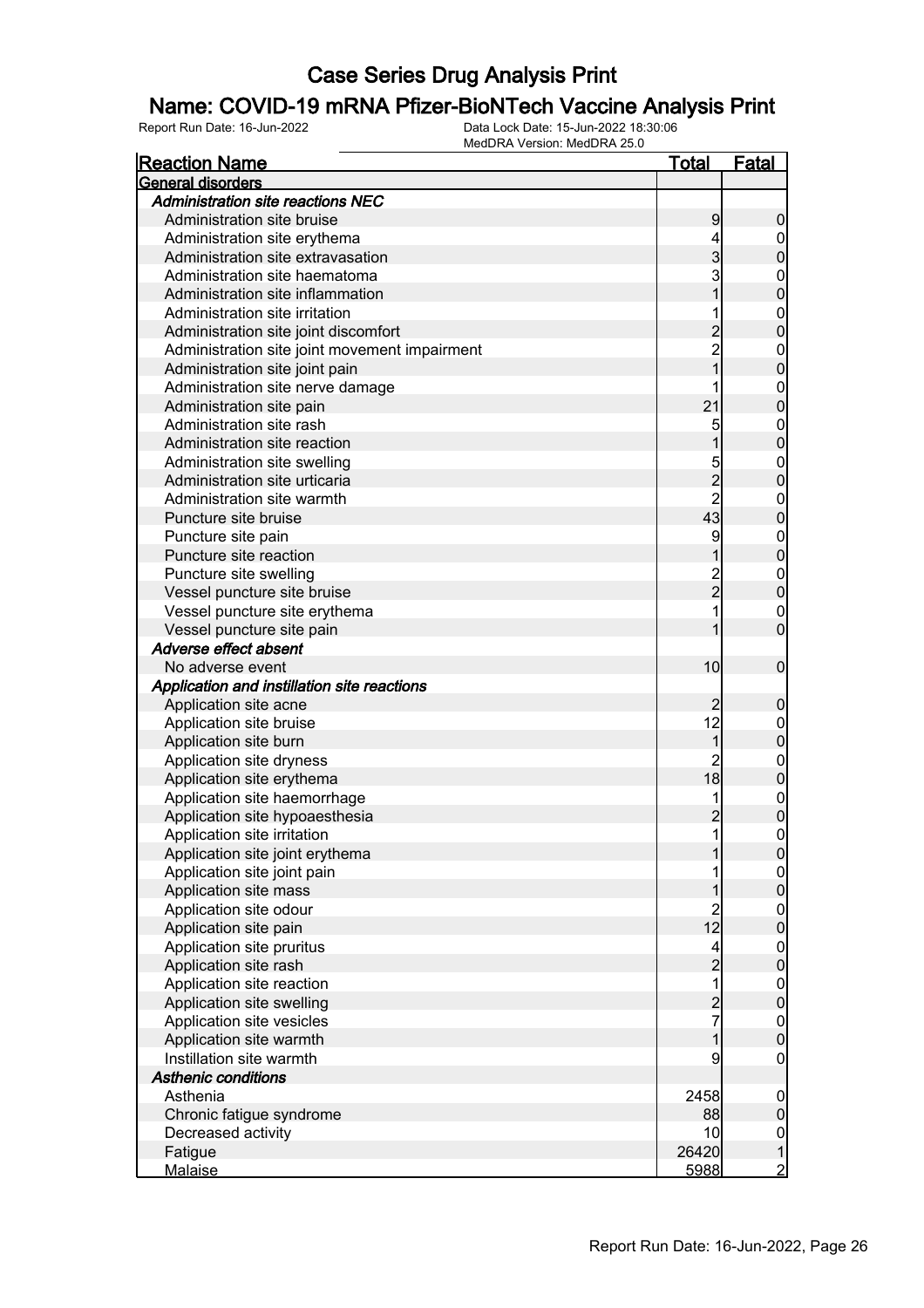# **Name: COVID-19 mRNA Pfizer-BioNTech Vaccine Analysis Print**<br>Report Run Date: 16-Jun-2022<br>Data Lock Date: 15-Jun-2022 18:30:06

| <b>Reaction Name</b>                                | <u>Total</u>   | <b>Fatal</b>                         |
|-----------------------------------------------------|----------------|--------------------------------------|
| General disorders cont'd<br>General disorders       |                |                                      |
| Sluggishness                                        | 19             | $\overline{0}$                       |
| <b>Body temperature altered</b>                     |                |                                      |
| Hyperthermia                                        | 8              | $\mathbf 0$                          |
| Hyperthermia malignant                              | 1              | $\mathbf 0$                          |
| Hypothermia                                         | 27             | $\overline{0}$                       |
| Temperature regulation disorder                     | 16             | $\mathbf 0$                          |
| Breast complications associated with device         |                |                                      |
| Breast implant palpable                             | 1              | $\boldsymbol{0}$                     |
| Capsular contracture associated with breast implant | $\overline{2}$ | $\mathbf 0$                          |
| Cardiac complications associated with device        |                |                                      |
| Prosthetic cardiac valve thrombosis                 | $\overline{c}$ | $\mathbf 0$                          |
| Complications associated with device NEC            |                |                                      |
| Capsular contracture associated with implant        | 1              | $\boldsymbol{0}$                     |
| Complication of device removal                      | 3              |                                      |
| Injury associated with device                       | 5              | $0\atop 0$                           |
| Medical device pain                                 | 1              | $\begin{matrix}0\\0\end{matrix}$     |
| Medical device site swelling                        | 1              |                                      |
| Phantom shocks                                      | $\overline{2}$ | $\mathbf 0$                          |
| Death and sudden death                              |                |                                      |
| Brain death                                         | 4              |                                      |
| Cardiac death                                       | 3              | $\frac{3}{2}$                        |
| Clinical death                                      |                |                                      |
| Death                                               | 199            | 199                                  |
| Sudden cardiac death                                |                |                                      |
| Sudden death                                        | 29             | 29                                   |
| <b>Febrile disorders</b>                            |                |                                      |
| Hyperpyrexia                                        | 10             | $\boldsymbol{0}$                     |
| Pyrexia                                             | 17070          | $\overline{0}$                       |
| <b>Feelings and sensations NEC</b>                  |                |                                      |
| Chills                                              | 10589          | $\boldsymbol{0}$                     |
| Feeling abnormal                                    | 1870           | $\mathbf 0$                          |
| Feeling cold                                        | 1389           | $\begin{matrix} 0 \\ 0 \end{matrix}$ |
| Feeling drunk                                       | 83             |                                      |
| Feeling hot                                         | 1319           | $\begin{matrix} 0 \\ 0 \end{matrix}$ |
| Feeling jittery                                     | 34             |                                      |
| Feeling of body temperature change                  | 371            | $\Omega$                             |
| Feeling of relaxation                               | $\overline{3}$ | $\overline{0}$                       |
| Hangover                                            | 87             | $\overline{0}$                       |
| Hunger                                              | 51             | $\mathbf 0$                          |
| Sensation of blood flow                             | 5              | $\boldsymbol{0}$                     |
| Sensation of foreign body                           | 65             | $\mathbf 0$                          |
| Sense of oppression                                 | 1              | $\boldsymbol{0}$                     |
| Temperature intolerance                             | 57             | $\mathbf 0$                          |
| <b>Thirst</b>                                       | 387            | $\boldsymbol{0}$                     |
| Thirst decreased                                    | 2              | $\mathbf 0$                          |
| <b>Fibrosis NEC</b>                                 |                |                                      |
| Fibrosis                                            | $\overline{2}$ | $\boldsymbol{0}$                     |
| Gait disturbances                                   |                |                                      |
| Gait deviation                                      | 1              | $\mathbf 0$                          |
| Gait disturbance                                    | 302            | $\overline{0}$                       |
| Gait inability                                      | 120            | $\pmb{0}$                            |
| Loss of control of legs                             | 29             | $\overline{0}$                       |
| <b>General signs and symptoms NEC</b>               |                |                                      |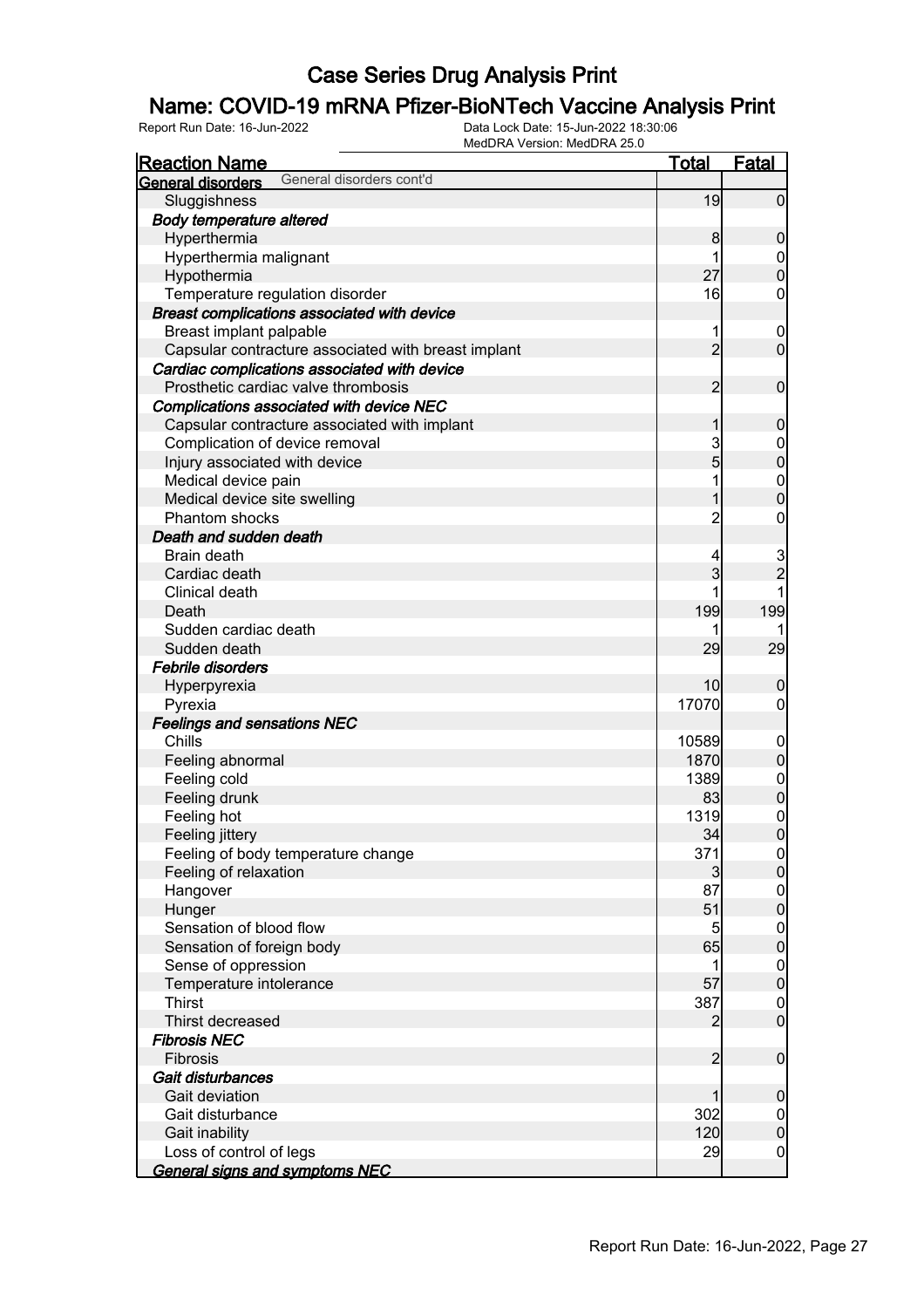## **Name: COVID-19 mRNA Pfizer-BioNTech Vaccine Analysis Print**<br>Report Run Date: 16-Jun-2022<br>Data Lock Date: 15-Jun-2022 18:30:06

| <b>Reaction Name</b>                          | <u>Total</u>   | <b>Fatal</b>                            |
|-----------------------------------------------|----------------|-----------------------------------------|
| General disorders cont'd<br>General disorders |                |                                         |
| Adhesion                                      | $\overline{c}$ | $\overline{0}$                          |
| Chronic disease                               | 1              | $\pmb{0}$                               |
| Concomitant disease progression               |                | 1                                       |
| Condition aggravated                          | 367            | $\mathbf 0$                             |
| Crepitations                                  |                | $\boldsymbol{0}$                        |
| Crying                                        | 169            | $\overline{0}$                          |
| Deformity                                     | $\overline{c}$ | $\boldsymbol{0}$                        |
| Developmental delay                           | 1              | $\mathbf 0$                             |
| Discharge                                     | 12             | $\boldsymbol{0}$                        |
| Disease progression                           | $\overline{2}$ | $\mathbf 0$                             |
| Disease recurrence                            | 32             | $\boldsymbol{0}$                        |
| Effusion                                      | $\overline{3}$ | $\mathbf 0$                             |
| Energy increased                              | 27             |                                         |
| Exercise tolerance decreased                  | 47             | $0\atop 0$                              |
| Exercise tolerance increased                  |                |                                         |
| Fat tissue increased                          | 2<br>1         | $0$<br>0                                |
| Foaming at mouth                              | 3              |                                         |
| General physical health deterioration         | 18             | $\begin{array}{c}\n0 \\ 0\n\end{array}$ |
| General symptom                               | 3              |                                         |
|                                               | 8              |                                         |
| Glassy eyes                                   | 3              |                                         |
| High-pitched crying                           | 2309           | $\boldsymbol{0}$                        |
| <b>Illness</b>                                |                | $\mathbf 0$                             |
| Induration                                    | 18             | $\mathbf{0}$                            |
| Influenza like illness                        | 2710           | $\mathbf 0$                             |
| Irritability postvaccinal                     | 2              | $\mathbf{0}$                            |
| Local reaction                                | 93             | $\mathbf 0$                             |
| Moaning                                       | 4              | 0<br>0<br>0<br>0<br>0<br>0              |
| Multiple organ dysfunction syndrome           | 14             |                                         |
| Nonspecific reaction                          | 2<br>5         |                                         |
| Organ failure                                 |                |                                         |
| Perforation                                   | $\overline{2}$ |                                         |
| Peripheral swelling                           | 4487           |                                         |
| Physical deconditioning                       | $\overline{c}$ | $0\atop 0$                              |
| Pre-existing condition improved               | 9              |                                         |
| Prolapse                                      | 1              | $\overline{0}$                          |
| Screaming                                     | 24             | 0                                       |
| Secretion discharge                           | 27             | $\overline{0}$                          |
| <b>Stenosis</b>                               | 1              | $\pmb{0}$                               |
| Swelling                                      | 3614           | $\boldsymbol{0}$                        |
| Swelling face                                 | 994            | $\overline{0}$                          |
| Symptom recurrence                            | 1              | $\boldsymbol{0}$                        |
| <b>Terminal state</b>                         |                | $\mathbf 0$                             |
| <b>Tissue irritation</b>                      | 1              | $\boldsymbol{0}$                        |
| Tissue rupture                                | 1              | $\mathbf 0$                             |
| Unevaluable event                             | 1              | $\mathbf 0$                             |
| <b>Healing abnormal NEC</b>                   |                |                                         |
| Impaired healing                              | 7              | $\mathbf 0$                             |
| Implant and catheter site reactions           |                |                                         |
| Catheter site pain                            | 1              | $\mathbf 0$                             |
| Implant site discolouration                   |                | $\pmb{0}$                               |
| Implant site pain                             | $\frac{2}{3}$  | $\boldsymbol{0}$                        |
| Implant site rash                             | $\mathbf{1}$   | $\mathbf 0$                             |
| Implant site reaction                         | 1              | $\overline{0}$                          |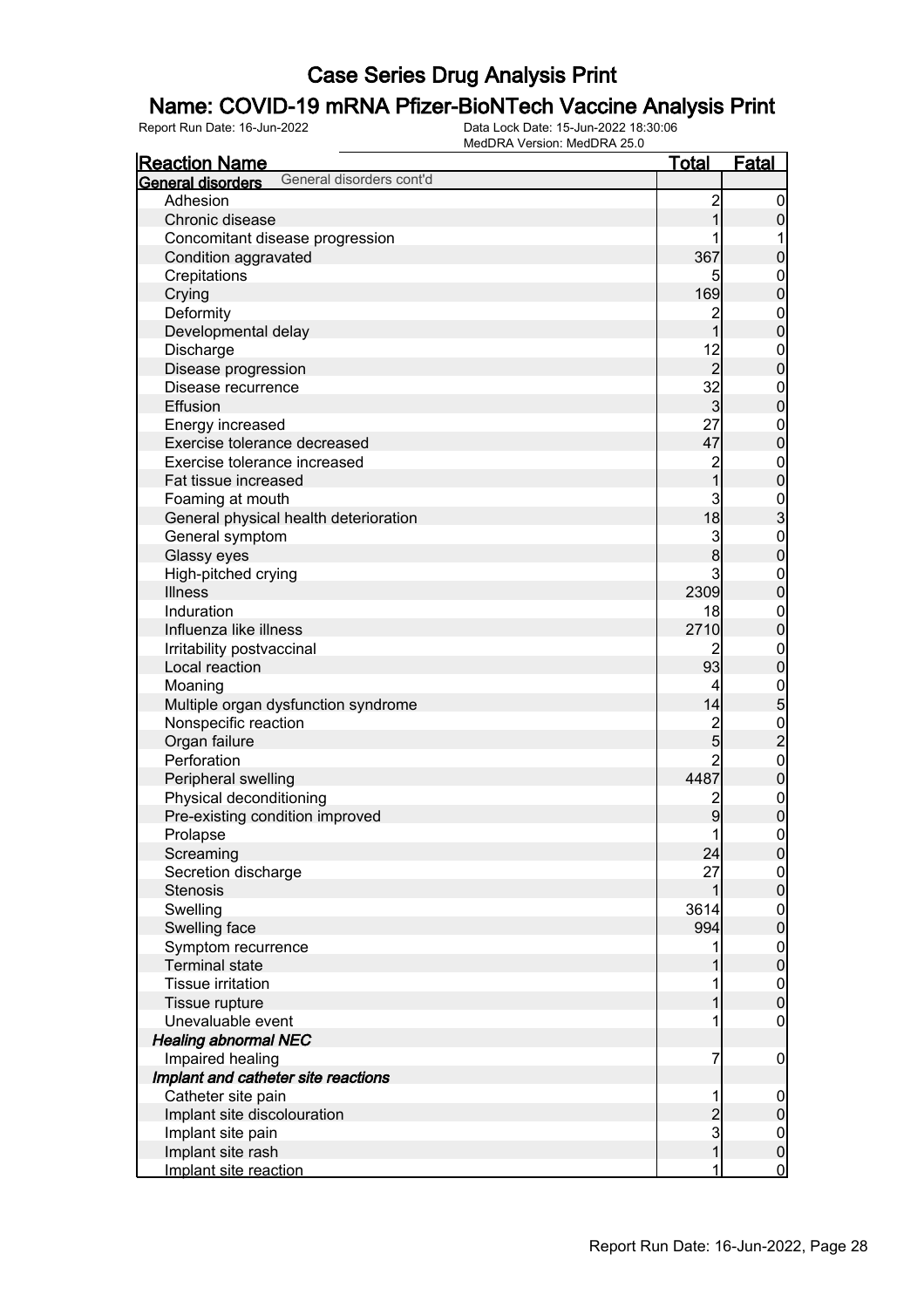## **Name: COVID-19 mRNA Pfizer-BioNTech Vaccine Analysis Print**<br>Report Run Date: 16-Jun-2022<br>Data Lock Date: 15-Jun-2022 18:30:06

| <u>Reaction Name</u>                                 | <u>Total</u>                               | <b>Fatal</b>                         |
|------------------------------------------------------|--------------------------------------------|--------------------------------------|
| General disorders cont'd<br><b>General disorders</b> |                                            |                                      |
| Implant site swelling                                | $\overline{c}$                             | $\boldsymbol{0}$                     |
| Implant site urticaria                               | 1                                          | $\overline{0}$                       |
| Implant site warmth                                  | 3                                          | $\mathbf 0$                          |
| <b>Inflammations</b>                                 |                                            |                                      |
| Chronic inflammatory response syndrome               | 1                                          | $\mathbf 0$                          |
| Foreign body reaction                                |                                            | $\mathbf{0}$                         |
| Granuloma                                            | 1                                          | $\mathbf 0$                          |
| Inflammation                                         | 673                                        | $\mathbf{0}$                         |
| Papillitis                                           |                                            | $\mathbf 0$                          |
| Scar inflammation                                    | 3                                          |                                      |
| Serositis                                            | 1                                          | $0\atop 0$                           |
| Soft tissue inflammation                             |                                            | $\mathbf{0}$                         |
| Systemic inflammatory response syndrome              | 7                                          | $\overline{0}$                       |
| Infusion site reactions                              |                                            |                                      |
| Infusion site coldness                               | 1                                          | $\boldsymbol{0}$                     |
| Infusion site discolouration                         | 1                                          | $\mathbf{0}$                         |
| Infusion site joint effusion                         |                                            | $\overline{0}$                       |
| Infusion site joint pain                             | $\overline{c}$                             | $\mathbf{0}$                         |
| Infusion site mass                                   | $\overline{1}$                             | $\mathbf 0$                          |
| Infusion site nerve damage                           | 1                                          | $\mathbf{0}$                         |
| Infusion site pain                                   | 5                                          | $\mathbf{0}$                         |
| Infusion site pruritus                               |                                            | $\mathbf{0}$                         |
| Infusion site swelling                               | 3<br>2                                     | $\mathbf 0$                          |
| Infusion site urticaria                              | 1                                          | $\mathbf{0}$                         |
| Infusion site warmth                                 | $\overline{2}$                             | $\overline{0}$                       |
| Injection site reactions                             |                                            |                                      |
| Injected limb mobility decreased                     | 37                                         | $\mathbf 0$                          |
| Injection site bruising                              | 73                                         | $\mathbf{0}$                         |
| Injection site coldness                              | 1                                          | $\overline{0}$                       |
| Injection site cyst                                  | 3                                          | $\mathbf{0}$                         |
| Injection site discolouration                        | $\overline{5}$                             | $\mathbf 0$                          |
| Injection site discomfort                            | 10                                         | $\mathbf{0}$                         |
| Injection site eczema                                | 1                                          | $\mathbf{0}$                         |
| Injection site erythema                              | 446                                        | $\mathbf{0}$                         |
| Injection site extravasation                         | 1                                          | $\overline{0}$                       |
| Injection site haematoma                             |                                            | 0                                    |
| Injection site haemorrhage                           | $\begin{bmatrix} 2 \\ 10 \end{bmatrix}$    | $\overline{0}$                       |
| Injection site hypersensitivity                      |                                            |                                      |
| Injection site hypoaesthesia                         | $\begin{array}{c} 3 \\ 17 \end{array}$     | $\begin{matrix} 0 \\ 0 \end{matrix}$ |
| Injection site indentation                           | 10                                         |                                      |
| Injection site induration                            | $\overline{4}$                             | $\begin{matrix} 0 \\ 0 \end{matrix}$ |
| Injection site inflammation                          | 50                                         |                                      |
| Injection site injury                                |                                            | $0$<br>0                             |
| Injection site irritation                            |                                            |                                      |
| Injection site joint discomfort                      | $\begin{array}{c}\n 2 \\  5\n \end{array}$ | $\begin{matrix} 0 \\ 0 \end{matrix}$ |
| Injection site joint erythema                        |                                            | $\boldsymbol{0}$                     |
| Injection site joint movement impairment             | $\overline{1}$                             | $\overline{0}$                       |
| Injection site joint pain                            | 15                                         | $\boldsymbol{0}$                     |
| Injection site lymphadenopathy                       | 1                                          | $\overline{0}$                       |
| Injection site macule                                |                                            | $\boldsymbol{0}$                     |
| Injection site mass                                  | 647                                        | $\overline{0}$                       |
| Injection site movement impairment                   |                                            |                                      |
| Injection site muscle weakness                       | 1                                          | $\frac{0}{0}$                        |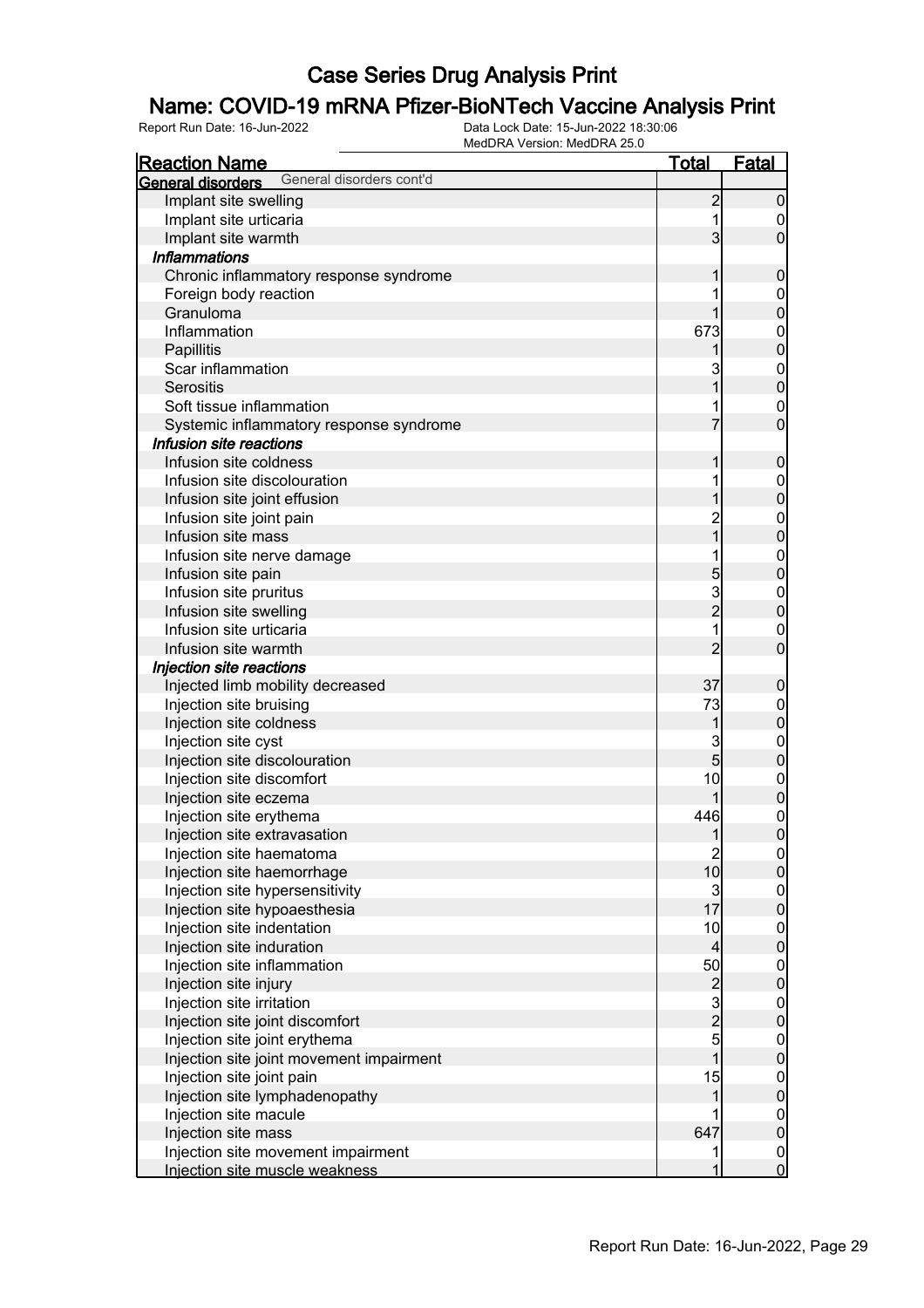## **Name: COVID-19 mRNA Pfizer-BioNTech Vaccine Analysis Print**<br>Report Run Date: 16-Jun-2022<br>Data Lock Date: 15-Jun-2022 18:30:06

| <u>Reaction Name</u>                          | <u>Total</u>             | <u>Fatal</u>                         |
|-----------------------------------------------|--------------------------|--------------------------------------|
| General disorders cont'd<br>General disorders |                          |                                      |
| Injection site necrosis                       | 4                        | $\overline{0}$                       |
| Injection site nerve damage                   | 1                        | $\pmb{0}$                            |
| Injection site nodule                         |                          | $\boldsymbol{0}$                     |
| Injection site oedema                         | 19                       | $\overline{0}$                       |
| Injection site pain                           | 3227                     |                                      |
| Injection site pallor                         | 1                        | $0$<br>0                             |
| Injection site paraesthesia                   | 15                       |                                      |
| Injection site pruritus                       | 250                      | $0\atop 0$                           |
| Injection site rash                           | 207                      |                                      |
| Injection site reaction                       | 58                       | $0\atop 0$                           |
| Injection site scab                           | 4                        |                                      |
| Injection site scar                           | 4                        | $0\atop 0$                           |
| Injection site swelling                       | 353                      |                                      |
| Injection site urticaria                      | 36                       | $0\atop 0$                           |
| Injection site vesicles                       | 10                       | $\boldsymbol{0}$                     |
| Injection site warmth                         | 211                      | $\overline{0}$                       |
| <b>Interactions</b>                           |                          |                                      |
| Alcohol interaction                           | 5                        | $\pmb{0}$                            |
| Drug interaction                              | 33                       |                                      |
| Drug-device interaction                       | 3                        | $0\atop 0$                           |
| Inhibitory drug interaction                   | 3                        | $\mathbf 0$                          |
| <b>Mass conditions NEC</b>                    |                          |                                      |
| Cyst                                          | 60                       |                                      |
| Mass                                          | 91                       | $\boldsymbol{0}$<br>$\mathbf 0$      |
| Nodule                                        | 45                       | $\mathsf{O}\xspace$                  |
| Mucosal findings abnormal                     |                          |                                      |
| Mucosa vesicle                                | 1                        |                                      |
| Mucosal dryness                               | 1                        | $\boldsymbol{0}$<br>$\mathbf 0$      |
| Mucosal haemorrhage                           | 10                       |                                      |
| Mucosal inflammation                          | 3                        | $0$<br>0                             |
| Mucosal ulceration                            | 1                        |                                      |
|                                               | $\overline{c}$           | $\begin{matrix} 0 \\ 0 \end{matrix}$ |
| Oedema mucosal                                | $\mathbf{5}$             |                                      |
| Polyp                                         |                          | $\mathbf 0$                          |
| <b>Necrosis NEC</b>                           |                          |                                      |
| <b>Fat necrosis</b>                           | $\overline{\mathcal{L}}$ | $\mathbf 0$                          |
| Necrosis                                      | 5 <sub>5</sub>           | 0                                    |
| Oedema NEC                                    |                          |                                      |
| Face oedema                                   | 36                       | $\mathbf 0$                          |
| Generalised oedema                            | 7                        | $\overline{0}$                       |
| Localised oedema                              | 21                       | $\mathbf 0$                          |
| Oedema                                        | 95                       | $\boldsymbol{0}$                     |
| Oedema peripheral                             | 105                      | $\overline{0}$                       |
| Pain and discomfort NEC                       |                          |                                      |
| Axillary pain                                 | 4083                     | $\pmb{0}$                            |
| Breakthrough pain                             |                          | $\boldsymbol{0}$                     |
| Chest discomfort                              | 2104                     | $\mathbf 0$                          |
| Chest pain                                    | 6954                     | $\boldsymbol{0}$                     |
| Discomfort                                    | 592                      | $\mathbf 0$                          |
| Facial discomfort                             | 21                       | $\boldsymbol{0}$                     |
| Facial pain                                   | 243                      | $\mathbf 0$                          |
| First bite syndrome                           | 1                        | $\boldsymbol{0}$                     |
| Inflammatory pain                             | 21                       | $\mathbf 0$                          |
| Non-cardiac chest pain                        | 36                       | $\overline{0}$                       |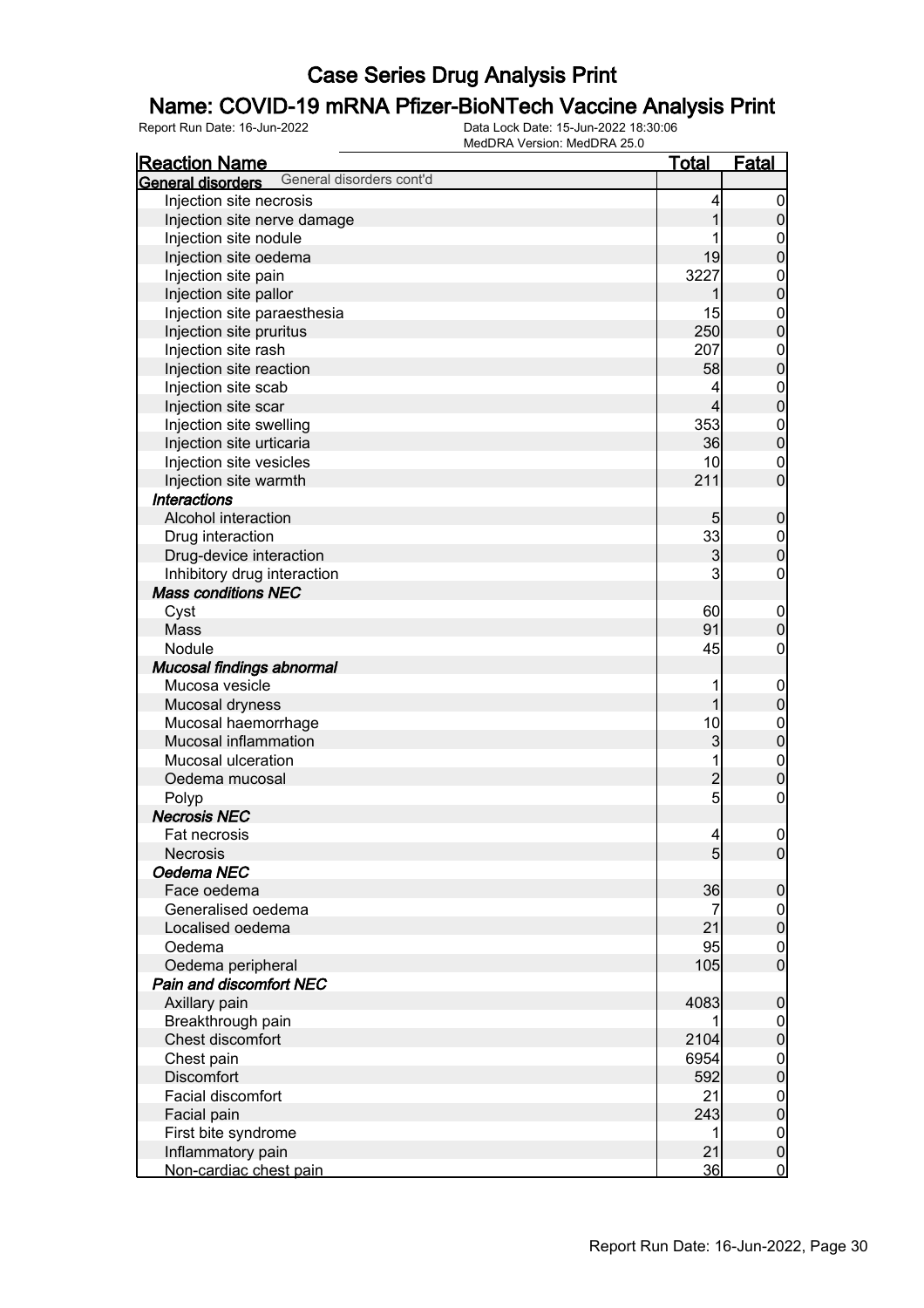## **Name: COVID-19 mRNA Pfizer-BioNTech Vaccine Analysis Print**<br>Report Run Date: 16-Jun-2022<br>Data Lock Date: 15-Jun-2022 18:30:06

| <b>Reaction Name</b>                                          | <u>Total</u>        | <u>Fatal</u>                       |
|---------------------------------------------------------------|---------------------|------------------------------------|
| General disorders cont'd<br>General disorders                 |                     |                                    |
| Pain                                                          | 10219               | $\boldsymbol{0}$                   |
| Suprapubic pain                                               |                     | $\overline{0}$                     |
| <b>Tenderness</b>                                             | 748                 | $\overline{0}$                     |
| Visceral pain                                                 | 2                   | 0                                  |
| Therapeutic and nontherapeutic responses                      |                     |                                    |
| Adverse drug reaction                                         | 86                  | 1                                  |
| Adverse food reaction                                         | 4                   | 0                                  |
| Adverse reaction                                              | 2                   | $\mathbf 0$                        |
| Drug ineffective                                              | 580                 | $\mathbf 0$                        |
| Drug intolerance                                              | 4                   |                                    |
| Drug resistance                                               | 1                   | $\begin{matrix}0\\0\end{matrix}$   |
| Immediate post-injection reaction                             | 5                   | $\mathbf{0}$                       |
| Inadequate analgesia                                          | 9                   | $\overline{0}$                     |
| No reaction on previous exposure to drug                      | 27                  |                                    |
| Product intolerance                                           | 1                   | $0\atop 0$                         |
| Therapeutic product effect decreased                          |                     |                                    |
| Therapeutic product effect delayed                            | $\frac{2}{2}$       | $\begin{matrix}0\\0\end{matrix}$   |
| Therapeutic product effect increased                          | $\overline{1}$      |                                    |
| Therapeutic product ineffective                               | 3                   | $\begin{matrix}0\\0\end{matrix}$   |
| Therapeutic response decreased                                | $\overline{2}$      |                                    |
| Therapeutic response unexpected                               | 99                  | $\begin{matrix}0\\0\end{matrix}$   |
| Therapy non-responder                                         | 1                   | $\mathbf{0}$                       |
| <b>Treatment failure</b>                                      | 12                  | $\overline{0}$                     |
| Vaccination failure                                           | 125                 | $\mathbf 0$                        |
| <b>Trophic disorders</b>                                      |                     |                                    |
| Abnormal organ growth                                         | 1                   | $\mathbf 0$                        |
| Atrophy                                                       | 3                   | $\mathbf 0$                        |
| Calcinosis                                                    |                     | $\mathbf{0}$                       |
| Hyperplasia                                                   | $\frac{2}{1}$       | $\overline{0}$                     |
| Hypertrophy                                                   | 1                   | $\mathbf 0$                        |
| <b>Ulcers NEC</b>                                             |                     |                                    |
| Ulcer                                                         | 39                  | $\boldsymbol{0}$                   |
| Ulcer haemorrhage                                             |                     | $\mathbf 0$                        |
| Vaccination site reactions                                    |                     |                                    |
| Extensive swelling of vaccinated limb                         | 25                  | $\pmb{0}$                          |
| Shoulder injury related to vaccine administration             | 73                  | 0                                  |
| Vaccination site anaesthesia                                  |                     | $\overline{0}$                     |
| Vaccination site bruising                                     | 144                 | $\mathbf 0$                        |
| Vaccination site coldness                                     | $\overline{4}$      | $\overline{0}$                     |
| Vaccination site cyst                                         | $\overline{7}$      | $\mathbf 0$                        |
| Vaccination site dermatitis                                   | $\overline{c}$      | $\overline{0}$                     |
| Vaccination site discharge                                    | 1                   | $\mathbf 0$                        |
| Vaccination site discolouration                               | 17                  | $\overline{0}$                     |
| Vaccination site discomfort                                   | 54                  |                                    |
| Vaccination site dryness                                      | $\overline{c}$      | $\boldsymbol{0}$<br>$\overline{0}$ |
| Vaccination site eczema                                       |                     |                                    |
|                                                               | 686                 | $\mathbf 0$<br>$\overline{0}$      |
| Vaccination site erythema                                     |                     |                                    |
| Vaccination site granuloma                                    | 5<br>$\overline{2}$ | $\mathbf 0$                        |
| Vaccination site haematoma                                    |                     | $\overline{0}$                     |
| Vaccination site haemorrhage                                  | 34                  | $\boldsymbol{0}$                   |
| Vaccination site hypersensitivity                             | 5                   | $\pmb{0}$                          |
|                                                               |                     |                                    |
| Vaccination site hypoaesthesia<br>Vaccination site induration | 20<br>82            | $\boldsymbol{0}$<br>$\mathbf 0$    |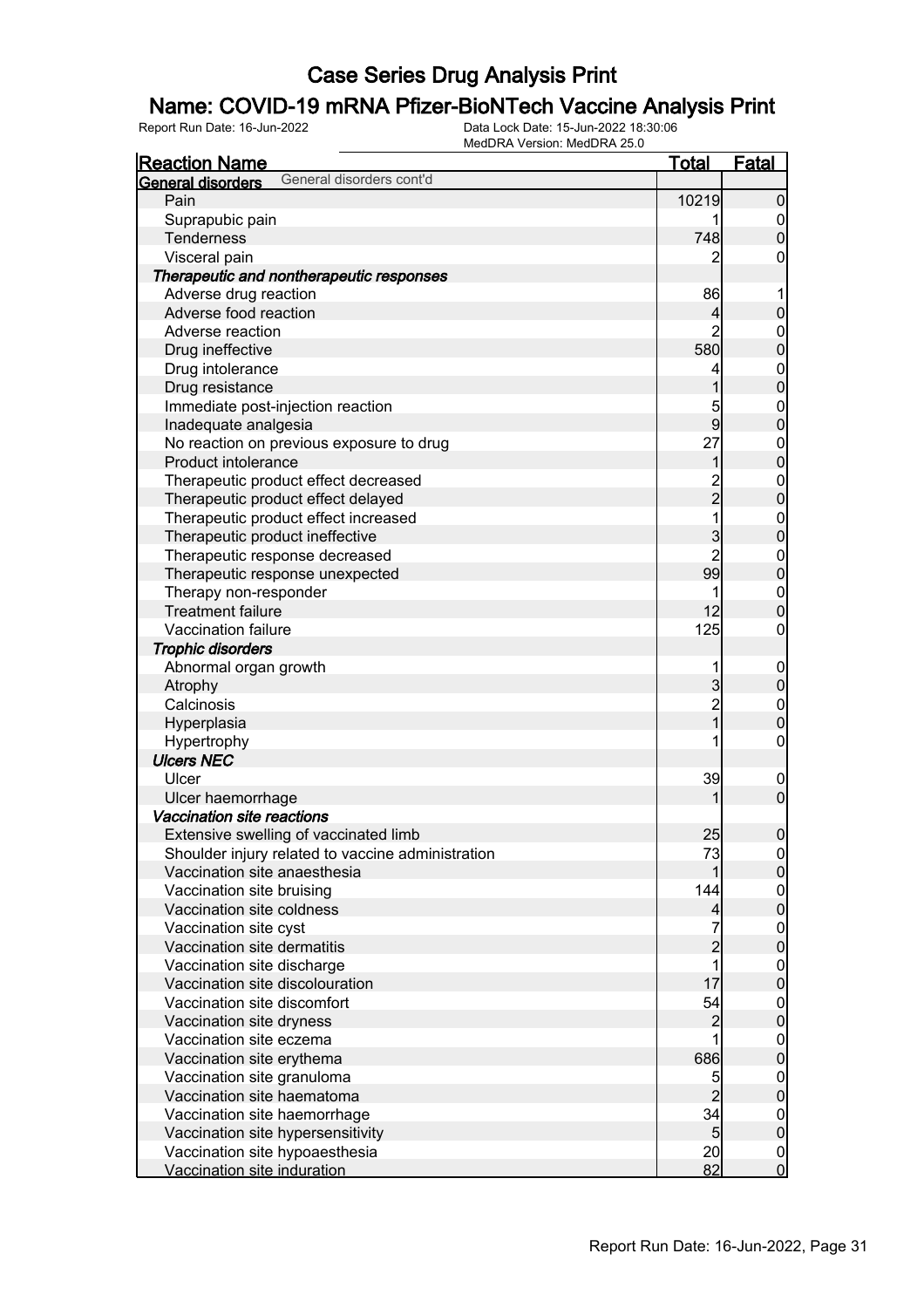## **Name: COVID-19 mRNA Pfizer-BioNTech Vaccine Analysis Print**<br>Report Run Date: 16-Jun-2022<br>Data Lock Date: 15-Jun-2022 18:30:06

| <b>Reaction Name</b>                                 | <u>Total</u>   | Fatal                                |
|------------------------------------------------------|----------------|--------------------------------------|
| General disorders cont'd<br><b>General disorders</b> |                |                                      |
| Vaccination site inflammation                        | 66             | $\mathbf 0$                          |
| Vaccination site injury                              | $\mathbf 1$    | $\mathbf 0$                          |
| Vaccination site irritation                          | 16             |                                      |
| Vaccination site joint discomfort                    | 3              | $0\atop 0$                           |
| Vaccination site joint erythema                      | 11             |                                      |
| Vaccination site joint inflammation                  | $\mathbf 1$    | $\begin{matrix}0\\0\end{matrix}$     |
| Vaccination site joint movement impairment           | 22             |                                      |
| Vaccination site joint pain                          | 36             | $\begin{matrix} 0 \\ 0 \end{matrix}$ |
| Vaccination site joint swelling                      | 4              | $\begin{matrix}0\\0\end{matrix}$     |
| Vaccination site joint warmth                        | 1              |                                      |
| Vaccination site lymphadenopathy                     | 8              | $\begin{matrix} 0 \\ 0 \end{matrix}$ |
| Vaccination site macule                              | $\overline{1}$ |                                      |
| Vaccination site mass                                | 340            |                                      |
| Vaccination site movement impairment                 | 97             | $\begin{matrix}0\\0\end{matrix}$     |
| Vaccination site necrosis                            | 1              |                                      |
| Vaccination site nerve damage                        |                | $0\atop 0$                           |
| Vaccination site nodule                              | 6              | $\begin{matrix}0\\0\end{matrix}$     |
| Vaccination site oedema                              | 3              |                                      |
| Vaccination site pain                                | 2425           |                                      |
| Vaccination site papule                              | $\overline{2}$ | $0\atop 0$                           |
| Vaccination site paraesthesia                        | 10             | $\begin{matrix}0\\0\end{matrix}$     |
| Vaccination site phlebitis                           | 1              |                                      |
| Vaccination site photosensitivity reaction           |                |                                      |
| Vaccination site pruritus                            | 190            | $0\atop 0$                           |
| Vaccination site rash                                | 154            | $\begin{matrix}0\\0\end{matrix}$     |
| Vaccination site reaction                            | 37             |                                      |
| Vaccination site scab                                | 3              |                                      |
| Vaccination site scar                                | $\overline{3}$ | $0\atop 0$                           |
| Vaccination site swelling                            | 657            | $\begin{matrix}0\\0\end{matrix}$     |
| Vaccination site thrombosis                          | 1              |                                      |
| Vaccination site ulcer                               | 3              | $0\atop 0$                           |
| Vaccination site urticaria                           | 11             |                                      |
| Vaccination site vesicles                            | 13             | $\mathbf{0}$                         |
| Vaccination site warmth                              | 305            | $\overline{0}$                       |
| Vascular complications associated with device        |                |                                      |
| Vascular stent thrombosis                            | 1              | $\mathbf 0$                          |
| Withdrawal and rebound effects                       |                |                                      |
| Drug withdrawal syndrome                             | 4              | 0                                    |
| Withdrawal syndrome                                  | 48             |                                      |
| <b>General disorders SOC TOTAL</b>                   | 123094         | 250                                  |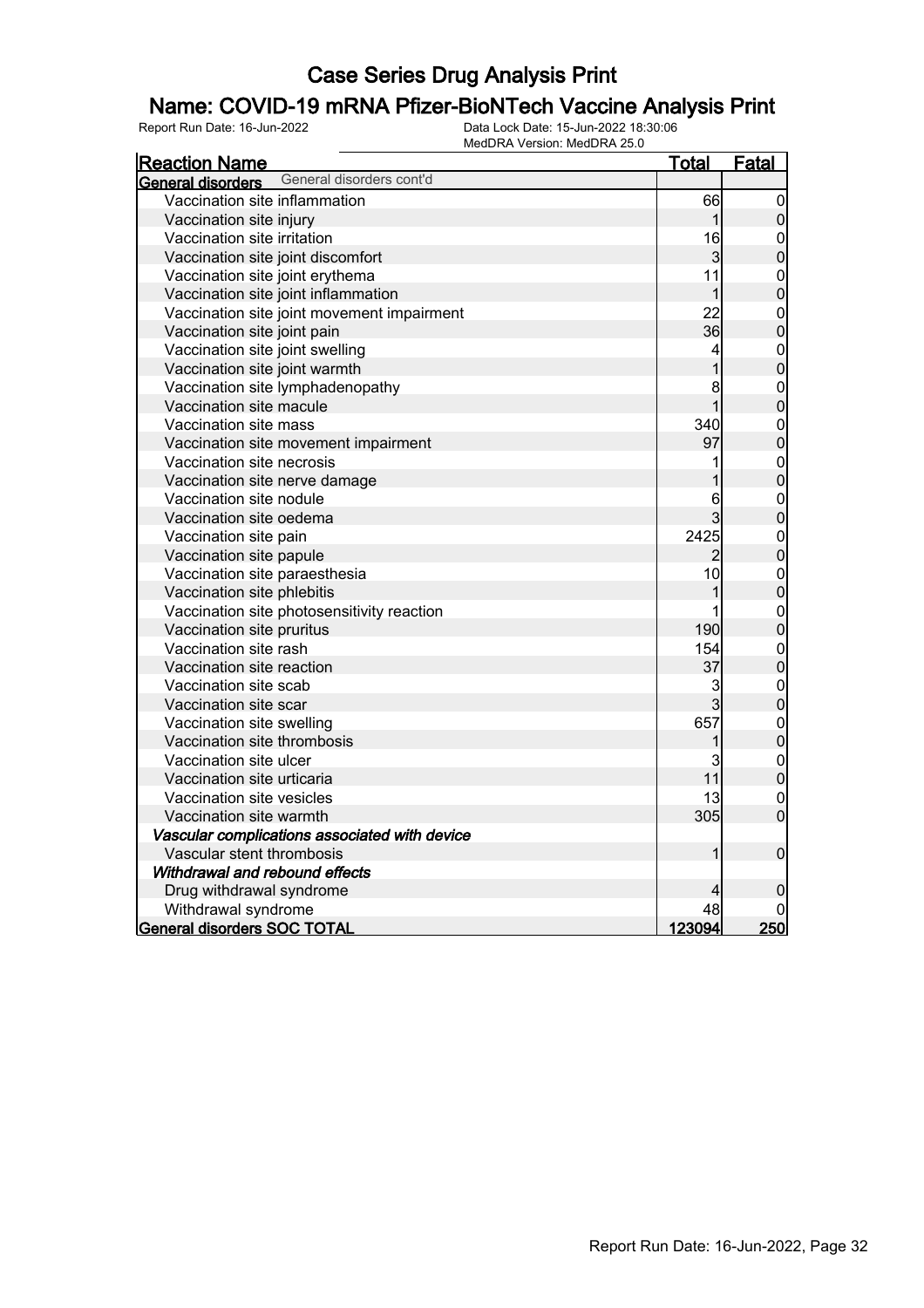## **Name: COVID-19 mRNA Pfizer-BioNTech Vaccine Analysis Print**<br>Report Run Date: 16-Jun-2022<br>Data Lock Date: 15-Jun-2022 18:30:06

| <b>Reaction Name</b>                             | <u>Total</u>            | Fatal                   |
|--------------------------------------------------|-------------------------|-------------------------|
| <b>Hepatic disorders</b>                         |                         |                         |
| <b>Bile duct infections and inflammations</b>    |                         |                         |
| <b>Biliary colic</b>                             | 19                      | 0                       |
| Cholangitis                                      | 1                       | 0                       |
| <b>Cholecystitis and cholelithiasis</b>          |                         |                         |
| Cholecystitis                                    | 4                       | $\mathbf 0$             |
| Cholecystitis acute                              | $\overline{2}$          | 0                       |
| Cholelithiasis                                   | 13                      | 0                       |
| <b>Cholestasis and jaundice</b>                  |                         |                         |
| Cholestasis                                      | $\overline{c}$          | $\overline{0}$          |
| Cholestasis of pregnancy                         | 1                       | 0                       |
| Jaundice                                         | 29                      | $\mathbf{0}$            |
| Jaundice cholestatic                             | 10                      | 0                       |
| Ocular icterus                                   | $\overline{c}$          | 0                       |
| Gallbladder disorders NEC                        |                         |                         |
| Gallbladder disorder                             | 4                       | $\boldsymbol{0}$        |
| Gallbladder enlargement                          | $\overline{2}$          | $\overline{0}$          |
| Hepatic and hepatobiliary disorders NEC          |                         |                         |
| Hepatic cyst                                     |                         | 0                       |
| Hepatic lesion                                   | 1                       | 0                       |
| Liver disorder                                   | 17                      | 0                       |
| Hepatic enzymes and function abnormalities       |                         |                         |
| Hepatic function abnormal                        | 9                       | 0                       |
| Hypertransaminasaemia                            | 5                       | 0                       |
| Hepatic failure and associated disorders         |                         |                         |
| Acute hepatic failure                            | $\overline{\mathbf{c}}$ | $\mathbf 0$             |
| Hepatic failure                                  | 3                       |                         |
| <b>Hepatic fibrosis and cirrhosis</b>            |                         |                         |
| Hepatic cirrhosis                                | 4                       | $\mathbf 0$             |
| <b>Hepatic vascular disorders</b>                |                         |                         |
| Congestive hepatopathy                           | 2                       | 0                       |
| Hepatic artery embolism                          | 1                       | $\mathbf 0$             |
| Hepatic haemorrhage                              | $\overline{2}$          | 0                       |
| Hepatic vein thrombosis                          | 5                       | $\mathbf{0}$            |
| Portal vein thrombosis                           | 9                       | $\overline{0}$          |
| Portosplenomesenteric venous thrombosis          | 1                       | 0                       |
| <b>Hepatobiliary signs and symptoms</b>          |                         |                         |
| Hepatic pain                                     | 38                      | $\overline{0}$          |
| Hepatomegaly                                     | 7                       | $\overline{0}$          |
| Liver tenderness                                 | 3                       | $\mathbf 0$             |
| Hepatocellular damage and hepatitis NEC          |                         |                         |
| Autoimmune hepatitis                             | 16                      | $\mathbf 0$             |
| Drug-induced liver injury                        | 3                       | $\mathbf 0$             |
| Hepatic steatosis                                | 5                       | $\mathbf 0$             |
| Hepatitis                                        | 19                      | $\overline{0}$          |
| Hepatitis acute                                  | 4                       | $\boldsymbol{0}$        |
| Hepatitis toxic                                  |                         | $\mathbf 0$             |
| Hepatotoxicity                                   | 1                       | $\mathbf 0$             |
| Immune-mediated hepatic disorder                 |                         | 0                       |
| Liver injury                                     | 29                      | $\mathbf 0$             |
| Obstructive bile duct disorders (excl neoplasms) |                         |                         |
| Bile duct stenosis                               |                         | $\mathbf 0$             |
| <b>Hepatic disorders SOC TOTAL</b>               | 279                     | $\overline{\mathbf{1}}$ |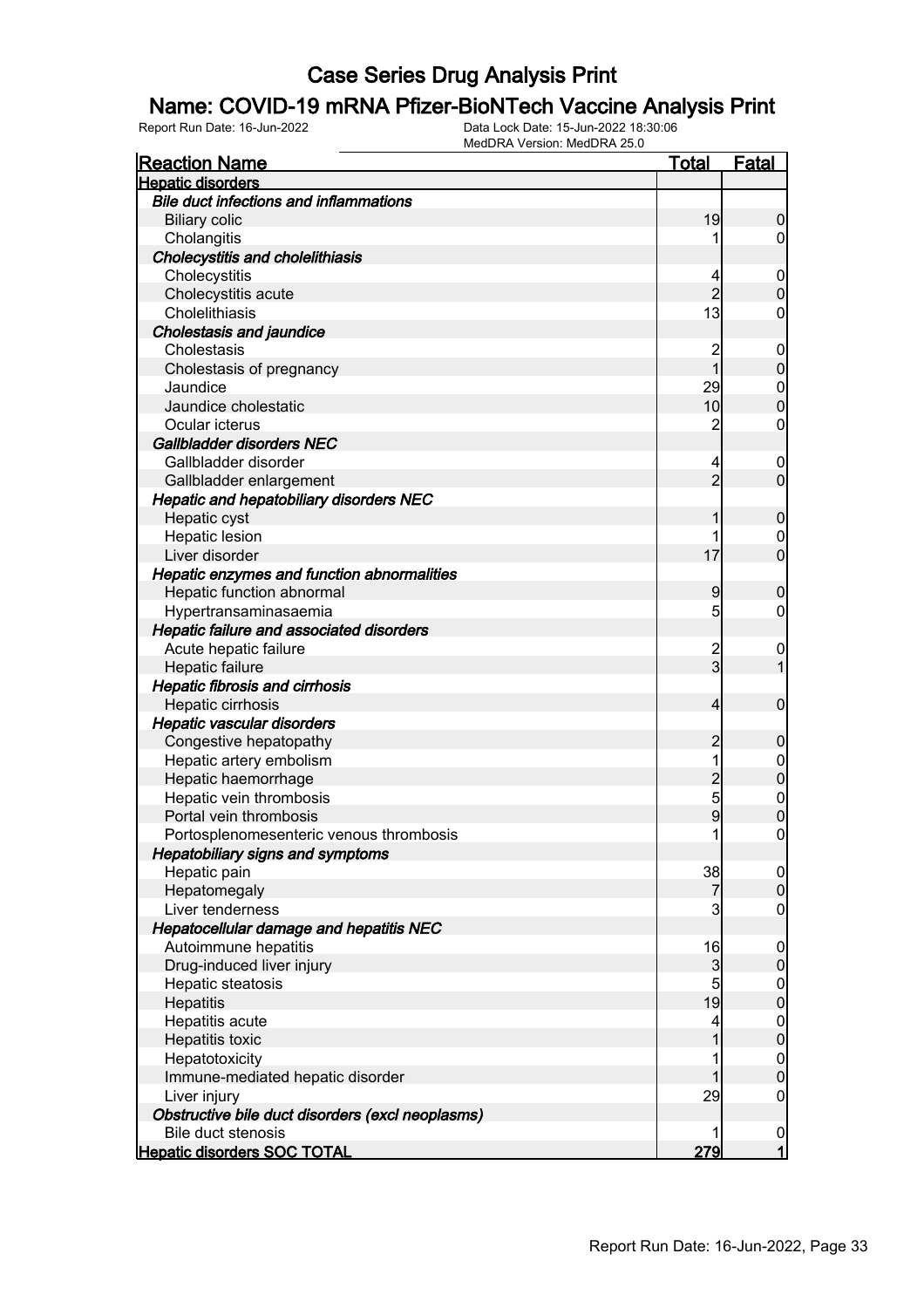## **Name: COVID-19 mRNA Pfizer-BioNTech Vaccine Analysis Print**<br>Report Run Date: 16-Jun-2022<br>Data Lock Date: 15-Jun-2022 18:30:06

| <b>Reaction Name</b>                                          | <b>Total</b>    | <b>Fatal</b>     |
|---------------------------------------------------------------|-----------------|------------------|
| Immune system disorders                                       |                 |                  |
| Acute and chronic sarcoidosis                                 |                 |                  |
| Loefgren syndrome                                             | 1               | $\boldsymbol{0}$ |
| Sarcoidosis                                                   | 20              | $\overline{0}$   |
| <b>Allergic conditions NEC</b>                                |                 |                  |
| Allergic oedema                                               | 19              | $\boldsymbol{0}$ |
| Allergy to animal                                             |                 | $\boldsymbol{0}$ |
| Allergy to arthropod bite                                     | $\frac{2}{7}$   | $\mathbf 0$      |
| Allergy to arthropod sting                                    |                 | $\mathbf 0$      |
| Allergy to metals                                             | $\frac{2}{3}$   | $\mathbf 0$      |
| Allergy to sting                                              | $\mathbf{1}$    | $\mathbf 0$      |
| Hypersensitivity                                              | 1182            | $\mathbf 0$      |
| Infusion related hypersensitivity reaction                    | $\mathbf{3}$    | $\mathbf 0$      |
| Mite allergy                                                  |                 | $\mathbf 0$      |
| Multiple allergies                                            | $\frac{2}{17}$  | $\mathbf 0$      |
| Serum sickness                                                | 3               | $\mathbf 0$      |
| Serum sickness-like reaction                                  | $6\overline{6}$ | $\mathbf 0$      |
| Type I hypersensitivity                                       | 1               | $\mathbf 0$      |
| Type III immune complex mediated reaction                     | $\overline{4}$  | $\mathbf 0$      |
| Type IV hypersensitivity reaction                             | 7               | 0                |
| Allergies to foods, food additives, drugs and other chemicals |                 |                  |
| Allergic reaction to excipient                                | 7               | $\boldsymbol{0}$ |
| Allergy to chemicals                                          | 8               | $\boldsymbol{0}$ |
| Allergy to vaccine                                            | 50              | $\mathbf 0$      |
| Contrast media reaction                                       | $\overline{c}$  | $\mathbf 0$      |
| Drug hypersensitivity                                         | 44              | $\mathbf 0$      |
| Food allergy                                                  | 47              | $\boldsymbol{0}$ |
| Milk allergy                                                  | 3               | $\mathbf 0$      |
| Oral allergy syndrome                                         | $\overline{3}$  | $\boldsymbol{0}$ |
| Polymers allergy                                              |                 | $\mathbf 0$      |
| Reaction to colouring                                         | 1               | $\boldsymbol{0}$ |
| Reaction to excipient                                         | 11              | $\boldsymbol{0}$ |
| Reaction to preservatives                                     | 5               | $\pmb{0}$        |
| Rubber sensitivity                                            | 1               | $\boldsymbol{0}$ |
| Smoke sensitivity                                             | 1               | $\mathbf 0$      |
| Anaphylactic and anaphylactoid responses                      |                 |                  |
| Anaphylactic reaction                                         | 570             | $\overline{2}$   |
| Anaphylactic shock                                            | 67              | 0                |
| Anaphylactoid reaction                                        | 25              | $\mathbf 0$      |
| Anaphylactoid shock                                           | 4               | $\mathbf 0$      |
| <b>Atopic disorders</b>                                       |                 |                  |
| Atopy                                                         | 3               | $\mathbf 0$      |
| Seasonal allergy                                              | 117             | $\overline{0}$   |
| Autoimmune disorders NEC                                      |                 |                  |
| Autoimmune disorder                                           | 64              | $\boldsymbol{0}$ |
| <b>Autoinflammatory diseases</b>                              |                 |                  |
| Autoinflammatory disease                                      | 1               | $\boldsymbol{0}$ |
| Immune and associated conditions NEC                          |                 |                  |
| Anamnestic reaction                                           |                 | $\mathbf 0$      |
| Bacille Calmette-Guerin scar reactivation                     | 67              | $\overline{0}$   |
| Cytokine release syndrome                                     |                 | $\pmb{0}$        |
| Cytokine storm                                                |                 | $\overline{0}$   |
| Decreased immune responsiveness                               | $\overline{4}$  | $\pmb{0}$        |
| Graft versus host disease                                     | $\overline{2}$  | $\overline{0}$   |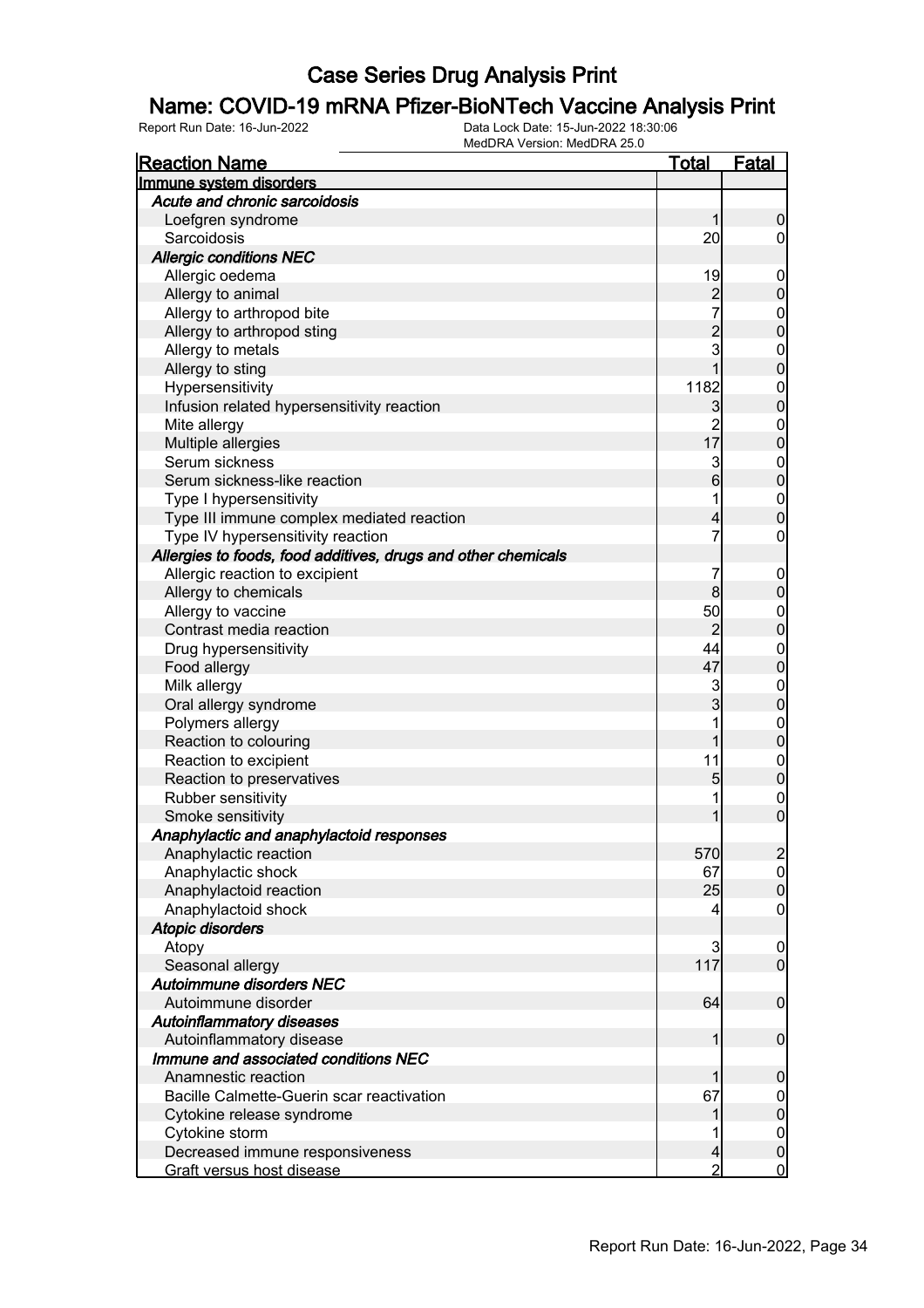## **Name: COVID-19 mRNA Pfizer-BioNTech Vaccine Analysis Print**<br>Report Run Date: 16-Jun-2022<br>Data Lock Date: 15-Jun-2022 18:30:06

| <b>Reaction Name</b>                                     | <u>Total</u> | Fatal |
|----------------------------------------------------------|--------------|-------|
| Immune system disorders Immune system disorders cont'd   |              |       |
| Haemophagocytic lymphohistiocytosis                      |              |       |
| Immune reconstitution inflammatory syndrome              |              |       |
| Immune system disorder                                   | 41           |       |
| Immune-mediated adverse reaction                         |              |       |
| Immunisation reaction                                    | 58           |       |
| Multisystem inflammatory syndrome in children            | 6            |       |
| Sensitisation                                            | 9            |       |
| Systemic immune activation                               |              |       |
| Immunodeficiency disorders NEC                           |              |       |
| Hypogammaglobulinaemia                                   |              |       |
| Immunodeficiency                                         |              |       |
| Immunosuppression                                        |              |       |
| <b>Transplant rejections</b>                             |              |       |
| Corneal graft rejection                                  | 10           |       |
| Kidney transplant rejection                              |              |       |
| Solid organ transplant rejection                         |              |       |
| <b>Transplant rejection</b>                              | っ            |       |
| <b>Vasculitides</b>                                      |              |       |
| Anti-neutrophil cytoplasmic antibody positive vasculitis |              |       |
| Immune system disorders SOC TOTAL                        | 254          |       |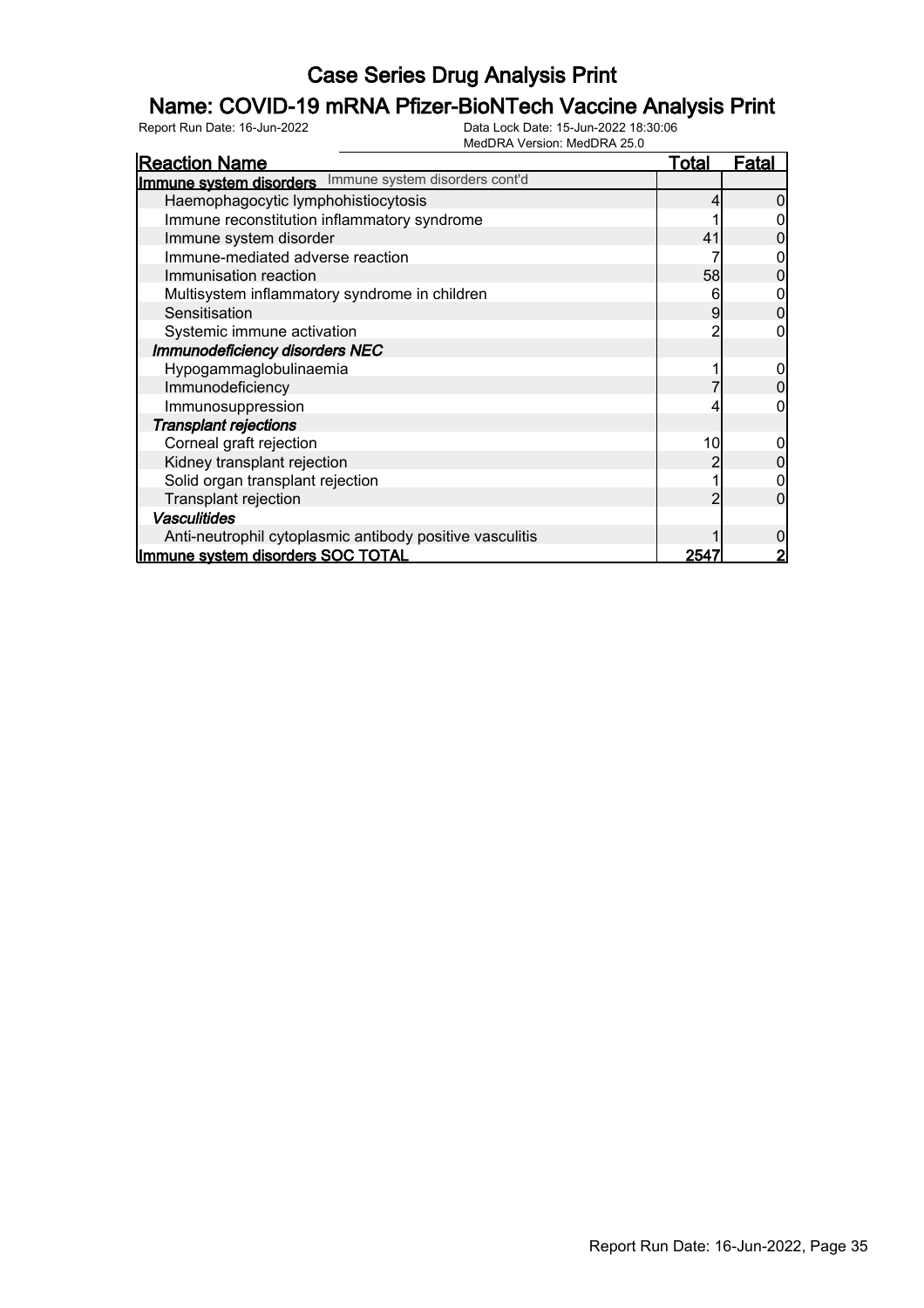## **Name: COVID-19 mRNA Pfizer-BioNTech Vaccine Analysis Print**<br>Report Run Date: 16-Jun-2022<br>Data Lock Date: 15-Jun-2022 18:30:06

| <b>Reaction Name</b>                      | <u>Total</u>   | Fatal            |
|-------------------------------------------|----------------|------------------|
| Infections                                |                |                  |
| Abdominal and gastrointestinal infections |                |                  |
| Abdominal abscess                         | 3              | 0                |
| Abdominal infection                       | $\overline{2}$ | 0                |
| Anal abscess                              | 3              | 0                |
| Anorectal infection                       |                | 0                |
| Appendicitis                              | 51             | 0                |
| Appendicitis perforated                   | 7              | 0                |
| Complicated appendicitis                  |                | 0                |
| Diarrhoea infectious                      |                | 0                |
| <b>Diverticulitis</b>                     | 19             | 0                |
| <b>Dysentery</b>                          | 1              | 0                |
| Gastric infection                         |                | 0                |
| Gastroenteritis                           | 35             | $\mathbf{0}$     |
| Gastrointestinal infection                |                | 0                |
| Mesenteric abscess                        |                | $\mathbf 0$      |
| Peritonitis                               | 3              |                  |
| Rectal abscess                            |                | 0                |
| <b>Adenoviral infections</b>              |                |                  |
| Adenoviral conjunctivitis                 | 1              | 0                |
| Adenovirus infection                      |                | 0                |
| <b>Aspergillus infections</b>             |                |                  |
| Bronchopulmonary aspergillosis            |                |                  |
|                                           |                | 0                |
| <b>Bacterial infections NEC</b>           |                |                  |
| Abscess bacterial                         | 2              | 0                |
| Administration site cellulitis            | $\overline{c}$ | 0                |
| Arthritis bacterial                       | 4              | 0                |
| <b>Bacterial colitis</b>                  |                | $\mathbf 0$      |
| <b>Bacterial diarrhoea</b>                |                | 0                |
| <b>Bacterial infection</b>                | 17             | $\mathbf 0$      |
| <b>Bacterial sepsis</b>                   |                | 0                |
| <b>Bacterial vaginosis</b>                | 2              | 0                |
| <b>Cellulitis</b>                         | 206            | 0                |
| Cellulitis orbital                        | 2              | $\mathbf{0}$     |
| Conjunctivitis bacterial                  |                | 0                |
| Ear infection bacterial                   | 1              | 0                |
| External ear cellulitis                   |                | $\Omega$         |
| <b>Folliculitis</b>                       | 20             | $\overline{0}$   |
| Gangrene                                  | 2              | 0                |
| Gastrointestinal bacterial overgrowth     | 1              | $\boldsymbol{0}$ |
| Injection site cellulitis                 | $\overline{2}$ | $\overline{0}$   |
| Meningitis bacterial                      | 3              | $\mathbf 0$      |
| Myocarditis bacterial                     | 1              | $\overline{0}$   |
| Paronychia                                | 3<br>3         | $\mathbf 0$      |
| Perichondritis                            |                | 0                |
| Periorbital cellulitis                    | 3              | $\mathbf 0$      |
| Pneumonia bacterial                       | $\overline{5}$ | 0                |
| Sinusitis bacterial                       | $\overline{2}$ | $\mathbf 0$      |
| Skin bacterial infection                  | 4              | 0                |
| Small intestine gangrene                  | 1              | $\mathbf 0$      |
| Tonsillitis bacterial                     | 3              | $\mathbf 0$      |
| Urinary tract infection bacterial         |                | $\mathbf{0}$     |
| Vaccination site cellulitis               | 21             | $\overline{0}$   |
| Zoonotic bacterial infection              | 1              | $\overline{1}$   |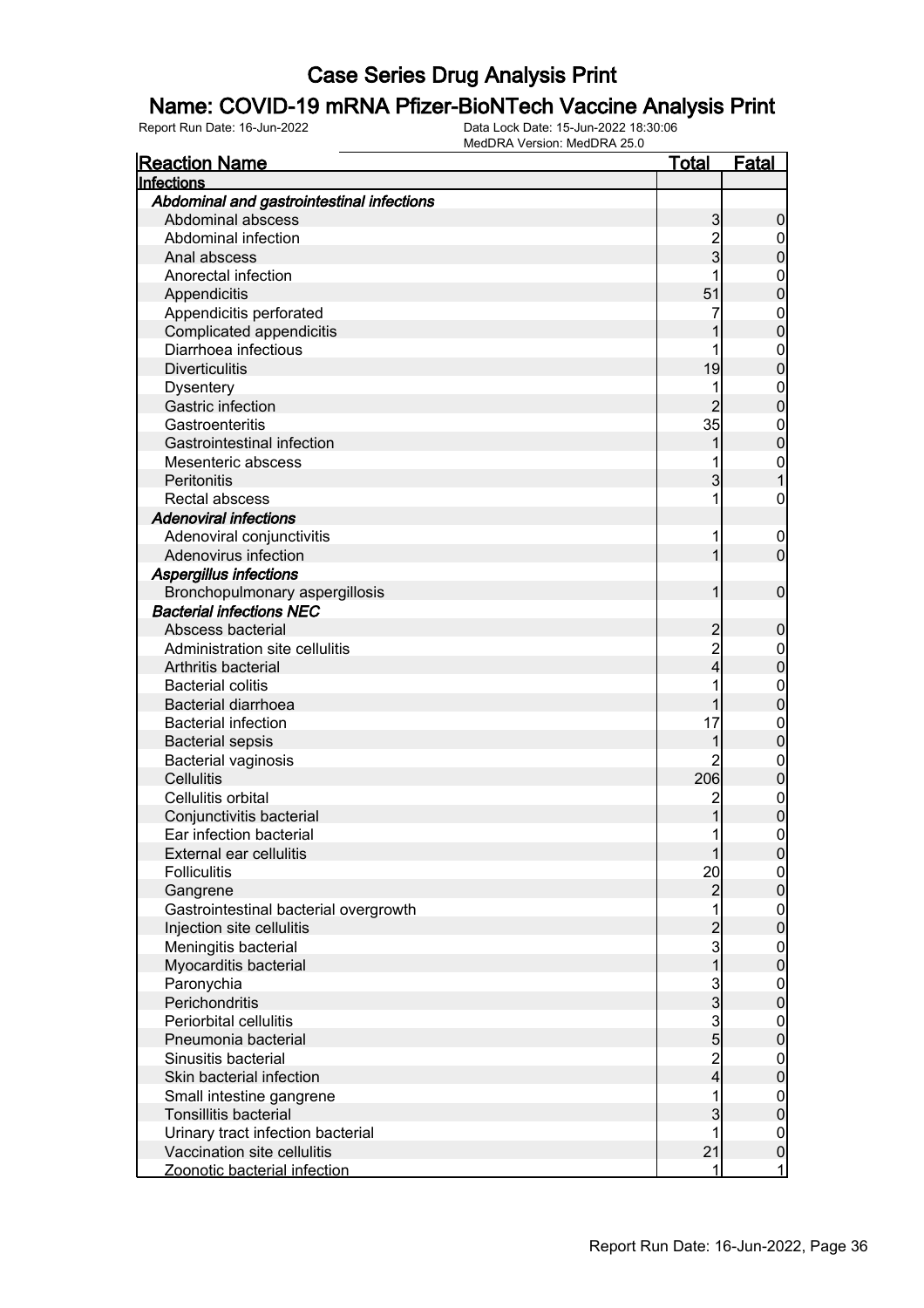# **Name: COVID-19 mRNA Pfizer-BioNTech Vaccine Analysis Print**<br>Report Run Date: 16-Jun-2022<br>Data Lock Date: 15-Jun-2022 18:30:06

| <b>Reaction Name</b>                         | <b>Total</b>   | Fatal                      |
|----------------------------------------------|----------------|----------------------------|
| Infections cont'd<br>Infections              |                |                            |
| <b>Bartonella infections</b>                 |                |                            |
| Cat scratch disease                          | 1              | $\mathbf 0$                |
| <b>Bone and joint infections</b>             |                |                            |
| Abscess jaw                                  |                | $\mathbf 0$                |
| Arthritis infective                          | $\overline{3}$ | $\pmb{0}$                  |
| Intervertebral discitis                      |                | $\mathbf 0$                |
| Osteomyelitis                                | 3              | $\mathbf 0$                |
| Osteomyelitis acute                          | $\overline{c}$ | 0                          |
| Osteomyelitis chronic                        | 1              | $\overline{0}$             |
| <b>Bordetella infections</b>                 |                |                            |
| Pertussis                                    | 1              | $\mathbf 0$                |
| <b>Borrelial infections</b>                  |                |                            |
| Lyme disease                                 | 4              | $\mathbf 0$                |
| Relapsing fever                              |                | 0                          |
| <b>Breast infections</b>                     |                |                            |
| <b>Breast abscess</b>                        | 3              | $\boldsymbol{0}$           |
| <b>Mastitis</b>                              | 87             | $\overline{0}$             |
| <b>Caliciviral infections</b>                |                |                            |
| Gastroenteritis norovirus                    | $\overline{3}$ | $\mathbf 0$                |
| Campylobacter infections                     |                |                            |
| Campylobacter gastroenteritis                | 1              | $\boldsymbol{0}$           |
| Campylobacter infection                      |                | 0                          |
| Candida infections                           |                |                            |
| Anal candidiasis                             | 3              |                            |
| Balanitis candida                            | $\mathbf{1}$   | $\mathbf 0$<br>$\mathbf 0$ |
| Candida infection                            | 75             |                            |
| Oral candidiasis                             | 45             | $\mathbf 0$<br>$\mathbf 0$ |
|                                              |                |                            |
| Respiratory moniliasis                       |                | $\mathbf{0}$               |
| Skin candida                                 | $\overline{2}$ | $\mathbf 0$                |
| Systemic candida                             |                | $\mathbf 0$                |
| Urinary tract candidiasis                    |                | $\mathbf 0$                |
| Vulvovaginal candidiasis                     | 57             | 0                          |
| <b>Cardiac infections</b>                    |                |                            |
| Cardiac infection                            |                | 0                          |
| Cardiac valve vegetation                     | $\mathbf{1}$   | $\overline{0}$             |
| Endocarditis                                 | $\overline{c}$ | 0                          |
| Myocarditis infectious                       | $\overline{1}$ | 0                          |
| Myocarditis septic                           |                | $\overline{0}$             |
| Pericarditis infective                       | 4              | $\overline{0}$             |
| Central nervous system and spinal infections |                |                            |
| <b>Brain abscess</b>                         | $\overline{2}$ | $\boldsymbol{0}$           |
| <b>CNS</b> ventriculitis                     |                | $\overline{0}$             |
| Cavernous sinus thrombosis                   |                | $\mathbf 0$                |
| Encephalitis                                 | 24             | $\boldsymbol{0}$           |
| Encephalomyelitis                            | 1              | $\mathbf 0$                |
| Meningitis                                   | 11             | $\boldsymbol{0}$           |
| Meningitis aseptic                           | 3              | $\mathbf 0$                |
| <b>Myelitis</b>                              | 15             | $\mathbf 0$                |
| Subdural abscess                             | 1              | $\overline{0}$             |
| Clostridia infections                        |                |                            |
| Clostridium difficile infection              | $\overline{2}$ | $\mathbf 0$                |
| <b>Coronavirus infections</b>                |                |                            |
| <b>Asymptomatic COVID-19</b>                 | 21             | $\mathbf 0$                |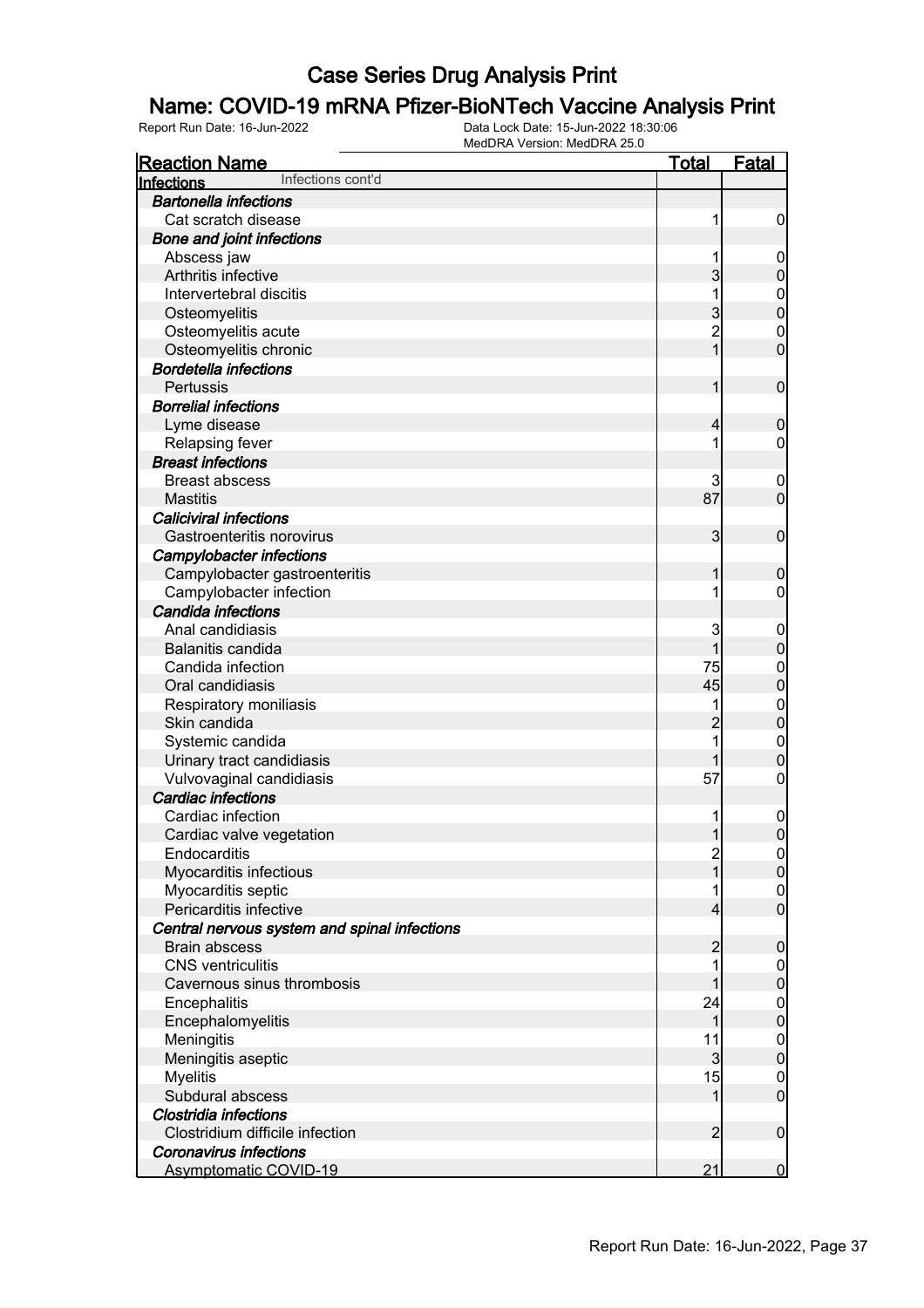## **Name: COVID-19 mRNA Pfizer-BioNTech Vaccine Analysis Print**<br>Report Run Date: 16-Jun-2022<br>Data Lock Date: 15-Jun-2022 18:30:06

| <b>Reaction Name</b>                      | <u>Total</u>            | <b>Fatal</b>                     |
|-------------------------------------------|-------------------------|----------------------------------|
| Infections cont'd<br>Infections           |                         |                                  |
| COVID-19                                  | 2967                    | 42                               |
| COVID-19 pneumonia                        | 56                      | 17                               |
| Coronavirus infection                     |                         | $\overline{0}$                   |
| Coronavirus pneumonia                     | 1                       | $\pmb{0}$                        |
| Post-acute COVID-19 syndrome              | 14                      | $\overline{0}$                   |
| Severe acute respiratory syndrome         | 4                       | $\overline{0}$                   |
| Suspected COVID-19                        | 108                     | 4                                |
| Corynebacteria infections                 |                         |                                  |
| Diphtheria                                | $\overline{c}$          | $\boldsymbol{0}$                 |
| Coxiella infections                       |                         |                                  |
| Q fever                                   | 13                      | $\boldsymbol{0}$                 |
| <b>Cytomegaloviral infections</b>         |                         |                                  |
| Cytomegalovirus colitis                   | 1                       | $\boldsymbol{0}$                 |
| Cytomegalovirus infection                 | $\overline{3}$          | $\mathbf 0$                      |
| Cytomegalovirus syndrome                  | 1                       | $\pmb{0}$                        |
| Dental and oral soft tissue infections    |                         |                                  |
| Abscess oral                              | 6                       | $\boldsymbol{0}$                 |
| Gingival abscess                          | 1                       | $\overline{0}$                   |
| Gingivitis                                | 15                      | $\mathbf{0}$                     |
| Ludwig angina                             | 1                       | $\overline{0}$                   |
| Oral infection                            |                         | $\mathbf{0}$                     |
| Parotitis                                 | 15                      | $\overline{0}$                   |
| Pericoronitis                             | 3                       | $\mathbf{0}$                     |
| Periodontitis                             | $\overline{1}$          | $\overline{0}$                   |
| Pulpitis dental                           |                         |                                  |
| Sialoadenitis                             | $\frac{2}{3}$           | $\begin{matrix}0\\0\end{matrix}$ |
| Tongue abscess                            | 1                       | $\mathbf{0}$                     |
| Tooth abscess                             | 8                       | $\mathbf 0$                      |
| Tooth infection                           | 10                      | $\mathbf 0$                      |
| Ear infections                            |                         |                                  |
| Ear infection                             | 105                     |                                  |
| Labyrinthitis                             | 119                     | $\boldsymbol{0}$<br>$\pmb{0}$    |
| Mastoiditis                               | 3                       |                                  |
| Otitis externa                            |                         | $0$<br>0                         |
| Otitis media                              | $\overline{\mathbf{r}}$ | $\overline{0}$                   |
| Otitis media acute                        | $\mathbf{1}$            | 0                                |
| Otitis media chronic                      | 5                       | $\overline{0}$                   |
| <b>Ectoparasitic infestations</b>         |                         |                                  |
| Acarodermatitis                           | 6                       | $\mathbf 0$                      |
| Bed bug infestation                       |                         | $\boldsymbol{0}$                 |
| Demodicidosis                             |                         | $\overline{0}$                   |
| Lice infestation                          | 1                       | $\overline{0}$                   |
| <b>Enteroviral infections NEC</b>         |                         |                                  |
| Enterovirus infection                     | 1                       | $\boldsymbol{0}$                 |
| <b>Epstein-Barr viral infections</b>      |                         |                                  |
| Epstein-Barr virus infection              | 5                       | $\boldsymbol{0}$                 |
| Epstein-Barr virus infection reactivation | $\overline{c}$          |                                  |
| Infectious mononucleosis                  | 31                      | 0<br>$\overline{0}$              |
| Escherichia infections                    |                         |                                  |
| Escherichia bacteraemia                   | 1                       | $\mathbf 0$                      |
| Escherichia infection                     |                         | $\overline{0}$                   |
| Eye and eyelid infections                 |                         |                                  |
|                                           |                         |                                  |
| Conjunctivitis                            | 88                      | $\overline{0}$                   |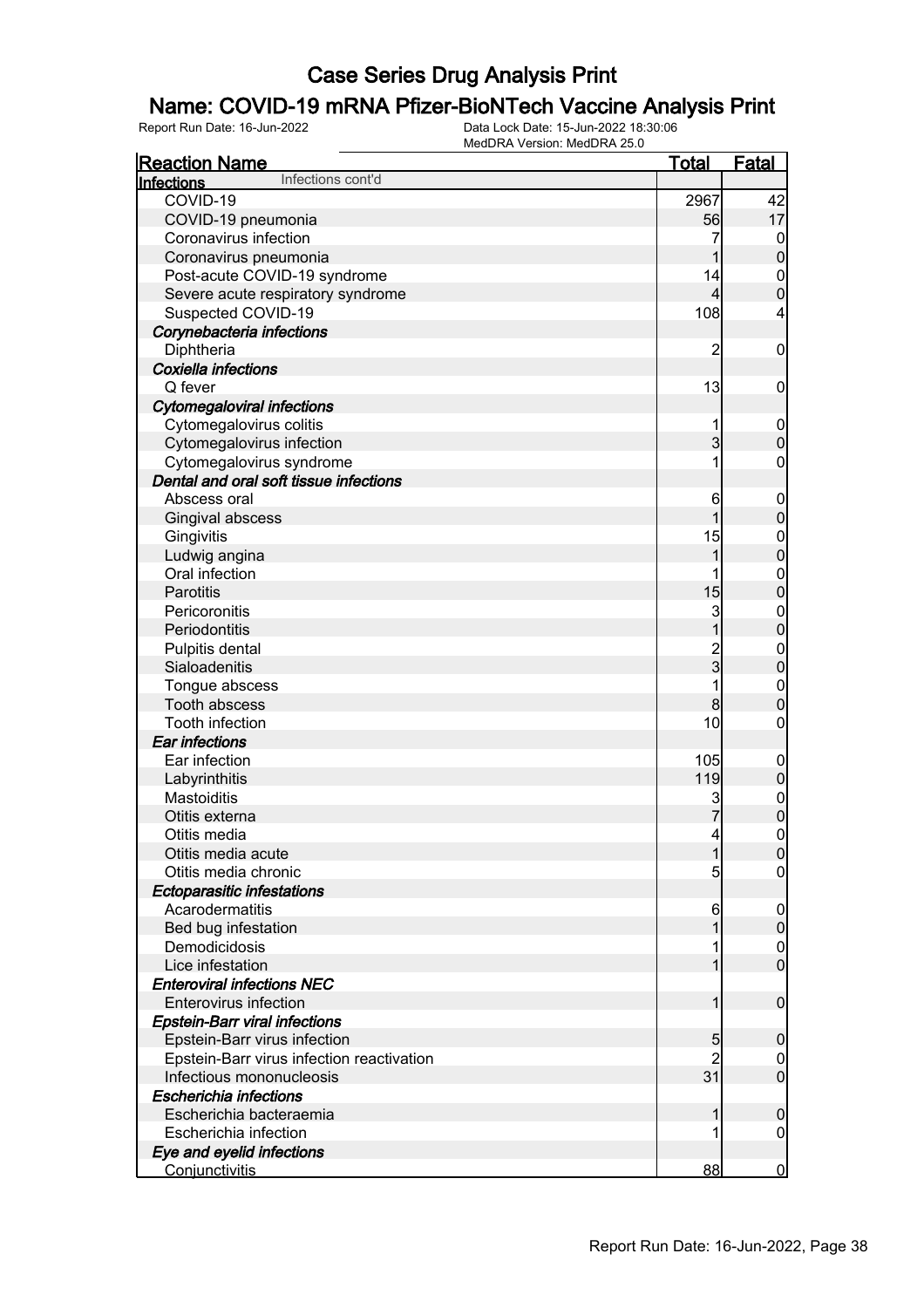# **Name: COVID-19 mRNA Pfizer-BioNTech Vaccine Analysis Print**<br>Report Run Date: 16-Jun-2022<br>Data Lock Date: 15-Jun-2022 18:30:06

| <b>Reaction Name</b>                       | <b>Total</b>            | <b>Fatal</b>     |
|--------------------------------------------|-------------------------|------------------|
| Infections cont'd<br>Infections            |                         |                  |
| Eye abscess                                | $\mathbf{1}$            | $\boldsymbol{0}$ |
| Eye infection                              | 30                      | 0                |
| Eye infection intraocular                  | 1                       | $\boldsymbol{0}$ |
| Eyelid boil                                |                         | 0                |
| Eyelid infection                           | 2<br>2                  | $\pmb{0}$        |
| Hordeolum                                  | 30                      | 0                |
| Keratouveitis                              |                         | $\mathbf 0$      |
| Orbital infection                          |                         | 0                |
| Periorbital infection                      | $\overline{2}$          | $\overline{0}$   |
| Female reproductive tract infections       |                         |                  |
| <b>Bartholin's abscess</b>                 |                         | $\mathbf 0$      |
| <b>Bartholinitis</b>                       |                         | $\mathbf 0$      |
| Endometritis                               | 3                       | $\mathbf 0$      |
|                                            |                         |                  |
| Fallopian tube abscess<br><b>Funisitis</b> |                         | $\mathbf 0$      |
|                                            |                         | $\mathbf 0$      |
| Ovarian abscess                            |                         | $\mathbf 0$      |
| Pelvic inflammatory disease                | 2<br>3                  | $\mathbf 0$      |
| Vaginal infection                          |                         | $\mathbf 0$      |
| <b>Vulval abscess</b>                      |                         | $\boldsymbol{0}$ |
| Vulvitis                                   |                         | 0                |
| <b>Fungal infections NEC</b>               |                         |                  |
| Fungal infection                           | 20                      | $\mathbf 0$      |
| Fungal skin infection                      | 5                       | $\pmb{0}$        |
| Mycotoxicosis                              |                         | $\mathbf 0$      |
| Myocarditis mycotic                        |                         | $\mathbf 0$      |
| Onychomycosis                              | 2322                    | $\mathbf 0$      |
| Oral fungal infection                      |                         | $\mathbf 0$      |
| Pneumonia fungal                           |                         | $\mathbf 0$      |
| Severe asthma with fungal sensitisation    |                         | $\boldsymbol{0}$ |
| Vulvovaginal mycotic infection             | 8                       | 0                |
| <b>Helminthic infections NEC</b>           |                         |                  |
| <b>Helminthic infection</b>                | 1                       | $\mathbf 0$      |
| <b>Hepatitis virus infections</b>          |                         |                  |
| <b>Hepatitis A</b>                         | $\overline{\mathbf{c}}$ | $\mathbf 0$      |
| <b>Hepatitis E</b>                         | $\mathbf{1}$            | $\boldsymbol{0}$ |
| <b>Hepatobiliary and spleen infections</b> |                         |                  |
| <b>Biliary sepsis</b>                      | $\mathbf{3}$            | $\overline{0}$   |
| Cholecystitis infective                    | 2<br>1                  | $\overline{0}$   |
| Hepatic infection                          |                         | $\overline{0}$   |
| Liver abscess                              |                         | $\mathbf 0$      |
| <b>Herpes viral infections</b>             |                         |                  |
| Eczema herpeticum                          | 4                       | $\mathbf 0$      |
| <b>Genital herpes</b>                      | 97                      | $\pmb{0}$        |
| Genital herpes simplex                     | 6                       |                  |
| Genital herpes zoster                      |                         | $0\atop 0$       |
| Herpes ophthalmic                          | 3                       | $\mathbf{0}$     |
| Herpes simplex                             | 35                      | $\overline{0}$   |
| Herpes simplex encephalitis                | 1                       | 1                |
| Herpes simplex reactivation                | 3                       | $\pmb{0}$        |
| Herpes virus infection                     | 13                      | $\overline{0}$   |
| Herpes zoster                              | 1662                    | $\mathbf 0$      |
| Herpes zoster disseminated                 | 1                       | $\boldsymbol{0}$ |
| Herpes zoster meningoencephalitis          | 1                       | $\mathbf 0$      |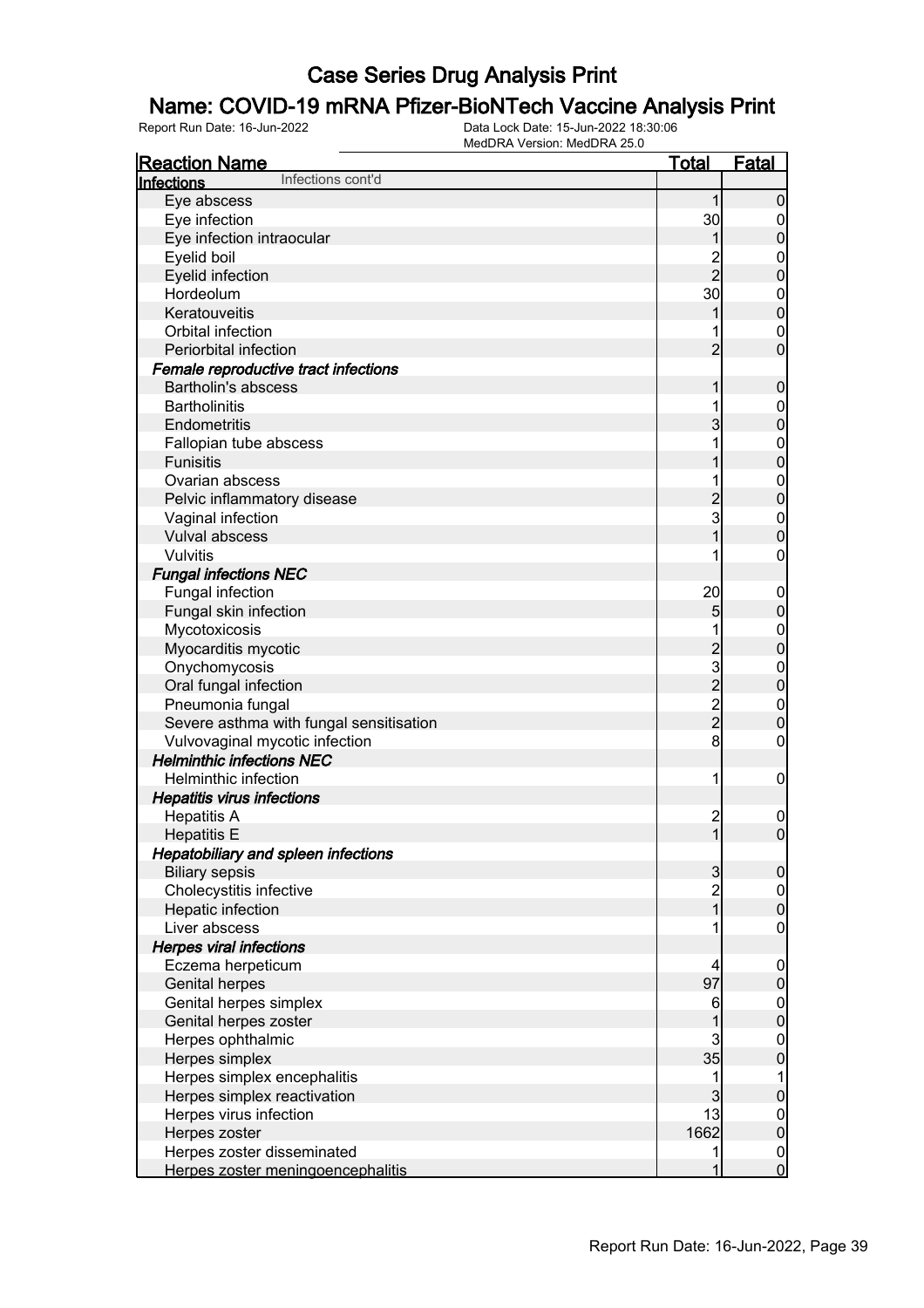# **Name: COVID-19 mRNA Pfizer-BioNTech Vaccine Analysis Print**<br>Report Run Date: 16-Jun-2022<br>Data Lock Date: 15-Jun-2022 18:30:06

| <b>Reaction Name</b>                        | <b>Total</b>        | <b>Fatal</b>                       |
|---------------------------------------------|---------------------|------------------------------------|
| Infections cont'd<br>Infections             |                     |                                    |
| Herpes zoster oticus                        | 17                  | $\mathbf 0$                        |
| Herpes zoster reactivation                  | 5                   | $\pmb{0}$                          |
| Meningitis herpes                           |                     | $\boldsymbol{0}$                   |
| Nasal herpes                                | $\overline{5}$      | $\overline{0}$                     |
| Ophthalmic herpes simplex                   | 3                   | $\mathbf{0}$                       |
| Ophthalmic herpes zoster                    | 6                   | $\mathbf 0$                        |
| Oral herpes                                 | 348                 | $\boldsymbol{0}$                   |
| Varicella                                   | 38                  | $\mathbf 0$                        |
| Varicella zoster virus infection            | 6                   | 0                                  |
| <b>Infections NEC</b>                       |                     |                                    |
| Abscess                                     | 40                  | $\mathbf 0$                        |
| Abscess limb                                | 9                   | $\pmb{0}$                          |
| Abscess soft tissue                         |                     | $\boldsymbol{0}$                   |
| Catheter site infection                     |                     | $\overline{0}$                     |
| Device related infection                    |                     |                                    |
| Genital abscess                             | $\overline{c}$      | $\boldsymbol{0}$<br>$\overline{0}$ |
| Groin abscess                               | $\overline{c}$      |                                    |
| Groin infection                             | $\frac{1}{1}$       | $\mathbf{0}$<br>$\overline{0}$     |
| Infected bite                               |                     |                                    |
|                                             | 3<br>$\overline{2}$ | $\mathbf{0}$<br>$\mathbf 0$        |
| Infected cyst                               |                     |                                    |
| Infection                                   | 291                 | $\boldsymbol{0}$                   |
| Infection susceptibility increased          | $\overline{c}$      | $\overline{0}$                     |
| Injection site abscess                      | 1                   | $\mathbf{0}$                       |
| Injection site infection                    | $5\overline{)}$     | $\mathbf 0$                        |
| Localised infection                         | 41                  | $\mathbf{0}$                       |
| Lymph gland infection                       | 19                  | $\pmb{0}$                          |
| Lymph node abscess                          | 7                   | $\boldsymbol{0}$                   |
| Opportunistic infection                     |                     | $\mathbf 0$                        |
| Pathogen resistance                         |                     | $\mathbf{0}$                       |
| Purulent discharge                          | 1                   | $\mathbf 0$                        |
| Respiratory tract infection                 | 15                  | $\boldsymbol{0}$                   |
| Superinfection                              | 1                   | $\mathbf 0$                        |
| Vaccination site abscess                    | 12                  | $\boldsymbol{0}$                   |
| Vaccination site infection                  | 13                  | $\overline{0}$                     |
| Vaccine breakthrough infection              | 23                  | $\mathbf 0$                        |
| Vestibulitis                                | $\overline{2}$      | 0                                  |
| Wound infection                             | $\overline{2}$      | $\overline{0}$                     |
| Infectious transmissions                    |                     |                                    |
| Nosocomial infection                        | 1                   | $\overline{0}$                     |
| Secondary transmission                      | 8                   | $\boldsymbol{0}$                   |
| Vaccine virus shedding                      |                     | $\mathbf 0$                        |
| Influenza viral infections                  |                     |                                    |
| H1N1 influenza                              |                     | $\boldsymbol{0}$                   |
| Influenza                                   | 1817                | $\overline{0}$                     |
| <b>Klebsiella infections</b>                |                     |                                    |
| Klebsiella infection                        | 1                   | $\boldsymbol{0}$                   |
| Lower respiratory tract and lung infections |                     |                                    |
| <b>Bronchitis</b>                           | 30                  | $\mathbf 0$                        |
| Infectious pleural effusion                 |                     | 0                                  |
| Lower respiratory tract infection           | 315                 | 10                                 |
| Pneumonia                                   | 191                 | 18                                 |
| Pneumonia aspiration                        | 11                  | $\overline{7}$                     |
| Sputum purulent                             | 1                   | $\overline{0}$                     |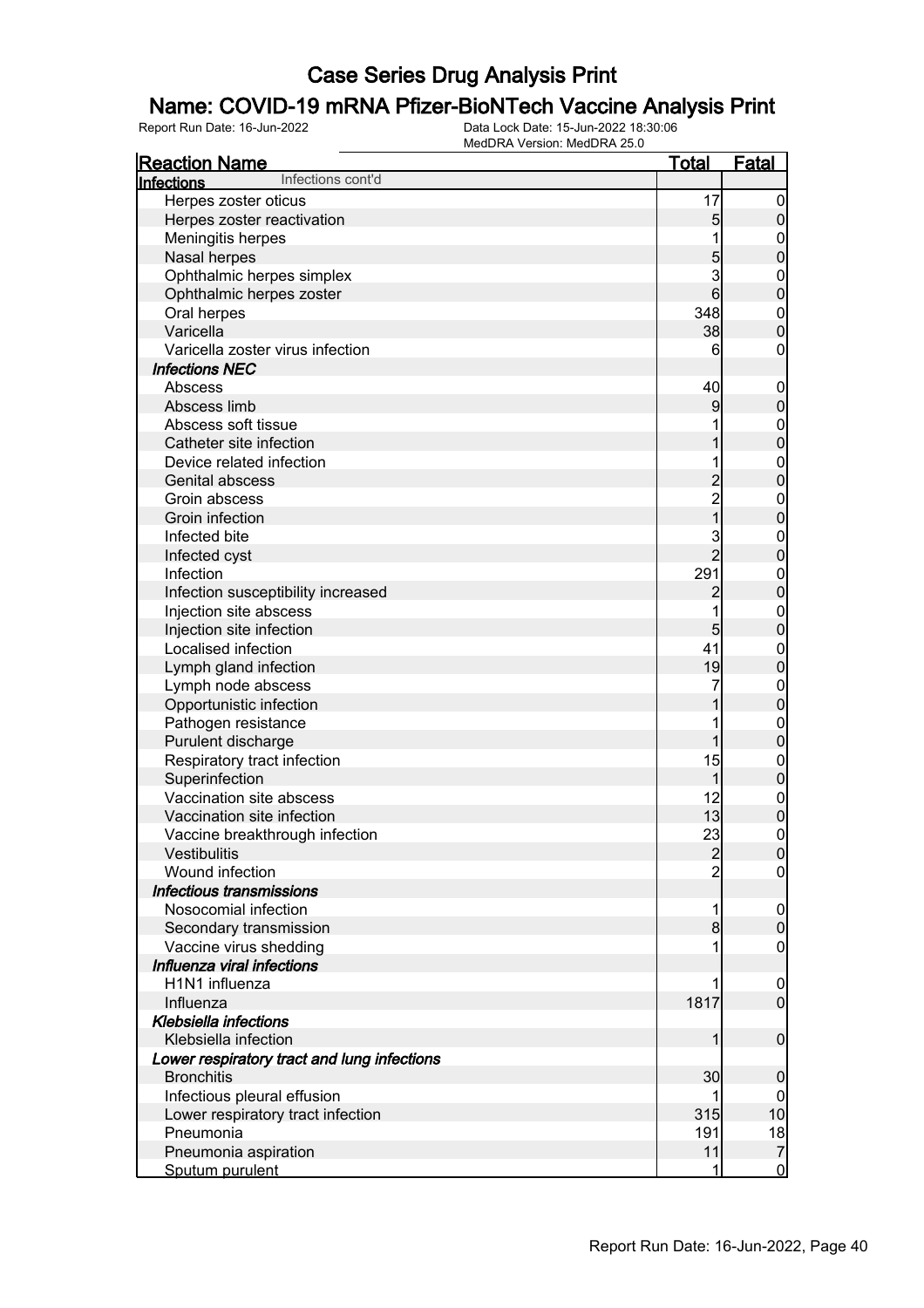# **Name: COVID-19 mRNA Pfizer-BioNTech Vaccine Analysis Print**<br>Report Run Date: 16-Jun-2022<br>Data Lock Date: 15-Jun-2022 18:30:06

| <b>Reaction Name</b>                            | <b>Total</b>   | <b>Fatal</b>     |
|-------------------------------------------------|----------------|------------------|
| Infections cont'd<br>Infections                 |                |                  |
| Male reproductive tract infections              |                |                  |
| Epididymitis                                    | 10             | 0                |
| Orchitis                                        | 6              | $\pmb{0}$        |
| Prostate infection                              | $\overline{c}$ | 0                |
| Molluscum contagiosum viral infections          |                |                  |
| Molluscum contagiosum                           | $\overline{2}$ | $\mathbf 0$      |
| <b>Mumps viral infections</b>                   |                |                  |
| <b>Mumps</b>                                    | 9              | 0                |
| Muscle and soft tissue infections               |                |                  |
| Abscess neck                                    |                | $\mathbf 0$      |
| Infective tenosynovitis                         | 1              | $\pmb{0}$        |
| Necrotising fasciitis                           | 2<br>1         | $\boldsymbol{0}$ |
| Psoas abscess                                   |                | $\mathbf 0$      |
| Soft tissue infection                           | $\overline{c}$ | $\mathbf 0$      |
| Neisseria infections                            |                |                  |
| Gonorrhoea                                      |                | $\mathbf 0$      |
| Meningococcal bacteraemia                       |                | $\mathbf 0$      |
| Meningococcal infection                         |                | $\boldsymbol{0}$ |
| <b>Orthopox viral infections</b>                |                |                  |
| Smallpox                                        |                | $\mathbf 0$      |
| Vaccinia virus infection                        | $\overline{2}$ | $\mathbf 0$      |
| <b>Plasmodia infections</b>                     |                |                  |
| Malaria                                         | $\overline{2}$ | $\mathbf 0$      |
| <b>Pneumocystis infections</b>                  |                |                  |
| Pneumocystis jirovecii pneumonia                | $\overline{2}$ | $\mathbf 0$      |
| <b>Pseudomonal infections</b>                   |                |                  |
| Pseudomonas infection                           | 1              | $\mathbf 0$      |
| <b>Retroviral infections</b>                    |                |                  |
| Acquired immunodeficiency syndrome              | 1              | $\boldsymbol{0}$ |
| <b>HIV</b> infection                            | $\overline{c}$ | $\boldsymbol{0}$ |
| Persistent generalised lymphadenopathy          | $\overline{1}$ | $\mathbf 0$      |
| <b>Rhinoviral infections</b>                    |                |                  |
| Rhinovirus infection                            | $\overline{2}$ | $\boldsymbol{0}$ |
| <b>Rotaviral infections</b>                     |                |                  |
| Gastroenteritis rotavirus                       | $\mathbf{1}$   | $\boldsymbol{0}$ |
| Rubeola viral infections                        |                |                  |
| <b>Measles</b>                                  | 5 <sub>5</sub> | $\mathbf 0$      |
| Salmonella infections                           |                |                  |
| <b>Typhoid fever</b>                            | 1              | $\mathbf 0$      |
| Sepsis, bacteraemia, viraemia and fungaemia NEC |                |                  |
| Neutropenic sepsis                              | $\overline{4}$ | 1                |
| Sepsis                                          | 75             | 11               |
| Sepsis syndrome                                 |                | $\overline{0}$   |
| Septic rash                                     | $\frac{2}{3}$  |                  |
| Septic shock                                    | $\overline{8}$ | $\frac{0}{2}$    |
| Urosepsis                                       | 6              | $\overline{0}$   |
| Skin structures and soft tissue infections      |                |                  |
| Abscess sweat gland                             |                | $\mathbf 0$      |
| Acne pustular                                   |                | $\pmb{0}$        |
| <b>Blister infected</b>                         |                | $\overline{0}$   |
| Dermatitis infected                             | 3              | $\mathbf 0$      |
| Eczema infected                                 | 1              | $\boldsymbol{0}$ |
| Impetigo                                        | 11             | $\overline{0}$   |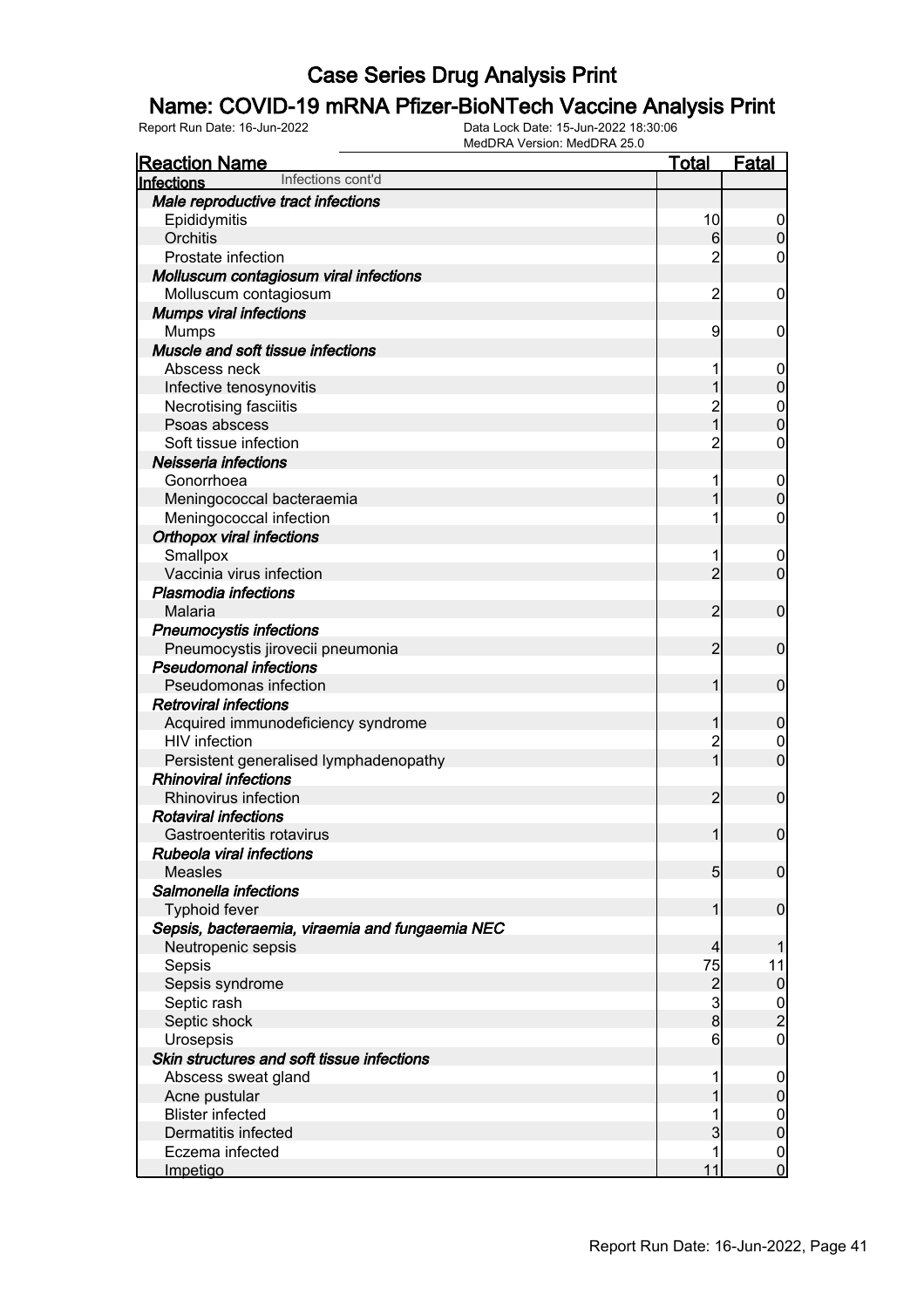## **Name: COVID-19 mRNA Pfizer-BioNTech Vaccine Analysis Print**<br>Report Run Date: 16-Jun-2022<br>Data Lock Date: 15-Jun-2022 18:30:06

| <b>Reaction Name</b>                            | <u>Total</u>   | <b>Fatal</b>                     |
|-------------------------------------------------|----------------|----------------------------------|
| Infections cont'd<br>Infections                 |                |                                  |
| Infected skin ulcer                             | 4              | $\boldsymbol{0}$                 |
| Injection site pustule                          | $\overline{3}$ | $\pmb{0}$                        |
| Nail infection                                  | $\overline{2}$ | $\mathbf{0}$                     |
| Pustule                                         | 21             | $\mathbf 0$                      |
| Pyoderma                                        | 1              |                                  |
| Rash pustular                                   | 12             | $\begin{matrix}0\\0\end{matrix}$ |
| Skin infection                                  | 34             |                                  |
| Subcutaneous abscess                            | 12             | $\begin{matrix}0\\0\end{matrix}$ |
|                                                 | 1              |                                  |
| Sweat gland infection                           |                | $\begin{matrix}0\\0\end{matrix}$ |
| Vaccination site pustule                        | 4              |                                  |
| Staphylococcal infections                       |                |                                  |
| Furuncle                                        | 46             | 1                                |
| Pneumonia staphylococcal                        | 1              | $0\atop 0$                       |
| Septic arthritis staphylococcal                 | 1              |                                  |
| Staphylococcal abscess                          | 1              | $\begin{matrix}0\\0\end{matrix}$ |
| Staphylococcal infection                        | 5              |                                  |
| Staphylococcal sepsis                           | 1              | $\mathbf 0$                      |
| <b>Streptococcal infections</b>                 |                |                                  |
| Meningitis pneumococcal                         | 1              | $\boldsymbol{0}$                 |
| Pharyngitis streptococcal                       | 8              | $\overline{0}$                   |
| Pneumonia pneumococcal                          | 1              |                                  |
| Scarlet fever                                   | 1              | $0\atop 0$                       |
| Streptococcal abscess                           | 1              |                                  |
| Streptococcal endocarditis                      | 1              | $\begin{matrix}0\\0\end{matrix}$ |
| Streptococcal infection                         | $\overline{c}$ | $\mathbf{0}$                     |
| Streptococcal sepsis                            | $\overline{1}$ | $\overline{0}$                   |
| <b>Tinea infections</b>                         |                |                                  |
| Body tinea                                      | 6              | $\boldsymbol{0}$                 |
| Tinea capitis                                   | 1              |                                  |
| Tinea infection                                 | 1              | $0\atop 0$                       |
| Tinea pedis                                     | 3              |                                  |
| Tinea versicolour                               | $\overline{4}$ | $\mathbf{0}$<br>$\overline{0}$   |
|                                                 |                |                                  |
| <b>Toxoplasma infections</b>                    |                | $\mathbf 0$                      |
| Toxoplasmosis                                   | 1              |                                  |
| Treponema infections                            |                |                                  |
| Syphilis                                        | $\overline{2}$ | 0                                |
| <b>Trypanosomal infections</b>                  |                |                                  |
| African trypanosomiasis                         | $\overline{4}$ | $\overline{0}$                   |
| <b>Tuberculous infections</b>                   |                |                                  |
| Disseminated Bacillus Calmette-Guerin infection | 1              | $\mathbf 0$                      |
| Lymph node tuberculosis                         | 1              | $\mathbf 0$                      |
| Pulmonary tuberculosis                          | 1              | $\pmb{0}$                        |
| Tuberculosis                                    | 1              | $\boldsymbol{0}$                 |
| Tuberculosis of central nervous system          | 1              | $\overline{0}$                   |
| <b>Upper respiratory tract infections</b>       |                |                                  |
| Acute sinusitis                                 | 5              | $\mathbf 0$                      |
| Chronic sinusitis                               | 6              | $\mathbf 0$                      |
| Croup infectious                                | 1              | $\mathbf 0$                      |
| Epiglottitis                                    | 3              | $\mathbf 0$                      |
| Laryngitis                                      | 35             | $\overline{0}$                   |
| Nasopharyngitis                                 | 1197           | 1                                |
| Peritonsillar abscess                           | 6              | $\pmb{0}$                        |
| Pharyngitis                                     | 40             | $\overline{0}$                   |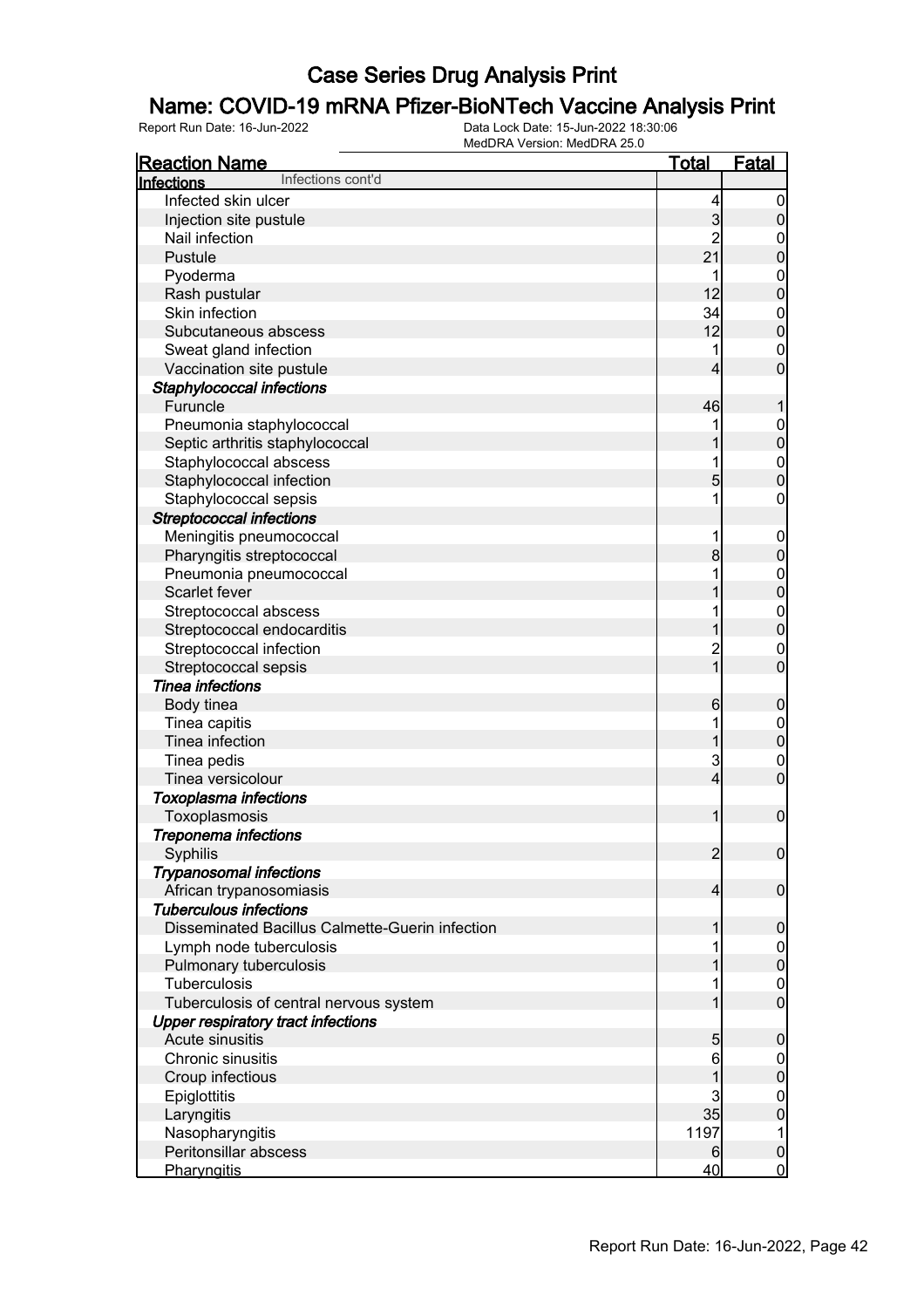## **Name: COVID-19 mRNA Pfizer-BioNTech Vaccine Analysis Print**<br>Report Run Date: 16-Jun-2022<br>Data Lock Date: 15-Jun-2022 18:30:06

| <b>Reaction Name</b>              | <u>Total</u>   | <b>Fatal</b>                               |
|-----------------------------------|----------------|--------------------------------------------|
| Infections cont'd<br>Infections   |                |                                            |
| <b>Rhinitis</b>                   | 58             | $\mathbf 0$                                |
| <b>Sinusitis</b>                  | 209            | $\boldsymbol{0}$                           |
| Tonsillitis                       | 146            | $\mathbf 0$                                |
| Tracheitis                        | 5              |                                            |
| Tracheostomy infection            | 1              | $\begin{matrix}0\\0\end{matrix}$           |
| Upper respiratory tract infection | 12             | $\pmb{0}$                                  |
| Urinary tract infections          |                |                                            |
| Cystitis                          | 87             | $\mathbf{0}$                               |
| Kidney infection                  | 56             | $\mathbf 0$                                |
| Pyelonephritis                    | 3              |                                            |
| <b>Urethritis</b>                 | $\overline{2}$ | $\begin{matrix}0\\0\end{matrix}$           |
| Urinary tract infection           | 224            | $\pmb{0}$                                  |
| <b>Vascular infections</b>        |                |                                            |
| Haematoma infection               | 1              |                                            |
| Infected lymphocele               | $\overline{2}$ | $0\atop 0$                                 |
| Infusion site infection           | 1              |                                            |
| Lymphangitis                      | 14             | $\begin{matrix}0\\0\end{matrix}$           |
| <b>Viral infections NEC</b>       |                |                                            |
| Arthritis viral                   | 1              | $\pmb{0}$                                  |
| Conjunctivitis viral              | $\overline{c}$ | $\mathbf{0}$                               |
| Ear infection viral               | $\overline{1}$ | $\overline{0}$                             |
| Encephalitis viral                | 6              | 1                                          |
| Eye infection viral               | $\overline{2}$ | $\mathbf 0$                                |
| Gastroenteritis viral             | 34             |                                            |
| Gianotti-Crosti syndrome          | 1              | $\begin{matrix}0\\0\end{matrix}$           |
| Hepatitis viral                   | 4              |                                            |
| Meningitis viral                  | 9              | $\begin{matrix}0\\0\end{matrix}$           |
| Meningoencephalitis viral         | 1              |                                            |
| Oral viral infection              | 1              | $\begin{matrix}0\\0\end{matrix}$           |
| Pleurisy viral                    | $\overline{2}$ |                                            |
| Pneumonia viral                   | $\overline{5}$ |                                            |
| Post viral fatigue syndrome       | 64             |                                            |
| Sweating fever                    | 128            | $\begin{array}{c} 0 \\ 2 \\ 0 \end{array}$ |
| Vestibular neuronitis             | 35             |                                            |
| Viral diarrhoea                   | $\overline{2}$ | $0\atop 0$                                 |
| Viral infection                   | 70             | 0                                          |
| Viral labyrinthitis               | $\overline{a}$ | $\overline{0}$                             |
| Viral myocarditis                 | $\overline{5}$ | $\mathbf{0}$                               |
| Viral pericarditis                | $\overline{4}$ | $\overline{0}$                             |
| Viral pharyngitis                 | 24             | $\mathbf{0}$                               |
| Viral rash                        | 69             | $\mathbf 0$                                |
| Viral sinusitis                   | 1              | 0                                          |
| Viral tonsillitis                 | $\overline{2}$ | 0                                          |
| <b>Infections SOC TOTAL</b>       | 12702          | <u>120 </u>                                |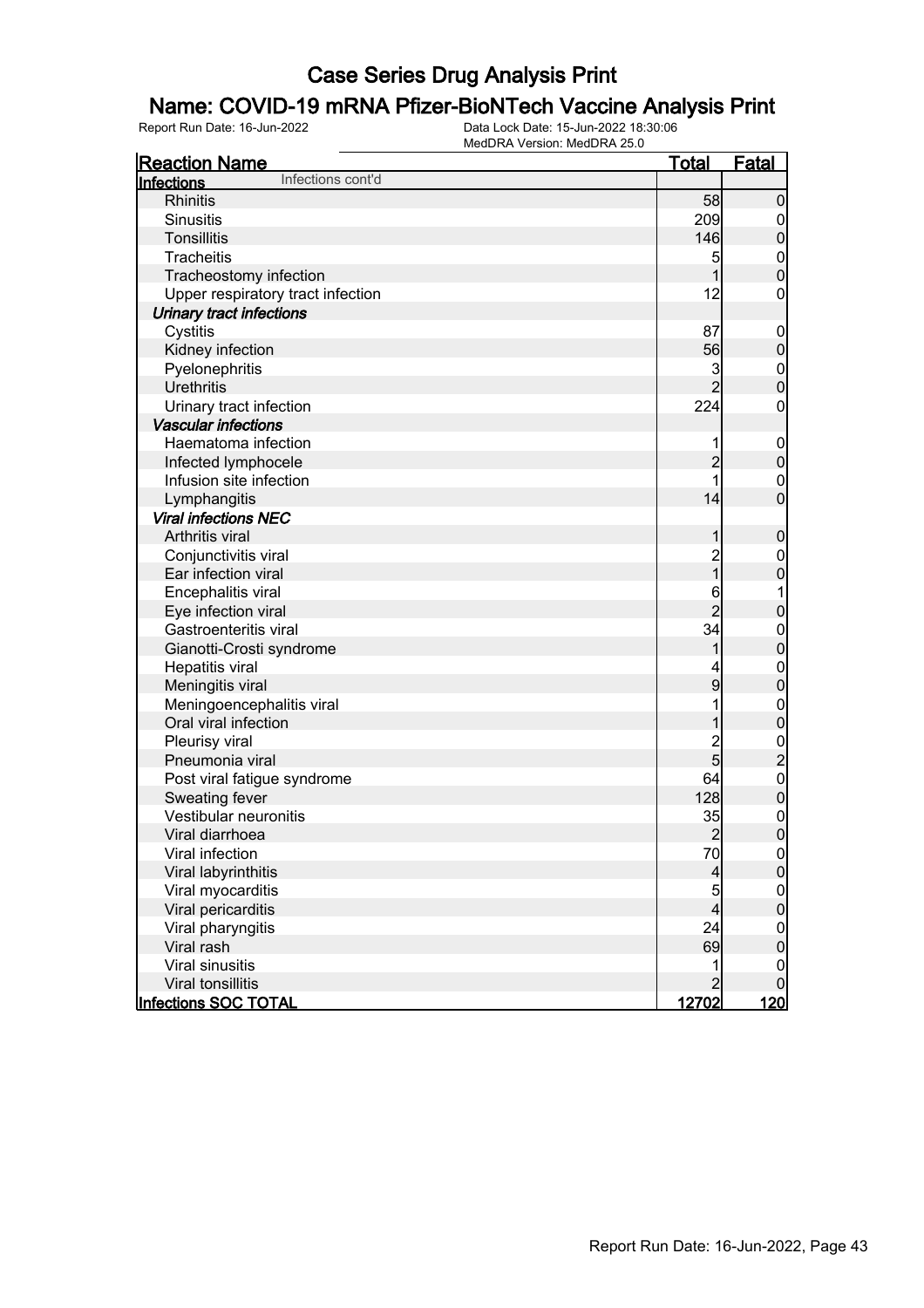## **Name: COVID-19 mRNA Pfizer-BioNTech Vaccine Analysis Print**<br>Report Run Date: 16-Jun-2022<br>Data Lock Date: 15-Jun-2022 18:30:06

| Abdominal and gastrointestinal injuries NEC<br>Gallbladder injury<br>0<br>Gingival injury<br>0<br>Liver contusion<br>0<br>Mouth injury<br>0<br>Oral contusion<br>5<br>0<br>Oral mucosal scar<br>0<br>0<br>Palate injury<br>Rectal injury<br>0<br>0<br>Splenic rupture<br>Tongue injury<br>2<br>$\mathbf{0}$<br>O<br><b>Tooth fracture</b><br>Tooth injury<br>0<br>Accidental exposures to product<br>Accidental exposure to product<br>21<br>0<br>Anaesthetic and allied procedural complications<br>Airway complication of anaesthesia<br>2<br>0<br>$\overline{1}$<br>Anaesthetic complication neurological<br>0<br>3<br>Delayed recovery from anaesthesia<br>0<br>Atmospheric pressure injuries<br><b>Barotitis media</b><br>1<br>0<br>$\overline{2}$<br><b>Barotrauma</b><br>0<br>3<br>Hypobarism<br>0<br><b>Bone and joint injuries NEC</b><br>3<br>Bursa injury<br>0<br>12<br>Joint injury<br>0<br>$\overline{c}$<br>Meniscus injury<br>0<br>Cardiac and vascular procedural complications<br>Ischaemic contracture of the left ventricle<br>1<br>0<br>Shunt blood flow excessive<br>0<br>Vascular pseudoaneurysm<br>1<br>0<br>Cardiovascular injuries<br>Vascular injury<br>9<br>0<br><b>Cerebral injuries NEC</b><br><b>Brain contusion</b><br>4<br>0<br><b>Brain herniation</b><br>U<br>∠<br>$\overline{5}$<br>Concussion<br>$\overline{0}$<br>Craniocerebral injury<br>0<br>Subarachnoid haematoma<br>1<br>$\boldsymbol{0}$<br>0<br>Subdural haematoma<br>6<br>7<br>Subdural haemorrhage<br>$\mathbf{0}$<br>Traumatic intracranial haemorrhage<br><b>Chemical injuries</b><br><b>Chemical burn</b><br>0<br>Chemical burn of skin<br>9<br>$\mathbf 0$<br>$\mathbf 0$<br>$\overline{2}$<br><b>Chemical cystitis</b><br>Chest and respiratory tract injuries NEC<br><b>Bronchial injury</b><br>0<br>Chest crushing<br>15<br>$\mathbf 0$<br>Foreign body in throat<br>$\overline{2}$<br>$\mathbf{0}$<br>Traumatic lung injury<br>1<br>$\mathbf 0$<br>Conditions caused by cold<br>75<br><b>Chillblains</b><br>$\bf{0}$ | <b>Reaction Name</b> | <u>Total</u> | <b>Fatal</b> |
|-----------------------------------------------------------------------------------------------------------------------------------------------------------------------------------------------------------------------------------------------------------------------------------------------------------------------------------------------------------------------------------------------------------------------------------------------------------------------------------------------------------------------------------------------------------------------------------------------------------------------------------------------------------------------------------------------------------------------------------------------------------------------------------------------------------------------------------------------------------------------------------------------------------------------------------------------------------------------------------------------------------------------------------------------------------------------------------------------------------------------------------------------------------------------------------------------------------------------------------------------------------------------------------------------------------------------------------------------------------------------------------------------------------------------------------------------------------------------------------------------------------------------------------------------------------------------------------------------------------------------------------------------------------------------------------------------------------------------------------------------------------------------------------------------------------------------------------------------------------------------------------------------------------------------------------------------------------------------------------------------------------------------------|----------------------|--------------|--------------|
|                                                                                                                                                                                                                                                                                                                                                                                                                                                                                                                                                                                                                                                                                                                                                                                                                                                                                                                                                                                                                                                                                                                                                                                                                                                                                                                                                                                                                                                                                                                                                                                                                                                                                                                                                                                                                                                                                                                                                                                                                             | Injuries             |              |              |
|                                                                                                                                                                                                                                                                                                                                                                                                                                                                                                                                                                                                                                                                                                                                                                                                                                                                                                                                                                                                                                                                                                                                                                                                                                                                                                                                                                                                                                                                                                                                                                                                                                                                                                                                                                                                                                                                                                                                                                                                                             |                      |              |              |
|                                                                                                                                                                                                                                                                                                                                                                                                                                                                                                                                                                                                                                                                                                                                                                                                                                                                                                                                                                                                                                                                                                                                                                                                                                                                                                                                                                                                                                                                                                                                                                                                                                                                                                                                                                                                                                                                                                                                                                                                                             |                      |              |              |
|                                                                                                                                                                                                                                                                                                                                                                                                                                                                                                                                                                                                                                                                                                                                                                                                                                                                                                                                                                                                                                                                                                                                                                                                                                                                                                                                                                                                                                                                                                                                                                                                                                                                                                                                                                                                                                                                                                                                                                                                                             |                      |              |              |
|                                                                                                                                                                                                                                                                                                                                                                                                                                                                                                                                                                                                                                                                                                                                                                                                                                                                                                                                                                                                                                                                                                                                                                                                                                                                                                                                                                                                                                                                                                                                                                                                                                                                                                                                                                                                                                                                                                                                                                                                                             |                      |              |              |
|                                                                                                                                                                                                                                                                                                                                                                                                                                                                                                                                                                                                                                                                                                                                                                                                                                                                                                                                                                                                                                                                                                                                                                                                                                                                                                                                                                                                                                                                                                                                                                                                                                                                                                                                                                                                                                                                                                                                                                                                                             |                      |              |              |
|                                                                                                                                                                                                                                                                                                                                                                                                                                                                                                                                                                                                                                                                                                                                                                                                                                                                                                                                                                                                                                                                                                                                                                                                                                                                                                                                                                                                                                                                                                                                                                                                                                                                                                                                                                                                                                                                                                                                                                                                                             |                      |              |              |
|                                                                                                                                                                                                                                                                                                                                                                                                                                                                                                                                                                                                                                                                                                                                                                                                                                                                                                                                                                                                                                                                                                                                                                                                                                                                                                                                                                                                                                                                                                                                                                                                                                                                                                                                                                                                                                                                                                                                                                                                                             |                      |              |              |
|                                                                                                                                                                                                                                                                                                                                                                                                                                                                                                                                                                                                                                                                                                                                                                                                                                                                                                                                                                                                                                                                                                                                                                                                                                                                                                                                                                                                                                                                                                                                                                                                                                                                                                                                                                                                                                                                                                                                                                                                                             |                      |              |              |
|                                                                                                                                                                                                                                                                                                                                                                                                                                                                                                                                                                                                                                                                                                                                                                                                                                                                                                                                                                                                                                                                                                                                                                                                                                                                                                                                                                                                                                                                                                                                                                                                                                                                                                                                                                                                                                                                                                                                                                                                                             |                      |              |              |
|                                                                                                                                                                                                                                                                                                                                                                                                                                                                                                                                                                                                                                                                                                                                                                                                                                                                                                                                                                                                                                                                                                                                                                                                                                                                                                                                                                                                                                                                                                                                                                                                                                                                                                                                                                                                                                                                                                                                                                                                                             |                      |              |              |
|                                                                                                                                                                                                                                                                                                                                                                                                                                                                                                                                                                                                                                                                                                                                                                                                                                                                                                                                                                                                                                                                                                                                                                                                                                                                                                                                                                                                                                                                                                                                                                                                                                                                                                                                                                                                                                                                                                                                                                                                                             |                      |              |              |
|                                                                                                                                                                                                                                                                                                                                                                                                                                                                                                                                                                                                                                                                                                                                                                                                                                                                                                                                                                                                                                                                                                                                                                                                                                                                                                                                                                                                                                                                                                                                                                                                                                                                                                                                                                                                                                                                                                                                                                                                                             |                      |              |              |
|                                                                                                                                                                                                                                                                                                                                                                                                                                                                                                                                                                                                                                                                                                                                                                                                                                                                                                                                                                                                                                                                                                                                                                                                                                                                                                                                                                                                                                                                                                                                                                                                                                                                                                                                                                                                                                                                                                                                                                                                                             |                      |              |              |
|                                                                                                                                                                                                                                                                                                                                                                                                                                                                                                                                                                                                                                                                                                                                                                                                                                                                                                                                                                                                                                                                                                                                                                                                                                                                                                                                                                                                                                                                                                                                                                                                                                                                                                                                                                                                                                                                                                                                                                                                                             |                      |              |              |
|                                                                                                                                                                                                                                                                                                                                                                                                                                                                                                                                                                                                                                                                                                                                                                                                                                                                                                                                                                                                                                                                                                                                                                                                                                                                                                                                                                                                                                                                                                                                                                                                                                                                                                                                                                                                                                                                                                                                                                                                                             |                      |              |              |
|                                                                                                                                                                                                                                                                                                                                                                                                                                                                                                                                                                                                                                                                                                                                                                                                                                                                                                                                                                                                                                                                                                                                                                                                                                                                                                                                                                                                                                                                                                                                                                                                                                                                                                                                                                                                                                                                                                                                                                                                                             |                      |              |              |
|                                                                                                                                                                                                                                                                                                                                                                                                                                                                                                                                                                                                                                                                                                                                                                                                                                                                                                                                                                                                                                                                                                                                                                                                                                                                                                                                                                                                                                                                                                                                                                                                                                                                                                                                                                                                                                                                                                                                                                                                                             |                      |              |              |
|                                                                                                                                                                                                                                                                                                                                                                                                                                                                                                                                                                                                                                                                                                                                                                                                                                                                                                                                                                                                                                                                                                                                                                                                                                                                                                                                                                                                                                                                                                                                                                                                                                                                                                                                                                                                                                                                                                                                                                                                                             |                      |              |              |
|                                                                                                                                                                                                                                                                                                                                                                                                                                                                                                                                                                                                                                                                                                                                                                                                                                                                                                                                                                                                                                                                                                                                                                                                                                                                                                                                                                                                                                                                                                                                                                                                                                                                                                                                                                                                                                                                                                                                                                                                                             |                      |              |              |
|                                                                                                                                                                                                                                                                                                                                                                                                                                                                                                                                                                                                                                                                                                                                                                                                                                                                                                                                                                                                                                                                                                                                                                                                                                                                                                                                                                                                                                                                                                                                                                                                                                                                                                                                                                                                                                                                                                                                                                                                                             |                      |              |              |
|                                                                                                                                                                                                                                                                                                                                                                                                                                                                                                                                                                                                                                                                                                                                                                                                                                                                                                                                                                                                                                                                                                                                                                                                                                                                                                                                                                                                                                                                                                                                                                                                                                                                                                                                                                                                                                                                                                                                                                                                                             |                      |              |              |
|                                                                                                                                                                                                                                                                                                                                                                                                                                                                                                                                                                                                                                                                                                                                                                                                                                                                                                                                                                                                                                                                                                                                                                                                                                                                                                                                                                                                                                                                                                                                                                                                                                                                                                                                                                                                                                                                                                                                                                                                                             |                      |              |              |
|                                                                                                                                                                                                                                                                                                                                                                                                                                                                                                                                                                                                                                                                                                                                                                                                                                                                                                                                                                                                                                                                                                                                                                                                                                                                                                                                                                                                                                                                                                                                                                                                                                                                                                                                                                                                                                                                                                                                                                                                                             |                      |              |              |
|                                                                                                                                                                                                                                                                                                                                                                                                                                                                                                                                                                                                                                                                                                                                                                                                                                                                                                                                                                                                                                                                                                                                                                                                                                                                                                                                                                                                                                                                                                                                                                                                                                                                                                                                                                                                                                                                                                                                                                                                                             |                      |              |              |
|                                                                                                                                                                                                                                                                                                                                                                                                                                                                                                                                                                                                                                                                                                                                                                                                                                                                                                                                                                                                                                                                                                                                                                                                                                                                                                                                                                                                                                                                                                                                                                                                                                                                                                                                                                                                                                                                                                                                                                                                                             |                      |              |              |
|                                                                                                                                                                                                                                                                                                                                                                                                                                                                                                                                                                                                                                                                                                                                                                                                                                                                                                                                                                                                                                                                                                                                                                                                                                                                                                                                                                                                                                                                                                                                                                                                                                                                                                                                                                                                                                                                                                                                                                                                                             |                      |              |              |
|                                                                                                                                                                                                                                                                                                                                                                                                                                                                                                                                                                                                                                                                                                                                                                                                                                                                                                                                                                                                                                                                                                                                                                                                                                                                                                                                                                                                                                                                                                                                                                                                                                                                                                                                                                                                                                                                                                                                                                                                                             |                      |              |              |
|                                                                                                                                                                                                                                                                                                                                                                                                                                                                                                                                                                                                                                                                                                                                                                                                                                                                                                                                                                                                                                                                                                                                                                                                                                                                                                                                                                                                                                                                                                                                                                                                                                                                                                                                                                                                                                                                                                                                                                                                                             |                      |              |              |
|                                                                                                                                                                                                                                                                                                                                                                                                                                                                                                                                                                                                                                                                                                                                                                                                                                                                                                                                                                                                                                                                                                                                                                                                                                                                                                                                                                                                                                                                                                                                                                                                                                                                                                                                                                                                                                                                                                                                                                                                                             |                      |              |              |
|                                                                                                                                                                                                                                                                                                                                                                                                                                                                                                                                                                                                                                                                                                                                                                                                                                                                                                                                                                                                                                                                                                                                                                                                                                                                                                                                                                                                                                                                                                                                                                                                                                                                                                                                                                                                                                                                                                                                                                                                                             |                      |              |              |
|                                                                                                                                                                                                                                                                                                                                                                                                                                                                                                                                                                                                                                                                                                                                                                                                                                                                                                                                                                                                                                                                                                                                                                                                                                                                                                                                                                                                                                                                                                                                                                                                                                                                                                                                                                                                                                                                                                                                                                                                                             |                      |              |              |
|                                                                                                                                                                                                                                                                                                                                                                                                                                                                                                                                                                                                                                                                                                                                                                                                                                                                                                                                                                                                                                                                                                                                                                                                                                                                                                                                                                                                                                                                                                                                                                                                                                                                                                                                                                                                                                                                                                                                                                                                                             |                      |              |              |
|                                                                                                                                                                                                                                                                                                                                                                                                                                                                                                                                                                                                                                                                                                                                                                                                                                                                                                                                                                                                                                                                                                                                                                                                                                                                                                                                                                                                                                                                                                                                                                                                                                                                                                                                                                                                                                                                                                                                                                                                                             |                      |              |              |
|                                                                                                                                                                                                                                                                                                                                                                                                                                                                                                                                                                                                                                                                                                                                                                                                                                                                                                                                                                                                                                                                                                                                                                                                                                                                                                                                                                                                                                                                                                                                                                                                                                                                                                                                                                                                                                                                                                                                                                                                                             |                      |              |              |
|                                                                                                                                                                                                                                                                                                                                                                                                                                                                                                                                                                                                                                                                                                                                                                                                                                                                                                                                                                                                                                                                                                                                                                                                                                                                                                                                                                                                                                                                                                                                                                                                                                                                                                                                                                                                                                                                                                                                                                                                                             |                      |              |              |
|                                                                                                                                                                                                                                                                                                                                                                                                                                                                                                                                                                                                                                                                                                                                                                                                                                                                                                                                                                                                                                                                                                                                                                                                                                                                                                                                                                                                                                                                                                                                                                                                                                                                                                                                                                                                                                                                                                                                                                                                                             |                      |              |              |
|                                                                                                                                                                                                                                                                                                                                                                                                                                                                                                                                                                                                                                                                                                                                                                                                                                                                                                                                                                                                                                                                                                                                                                                                                                                                                                                                                                                                                                                                                                                                                                                                                                                                                                                                                                                                                                                                                                                                                                                                                             |                      |              |              |
|                                                                                                                                                                                                                                                                                                                                                                                                                                                                                                                                                                                                                                                                                                                                                                                                                                                                                                                                                                                                                                                                                                                                                                                                                                                                                                                                                                                                                                                                                                                                                                                                                                                                                                                                                                                                                                                                                                                                                                                                                             |                      |              |              |
|                                                                                                                                                                                                                                                                                                                                                                                                                                                                                                                                                                                                                                                                                                                                                                                                                                                                                                                                                                                                                                                                                                                                                                                                                                                                                                                                                                                                                                                                                                                                                                                                                                                                                                                                                                                                                                                                                                                                                                                                                             |                      |              |              |
|                                                                                                                                                                                                                                                                                                                                                                                                                                                                                                                                                                                                                                                                                                                                                                                                                                                                                                                                                                                                                                                                                                                                                                                                                                                                                                                                                                                                                                                                                                                                                                                                                                                                                                                                                                                                                                                                                                                                                                                                                             |                      |              |              |
|                                                                                                                                                                                                                                                                                                                                                                                                                                                                                                                                                                                                                                                                                                                                                                                                                                                                                                                                                                                                                                                                                                                                                                                                                                                                                                                                                                                                                                                                                                                                                                                                                                                                                                                                                                                                                                                                                                                                                                                                                             |                      |              |              |
|                                                                                                                                                                                                                                                                                                                                                                                                                                                                                                                                                                                                                                                                                                                                                                                                                                                                                                                                                                                                                                                                                                                                                                                                                                                                                                                                                                                                                                                                                                                                                                                                                                                                                                                                                                                                                                                                                                                                                                                                                             |                      |              |              |
|                                                                                                                                                                                                                                                                                                                                                                                                                                                                                                                                                                                                                                                                                                                                                                                                                                                                                                                                                                                                                                                                                                                                                                                                                                                                                                                                                                                                                                                                                                                                                                                                                                                                                                                                                                                                                                                                                                                                                                                                                             |                      |              |              |
|                                                                                                                                                                                                                                                                                                                                                                                                                                                                                                                                                                                                                                                                                                                                                                                                                                                                                                                                                                                                                                                                                                                                                                                                                                                                                                                                                                                                                                                                                                                                                                                                                                                                                                                                                                                                                                                                                                                                                                                                                             |                      |              |              |
|                                                                                                                                                                                                                                                                                                                                                                                                                                                                                                                                                                                                                                                                                                                                                                                                                                                                                                                                                                                                                                                                                                                                                                                                                                                                                                                                                                                                                                                                                                                                                                                                                                                                                                                                                                                                                                                                                                                                                                                                                             |                      |              |              |
|                                                                                                                                                                                                                                                                                                                                                                                                                                                                                                                                                                                                                                                                                                                                                                                                                                                                                                                                                                                                                                                                                                                                                                                                                                                                                                                                                                                                                                                                                                                                                                                                                                                                                                                                                                                                                                                                                                                                                                                                                             |                      |              |              |
|                                                                                                                                                                                                                                                                                                                                                                                                                                                                                                                                                                                                                                                                                                                                                                                                                                                                                                                                                                                                                                                                                                                                                                                                                                                                                                                                                                                                                                                                                                                                                                                                                                                                                                                                                                                                                                                                                                                                                                                                                             |                      |              |              |
|                                                                                                                                                                                                                                                                                                                                                                                                                                                                                                                                                                                                                                                                                                                                                                                                                                                                                                                                                                                                                                                                                                                                                                                                                                                                                                                                                                                                                                                                                                                                                                                                                                                                                                                                                                                                                                                                                                                                                                                                                             |                      |              |              |
|                                                                                                                                                                                                                                                                                                                                                                                                                                                                                                                                                                                                                                                                                                                                                                                                                                                                                                                                                                                                                                                                                                                                                                                                                                                                                                                                                                                                                                                                                                                                                                                                                                                                                                                                                                                                                                                                                                                                                                                                                             |                      |              |              |
|                                                                                                                                                                                                                                                                                                                                                                                                                                                                                                                                                                                                                                                                                                                                                                                                                                                                                                                                                                                                                                                                                                                                                                                                                                                                                                                                                                                                                                                                                                                                                                                                                                                                                                                                                                                                                                                                                                                                                                                                                             |                      |              |              |
|                                                                                                                                                                                                                                                                                                                                                                                                                                                                                                                                                                                                                                                                                                                                                                                                                                                                                                                                                                                                                                                                                                                                                                                                                                                                                                                                                                                                                                                                                                                                                                                                                                                                                                                                                                                                                                                                                                                                                                                                                             |                      |              |              |
|                                                                                                                                                                                                                                                                                                                                                                                                                                                                                                                                                                                                                                                                                                                                                                                                                                                                                                                                                                                                                                                                                                                                                                                                                                                                                                                                                                                                                                                                                                                                                                                                                                                                                                                                                                                                                                                                                                                                                                                                                             |                      |              |              |
|                                                                                                                                                                                                                                                                                                                                                                                                                                                                                                                                                                                                                                                                                                                                                                                                                                                                                                                                                                                                                                                                                                                                                                                                                                                                                                                                                                                                                                                                                                                                                                                                                                                                                                                                                                                                                                                                                                                                                                                                                             |                      |              |              |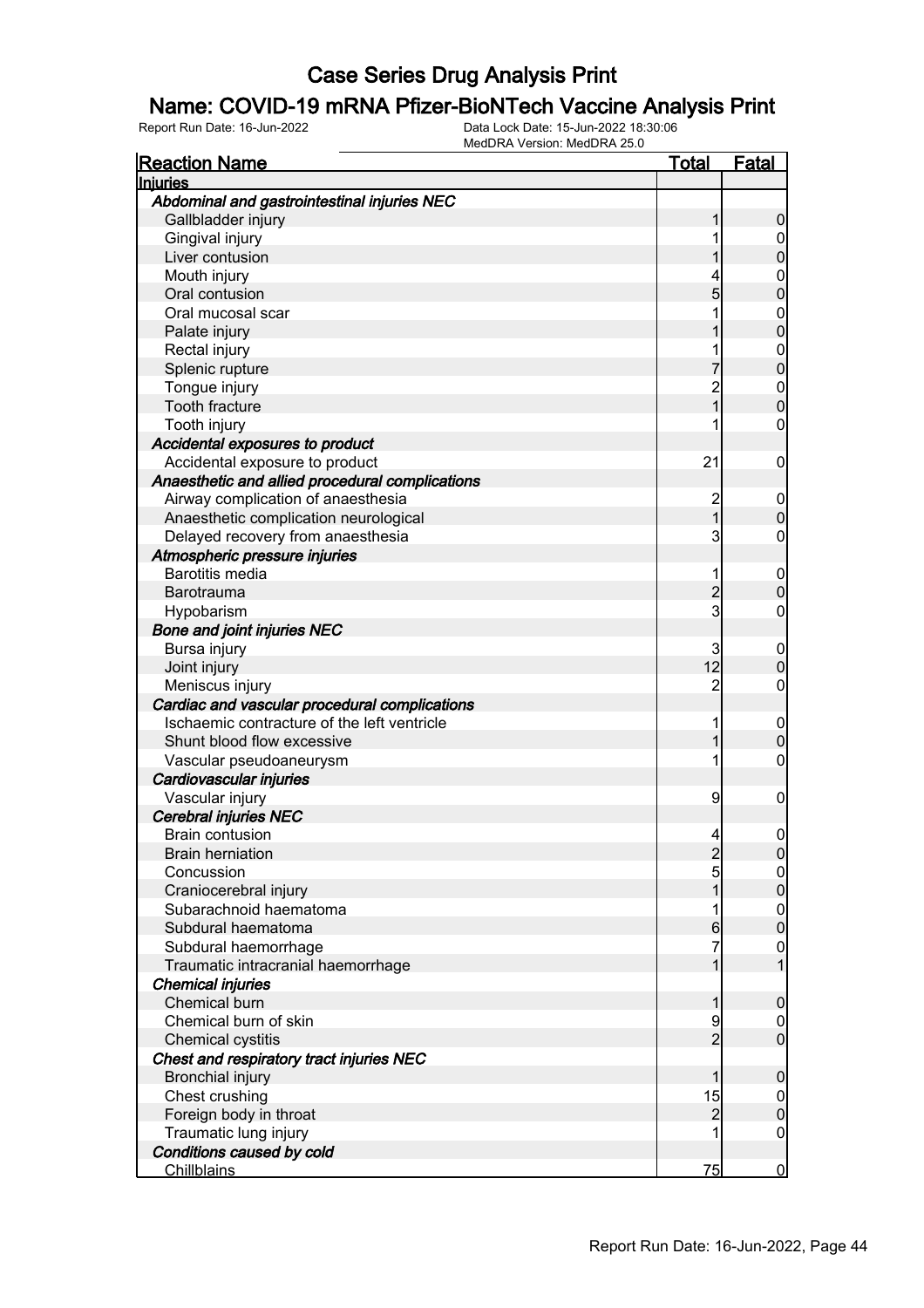# **Name: COVID-19 mRNA Pfizer-BioNTech Vaccine Analysis Print**<br>Report Run Date: 16-Jun-2022<br>Data Lock Date: 15-Jun-2022 18:30:06

| <b>Reaction Name</b>                                            | Total          | <b>Fatal</b>                     |
|-----------------------------------------------------------------|----------------|----------------------------------|
| Injuries cont'd<br><b>Injuries</b>                              |                |                                  |
| Cold shock response                                             |                | $\boldsymbol{0}$                 |
| Frostbite                                                       |                | $\overline{0}$                   |
| Cranial nerve injuries                                          |                |                                  |
| Illrd nerve injury                                              | 1              | $\mathbf 0$                      |
| Vth nerve injury                                                | 1              | $\mathbf 0$                      |
| Ear injuries NEC                                                |                |                                  |
| Deafness traumatic                                              | 1              | $\boldsymbol{0}$                 |
| Ear injury                                                      | 2              | $\mathbf 0$                      |
| Exposures associated with pregnancy, delivery and lactation     |                |                                  |
| Exposure during pregnancy                                       | 10             | $\mathbf 0$                      |
| Exposure via breast milk                                        | 155            | $\mathbf 0$                      |
| Foetal exposure during pregnancy                                | 73             |                                  |
| Foetal exposure timing unspecified                              | 1              | $0\atop 0$                       |
| Maternal exposure before pregnancy                              | 31             |                                  |
| Maternal exposure during breast feeding                         | 2023           | $\begin{matrix}0\\0\end{matrix}$ |
| Maternal exposure during pregnancy                              | 1098           |                                  |
| Maternal exposure timing unspecified                            | 15             | $\begin{matrix}0\\0\end{matrix}$ |
| Paternal exposure before pregnancy                              | 3              | $\mathbf 0$                      |
| Exposures to agents or circumstances NEC                        |                |                                  |
| Exposure to SARS-CoV-2                                          | 3              | $\mathbf 0$                      |
| Exposure to vaccinated person                                   | $\overline{4}$ | $\overline{0}$                   |
| Eye and ear procedural complications                            |                |                                  |
| Toxic anterior segment syndrome                                 | 1              | $\mathbf 0$                      |
| Eye injuries NEC                                                |                |                                  |
| Corneal abrasion                                                | 1              | $\boldsymbol{0}$                 |
| Eye contusion                                                   | 18             | $\boldsymbol{0}$                 |
| Eye injury                                                      | 33             | $\mathbf 0$                      |
| Foreign body in eye                                             | 4              |                                  |
| Injury corneal                                                  | 1              | $0\atop 0$                       |
| Periorbital haematoma                                           | 1              |                                  |
| Retinal injury                                                  | $\overline{2}$ | $\begin{matrix}0\\0\end{matrix}$ |
| Superficial injury of eye                                       | 1              | $\pmb{0}$                        |
| Foetal and neonatal conditions associated with product exposure |                |                                  |
| Intoxication by breast feeding                                  | 1              | $\boldsymbol{0}$                 |
| <b>Fractures and dislocations NEC</b>                           |                |                                  |
| Fracture                                                        | 3              | 0                                |
| Joint dislocation                                               | 4              | $\mathbf 0$                      |
| Multiple fractures                                              |                | $\mathbf 0$                      |
| Gastrointestinal and hepatobiliary procedural complications     |                |                                  |
| Diversion colitis                                               |                | $\mathbf 0$                      |
| Post procedural constipation                                    |                | $\pmb{0}$                        |
| Postoperative ileus                                             | 1              | $\boldsymbol{0}$                 |
| Procedural nausea                                               | 11             | $\overline{0}$                   |
| Procedural vomiting                                             | 2              | $\mathbf 0$                      |
| Heat injuries (excl thermal burns)                              |                |                                  |
| Heat cramps                                                     |                | $\mathbf 0$                      |
| Heat exhaustion                                                 | $rac{2}{3}$    | $\pmb{0}$                        |
| <b>Heat illness</b>                                             | $\overline{2}$ | $\boldsymbol{0}$                 |
| Heat oedema                                                     | 14             | $\mathbf 0$                      |
| Heat stroke                                                     | 3              | $\mathbf 0$                      |
| Intentional product use issues                                  |                |                                  |
| Intentional product use issue                                   | 1              | $\mathbf 0$                      |
| <b>Limb fractures and dislocations</b>                          |                |                                  |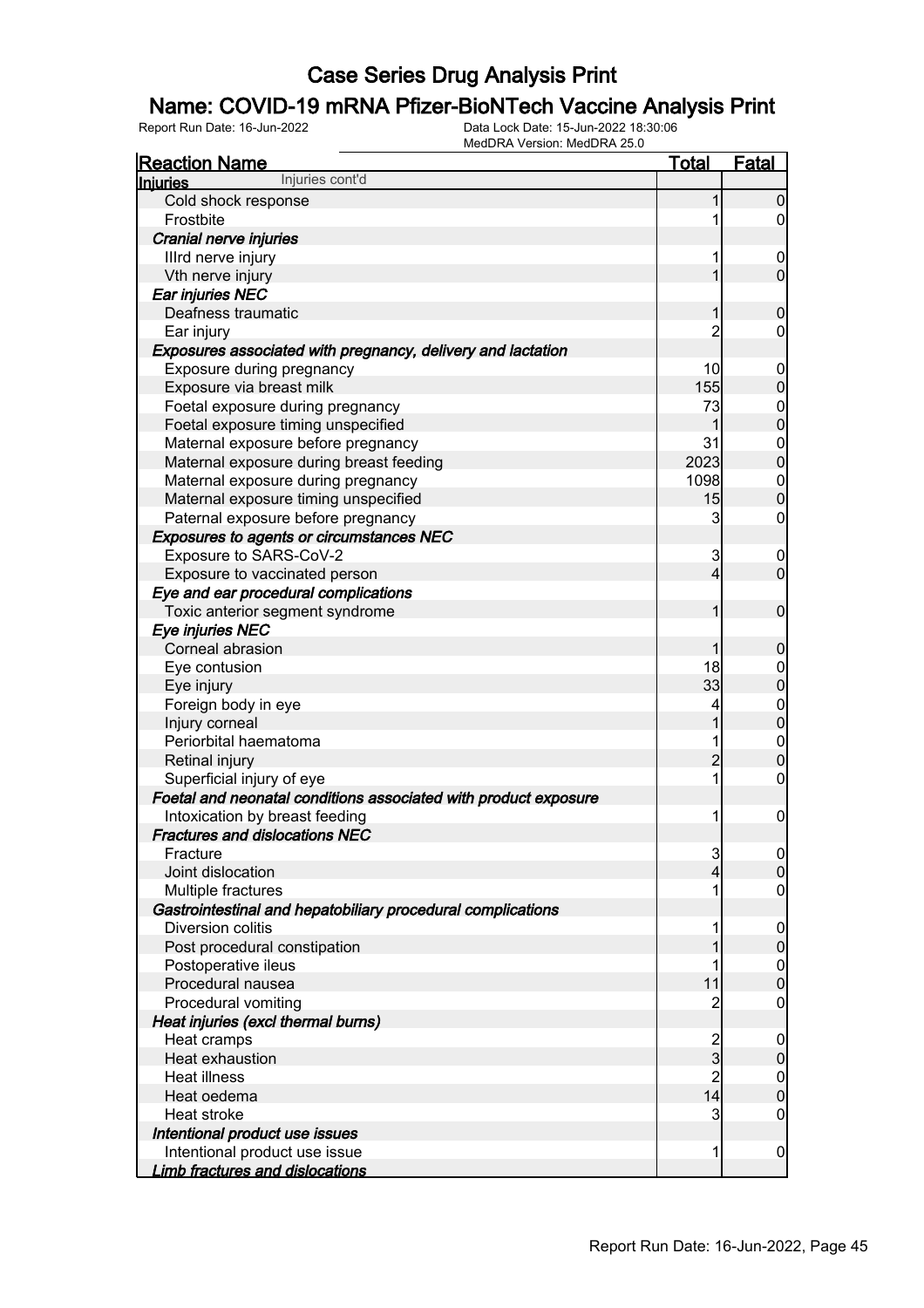# **Name: COVID-19 mRNA Pfizer-BioNTech Vaccine Analysis Print**<br>Report Run Date: 16-Jun-2022<br>Data Lock Date: 15-Jun-2022 18:30:06

| <b>Reaction Name</b>                                                  | Total               | <b>Fatal</b>                       |
|-----------------------------------------------------------------------|---------------------|------------------------------------|
| Injuries cont'd<br><b>Injuries</b>                                    |                     |                                    |
| Ankle fracture                                                        | 1                   | $\mathbf 0$                        |
| Atypical femur fracture                                               | 1                   | $\boldsymbol{0}$                   |
| Clavicle fracture                                                     | 27                  | $\mathbf 0$                        |
| Femoral neck fracture                                                 | 1                   | $\mathbf 0$                        |
| Femur fracture                                                        |                     | $\boldsymbol{0}$                   |
| Fibula fracture                                                       |                     | $\mathbf 0$                        |
| Hip fracture                                                          | $\overline{c}$      | $\boldsymbol{0}$                   |
| Lower limb fracture                                                   | $\overline{1}$      | $\mathbf 0$                        |
| Tibia fracture                                                        |                     | $\mathbf{0}$                       |
| Upper limb fracture                                                   |                     | $\overline{0}$                     |
| Wrist fracture                                                        |                     | $\boldsymbol{0}$                   |
| Medication errors, product use errors and issues NEC                  |                     |                                    |
| Circumstance or information capable of leading to medication error    | $\overline{c}$      | $\mathbf 0$                        |
| Dose calculation error                                                | 1                   | $\pmb{0}$                          |
| Inadequate aseptic technique in use of product                        |                     | $\boldsymbol{0}$                   |
| <b>Medication error</b>                                               | 101                 | $\mathbf 0$                        |
| Prescription drug used without a prescription                         | 3                   | $\mathbf{0}$                       |
| Product use complaint                                                 | $\overline{2}$      | $\mathbf 0$                        |
| Product use issue                                                     | 36                  | $\boldsymbol{0}$                   |
| Vaccination error                                                     | $6 \overline{}$     | $\mathbf 0$                        |
| Wrong dose                                                            |                     | $\boldsymbol{0}$                   |
| Wrong drug                                                            | 11                  | $\mathbf 0$                        |
| Wrong schedule                                                        | 1                   | $\mathbf 0$                        |
| Wrong technique in product usage process                              | 10                  | $\overline{0}$                     |
| Muscle, tendon and ligament injuries                                  |                     |                                    |
| Epicondylitis                                                         | 25                  | $\mathbf 0$                        |
| Ligament injury                                                       | $\overline{c}$      | $\boldsymbol{0}$                   |
| Ligament sprain                                                       | 11                  | $\mathbf 0$                        |
| Mallet finger                                                         | 1                   |                                    |
| Muscle hernia                                                         | 1                   | $\boldsymbol{0}$<br>$\mathbf 0$    |
| Muscle injury                                                         | 43                  |                                    |
| Muscle rupture                                                        | 10                  | $\mathbf{0}$<br>$\mathbf 0$        |
| Muscle strain                                                         | 38                  |                                    |
| Post-traumatic neck syndrome                                          |                     | $\boldsymbol{0}$<br>$\overline{0}$ |
|                                                                       | 3<br>$\overline{7}$ | $\pmb{0}$                          |
| Tendon injury                                                         | 26                  |                                    |
| Tendon rupture                                                        |                     | $\overline{0}$                     |
| Musculoskeletal procedural complications<br>Periprosthetic osteolysis | 1                   |                                    |
|                                                                       |                     | $\mathbf 0$                        |
| Post laminectomy syndrome                                             |                     | $\mathbf 0$                        |
| <b>Nerve injuries NEC</b>                                             | 123                 |                                    |
| Nerve injury                                                          |                     | $\mathbf 0$                        |
| Neurological and psychiatric procedural complications                 |                     |                                    |
| Post lumbar puncture syndrome                                         |                     | $\mathbf 0$                        |
| Post procedural stroke                                                | 1                   | $\pmb{0}$                          |
| Procedural dizziness                                                  | 14                  | $\mathbf 0$                        |
| Non-occupational environmental exposures                              |                     |                                    |
| Exposure to extreme temperature                                       | $\overline{c}$      | $\mathbf 0$                        |
| Non-site specific injuries NEC                                        |                     |                                    |
| Accident                                                              | $\overline{c}$      | $\mathbf 0$                        |
| Animal scratch                                                        | 1                   | $\pmb{0}$                          |
| Arthropod bite                                                        | 11                  | $\boldsymbol{0}$                   |
| Arthropod sting                                                       | $6 \,$              | $\pmb{0}$                          |
| <b>Bite</b>                                                           | 1                   | $\overline{0}$                     |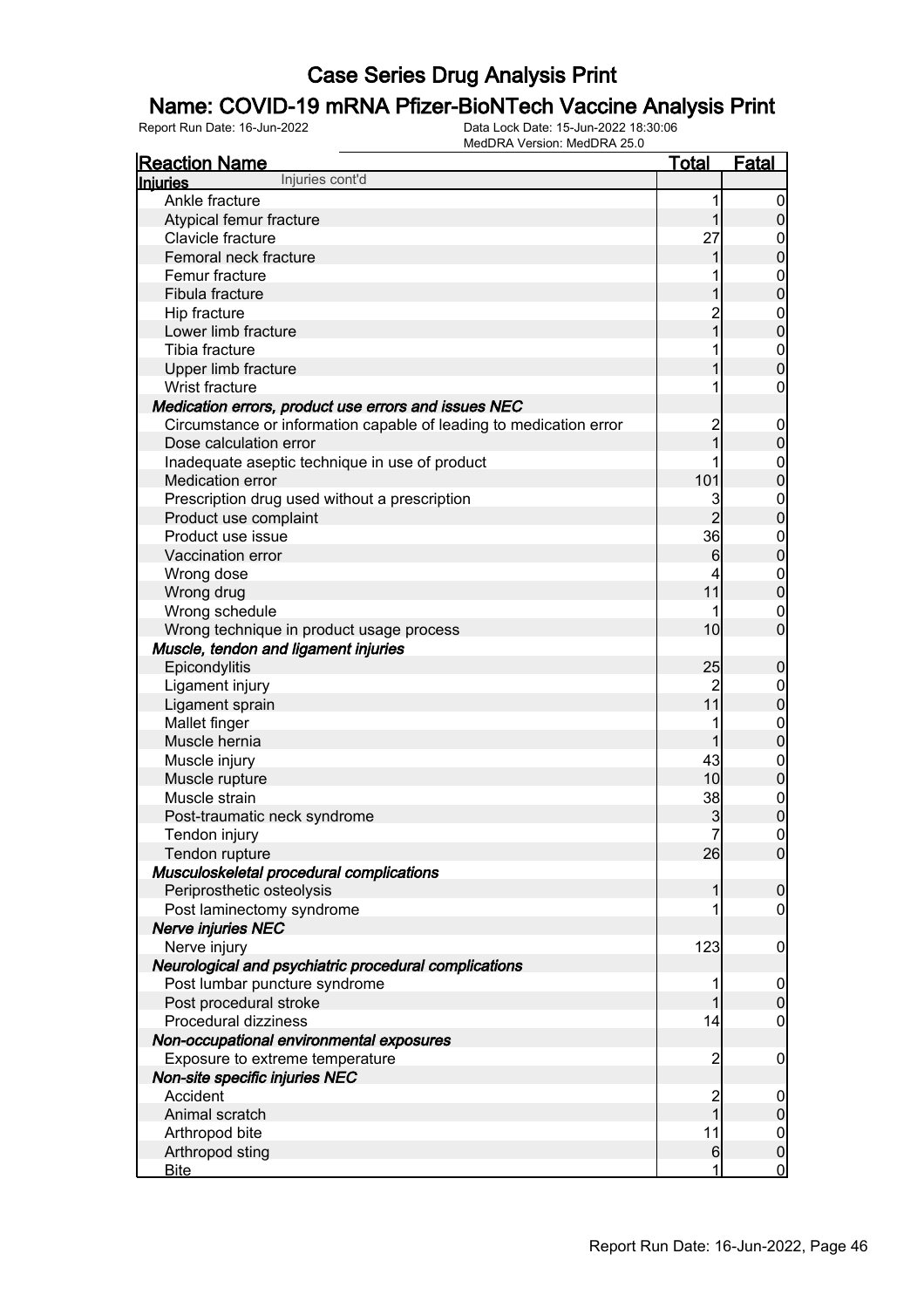# **Name: COVID-19 mRNA Pfizer-BioNTech Vaccine Analysis Print**<br>Report Run Date: 16-Jun-2022<br>Data Lock Date: 15-Jun-2022 18:30:06

| <b>Reaction Name</b>                            | <b>Total</b>                               | <b>Fatal</b>                    |
|-------------------------------------------------|--------------------------------------------|---------------------------------|
| Injuries cont'd<br>Injuries                     |                                            |                                 |
| Bone contusion                                  | $\overline{c}$                             | $\boldsymbol{0}$                |
| Crush injury                                    | 1                                          | $\overline{0}$                  |
| Electric shock                                  | 20                                         | $\mathbf 0$                     |
| Fall                                            | 226                                        | $\mathbf{0}$                    |
| Foreign body                                    | 6                                          | $\mathbf 0$                     |
| Injury                                          | 15                                         | $\mathbf{0}$                    |
| Multiple injuries                               |                                            | $\mathbf 0$                     |
| Nervous system injury                           |                                            | $\mathbf{0}$                    |
| Post concussion syndrome                        | $\begin{array}{c} 2 \\ 3 \\ 2 \end{array}$ | $\mathbf 0$                     |
| Traumatic haematoma                             | 1                                          | $\mathbf{0}$                    |
| Wound                                           |                                            | $\mathbf 0$                     |
| Wound complication                              | 12                                         | $\mathbf{0}$                    |
| Wound haematoma                                 | 1                                          | $\mathbf 0$                     |
| Wound haemorrhage                               |                                            | $\mathbf{0}$                    |
| Wound secretion                                 | 7                                          | $\overline{0}$                  |
| Non-site specific procedural complications      |                                            |                                 |
| Administration related reaction                 | 1                                          | $\boldsymbol{0}$                |
| Anastomotic leak                                | 1                                          |                                 |
|                                                 | 3                                          | $\boldsymbol{0}$<br>$\mathbf 0$ |
| Incision site pain<br>Infusion related reaction | 8                                          |                                 |
|                                                 | 68                                         | $\mathbf{0}$                    |
| Injection related reaction                      |                                            | $\mathbf 0$                     |
| Post procedural complication                    | 5                                          | $\mathbf{0}$                    |
| Post procedural erythema                        |                                            | $\mathbf 0$                     |
| Post procedural inflammation                    |                                            | $\mathbf{0}$                    |
| Post procedural pruritus                        | 1                                          | $\mathbf 0$                     |
| Procedural pain                                 | 4                                          | $\mathbf{0}$                    |
| Seroma                                          | 1                                          | $\overline{0}$                  |
| <b>Occupational exposures</b>                   |                                            |                                 |
| Occupational exposure to SARS-CoV-2             | 1                                          | $\boldsymbol{0}$                |
| Occupational exposure to product                | 1                                          | $\boldsymbol{0}$                |
| Off label uses                                  |                                            |                                 |
| Off label use                                   | 515                                        | $\mathbf 0$                     |
| <b>Overdoses NEC</b>                            |                                            |                                 |
| Intentional overdose                            |                                            | $\mathbf 0$                     |
| Overdose                                        | 56                                         | $\overline{0}$                  |
| Pathways and sources of exposure                |                                            |                                 |
| Exposure via contaminated device                | 1                                          | $\boldsymbol{0}$                |
| Exposure via unknown route                      | 1                                          | $\overline{0}$                  |
| <b>Pelvic fractures and dislocations</b>        |                                            |                                 |
| Pelvic fracture                                 | 1                                          | $\mathbf 0$                     |
| Peripheral nerve injuries                       |                                            |                                 |
| Axillary nerve injury                           | 1                                          | $\mathbf 0$                     |
| Brachial plexus injury                          | 1                                          | $\pmb{0}$                       |
| Radial nerve injury                             |                                            | $\boldsymbol{0}$                |
| Sciatic nerve injury                            | $\frac{2}{2}$                              | $\overline{0}$                  |
| Ulnar nerve injury                              | 6                                          | $\boldsymbol{0}$                |
| Poisoning and toxicity                          |                                            |                                 |
| Alcohol poisoning                               | 1                                          | $\boldsymbol{0}$                |
| Poisoning                                       | 14                                         | $\boldsymbol{0}$                |
| Toxicity to various agents                      | 5                                          | $\mathbf 0$                     |
| Product administration errors and issues        |                                            |                                 |
| Accidental overdose                             | 8                                          | $\mathbf 0$                     |
| Contraindicated product administered            | $\overline{3}$                             | $\overline{0}$                  |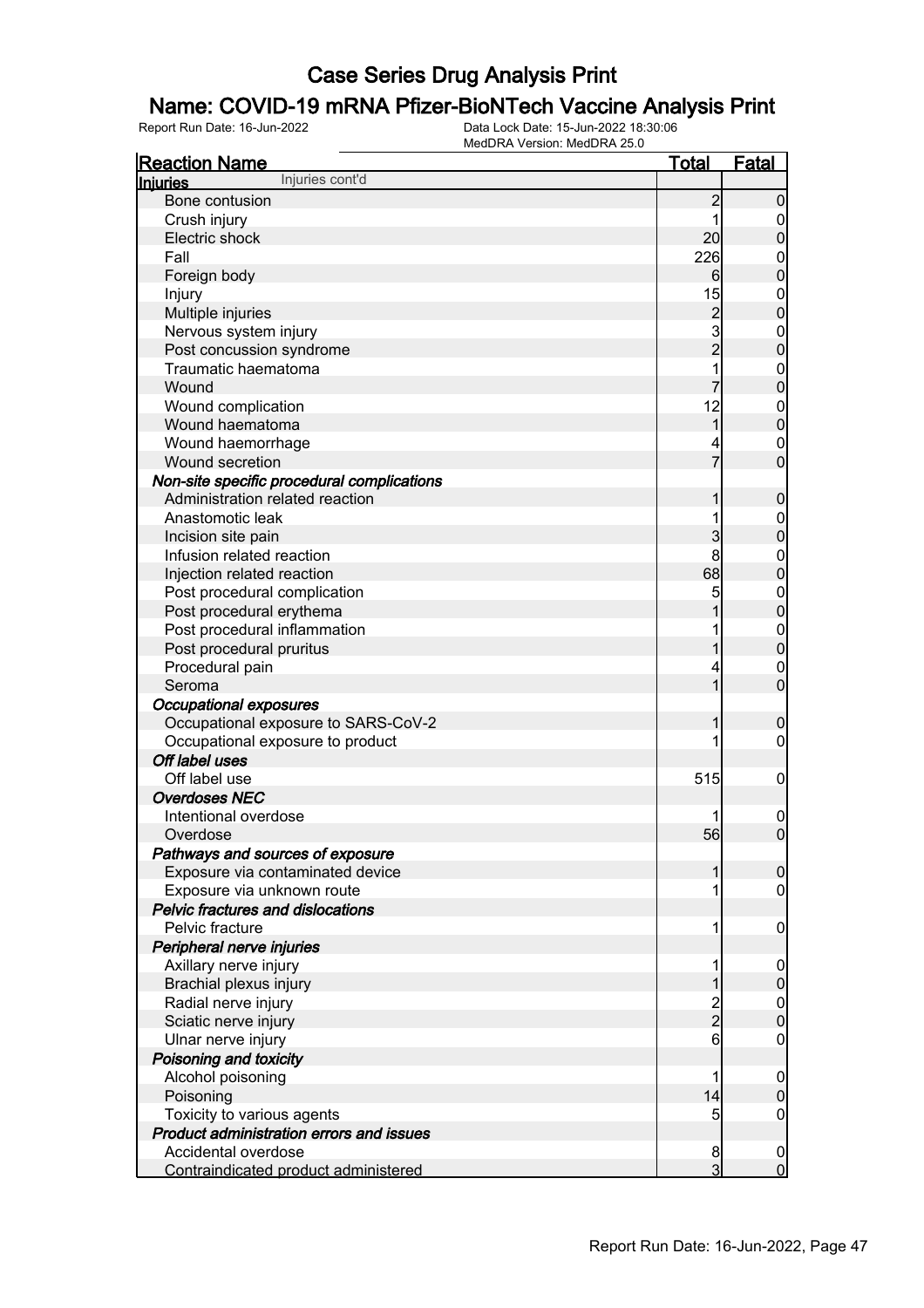## **Name: COVID-19 mRNA Pfizer-BioNTech Vaccine Analysis Print**<br>Report Run Date: 16-Jun-2022<br>Data Lock Date: 15-Jun-2022 18:30:06

| <b>Reaction Name</b>                                        | <u>Total</u>   | <b>Fatal</b>                         |
|-------------------------------------------------------------|----------------|--------------------------------------|
| Injuries cont'd<br><b>Injuries</b>                          |                |                                      |
| Duplicate therapy error                                     | 1              | $\boldsymbol{0}$                     |
| Expired product administered                                | 14             | $\overline{0}$                       |
| Inappropriate schedule of product administration            | 744            | $\mathbf{0}$                         |
| Incomplete course of vaccination                            | $\overline{2}$ | $\mathbf 0$                          |
| Incorrect dose administered                                 | 68             | $\mathbf{0}$                         |
| Incorrect drug administration rate                          | 1              | $\overline{0}$                       |
| Incorrect product formulation administered                  | $\overline{2}$ | $\mathbf{0}$                         |
| Incorrect route of product administration                   | 14             | $\overline{0}$                       |
| Lack of vaccination site rotation                           | 1              | $\mathbf{0}$                         |
| Poor quality product administered                           | 5              | $\overline{0}$                       |
| Product administered at inappropriate site                  | 26             |                                      |
| Product administered to patient of inappropriate age        | 3              | $0\atop 0$                           |
| Product administration error                                | 22             | $\mathbf{0}$                         |
| Product dose omission issue                                 | 6              | $\overline{0}$                       |
| Wrong product administered                                  | 20             | $\mathbf 0$                          |
| <b>Product confusion errors and issues</b>                  |                |                                      |
| Product dosage form confusion                               | 1              |                                      |
| Product label confusion                                     | 6              | $\boldsymbol{0}$<br>$\mathbf 0$      |
| Product packaging confusion                                 | $\overline{2}$ | $\mathbf 0$                          |
| Product dispensing errors and issues                        |                |                                      |
|                                                             |                |                                      |
| Product dispensing error                                    | 4              | $\boldsymbol{0}$                     |
| Product monitoring errors and issues                        |                |                                      |
| Drug monitoring procedure incorrectly performed             | 1              | $\boldsymbol{0}$                     |
| Product preparation errors and issues                       |                |                                      |
| Product preparation error                                   | 4              | $\mathbf 0$                          |
| Product preparation issue                                   | 6              | $\overline{0}$                       |
| Product prescribing errors and issues                       |                |                                      |
| Contraindicated product prescribed                          | $\overline{c}$ | $\mathbf 0$                          |
| Product prescribing error                                   | $\overline{2}$ | $\mathbf 0$                          |
| Product selection errors and issues                         |                |                                      |
| Product selection error                                     | $\overline{c}$ | $\boldsymbol{0}$                     |
| Product storage errors and issues in the product use system |                |                                      |
| Product storage error                                       | 1              | $\boldsymbol{0}$                     |
| <b>Radiation injuries</b>                                   |                |                                      |
| Sunburn                                                     | 24             | $\boldsymbol{0}$                     |
| Renal and urinary tract injuries NEC                        |                |                                      |
| <b>Bladder injury</b>                                       | 1              | $\begin{matrix} 0 \\ 0 \end{matrix}$ |
| Foreign body in urogenital tract                            | $\mathbf{1}$   |                                      |
| Reproductive system and breast injuries                     |                |                                      |
| <b>Breast injury</b>                                        | 1              | $\boldsymbol{0}$                     |
| Cervix injury                                               | 1              | $\overline{0}$                       |
| Penile contusion                                            | 1              | $\pmb{0}$                            |
| Penis injury                                                | $\frac{2}{1}$  | $\begin{matrix} 0 \\ 0 \end{matrix}$ |
| Uterine rupture                                             |                |                                      |
| Reproductive tract and breast procedural complications      |                |                                      |
| Failed in vitro fertilisation                               | $\mathbf{1}$   | $\boldsymbol{0}$                     |
| Site specific injuries NEC                                  |                |                                      |
| Back injury                                                 | $\overline{4}$ | $\mathbf 0$                          |
| Face crushing                                               | 3              | $\mathbf 0$                          |
| Face injury                                                 | 1              | $\pmb{0}$                            |
| Head injury                                                 | 36             | $\boldsymbol{0}$                     |
| Limb crushing injury                                        | $\overline{4}$ | $\mathbf 0$                          |
| Limb injury                                                 | 212            | $\overline{0}$                       |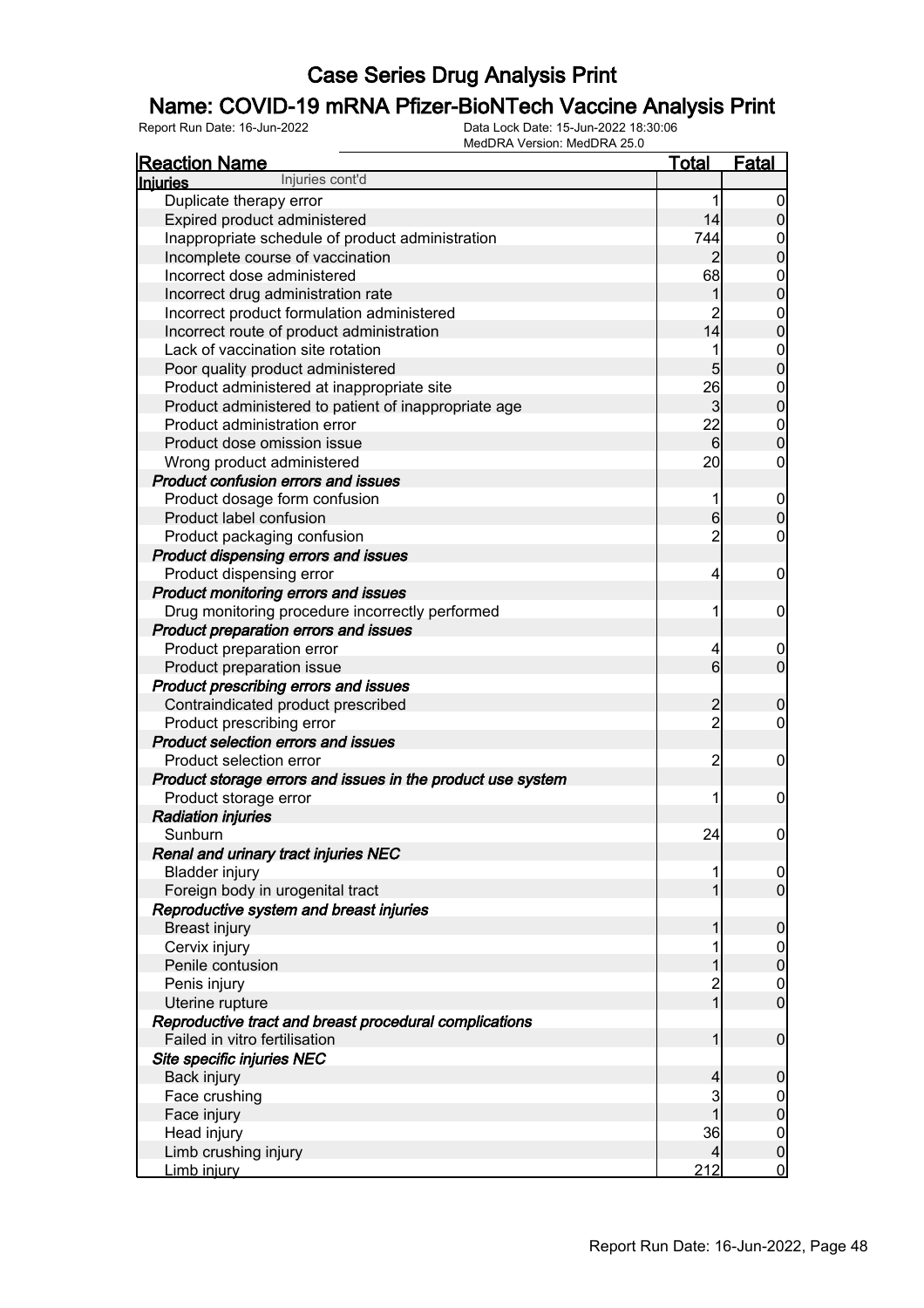## **Name: COVID-19 mRNA Pfizer-BioNTech Vaccine Analysis Print**<br>Report Run Date: 16-Jun-2022<br>Data Lock Date: 15-Jun-2022 18:30:06

| <u>Reaction Name</u>                                    | <b>Total</b>   | <b>Fatal</b>     |
|---------------------------------------------------------|----------------|------------------|
| Injuries cont'd<br><b>Injuries</b>                      |                |                  |
| Nasal injury                                            | $\overline{2}$ | $\boldsymbol{0}$ |
| Neck crushing                                           |                | 0                |
| Neck injury                                             |                | $\boldsymbol{0}$ |
| Pharyngeal contusion                                    |                | 0                |
| Site specific procedural complications NEC              |                |                  |
| Axillary web syndrome                                   | 3              | $\mathbf 0$      |
| <b>Skin injuries NEC</b>                                |                |                  |
| Contusion                                               | 1408           | $\mathbf 0$      |
| Hair injury                                             | 2              | $\pmb{0}$        |
| Nail avulsion                                           | 1              | $\mathbf 0$      |
| Scar                                                    | 37             | $\mathbf 0$      |
| Scratch                                                 | 9              | $\mathbf 0$      |
| Skin abrasion                                           |                | $\mathbf 0$      |
| Skin injury                                             | 5              | $\mathbf 0$      |
| Skin laceration                                         | 4              | $\mathbf 0$      |
| Skin pressure mark                                      | 1              | $\mathbf 0$      |
| Skin wound                                              | 3              | $\mathbf 0$      |
| Splinter                                                | 1              | 0                |
| Subcutaneous haematoma                                  | $\overline{2}$ | $\mathbf 0$      |
| Skin procedural complications                           |                |                  |
| Dermal filler overcorrection                            | 1              | $\mathbf 0$      |
| Recall phenomenon                                       |                | 0                |
| Skin procedural complication                            |                | $\overline{0}$   |
| Skull fractures, facial bone fractures and dislocations |                |                  |
| <b>Facial bones fracture</b>                            | 1              | $\boldsymbol{0}$ |
| Fractured skull depressed                               | 1              | 0                |
| Spinal cord injuries NEC                                |                |                  |
| Spinal cord injury cervical                             | 1              | $\mathbf 0$      |
| Spinal fractures and dislocations                       |                |                  |
| Spinal compression fracture                             | 1              | $\mathbf 0$      |
| Spinal fracture                                         | $\overline{4}$ | $\mathbf 0$      |
| Stoma complications                                     |                |                  |
| Gastrointestinal stoma complication                     | $\overline{c}$ | $\mathbf 0$      |
| Stoma site discharge                                    | 1              | $\mathbf{0}$     |
| Stoma site extravasation                                | $\overline{1}$ | $\overline{0}$   |
| Stoma site haemorrhage                                  | 1              | 0                |
| <b>Thermal burns</b>                                    |                |                  |
| Airway burns                                            | 1              | $\mathbf 0$      |
| Burn oesophageal                                        | 4              | $\pmb{0}$        |
| Burn of internal organs                                 | 4              |                  |
| Burn oral cavity                                        | $6\phantom{.}$ | $0\atop 0$       |
| Burns second degree                                     | 3              |                  |
| Burns third degree                                      | 1              | $0$<br>0         |
| Cold burn                                               | 1              |                  |
| Thermal burn                                            | 29             | $0\atop 0$       |
| Thermal burns of eye                                    | 17             | $\mathbf 0$      |
| <b>Underdoses NEC</b>                                   |                |                  |
| Underdose                                               | 6              | $\mathbf 0$      |
| Vaccination related complications                       |                |                  |
| Adverse event following immunisation                    |                | $\mathbf 0$      |
| Post vaccination syndrome                               |                | $\pmb{0}$        |
| Injuries SOC TOTAL                                      | 8157           | $\mathbf{1}$     |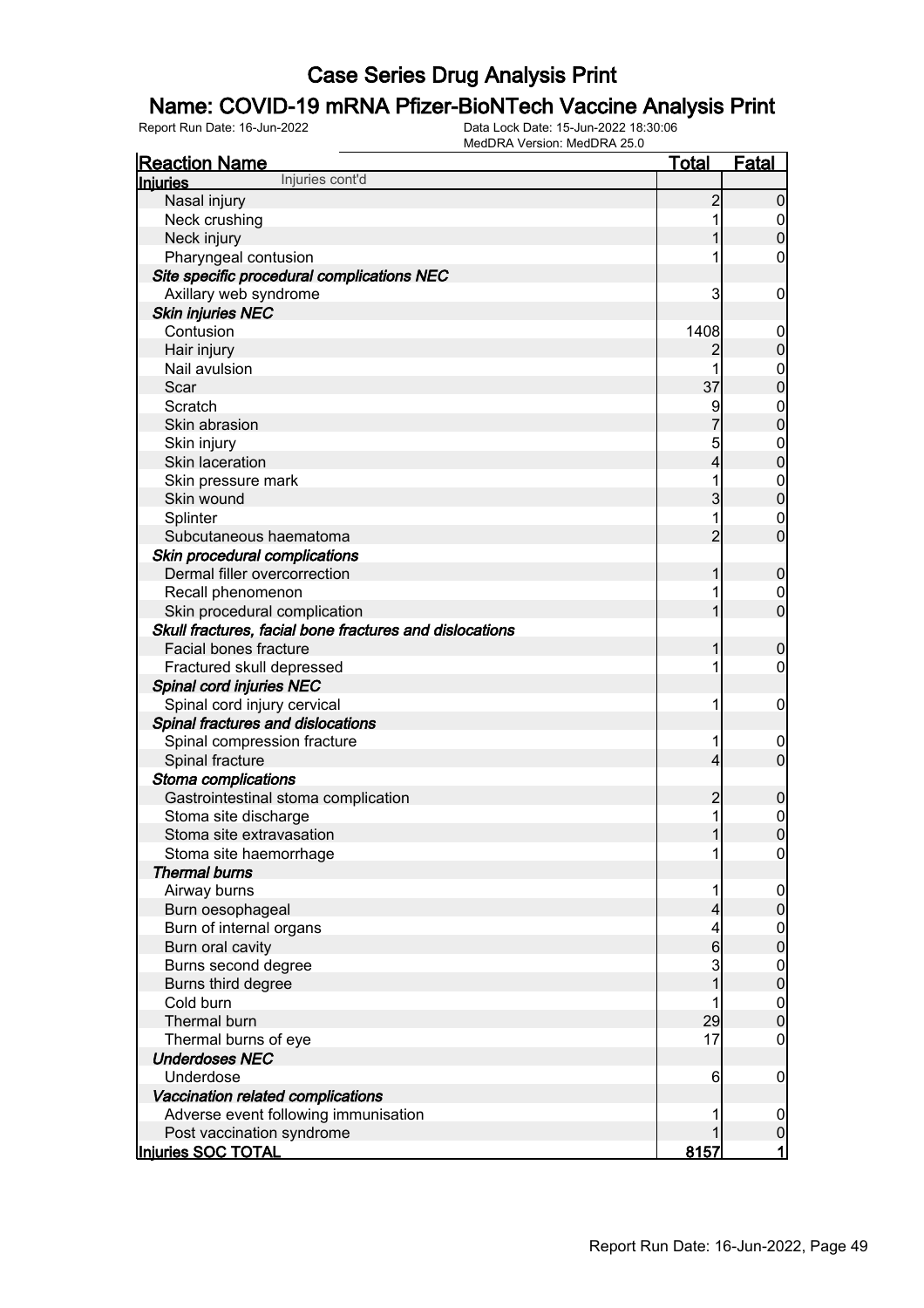## **Name: COVID-19 mRNA Pfizer-BioNTech Vaccine Analysis Print**<br>Report Run Date: 16-Jun-2022<br>Data Lock Date: 15-Jun-2022 18:30:06

| <b>Reaction Name</b>                                     | <u>Total</u>    | <u>Fatal</u>     |
|----------------------------------------------------------|-----------------|------------------|
| Investigations                                           |                 |                  |
| <b>Adrenal cortex tests</b>                              |                 |                  |
| Cortisol decreased                                       | $5\overline{)}$ | $\overline{0}$   |
| Adrenal medulla tests                                    |                 |                  |
| Epinephrine                                              | 1               | $\mathbf 0$      |
| Epinephrine abnormal                                     | 1               | $\boldsymbol{0}$ |
| Epinephrine increased                                    | 1               | $\overline{0}$   |
| Auditory and vestibular diagnostic procedures            |                 |                  |
| Acoustic stimulation tests                               | 5               | $\mathbf 0$      |
| Audiogram abnormal                                       | 1               | $\mathbf 0$      |
| Weber tuning fork test abnormal                          | 1               | $\overline{0}$   |
| <b>Autoimmunity analyses</b>                             |                 |                  |
| Antineutrophil cytoplasmic antibody positive             | 1               | $\mathbf 0$      |
| Antinuclear antibody                                     | 3               | $\boldsymbol{0}$ |
| Antinuclear antibody increased                           | 1               | $\mathbf 0$      |
| Antinuclear antibody positive                            |                 | $\mathbf{0}$     |
| Beta-2 glycoprotein antibody positive                    |                 | $\mathbf 0$      |
| Cardiolipin antibody positive                            | 1               | $\mathbf{0}$     |
| Rheumatoid factor                                        | 3               | $\overline{0}$   |
| Rheumatoid factor increased                              | 3               | $\mathbf 0$      |
| Rheumatoid factor positive                               | 1               | $\overline{0}$   |
| Bacteria identification and serology (excl mycobacteria) |                 |                  |
| <b>Bacterial test positive</b>                           | 1               | $\mathbf 0$      |
| <b>Blood counts NEC</b>                                  |                 |                  |
| Full blood count                                         | 7               | $\mathbf 0$      |
| Full blood count abnormal                                | $\mathbf{3}$    | $\mathbf 0$      |
| <b>Blood gas and acid base analyses</b>                  |                 |                  |
| Acid base balance abnormal                               | 1               | $\mathbf 0$      |
| Blood lactic acid                                        | 4               | $\mathbf 0$      |
| Blood lactic acid decreased                              | 1               | $\mathbf{0}$     |
| Blood lactic acid increased                              | 5               | $\overline{0}$   |
| Blood pH                                                 | 7               |                  |
| Blood pH abnormal                                        | 1               | $0\atop 0$       |
| Blood pH increased                                       | 12              | $\mathbf{0}$     |
| Oxygen consumption                                       | 1               | $\overline{0}$   |
| Oxygen consumption decreased                             | $\overline{c}$  | $\mathbf 0$      |
| Oxygen saturation                                        | 12              | 0                |
| Oxygen saturation abnormal                               | $\overline{2}$  | $\overline{0}$   |
| Oxygen saturation decreased                              | 104             | $\overline{0}$   |
| PCO2 increased                                           | 1               | $\overline{0}$   |
| PO2 decreased                                            |                 | $\overline{0}$   |
| Venous oxygen saturation decreased                       | 1               | $\boldsymbol{0}$ |
| Blood grouping and cross-matching analyses               |                 |                  |
| Rhesus antigen positive                                  | 1               | $\overline{0}$   |
| Bone marrow and immune tissue histopathology procedures  |                 |                  |
| Aspiration bone marrow                                   | 1               | $\overline{0}$   |
| Biopsy lymph gland                                       | $\overline{2}$  | $\overline{0}$   |
| Bone marrow and immune tissue imaging procedures         |                 |                  |
| Lymph nodes scan abnormal                                | 1               | $\mathbf 0$      |
| Scan lymph nodes                                         | 4               | $\mathbf 0$      |
| Carbohydrate tolerance analyses (incl diabetes)          |                 |                  |
| Blood glucose                                            | 12 <sup>1</sup> | $\overline{0}$   |
| Blood glucose abnormal                                   | 15              | $\boldsymbol{0}$ |
| <b>Blood glucose decreased</b>                           | 38              | <u>0</u>         |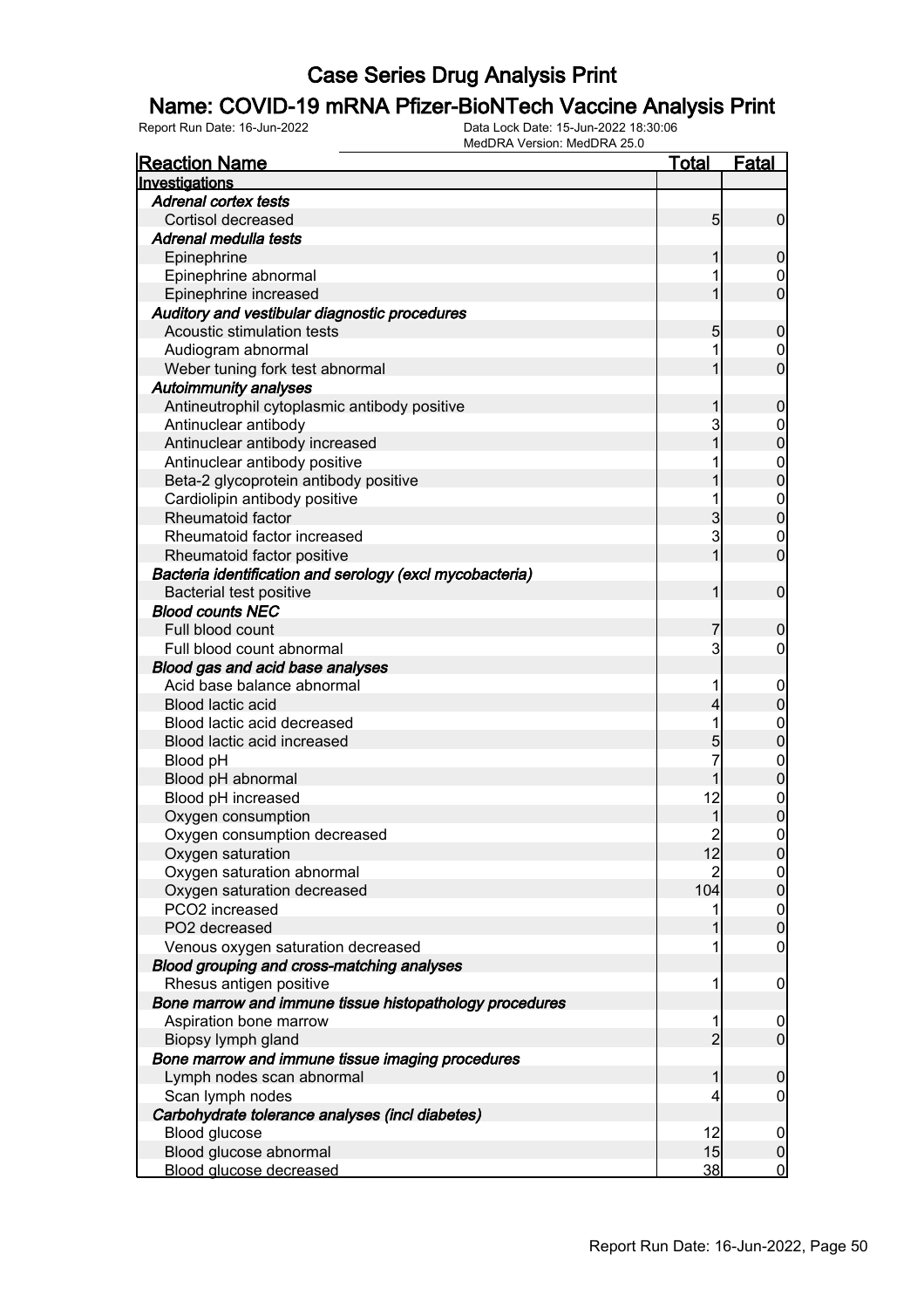## **Name: COVID-19 mRNA Pfizer-BioNTech Vaccine Analysis Print**<br>Report Run Date: 16-Jun-2022<br>Data Lock Date: 15-Jun-2022 18:30:06

| <b>Reaction Name</b>                            | <u>Total</u>   | <b>Fatal</b>                         |
|-------------------------------------------------|----------------|--------------------------------------|
| Investigations cont'd<br><b>Investigations</b>  |                |                                      |
| Blood glucose fluctuation                       | 17             | $\overline{0}$                       |
| Blood glucose increased                         | 115            | $\overline{0}$                       |
| Blood glucose normal                            |                | $\mathbf 0$                          |
| Glycosylated haemoglobin increased              |                | $\boldsymbol{0}$                     |
| Cardiac auscultatory investigations             |                |                                      |
| Cardiac murmur                                  | 51             | $\mathbf 0$                          |
| Heart sounds                                    | 10             | $\mathbf 0$                          |
| Heart sounds abnormal                           | 6              | $\boldsymbol{0}$                     |
| Cardiac function diagnostic procedures          |                |                                      |
| Cardiac monitoring                              | 1              | $\mathbf 0$                          |
| Cardiac output                                  | $\overline{c}$ | $\mathbf 0$                          |
| Central venous pressure                         | 1              |                                      |
| Echocardiogram                                  | 1              | $0\atop 0$                           |
| Ejection fraction decreased                     |                |                                      |
| Myocardial strain imaging                       | $\frac{3}{2}$  | $0$ 0                                |
| Right atrial volume abnormal                    | 1              |                                      |
| Stroke volume decreased                         | 1              | $\begin{matrix}0\\0\end{matrix}$     |
| Cardiac imaging procedures                      |                |                                      |
| Catheterisation cardiac                         | 1              |                                      |
|                                                 | 1              | $\boldsymbol{0}$                     |
| Magnetic resonance imaging heart                | 1              | $\boldsymbol{0}$<br>$\overline{0}$   |
| Scan myocardial perfusion abnormal              |                |                                      |
| Cell marker analyses                            |                |                                      |
| Carbohydrate antigen 15-3 increased             | 1              | $\boldsymbol{0}$                     |
| Carcinoembryonic antigen increased              | 1              | $0\atop 0$                           |
| HLA-B*27 positive                               | 1              |                                      |
| Prostatic specific antigen increased            | 4              | $\pmb{0}$                            |
| Central nervous system imaging procedures       |                |                                      |
| Computerised tomogram head                      | 10             | $\mathbf 0$                          |
| Magnetic resonance imaging head                 | 12             | $\mathbf 0$                          |
| Magnetic resonance imaging head abnormal        | $\overline{2}$ | $\boldsymbol{0}$                     |
| Cerebrospinal fluid tests (excl microbiology)   |                |                                      |
| CSF pressure                                    | 1              | $\mathbf 0$                          |
| CSF protein increased                           | 1              | $\boldsymbol{0}$                     |
| <b>Chemistry analyses NEC</b>                   |                |                                      |
| Histamine abnormal                              | 1              | $\boldsymbol{0}$                     |
| Histamine level                                 | 1              | 이                                    |
| Histamine level increased                       | $\overline{c}$ | $\overline{0}$                       |
| Inflammatory marker decreased                   | 1              | $0$ 0                                |
| Inflammatory marker increased                   | 5              |                                      |
| Inflammatory marker test                        | 1              | $\begin{matrix} 0 \\ 0 \end{matrix}$ |
| Renin                                           |                |                                      |
| Cholesterol analyses                            |                |                                      |
| Blood cholesterol increased                     | 14             | $\boldsymbol{0}$                     |
| Remnant-like lipoprotein particles              | 4              | 0                                    |
| Coagulation and bleeding analyses               |                |                                      |
| ADAMTS13 activity decreased                     | 1              | $\mathbf 0$                          |
| Activated partial thromboplastin time prolonged | 15             | $\pmb{0}$                            |
| Activated partial thromboplastin time shortened | 1              |                                      |
| <b>Bleeding time</b>                            |                | $0$<br>0                             |
| Bleeding time abnormal                          | $\overline{c}$ |                                      |
| Bleeding time prolonged                         | 12             | $0\atop 0$                           |
| Blood thromboplastin                            | 1              |                                      |
| Clot retraction                                 | 1              | $\begin{matrix} 0 \\ 1 \end{matrix}$ |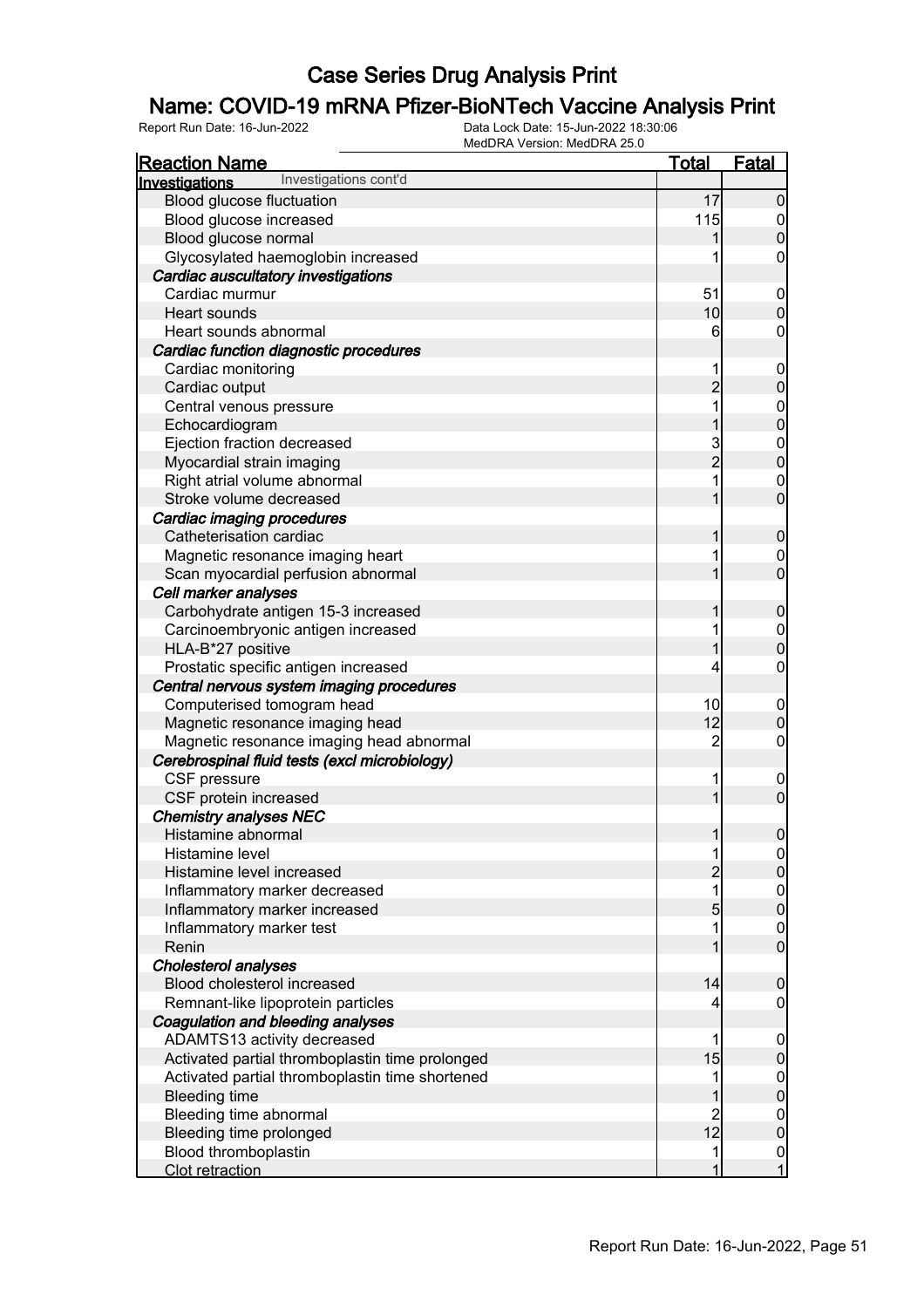# **Name: COVID-19 mRNA Pfizer-BioNTech Vaccine Analysis Print**<br>Report Run Date: 16-Jun-2022<br>Data Lock Date: 15-Jun-2022 18:30:06

| <b>Reaction Name</b>                                   | <u>Total</u>   | <b>Fatal</b>     |
|--------------------------------------------------------|----------------|------------------|
| Investigations cont'd<br>Investigations                |                |                  |
| Coagulation factor VIII level decreased                | 1              | $\mathbf 0$      |
| Coagulation time prolonged                             | 9              | $\overline{0}$   |
| Coagulation time shortened                             | 4              | $\mathbf{0}$     |
| Fibrin D dimer increased                               | 26             | $\overline{0}$   |
| International normalised ratio abnormal                | 9              |                  |
| International normalised ratio decreased               | 22             | $0\atop 0$       |
| International normalised ratio fluctuation             | 3              |                  |
| International normalised ratio increased               | 53             | $0\atop 0$       |
| Platelet factor 4                                      |                |                  |
| Prothrombin time prolonged                             |                | $0\atop 0$       |
| Prothrombin time shortened                             |                | 0                |
| Digestive enzymes                                      |                |                  |
| Amylase increased                                      | 1              | $\mathbf 0$      |
| <b>ECG</b> investigations                              |                |                  |
| Electrocardiogram                                      | 5              | $\boldsymbol{0}$ |
| Electrocardiogram QRS complex prolonged                | $\overline{1}$ | $\mathbf 0$      |
| Electrocardiogram QT prolonged                         | 11             |                  |
| Electrocardiogram ST segment depression                | $\overline{2}$ | $0\atop 0$       |
| Electrocardiogram ST segment elevation                 | 12             |                  |
| Electrocardiogram ST-T segment abnormal                | $\overline{c}$ | $0\atop 0$       |
| Electrocardiogram T wave inversion                     | 6              |                  |
| Electrocardiogram abnormal                             | 25             | $0\atop 0$       |
| Electrocardiogram change                               | 1              |                  |
| Electrocardiogram normal                               | 3              | $0\atop 0$       |
| Electrocardiogram repolarisation abnormality           |                | $\mathbf{0}$     |
| QRS axis abnormal                                      |                | $\overline{0}$   |
| <b>Endocrine analyses and imaging NEC</b>              |                |                  |
| Hormone level abnormal                                 | 87             | $\mathbf 0$      |
| <b>Faecal analyses NEC</b>                             |                |                  |
| Faecal calprotectin                                    | $\overline{2}$ | $\mathbf 0$      |
| Faecal calprotectin increased                          | $\overline{4}$ | 0                |
| <b>Fertility analyses</b>                              |                |                  |
| Infertility tests                                      | 1              | $\boldsymbol{0}$ |
| Semen analysis abnormal                                |                | $\overline{0}$   |
| Semen volume increased                                 | 1              | 0                |
| Sperm concentration                                    | $\overline{2}$ | 0                |
| Sperm concentration decreased                          | $\overline{2}$ | $\overline{0}$   |
| Spermatozoa abnormal                                   | 1              | $\overline{0}$   |
| Foetal and neonatal diagnostic procedures              |                |                  |
| Foetal heart rate abnormal                             | 5              | $\overline{c}$   |
| Foetal heart rate increased                            |                | $\boldsymbol{0}$ |
| Foetal monitoring                                      |                | $\pmb{0}$        |
| Foetal non-stress test                                 |                | $\mathbf 0$      |
| Gastrointestinal and abdominal imaging procedures      |                |                  |
| Computerised tomogram abdomen                          | 1              | $\mathbf 0$      |
| Sigmoidoscopy abnormal                                 |                | $\pmb{0}$        |
| X-ray with contrast upper gastrointestinal tract       |                | 0                |
| Gastrointestinal function diagnostic procedures        |                |                  |
| Gastric pH decreased                                   | 4              | $\mathbf 0$      |
| Gastrointestinal, pancreatic and APUD hormone analyses |                |                  |
| <b>Blood insulin</b>                                   | 2              | 0                |
| Blood insulin decreased                                | 1              | $\overline{0}$   |
| <u>Gene analyses</u>                                   |                |                  |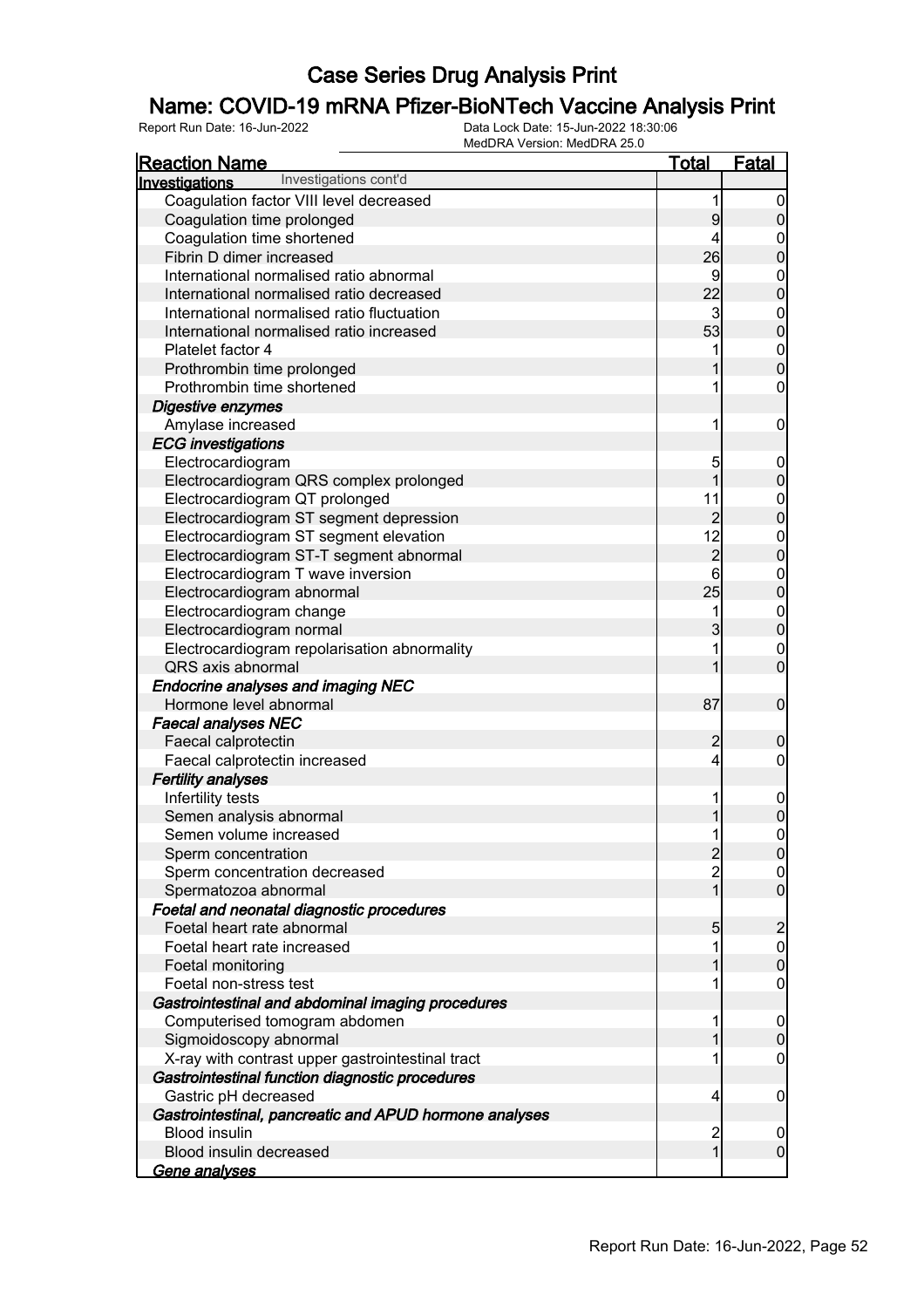## **Name: COVID-19 mRNA Pfizer-BioNTech Vaccine Analysis Print**<br>Report Run Date: 16-Jun-2022<br>Data Lock Date: 15-Jun-2022 18:30:06

| <u>Reaction Name</u>                           | <u>Total</u>   | <b>Fatal</b>                         |
|------------------------------------------------|----------------|--------------------------------------|
| Investigations cont'd<br><b>Investigations</b> |                |                                      |
| <b>EGFR</b> status assay                       | 1              | $\overline{0}$                       |
| <b>Haematological analyses NEC</b>             |                |                                      |
| Blood viscosity abnormal                       | 1              | $\boldsymbol{0}$                     |
| Blood viscosity decreased                      | 1              | $\boldsymbol{0}$                     |
| Blood viscosity increased                      | $\overline{2}$ | $\overline{0}$                       |
| Plasma viscosity                               |                | $\mathbf{0}$                         |
| Plasma viscosity abnormal                      |                | $\overline{0}$                       |
| Red blood cell sedimentation rate increased    | 8              | $\boldsymbol{0}$                     |
| Heart rate and pulse investigations            |                |                                      |
| Carotid pulse                                  | $\overline{c}$ | $\boldsymbol{0}$                     |
| Carotid pulse abnormal                         | $\overline{1}$ | $\mathbf 0$                          |
| Heart rate                                     | 603            | $\mathbf{0}$                         |
| Heart rate abnormal                            | 82             | $\overline{0}$                       |
| Heart rate decreased                           | 109            | $\mathbf{0}$                         |
| Heart rate increased                           | 1221           | $\overline{0}$                       |
| Heart rate irregular                           | 305            |                                      |
| Heart rate normal                              |                | $0$<br>0                             |
| Heart rate variability decreased               |                | $\mathbf{0}$                         |
| Heart rate variability increased               |                | $\overline{0}$                       |
| Maximum heart rate                             | 5              | $\mathbf{0}$                         |
| Maximum heart rate increased                   | $\overline{2}$ | $\overline{0}$                       |
| Pulse abnormal                                 | 24             | $\mathbf{0}$                         |
| Pulse absent                                   | 1              | $\overline{0}$                       |
| Pulse pressure increased                       | 3              | $\mathbf{0}$                         |
| Radial pulse abnormal                          | $\overline{1}$ | $\overline{0}$                       |
| Sinus rhythm                                   | 8              | $\mathbf 0$                          |
| Hepatobiliary function diagnostic procedures   |                |                                      |
| Alanine aminotransferase increased             | 29             | $\boldsymbol{0}$                     |
| Aspartate aminotransferase                     | 1              | $\pmb{0}$                            |
| Aspartate aminotransferase abnormal            |                | $\mathbf{0}$                         |
| Aspartate aminotransferase increased           | $\overline{c}$ | $\mathbf 0$                          |
| Blood bilirubin decreased                      | 1              |                                      |
| Blood bilirubin increased                      |                | $0$ 0                                |
| Gamma-glutamyltransferase                      |                | $\mathbf{0}$                         |
| Gamma-glutamyltransferase increased            | $\frac{2}{5}$  | $\overline{0}$                       |
| Hepatic enzyme                                 | 11             | 0                                    |
| Hepatic enzyme increased                       | 10             | $\overline{0}$                       |
| Liver function test                            | 1              |                                      |
| Liver function test abnormal                   | 36             | $\begin{matrix} 0 \\ 0 \end{matrix}$ |
| Liver function test increased                  | 30             | $\boldsymbol{0}$                     |
| <b>Hepatobiliary imaging procedures</b>        |                |                                      |
| Computerised tomogram liver                    | 1              | $\boldsymbol{0}$                     |
| Liver scan                                     | 1              | $\overline{0}$                       |
| Imaging procedures NEC                         |                |                                      |
| Computerised tomogram                          | $\overline{4}$ | $\boldsymbol{0}$                     |
| Magnetic resonance imaging                     | 6              | $\overline{0}$                       |
| Magnetic resonance imaging abnormal            | 1              | $\mathbf 0$                          |
| Scan                                           |                |                                      |
| X-ray                                          | $\frac{2}{2}$  | $\begin{matrix} 0 \\ 0 \end{matrix}$ |
| Immune response protein analyses NEC           |                |                                      |
| Cytokine test                                  | 1              | $\boldsymbol{0}$                     |
| Immunoglobulin analyses                        |                |                                      |
| Blood immunoglobulin E increased               | 2              | $\overline{0}$                       |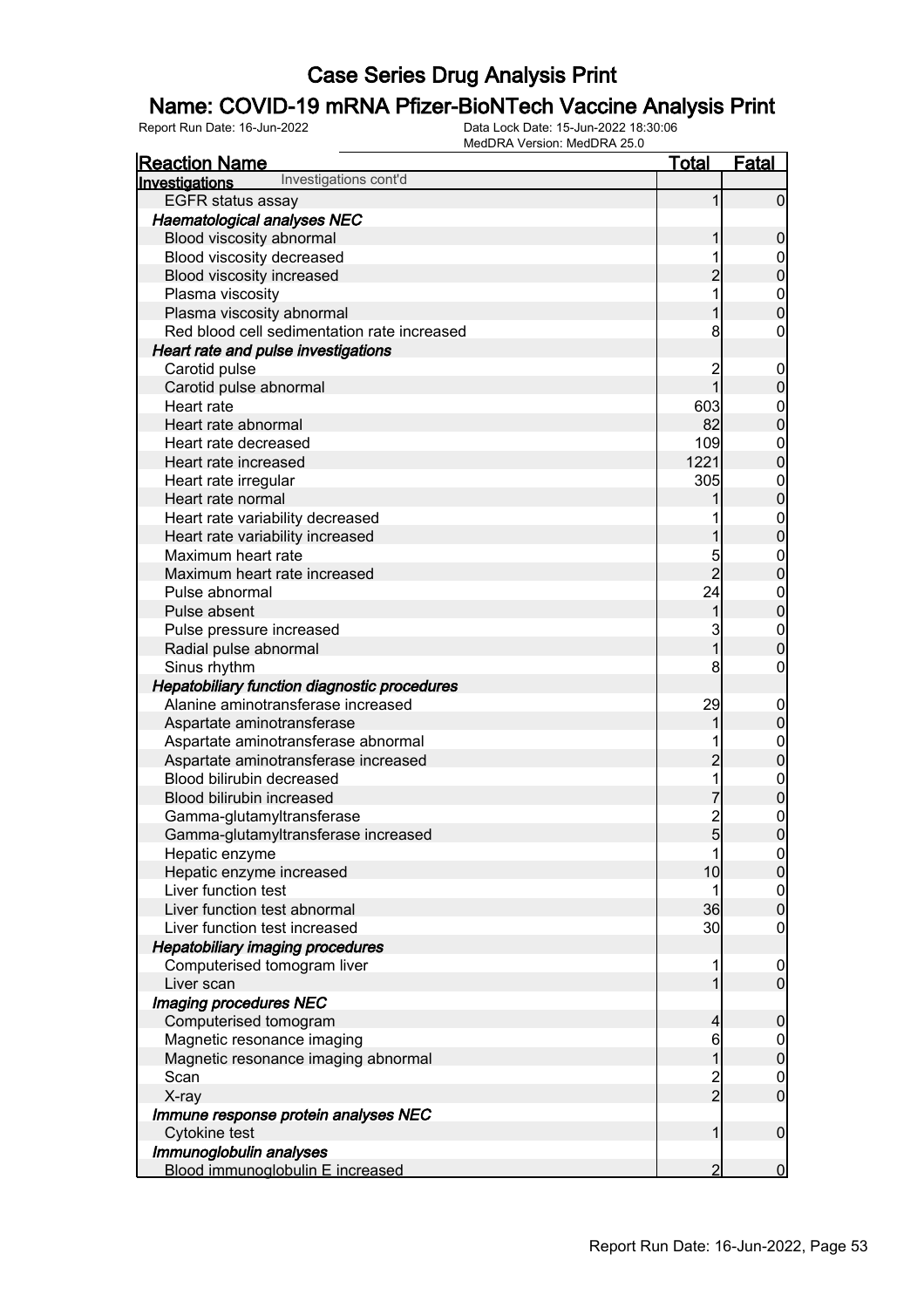# **Name: COVID-19 mRNA Pfizer-BioNTech Vaccine Analysis Print**<br>Report Run Date: 16-Jun-2022<br>Data Lock Date: 15-Jun-2022 18:30:06

| <u>Reaction Name</u>                                          | <b>Total</b>            | <b>Fatal</b>                     |
|---------------------------------------------------------------|-------------------------|----------------------------------|
| Investigations cont'd<br>Investigations                       |                         |                                  |
| Blood immunoglobulin G increased                              | 1                       | $\overline{0}$                   |
| Blood immunoglobulin M                                        | 1                       | $\boldsymbol{0}$                 |
| Blood immunoglobulin M increased                              | 2                       | 0                                |
| Immunology analyses NEC                                       |                         |                                  |
| Antibody test                                                 | 4                       | $\mathbf 0$                      |
| Antibody test positive                                        | $\overline{1}$          | $\boldsymbol{0}$                 |
| Immunology test                                               | 14                      | $\mathbf 0$                      |
| Immunology skin tests NEC                                     |                         |                                  |
| Allergy alert test                                            | $\overline{\mathbf{c}}$ | $\mathbf 0$                      |
| Allergy alert test positive                                   | $\overline{1}$          | $\mathbf 0$                      |
| Skin test positive                                            | $\overline{c}$          | $\boldsymbol{0}$                 |
| <b>Investigations NEC</b>                                     |                         |                                  |
| <b>Blood test</b>                                             | 27                      | $\mathbf 0$                      |
| Blood test abnormal                                           | 49                      | $\mathbf 0$                      |
| <b>Blood test normal</b>                                      |                         |                                  |
| False positive investigation result                           |                         | $0\atop 0$                       |
| Laboratory test                                               |                         |                                  |
| Polymerase chain reaction                                     | 1                       | $\begin{matrix}0\\0\end{matrix}$ |
| Polymerase chain reaction positive                            | 33                      | $\mathbf{0}$                     |
| Quality of life decreased                                     |                         | $\overline{0}$                   |
| Systemic lupus erythematosus disease activity index increased | 1                       | $\boldsymbol{0}$                 |
| <b>Metabolism tests NEC</b>                                   |                         |                                  |
| Blood ketone body                                             | 3                       | $\mathbf 0$                      |
| Blood ketone body increased                                   | 1                       | $\mathbf 0$                      |
| Blood ketone body present                                     |                         |                                  |
| Blood uric acid increased                                     | 3                       | $0$ 0                            |
| Brain natriuretic peptide increased                           | 1                       |                                  |
| N-terminal prohormone brain natriuretic peptide increased     |                         | $0\atop 0$                       |
| Ubiquinone                                                    |                         | $\mathbf{0}$                     |
| Urine ketone body                                             |                         | $\mathbf 0$                      |
| Urine ketone body present                                     | 1                       | $\boldsymbol{0}$                 |
| Microbiology and serology tests NEC                           |                         |                                  |
| Culture negative                                              | 1                       | $\boldsymbol{0}$                 |
| Culture urine                                                 | 1                       | $\overline{0}$                   |
| Nasopharyngeal swab                                           | 1                       | $\mathbf 0$                      |
| Vaccine induced antibody absent                               | $\mathbf{1}$            | 0                                |
| Mineral and electrolyte analyses                              |                         |                                  |
| Blood calcium increased                                       | 1                       | $\boldsymbol{0}$                 |
| Blood copper increased                                        |                         | 0                                |
| <b>Blood iron</b>                                             | 4                       | $\pmb{0}$                        |
| Blood iron decreased                                          | 14                      | $\mathbf{0}$                     |
| <b>Blood iron increased</b>                                   | 1                       | $\overline{0}$                   |
| Blood magnesium decreased                                     |                         | $\mathbf{0}$                     |
| Blood phosphorus decreased                                    |                         | $\overline{0}$                   |
| Blood phosphorus increased                                    |                         | $\mathbf 0$                      |
| Blood potassium abnormal                                      |                         | $\overline{0}$                   |
| Blood potassium decreased                                     | 5                       | $\mathbf 0$                      |
| Blood potassium increased                                     | 3                       | $\mathbf 0$                      |
| Blood sodium decreased                                        | 11                      | $\mathbf 0$                      |
| Serum ferritin                                                | $\overline{c}$          | $\overline{0}$                   |
| Serum ferritin abnormal                                       | 1                       | $\mathbf 0$                      |
| Serum ferritin decreased                                      | $\overline{5}$          | $\pmb{0}$                        |
| Serum ferritin increased                                      | 3                       | $\mathbf 0$                      |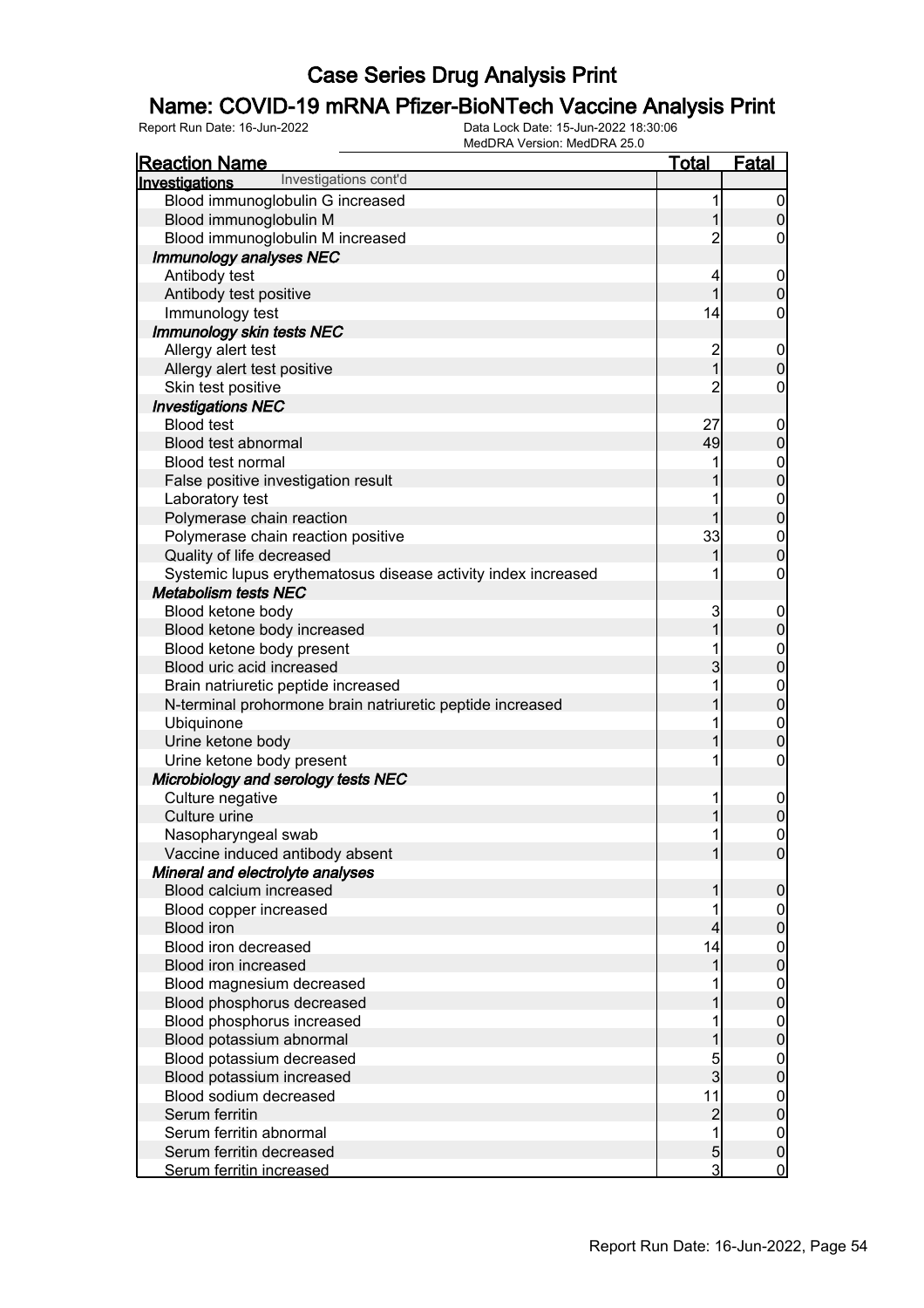## **Name: COVID-19 mRNA Pfizer-BioNTech Vaccine Analysis Print**<br>Report Run Date: 16-Jun-2022<br>Data Lock Date: 15-Jun-2022 18:30:06

| <b>Reaction Name</b>                                      | Total                                            | <u>Fatal</u>                         |
|-----------------------------------------------------------|--------------------------------------------------|--------------------------------------|
| Investigations cont'd<br>Investigations                   |                                                  |                                      |
| Sweat test                                                | $\overline{2}$                                   | $\Omega$                             |
| Urine copper                                              | $\overline{2}$                                   | $\overline{0}$                       |
| Musculoskeletal and soft tissue histopathology procedures |                                                  |                                      |
| Biopsy bone                                               | 1                                                | 0                                    |
| Musculoskeletal and soft tissue imaging procedures        |                                                  |                                      |
| Skull X-ray                                               | $6 \overline{}$                                  | 0                                    |
| Musculoskeletal and soft tissue tests NEC                 |                                                  |                                      |
| Swollen joint count                                       | 1                                                | $\mathbf 0$                          |
| Swollen joint count increased                             | 1                                                | $\mathbf 0$                          |
| Mycobacteria identification and serology                  |                                                  |                                      |
| Tuberculin test positive                                  | 1                                                | $\mathbf 0$                          |
| Neurologic diagnostic procedures                          |                                                  |                                      |
| <b>Balance test</b>                                       | 1                                                | $\mathbf 0$                          |
| Coma scale abnormal                                       | 5                                                | $\mathbf 0$                          |
| Hoover's sign of leg paresis                              | 1                                                | $\overline{0}$                       |
| Joint position sense decreased                            | 1                                                | $\mathbf{0}$                         |
| Lumbar puncture                                           | 6                                                | $\overline{0}$                       |
| Magnetic resonance neurography                            | 1                                                | $\mathbf{0}$                         |
| Nerve conduction studies                                  |                                                  | $\overline{0}$                       |
| Pain threshold decreased                                  | 1                                                | $\mathbf{0}$                         |
| Sensory level                                             | $\overline{2}$                                   | $\overline{0}$                       |
| Temperature perception test abnormal                      | 1                                                | $\mathbf 0$                          |
| Temperature perception test increased                     | 1                                                | $\overline{0}$                       |
| Ophthalmic function diagnostic procedures                 |                                                  |                                      |
| Corneal reflex decreased                                  | 1                                                | $\mathbf 0$                          |
| Intraocular pressure increased                            | 9                                                | $\mathbf{0}$                         |
| Intraocular pressure test                                 | 3                                                | $\overline{0}$                       |
| Pupil dilation procedure                                  | 1                                                | $\mathbf 0$                          |
| Visual acuity tests                                       |                                                  | $\overline{0}$                       |
| Physical examination procedures and organ system status   |                                                  |                                      |
| Body temperature                                          | 299                                              | $\mathbf 0$                          |
| Body temperature abnormal                                 | 55                                               |                                      |
| Body temperature decreased                                | 48                                               | $0\atop 0$                           |
| Body temperature fluctuation                              | 70                                               |                                      |
| Body temperature increased                                | 542                                              | $\begin{matrix}0\\0\end{matrix}$     |
| Body temperature normal                                   | 1                                                | 이                                    |
| Breath sounds abnormal                                    | $\overline{c}$                                   | $\overline{0}$                       |
| General physical condition abnormal                       | 1                                                | $\overline{0}$                       |
| Grip strength                                             | $\mathbf{3}$                                     | $\boldsymbol{0}$                     |
| Grip strength decreased                                   | 27                                               | $\mathbf 0$                          |
| Gynaecological examination                                | 1                                                | $\overline{0}$                       |
| Head lag                                                  | 9                                                | $\mathbf{0}$                         |
| Intelligence test                                         |                                                  | $\overline{0}$                       |
| Lymph node palpable                                       | 45                                               | $\mathbf{0}$                         |
| Male genital examination abnormal                         | 1                                                | $\overline{0}$                       |
| <b>Menstruation normal</b>                                | 4                                                | $\mathbf{0}$                         |
| Muscle strength abnormal                                  | 5                                                | $\mathbf 0$                          |
| Ophthalmological examination                              | $\mathbf{3}$                                     | $\mathbf{0}$                         |
| Orthopaedic examination                                   | $\overline{1}$                                   | $\mathbf 0$                          |
| Palpatory finding abnormal                                |                                                  | $\boldsymbol{0}$                     |
| Product residue present                                   |                                                  | $\mathbf 0$                          |
| Psoriasis area severity index decreased                   | $\begin{array}{c}\n 2 \\  2 \\  1\n \end{array}$ |                                      |
| Psoriasis area severity index increased                   |                                                  | $\begin{matrix} 0 \\ 0 \end{matrix}$ |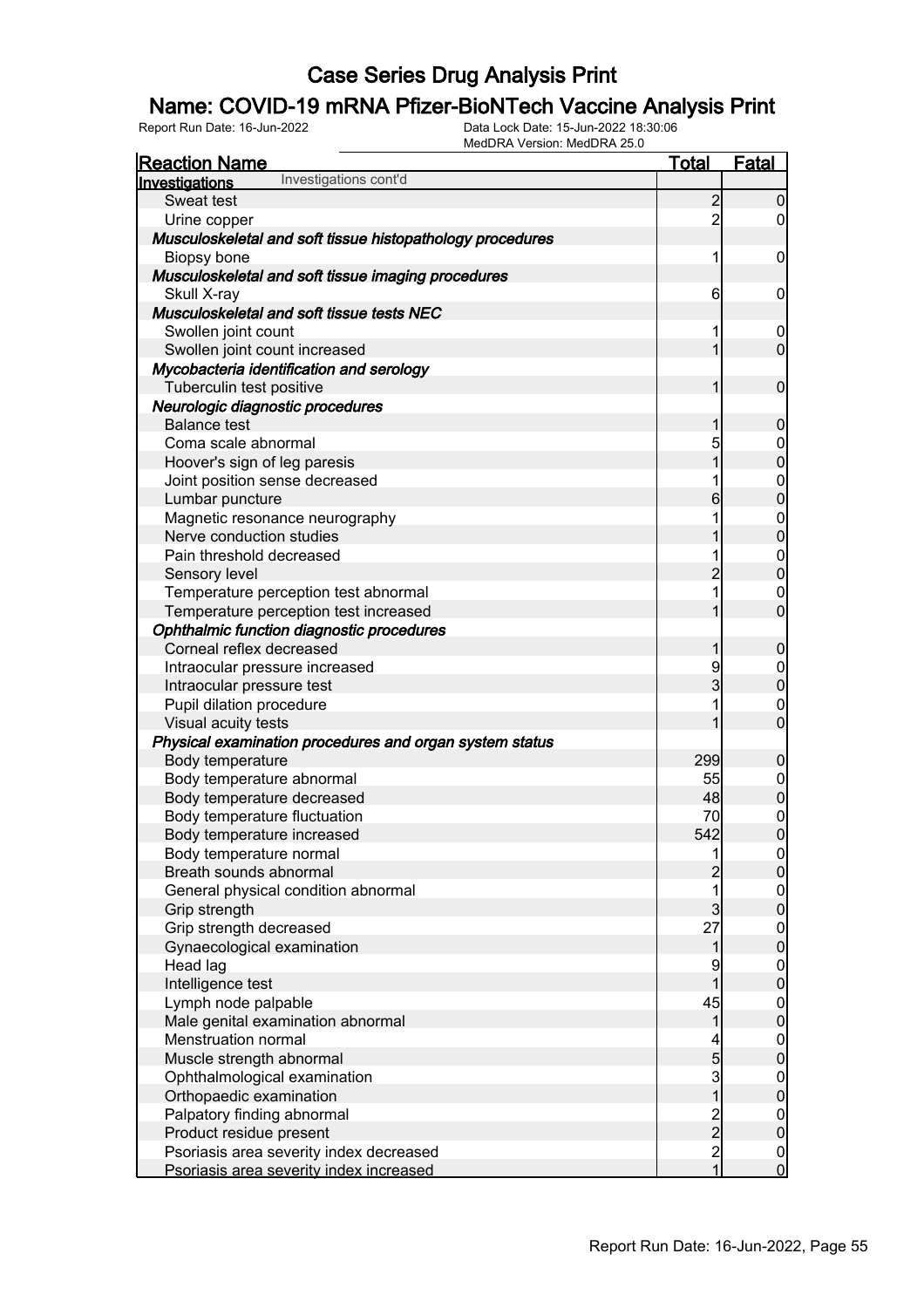# **Name: COVID-19 mRNA Pfizer-BioNTech Vaccine Analysis Print**<br>Report Run Date: 16-Jun-2022<br>Data Lock Date: 15-Jun-2022 18:30:06

| <b>Reaction Name</b>                                      | <u>Total</u>                   | <u>Fatal</u>                         |
|-----------------------------------------------------------|--------------------------------|--------------------------------------|
| Investigations cont'd<br>Investigations                   |                                |                                      |
| Respiratory rate                                          | 9                              | $\overline{0}$                       |
| Respiratory rate decreased                                | 28                             | $\overline{0}$                       |
| Respiratory rate increased                                | 49                             | $\boldsymbol{0}$                     |
| Skin temperature                                          | 49                             | $\overline{0}$                       |
| Temperature difference of extremities                     | 13                             |                                      |
| Weight                                                    | 1                              | $0$ 0                                |
| Weight abnormal                                           |                                |                                      |
| Weight decreased                                          | 145                            | $\begin{matrix} 0 \\ 0 \end{matrix}$ |
| Weight increased                                          | 56                             | $\boldsymbol{0}$                     |
| Pituitary analyses anterior                               |                                |                                      |
| Blood corticotrophin                                      | 1                              | $\boldsymbol{0}$                     |
| Blood follicle stimulating hormone increased              |                                | $\mathbf 0$                          |
| Blood growth hormone                                      | 3<br>3<br>3                    |                                      |
| <b>Blood prolactin</b>                                    |                                | $0$ 0                                |
| Blood prolactin increased                                 | 4                              |                                      |
| Blood thyroid stimulating hormone decreased               | $\overline{1}$                 | $\begin{matrix}0\\0\end{matrix}$     |
| Blood thyroid stimulating hormone increased               | 11                             | $\pmb{0}$                            |
| <b>Platelet analyses</b>                                  |                                |                                      |
| Mean platelet volume decreased                            | 1                              | $\boldsymbol{0}$                     |
| Mean platelet volume increased                            | 1                              | $\mathbf 0$                          |
| Platelet count                                            | 3                              |                                      |
| Platelet count abnormal                                   | $\overline{1}$                 | $0\atop 0$                           |
| Platelet count decreased                                  | 90                             |                                      |
| Platelet count increased                                  | 6                              | $\mathbf{0}$<br>$\overline{0}$       |
| <b>Protein analyses NEC</b>                               |                                |                                      |
| Alpha 1 globulin decreased                                | 1                              |                                      |
| Alpha 2 globulin decreased                                |                                | $\boldsymbol{0}$                     |
| C-reactive protein increased                              | 32                             | $\boldsymbol{0}$<br>$\overline{0}$   |
| Red blood cell analyses                                   |                                |                                      |
| Haematocrit                                               | 1                              |                                      |
| Haematocrit decreased                                     | 1                              | $\boldsymbol{0}$                     |
| Haematocrit increased                                     | 1                              | $0$ 0                                |
|                                                           | 16                             |                                      |
| Haemoglobin decreased<br>Haemoglobin increased            |                                | $0$<br>0                             |
| Red blood cell count decreased                            | $\overline{c}$<br>$\mathbf{1}$ | $\mathbf 0$                          |
| Red blood cell count increased                            | 1                              |                                      |
| Red blood cell rouleaux formation present                 |                                | 0 <br>$\overline{0}$                 |
| <b>Renal function analyses</b>                            |                                |                                      |
| Blood creatine decreased                                  | 1                              |                                      |
| <b>Blood creatinine</b>                                   | $\overline{c}$                 | $\mathbf 0$<br>$\pmb{0}$             |
| Blood creatinine decreased                                | 1                              |                                      |
| Blood creatinine increased                                | 5                              | $\boldsymbol{0}$<br>$\overline{0}$   |
| Glomerular filtration rate decreased                      | 4                              |                                      |
| Glomerular filtration rate increased                      | 1                              | $\mathbf{0}$<br>$\overline{0}$       |
| Reproductive hormone analyses                             |                                |                                      |
| Blood oestrogen                                           |                                | $\mathbf 0$                          |
| Blood oestrogen decreased                                 |                                |                                      |
| Blood testosterone decreased                              | $\frac{2}{3}$                  | $\overline{0}$<br>$\pmb{0}$          |
| Blood testosterone increased                              |                                |                                      |
|                                                           | $\frac{2}{9}$                  | $\boldsymbol{0}$<br>$\overline{0}$   |
| False negative pregnancy test<br>Female sex hormone level | 3                              |                                      |
| Human chorionic gonadotropin increased                    | 1                              | $\boldsymbol{0}$<br>$\pmb{0}$        |
| Pregnancy test                                            | 18                             | $\overline{0}$                       |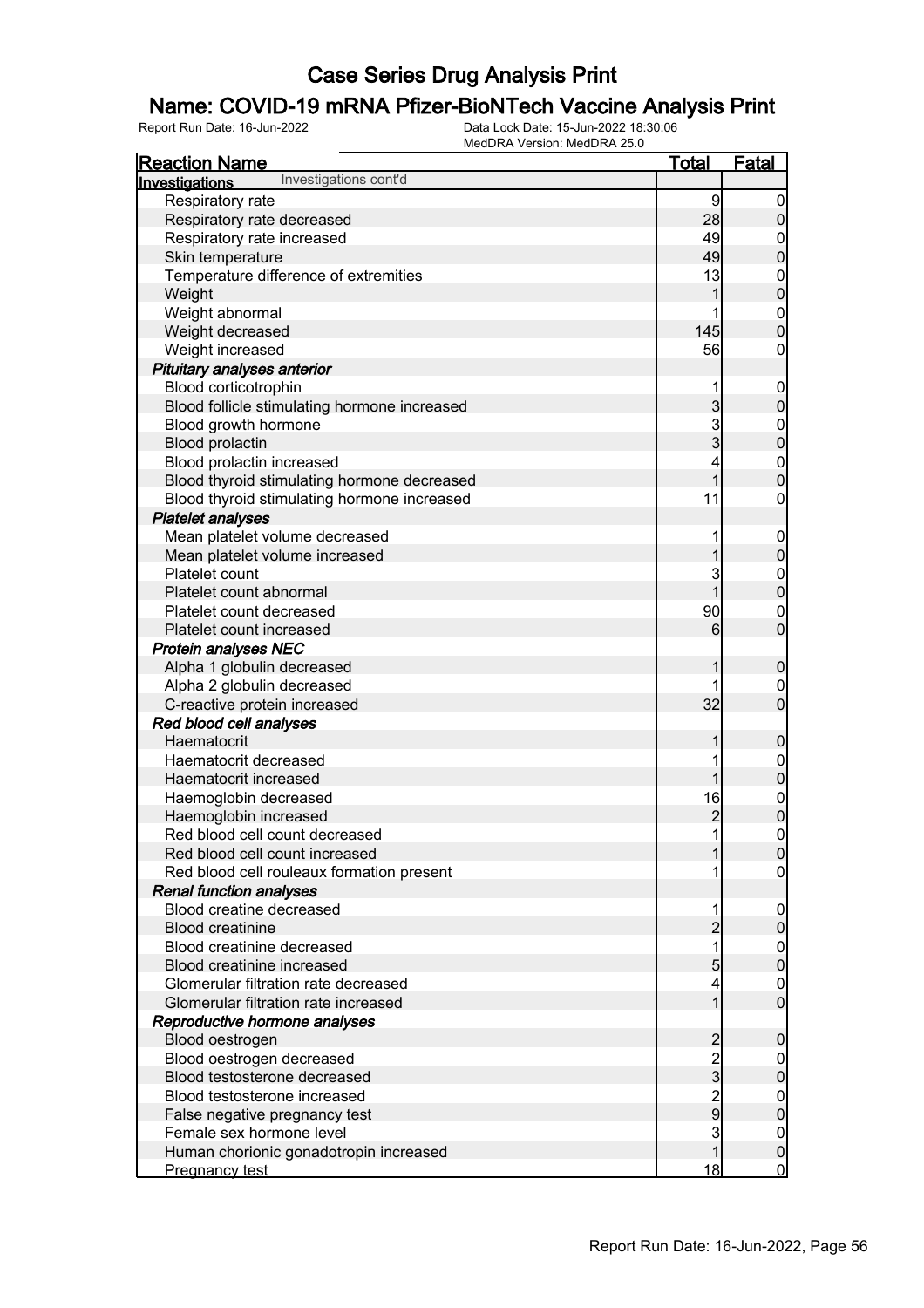## **Name: COVID-19 mRNA Pfizer-BioNTech Vaccine Analysis Print**<br>Report Run Date: 16-Jun-2022<br>Data Lock Date: 15-Jun-2022 18:30:06

| <b>Reaction Name</b>                                     | <b>Total</b>                                 | <b>Fatal</b>                         |
|----------------------------------------------------------|----------------------------------------------|--------------------------------------|
| Investigations cont'd<br>Investigations                  |                                              |                                      |
| Pregnancy test false positive                            | 1                                            | $\boldsymbol{0}$                     |
| Pregnancy test positive                                  | 1                                            | $\begin{matrix} 0 \\ 0 \end{matrix}$ |
| Progesterone decreased                                   | $\overline{2}$                               |                                      |
| Reproductive organ and breast histopathology procedures  |                                              |                                      |
| Biopsy breast                                            | $\overline{c}$                               | $\pmb{0}$                            |
| Biopsy endometrium                                       | 1                                            | $\begin{matrix} 0 \\ 0 \end{matrix}$ |
| Smear cervix                                             | 3                                            |                                      |
| Reproductive organ and breast imaging procedures         |                                              |                                      |
| Breast scan                                              | 1                                            | $\boldsymbol{0}$                     |
| Hysteroscopy                                             | $\overline{2}$                               | $\boldsymbol{0}$                     |
| Respiratory and pulmonary function diagnostic procedures |                                              |                                      |
| Airway peak pressure increased                           | 1                                            | $0\atop 0$                           |
| Forced expiratory volume                                 | 1                                            |                                      |
| Forced expiratory volume increased                       | 3                                            | $0$<br>0                             |
| Fractional exhaled nitric oxide normal                   | $\overline{1}$                               |                                      |
| Maximal voluntary ventilation                            | $\frac{2}{2}$                                | $\begin{matrix} 0 \\ 0 \end{matrix}$ |
| Peak expiratory flow rate                                |                                              |                                      |
| Peak expiratory flow rate decreased                      | $\overline{7}$                               | $0$<br>0                             |
| Pulmonary function test                                  | 3                                            |                                      |
| Spirometry abnormal                                      | 1                                            | $\begin{matrix}0\\0\end{matrix}$     |
| Total lung capacity decreased                            | 4                                            |                                      |
| Vital capacity                                           | 1                                            | $\mathbf 0$                          |
| Respiratory tract and thoracic histopathology procedures |                                              |                                      |
| Sputum abnormal                                          | 3                                            | $\mathbf 0$                          |
| Respiratory tract and thoracic imaging procedures        |                                              |                                      |
| Chest X-ray                                              | 19                                           | $0\atop 0$                           |
| Chest X-ray abnormal                                     | 1                                            |                                      |
| Chest X-ray normal                                       | $\begin{array}{c}\n2 \\ 2 \\ 2\n\end{array}$ | $\begin{matrix}0\\0\end{matrix}$     |
| Chest scan                                               |                                              |                                      |
| Computerised tomogram thorax                             |                                              | $\begin{matrix} 0 \\ 0 \end{matrix}$ |
| Ventilation/perfusion scan                               |                                              |                                      |
| Skeletal and cardiac muscle analyses                     |                                              |                                      |
| Blood creatine phosphokinase increased                   | 12                                           | $\pmb{0}$                            |
| Muscle enzyme                                            | 1                                            | $\begin{matrix} 0 \\ 0 \end{matrix}$ |
| Myocardial necrosis marker                               | 1                                            |                                      |
| Myocardial necrosis marker increased                     | $\frac{3}{2}$                                | $\begin{matrix} 0 \\ 0 \end{matrix}$ |
| Troponin I increased                                     |                                              |                                      |
| Troponin T increased                                     | $\overline{2}$                               | $\begin{matrix} 0 \\ 0 \end{matrix}$ |
| Troponin increased                                       | 29                                           |                                      |
| Therapeutic drug monitoring analyses                     |                                              |                                      |
| Analgesic drug level                                     | 9                                            | $\mathbf 0$                          |
| Anticoagulation drug level above therapeutic             | 1                                            | $\begin{matrix} 0 \\ 0 \end{matrix}$ |
| Anticoagulation drug level below therapeutic             | 5                                            |                                      |
| Anticoagulation drug level increased                     | 1                                            | $\begin{matrix} 0 \\ 0 \end{matrix}$ |
| Drug level decreased                                     | 1                                            |                                      |
| <b>Thyroid analyses</b>                                  |                                              |                                      |
| Anti-thyroid antibody                                    | 1                                            | $\mathbf 0$                          |
| Thyroid function test abnormal                           |                                              | $\begin{matrix} 0 \\ 0 \end{matrix}$ |
| Thyroxine                                                |                                              |                                      |
| Thyroxine decreased                                      | 1                                            | $\begin{matrix}0\\0\end{matrix}$     |
| Thyroxine free increased                                 | $\overline{c}$                               |                                      |
| Tri-iodothyronine                                        | $\overline{1}$                               | $\begin{matrix} 0 \\ 0 \end{matrix}$ |
| Tri-iodothyronine decreased                              | $5\overline{)}$                              |                                      |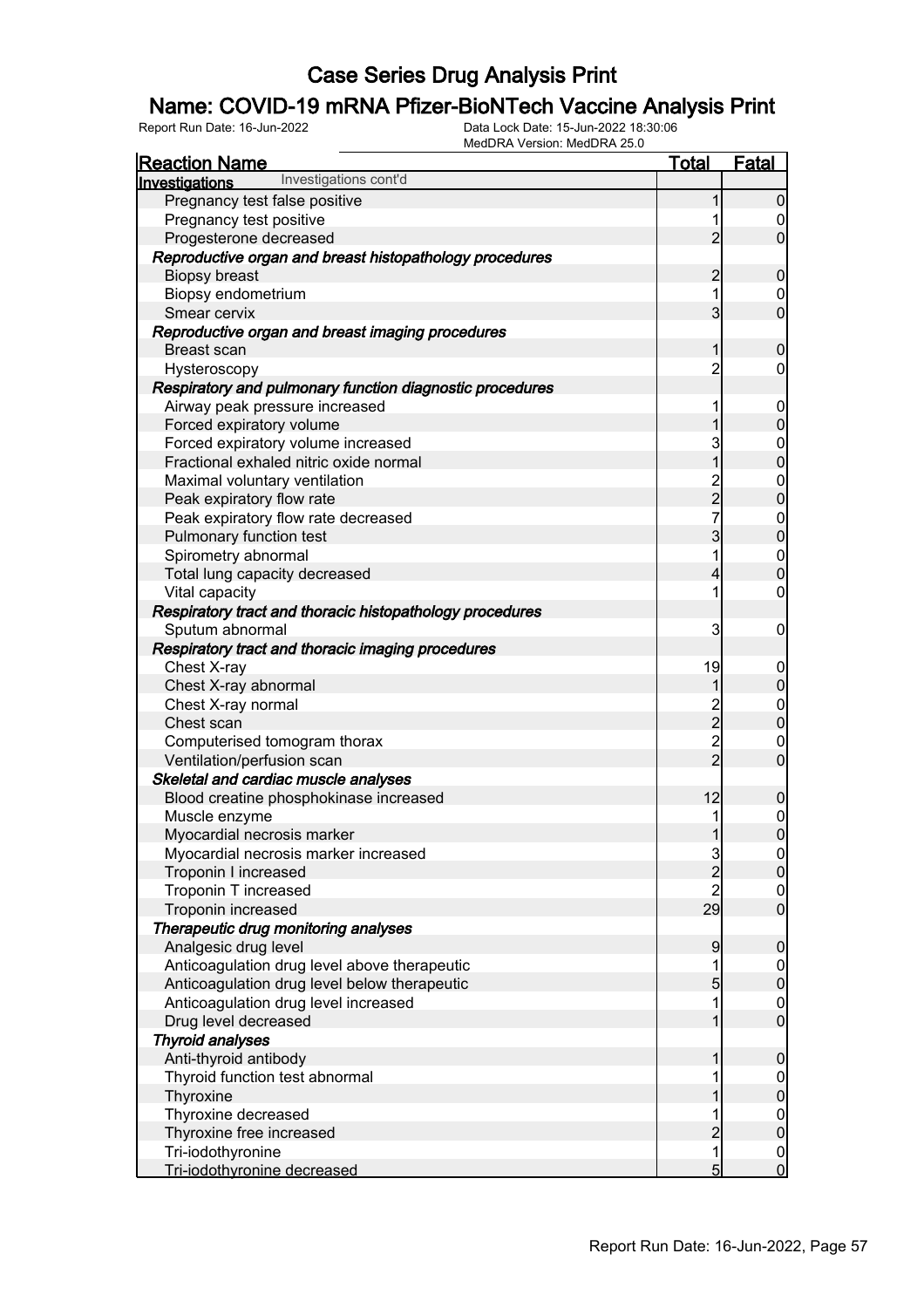## **Name: COVID-19 mRNA Pfizer-BioNTech Vaccine Analysis Print**<br>Report Run Date: 16-Jun-2022<br>Data Lock Date: 15-Jun-2022 18:30:06

| <b>Reaction Name</b>                                                           | <u>Total</u>   | <u>Fatal</u>                         |
|--------------------------------------------------------------------------------|----------------|--------------------------------------|
| Investigations cont'd<br>Investigations                                        |                |                                      |
| Tissue enzyme analyses NEC                                                     |                |                                      |
| Blood alkaline phosphatase abnormal                                            | 1              | $\boldsymbol{0}$                     |
| Blood alkaline phosphatase increased                                           | 6              |                                      |
| Blood lactate dehydrogenase                                                    | 1              | $0\atop 0$                           |
| Blood lactate dehydrogenase increased                                          |                | $\mathbf{0}$                         |
| Enzyme level increased                                                         | 1              | $\overline{0}$                       |
| <b>Toxicology laboratory analyses</b>                                          |                |                                      |
| Blood caffeine decreased                                                       | 1              | $\mathbf 0$                          |
| <b>Blood lead</b>                                                              | 1              |                                      |
| Drug screen positive                                                           | $\overline{2}$ | $\begin{matrix}0\\0\end{matrix}$     |
| Opiates                                                                        | 1              |                                      |
| Toxicologic test abnormal                                                      | 1              | $\begin{matrix}0\\0\end{matrix}$     |
| <b>Urinalysis NEC</b>                                                          |                |                                      |
| <b>Blood urine</b>                                                             | 19             | $\mathbf 0$                          |
| Blood urine present                                                            | 80             |                                      |
| Cells in urine                                                                 | 1              | $0\atop 0$                           |
| Glucose urine present                                                          | 1              |                                      |
| Protein urine                                                                  | 1              | $\begin{matrix}0\\0\end{matrix}$     |
| Protein urine absent                                                           | 1              |                                      |
| Protein urine present                                                          | 1              | $\begin{matrix}0\\0\end{matrix}$     |
| Red blood cells urine                                                          | 1              |                                      |
| Urine analysis abnormal                                                        | 6              | $\begin{matrix}0\\0\end{matrix}$     |
| Urine leukocyte esterase positive                                              | 1              |                                      |
| Urine uric acid increased                                                      | 1              | $\begin{matrix}0\\0\end{matrix}$     |
| pH urine                                                                       | 6              |                                      |
| pH urine increased                                                             | $\overline{2}$ | $\begin{matrix}0\\0\end{matrix}$     |
| Urinary tract function analyses NEC                                            |                |                                      |
| Urine output                                                                   | 14             | $\mathbf 0$                          |
| Urine output decreased                                                         | 15             |                                      |
| Urine output increased                                                         | 7              | $\mathbf{0}$<br>$\overline{0}$       |
| Urinary tract histopathology procedures                                        |                |                                      |
| Urine cytology                                                                 | 1              | $\boldsymbol{0}$                     |
| Urinary tract imaging procedures                                               |                |                                      |
| <b>Bladder</b> scan                                                            | 1              | 0                                    |
| Cystoscopy                                                                     | $\overline{2}$ | $\mathbf 0$                          |
| Ultrasound kidney normal                                                       | 1              | $\overline{0}$                       |
| Vascular imaging procedures NEC                                                |                |                                      |
| Venogram                                                                       | $\overline{2}$ | $\overline{0}$                       |
| Vascular tests NEC (incl blood pressure)                                       |                |                                      |
| Blood pressure abnormal                                                        | 14             | $\mathbf 0$                          |
| Blood pressure ambulatory increased                                            | 1              |                                      |
| Blood pressure decreased                                                       | 92             | $\boldsymbol{0}$<br>$\overline{0}$   |
| Blood pressure diastolic                                                       | $\overline{2}$ |                                      |
|                                                                                | $\mathbf{1}$   | $\begin{matrix} 0 \\ 0 \end{matrix}$ |
| Blood pressure diastolic decreased                                             |                |                                      |
| Blood pressure diastolic increased<br>Blood pressure difference of extremities | 4<br>1         | $\begin{matrix} 0 \\ 0 \end{matrix}$ |
|                                                                                | 308            |                                      |
| Blood pressure increased                                                       | 49             | $\mathbf{0}$<br>$\overline{0}$       |
| Blood pressure measurement                                                     |                |                                      |
| Blood pressure normal                                                          | 2              | $\boldsymbol{0}$                     |
| Blood pressure orthostatic                                                     | 1              | $\mathbf 0$                          |
| Blood pressure systolic                                                        | 1              | $\boldsymbol{0}$                     |
| Blood pressure systolic decreased                                              | $\overline{4}$ | $\pmb{0}$                            |
| Blood pressure systolic increased                                              | 1              | $\overline{0}$                       |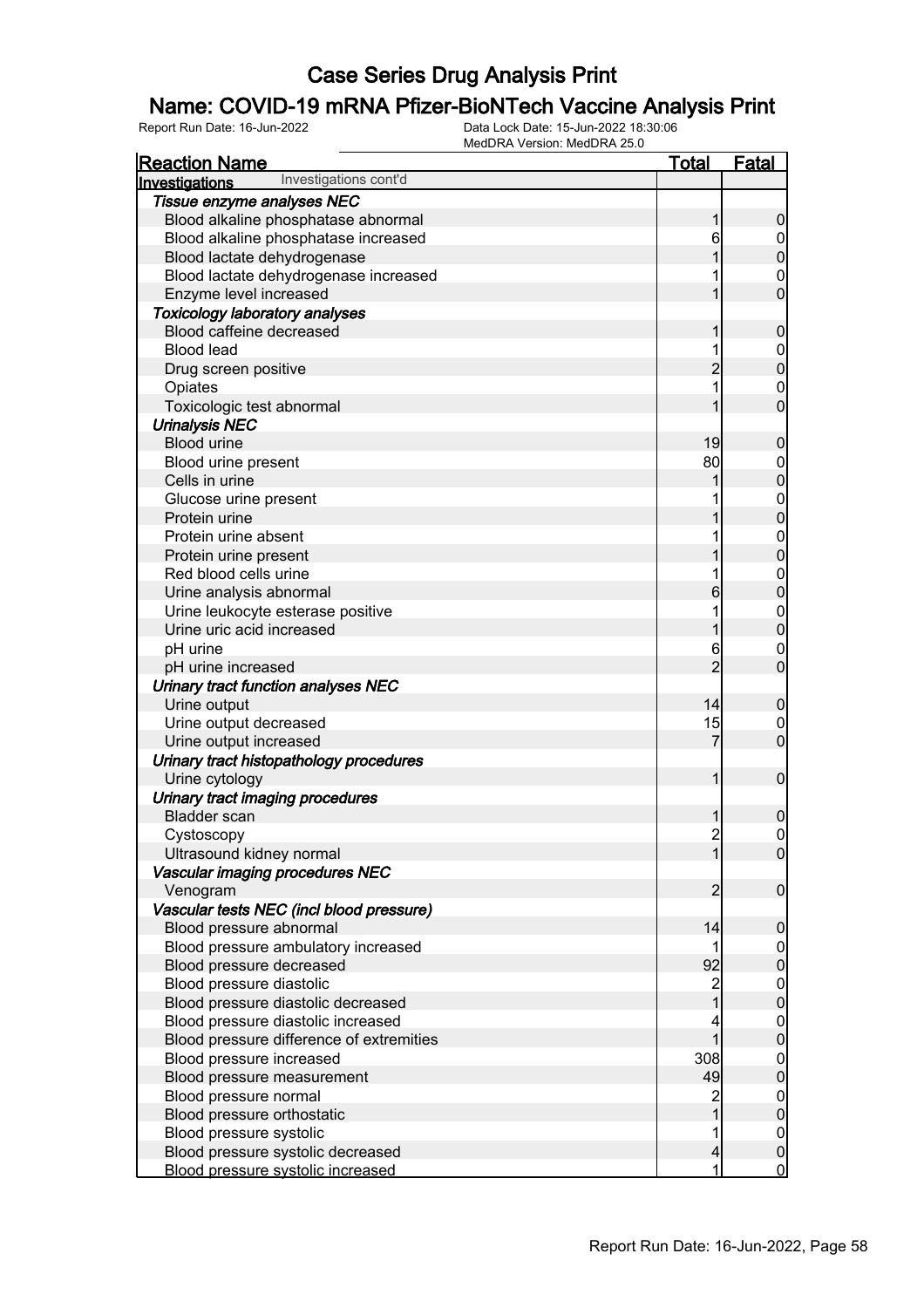# **Name: COVID-19 mRNA Pfizer-BioNTech Vaccine Analysis Print**<br>Report Run Date: 16-Jun-2022<br>Data Lock Date: 15-Jun-2022 18:30:06

| <b>Reaction Name</b>                      | <u>Total</u>            | Fatal                                |
|-------------------------------------------|-------------------------|--------------------------------------|
| Investigations cont'd<br>Investigations   |                         |                                      |
| Virus identification and serology         |                         |                                      |
| Coronavirus test                          | 11                      | $\overline{0}$                       |
| Coronavirus test positive                 | 4                       | $\overline{0}$                       |
| Cytomegalovirus test positive             |                         |                                      |
| HIV antibody positive                     |                         | $0\atop 0$                           |
| HIV test                                  |                         |                                      |
| Respiratory syncytial virus test positive |                         | $0\atop 0$                           |
| SARS-CoV-1 test                           |                         |                                      |
| SARS-CoV-1 test positive                  |                         | $\begin{matrix} 0 \\ 0 \end{matrix}$ |
| SARS-CoV-2 antibody test                  | 10                      | $\boldsymbol{0}$                     |
| SARS-CoV-2 antibody test negative         | 15                      | $\overline{0}$                       |
| SARS-CoV-2 antibody test positive         | 6                       |                                      |
| SARS-CoV-2 test                           | 36                      | 0                                    |
| SARS-CoV-2 test false negative            | $\overline{\mathbf{c}}$ |                                      |
| SARS-CoV-2 test false positive            | 4                       | 0                                    |
| SARS-CoV-2 test negative                  | 10                      |                                      |
| SARS-CoV-2 test positive                  | 112                     | 0                                    |
| Viral load                                | $\overline{\mathbf{c}}$ |                                      |
| Viral test                                | 4                       | $\begin{matrix} 0 \\ 0 \end{matrix}$ |
| Viral test positive                       | 1                       | $\boldsymbol{0}$                     |
| Vitamin analyses                          |                         |                                      |
| Blood folate decreased                    | 8                       | $\mathbf 0$                          |
| Vitamin B12                               | $\overline{1}$          | $\overline{0}$                       |
| Vitamin B12 abnormal                      |                         | $\boldsymbol{0}$                     |
| Vitamin B12 decreased                     | $\frac{2}{3}$           | $\overline{0}$                       |
| Vitamin D                                 | 4                       | $\mathbf 0$                          |
| Vitamin D decreased                       | 4                       | $\overline{0}$                       |
| Water and electrolyte analyses NEC        |                         |                                      |
| Urine osmolarity                          | 1                       | $\boldsymbol{0}$                     |
| Volume blood                              | 1                       | $\boldsymbol{0}$                     |
| White blood cell analyses                 |                         |                                      |
| Eosinophil count                          | 1                       | $\mathbf 0$                          |
| Eosinophil count decreased                | 1                       | 0                                    |
| Eosinophil count increased                | 3                       | $\mathbf{0}$                         |
| Lymphocyte count                          | $\mathbf{1}$            | $\overline{0}$                       |
| Lymphocyte count decreased                | 3                       | 0                                    |
| Lymphocyte count increased                | $\overline{1}$          | 0                                    |
| Monocyte count increased                  |                         |                                      |
| Neutrophil count                          | 2<br>4                  | $\begin{matrix} 0 \\ 0 \end{matrix}$ |
| Neutrophil count decreased                | 13                      |                                      |
| Neutrophil count increased                | 4                       | $\begin{matrix} 0 \\ 0 \end{matrix}$ |
| White blood cell count                    | 5                       | $\overline{0}$                       |
| White blood cell count decreased          | 17                      | $\overline{0}$                       |
| White blood cell count increased          | 13                      |                                      |
| <b>Investigations SOC TOTAL</b>           | 6540                    | $\frac{0}{3}$                        |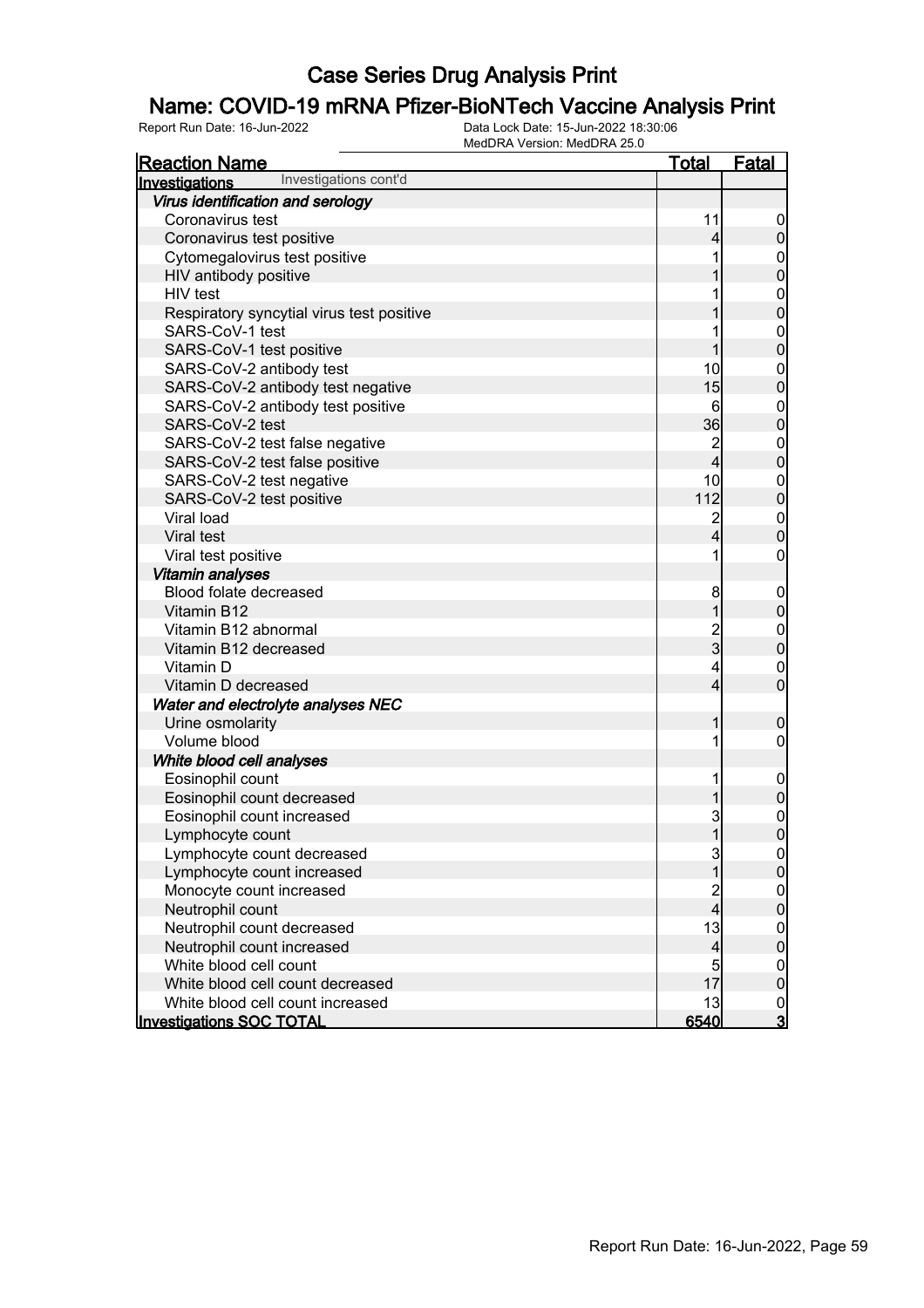# **Name: COVID-19 mRNA Pfizer-BioNTech Vaccine Analysis Print**<br>Report Run Date: 16-Jun-2022<br>Data Lock Date: 15-Jun-2022 18:30:06

| <b>Metabolic disorders</b><br><b>Appetite disorders</b>               |                                  |
|-----------------------------------------------------------------------|----------------------------------|
|                                                                       |                                  |
|                                                                       |                                  |
| 24<br>Appetite disorder                                               | $\boldsymbol{0}$                 |
| 1555<br>Decreased appetite                                            | $\mathbf 0$                      |
| Diet refusal                                                          | $\mathbf 0$                      |
| 3<br>Eating disorder symptom                                          | $\boldsymbol{0}$                 |
| 14<br>Food craving                                                    | $\overline{0}$                   |
| 16<br>Food refusal                                                    | $\boldsymbol{0}$                 |
| 15<br>Hyperphagia                                                     | $\overline{0}$                   |
| 21<br>Hypophagia                                                      | $\boldsymbol{0}$                 |
| 38<br>Increased appetite                                              | $\overline{0}$                   |
| Salt craving<br>2                                                     | $\mathbf 0$                      |
| Calcium metabolism disorders                                          |                                  |
| Hypocalcaemia<br>3                                                    | $\mathbf 0$                      |
| $5\overline{)}$<br>Tetany                                             | $\mathbf 0$                      |
| Copper metabolism disorders                                           |                                  |
| Copper deficiency<br>1                                                | $\mathbf 0$                      |
| Diabetes mellitus (incl subtypes)                                     |                                  |
| Diabetes mellitus<br>65                                               | $\boldsymbol{0}$                 |
| 18<br>Diabetes mellitus inadequate control                            |                                  |
| Fulminant type 1 diabetes mellitus<br>1                               | $\mathbf 0$                      |
| Increased insulin requirement                                         |                                  |
| 2<br>1<br>Insulin resistant diabetes                                  | $\begin{matrix}0\\0\end{matrix}$ |
| Latent autoimmune diabetes in adults                                  | $\boldsymbol{0}$                 |
| $\frac{2}{17}$<br>Type 1 diabetes mellitus                            | $\mathbf 0$                      |
| 5<br>Type 2 diabetes mellitus                                         | $\mathbf 0$                      |
| <b>Diabetic complications NEC</b>                                     |                                  |
| Diabetic complication<br>2                                            | $\mathbf 0$                      |
| 12<br>Diabetic ketoacidosis                                           | $\mathbf 0$                      |
| Diabetic ketosis                                                      | 0                                |
| Disorders of purine metabolism                                        |                                  |
| 111<br>Gout                                                           | $\mathbf 0$                      |
| Electrolyte imbalance NEC                                             |                                  |
| Electrolyte imbalance                                                 | $\mathbf 0$                      |
| $\overline{c}$<br>Fluid imbalance                                     | $\overline{0}$                   |
| $\mathbf{1}$<br>Tumour lysis syndrome                                 | $\overline{0}$                   |
| <b>Elevated cholesterol</b>                                           |                                  |
| Hypercholesterolaemia<br>1                                            | $\overline{0}$                   |
| Fat soluble vitamin deficiencies and disorders                        |                                  |
| Vitamin D deficiency<br>11                                            | $\mathbf 0$                      |
| Fluid intake decreased                                                |                                  |
| Fluid intake reduced<br>$\overline{2}$                                | $\mathbf 0$                      |
| Fluid intake increased                                                |                                  |
| 7<br>Polydipsia                                                       | $\mathbf 0$                      |
| Food malabsorption and intolerance syndromes (excl sugar intolerance) |                                  |
| Alcohol intolerance<br>8                                              | 0                                |
| Breast milk substitute intolerance                                    | $\mathbf 0$                      |
| 3<br>Dairy intolerance                                                | $\boldsymbol{0}$                 |
| 24<br>Food intolerance                                                | $\overline{0}$                   |
| Gluten sensitivity                                                    | $\mathbf 0$                      |
| Histamine intolerance                                                 | $\overline{0}$                   |
| General nutritional disorders NEC                                     |                                  |
| 44                                                                    |                                  |
| Abnormal loss of weight<br>21<br>Abnormal weight gain                 | $\mathbf 0$<br>$\overline{0}$    |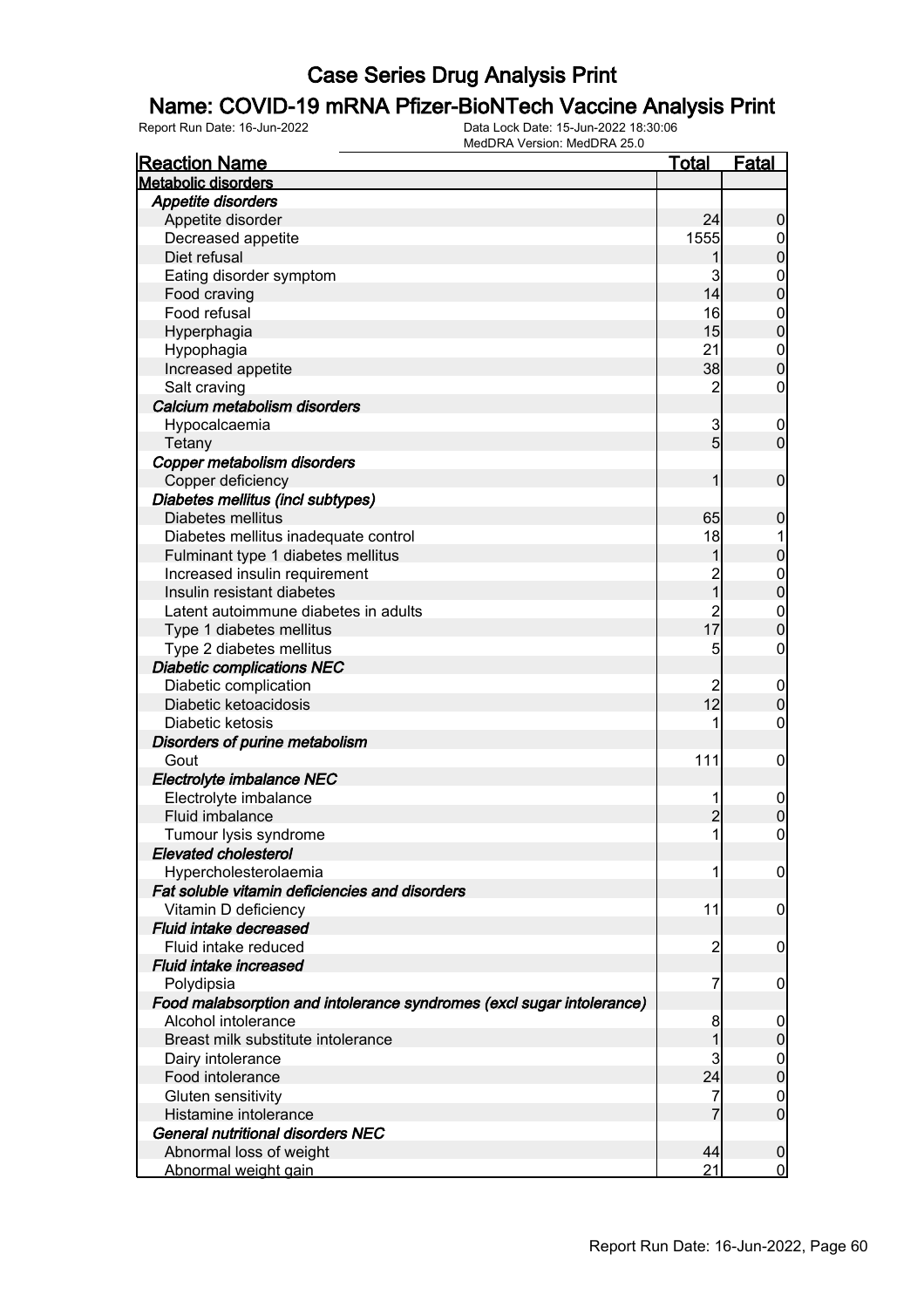## **Name: COVID-19 mRNA Pfizer-BioNTech Vaccine Analysis Print**<br>Report Run Date: 16-Jun-2022<br>Data Lock Date: 15-Jun-2022 18:30:06

Data Lock Date: 15-Jun-2022 18:30:06 MedDRA Version: MedDRA 25.0

| <b>Reaction Name</b>                           | <b>Total</b>        | Fatal                      |
|------------------------------------------------|---------------------|----------------------------|
| Metabolic disorders Metabolic disorders cont'd |                     |                            |
| Cachexia                                       | 1                   | $\overline{0}$             |
| Feeding disorder                               | 114                 | 0                          |
| Food aversion                                  | 14                  | $\mathbf 0$                |
| Malnutrition                                   | 3                   | 0                          |
| Neonatal insufficient breast milk syndrome     |                     | $\mathbf 0$                |
| Obesity                                        |                     | $\mathbf 0$                |
| Overweight                                     |                     | $\mathbf 0$                |
| Poor feeding infant                            | 17                  | 0                          |
| Weight loss poor                               | 3                   | $\mathbf 0$                |
| <b>Hyperglycaemic conditions NEC</b>           |                     |                            |
| Glucose tolerance impaired                     | 2                   | $\boldsymbol{0}$           |
| Hyperglycaemia                                 | 69                  | 0                          |
| Insulin resistance                             | 5                   | $\mathbf 0$                |
| <b>Hyperlipidaemias NEC</b>                    |                     |                            |
| Hyperlipidaemia                                |                     | $\mathbf 0$                |
| <b>Hypoglycaemic conditions NEC</b>            |                     |                            |
| Glycopenia                                     |                     | $\boldsymbol{0}$           |
| Hypoglycaemia                                  | 85                  | $\mathbf 0$                |
| Hypoglycaemia unawareness                      |                     | $\mathbf 0$                |
| Postprandial hypoglycaemia                     | 3                   | 0                          |
| Iron deficiencies                              |                     |                            |
| Iron deficiency                                | 13                  | $\mathbf 0$                |
| <i><b>Iron excess</b></i>                      |                     |                            |
| Haemochromatosis                               |                     |                            |
|                                                | $\overline{c}$<br>1 | $\mathbf 0$<br>$\mathbf 0$ |
| Iron overload                                  |                     |                            |
| Lipid metabolism and deposit disorders NEC     |                     |                            |
| Body fat disorder                              | 1                   | $\mathbf 0$                |
| Magnesium metabolism disorders                 |                     |                            |
| Hypomagnesaemia                                | 2                   | $\boldsymbol{0}$           |
| Magnesium deficiency                           | 1                   | 0                          |
| Metabolic acidoses (excl diabetic acidoses)    |                     |                            |
| Ketoacidosis                                   | 7                   |                            |
| Lactic acidosis                                | $\overline{3}$      | $\boldsymbol{0}$           |
| Metabolic acidosis                             | 4                   | $\boldsymbol{0}$           |
| <b>Metabolic disorders NEC</b>                 |                     |                            |
| Hypercarotinaemia                              |                     | $\overline{0}$             |
| Hypercatabolism                                |                     | $\overline{0}$             |
| Hypometabolism                                 |                     | $\overline{0}$             |
| Metabolic disorder                             |                     | $\overline{0}$             |
| Mixed acid-base disorders                      |                     |                            |
| Acidosis                                       | 4                   | $\mathbf 0$                |
| Phosphorus metabolism disorders                |                     |                            |
| Hypophosphataemia                              | 1                   | $\mathbf 0$                |
| Potassium imbalance                            |                     |                            |
| Hyperkalaemia                                  | 6                   | $\boldsymbol{0}$           |
| Hypokalaemia                                   | 5                   | 0                          |
| Hypokalaemic syndrome                          | 1                   | $\overline{0}$             |
| Sodium imbalance                               |                     |                            |
| Hypernatraemia                                 |                     | $\boldsymbol{0}$           |
| Hyponatraemia                                  | 13                  | $\mathbf 0$                |
| Hyponatraemic syndrome                         | 3                   | $\mathbf 0$                |
| Salt intoxication                              | 1                   | $\mathbf 0$                |
| Sugar intolerance (excl glucose intolerance)   |                     |                            |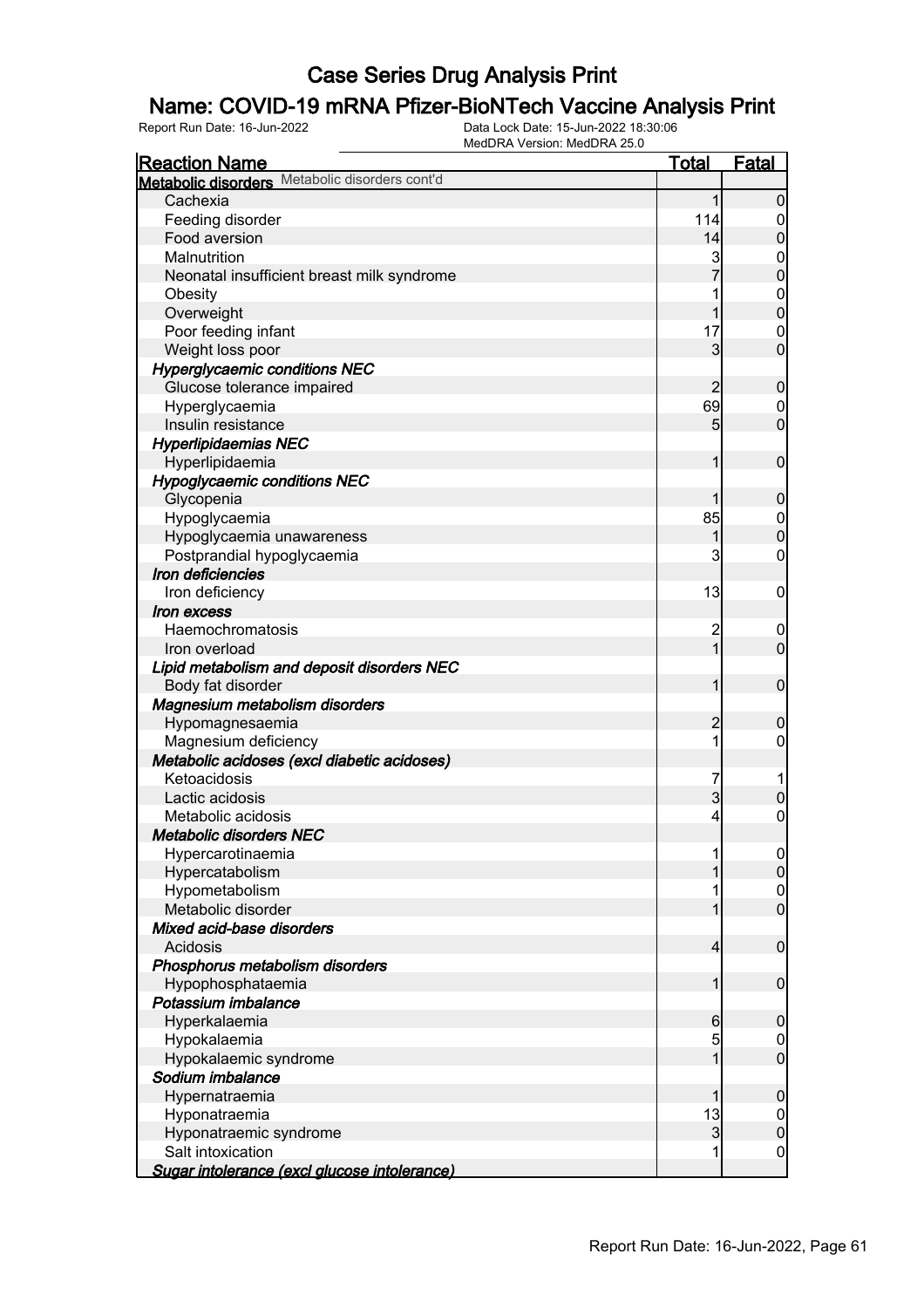## **Name: COVID-19 mRNA Pfizer-BioNTech Vaccine Analysis Print**<br>Report Run Date: 16-Jun-2022<br>Data Lock Date: 15-Jun-2022 18:30:06

| <b>Reaction Name</b>                           | <u>Total</u> | Fatal |
|------------------------------------------------|--------------|-------|
| Metabolic disorders Metabolic disorders cont'd |              |       |
| Lactose intolerance                            | 5            |       |
| Total fluid volume decreased                   |              |       |
| Dehydration                                    | 245          |       |
| Total fluid volume increased                   |              |       |
| Fluid retention                                | 69           |       |
| Hypervolaemia                                  | 5            |       |
| Vitamin deficiencies NEC                       |              |       |
| Hypovitaminosis                                | 6            |       |
| Water soluble vitamin deficiencies             |              |       |
| Folate deficiency                              | 11           |       |
| Vitamin B complex deficiency                   |              |       |
| Vitamin B12 deficiency                         |              |       |
| <b>Metabolic disorders SOC TOTAL</b>           | 2826         |       |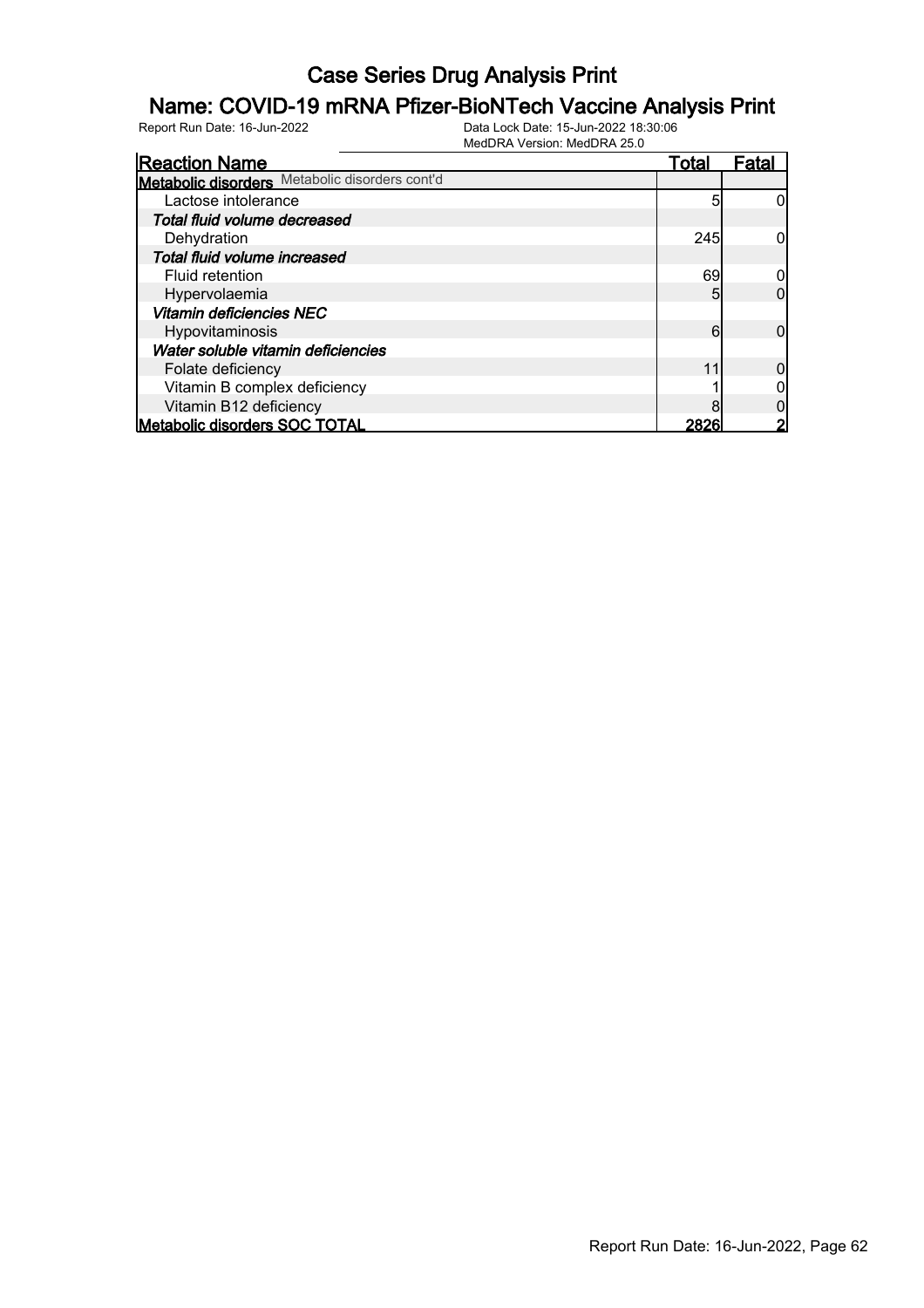## **Name: COVID-19 mRNA Pfizer-BioNTech Vaccine Analysis Print**<br>Report Run Date: 16-Jun-2022<br>Data Lock Date: 15-Jun-2022 18:30:06

Data Lock Date: 15-Jun-2022 18:30:06 MedDRA Version: MedDRA 25.0

| <b>Reaction Name</b>                   | <b>Total</b>    | <b>Fatal</b>     |
|----------------------------------------|-----------------|------------------|
| <b>Muscle &amp; tissue disorders</b>   |                 |                  |
| <b>Arthropathies NEC</b>               |                 |                  |
| Arthritis                              | 414             | $\boldsymbol{0}$ |
| Arthropathy                            | 36              | $\boldsymbol{0}$ |
| Autoimmune arthritis                   | 11              | $\pmb{0}$        |
| Haemarthrosis                          | 5               | $\mathbf 0$      |
| Joint microhaemorrhage                 | 1               | $\mathbf 0$      |
| Palindromic rheumatism                 | 3               | $\mathbf 0$      |
| Polyarthritis                          | 17              | $\mathbf 0$      |
| Rheumatic fever                        |                 | $\mathbf 0$      |
| <b>Sacroiliitis</b>                    | $\frac{2}{6}$   | $\mathbf 0$      |
| Seronegative arthritis                 | 4               | 0                |
| <b>Bone disorders NEC</b>              |                 |                  |
| Bone cyst                              | $\overline{c}$  | $\boldsymbol{0}$ |
| Bone disorder                          | 1               | $\mathbf 0$      |
| Exostosis                              |                 | $\mathbf 0$      |
| Jaw disorder                           | 4               | $\mathbf 0$      |
| Medial tibial stress syndrome          | 6               | $\mathbf 0$      |
| Osteitis                               | 9               | $\mathbf 0$      |
| Osteonecrosis                          |                 | $\mathbf 0$      |
| Osteonecrosis of jaw                   | 3               | $\boldsymbol{0}$ |
| Spinal disorder                        | 3               | 0                |
| Bone related signs and symptoms        |                 |                  |
| Bone pain                              | 461             | $\mathbf 0$      |
| Bone swelling                          | 10              | $\mathbf 0$      |
| Coccydynia                             |                 | $\mathbf 0$      |
| Metatarsalgia                          |                 | $\mathbf 0$      |
| Pain in jaw                            | 438             | $\mathbf 0$      |
| Pubic pain                             |                 | $\boldsymbol{0}$ |
| Spinal pain                            | 104             | 0                |
| <b>Bursal disorders</b>                |                 |                  |
| <b>Bursitis</b>                        | 108             | $\mathbf 0$      |
| Cartilage disorders                    |                 |                  |
| Chondritis                             |                 | $\mathbf 0$      |
| Costochondritis                        | 147             | $\pmb{0}$        |
| Osteochondritis                        | 11              | $\boldsymbol{0}$ |
| Polychondritis                         | $\overline{3}$  | $\mathbf 0$      |
| <b>Connective tissue disorders NEC</b> |                 |                  |
| Connective tissue disorder             | 3               | $\mathbf 0$      |
| Polymyalgia rheumatica                 | 98              | $\overline{0}$   |
| Reynold's syndrome                     | $\mathbf{3}$    | $\pmb{0}$        |
| Scleroderma                            | $\overline{c}$  | $\overline{0}$   |
| Sjogren's syndrome                     | 10 <sup>1</sup> | $\mathbf 0$      |
| Systemic scleroderma                   |                 | $\mathbf 0$      |
| Crystal arthropathic disorders         |                 |                  |
| Chondrocalcinosis pyrophosphate        |                 | $\mathbf 0$      |
| Crystal arthropathy                    | $\frac{3}{2}$   | $\boldsymbol{0}$ |
| Gouty arthritis                        | $\overline{c}$  | $\boldsymbol{0}$ |
| Epiphyseal disorders                   |                 |                  |
| Epiphyses premature fusion             | 1               | $\mathbf 0$      |
| <b>Extremity deformities</b>           |                 |                  |
| Bone deformity                         | 1               | $\overline{0}$   |
| Finger deformity                       | 3               | $\pmb{0}$        |
| Foot deformity                         | 4               | $\mathbf 0$      |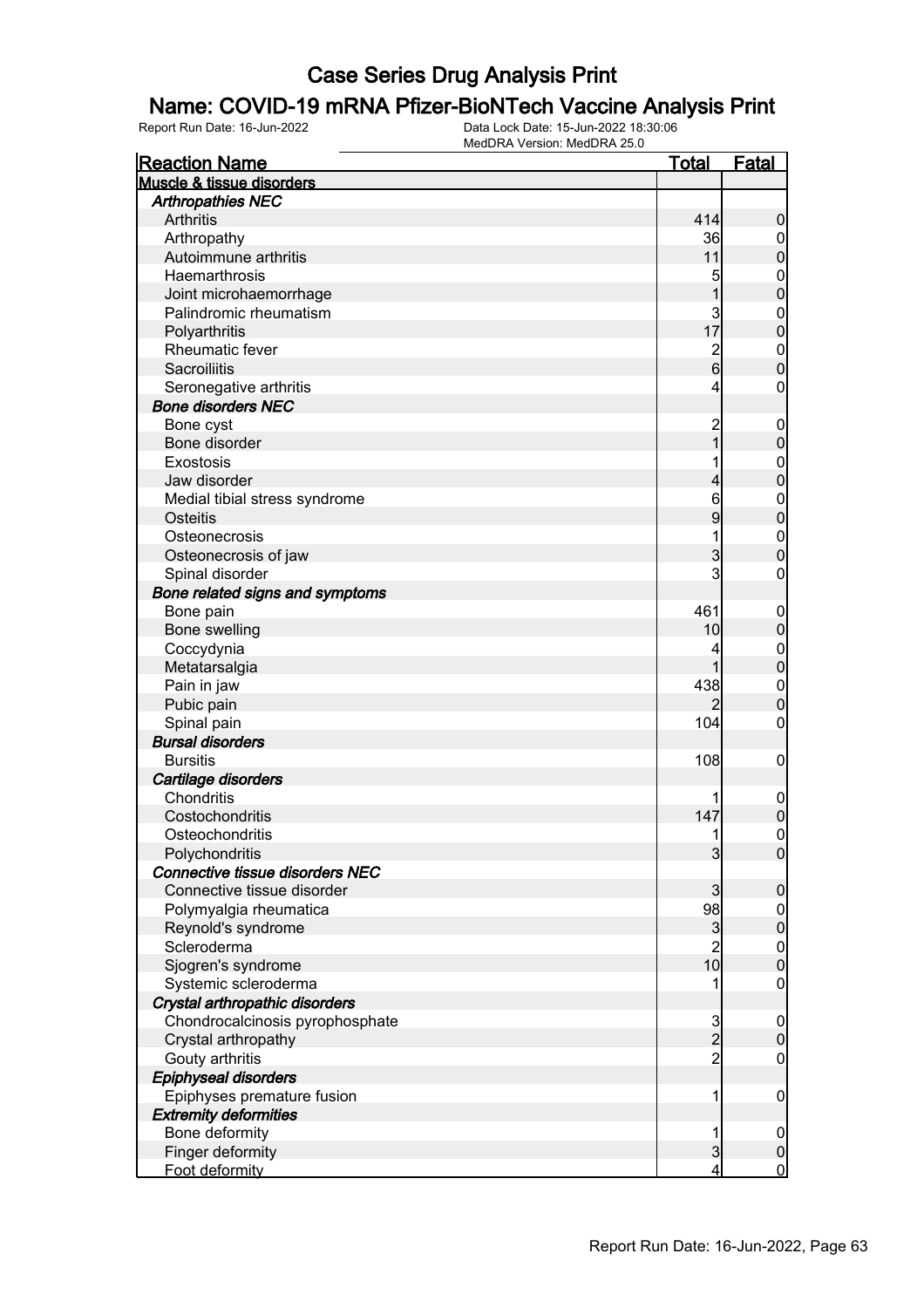# **Name: COVID-19 mRNA Pfizer-BioNTech Vaccine Analysis Print**<br>Report Run Date: 16-Jun-2022<br>Data Lock Date: 15-Jun-2022 18:30:06

| <b>Reaction Name</b>                                          | <u>Total</u>   | Fatal                              |
|---------------------------------------------------------------|----------------|------------------------------------|
| Muscle & tissue disorders cont'd<br>Muscle & tissue disorders |                |                                    |
| Hand deformity                                                | 5              | $\boldsymbol{0}$                   |
| Knee deformity                                                |                | $\overline{0}$                     |
| Limb deformity                                                | $6 \,$         | $\mathbf 0$                        |
| Musculoskeletal deformity                                     |                | 0                                  |
| <b>Fractures NEC</b>                                          |                |                                    |
| Osteoporotic fracture                                         | 1              | $\mathbf 0$                        |
| Intervertebral disc disorders NEC                             |                |                                    |
| Intervertebral disc protrusion                                | 3              | $\mathbf 0$                        |
| Joint related disorders NEC                                   |                |                                    |
| Carpal collapse                                               |                | $\mathbf 0$                        |
| Chondromalacia                                                |                | $\mathbf 0$                        |
| Greater trochanteric pain syndrome                            | $\overline{c}$ |                                    |
| Hypermobility syndrome                                        | $\overline{1}$ | $\boldsymbol{0}$<br>$\overline{0}$ |
| Joint ankylosis                                               |                |                                    |
| Joint deposit                                                 |                | $0\atop 0$                         |
| Joint destruction                                             |                |                                    |
| Joint instability                                             | $\overline{c}$ | $\mathbf{0}$<br>$\overline{0}$     |
|                                                               | 3              |                                    |
| Joint laxity<br>Joint lock                                    | 36             | $\mathbf{0}$<br>$\overline{0}$     |
|                                                               |                |                                    |
| Ligament laxity                                               |                | $0\atop 0$                         |
| Patellofemoral pain syndrome                                  | $\overline{2}$ |                                    |
| Periarthritis                                                 | 281            | $\mathbf{0}$                       |
| Rotator cuff syndrome                                         | 45             | $\overline{0}$                     |
| Temporomandibular joint syndrome                              | 17             | 0                                  |
| Joint related signs and symptoms                              |                |                                    |
| Arthralgia                                                    | 10669          | $\mathbf 0$                        |
| Jaw clicking                                                  | 7              | $\mathbf 0$                        |
| Joint effusion                                                | 16             | $\boldsymbol{0}$                   |
| Joint noise                                                   | 45             | $\mathbf 0$                        |
| Joint range of motion decreased                               | 39             | $\boldsymbol{0}$                   |
| Joint stiffness                                               | 313            | $\mathbf 0$                        |
| Joint swelling                                                | 696            | $\boldsymbol{0}$                   |
| Joint vibration                                               | 4              | $\overline{0}$                     |
| Joint warmth                                                  | 17             | $\mathbf 0$                        |
| Loose body in joint                                           | $\mathbf{1}$   | $\overline{0}$                     |
| <b>Ligament disorders</b>                                     |                |                                    |
| Ligament pain                                                 | $\overline{4}$ | 0                                  |
| Ligamentitis                                                  | 3              | $\overline{0}$                     |
| Symphysiolysis                                                | 1              | $\overline{0}$                     |
| Lupus erythematosus (incl subtypes)                           |                |                                    |
| Lupus-like syndrome                                           |                | $\mathbf 0$                        |
| Systemic lupus erythematosus                                  | 31             | 0                                  |
| Metabolic bone disorders                                      |                |                                    |
| Osteopenia                                                    | 4              | $\mathbf 0$                        |
| Osteoporosis                                                  | 8 <sup>1</sup> | $\overline{0}$                     |
| Muscle infections and inflammations                           |                |                                    |
| Antisynthetase syndrome                                       | 3              | $\boldsymbol{0}$                   |
| Autoimmune myositis                                           |                | $\mathbf 0$                        |
| Immune-mediated myositis                                      | $\overline{2}$ | $\mathbf 0$                        |
| <b>Myositis</b>                                               | 54             | $\mathbf 0$                        |
| Polymyositis                                                  | 9              | $\overline{0}$                     |
| Muscle pains                                                  |                |                                    |
| Fibromyalgia                                                  | 147            | $\overline{0}$                     |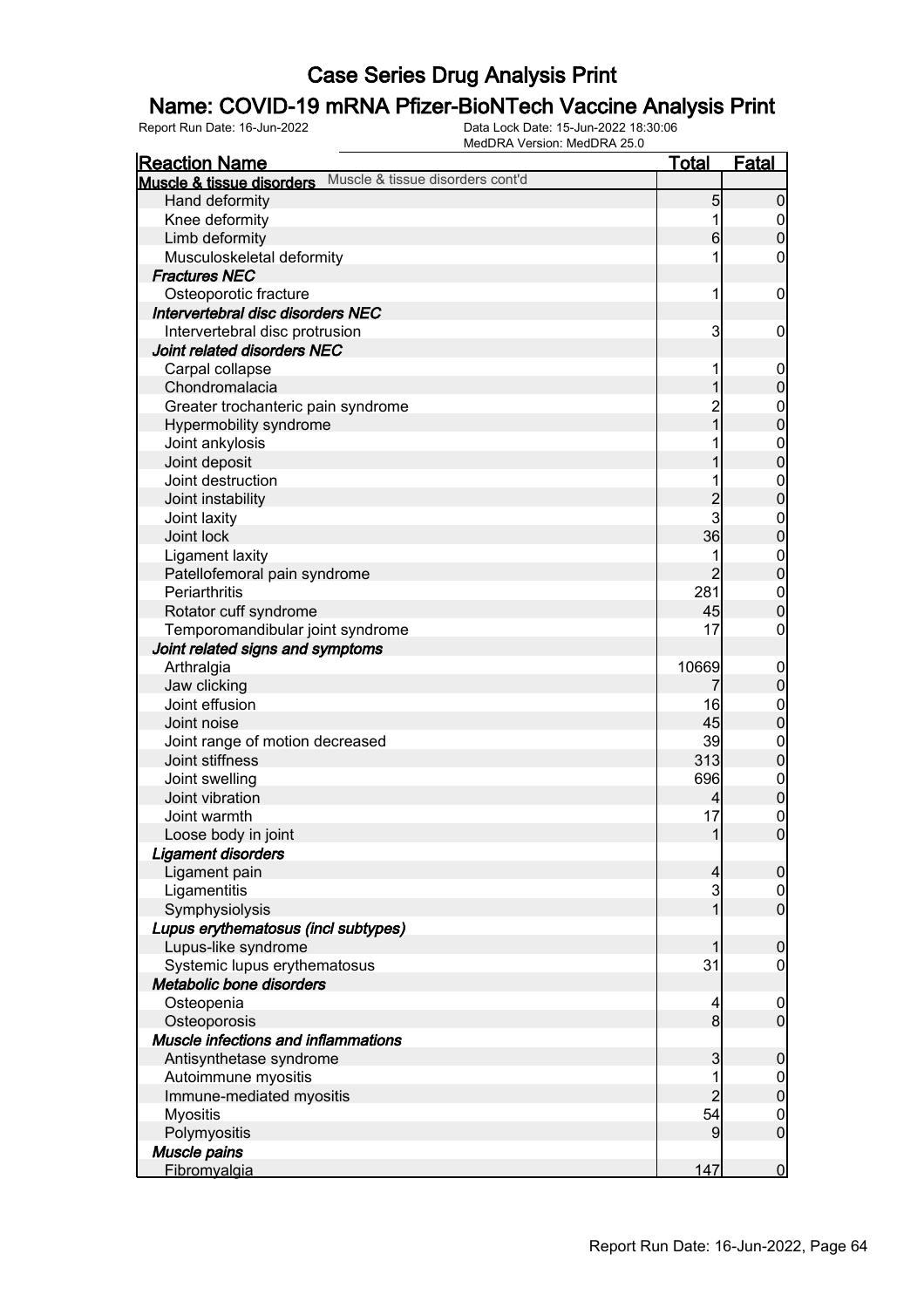# **Name: COVID-19 mRNA Pfizer-BioNTech Vaccine Analysis Print**<br>Report Run Date: 16-Jun-2022<br>Data Lock Date: 15-Jun-2022 18:30:06

| <u>Reaction Name</u>                                                   | <b>Total</b>    | <b>Fatal</b>     |
|------------------------------------------------------------------------|-----------------|------------------|
| Muscle & tissue disorders cont'd<br>Muscle & tissue disorders          |                 |                  |
| Myalgia                                                                | 11943           | $\overline{0}$   |
| Myalgia intercostal                                                    | $\overline{2}$  | $\boldsymbol{0}$ |
| Myofascial pain syndrome                                               | 13              | 0                |
| Muscle related signs and symptoms NEC                                  |                 |                  |
| Haematoma muscle                                                       |                 | $\mathbf 0$      |
| Muscle atrophy                                                         | 35              | $\mathbf 0$      |
| Muscle discomfort                                                      | 10 <sub>l</sub> | $\mathbf{0}$     |
| Muscle disorder                                                        | 12              | $\mathbf 0$      |
| Muscle fatigue                                                         | 407             | $\mathbf{0}$     |
| Muscle haemorrhage                                                     | 1               | $\overline{0}$   |
| Muscle mass                                                            | 5               | $\mathbf{0}$     |
| Muscle oedema                                                          | $5\overline{)}$ | $\mathbf 0$      |
| Muscle spasms                                                          | 2379            | $\mathbf{0}$     |
| Muscle swelling                                                        | 45              | $\mathbf 0$      |
| Muscle tightness                                                       | 114             | $\mathbf{0}$     |
| Muscle twitching                                                       | 572             | $\mathbf 0$      |
| Myofascial spasm                                                       | 1               | $\boldsymbol{0}$ |
| Muscle tone abnormalities                                              |                 |                  |
| Muscle rigidity                                                        | 25              | $\mathbf 0$      |
| Nuchal rigidity                                                        | 13              | $\pmb{0}$        |
| Torticollis                                                            | 7               | $\boldsymbol{0}$ |
| <b>Trismus</b>                                                         | 42              | $\mathbf 0$      |
| Muscle weakness conditions                                             |                 |                  |
| Muscular weakness                                                      | 1208            | $\boldsymbol{0}$ |
| Musculoskeletal and connective tissue conditions NEC                   |                 |                  |
| Back disorder                                                          | 5               | $\boldsymbol{0}$ |
| Chest wall mass                                                        | 1               | $\mathbf{0}$     |
| Growth disorder                                                        | $\overline{2}$  | $\mathbf 0$      |
| Limb mass                                                              | 24              | $\mathbf{0}$     |
| Mandibular mass                                                        | 3               | $\mathbf 0$      |
| <b>Mastication disorder</b>                                            | 8               | $\mathbf{0}$     |
| Mobility decreased                                                     | 163             | $\mathbf 0$      |
| Muscle contracture                                                     | 1               | $\mathbf{0}$     |
| Musculoskeletal disorder                                               | 13              | $\overline{0}$   |
| Musculoskeletal stiffness                                              | 1532            | $\mathbf 0$      |
| Pelvic misalignment                                                    | $\mathbf{1}$    | 0                |
| Posture abnormal                                                       | $\overline{c}$  | $\overline{0}$   |
| Sacroiliac joint dysfunction                                           | $\overline{1}$  | $\pmb{0}$        |
| Weight bearing difficulty                                              | $\overline{5}$  | $\overline{0}$   |
| Musculoskeletal and connective tissue deformities of skull, face and   |                 |                  |
| buccal cavity                                                          |                 |                  |
| Facial asymmetry                                                       | 1               | $\boldsymbol{0}$ |
| Head deformity                                                         | $\overline{2}$  | $\mathbf 0$      |
| Nose deformity                                                         | 1               | 0                |
| Musculoskeletal and connective tissue infections and inflammations NEC |                 |                  |
| Connective tissue inflammation                                         | 1               | $\boldsymbol{0}$ |
| Dactylitis                                                             | $\overline{3}$  | $\boldsymbol{0}$ |
| Dupuytren's contracture                                                | 1               | $\mathbf 0$      |
| <b>Fasciitis</b>                                                       |                 | $\mathbf 0$      |
| <b>Plantar fasciitis</b>                                               | 18              | $\boldsymbol{0}$ |
| Musculoskeletal and connective tissue pain and discomfort              |                 |                  |
| Back pain                                                              | 2922            | $\mathbf 0$      |
| Flank pain                                                             | 87              | $\overline{0}$   |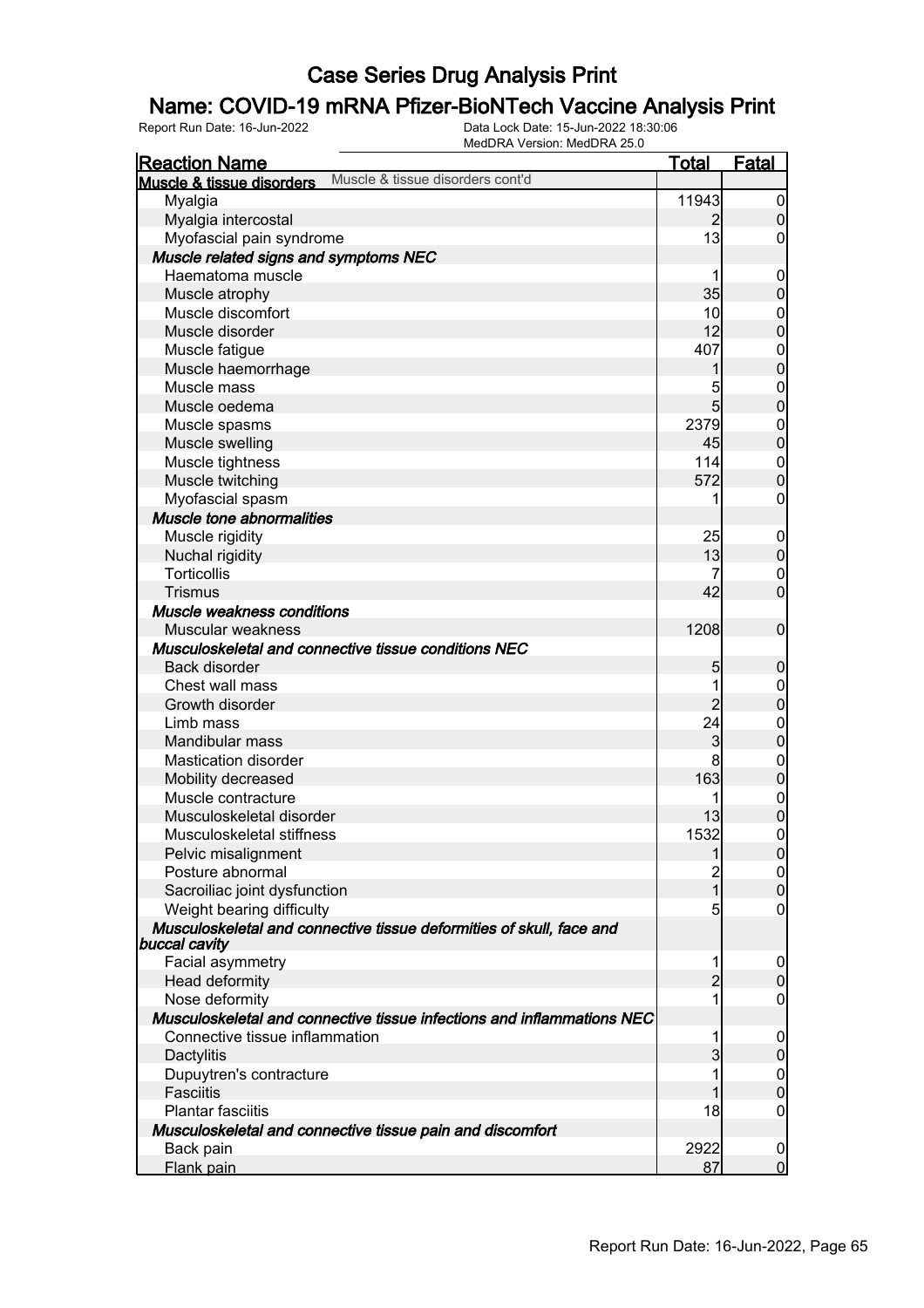# **Name: COVID-19 mRNA Pfizer-BioNTech Vaccine Analysis Print**<br>Report Run Date: 16-Jun-2022<br>Data Lock Date: 15-Jun-2022 18:30:06

| <b>Reaction Name</b>                                  |                                  | <u>Total</u>   | <b>Fatal</b>                         |
|-------------------------------------------------------|----------------------------------|----------------|--------------------------------------|
| Muscle & tissue disorders                             | Muscle & tissue disorders cont'd |                |                                      |
| Growing pains                                         |                                  |                | $\mathbf 0$                          |
| Limb discomfort                                       |                                  | 1693           | $\pmb{0}$                            |
| Musculoskeletal chest pain                            |                                  | 316            | $\mathbf{0}$                         |
| Musculoskeletal discomfort                            |                                  | 130            | $\overline{0}$                       |
| Musculoskeletal pain                                  |                                  | 145            | $\mathbf{0}$                         |
| Neck pain                                             |                                  | 2268           | $\overline{0}$                       |
| Pain in extremity                                     |                                  | 14803          | 1                                    |
| Rheumatic disorder                                    |                                  | 17             | $\mathbf 0$                          |
| Sacral pain                                           |                                  | 4              | 0                                    |
| <b>Myopathies</b>                                     |                                  |                |                                      |
| Compartment syndrome                                  |                                  |                | $\boldsymbol{0}$                     |
| Mitochondrial myopathy acquired                       |                                  | 1              | $\mathbf 0$                          |
| Myopathy                                              |                                  | 9              | $\mathbf 0$                          |
| Rhabdomyolysis                                        |                                  | 14             | $\overline{0}$                       |
| Osteoarthropathies                                    |                                  |                |                                      |
| Nodal osteoarthritis                                  |                                  | 1              | $\boldsymbol{0}$                     |
| Osteoarthritis                                        |                                  | 67             | $\mathbf 0$                          |
| Spinal osteoarthritis                                 |                                  | $\overline{2}$ | $\overline{0}$                       |
| <b>Psoriatic arthropathies</b>                        |                                  |                |                                      |
| Psoriatic arthropathy                                 |                                  | 30             | $\mathbf 0$                          |
| <b>Rheumatoid arthropathies</b>                       |                                  |                |                                      |
|                                                       |                                  |                |                                      |
| Juvenile idiopathic arthritis<br>Rheumatoid arthritis |                                  |                | $\boldsymbol{0}$                     |
|                                                       |                                  | 154            | $\boldsymbol{0}$                     |
| Rheumatoid nodule                                     |                                  |                | $\overline{0}$                       |
| Still's disease                                       |                                  | 2              | 0                                    |
| Soft tissue disorders NEC                             |                                  |                |                                      |
| Axillary mass                                         |                                  | 324            | $\boldsymbol{0}$                     |
| Fistula                                               |                                  |                | $\mathbf 0$                          |
| Fistula discharge                                     |                                  |                | $\mathbf{0}$                         |
| Fluctuance                                            |                                  | 1              | $\overline{0}$                       |
| Groin pain                                            |                                  | 128            | $0\atop 0$                           |
| Neck mass                                             |                                  | 47             |                                      |
| Purple glove syndrome                                 |                                  | 1              | $\begin{matrix} 0 \\ 0 \end{matrix}$ |
| Soft tissue disorder                                  |                                  | 3              |                                      |
| Soft tissue necrosis                                  |                                  | 1              | $\mathbf 0$                          |
| Soft tissue swelling                                  |                                  | 7              | $\boldsymbol{0}$                     |
| Spine and neck deformities                            |                                  |                |                                      |
| Kyphosis                                              |                                  | $\overline{2}$ | $\mathbf 0$                          |
| Lordosis                                              |                                  |                | $\overline{0}$                       |
| Neck deformity                                        |                                  |                | $\mathbf 0$                          |
| Scoliosis                                             |                                  |                | $\overline{0}$                       |
| Spinal stenosis                                       |                                  | 3              | $\overline{0}$                       |
| Spondyloarthropathies                                 |                                  |                |                                      |
| Ankylosing spondylitis                                |                                  | 10             | $\boldsymbol{0}$                     |
| Arthritis reactive                                    |                                  | 80             | $\overline{0}$                       |
| Spondylitis                                           |                                  | 4              | $\pmb{0}$                            |
| Spondyloarthropathy                                   |                                  | $\overline{2}$ | $\mathbf 0$                          |
| <b>Synovial disorders</b>                             |                                  |                |                                      |
| Synovial cyst                                         |                                  | 23             | $\boldsymbol{0}$                     |
| Synovitis                                             |                                  | 13             | $\overline{0}$                       |
| <b>Tendon disorders</b>                               |                                  |                |                                      |
| Enthesopathy                                          |                                  | $\mathbf{3}$   | $\mathbf 0$                          |
| Posterior tibial tendon dysfunction                   |                                  | 1              | $\mathbf 0$                          |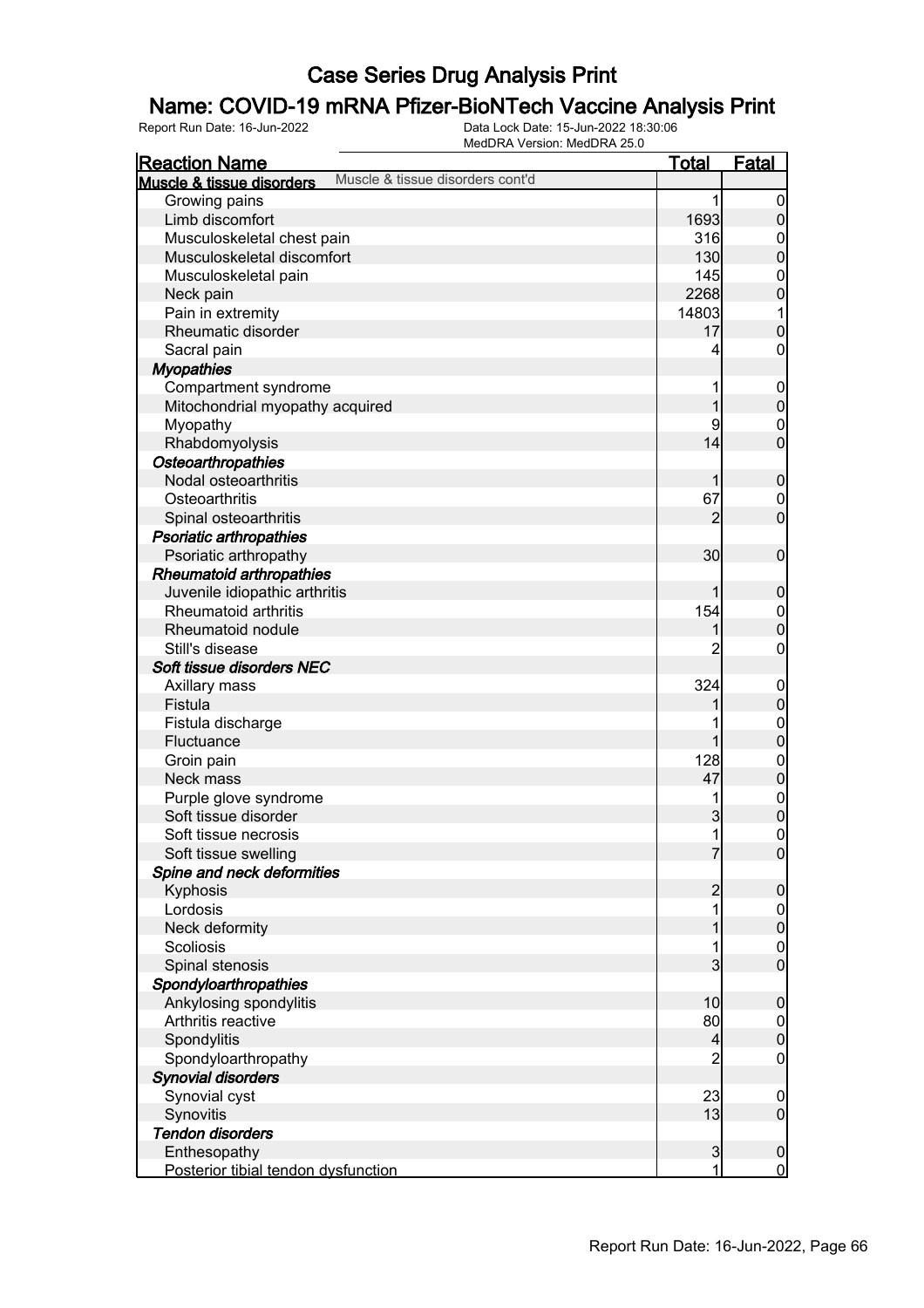# **Name: COVID-19 mRNA Pfizer-BioNTech Vaccine Analysis Print**<br>Report Run Date: 16-Jun-2022<br>Data Lock Date: 15-Jun-2022 18:30:06

| <b>Reaction Name</b>                |                                  | Total | Fatal |
|-------------------------------------|----------------------------------|-------|-------|
| Muscle & tissue disorders           | Muscle & tissue disorders cont'd |       |       |
| Tendon disorder                     |                                  |       |       |
| Tendon pain                         |                                  | 28    |       |
| <b>Tendonitis</b>                   |                                  | 65    |       |
| Tenosynovitis                       |                                  |       |       |
| Tenosynovitis stenosans             |                                  |       |       |
| Trigger finger                      |                                  | 35    |       |
| <b>Trunk deformities</b>            |                                  |       |       |
| Deformity thorax                    |                                  |       |       |
| Drooping shoulder syndrome          |                                  |       |       |
| Shoulder deformity                  |                                  |       |       |
| Muscle & tissue disorders SOC TOTAL |                                  | 565.  |       |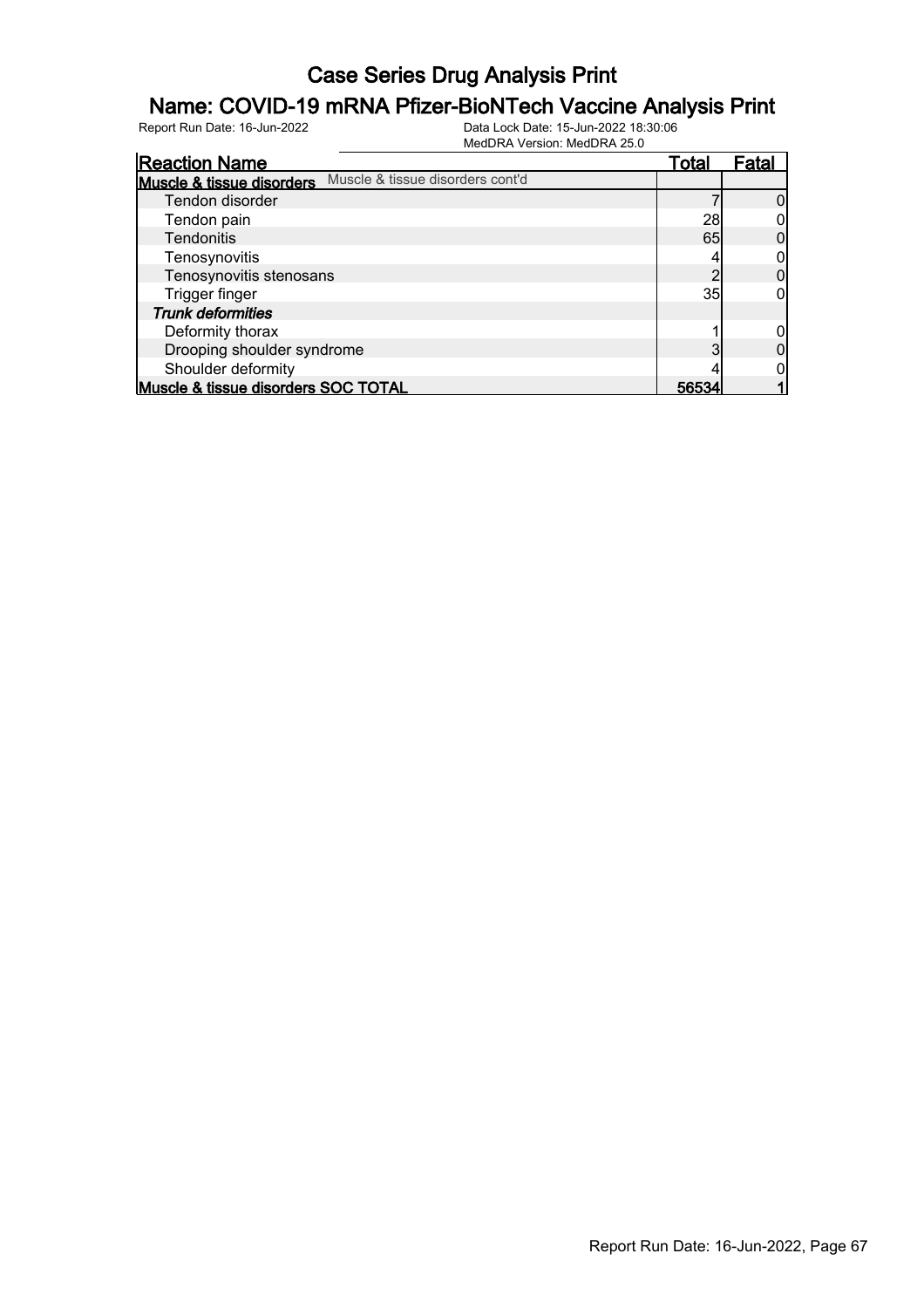## **Name: COVID-19 mRNA Pfizer-BioNTech Vaccine Analysis Print**<br>Report Run Date: 16-Jun-2022<br>Data Lock Date: 15-Jun-2022 18:30:06

| <b>Reaction Name</b>                               | Total          | <b>Fatal</b>     |
|----------------------------------------------------|----------------|------------------|
| <b>Neoplasms</b>                                   |                |                  |
| Adrenal neoplasms malignant                        |                |                  |
| Adrenal gland cancer                               |                | 0                |
| Angioimmunoblastic T-cell lymphomas                |                |                  |
| Angioimmunoblastic T-cell lymphoma                 |                | 0                |
| <b>B-cell lymphomas NEC</b>                        |                |                  |
| B-cell lymphoma                                    | 2              |                  |
| Follicular lymphoma                                | 4              | 0                |
| Bile duct neoplasms malignant                      |                |                  |
| Bile duct cancer                                   | 1              | 0                |
| <b>Bladder neoplasms malignant</b>                 |                |                  |
| <b>Bladder cancer</b>                              | 1              | 0                |
| Bone neoplasms malignant (excl sarcomas)           |                |                  |
| Bone cancer                                        | 1              | 1                |
| Bone neoplasms unspecified malignancy              |                |                  |
| Bone neoplasm                                      | 1              | 0                |
| Breast and nipple neoplasms benign                 |                |                  |
| Benign breast neoplasm                             | 3              | 0                |
| Fibroadenoma of breast                             | $\overline{c}$ | 0                |
| Breast and nipple neoplasms malignant              |                |                  |
| <b>Breast cancer</b>                               | 45             | 0                |
| Breast cancer female                               |                | 0                |
| Breast cancer male                                 |                | 0                |
| Breast cancer stage I                              | 1              | 0                |
| Breast cancer stage III                            |                | 0                |
| HER2 positive breast cancer                        |                | 0                |
| Inflammatory carcinoma of the breast               |                | 0                |
| Invasive ductal breast carcinoma                   |                | 0                |
| Triple negative breast cancer                      | 4              | 0                |
| Cardiovascular neoplasms benign                    |                |                  |
| Haemangioma                                        | 2              | 0                |
| Pericardial lipoma                                 | 1              | 0                |
| Cardiovascular neoplasms malignant and unspecified |                |                  |
| Cardiac neoplasm unspecified                       | 1              | 0                |
| Cartilage sarcomas                                 |                |                  |
| Chondrosarcoma                                     | 1              | 0                |
| Central nervous system neoplasms malignant NEC     |                |                  |
| Brain cancer metastatic                            | 1              | $\boldsymbol{0}$ |
| Cervix neoplasms malignant                         |                |                  |
| Cervix carcinoma                                   | 3              | 0                |
| Colorectal neoplasms malignant                     |                |                  |
| Colon cancer                                       | $\frac{2}{2}$  | $\boldsymbol{0}$ |
| Colorectal cancer                                  |                | $\mathbf 0$      |
| Rectal cancer                                      | 2              | $\mathbf 0$      |
| Endocrine neoplasms benign NEC                     |                |                  |
| Pituitary tumour benign                            | 1              | 0                |
| Endocrine neoplasms malignant and unspecified NEC  |                |                  |
| Neuroendocrine tumour                              | 1              | 0                |
| Thyroid neoplasm                                   |                | $\mathbf 0$      |
| Endometrial neoplasms malignant                    |                |                  |
| <b>Endometrial cancer</b>                          | 2              | $\mathbf 0$      |
| <b>Follicular lymphomas</b>                        |                |                  |
| Primary gastrointestinal follicular lymphoma       | 1              | $\boldsymbol{0}$ |
| <u>Gastric neoplasms malignant</u>                 |                |                  |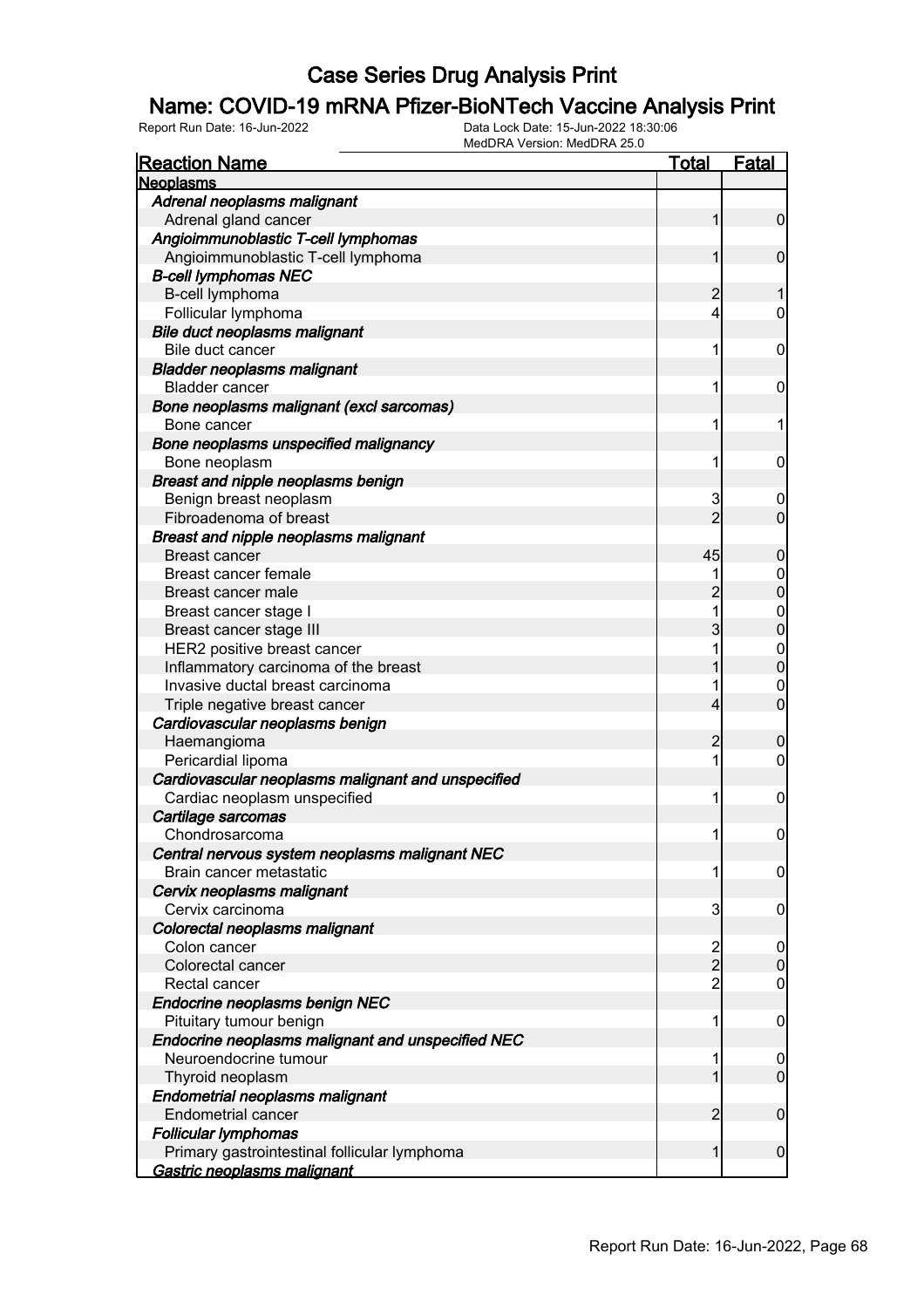# **Name: COVID-19 mRNA Pfizer-BioNTech Vaccine Analysis Print**<br>Report Run Date: 16-Jun-2022<br>Data Lock Date: 15-Jun-2022 18:30:06

| <b>Reaction Name</b>                                              | <b>Total</b>   | <b>Fatal</b>                               |
|-------------------------------------------------------------------|----------------|--------------------------------------------|
| Neoplasms cont'd<br><b>Neoplasms</b>                              |                |                                            |
| Gastric cancer                                                    | 1              |                                            |
| Gastrointestinal neoplasms malignant NEC                          |                |                                            |
| Gastrointestinal carcinoma                                        | 4              | $\mathbf 0$                                |
| <b>Hepatic neoplasms malignant</b>                                |                |                                            |
| Hepatic cancer                                                    |                | 1                                          |
| Hepatocellular carcinoma                                          |                | 0                                          |
| Hepatobiliary neoplasms benign                                    |                |                                            |
| Haemangioma of liver                                              | 1              | $\mathbf 0$                                |
| Hepatobiliary neoplasms malignancy unspecified                    |                |                                            |
| Hepatic neoplasm                                                  | 1              | $\mathbf 0$                                |
| <b>Hodgkin's disease NEC</b>                                      |                |                                            |
| Hodgkin's disease                                                 | 4              | $\mathbf 0$                                |
| Islet cell neoplasms and APUDoma NEC                              |                |                                            |
| Pancreatic neuroendocrine tumour                                  | 1              | $\mathbf 0$                                |
| Kaposi's sarcomas                                                 |                |                                            |
| Kaposi's sarcoma                                                  | 1              | $\mathbf 0$                                |
| Leukaemias NEC                                                    |                |                                            |
| Leukaemia                                                         | 7              | 1                                          |
| Leukaemias acute NEC                                              |                |                                            |
| Acute leukaemia                                                   | 2              | $\mathbf 0$                                |
| Leukaemias chronic NEC                                            |                |                                            |
| Chronic leukaemia                                                 | 1              | $\mathbf 0$                                |
| Leukaemias chronic lymphocytic                                    |                |                                            |
| Chronic lymphocytic leukaemia                                     | 3              | $\mathbf 0$                                |
| Leukaemias chronic myeloid                                        |                |                                            |
| Chronic myeloid leukaemia                                         | 1              | $\mathbf 0$                                |
| Lip and oral cavity neoplasms malignant                           |                |                                            |
| Lip and/or oral cavity cancer recurrent                           | 1              | 0                                          |
| <b>Lymphomas unspecified NEC</b>                                  |                |                                            |
| Lymphoma                                                          | 48             | 1                                          |
| Lymphoproliferative disorders NEC (excl leukaemias and lymphomas) |                |                                            |
| Histiocytic necrotising lymphadenitis                             | 1              | $\mathbf 0$                                |
| Mantle cell lymphomas                                             |                |                                            |
| Mantle cell lymphoma                                              | $\overline{c}$ | $\mathbf 0$                                |
| Metastases to specified sites                                     |                |                                            |
| Metastases to bone                                                | 1              | 0                                          |
| Metastases to liver                                               | 1              | $\mathbf 0$                                |
| Metastases to lymph nodes                                         | 5              | $\mathbf 0$                                |
| Metastases to unknown and unspecified sites                       |                |                                            |
| Metastasis                                                        | 1              | $\mathbf 0$                                |
| Myelodysplastic syndromes                                         |                |                                            |
| Myelodysplastic syndrome                                          | 4              | $\mathbf 0$                                |
| Myeloproliferative disorders (excl leukaemias)                    |                |                                            |
| Essential thrombocythaemia                                        | $\overline{2}$ | $\mathbf 0$                                |
| Neoplasms malignant site unspecified NEC                          |                |                                            |
| Adenocarcinoma metastatic                                         | 1              | $\mathbf 0$                                |
| Metastatic neoplasm                                               | $\overline{c}$ |                                            |
| Neoplasm malignant                                                | 14             | $\begin{array}{c} 0 \\ 3 \\ 0 \end{array}$ |
| Second primary malignancy                                         | 1              |                                            |
| Squamous cell carcinoma                                           | 5              | $\mathbf 0$                                |
| Neoplasms unspecified malignancy and site unspecified NEC         |                |                                            |
| Neoplasm                                                          | $\frac{2}{1}$  | $\mathbf 0$                                |
| Neoplasm recurrence                                               |                | $\overline{0}$                             |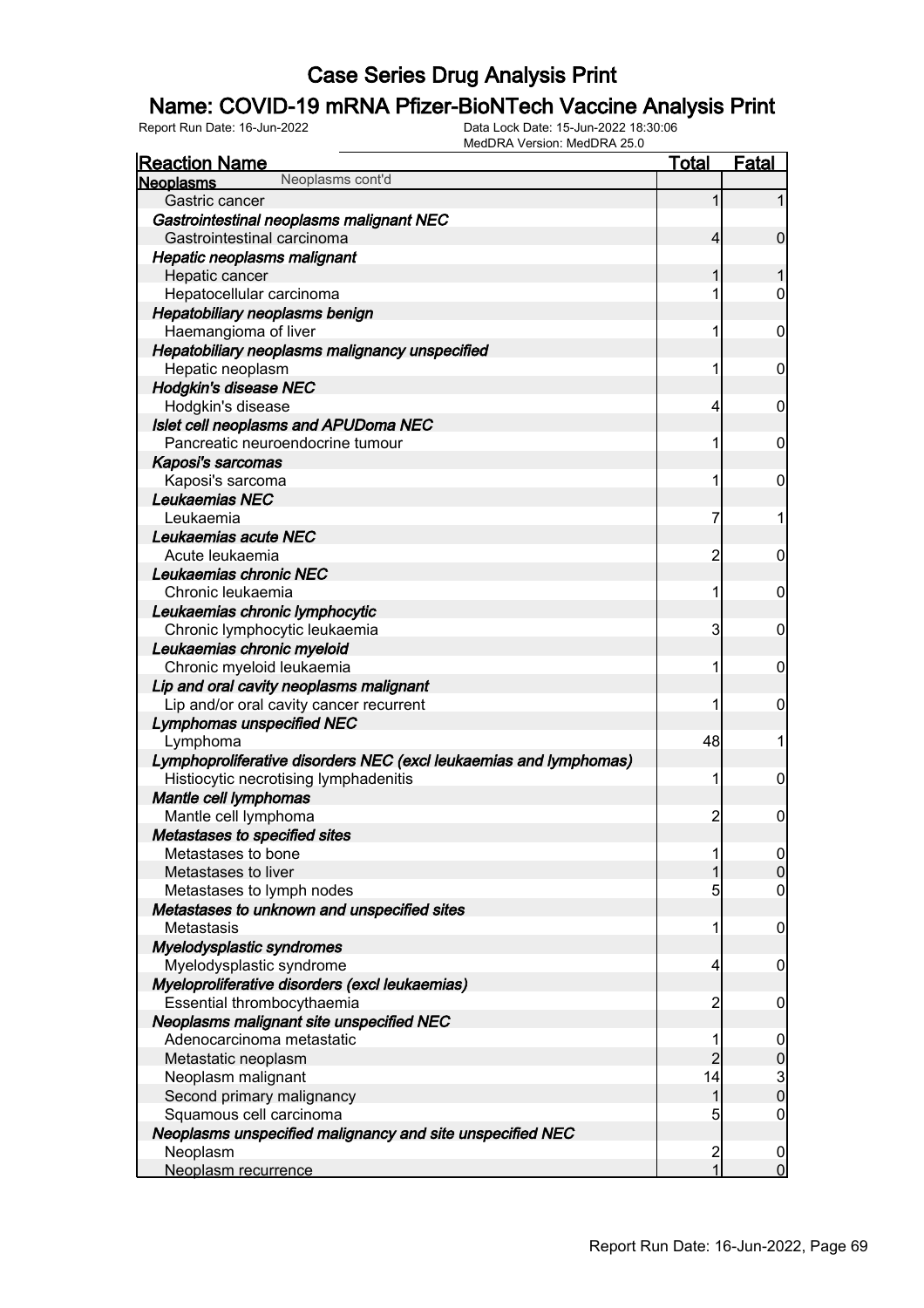# **Name: COVID-19 mRNA Pfizer-BioNTech Vaccine Analysis Print**<br>Report Run Date: 16-Jun-2022<br>Data Lock Date: 15-Jun-2022 18:30:06

| <u>Reaction Name</u>                                                               | <u>Total</u>   | Fatal                                 |
|------------------------------------------------------------------------------------|----------------|---------------------------------------|
| Neoplasms cont'd<br><b>Neoplasms</b>                                               |                |                                       |
| Nervous system neoplasms benign NEC                                                |                |                                       |
| Cranial nerve neoplasm benign                                                      | 1              | 0                                     |
| Neurilemmoma benign                                                                | 1              | 0                                     |
| Nervous system neoplasms unspecified malignancy NEC                                |                |                                       |
| Brain neoplasm                                                                     | 5              | 0                                     |
| Meningioma                                                                         | 1              | $\mathbf 0$                           |
| Spinal cord neoplasm                                                               | 1              | 1                                     |
| <b>Neuromas</b>                                                                    |                |                                       |
| Acoustic neuroma                                                                   | 3              | 0                                     |
| Neuroma                                                                            | 1              | $\mathbf 0$                           |
| Non-Hodgkin's lymphomas NEC                                                        |                |                                       |
| Non-Hodgkin's lymphoma                                                             | 3              | $\boldsymbol{0}$                      |
| Ocular neoplasms benign                                                            |                |                                       |
| Eye naevus                                                                         | 3              | $\boldsymbol{0}$                      |
| Ocular neoplasms malignancy unspecified                                            |                |                                       |
| Eyelid tumour                                                                      | 1              | $\boldsymbol{0}$                      |
| Oesophageal neoplasms malignant                                                    |                |                                       |
| Oesophageal cancer metastatic                                                      | $\overline{4}$ | $\boldsymbol{0}$                      |
| Oncologic complications and emergencies                                            |                |                                       |
| Cancer pain                                                                        | 1              | 0                                     |
| Tumour haemorrhage                                                                 | 1              | $\overline{0}$                        |
| Oropharyngeal, nasopharyngeal and tonsillar neoplasms malignant and<br>unspecified |                |                                       |
| <b>Tonsil cancer</b>                                                               | 4              | $\mathbf 0$                           |
| Ovarian neoplasms malignant (excl germ cell)                                       |                |                                       |
| Ovarian cancer                                                                     | 1              | 0                                     |
| Pancreatic neoplasms malignant (excl islet cell and carcinoid)                     |                |                                       |
| Pancreatic carcinoma                                                               | 4              | 0                                     |
| Paraneoplastic syndromes NEC                                                       |                |                                       |
| Paraneoplastic syndrome                                                            | $\overline{c}$ | 0                                     |
| Plasma cell myelomas                                                               |                |                                       |
| POEMS syndrome                                                                     | 1              | $\mathbf 0$                           |
| Plasma cell myeloma                                                                | $\overline{2}$ | $\mathbf 0$                           |
| Plasma cell neoplasms NEC                                                          |                |                                       |
| Hypergammaglobulinaemia benign monoclonal                                          | 1              | $\mathbf 0$                           |
| <b>TEMPI syndrome</b>                                                              | 2              | $\overline{0}$                        |
| Prostatic neoplasms malignant                                                      |                |                                       |
| Prostate cancer                                                                    | 5              | 0                                     |
| Renal neoplasms malignant                                                          |                |                                       |
| Clear cell renal cell carcinoma                                                    | 1              | $\boldsymbol{0}$                      |
| Renal cancer                                                                       | $\overline{3}$ | $\mathbf 0$                           |
| Reproductive neoplasms female benign NEC                                           |                |                                       |
| Benign hydatidiform mole                                                           | 5 <sub>5</sub> | $\mathbf 0$                           |
| Respiratory tract and pleural neoplasms malignant cell type unspecified<br>NEC     |                |                                       |
| Bronchial carcinoma                                                                | 1              | $\boldsymbol{0}$                      |
| Lung cancer metastatic                                                             | $\overline{2}$ | $\begin{array}{c} 2 \\ 1 \end{array}$ |
| Lung neoplasm malignant                                                            | 15             |                                       |
| Salivary gland neoplasms unspecified malignancy                                    |                |                                       |
| Salivary gland neoplasm                                                            | 2              | $\overline{0}$                        |
| Skin melanomas (excl ocular)                                                       |                |                                       |
| Malignant melanoma                                                                 | 3              | $\boldsymbol{0}$                      |
| Metastatic malignant melanoma                                                      | 1              | 0                                     |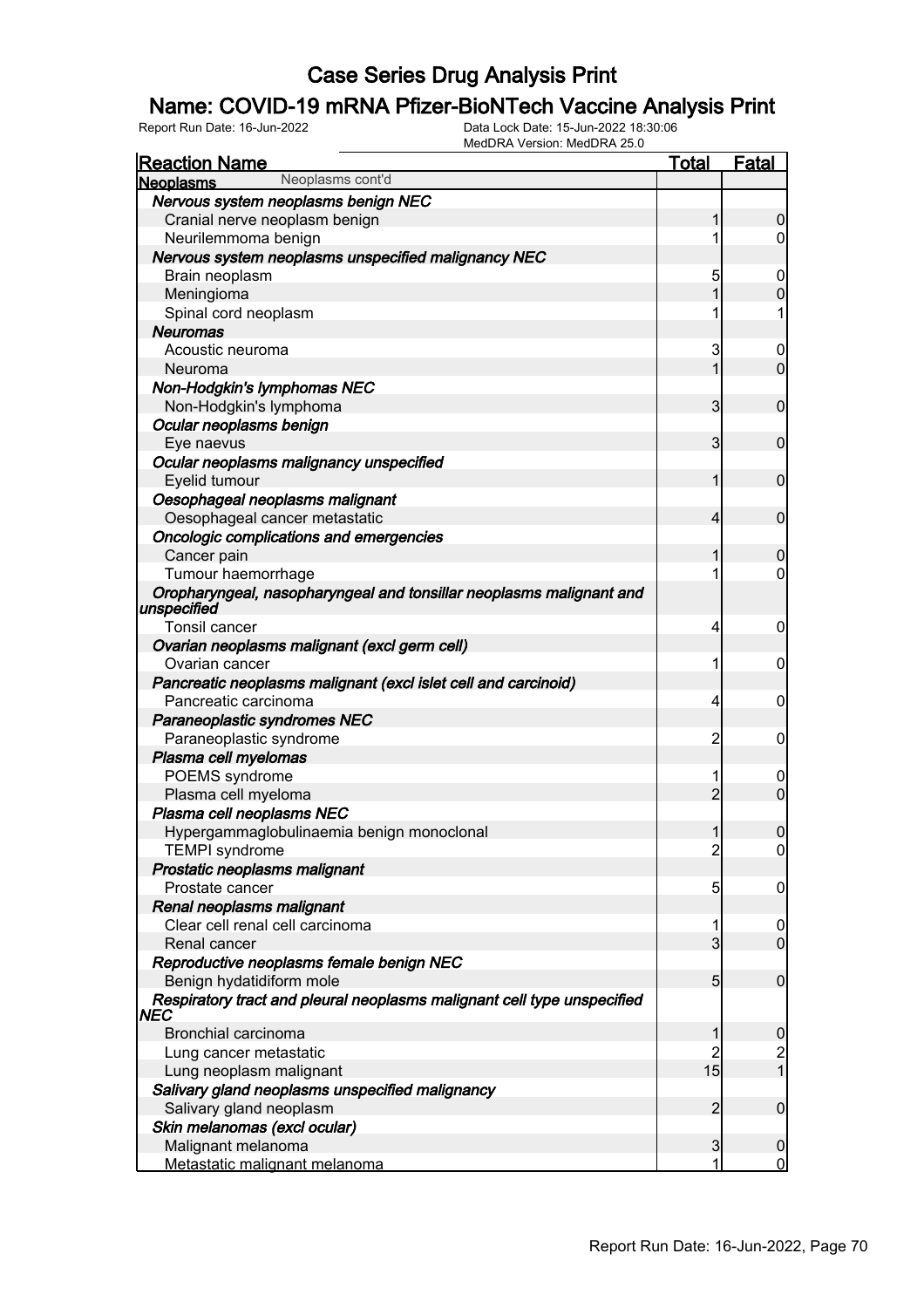# **Name: COVID-19 mRNA Pfizer-BioNTech Vaccine Analysis Print**<br>Report Run Date: 16-Jun-2022<br>Data Lock Date: 15-Jun-2022 18:30:06

| <b>Reaction Name</b>                                     | <u>Total</u> | <b>Fatal</b>   |
|----------------------------------------------------------|--------------|----------------|
| Neoplasms cont'd<br><b>Neoplasms</b>                     |              |                |
| Skin neoplasms benign                                    |              |                |
| Acrochordon                                              |              |                |
| Anogenital warts                                         |              | 0              |
| Fibrous histiocytoma                                     |              | 0              |
| Haemangioma of skin                                      |              | $\overline{0}$ |
| Melanocytic naevus                                       | 10           | 0              |
| Pyogenic granuloma                                       |              | $\overline{0}$ |
| Seborrhoeic keratosis                                    |              | 0              |
| Skin papilloma                                           | 22           | $\overline{0}$ |
| Skin neoplasms malignant and unspecified (excl melanoma) |              |                |
| Basal cell carcinoma                                     | 3            | 0              |
| Bowen's disease                                          |              |                |
| Neoplasm skin                                            | 3            | 0              |
| Skin cancer                                              |              | $\mathbf 0$    |
| Squamous cell carcinoma of skin                          |              | 0              |
| Soft tissue neoplasms benign NEC                         |              |                |
| Lipoma                                                   |              | 0              |
| Lymphangioma                                             |              | 0              |
| Soft tissue sarcomas histology unspecified               |              |                |
| Sarcoma                                                  | 1            | 0              |
| Thyroid neoplasms malignant                              |              |                |
| Anaplastic thyroid cancer                                |              | 0              |
| Huerthle cell carcinoma                                  |              | $\overline{0}$ |
| Papillary thyroid cancer                                 | 2            | 0              |
| Thyroid cancer                                           |              | $\overline{0}$ |
| Uterine neoplasms benign                                 |              |                |
| Uterine leiomyoma                                        | 18           | 0              |
| Neoplasms SOC TOTAL                                      | 397          | 13             |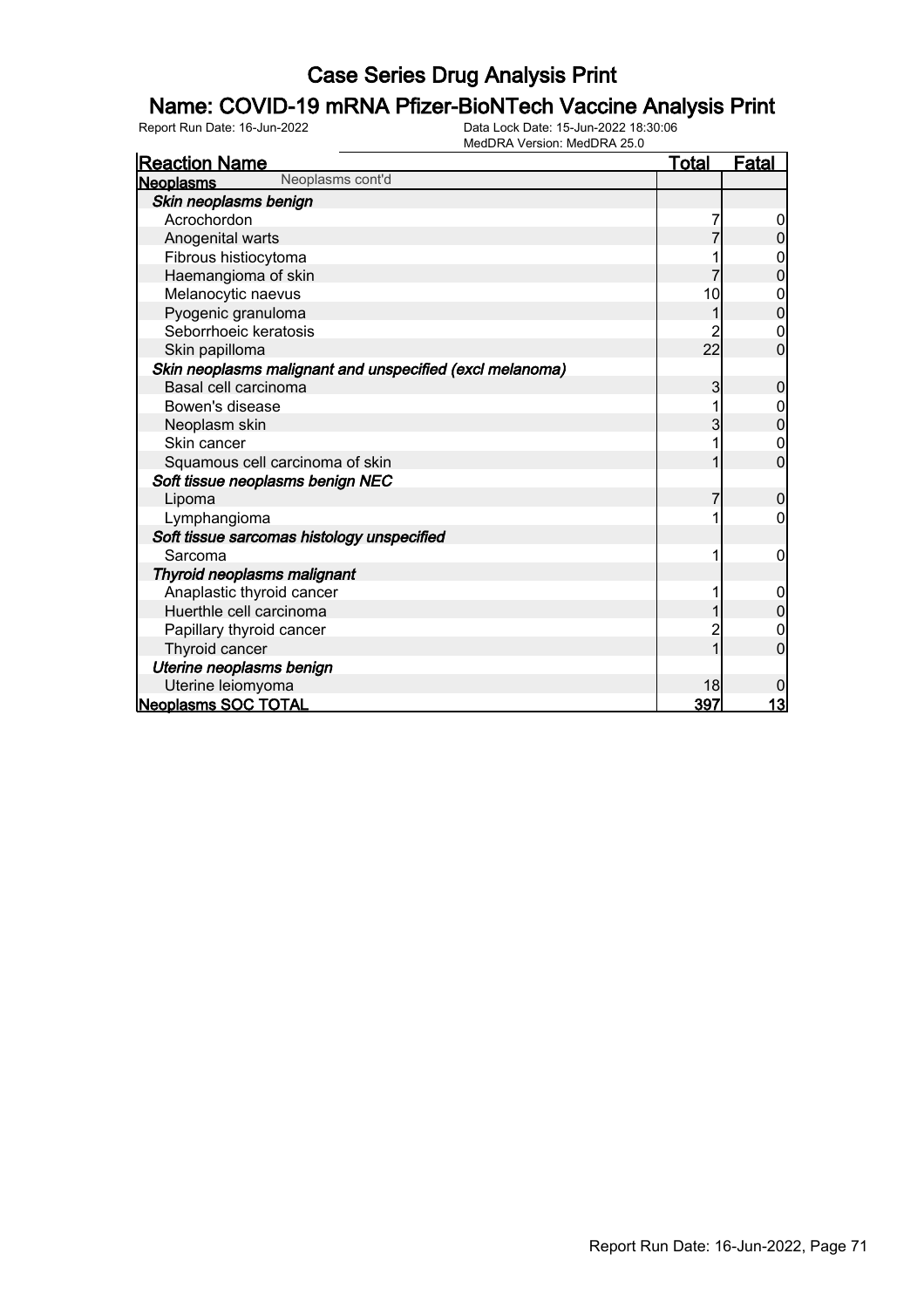## **Name: COVID-19 mRNA Pfizer-BioNTech Vaccine Analysis Print**<br>Report Run Date: 16-Jun-2022<br>Data Lock Date: 15-Jun-2022 18:30:06

| <b>Reaction Name</b>                                              | Total          | <b>Fatal</b>     |
|-------------------------------------------------------------------|----------------|------------------|
| Nervous system disorders                                          |                |                  |
| <b>Abnormal reflexes</b>                                          |                |                  |
| Areflexia                                                         | 9              | 0                |
| Extensor plantar response                                         | $\overline{c}$ | $\mathbf 0$      |
| Hoffmann's sign                                                   | 1              | 0                |
| Hyperreflexia                                                     | 5              | $\mathbf{0}$     |
| Hyporeflexia                                                      | 11             | $\overline{0}$   |
| Reflexes abnormal                                                 | 2              | 0                |
| Abnormal sleep-related events                                     |                |                  |
| Sleep paralysis                                                   | 32             | $\mathbf 0$      |
| Absence seizures                                                  |                |                  |
| Petit mal epilepsy                                                | 32             | 0                |
| Acute polyneuropathies                                            |                |                  |
| Acute motor axonal neuropathy                                     | 1              | $\overline{0}$   |
| Acute motor-sensory axonal neuropathy                             |                | 0                |
| Guillain-Barre syndrome                                           | 106            |                  |
| Miller Fisher syndrome                                            | 6              | $\frac{2}{0}$    |
| Subacute inflammatory demyelinating polyneuropathy                | 1              | 0                |
| Alzheimer's disease (incl subtypes)                               |                |                  |
| Dementia Alzheimer's type                                         | 3              | $\overline{c}$   |
| Autonomic nervous system disorders                                |                |                  |
|                                                                   |                |                  |
| Anticholinergic syndrome                                          | 17             | $\overline{0}$   |
| Autonomic nervous system imbalance                                |                | 0                |
| Autonomic neuropathy                                              | 3              | $\mathbf{0}$     |
| Horner's syndrome                                                 | $\overline{2}$ | 0                |
| Orthostatic intolerance                                           | $\overline{2}$ | 0                |
| Central nervous system aneurysms and dissections                  |                |                  |
| Carotid artery dissection                                         | $\overline{c}$ | $\mathbf 0$      |
| Intracranial aneurysm                                             | $\overline{2}$ |                  |
| Vertebral artery dissection                                       | 1              | 0                |
| Central nervous system haemorrhages and cerebrovascular accidents |                |                  |
| Basal ganglia haemorrhage                                         | 1              | $\overline{0}$   |
| Basal ganglia infarction                                          |                | $\mathbf 0$      |
| Brain stem haemorrhage                                            | 4              | $\frac{3}{1}$    |
| Brain stem infarction                                             |                |                  |
| Brain stem stroke                                                 | 3              | $\mathbf{0}$     |
| Carotid artery occlusion                                          | 11             | <sup>0</sup>     |
| Carotid artery thrombosis                                         | 4              | $\overline{0}$   |
| Cerebellar artery thrombosis                                      | 1              | $\overline{0}$   |
| Cerebellar haemorrhage                                            | $\overline{3}$ | $\mathbf 0$      |
| Cerebellar infarction                                             | $\overline{3}$ | $\boldsymbol{0}$ |
| Cerebellar ischaemia                                              | 1              | $\boldsymbol{0}$ |
| Cerebellar stroke                                                 | 8              |                  |
| Cerebral artery embolism                                          | $\overline{3}$ | 1                |
| Cerebral artery occlusion                                         | $\overline{2}$ | 0                |
| Cerebral artery thrombosis                                        | $\mathbf{5}$   | 0                |
| Cerebral haemorrhage                                              | 66             | 16               |
| Cerebral infarction                                               | 33             | 3                |
| Cerebral ischaemia                                                | 1              | $\mathbf 0$      |
| Cerebral thrombosis                                               | 15             | 0                |
| Cerebrovascular accident                                          | 512            | 21               |
| Embolic stroke                                                    | 8              | $\boldsymbol{0}$ |
| Haemorrhage intracranial                                          | 16             | 4                |
| Haemorrhagic cerebral infarction                                  | 1              | $\mathbf 0$      |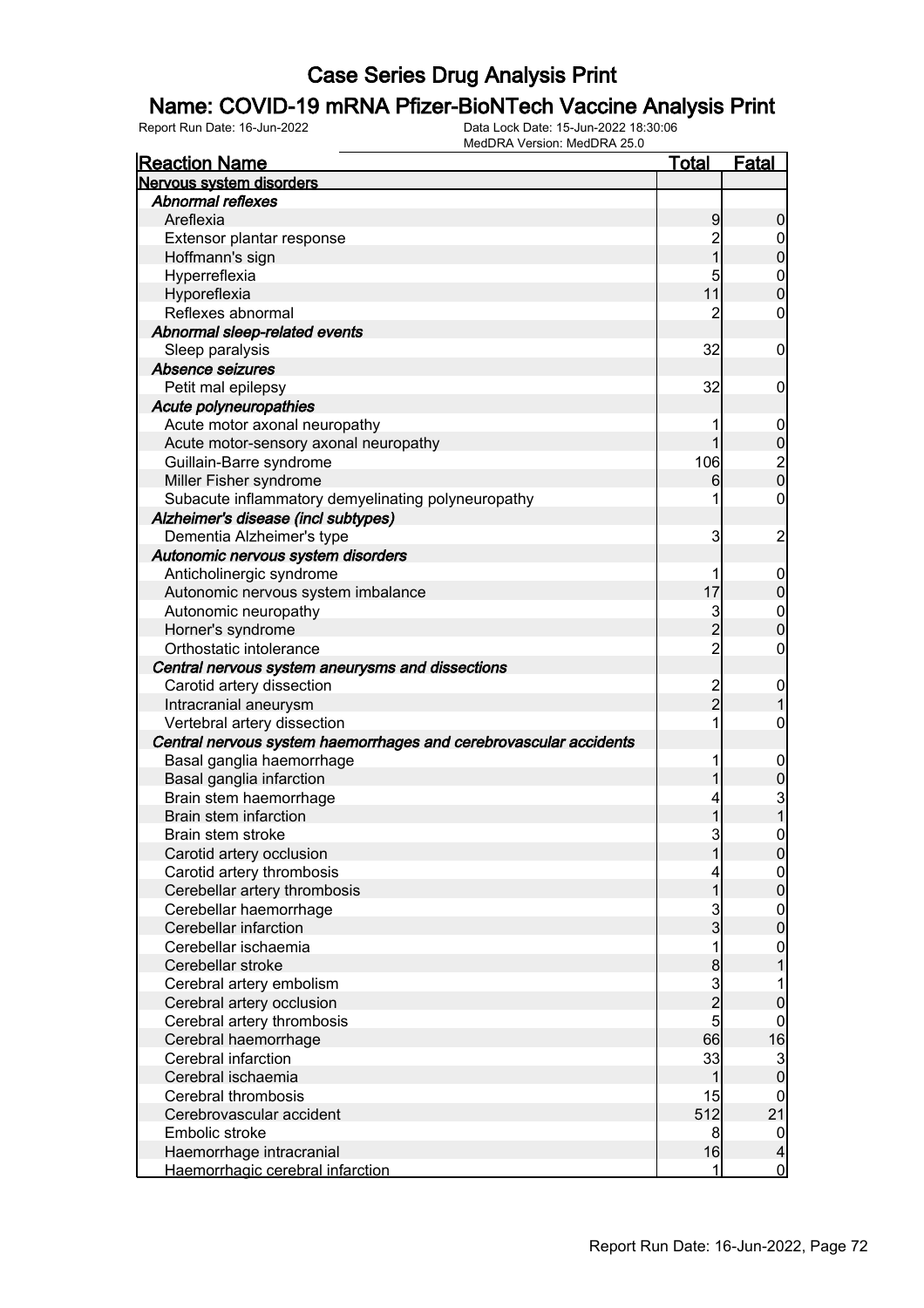#### Name: COVID-19 mRNA Pfizer-BioNTech Vaccine Analysis Print

Report Run Date: 16-Jun-2022 Data Lock Date: 15-Jun-2022 18:30:06

| MedDRA Version: MedDRA 25.0                                 |                         |                     |
|-------------------------------------------------------------|-------------------------|---------------------|
| <b>Reaction Name</b>                                        | <u>Total</u>            | Fatal               |
| Nervous system disorders cont'd<br>Nervous system disorders |                         |                     |
| Haemorrhagic stroke                                         | 12                      | 5                   |
| Internal capsule infarction                                 |                         | $\overline{0}$      |
| Intracranial haematoma                                      | $\overline{2}$          | $\overline{0}$      |
| Ischaemic cerebral infarction                               | 1                       | $\frac{0}{3}$       |
| Ischaemic stroke                                            | 66                      |                     |
| Lacunar infarction                                          | 4                       | $\boldsymbol{0}$    |
| Lacunar stroke                                              | 6                       | $\overline{0}$      |
| Lateral medullary syndrome                                  | 2<br>3                  | $\boldsymbol{0}$    |
| Pseudostroke                                                |                         | $\overline{0}$      |
| Ruptured cerebral aneurysm                                  |                         | $0\atop 0$          |
| Spinal cord infarction                                      |                         |                     |
| Spinal stroke                                               |                         | $\boldsymbol{0}$    |
| Stroke in evolution                                         |                         | $\mathbf 0$         |
| Subarachnoid haemorrhage                                    | 19                      | $\boldsymbol{8}$    |
| Thalamic infarction                                         | 1                       | $\overline{0}$      |
| Thrombotic stroke                                           | 6                       | 1                   |
| Vertebrobasilar stroke                                      | 1                       | $\overline{0}$      |
| Central nervous system inflammatory disorders NEC           |                         |                     |
| Arachnoiditis                                               | 1                       | $\mathbf 0$         |
| Gliosis                                                     | 3                       | 0                   |
| Central nervous system vascular disorders NEC               |                         |                     |
| Brain hypoxia                                               | 5                       | 1                   |
| Carotid arteriosclerosis                                    | 1                       | $\overline{0}$      |
| Central nervous system vasculitis                           |                         | $\overline{0}$      |
| Cerebral amyloid angiopathy                                 |                         | $\overline{0}$      |
| Cerebral congestion                                         | 5                       | $\boldsymbol{0}$    |
| Cerebral small vessel ischaemic disease                     | 4                       | $\overline{0}$      |
| Cerebrovascular disorder                                    | 3                       | $\boldsymbol{0}$    |
| Post cardiac arrest syndrome                                | 1                       | $\overline{0}$      |
| Reversible cerebral vasoconstriction syndrome               |                         | $\boldsymbol{0}$    |
| Cerebrovascular venous and sinus thrombosis                 |                         |                     |
| Cerebral venous sinus thrombosis                            | 60                      | $\overline{5}$      |
| Cerebral venous thrombosis                                  | 9                       | 0                   |
| Superior sagittal sinus thrombosis                          | 6                       | $\mathbf 0$         |
| Transverse sinus thrombosis                                 | 3                       | $\overline{0}$      |
| Cervical spinal cord and nerve root disorders               |                         |                     |
| Cervical radiculopathy                                      | $\overline{2}$          | $\overline{0}$      |
| Cervicobrachial syndrome                                    | 7                       | $\overline{0}$      |
| <b>Choreiform movements</b>                                 |                         |                     |
| Chorea                                                      | 3                       | $\boldsymbol{0}$    |
| Chronic polyneuropathies                                    |                         |                     |
| Chronic inflammatory demyelinating polyradiculoneuropathy   | $\overline{\mathbf{c}}$ | $\boldsymbol{0}$    |
| Demyelinating polyneuropathy                                | $\overline{2}$          | $\overline{0}$      |
| Diabetic neuropathy                                         |                         | $\overline{0}$      |
| Coma states                                                 |                         |                     |
| Coma                                                        | 18                      | $\mathbf 0$         |
| Diabetic coma                                               |                         | $\mathbf 0$         |
| Hypoglycaemic coma                                          |                         | 0                   |
| Coordination and balance disturbances                       |                         |                     |
| Ataxia                                                      | 23                      | $\boldsymbol{0}$    |
| Balance disorder                                            | 527                     | $\mathsf{O}\xspace$ |
| Cerebellar ataxia                                           |                         | 0                   |
| Cerebellar syndrome                                         |                         | $\overline{0}$      |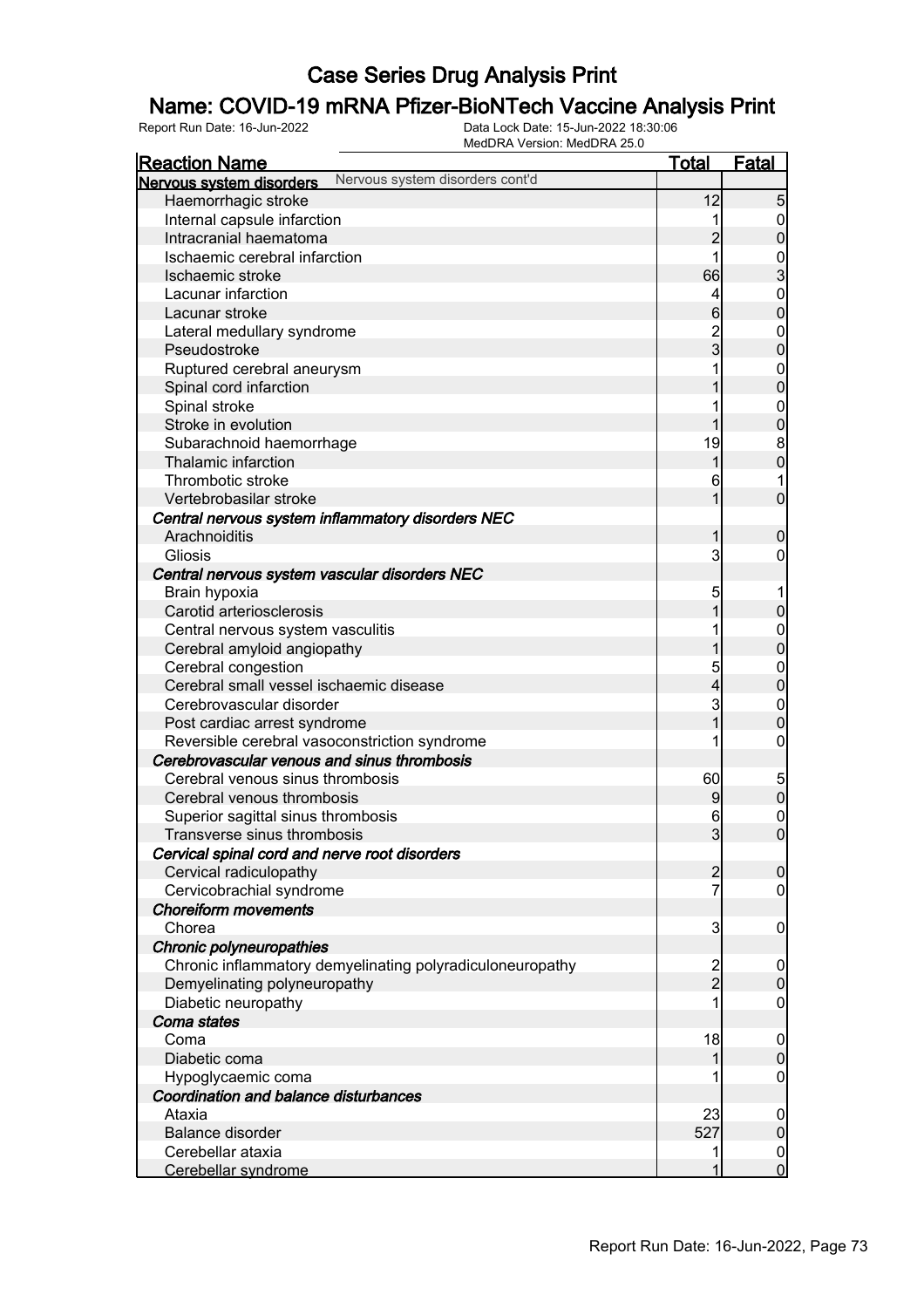## **Name: COVID-19 mRNA Pfizer-BioNTech Vaccine Analysis Print**<br>Report Run Date: 16-Jun-2022<br>Data Lock Date: 15-Jun-2022 18:30:06

| <b>Reaction Name</b>                                                    | <u>Total</u>                     | Fatal                              |
|-------------------------------------------------------------------------|----------------------------------|------------------------------------|
| Nervous system disorders cont'd<br>Nervous system disorders             |                                  |                                    |
| Coordination abnormal                                                   | 76                               | $\overline{0}$                     |
| Dysdiadochokinesis                                                      | 1                                | $\overline{0}$                     |
| Dysstasia                                                               | 76                               | 0                                  |
| Nystagmus                                                               | 17                               | $\overline{0}$                     |
| <b>Cortical dysfunction NEC</b>                                         |                                  |                                    |
| Alexia                                                                  | $\overline{2}$                   | $\boldsymbol{0}$                   |
| Aphasia                                                                 | 110                              | $\mathbf 0$                        |
| Apraxia                                                                 |                                  | $\overline{0}$                     |
| Dysgraphia                                                              |                                  | $\boldsymbol{0}$                   |
| Dyslexia                                                                |                                  | $\overline{0}$                     |
| Dyspraxia                                                               | 2<br>1                           | $\boldsymbol{0}$                   |
| Neurologic neglect syndrome                                             |                                  | $\overline{0}$                     |
| Sensory processing disorder                                             | 3                                | $\mathbf 0$                        |
| Visuospatial deficit                                                    | 1                                | $\mathbf 0$                        |
| Cranial nerve disorders NEC                                             |                                  |                                    |
| Cranial nerve disorder                                                  | 3                                | $\boldsymbol{0}$                   |
| Cranial nerve paralysis                                                 |                                  | 0                                  |
| Dementia (excl Alzheimer's type)                                        |                                  |                                    |
| Dementia                                                                | 19                               | $\mathbf 0$                        |
| Dementia with Lewy bodies                                               | $\overline{c}$                   | $\mathbf 0$                        |
| Senile dementia                                                         |                                  | $\mathbf 0$                        |
| <b>Demyelinating disorders NEC</b>                                      |                                  |                                    |
| Acute disseminated encephalomyelitis                                    | 9                                | $\mathbf 0$                        |
| Clinically isolated syndrome                                            |                                  | $\boldsymbol{0}$                   |
| Demyelination                                                           | 13                               | $\mathbf 0$                        |
| Neuromyelitis optica spectrum disorder                                  | $\overline{2}$                   | $\mathbf 0$                        |
| Disturbances in consciousness NEC                                       |                                  |                                    |
| Altered state of consciousness                                          | 14                               | $\boldsymbol{0}$                   |
| <b>Consciousness fluctuating</b>                                        | 4                                | $\mathbf 0$                        |
| Depressed level of consciousness                                        | 57                               | $\pmb{0}$                          |
| Infant sedation                                                         |                                  | $\boldsymbol{0}$                   |
| Lethargy                                                                | 2583                             | $\pmb{0}$                          |
| Loss of consciousness                                                   | 837                              |                                    |
| Postictal state                                                         | 6                                | $\overline{0}$                     |
| Sedation                                                                | 9                                | $\mathbf 0$                        |
| Sedation complication                                                   |                                  | 0                                  |
| Somnolence                                                              | 1232                             | 0                                  |
| Stupor                                                                  | 5                                | $\overline{0}$                     |
| Syncope                                                                 | 2878                             | $\mathbf 0$                        |
| Disturbances in sleep phase rhythm                                      |                                  |                                    |
| Circadian rhythm sleep disorder                                         | $\frac{2}{2}$                    | $\overline{0}$<br>$\overline{0}$   |
| Irregular sleep phase                                                   |                                  |                                    |
| Irregular sleep wake rhythm disorder<br>Non-24-hour sleep-wake disorder | $\overline{c}$<br>$\overline{1}$ | $\boldsymbol{0}$<br>$\overline{0}$ |
| Dyskinesias and movement disorders NEC                                  |                                  |                                    |
| Akathisia                                                               | 7                                | $\boldsymbol{0}$                   |
| <b>Ballismus</b>                                                        | 1                                |                                    |
| Bradykinesia                                                            | 26                               | $\overline{0}$<br>$\mathbf 0$      |
| Clumsiness                                                              | 26                               |                                    |
| Dyskinesia                                                              | 86                               | $\boldsymbol{0}$<br>$\overline{0}$ |
| Extrapyramidal disorder                                                 | $\overline{3}$                   | $\overline{0}$                     |
| Fine motor skill dysfunction                                            | 14                               | $\mathbf 0$                        |
| Foetal movement disorder                                                | $\overline{7}$                   | $\overline{0}$                     |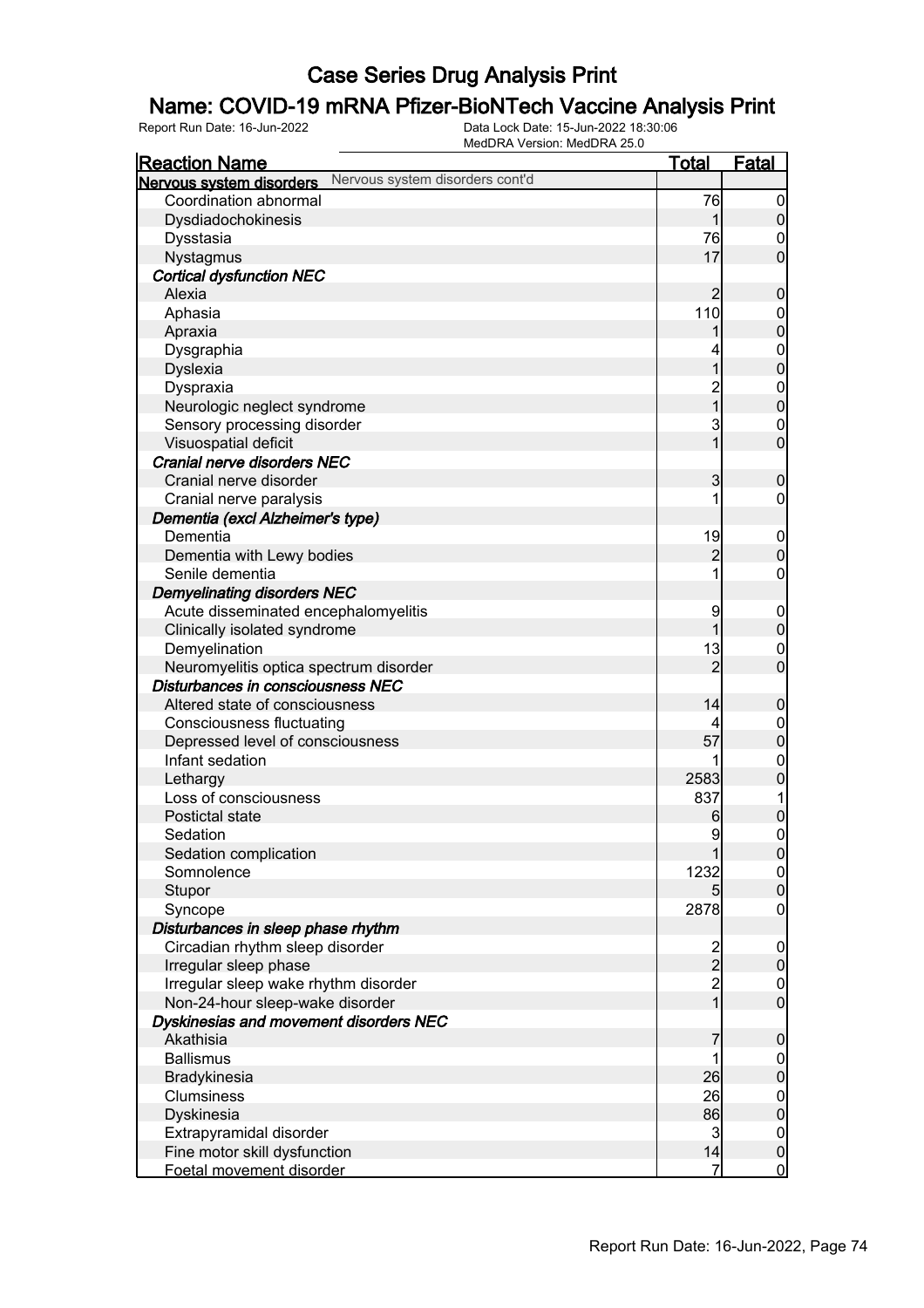## **Name: COVID-19 mRNA Pfizer-BioNTech Vaccine Analysis Print**<br>Report Run Date: 16-Jun-2022<br>Data Lock Date: 15-Jun-2022 18:30:06

| <b>Reaction Name</b>                                        | <u>Total</u>   | <b>Fatal</b>     |
|-------------------------------------------------------------|----------------|------------------|
| Nervous system disorders cont'd<br>Nervous system disorders |                |                  |
| Hyperkinesia                                                | $\overline{4}$ | $\mathbf 0$      |
| Hypokinesia                                                 | 115            | $\overline{0}$   |
| Micrographia                                                | 1              | $\pmb{0}$        |
| Motor dysfunction                                           | 5              | $\boldsymbol{0}$ |
| Movement disorder                                           | 72             | $\mathbf 0$      |
| Psychomotor hyperactivity                                   | 31             | $\boldsymbol{0}$ |
| Synkinesis                                                  | $\overline{c}$ | $\overline{0}$   |
| Tardive dyskinesia                                          | $\overline{2}$ | $\boldsymbol{0}$ |
| <b>Dystonias</b>                                            |                |                  |
| Dystonia                                                    | 17             | $\boldsymbol{0}$ |
| Writer's cramp                                              | 1              | $\mathbf 0$      |
| <b>Encephalitis NEC</b>                                     |                |                  |
| Encephalitis autoimmune                                     | $\overline{c}$ | $\boldsymbol{0}$ |
| Limbic encephalitis                                         | 1              | $\boldsymbol{0}$ |
| Noninfective encephalitis                                   | 8 <sup>1</sup> | $\overline{0}$   |
| <b>Encephalopathies NEC</b>                                 |                |                  |
| Autoimmune encephalopathy                                   | $\overline{c}$ | 1                |
| Encephalopathy                                              | 6              | $\boldsymbol{0}$ |
| Hashimoto's encephalopathy                                  | $\overline{2}$ | $\mathbf 0$      |
| Posterior reversible encephalopathy syndrome                | 1              | $\boldsymbol{0}$ |
| Eye movement disorders                                      |                |                  |
| Illrd nerve disorder                                        |                | $\mathbf 0$      |
| Illrd nerve paralysis                                       |                | $\pmb{0}$        |
| IVth nerve paralysis                                        |                | $0\atop 0$       |
| Microvascular cranial nerve palsy                           | $\overline{c}$ |                  |
| Vith nerve disorder                                         |                | $\mathbf 0$      |
| VIth nerve paralysis                                        | 13             | $\overline{0}$   |
| <b>Facial cranial nerve disorders</b>                       |                |                  |
| Bell's palsy                                                | 652            | $\boldsymbol{0}$ |
| Facial nerve disorder                                       | 9              | $\boldsymbol{0}$ |
| Facial paralysis                                            | 489            | $\pmb{0}$        |
| Facial paresis                                              | 109            | $\mathbf 0$      |
| Facial spasm                                                | 57             | $\boldsymbol{0}$ |
| Generalised tonic-clonic seizures                           | 87             |                  |
| Generalised tonic-clonic seizure                            |                | $\boldsymbol{0}$ |
| Glossopharyngeal nerve disorders                            | $\mathbf{1}$   |                  |
| Glossopharyngeal neuralgia<br><b>Headaches NEC</b>          |                | $\mathbf 0$      |
| Cervicogenic headache                                       | $\overline{3}$ | $\boldsymbol{0}$ |
| Cluster headache                                            | 298            | $\overline{0}$   |
| Cold-stimulus headache                                      | 37             | $\mathbf 0$      |
| Drug withdrawal headache                                    | 3              | $\boldsymbol{0}$ |
| <b>Exertional headache</b>                                  | 10             | $\mathbf 0$      |
| External compression headache                               | 2              | $\boldsymbol{0}$ |
| Headache                                                    | 30545          | $\overline{1}$   |
| Medication overuse headache                                 | $\overline{c}$ | $\boldsymbol{0}$ |
| New daily persistent headache                               | 8              | $\mathbf 0$      |
| Occipital neuralgia                                         | 17             | $\boldsymbol{0}$ |
| Ophthalmoplegic migraine                                    | 1              | $\mathbf 0$      |
| Primary cough headache                                      | 4              | $\boldsymbol{0}$ |
| Primary headache associated with sexual activity            | 10             | $\mathbf 0$      |
| Sinus headache                                              | 404            | $\overline{0}$   |
| Tension headache                                            | 641            | $\overline{0}$   |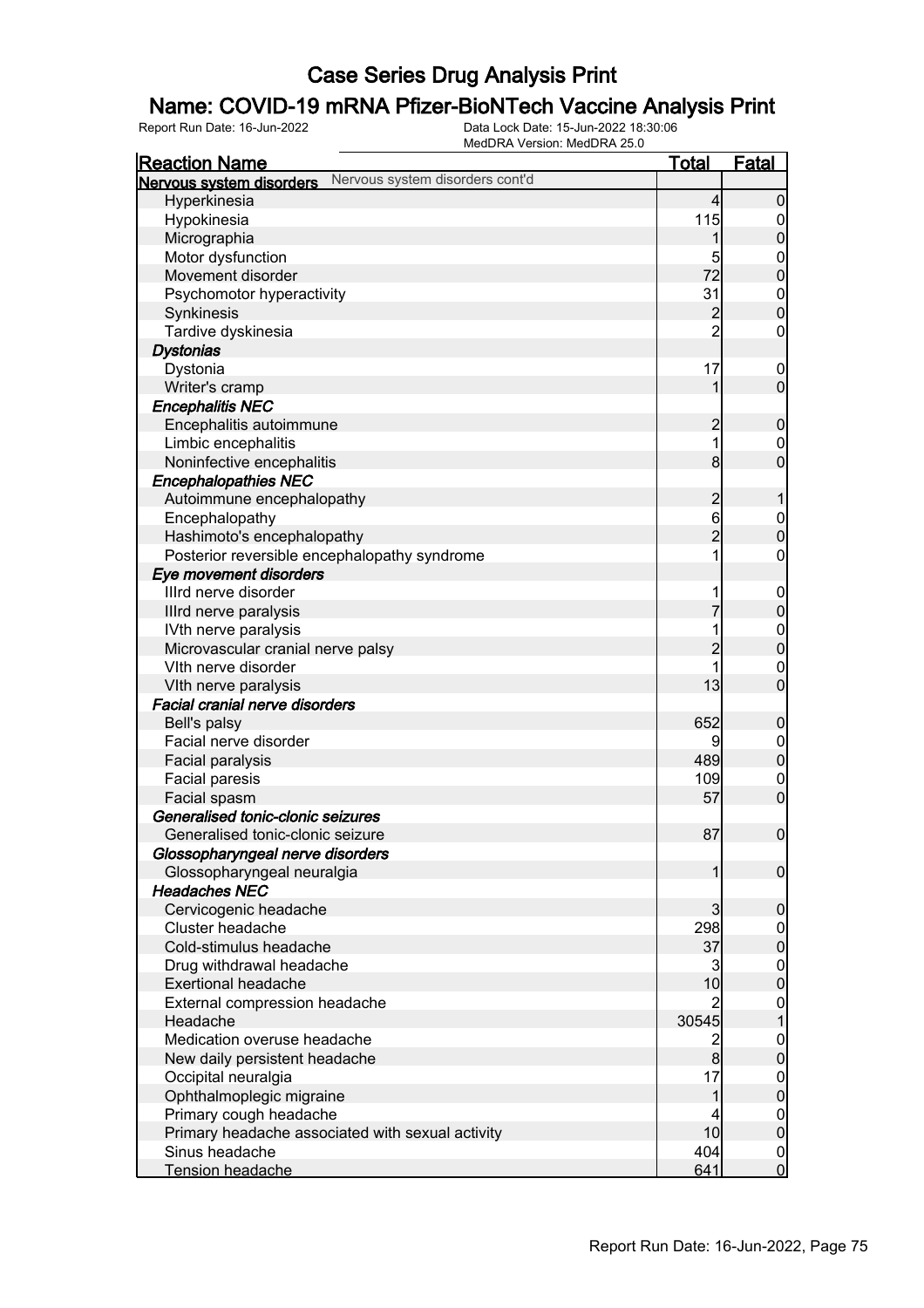## **Name: COVID-19 mRNA Pfizer-BioNTech Vaccine Analysis Print**<br>Report Run Date: 16-Jun-2022<br>Data Lock Date: 15-Jun-2022 18:30:06

| <b>Reaction Name</b>                                                | <b>Total</b>        | <b>Fatal</b>                           |
|---------------------------------------------------------------------|---------------------|----------------------------------------|
| Nervous system disorders cont'd<br>Nervous system disorders         |                     |                                        |
| Thunderclap headache                                                | 25                  | $\overline{0}$                         |
| Vascular headache                                                   | 22                  | $\overline{0}$                         |
| <b>Hydrocephalic conditions</b>                                     |                     |                                        |
| Hydrocephalus                                                       | 5 <sub>5</sub>      | $\mathbf 0$                            |
| Hypoglossal nerve disorders                                         |                     |                                        |
| Tongue paralysis                                                    | 1                   | $\mathbf 0$                            |
| Increased intracranial pressure disorders                           |                     |                                        |
| <b>Brain compression</b>                                            | $\overline{2}$      | $\mathbf 0$                            |
| Brain oedema                                                        | 14                  |                                        |
| Idiopathic intracranial hypertension                                | 12                  | $\begin{bmatrix} 2 \\ 0 \end{bmatrix}$ |
|                                                                     | 5                   | $\mathbf 0$                            |
| Intracranial pressure increased<br><b>Intellectual disabilities</b> |                     |                                        |
|                                                                     |                     |                                        |
| Intellectual disability                                             | 4                   | $\boldsymbol{0}$                       |
| Lumbar spinal cord and nerve root disorders                         |                     |                                        |
| Cauda equina syndrome                                               |                     | $\mathbf 0$                            |
| Sciatica                                                            | 140                 | $\mathbf 0$                            |
| Memory loss (excl dementia)                                         |                     |                                        |
| Amnesia                                                             | 242                 | $\boldsymbol{0}$                       |
| Memory impairment                                                   | 263                 | $\mathbf 0$                            |
| Retrograde amnesia                                                  | 1                   | $\overline{0}$                         |
| Transient global amnesia                                            | 10                  | $\mathbf 0$                            |
| Mental impairment (excl dementia and memory loss)                   |                     |                                        |
| Cognitive disorder                                                  | 112                 | $\mathbf 0$                            |
| Cognitive linguistic deficit                                        |                     | $\mathbf 0$                            |
| Disturbance in attention                                            | 411                 | $\mathbf 0$                            |
| Mental impairment                                                   | 66                  | $\overline{0}$                         |
| Migraine headaches                                                  |                     |                                        |
| Basilar migraine                                                    |                     | $\boldsymbol{0}$                       |
| Hemiplegic migraine                                                 | 44                  | $\mathbf 0$                            |
| Migraine                                                            | 3578                | $\overline{0}$                         |
| Migraine with aura                                                  | 235                 | $\boldsymbol{0}$                       |
| Migraine without aura                                               | 22                  | $\overline{0}$                         |
| Ophthalmic migraine                                                 | 7                   | $\begin{matrix} 0 \\ 0 \end{matrix}$   |
| Retinal migraine                                                    | 39                  |                                        |
| Typical aura without headache                                       | $\overline{9}$      | $\boldsymbol{0}$                       |
| Vestibular migraine                                                 | 31                  | $\overline{0}$                         |
| Mixed cranial nerve disorders                                       |                     |                                        |
| <b>Bulbar palsy</b>                                                 | $\overline{2}$      | $\boldsymbol{0}$                       |
| Mononeuropathies                                                    |                     |                                        |
| Carpal tunnel syndrome                                              | 37                  | $\mathbf 0$                            |
| Cubital tunnel syndrome                                             | 4                   | $\overline{0}$                         |
| Meralgia paraesthetica                                              | $\overline{c}$      | $\overline{0}$                         |
| Mononeuritis                                                        | $\overline{c}$      |                                        |
| Mononeuropathy                                                      | 4                   | $\begin{matrix} 0 \\ 0 \end{matrix}$   |
| Nerve compression                                                   | 32                  |                                        |
| Peripheral nerve lesion                                             | $\overline{2}$      | $0\atop 0$                             |
| Peroneal nerve palsy                                                | 21                  |                                        |
| Piriformis syndrome                                                 |                     | $0\atop 0$                             |
| Pudendal canal syndrome                                             |                     |                                        |
| Sciatic nerve neuropathy                                            | $2$ $3$ $2$ $3$ $3$ | $0\atop 0$                             |
| Ulnar nerve palsy                                                   |                     | $\boldsymbol{0}$                       |
| <b>Ulnar neuritis</b>                                               |                     | $\mathbf 0$                            |
| Ulnar tunnel syndrome                                               | $\overline{2}$      | $\overline{0}$                         |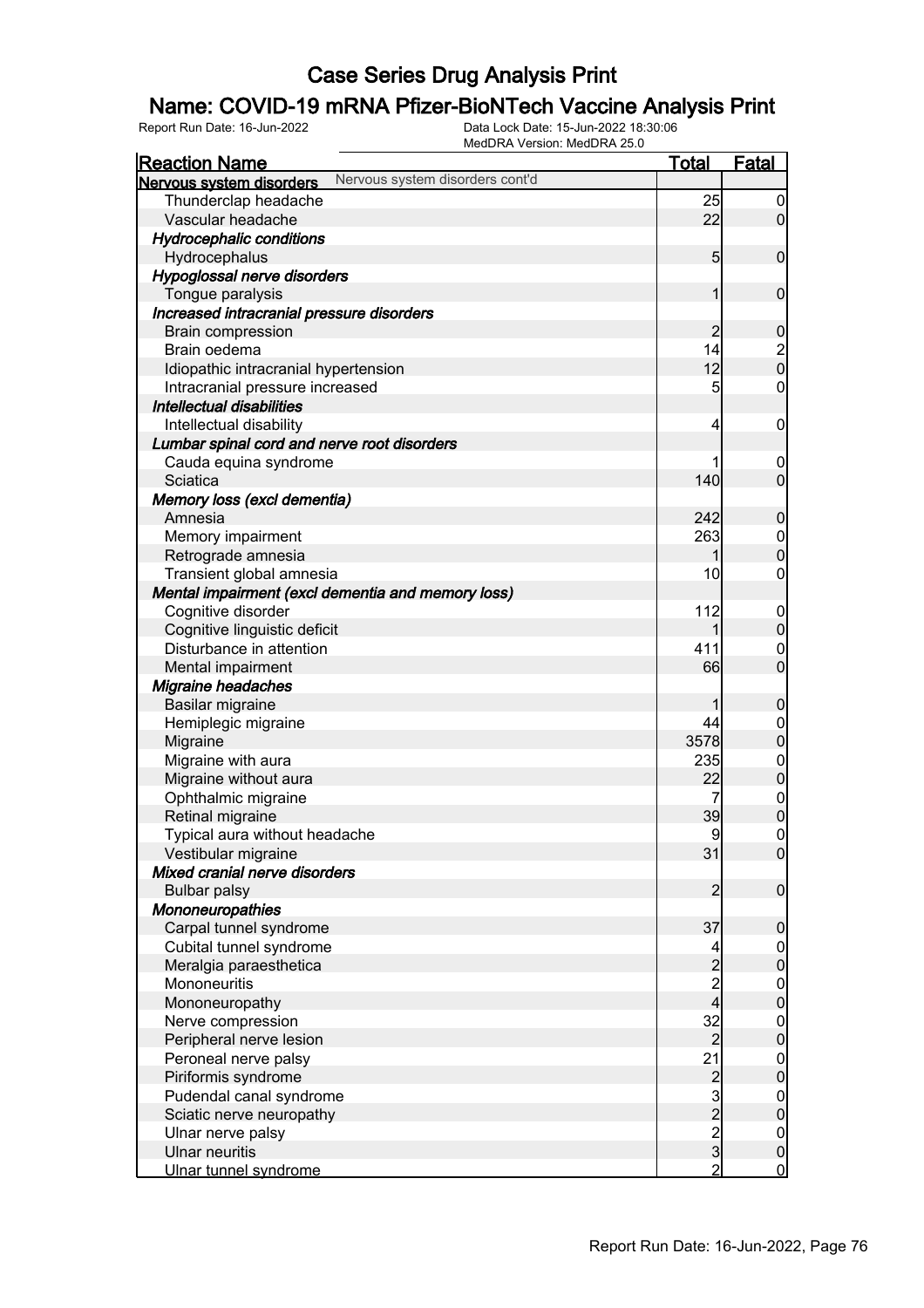#### Name: COVID-19 mRNA Pfizer-BioNTech Vaccine Analysis Print

| <b>Reaction Name</b>                                     | <u>Total</u>            | <u>Fatal</u>                         |
|----------------------------------------------------------|-------------------------|--------------------------------------|
| Nervous system disorders Nervous system disorders cont'd |                         |                                      |
| Motor neurone diseases                                   |                         |                                      |
| Amyotrophic lateral sclerosis                            | 1                       |                                      |
| Lower motor neurone lesion                               | $\overline{c}$          | $\overline{0}$                       |
| Motor neurone disease                                    | 7                       |                                      |
| Progressive bulbar palsy                                 |                         | $\frac{3}{0}$                        |
| Upper motor neurone lesion                               |                         | 0                                    |
| Multiple sclerosis acute and progressive                 |                         |                                      |
| <b>Band sensation</b>                                    |                         | $\mathbf 0$                          |
| Multiple sclerosis                                       | 39                      | $\overline{0}$                       |
| Multiple sclerosis relapse                               | 26                      | $\mathbf 0$                          |
| Relapsing-remitting multiple sclerosis                   |                         | $\overline{0}$                       |
| Tumefactive multiple sclerosis                           |                         |                                      |
| Muscle tone abnormal                                     |                         |                                      |
| Drop attacks                                             | 3                       | $\overline{0}$                       |
| Hypertonia                                               | $\overline{2}$          | $\overline{0}$                       |
| Hypotonia                                                | 40                      | $\boldsymbol{0}$                     |
| Morvan syndrome                                          |                         | $\overline{0}$                       |
| Muscle tone disorder                                     |                         |                                      |
| Serotonin syndrome                                       |                         | $\begin{matrix} 0 \\ 0 \end{matrix}$ |
| Stiff leg syndrome                                       |                         | 0                                    |
|                                                          |                         |                                      |
| Myelitis (incl infective)                                | 39                      | 0                                    |
| Myelitis transverse                                      |                         |                                      |
| Narcolepsy and hypersomnia                               |                         |                                      |
| Cataplexy                                                | 3                       | $\overline{0}$<br>$\overline{0}$     |
| Hypersomnia                                              | 126                     |                                      |
| Narcolepsy                                               |                         | 0                                    |
| Nervous system disorders NEC                             |                         |                                      |
| Central nervous system lesion                            | 3<br>$\overline{3}$     | $\mathbf 0$<br>$\overline{0}$        |
| Cerebral disorder                                        |                         |                                      |
| Nervous system disorder                                  | 28                      | $\mathbf 0$<br>$\overline{0}$        |
| Neurotoxicity                                            | 4                       |                                      |
| Psychomotor skills impaired                              |                         | $\mathbf 0$                          |
| Neurologic visual problems NEC                           |                         |                                      |
| Hemianopia                                               | $\frac{2}{2}$           | $\overline{0}$                       |
| Hemianopia homonymous                                    |                         | $\mathbf 0$                          |
| Quadrantanopia                                           | $\overline{\mathbf{c}}$ | 0                                    |
| <b>Tunnel vision</b>                                     | 25                      | $\overline{0}$                       |
| Neurological signs and symptoms NEC                      |                         |                                      |
| Agitation neonatal                                       |                         | $\mathbf 0$                          |
| Cerebrospinal fluid leakage                              |                         | $\begin{matrix} 0 \\ 0 \end{matrix}$ |
| Clonus                                                   | 5                       |                                      |
| Decerebrate posture                                      |                         | $\begin{matrix} 0 \\ 0 \end{matrix}$ |
| Decorticate posture                                      |                         |                                      |
| <b>Dizziness</b>                                         | 11525                   | $\begin{matrix} 0 \\ 0 \end{matrix}$ |
| Dizziness exertional                                     | 53                      |                                      |
| Dizziness postural                                       | 864                     | $\begin{matrix} 0 \\ 0 \end{matrix}$ |
| Drooling                                                 | 27                      |                                      |
| Fontanelle bulging                                       | $\overline{2}$          | $\begin{matrix} 0 \\ 0 \end{matrix}$ |
| Head discomfort                                          | 418                     |                                      |
| Hyporesponsive to stimuli                                | $\frac{2}{3}$           | $\boldsymbol{0}$                     |
| Inability to crawl                                       |                         | $\overline{0}$                       |
| Infant irritability                                      | 10                      | $\overline{0}$                       |
| <b>Meningism</b>                                         | $\overline{2}$          | $\mathbf 0$                          |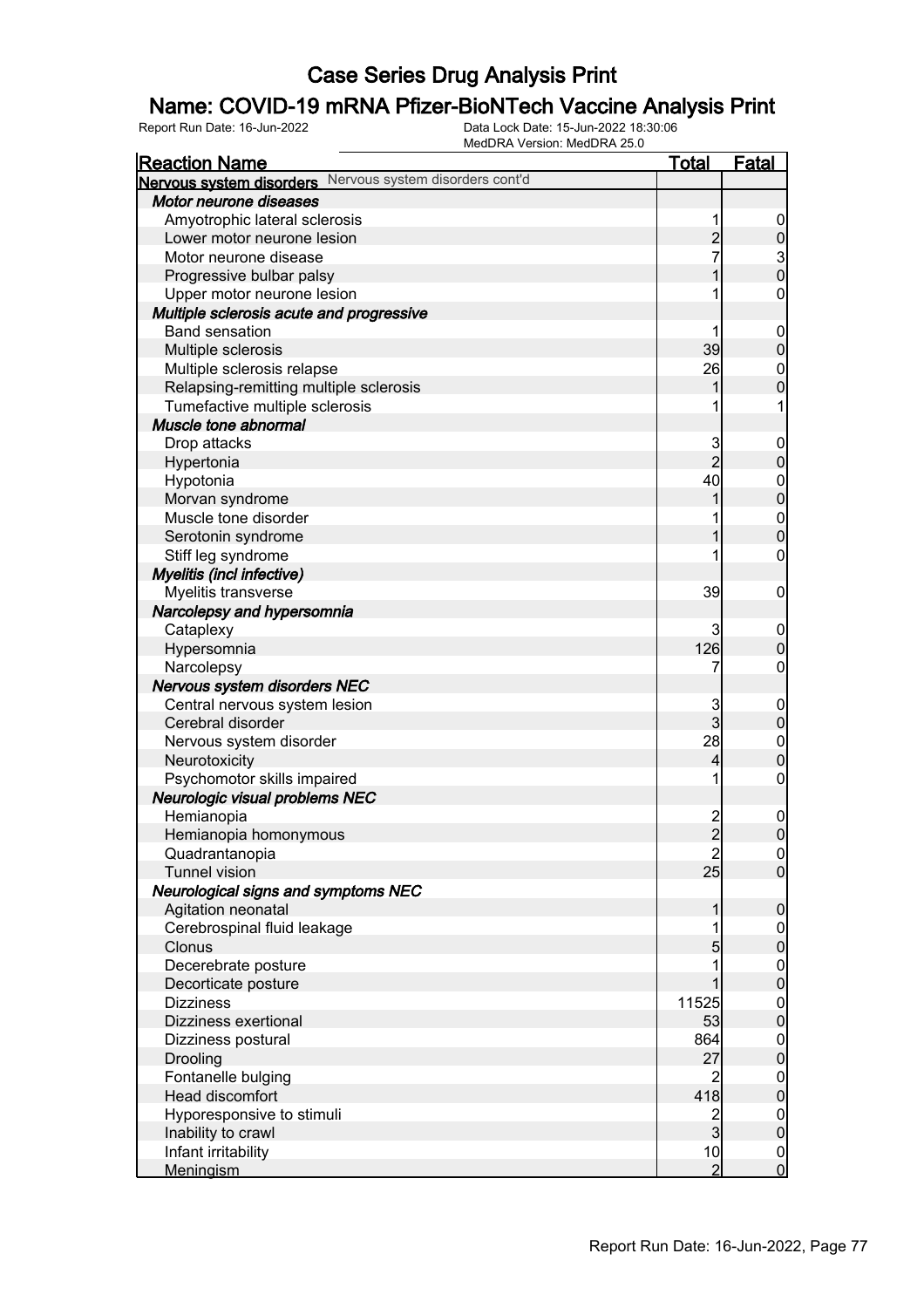## **Name: COVID-19 mRNA Pfizer-BioNTech Vaccine Analysis Print**<br>Report Run Date: 16-Jun-2022<br>Data Lock Date: 15-Jun-2022 18:30:06

| <u>Reaction Name</u>                                        | <b>Total</b>   | <b>Fatal</b>                         |
|-------------------------------------------------------------|----------------|--------------------------------------|
| Nervous system disorders cont'd<br>Nervous system disorders |                |                                      |
| Myoclonus                                                   | 35             | $\overline{0}$                       |
| Neurological symptom                                        | 80             | $\pmb{0}$                            |
| Patient elopement                                           | 1              | 0                                    |
| Persistent postural-perceptual dizziness                    | 19             | $\mathbf 0$                          |
| Presyncope                                                  | 727            | $\boldsymbol{0}$                     |
| Sensory overload                                            | 5              | $\overline{0}$                       |
| Slow response to stimuli                                    | 4              |                                      |
| Tongue biting                                               | $\overline{9}$ | $\begin{matrix}0\\0\end{matrix}$     |
| Unresponsive to stimuli                                     | 67             | $\boldsymbol{0}$                     |
| <b>Neuromuscular disorders NEC</b>                          |                |                                      |
| Muscle contractions involuntary                             | 33             | $\mathbf 0$                          |
| Muscle spasticity                                           | 20             | $\mathbf 0$                          |
| Neuromuscular pain                                          | 3              | $\boldsymbol{0}$                     |
| Neuromuscular junction dysfunction                          |                |                                      |
|                                                             | 17             |                                      |
| Myasthenia gravis                                           |                | $\mathbf 0$                          |
| Myasthenia gravis crisis                                    | $\overline{c}$ | $\mathbf 0$                          |
| Myasthenic syndrome                                         |                | $\boldsymbol{0}$                     |
| <b>Olfactory nerve disorders</b>                            |                |                                      |
| Anosmia                                                     | 337            | $\mathbf 0$                          |
| Hyposmia                                                    | 19             | $\mathbf 0$                          |
| Parosmia                                                    | 342            | $\boldsymbol{0}$                     |
| <b>Optic nerve disorders NEC</b>                            |                |                                      |
| Optic neuritis                                              | 45             | $\mathbf 0$                          |
| Paraesthesias and dysaesthesias                             |                |                                      |
| Burning feet syndrome                                       | 15             | $\mathbf 0$                          |
| <b>Burning sensation</b>                                    | 689            | $\pmb{0}$                            |
| Burning sensation mucosal                                   | $\overline{c}$ | $\boldsymbol{0}$                     |
| Dysaesthesia                                                | $\bf{8}$       | $\overline{0}$                       |
| Formication                                                 | 48             | $0\atop 0$                           |
| Hemianaesthesia                                             | 1              |                                      |
| Hemihypoaesthesia                                           | 4              | $0$<br>0                             |
| Hemiparaesthesia                                            | 6              |                                      |
| Hyperaesthesia                                              | 126            | $\begin{matrix} 0 \\ 0 \end{matrix}$ |
| Hypoaesthesia                                               | 3599           |                                      |
| Lhermitte's sign                                            | 1              | $\pmb{0}$                            |
| Paraesthesia                                                | 4907           | 0                                    |
| Reversed hot-cold sensation                                 | 4              | 0                                    |
| Synaesthesia                                                | $\overline{c}$ | $\pmb{0}$                            |
| Vibration syndrome                                          | 3              | $\mathbf 0$                          |
| Paralysis and paresis (excl cranial nerve)                  |                |                                      |
| Diplegia                                                    | 22             | $\mathbf 0$                          |
| Hemiparesis                                                 | 73             | $\pmb{0}$                            |
| Hemiplegia                                                  | 50             | $\overline{0}$                       |
| Locked-in syndrome                                          | 1              | $\mathbf 0$                          |
| Monoparesis                                                 | 94             | $\overline{0}$                       |
| Monoplegia                                                  | 105            | $\overline{0}$                       |
| Paralysis                                                   | 163            | 1                                    |
| Paraparesis                                                 | $\overline{4}$ | $\pmb{0}$                            |
| Paraplegia                                                  | 3              | $\overline{0}$                       |
| Paresis                                                     | 10             | $\pmb{0}$                            |
| Quadriparesis                                               | 1              | $\overline{0}$                       |
| Quadriplegia                                                | 1              | $\mathbf 0$                          |
| Parkinson's disease and parkinsonism                        |                |                                      |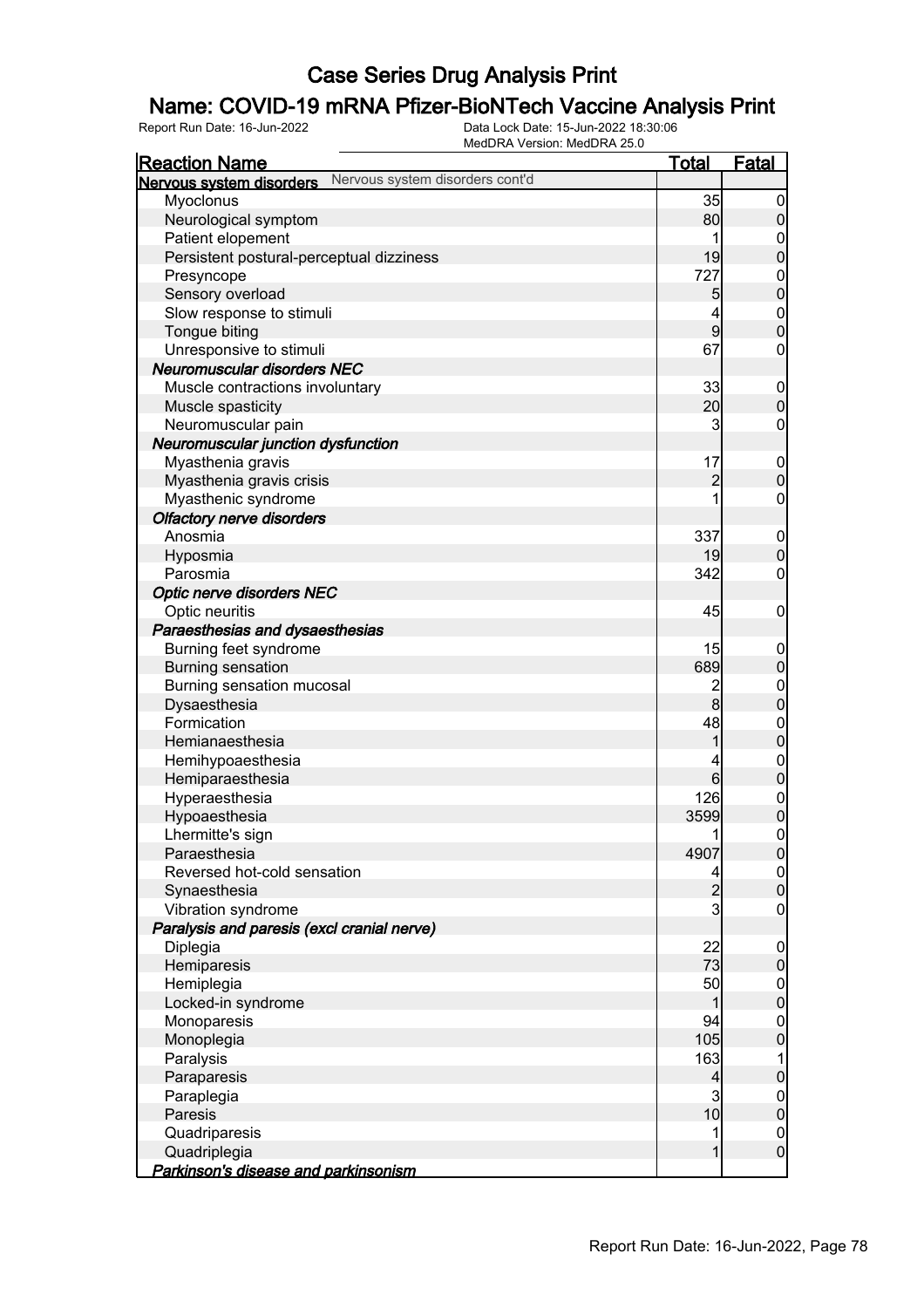## **Name: COVID-19 mRNA Pfizer-BioNTech Vaccine Analysis Print**<br>Report Run Date: 16-Jun-2022<br>Data Lock Date: 15-Jun-2022 18:30:06

| <b>Reaction Name</b>                                        | <u>Total</u>                           | <b>Fatal</b>     |
|-------------------------------------------------------------|----------------------------------------|------------------|
| Nervous system disorders cont'd<br>Nervous system disorders |                                        |                  |
| Freezing phenomenon                                         | 18                                     | $\boldsymbol{0}$ |
| Hypokinetic dysarthria                                      |                                        | $\overline{0}$   |
| Parkinson's disease                                         | 4                                      | $\pmb{0}$        |
| Parkinsonian gait                                           |                                        | $\boldsymbol{0}$ |
| Parkinsonian rest tremor                                    |                                        | $\overline{0}$   |
| Parkinsonism                                                |                                        | $\mathbf 0$      |
| Reduced facial expression                                   | 11                                     | $\mathbf 0$      |
| <b>Partial complex seizures</b>                             |                                        |                  |
| Dreamy state                                                | $6\phantom{.0}$                        | $\boldsymbol{0}$ |
| Focal dyscognitive seizures                                 | 6                                      | $\mathbf 0$      |
| Temporal lobe epilepsy                                      | $\overline{2}$                         | $\mathbf 0$      |
| Partial simple seizures NEC                                 |                                        |                  |
| Autonomic seizure                                           | 1                                      | $\mathbf 0$      |
| Peripheral neuropathies NEC                                 |                                        |                  |
| Axonal neuropathy                                           | $\overline{c}$                         | $\boldsymbol{0}$ |
| <b>Brachial plexopathy</b>                                  |                                        | $\boldsymbol{0}$ |
| Neuralgic amyotrophy                                        | $\begin{array}{c} 2 \\ 12 \end{array}$ | $\mathbf 0$      |
| <b>Neuritis</b>                                             | 12                                     | $\boldsymbol{0}$ |
| Neuropathy peripheral                                       | 170                                    | $\mathbf 0$      |
| Peripheral sensorimotor neuropathy                          |                                        | $\boldsymbol{0}$ |
| Peripheral sensory neuropathy                               | 13                                     | $\mathbf 0$      |
| Polyneuropathy                                              | 6                                      | $\boldsymbol{0}$ |
| Small fibre neuropathy                                      | 4                                      | $\overline{0}$   |
| Thoracic outlet syndrome                                    | $\overline{c}$                         | $\boldsymbol{0}$ |
| Seizures and seizure disorders NEC                          |                                        |                  |
| Atonic seizures                                             | 10                                     | $\mathbf 0$      |
| Change in seizure presentation                              | $\overline{c}$                         | $\boldsymbol{0}$ |
| Clonic convulsion                                           | 6                                      | $\boldsymbol{0}$ |
| <b>Convulsions local</b>                                    |                                        | $\overline{0}$   |
| Convulsive threshold lowered                                |                                        | $\boldsymbol{0}$ |
| Epilepsy                                                    | 180                                    | $\boldsymbol{0}$ |
| Epileptic aura                                              | 3                                      | $\boldsymbol{0}$ |
| Epileptic encephalopathy                                    | $\overline{2}$                         | $\overline{0}$   |
| Febrile convulsion                                          | 21                                     | $\boldsymbol{0}$ |
| Idiopathic generalised epilepsy                             | 1                                      | $\overline{0}$   |
| Neonatal epileptic seizure                                  | 1                                      | 0                |
| Partial seizures                                            | 30                                     | $\overline{0}$   |
| Partial seizures with secondary generalisation              |                                        | $\overline{0}$   |
| Post stroke seizure                                         |                                        | $\mathbf 0$      |
| Psychogenic seizure                                         | 11                                     |                  |
| Seizure                                                     | 778                                    | $\frac{0}{2}$    |
| Seizure anoxic                                              | 3                                      | $\mathbf{0}$     |
| Seizure cluster                                             |                                        | $\overline{0}$   |
| Seizure like phenomena                                      | 4                                      | $\boldsymbol{0}$ |
| Status epilepticus                                          | 41                                     | $\mathbf 0$      |
| Tonic clonic movements                                      | 7                                      | $\boldsymbol{0}$ |
| Tonic convulsion                                            | 39                                     | $\mathbf 0$      |
| Tonic posturing                                             |                                        | $\mathbf 0$      |
| <b>Sensory abnormalities NEC</b>                            |                                        |                  |
| Ageusia                                                     | 613                                    | $\overline{0}$   |
| Allodynia                                                   | 33                                     | $\overline{0}$   |
| Aura                                                        | 31                                     | $\overline{0}$   |
| Central pain syndrome                                       | 1                                      | $\overline{0}$   |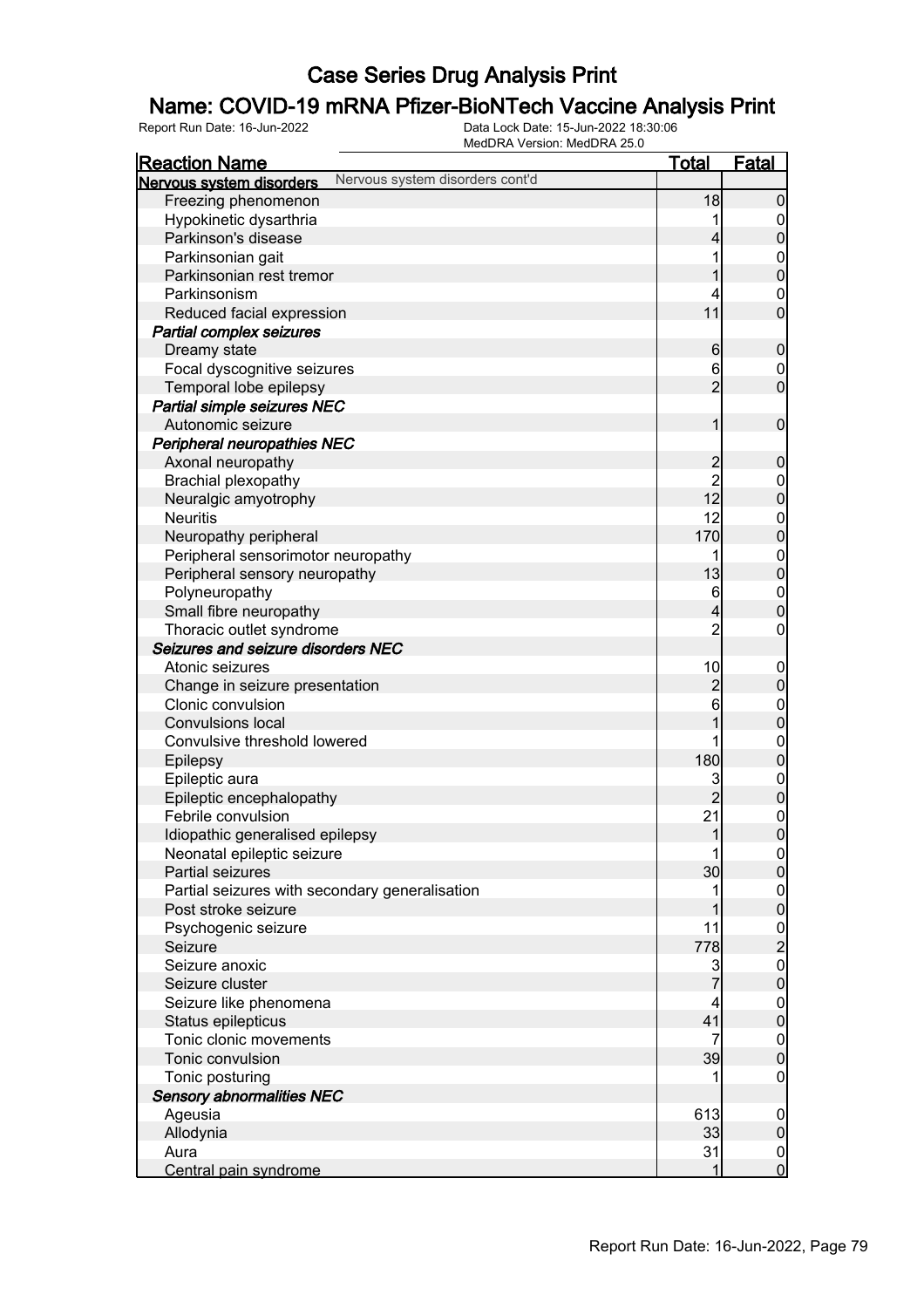## **Name: COVID-19 mRNA Pfizer-BioNTech Vaccine Analysis Print**<br>Report Run Date: 16-Jun-2022<br>Data Lock Date: 15-Jun-2022 18:30:06

| <b>Reaction Name</b>                                     | <u>Total</u>            | <b>Fatal</b>                       |
|----------------------------------------------------------|-------------------------|------------------------------------|
| Nervous system disorders Nervous system disorders cont'd |                         |                                    |
| Complex regional pain syndrome                           | 6                       | $\overline{0}$                     |
| Dysgeusia                                                | 1342                    | $\pmb{0}$                          |
| Electric shock sensation                                 | 61                      | $\mathbf 0$                        |
| Hypergeusia                                              | 1                       | $\overline{0}$                     |
| Hypogeusia                                               | 9                       |                                    |
| Intercostal neuralgia                                    | 3                       | $0$<br>0                           |
| Loss of proprioception                                   | 3                       |                                    |
| Morton's neuralgia                                       | $\overline{\mathbf{4}}$ | $0$<br>0                           |
| Neuralgia                                                | 753                     |                                    |
| Persistent genital arousal disorder                      | $\overline{c}$          | $0$<br>0                           |
| Phantom limb syndrome                                    | 8                       |                                    |
| Post herpetic neuralgia                                  | 18                      | $0$ 0                              |
| Post-traumatic neuralgia                                 | 1                       |                                    |
| Restless arm syndrome                                    | 4                       | $0$ 0                              |
| Restless legs syndrome                                   | 165                     |                                    |
| Sensory disturbance                                      | 134                     | $0$<br>0                           |
|                                                          | 120                     |                                    |
| Sensory loss<br>Taste disorder                           | 320                     | $\boldsymbol{0}$<br>$\overline{0}$ |
|                                                          |                         |                                    |
| Visual perseveration                                     | 3                       | $\boldsymbol{0}$                   |
| Sleep disturbances NEC                                   |                         |                                    |
| Microsleep                                               |                         | $\mathbf 0$                        |
| Sleep deficit                                            | 13                      | $\mathbf 0$                        |
| Sudden onset of sleep                                    |                         | $\pmb{0}$                          |
| Speech and language abnormalities                        |                         |                                    |
| Dysarthria                                               | 253                     | $\mathbf 0$                        |
| Incoherent                                               | 16                      | $\mathbf 0$                        |
| Language disorder                                        | $\overline{c}$          | $0$<br>0                           |
| Repetitive speech                                        | $\overline{5}$          |                                    |
| Slow speech                                              | 24                      | $\boldsymbol{0}$                   |
| Speech disorder                                          | 86                      | $\overline{0}$                     |
| Speech disorder developmental                            | 3                       | $\boldsymbol{0}$                   |
| Spinal cord and nerve root disorders NEC                 |                         |                                    |
| Acquired syringomyelia                                   | 1                       | $\boldsymbol{0}$                   |
| Myelopathy                                               |                         | $\overline{0}$                     |
| Radiculitis brachial                                     | 18                      | $\mathbf 0$                        |
| Radiculopathy                                            | 8                       | 0                                  |
| <b>Structural brain disorders NEC</b>                    |                         |                                    |
| <b>Brain injury</b>                                      | 13                      | $\overline{c}$                     |
| Cerebral ventricle dilatation                            | $\overline{c}$          | $\overline{0}$                     |
| Hyperintensity in brain deep nuclei                      | $\overline{1}$          | $\mathbf 0$                        |
| Intracranial mass                                        | 1                       | $\boldsymbol{0}$                   |
| White matter lesion                                      | $\overline{2}$          | $\overline{0}$                     |
| Transient cerebrovascular events                         |                         |                                    |
| Transient ischaemic attack                               | 205                     | 3                                  |
| Tremor (excl congenital)                                 |                         |                                    |
| <b>Essential tremor</b>                                  | 6                       | $\boldsymbol{0}$                   |
| Head titubation                                          | 15                      | $\overline{0}$                     |
| <b>Resting tremor</b>                                    | 4                       | $\pmb{0}$                          |
| Tremor                                                   | 2204                    | $\mathbf 0$                        |
| <b>Trigeminal disorders</b>                              |                         |                                    |
| Numb chin syndrome                                       | $\overline{c}$          | $\mathbf 0$                        |
| Trigeminal nerve disorder                                | $\overline{3}$          | $\pmb{0}$                          |
| Trigeminal neuralgia                                     | 89                      | $\overline{0}$                     |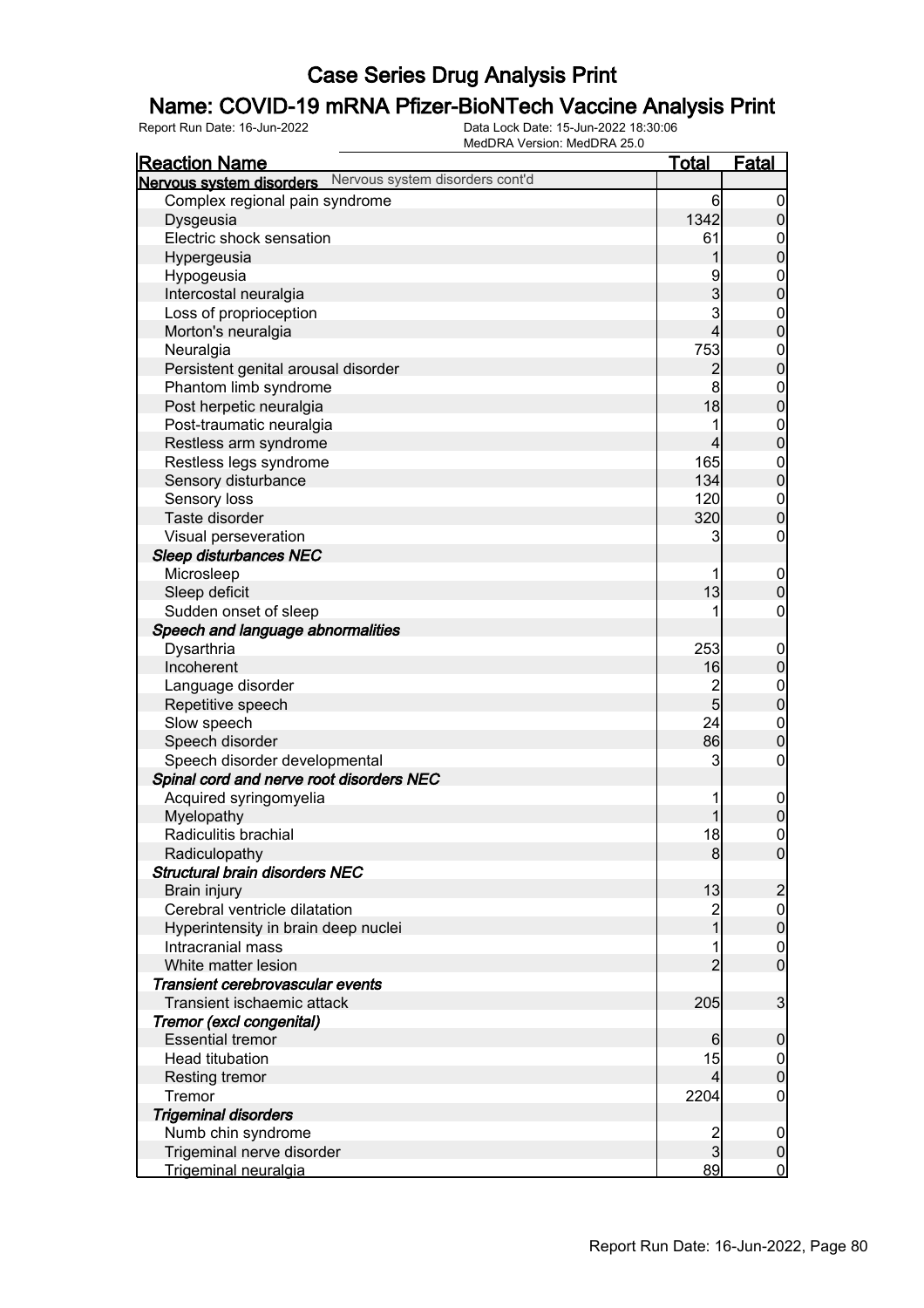## **Name: COVID-19 mRNA Pfizer-BioNTech Vaccine Analysis Print**<br>Report Run Date: 16-Jun-2022<br>Data Lock Date: 15-Jun-2022 18:30:06

|                                    | 181999181 89191911.181999181 20.9 |              |       |
|------------------------------------|-----------------------------------|--------------|-------|
| <b>Reaction Name</b>               |                                   | Total        | Fatal |
| Nervous system disorders           | Nervous system disorders cont'd   |              |       |
| <b>Trigeminal neuritis</b>         |                                   |              |       |
| Vagus nerve disorders              |                                   |              |       |
| Vagus nerve disorder               |                                   |              |       |
| Vocal cord paralysis               |                                   |              |       |
| <b>Vertigos NEC</b>                |                                   |              |       |
| Cervicogenic vertigo               |                                   |              |       |
| Vertigo CNS origin                 |                                   |              |       |
| Nervous system disorders SOC TOTAL |                                   | <b>ROOGR</b> | 95    |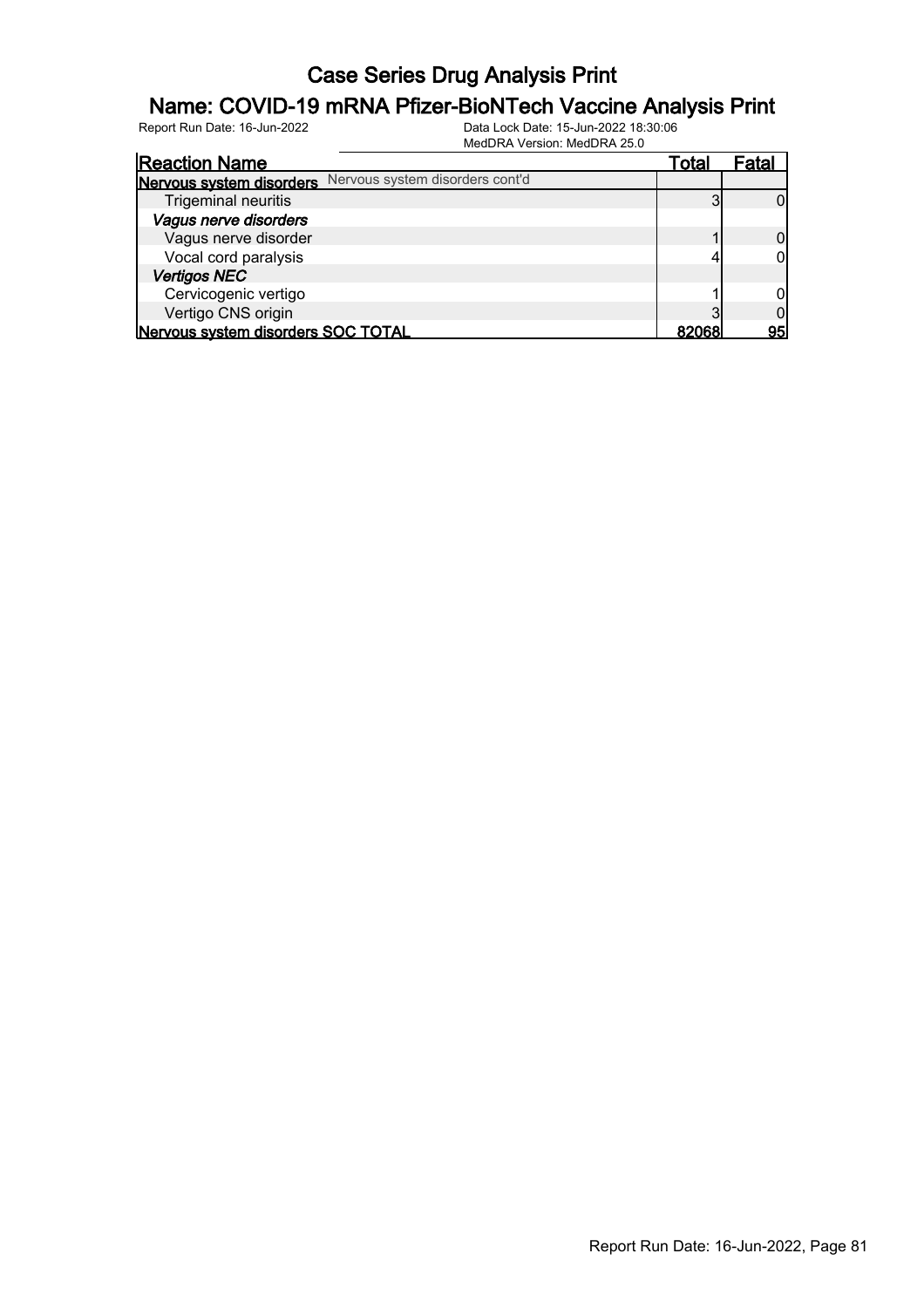## **Name: COVID-19 mRNA Pfizer-BioNTech Vaccine Analysis Print**<br>Report Run Date: 16-Jun-2022<br>Data Lock Date: 15-Jun-2022 18:30:06

| <b>Reaction Name</b>                                 | <u>Total</u>   | <b>Fatal</b>                         |
|------------------------------------------------------|----------------|--------------------------------------|
| <b>Pregnancy conditions</b>                          |                |                                      |
| Abortion related conditions and complications        |                |                                      |
| Anembryonic gestation                                | $\overline{3}$ | $\mathbf 0$                          |
| Abortions not specified as induced or spontaneous    |                |                                      |
| Abortion                                             |                | $\boldsymbol{0}$                     |
| Abortion missed                                      |                | $\mathbf 0$                          |
| <b>Abortions spontaneous</b>                         |                |                                      |
| Abortion spontaneous                                 | 495            | $\mathbf 0$                          |
| Abortion threatened                                  | 2              | $\overline{0}$                       |
| Amniotic fluid and cavity disorders of pregnancy NEC |                |                                      |
| Amniorrhoea                                          | $\overline{c}$ | $\boldsymbol{0}$                     |
| Oligohydramnios                                      | 1              | $\mathbf 0$                          |
| <b>Foetal complications NEC</b>                      |                |                                      |
| Foetal cardiac disorder                              |                | $\mathbf 0$                          |
| Foetal distress syndrome                             | 1              | $\boldsymbol{0}$                     |
| Foetal hypokinesia                                   | 13             | $\mathbf 0$                          |
| Foetal conditions due to maternal conditions         |                |                                      |
| Maternal condition affecting foetus                  | 1              | $\mathbf 0$                          |
| <b>Foetal growth complications</b>                   |                |                                      |
| Foetal growth restriction                            | 8              | 1                                    |
| Gestational age and weight conditions                |                |                                      |
| Low birth weight baby                                | 1              | 0                                    |
| Premature baby                                       | 8              |                                      |
| Small for dates baby                                 | 1              | 0                                    |
| Haemorrhagic complications of pregnancy              |                |                                      |
| Haemorrhage in pregnancy                             | 3              | $\mathbf 0$                          |
| Premature separation of placenta                     | $\overline{3}$ | $\pmb{0}$                            |
| Retroplacental haematoma                             | 1              | $\mathbf{0}$                         |
| Subchorionic haematoma                               | 3              | $\mathbf 0$                          |
| Subchorionic haemorrhage                             | 1              | $\mathbf 0$                          |
| Hypertension associated disorders of pregnancy       |                |                                      |
| Pre-eclampsia                                        | $\overline{4}$ | $\mathbf 0$                          |
| Labour onset and length abnormalities                |                |                                      |
| Induced labour                                       | 1              |                                      |
| Premature delivery                                   |                | $\mathbf 0$<br>$\mathbf 0$           |
| Premature labour                                     | 9              | $\mathbf 0$                          |
| Premature rupture of membranes                       | $\mathbf{3}$   |                                      |
| Threatened labour                                    |                | 0 <br>$\overline{0}$                 |
| <b>Maternal complications of delivery NEC</b>        |                |                                      |
| Retained placenta or membranes                       | $\overline{c}$ |                                      |
| <b>Maternal complications of labour NEC</b>          |                | $\mathbf 0$                          |
| Uterine contractions abnormal                        | 1              |                                      |
|                                                      | 8 <sup>1</sup> | $\mathbf 0$<br>$\overline{0}$        |
| Uterine hypertonus                                   |                |                                      |
| <b>Maternal complications of pregnancy NEC</b>       |                |                                      |
| <b>Biochemical pregnancy</b>                         | $\overline{4}$ | $\boldsymbol{0}$                     |
| Complication of pregnancy                            | 1              | $\boldsymbol{0}$                     |
| Decidual cast                                        | 8              | $\pmb{0}$                            |
| Ectopic pregnancy                                    | 15             | $0$<br>0                             |
| Hyperemesis gravidarum                               | $\mathbf{1}$   |                                      |
| Morning sickness                                     | 17             | $0$<br>0                             |
| Preterm premature rupture of membranes               | $\mathbf{3}$   |                                      |
| Ruptured ectopic pregnancy                           | 1              | $\begin{matrix} 0 \\ 0 \end{matrix}$ |
| Somatic symptom disorder of pregnancy                | $\overline{3}$ |                                      |
| Neonatal hepatobiliary disorders                     |                |                                      |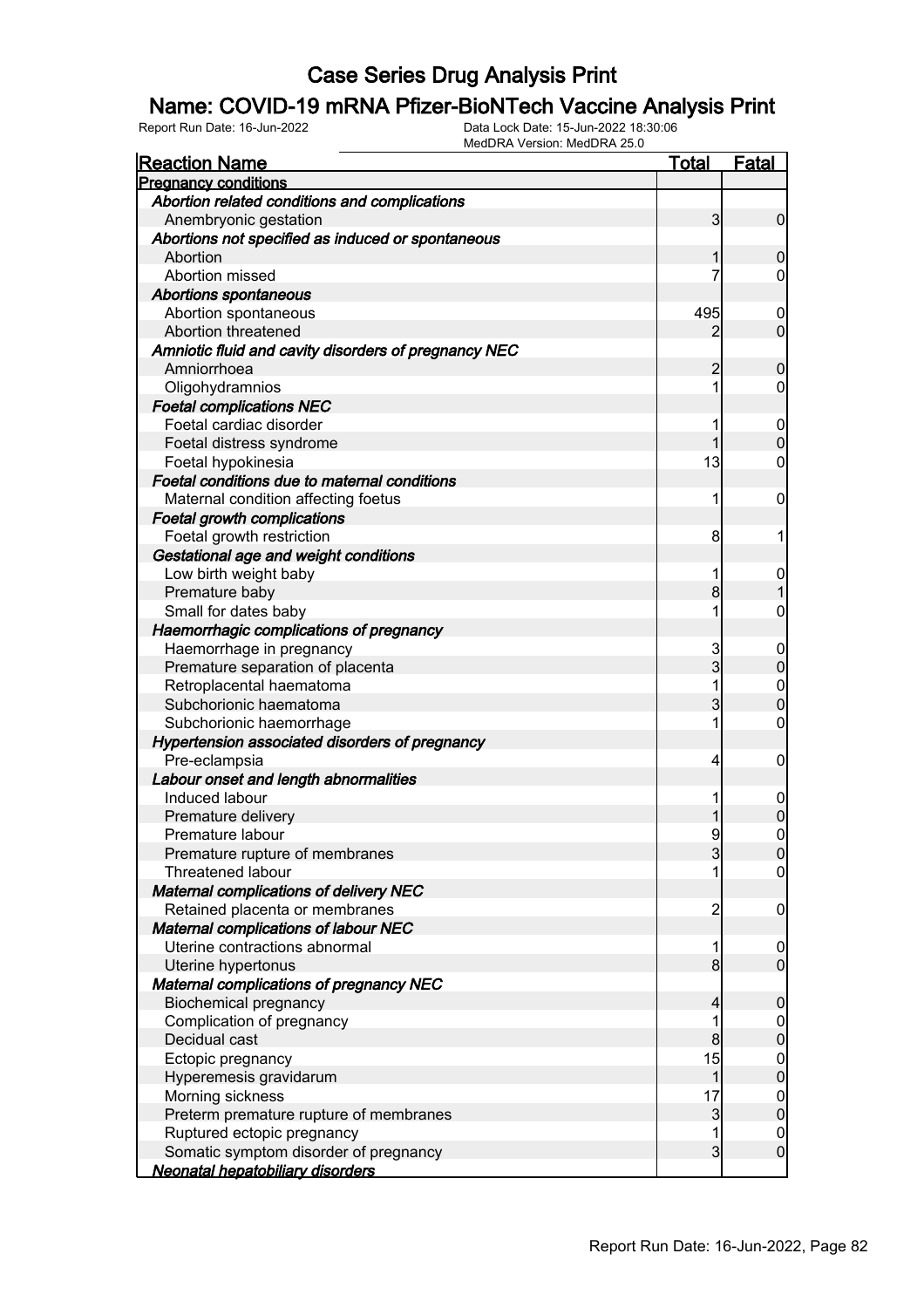## **Name: COVID-19 mRNA Pfizer-BioNTech Vaccine Analysis Print**<br>Report Run Date: 16-Jun-2022<br>Data Lock Date: 15-Jun-2022 18:30:06

| <b>Reaction Name</b>                                       | <u>Total</u>   | <b>Fatal</b>            |
|------------------------------------------------------------|----------------|-------------------------|
| Pregnancy conditions cont'd<br><b>Pregnancy conditions</b> |                |                         |
| Jaundice neonatal                                          | 1              | $\mathbf 0$             |
| Normal newborn status                                      |                |                         |
| Normal newborn                                             | 1              | $\mathbf 0$             |
| Normal pregnancy, labour and delivery                      |                |                         |
| Labour pain                                                | 1              | $\boldsymbol{0}$        |
| Live birth                                                 | 8              | $\mathbf 0$             |
| Pregnancy                                                  | 35             | $\overline{0}$          |
| Term birth                                                 | 1              | $\boldsymbol{0}$        |
| Uterine contractions during pregnancy                      | 6              | $\overline{0}$          |
| Placental abnormalities (excl neoplasms)                   |                |                         |
| Foetal vascular malperfusion                               | $\overline{c}$ | $\boldsymbol{0}$        |
| Placental calcification                                    | 1              | $0\atop 0$              |
| Placental disorder                                         | $\overline{c}$ |                         |
| Placental insufficiency                                    | 1              | $\mathbf 0$             |
| Small size placenta                                        | $\overline{c}$ | $\overline{0}$          |
| <b>Postpartum complications NEC</b>                        |                |                         |
| Postpartum haemorrhage                                     | 5              | $\mathbf 0$             |
| Pregnancy complicated by maternal disorders                |                |                         |
| <b>Gestational diabetes</b>                                | $\overline{c}$ | $\mathbf 0$             |
| Peripartum cardiomyopathy                                  | 1              | $\overline{0}$          |
| Stillbirth and foetal death                                |                |                         |
| Foetal death                                               | 2              | $\overline{\mathbf{c}}$ |
| Stillbirth                                                 | 10             | 10                      |
| <b>Umbilical cord complications</b>                        |                |                         |
| Umbilical cord abnormality                                 | 1              | $\mathbf 0$             |
| Umbilical cord thrombosis                                  | 1              | $\mathbf 0$             |
| Unintended pregnancies                                     |                |                         |
| Pregnancy after post coital contraception                  | $\overline{c}$ | $\mathbf 0$             |
| Pregnancy on contraceptive                                 | $\frac{1}{3}$  | $\mathbf 0$             |
| Pregnancy on oral contraceptive                            | $\frac{2}{2}$  | $\mathbf{0}$            |
| Pregnancy with contraceptive device                        |                | $\overline{0}$          |
| Pregnancy with implant contraceptive                       | $\overline{1}$ | $\mathbf{0}$            |
| Unintended pregnancy                                       | 4              | 0                       |
| Unwanted pregnancy                                         |                |                         |
| <b>Pregnancy conditions SOC TOTAL</b>                      | 737            |                         |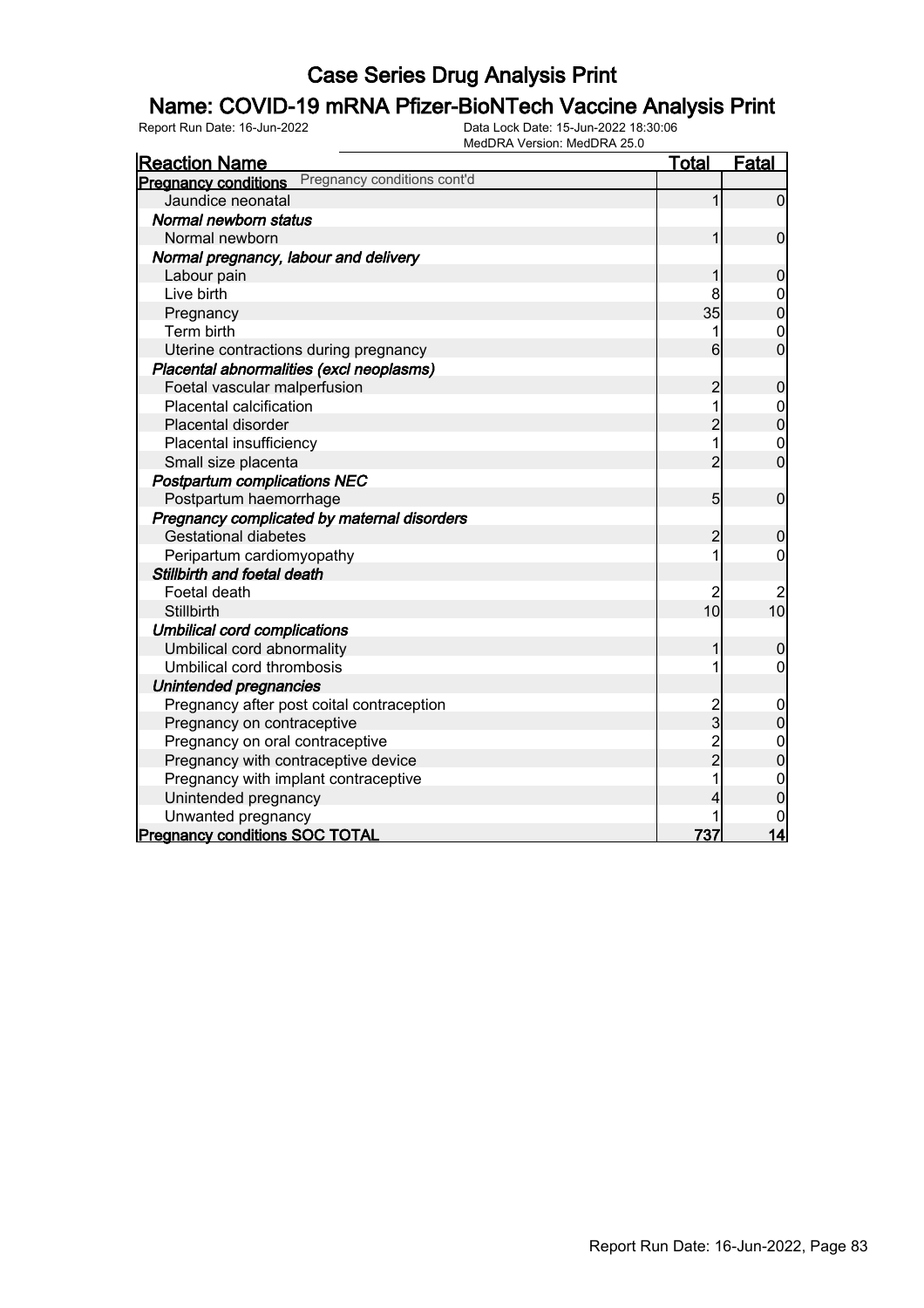## **Name: COVID-19 mRNA Pfizer-BioNTech Vaccine Analysis Print**<br>Report Run Date: 16-Jun-2022<br>Data Lock Date: 15-Jun-2022 18:30:06

| <b>Reaction Name</b>                         | <u>Total</u>   | <u>Fatal</u>     |
|----------------------------------------------|----------------|------------------|
| Device electrical issues                     |                |                  |
| Electromagnetic interference                 | 1              | $\overline{0}$   |
| <b>Device issues NEC</b>                     |                |                  |
| Device connection issue                      | 1              | $\mathbf 0$      |
| Device failure                               |                | $\mathbf 0$      |
| Device issue                                 | $\overline{3}$ | $\overline{0}$   |
| Device malfunction events NEC                |                |                  |
| Device infusion issue                        |                | $\mathbf 0$      |
| Device malfunction                           |                | $\mathbf{0}$     |
| Device pacing issue                          |                | $\overline{0}$   |
| Device stimulation issue                     | 1              | $\mathbf{0}$     |
| Oversensing                                  | 21             | $\overline{0}$   |
| Thrombosis in device                         | 16             | $\mathbf{0}$     |
| Undersensing                                 |                | $\overline{0}$   |
| Device physical property and chemical issues |                |                  |
| Device breakage                              | 1              | $\mathbf 0$      |
| Device defective                             | 9              |                  |
| Device kink                                  | 1              | $0\atop 0$       |
| Needle issue                                 | 3              | $\mathbf 0$      |
| <b>Manufacturing materials issues</b>        |                |                  |
| Manufacturing materials contamination        | 1              | $\pmb{0}$        |
| Product contamination and sterility issues   |                |                  |
| Product contamination                        | 17             | $\mathbf 0$      |
| Product contamination physical               | 11             | $\mathbf 0$      |
| Product packaging issues                     |                |                  |
| Packaging design issue                       | 1              | $\boldsymbol{0}$ |
| Product closure issue                        | 1              | 0                |
| <b>Product physical issues</b>               |                |                  |
| Liquid product physical issue                | 12             | $\boldsymbol{0}$ |
| Product after taste                          | $\overline{3}$ | $\pmb{0}$        |
| Product deposit                              | 1              | $\mathbf{0}$     |
| Product odour abnormal                       | 3              | $\overline{0}$   |
| Product physical issue                       | $\overline{2}$ | $\mathbf{0}$     |
| Product taste abnormal                       | 10             | $\overline{0}$   |
| <b>Product quality issues NEC</b>            |                |                  |
| Product complaint                            | $\overline{c}$ | $\mathbf 0$      |
| Product origin unknown                       | 5              | $\pmb{0}$        |
| Product supply and availability issues       |                |                  |
| Product availability issue                   |                | 0                |
| null SOC TOTAL                               | 132            | $\mathbf 0$      |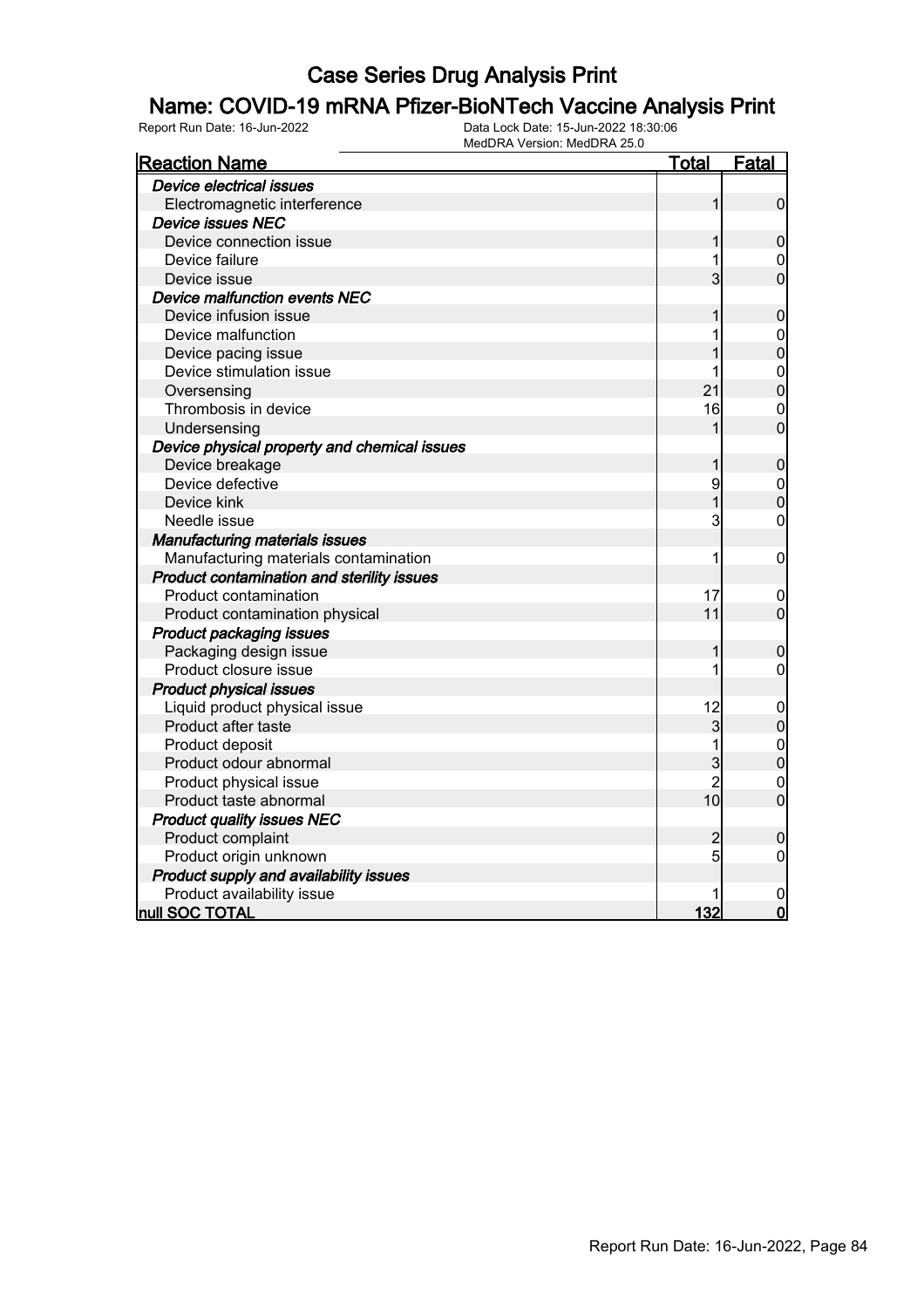## **Name: COVID-19 mRNA Pfizer-BioNTech Vaccine Analysis Print**<br>Report Run Date: 16-Jun-2022<br>Data Lock Date: 15-Jun-2022 18:30:06

| <b>Reaction Name</b>                                   | <b>Total</b>    | <b>Fatal</b>     |
|--------------------------------------------------------|-----------------|------------------|
| <b>Psychiatric disorders</b>                           |                 |                  |
| <b>Abnormal behaviour NEC</b>                          |                 |                  |
| Abnormal behaviour                                     | 28              | $\boldsymbol{0}$ |
| Behaviour disorder                                     | $\frac{2}{7}$   | $\overline{0}$   |
| <b>Breath holding</b>                                  |                 | $\mathbf 0$      |
| Staring                                                | 8               | 0                |
| <b>Adjustment disorders</b>                            |                 |                  |
| Adjustment disorder                                    | 1               | $\boldsymbol{0}$ |
| Adjustment disorder with depressed mood                | $5\overline{)}$ | $\mathbf 0$      |
| <b>Affect alterations NEC</b>                          |                 |                  |
| <b>Affect lability</b>                                 | 16              | $\mathbf 0$      |
| Constricted affect                                     | 9               | $\mathbf 0$      |
| <b>Flat affect</b>                                     | 12              | $\boldsymbol{0}$ |
| Inappropriate affect                                   | 23              | 0                |
| <b>Amnestic symptoms</b>                               |                 |                  |
| Paramnesia                                             | 7               | $\mathbf 0$      |
| <b>Anxiety disorders NEC</b>                           |                 |                  |
| Anxiety disorder                                       | 3               | $\mathbf 0$      |
| Generalised anxiety disorder                           | $\overline{3}$  | $\mathbf 0$      |
| <b>Neurosis</b>                                        |                 | $\mathbf 0$      |
| <b>Anxiety symptoms</b>                                |                 |                  |
| Agitation                                              | 101             | $\mathbf 0$      |
| Anxiety                                                | 1130            | $\pmb{0}$        |
| Immunisation stress-related response                   | 4               | $\mathbf 0$      |
| <b>Nervousness</b>                                     | 220             | $\mathbf 0$      |
| <b>Stress</b>                                          | 145             | $\mathbf 0$      |
| <b>Tension</b>                                         | 47              | $\mathbf 0$      |
| Attention deficit and disruptive behaviour disorders   |                 |                  |
| Attention deficit hyperactivity disorder               | 7               | $\mathbf 0$      |
| <b>Behaviour and socialisation disturbances</b>        |                 |                  |
| Aggression                                             | 18              | $\mathbf 0$      |
| Attention-seeking behaviour                            |                 | $\boldsymbol{0}$ |
| Aversion                                               |                 | $\mathbf 0$      |
| <b>Disinhibition</b>                                   | 3               |                  |
| Indifference                                           |                 | $0\atop 0$       |
| Paranoia                                               | 32              | $\mathbf 0$      |
| Personality change                                     | 7               | 0                |
| Social avoidant behaviour                              | 6               | 0                |
| Soliloquy                                              | $\overline{2}$  | $\pmb{0}$        |
| Suspiciousness                                         |                 | $\mathbf 0$      |
| <b>Bipolar disorders</b>                               |                 |                  |
| Bipolar I disorder                                     |                 | $\mathbf 0$      |
| Bipolar disorder                                       | $\frac{2}{5}$   | $\overline{0}$   |
| Cognitive and attention disorders and disturbances NEC |                 |                  |
| Daydreaming                                            | 9               | $\boldsymbol{0}$ |
| Distractibility                                        | 4               | $\overline{0}$   |
| Mental fatigue                                         | 253             | $\overline{0}$   |
| <b>Communications disorders</b>                        |                 |                  |
| Communication disorder                                 | $\overline{9}$  | $\boldsymbol{0}$ |
| Mutism                                                 | 4               | $\overline{0}$   |
| Speech sound disorder                                  |                 | $\boldsymbol{0}$ |
| <b>Confusion and disorientation</b>                    |                 |                  |
| Confusional state                                      | 1085            | $\boldsymbol{0}$ |
| <b>Disorientation</b>                                  | 334             | $\overline{0}$   |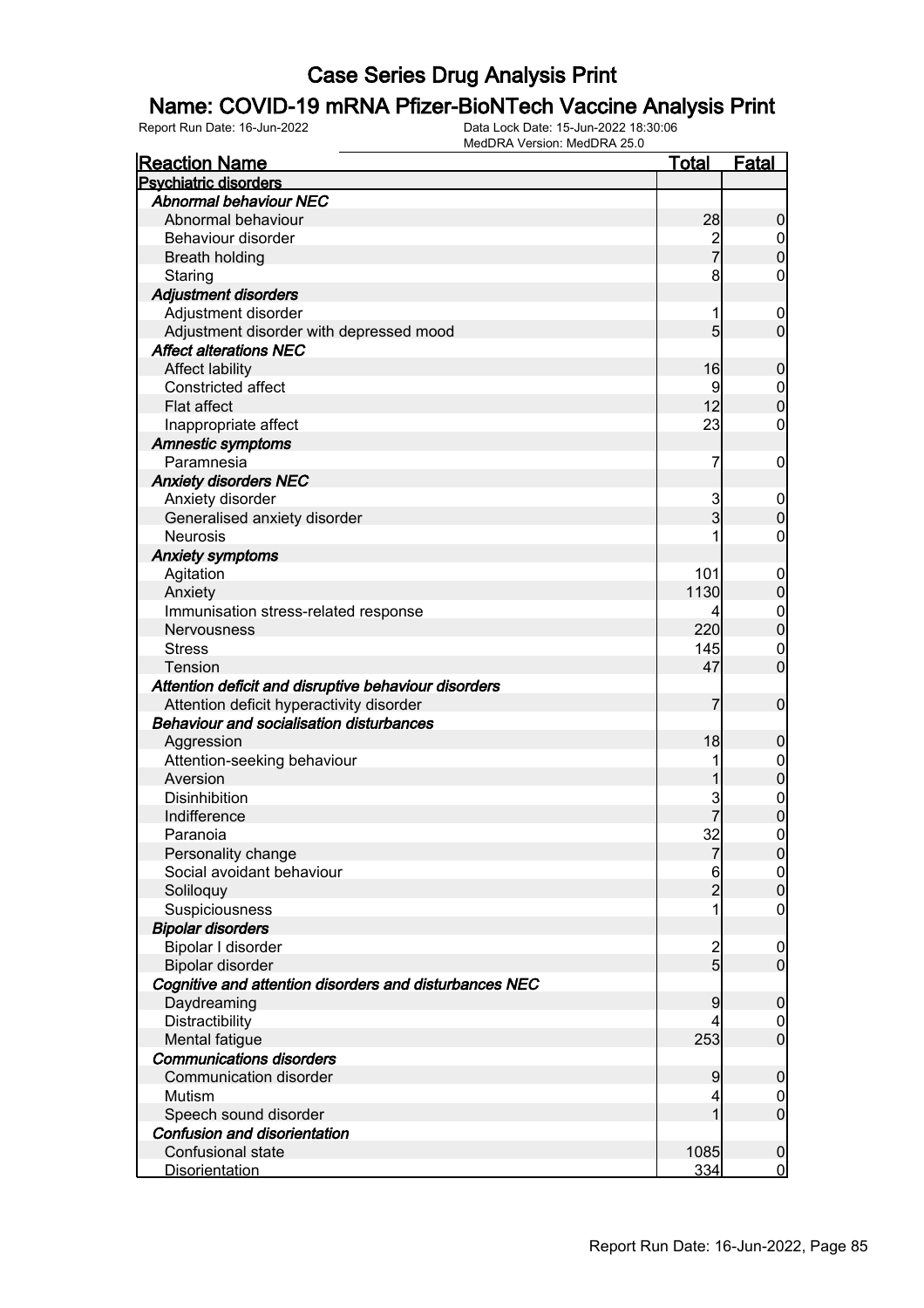## **Name: COVID-19 mRNA Pfizer-BioNTech Vaccine Analysis Print**<br>Report Run Date: 16-Jun-2022<br>Data Lock Date: 15-Jun-2022 18:30:06

| <b>Reaction Name</b>                                         | <u>Total</u>                              | <b>Fatal</b>                     |
|--------------------------------------------------------------|-------------------------------------------|----------------------------------|
| Psychiatric disorders cont'd<br><b>Psychiatric disorders</b> |                                           |                                  |
| Decreased physical activity levels                           |                                           |                                  |
| Catatonia                                                    | 1                                         | $\boldsymbol{0}$                 |
| Deliria                                                      |                                           |                                  |
| Delirium                                                     | 157                                       | 0                                |
| <b>Delusional symptoms</b>                                   |                                           |                                  |
| Delusion                                                     | 20                                        | 0                                |
| Depressive disorders                                         |                                           |                                  |
| Agitated depression                                          | 6                                         | $\mathbf 0$                      |
| Depression                                                   | 439                                       | $\mathbf 0$                      |
| Depression suicidal                                          | 2이                                        | $\mathbf{0}$                     |
| Major depression                                             | 15                                        | $\overline{0}$                   |
| Mixed anxiety and depressive disorder                        | 4                                         | $\mathbf 0$                      |
| <b>Dissociative states</b>                                   |                                           |                                  |
| Depersonalisation/derealisation disorder                     | 13                                        | $\boldsymbol{0}$                 |
| <b>Dissociation</b>                                          | 42                                        | $\mathbf 0$                      |
| Dissociative amnesia                                         | 4                                         | $\mathbf{0}$                     |
| Dissociative disorder                                        | $\overline{2}$                            | $\overline{0}$                   |
| Disturbances in initiating and maintaining sleep             |                                           |                                  |
| Initial insomnia                                             | 30                                        | $\mathbf 0$                      |
| Insomnia                                                     | 2019                                      | $\boldsymbol{0}$                 |
| Middle insomnia                                              | 34                                        | $\overline{0}$                   |
| <b>Terminal insomnia</b>                                     | 35                                        | $\mathbf 0$                      |
| <b>Dyssomnias</b>                                            |                                           |                                  |
| Breathing-related sleep disorder                             | 1                                         | $\boldsymbol{0}$                 |
| Dyssomnia                                                    | 1                                         | $\overline{0}$                   |
| Poor quality sleep                                           | 272                                       | $\mathbf 0$                      |
| <b>Eating disorders NEC</b>                                  |                                           |                                  |
| Bulimia nervosa                                              | 1                                         | $\mathbf 0$                      |
| Eating disorder                                              | 16                                        | $\mathbf 0$                      |
| Selective eating disorder                                    | 1                                         | 0                                |
| <b>Emotional and mood disturbances NEC</b>                   |                                           |                                  |
| Anger                                                        | 51                                        | $\boldsymbol{0}$                 |
| Dysphoria                                                    | $\overline{\mathbf{3}}$                   | $\mathbf 0$                      |
| <b>Emotional disorder</b>                                    | 77                                        | $\begin{matrix}0\\0\end{matrix}$ |
| <b>Emotional distress</b>                                    | 67                                        |                                  |
| <b>Emotional poverty</b>                                     | $\overline{2}$                            | $\Omega$                         |
| Euphoric mood                                                | 51                                        | $\overline{0}$                   |
| Frustration tolerance decreased                              | $\overline{2}$                            | $\boldsymbol{0}$                 |
| Irritability                                                 | 244                                       | $\overline{0}$                   |
| Mood altered                                                 | 68                                        | $\boldsymbol{0}$                 |
| Morose                                                       | 1                                         | $\overline{0}$                   |
| <b>Factitious disorders</b>                                  |                                           |                                  |
| Factitious disorder                                          | $\overline{4}$                            | $\boldsymbol{0}$                 |
| Fear symptoms and phobic disorders (incl social phobia)      |                                           |                                  |
| Agoraphobia                                                  | $\overline{c}$<br>1                       | $\mathbf 0$                      |
| Claustrophobia                                               |                                           | $\overline{0}$                   |
| Fear<br>Fear of death                                        | 34                                        | $\pmb{0}$                        |
|                                                              | $\overline{\mathbf{c}}$<br>$\overline{1}$ | $\boldsymbol{0}$                 |
| Fear of eating                                               |                                           | $\pmb{0}$                        |
| Fear of falling                                              | $\frac{3}{6}$                             | $\boldsymbol{0}$<br>$\pmb{0}$    |
| Fear of injection<br>Osmophobia                              | 1                                         |                                  |
| Performance fear                                             | 1                                         | $\begin{matrix}0\\0\end{matrix}$ |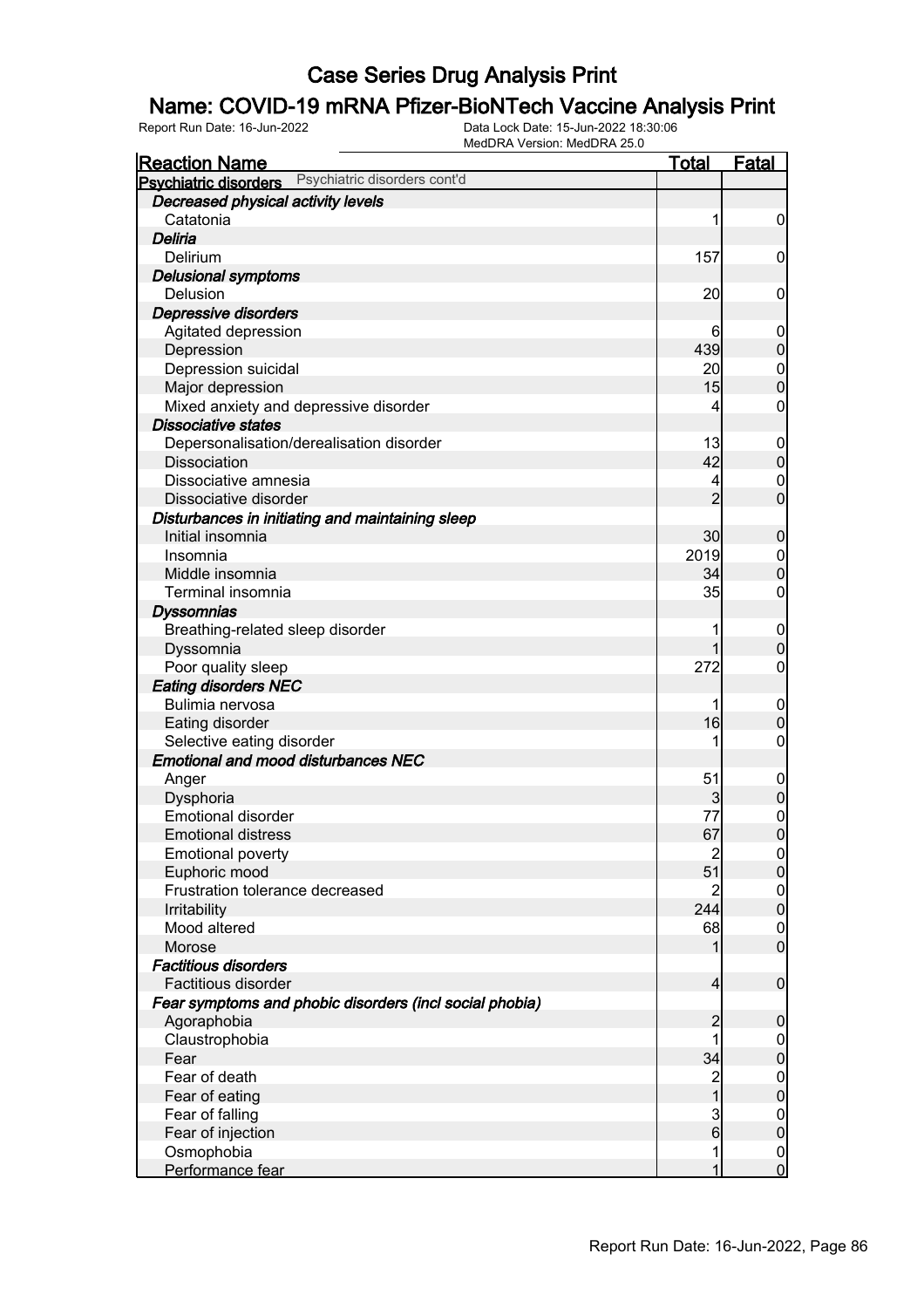## **Name: COVID-19 mRNA Pfizer-BioNTech Vaccine Analysis Print**<br>Report Run Date: 16-Jun-2022<br>Data Lock Date: 15-Jun-2022 18:30:06

| <b>Reaction Name</b>                                         | <b>Total</b>   | <b>Fatal</b>     |
|--------------------------------------------------------------|----------------|------------------|
| Psychiatric disorders cont'd<br><b>Psychiatric disorders</b> |                |                  |
| Phobia                                                       | 3              | $\boldsymbol{0}$ |
| Phonophobia                                                  | $\overline{3}$ | $\pmb{0}$        |
| Social anxiety disorder                                      | $\overline{c}$ | 0                |
| Social fear                                                  | 1              | $\mathbf 0$      |
| <b>Fluctuating mood symptoms</b>                             |                |                  |
| Mood swings                                                  | 174            | $\mathbf 0$      |
| Hallucinations (excl sleep-related)                          |                |                  |
| Hallucination                                                | 264            | $\mathbf 0$      |
| Hallucination, auditory                                      | 23             | $\mathbf 0$      |
| Hallucination, olfactory                                     | 16             | $\mathbf 0$      |
| Hallucination, tactile                                       |                | $\boldsymbol{0}$ |
| Hallucination, visual                                        | 33             | $\mathbf 0$      |
| Hallucinations, mixed                                        | 4              | 0                |
| Increased physical activity levels                           |                |                  |
| <b>Restlessness</b>                                          | 179            | $\mathbf 0$      |
| Infancy, childhood and adolescence psychiatric disorders NEC |                |                  |
| Social (pragmatic) communication disorder                    | 1              | $\mathbf 0$      |
| Learning disorders                                           |                |                  |
| Learning disability                                          | 1              | $\mathbf 0$      |
| Learning disorder                                            | 1              | $\boldsymbol{0}$ |
| Reading disorder                                             | 2              | 0                |
| <b>Mental disorders NEC</b>                                  |                |                  |
| Mental disorder                                              | 25             | $\mathbf 0$      |
| Mental status changes                                        |                | $\mathbf 0$      |
| Psychological factor affecting medical condition             |                | $\boldsymbol{0}$ |
| Mood alterations with depressive symptoms                    |                |                  |
| Anhedonia                                                    | 3              | $\mathbf 0$      |
| Decreased interest                                           | 13             | $\mathbf 0$      |
| Depressed mood                                               | 463            | $\boldsymbol{0}$ |
| Depressive symptom                                           | $\overline{c}$ | $\mathbf 0$      |
| Feeling guilty                                               | 1              | $\mathbf{0}$     |
| Feeling of despair                                           | 5              | $\mathbf 0$      |
| Feelings of worthlessness                                    |                |                  |
| Negative thoughts                                            | 2<br>3         | $0\atop 0$       |
| Psychomotor retardation                                      | $\overline{2}$ | $\pmb{0}$        |
| Sense of a foreshortened future                              | $\mathbf{3}$   | 0                |
| <b>Tearfulness</b>                                           | 50             | $\overline{0}$   |
| Mood alterations with manic symptoms                         |                |                  |
| Hypomania                                                    | $\overline{c}$ | $\mathbf 0$      |
| Mania                                                        | 11             | $\overline{0}$   |
| <b>Mood disorders NEC</b>                                    |                |                  |
| Affective disorder                                           | 4              | $\mathbf 0$      |
| Apathy                                                       | 39             | $\mathbf 0$      |
| Boredom                                                      | 1              | $\pmb{0}$        |
| Laziness                                                     | 3              | $\boldsymbol{0}$ |
| Listless                                                     | 26             | $\mathbf 0$      |
| Mood disorder due to a general medical condition             | 1              | $\mathbf 0$      |
| Narcolepsy and associated conditions                         |                |                  |
| Hypnagogic hallucination                                     | 4              | $\mathbf 0$      |
| Hypnopompic hallucination                                    | $\overline{c}$ | $\boldsymbol{0}$ |
| Sleep attacks                                                | 3              | $\mathbf 0$      |
| Obsessive-compulsive disorders and symptoms                  |                |                  |
| Obsessive-compulsive symptom                                 | 1              | $\overline{0}$   |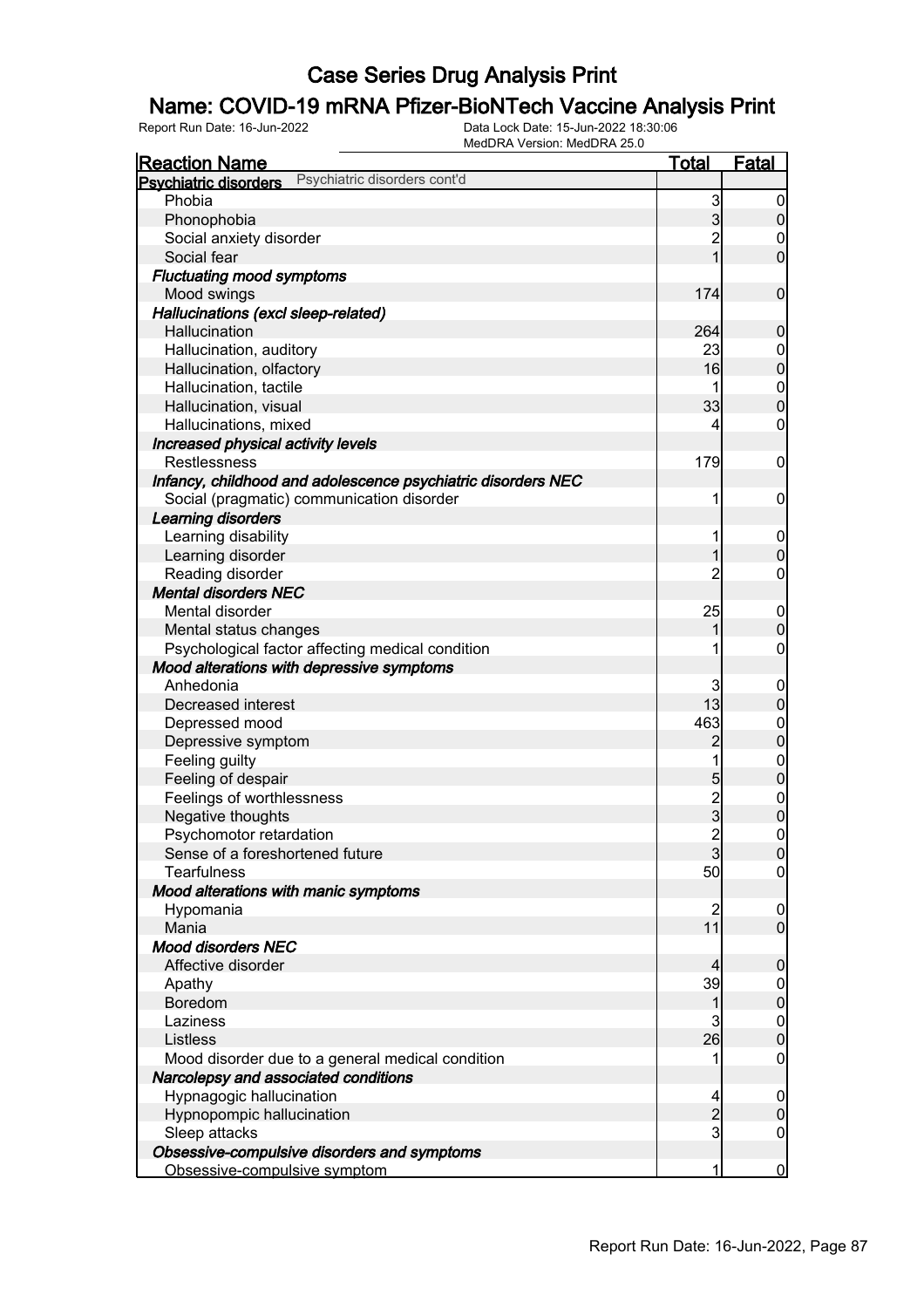## **Name: COVID-19 mRNA Pfizer-BioNTech Vaccine Analysis Print**<br>Report Run Date: 16-Jun-2022<br>Data Lock Date: 15-Jun-2022 18:30:06

| <b>Reaction Name</b>                                         | <u>Total</u>   | <u>Fatal</u>     |
|--------------------------------------------------------------|----------------|------------------|
| Psychiatric disorders cont'd<br><b>Psychiatric disorders</b> |                |                  |
| Orgasmic disorders and disturbances                          |                |                  |
| Anorgasmia                                                   | 5              | $\overline{0}$   |
| Female orgasmic disorder                                     | $\overline{2}$ | $\pmb{0}$        |
| Orgasm abnormal                                              |                |                  |
| Orgasmic sensation decreased                                 | 1              | $0$<br>0         |
| Premature ejaculation                                        |                | 0                |
| <b>Panic attacks and disorders</b>                           |                |                  |
| Limited symptom panic attack                                 | 1              | $\boldsymbol{0}$ |
| Panic attack                                                 | 272            | $\pmb{0}$        |
| Panic disorder                                               | 10             | $\mathbf 0$      |
| Panic reaction                                               | 32             | $\overline{0}$   |
| Paraphilias and paraphilic disorders                         |                |                  |
| Transvestism                                                 | 1              | $\mathbf 0$      |
| Parasomnias                                                  |                |                  |
| Abnormal dreams                                              | 214            | $\mathbf 0$      |
| Abnormal sleep-related event                                 |                | $\boldsymbol{0}$ |
| Confusional arousal                                          | 1              | $\mathbf 0$      |
| Exploding head syndrome                                      |                | $\mathbf{0}$     |
| Nightmare                                                    | 240            | $\overline{0}$   |
| Parasomnia                                                   | 5              | $\mathbf{0}$     |
| Sleep inertia                                                | 1              | $\overline{0}$   |
| Sleep talking                                                | 6              | $\mathbf{0}$     |
| Sleep terror                                                 | 29             | $\overline{0}$   |
| Somnambulism                                                 | 10             | 0                |
| <b>Perception disturbances NEC</b>                           |                |                  |
| Autoscopy                                                    | 20             | $\boldsymbol{0}$ |
| Deja vu                                                      | $\mathbf{3}$   | $\pmb{0}$        |
| Derealisation                                                | 14             | $\boldsymbol{0}$ |
| Flashback                                                    | $\overline{4}$ | $\overline{0}$   |
| Illusion                                                     | 6              | $\boldsymbol{0}$ |
| Near death experience                                        | 1              | $\mathbf 0$      |
| Time perception altered                                      | $\overline{c}$ | $\pmb{0}$        |
| <b>Personality disorders NEC</b>                             |                |                  |
| Personality disorder                                         | 1              | $\mathbf 0$      |
| Self esteem decreased                                        | 1              | $\overline{0}$   |
| Pervasive developmental disorders NEC                        |                |                  |
| Autism spectrum disorder                                     | 5              | $\boldsymbol{0}$ |
| Psychiatric elimination disorders                            |                |                  |
| <b>Enuresis</b>                                              | 31             | $\mathbf 0$      |
| <b>Psychiatric symptoms NEC</b>                              |                |                  |
| Helplessness                                                 | 1              | $\mathbf 0$      |
| Hypervigilance                                               | 9              | $\overline{0}$   |
| Psychiatric symptom                                          | 13             | $\mathbf 0$      |
| Psychological trauma                                         | 4              | $\boldsymbol{0}$ |
| Trance                                                       | 1              | $\overline{0}$   |
| <b>Psychotic disorder NEC</b>                                |                |                  |
| Acute psychosis                                              | 1              | $\boldsymbol{0}$ |
| Psychotic behaviour                                          |                | $\overline{0}$   |
| Psychotic disorder                                           | 36             | $\mathbf{1}$     |
| Schizophrenia NEC                                            |                |                  |
| Schizophrenia                                                | $\overline{2}$ | $\boldsymbol{0}$ |
| Sexual and gender identity disorders NEC                     |                |                  |
| Gender dysphoria                                             | 1              | $\mathbf 0$      |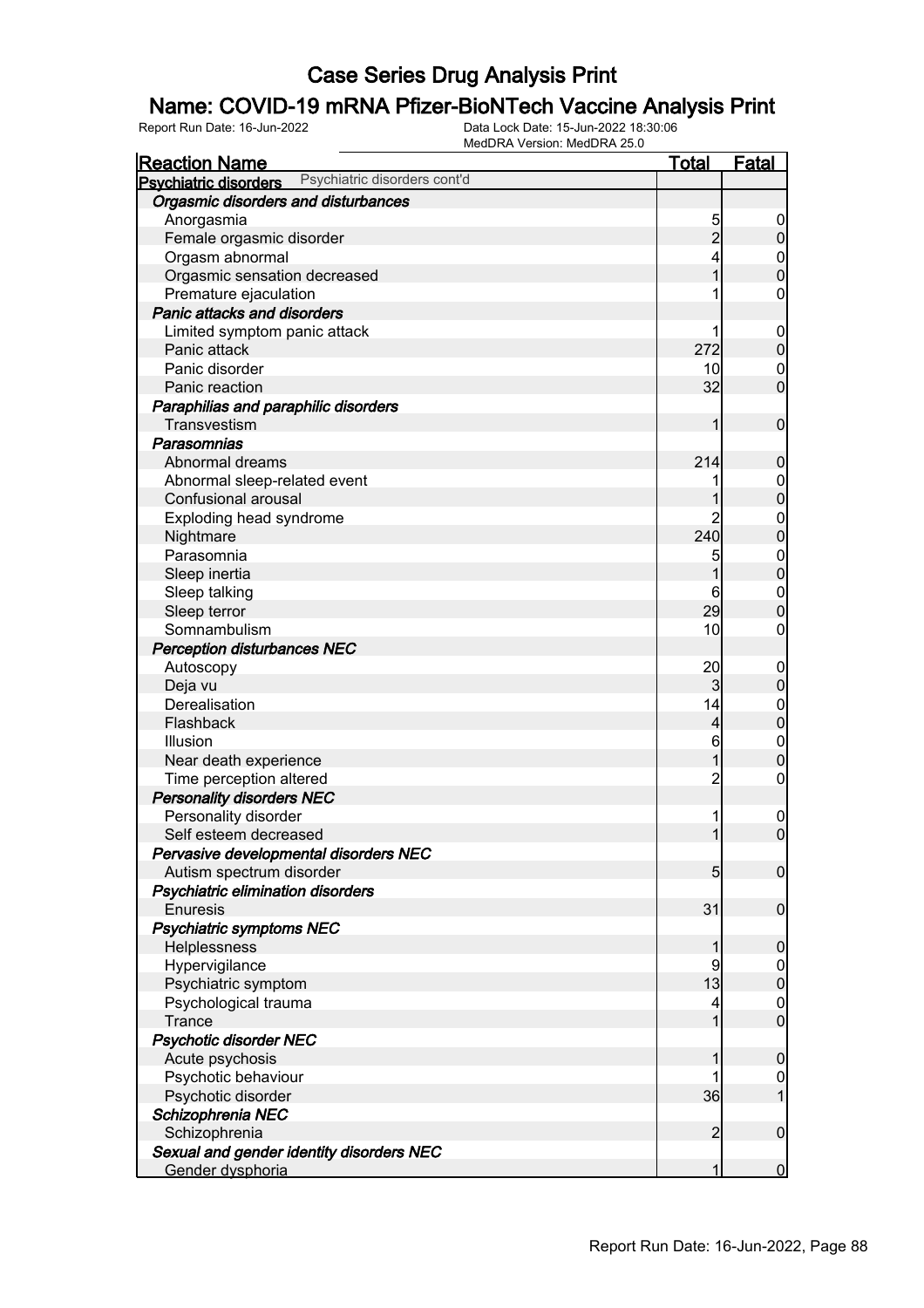# **Name: COVID-19 mRNA Pfizer-BioNTech Vaccine Analysis Print**<br>Report Run Date: 16-Jun-2022<br>Data Lock Date: 15-Jun-2022 18:30:06

| <b>Reaction Name</b>                  |                                                                | <b>Total</b>            | <b>Fatal</b>     |
|---------------------------------------|----------------------------------------------------------------|-------------------------|------------------|
|                                       | Psychiatric disorders Psychiatric disorders cont'd             |                         |                  |
| Sexual arousal disorders              |                                                                |                         |                  |
| Disturbance in sexual arousal         |                                                                | 4                       | $\boldsymbol{0}$ |
| Sexual inhibition                     |                                                                |                         | $\overline{0}$   |
| Sexual desire disorders               |                                                                |                         |                  |
| Hypersexuality                        |                                                                |                         | $\mathbf 0$      |
| Libido decreased                      |                                                                | 20                      | $\mathbf 0$      |
| Libido disorder                       |                                                                |                         | $\mathbf 0$      |
| Libido increased                      |                                                                | $\frac{2}{8}$           | $\mathbf 0$      |
| Loss of libido                        |                                                                | 22                      | $\mathbf 0$      |
| <b>Sexual dysfunction NEC</b>         |                                                                |                         |                  |
|                                       | Genito-pelvic pain/penetration disorder                        | 2                       | $\mathbf 0$      |
| <b>Sleep disorders NEC</b>            |                                                                |                         |                  |
| Sleep disorder                        |                                                                | 292                     | $\mathbf 0$      |
|                                       | Sleep disorder due to general medical condition, insomnia type | 5                       | $\mathbf 0$      |
| Somatic symptom disorders             |                                                                |                         |                  |
| <b>Conversion disorder</b>            |                                                                | 34                      | $\mathbf 0$      |
| Habit cough                           |                                                                | 22                      | $\mathbf 0$      |
| Somatic symptom disorder              |                                                                | $\overline{2}$          | $\mathbf 0$      |
| Vomiting psychogenic                  |                                                                |                         | $\mathbf 0$      |
|                                       | Speech and language usage disturbances                         |                         |                  |
| Disorganised speech                   |                                                                | 10                      | $\mathbf 0$      |
| Logorrhoea                            |                                                                | $\overline{2}$          | $\mathbf 0$      |
|                                       | Speech articulation and rhythm disturbances                    |                         |                  |
| Dysphemia                             |                                                                | 29                      | $\mathbf 0$      |
| Lack of spontaneous speech            |                                                                |                         | 0                |
| Pressure of speech                    |                                                                |                         | $\mathbf 0$      |
| <b>Stereotypies and automatisms</b>   |                                                                |                         |                  |
| Automatism                            |                                                                | 1                       | $\mathbf 0$      |
| <b>Bruxism</b>                        |                                                                | 16                      | $\mathbf 0$      |
| Head banging                          |                                                                | 13                      | $\mathbf 0$      |
| Stereotypy                            |                                                                | 1                       | $\boldsymbol{0}$ |
| <b>Stress disorders</b>               |                                                                |                         |                  |
| Burnout syndrome                      |                                                                | $\overline{\mathbf{c}}$ | $\overline{0}$   |
| Post-traumatic stress disorder        |                                                                | $6 \mid$                | $\mathbf 0$      |
|                                       | Substance related and addictive disorders                      |                         |                  |
| Alcohol problem                       |                                                                | 1                       | $\overline{0}$   |
| Alcoholic hangover                    |                                                                |                         | $\overline{0}$   |
| Alcoholism                            |                                                                | 5                       | $\mathbf 0$      |
| Dependence                            |                                                                | 1                       | $\boldsymbol{0}$ |
| Nicotine dependence                   |                                                                | $\overline{2}$          | $\overline{0}$   |
| Suicidal and self-injurious behaviour |                                                                |                         |                  |
| Completed suicide                     |                                                                | $\overline{c}$          | $\overline{c}$   |
| Intentional self-injury               |                                                                | 6                       | $\mathbf 0$      |
| Self-injurious ideation               |                                                                | $\overline{2}$          | $\pmb{0}$        |
| Suicidal ideation                     |                                                                | 56                      | $\boldsymbol{0}$ |
| Suicide attempt                       |                                                                | 10                      | $\overline{0}$   |
| Suicide threat                        |                                                                | $\overline{c}$          | $\mathbf 0$      |
| <b>Thinking disturbances</b>          |                                                                |                         |                  |
| Bradyphrenia                          |                                                                | 45                      | $\mathbf 0$      |
| Flight of ideas                       |                                                                | 1                       | $\pmb{0}$        |
| Intrusive thoughts                    |                                                                | 8                       | $\overline{0}$   |
| Morbid thoughts                       |                                                                | 1                       | $\pmb{0}$        |
| Tachyphrenia                          |                                                                | 8                       | $\mathbf 0$      |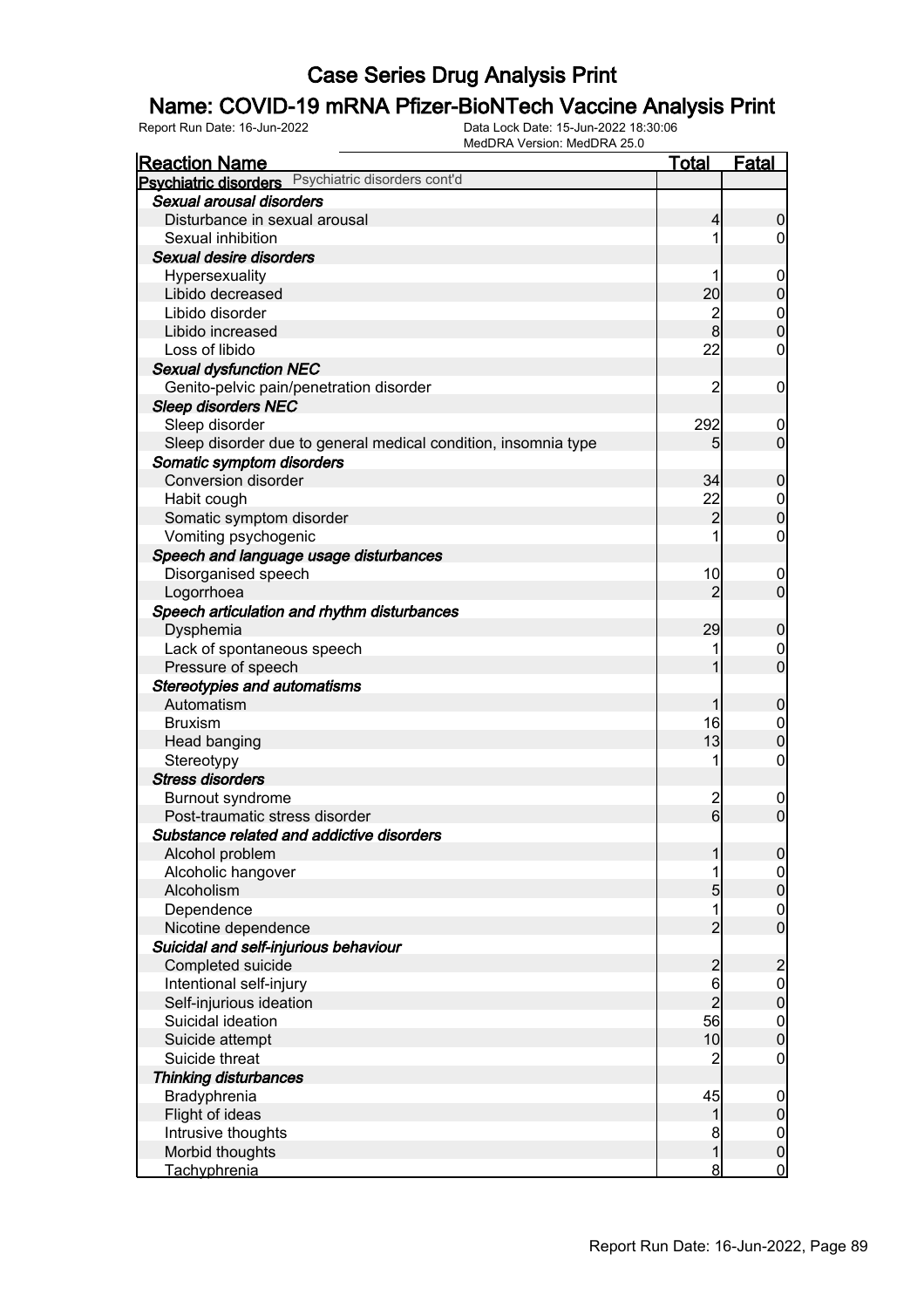## **Name: COVID-19 mRNA Pfizer-BioNTech Vaccine Analysis Print**<br>Report Run Date: 16-Jun-2022<br>Data Lock Date: 15-Jun-2022 18:30:06

| <b>Reaction Name</b>                               | Total | Fatal |
|----------------------------------------------------|-------|-------|
| Psychiatric disorders Psychiatric disorders cont'd |       |       |
| Thinking abnormal                                  | 23    |       |
| Thought blocking                                   |       |       |
| <b>Tic disorders</b>                               |       |       |
| Tic                                                | 21    |       |
| <b>Psychiatric disorders SOC TOTAL</b>             | 10387 |       |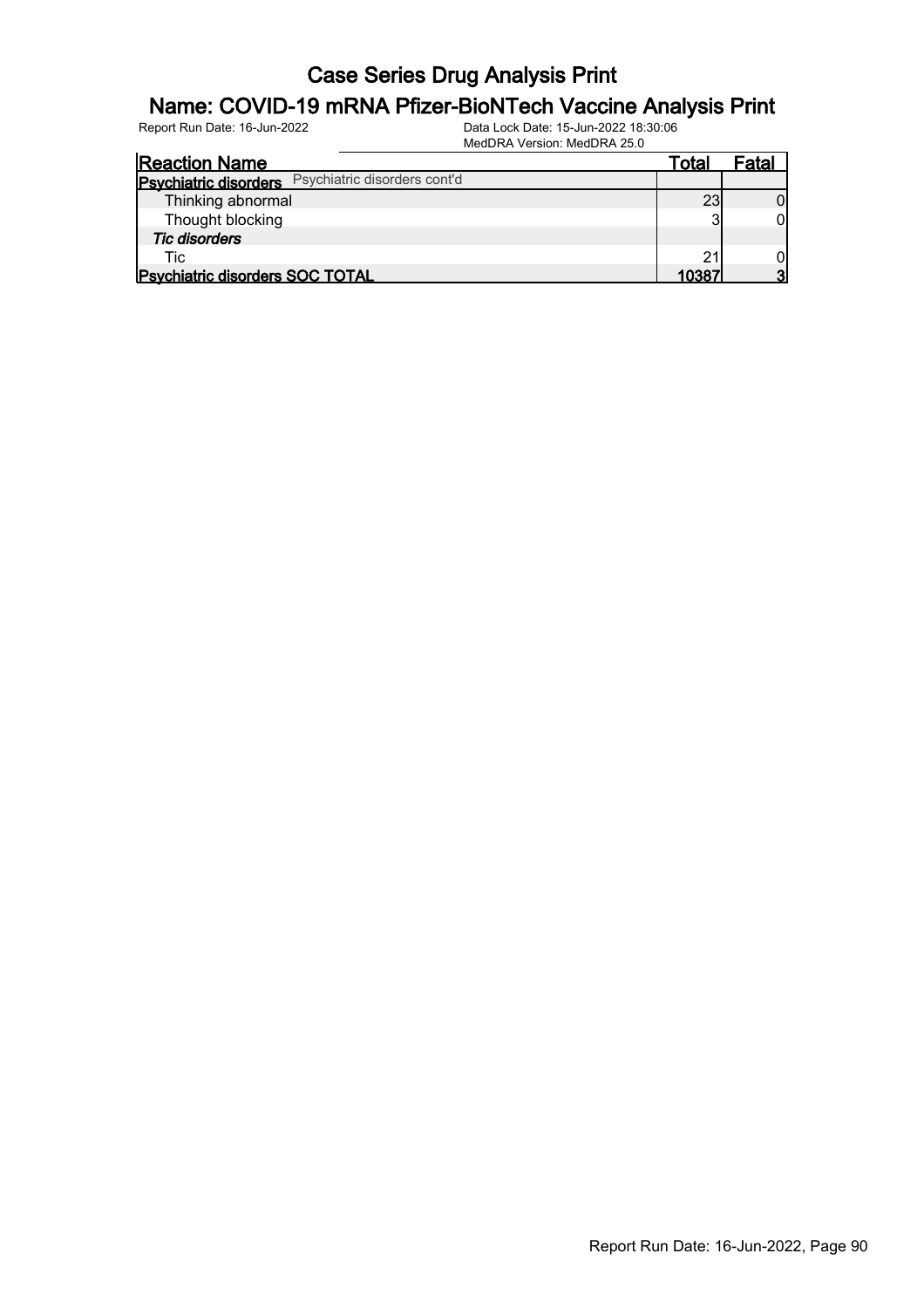## **Name: COVID-19 mRNA Pfizer-BioNTech Vaccine Analysis Print**<br>Report Run Date: 16-Jun-2022<br>Data Lock Date: 15-Jun-2022 18:30:06

| <b>Reaction Name</b>                        | <u>Total</u>     | <u>Fatal</u>                     |
|---------------------------------------------|------------------|----------------------------------|
| Renal & urinary disorders                   |                  |                                  |
| <b>Bladder and urethral symptoms</b>        |                  |                                  |
| <b>Bladder discomfort</b>                   | 4                | $\boldsymbol{0}$                 |
| <b>Bladder irritation</b>                   | 14               | $\overline{0}$                   |
| <b>Bladder pain</b>                         | 36               | $\overline{0}$                   |
| Bladder spasm                               | $\overline{2}$   | $\mathbf{0}$                     |
| Dysuria                                     | 60               | $\overline{0}$                   |
| Incontinence                                | 48               | $\mathbf{0}$                     |
| Lower urinary tract symptoms                | 3                | $\overline{0}$                   |
| <b>Micturition disorder</b>                 | $\overline{2}$   | $\mathbf{0}$                     |
| Micturition urgency                         | 55               | $\overline{0}$                   |
| Mixed incontinence                          | 1                | $\mathbf{0}$                     |
| Pollakiuria                                 | 164              | $\overline{0}$                   |
| Stress urinary incontinence                 | $\overline{c}$   |                                  |
| Urethral pain                               | 8                | $\begin{matrix}0\\0\end{matrix}$ |
| Urge incontinence                           | 3                |                                  |
|                                             | 4                | $\begin{matrix}0\\0\end{matrix}$ |
| Urinary hesitation                          |                  |                                  |
| Urinary incontinence                        | 84               | $\mathbf{0}$<br>$\overline{0}$   |
| Urinary retention                           | 56               |                                  |
| Urine flow decreased                        | 20               | $\mathbf 0$                      |
| <b>Bladder disorders NEC</b>                |                  |                                  |
| <b>Bladder dilatation</b>                   | 1                | $\boldsymbol{0}$                 |
| Bladder disorder                            | 14               | $\mathbf 0$                      |
| <b>Bladder fibrosis</b>                     | 1                | $\mathbf{0}$                     |
| <b>Bladder prolapse</b>                     |                  | $\overline{0}$                   |
| Urinary bladder haemorrhage                 | 4                | $\mathbf 0$                      |
| <b>Bladder infections and inflammations</b> |                  |                                  |
| Cystitis haemorrhagic                       | 1                | $\mathbf 0$                      |
| Cystitis interstitial                       | $6 \overline{6}$ | $\overline{0}$                   |
| Cystitis noninfective                       | 1                | $\mathbf 0$                      |
| <b>Bladder neoplasms</b>                    |                  |                                  |
| <b>Bladder cyst</b>                         | 1                | $\mathbf 0$                      |
| Genital and urinary tract disorders NEC     |                  |                                  |
| Genitourinary symptom                       | $\overline{c}$   | $\mathbf 0$                      |
| Urinary tract disorder                      | 4                | $\mathbf 0$                      |
| Urinary tract obstruction                   | 1                | $\mathbf 0$                      |
| Glomerulonephritis and nephrotic syndrome   |                  |                                  |
| Anti-glomerular basement membrane disease   | 1                | $\overline{0}$                   |
| Focal segmental glomerulosclerosis          |                  | $\overline{0}$                   |
| Glomerulonephritis membranous               | 1                | $\mathbf 0$                      |
| Glomerulonephritis minimal lesion           | 8                | $\mathbf 0$                      |
| Glomerulonephritis rapidly progressive      |                  | $\mathbf{0}$                     |
| Goodpasture's syndrome                      | $\frac{2}{1}$    | $\overline{0}$                   |
| IgA nephropathy                             | 4                | $\mathbf 0$                      |
| Nephrotic syndrome                          | 22               | $\overline{0}$                   |
| Myoneurogenic bladder disorders             |                  |                                  |
| Automatic bladder                           | 1                | 0                                |
| <b>Bladder dysfunction</b>                  | 8                | $\mathbf 0$                      |
| Hypertonic bladder                          | $6 \mid$         | $\mathbf 0$                      |
| Hypotonic urinary bladder                   | 1                | $\mathbf 0$                      |
| Loss of bladder sensation                   | $\overline{3}$   | $\mathbf 0$                      |
| Neurogenic bladder                          | $\overline{2}$   | $\boldsymbol{0}$                 |
| <b>Nephritis NEC</b>                        |                  |                                  |
| Lupus nephritis                             | $\overline{2}$   | $\overline{0}$                   |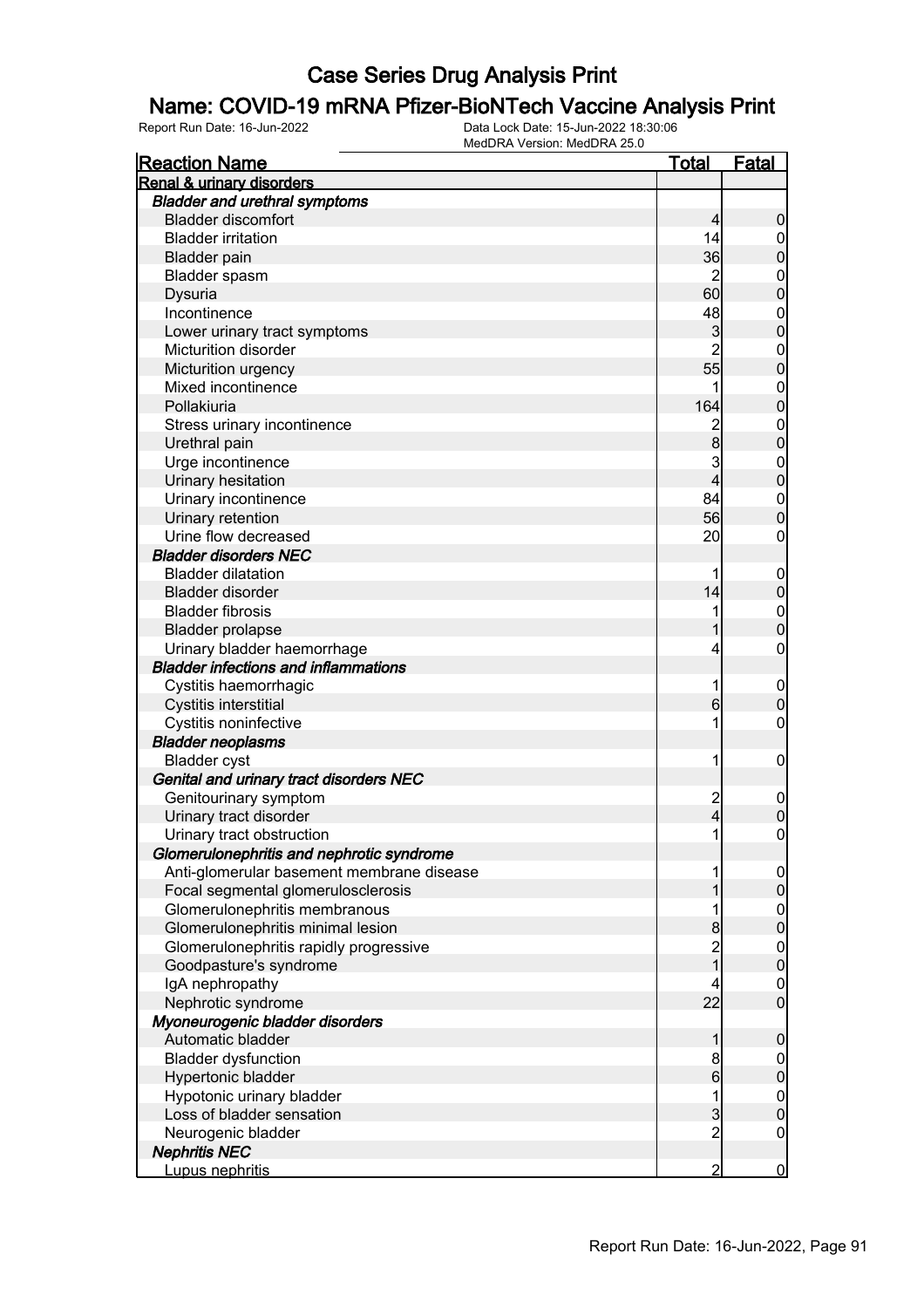#### Name: COVID-19 mRNA Pfizer-BioNTech Vaccine Analysis Print

Report Run Date: 16-Jun-2022 Data Lock Date: 15-Jun-2022 18:30:06

| Fatal<br><b>Reaction Name</b><br><u>Total</u><br>Renal & urinary disorders cont'd<br><b>Renal &amp; urinary disorders</b><br>3<br>Nephritis<br>3<br>Tubulointerstitial nephritis<br>Nephropathies and tubular disorders NEC<br>Nephropathy<br>1<br><b>Renal disorders NEC</b> | $\overline{0}$<br>0<br>$\mathbf 0$<br>$\mathbf 0$<br>$\overline{1}$<br>$\mathbf 0$<br>$\overline{0}$ |
|-------------------------------------------------------------------------------------------------------------------------------------------------------------------------------------------------------------------------------------------------------------------------------|------------------------------------------------------------------------------------------------------|
|                                                                                                                                                                                                                                                                               |                                                                                                      |
|                                                                                                                                                                                                                                                                               |                                                                                                      |
|                                                                                                                                                                                                                                                                               |                                                                                                      |
|                                                                                                                                                                                                                                                                               |                                                                                                      |
|                                                                                                                                                                                                                                                                               |                                                                                                      |
|                                                                                                                                                                                                                                                                               |                                                                                                      |
|                                                                                                                                                                                                                                                                               |                                                                                                      |
| Kidney fibrosis                                                                                                                                                                                                                                                               |                                                                                                      |
| 12<br>Renal disorder                                                                                                                                                                                                                                                          |                                                                                                      |
| Renal haemorrhage                                                                                                                                                                                                                                                             |                                                                                                      |
| Renal mass                                                                                                                                                                                                                                                                    |                                                                                                      |
| <b>Renal failure and impairment</b>                                                                                                                                                                                                                                           |                                                                                                      |
| 60<br>Acute kidney injury                                                                                                                                                                                                                                                     | $\overline{4}$                                                                                       |
| Anuria<br>5                                                                                                                                                                                                                                                                   | $\overline{0}$                                                                                       |
| 6<br>Chronic kidney disease                                                                                                                                                                                                                                                   | $\mathbf 0$                                                                                          |
| Oliguria<br>1                                                                                                                                                                                                                                                                 | $\boldsymbol{0}$                                                                                     |
| 29<br>Renal failure                                                                                                                                                                                                                                                           | $\overline{1}$                                                                                       |
| Renal impairment<br>36                                                                                                                                                                                                                                                        | $\mathbf 0$                                                                                          |
| 3<br>Renal injury                                                                                                                                                                                                                                                             | $\overline{0}$                                                                                       |
| Renal failure complications                                                                                                                                                                                                                                                   |                                                                                                      |
| Azotaemia<br>1                                                                                                                                                                                                                                                                | $\mathbf 0$                                                                                          |
| <b>Renal lithiasis</b>                                                                                                                                                                                                                                                        |                                                                                                      |
| 12<br>Nephrolithiasis                                                                                                                                                                                                                                                         | $\mathbf 0$                                                                                          |
| Renal neoplasms                                                                                                                                                                                                                                                               |                                                                                                      |
| Renal cyst<br>1                                                                                                                                                                                                                                                               | $\mathbf 0$                                                                                          |
| Renal obstructive disorders                                                                                                                                                                                                                                                   |                                                                                                      |
| $\overline{2}$<br>Hydronephrosis                                                                                                                                                                                                                                              | $\mathbf 0$                                                                                          |
| Renal structural abnormalities and trauma                                                                                                                                                                                                                                     |                                                                                                      |
| Kidney enlargement<br>1                                                                                                                                                                                                                                                       | $\mathbf 0$                                                                                          |
| $\overline{c}$<br>Kidney small                                                                                                                                                                                                                                                | $\mathbf 0$                                                                                          |
| Renal vascular and ischaemic conditions                                                                                                                                                                                                                                       |                                                                                                      |
| Renal aneurysm                                                                                                                                                                                                                                                                | $\mathbf 0$                                                                                          |
| Renal infarct<br>4                                                                                                                                                                                                                                                            | $\boldsymbol{0}$                                                                                     |
| $\overline{c}$<br>Renal tubular necrosis                                                                                                                                                                                                                                      | $\mathbf 0$                                                                                          |
| $\overline{2}$<br><b>Renal vasculitis</b>                                                                                                                                                                                                                                     | $\overline{1}$                                                                                       |
| Structural and obstructive urethral disorders (excl congenital)                                                                                                                                                                                                               |                                                                                                      |
| $\overline{1}$<br>Urethral stenosis                                                                                                                                                                                                                                           | $\mathbf 0$                                                                                          |
| Ureteric disorders NEC                                                                                                                                                                                                                                                        |                                                                                                      |
| Ureteric stenosis                                                                                                                                                                                                                                                             | $\overline{0}$                                                                                       |
| Urinary abnormalities                                                                                                                                                                                                                                                         |                                                                                                      |
| Albuminuria                                                                                                                                                                                                                                                                   | $\overline{0}$                                                                                       |
| Chromaturia<br>69                                                                                                                                                                                                                                                             | 0                                                                                                    |
| 55<br>Haematuria                                                                                                                                                                                                                                                              | $\boldsymbol{0}$                                                                                     |
| Ketonuria                                                                                                                                                                                                                                                                     | $\boldsymbol{0}$                                                                                     |
| Myoglobinuria                                                                                                                                                                                                                                                                 | $\overline{0}$                                                                                       |
| 13<br>Proteinuria                                                                                                                                                                                                                                                             | 0                                                                                                    |
| 13<br>Urine abnormality                                                                                                                                                                                                                                                       | $\overline{0}$                                                                                       |
| Urine odour abnormal<br>11                                                                                                                                                                                                                                                    | 0                                                                                                    |
| Urinary tract lithiasis (excl renal)                                                                                                                                                                                                                                          |                                                                                                      |
| Calculus bladder                                                                                                                                                                                                                                                              | 0                                                                                                    |
| Calculus urinary                                                                                                                                                                                                                                                              | $\mathbf 0$                                                                                          |
| Urinary tract signs and symptoms NEC                                                                                                                                                                                                                                          |                                                                                                      |
| Costovertebral angle tenderness                                                                                                                                                                                                                                               | $\boldsymbol{0}$                                                                                     |
| Cystitis-like symptom                                                                                                                                                                                                                                                         | $\mathbf 0$                                                                                          |
| 31<br>Haemorrhage urinary tract                                                                                                                                                                                                                                               | $\overline{1}$                                                                                       |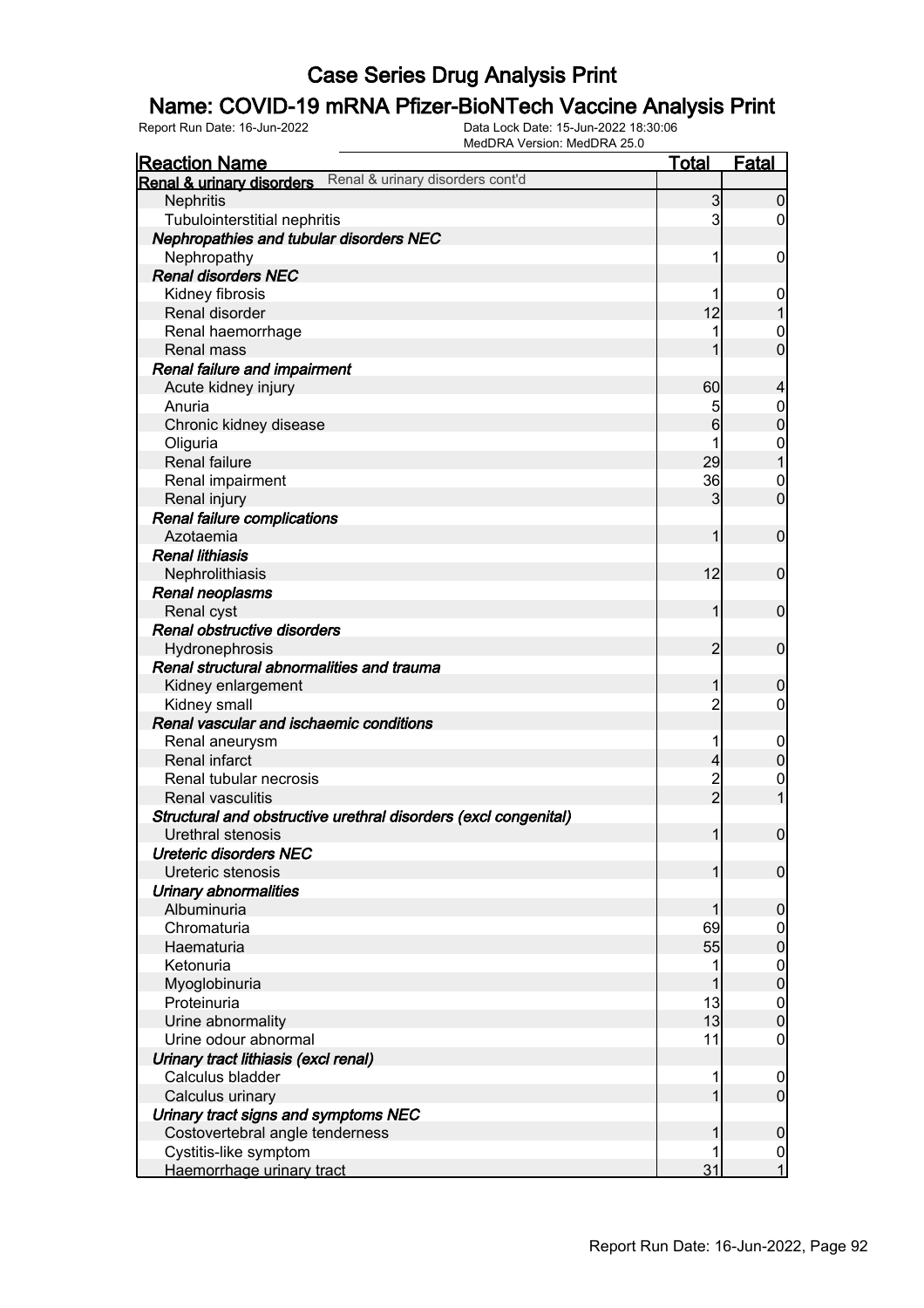## **Name: COVID-19 mRNA Pfizer-BioNTech Vaccine Analysis Print**<br>Report Run Date: 16-Jun-2022<br>Data Lock Date: 15-Jun-2022 18:30:06

| <b>Reaction Name</b>                |                                  | Total | -atal |
|-------------------------------------|----------------------------------|-------|-------|
| Renal & urinary disorders           | Renal & urinary disorders cont'd |       |       |
| Nocturia                            |                                  |       |       |
| Polyuria                            |                                  |       |       |
| Renal colic                         |                                  | ц     |       |
| Renal pain                          |                                  | 371   |       |
| Urinary tract discomfort            |                                  |       |       |
| Urinary tract pain                  |                                  |       |       |
| Renal & urinary disorders SOC TOTAL |                                  | 1454  |       |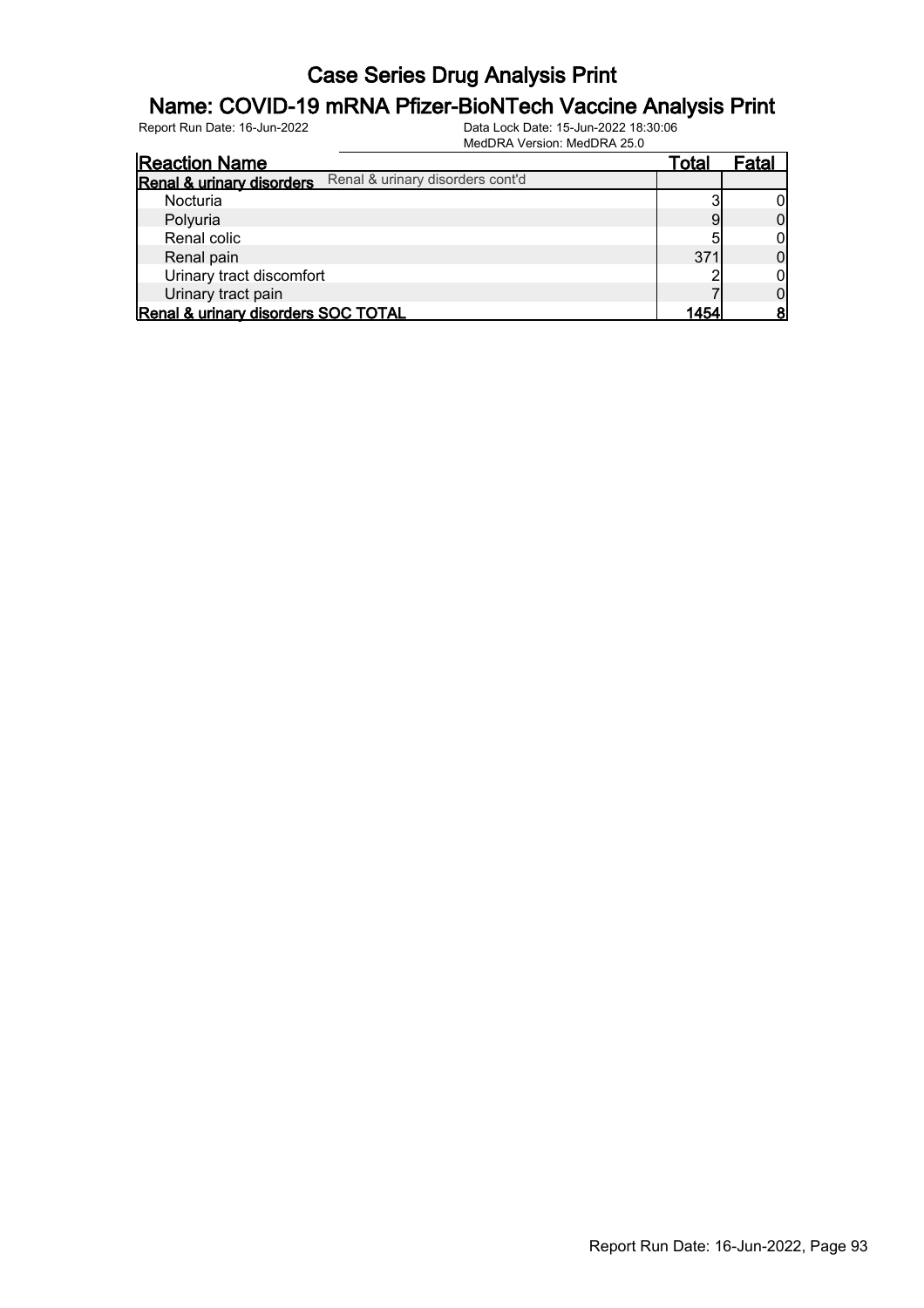# **Name: COVID-19 mRNA Pfizer-BioNTech Vaccine Analysis Print**<br>Report Run Date: 16-Jun-2022<br>Data Lock Date: 15-Jun-2022 18:30:06

| <b>Reaction Name</b>                                  | <u>Total</u>    | <b>Fatal</b>     |
|-------------------------------------------------------|-----------------|------------------|
| Reproductive & breast disorders                       |                 |                  |
| Benign and malignant breast neoplasms                 |                 |                  |
| <b>Breast cyst</b>                                    | 18              | $\mathbf 0$      |
| <b>Breast disorders NEC</b>                           |                 |                  |
| <b>Breast atrophy</b>                                 |                 | $\boldsymbol{0}$ |
| <b>Breast disorder</b>                                |                 | $\mathbf 0$      |
| <b>Breast enlargement</b>                             | 32              | $\mathbf 0$      |
| <b>Breast mass</b>                                    | 153             | $\boldsymbol{0}$ |
| Fibrocystic breast disease                            |                 | $\mathbf 0$      |
| Gynaecomastia                                         |                 | $\boldsymbol{0}$ |
| Mastoptosis                                           |                 | $\overline{0}$   |
| Nipple disorder                                       |                 | $\mathbf 0$      |
| <b>Breast infections and inflammations</b>            |                 |                  |
| <b>Breast inflammation</b>                            | 6               | $\overline{0}$   |
| Nipple inflammation                                   | 3               | $\mathbf 0$      |
| <b>Breast signs and symptoms</b>                      |                 |                  |
| Breast discharge                                      | 5               | $\boldsymbol{0}$ |
| <b>Breast discomfort</b>                              | 15              | $\mathbf 0$      |
| <b>Breast engorgement</b>                             | 11              | $\mathbf 0$      |
| <b>Breast haematoma</b>                               |                 | $\boldsymbol{0}$ |
| Breast oedema                                         | 9               | $\mathbf 0$      |
| <b>Breast pain</b>                                    | 880             | $\boldsymbol{0}$ |
| <b>Breast swelling</b>                                | 196             | $\mathbf 0$      |
| <b>Breast tenderness</b>                              | 107             | $\mathbf{0}$     |
| Nipple pain                                           | 48              | $\overline{1}$   |
| Nipple swelling                                       | 4               | $\boldsymbol{0}$ |
| <b>Cervix disorders NEC</b>                           |                 |                  |
| Cervical dysplasia                                    | 3               | $\mathbf 0$      |
| Cervix disorder                                       | 1               | $\pmb{0}$        |
| Cervix haemorrhage uterine                            | 5               | $\mathbf 0$      |
| Ectropion of cervix                                   | 5               | $\mathbf 0$      |
| Cervix infections and inflammations                   |                 |                  |
| Cervix inflammation                                   | 1               | $\boldsymbol{0}$ |
| Cervix neoplasms                                      |                 |                  |
| Cervical polyp                                        | $\overline{2}$  | $\mathbf 0$      |
| Erection and ejaculation conditions and disorders     |                 |                  |
| Ejaculation disorder                                  | $\mathbf{3}$    | 0                |
| Ejaculation failure                                   | 3               | $\overline{0}$   |
| Erectile dysfunction                                  | 80              | $\pmb{0}$        |
| Erection increased                                    | 4               | $\boldsymbol{0}$ |
| Organic erectile dysfunction                          | 14              | $\overline{0}$   |
| Painful ejaculation                                   | 1               | $\boldsymbol{0}$ |
| Spontaneous ejaculation                               |                 | $\mathbf 0$      |
| Spontaneous penile erection                           | $\frac{2}{2}$   | $\mathbf 0$      |
| Fallopian tube and ovary infections and inflammations |                 |                  |
| Noninfective oophoritis                               | $6 \overline{}$ | $\mathbf 0$      |
| <b>Lactation disorders</b>                            |                 |                  |
| Breast milk discolouration                            | 4               | $\mathbf 0$      |
| Breast milk odour abnormal                            |                 | $\pmb{0}$        |
| Galactorrhoea                                         | $\frac{2}{5}$   | $\mathbf 0$      |
| Galactostasis                                         | 1               | $\mathbf 0$      |
| Lactation disorder                                    | 11              | $\boldsymbol{0}$ |
| Lactation puerperal increased                         | 6               | $\pmb{0}$        |
| <b>Suppressed lactation</b>                           | 50              | $\overline{0}$   |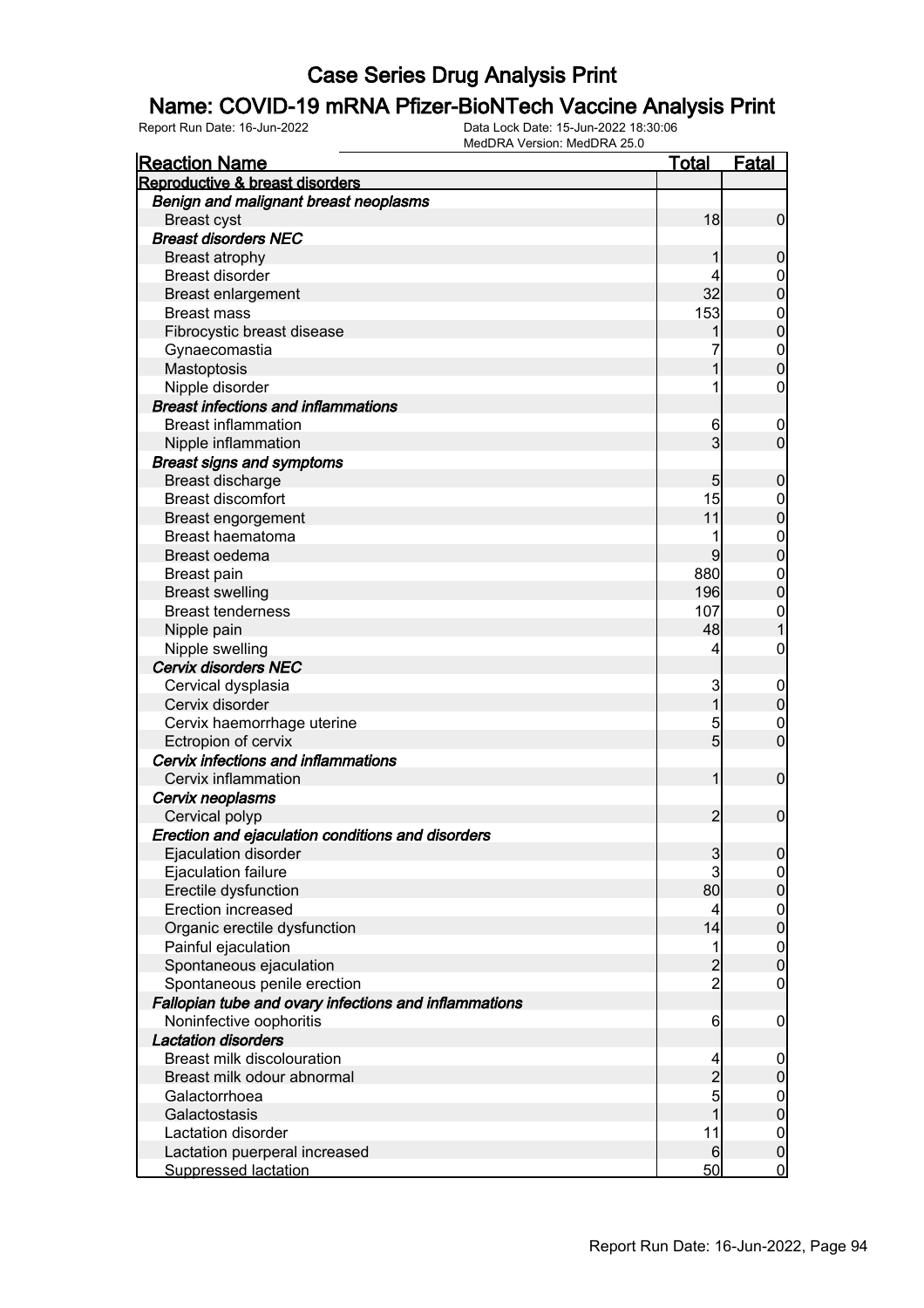## **Name: COVID-19 mRNA Pfizer-BioNTech Vaccine Analysis Print**<br>Report Run Date: 16-Jun-2022<br>Data Lock Date: 15-Jun-2022 18:30:06

| Reproductive & breast disorders cont'd<br>Reproductive & breast disorders<br><b>Menopausal effects NEC</b><br>Artificial menopause<br>1<br>1<br>Menopausal disorder<br>Menopausal symptoms<br>47<br>$0\atop 0$<br>Menopause delayed<br>1<br>26<br>Premature menopause<br>$\boldsymbol{0}$<br>Menopausal effects on the genitourinary tract<br>Atrophic vulvovaginitis<br>2<br>$\mathbf 0$<br>117<br>Postmenopausal haemorrhage<br>Menstruation and uterine bleeding NEC<br>Abnormal uterine bleeding<br>8<br>$\boldsymbol{0}$<br>3<br>Abnormal withdrawal bleeding<br>$0\atop 0$<br>1<br><b>Bleeding anovulatory</b><br>Dysmenorrhoea<br>3359<br>$0$<br>0<br>1329<br>Intermenstrual bleeding<br>Menstrual discomfort<br>37<br>$0$<br>0<br>2323<br>Menstrual disorder<br>4127<br>$0\atop 0$<br>Menstruation irregular<br>14<br>Premenstrual dysphoric disorder<br>Premenstrual headache<br>13<br>$0$<br>0<br>152<br>Premenstrual pain<br>142<br>Premenstrual syndrome<br>$\boldsymbol{0}$<br>$\overline{0}$<br>Retrograde menstruation<br>$\overline{2}$<br>16<br>Withdrawal bleed<br>$\boldsymbol{0}$<br><b>Menstruation with decreased bleeding</b><br>739<br>Amenorrhoea<br>$\mathbf 0$<br>$\pmb{0}$<br>763<br>Hypomenorrhoea<br>Menstruation delayed<br>5792<br>$\mathbf 0$<br>$\overline{0}$<br>Oligomenorrhoea<br>234<br>Menstruation with increased bleeding<br>Heavy menstrual bleeding<br>6401<br>$\boldsymbol{0}$<br>Menometrorrhagia<br>21<br>$\overline{0}$<br>$\mathbf 0$<br>1054<br>Polymenorrhoea<br>Ovarian and fallopian tube cysts and neoplasms<br>$\boldsymbol{0}$<br>$\overline{3}$<br>Haemorrhagic ovarian cyst<br>Ovarian cyst<br>33<br> 0 <br>$\overline{0}$<br>Ovarian cyst ruptured<br>$\overline{2}$<br>Polycystic ovaries<br>51<br>$\mathbf 0$<br>Ovarian and fallopian tube disorders NEC<br>Adnexal torsion<br>1<br>$\mathbf 0$<br>$\overline{c}$<br>$\pmb{0}$<br>Hydrosalpinx<br>1<br>Ovarian enlargement<br>$\boldsymbol{0}$<br>$\mathbf 0$<br>Ovarian failure<br>1<br>Ovarian haemorrhage<br>8<br>$\boldsymbol{0}$<br>$\mathbf 0$<br>1<br>Ovarian hyperstimulation syndrome<br>Ovarian mass<br>$\overline{c}$<br>$\boldsymbol{0}$<br>$\overline{1}$<br>$\mathbf 0$<br>Ovarian necrosis<br>4<br>$\boldsymbol{0}$<br>Ovulation disorder<br>$\mathbf 0$<br>85<br>Ovulation pain<br>Premature ovulation<br>4<br>$\overline{0}$<br>$\boldsymbol{0}$<br>1<br>Superovulation<br>Pelvic prolapse conditions | <b>Reaction Name</b> | <b>Total</b> | <b>Fatal</b> |
|-------------------------------------------------------------------------------------------------------------------------------------------------------------------------------------------------------------------------------------------------------------------------------------------------------------------------------------------------------------------------------------------------------------------------------------------------------------------------------------------------------------------------------------------------------------------------------------------------------------------------------------------------------------------------------------------------------------------------------------------------------------------------------------------------------------------------------------------------------------------------------------------------------------------------------------------------------------------------------------------------------------------------------------------------------------------------------------------------------------------------------------------------------------------------------------------------------------------------------------------------------------------------------------------------------------------------------------------------------------------------------------------------------------------------------------------------------------------------------------------------------------------------------------------------------------------------------------------------------------------------------------------------------------------------------------------------------------------------------------------------------------------------------------------------------------------------------------------------------------------------------------------------------------------------------------------------------------------------------------------------------------------------------------------------------------------------------------------------------------------------------------------------------------------------------------------------------------------------------------------------------------------------------------------------------------------------------------------------------------------------------------------------------------------------------------|----------------------|--------------|--------------|
|                                                                                                                                                                                                                                                                                                                                                                                                                                                                                                                                                                                                                                                                                                                                                                                                                                                                                                                                                                                                                                                                                                                                                                                                                                                                                                                                                                                                                                                                                                                                                                                                                                                                                                                                                                                                                                                                                                                                                                                                                                                                                                                                                                                                                                                                                                                                                                                                                                     |                      |              |              |
|                                                                                                                                                                                                                                                                                                                                                                                                                                                                                                                                                                                                                                                                                                                                                                                                                                                                                                                                                                                                                                                                                                                                                                                                                                                                                                                                                                                                                                                                                                                                                                                                                                                                                                                                                                                                                                                                                                                                                                                                                                                                                                                                                                                                                                                                                                                                                                                                                                     |                      |              |              |
|                                                                                                                                                                                                                                                                                                                                                                                                                                                                                                                                                                                                                                                                                                                                                                                                                                                                                                                                                                                                                                                                                                                                                                                                                                                                                                                                                                                                                                                                                                                                                                                                                                                                                                                                                                                                                                                                                                                                                                                                                                                                                                                                                                                                                                                                                                                                                                                                                                     |                      |              | 0            |
|                                                                                                                                                                                                                                                                                                                                                                                                                                                                                                                                                                                                                                                                                                                                                                                                                                                                                                                                                                                                                                                                                                                                                                                                                                                                                                                                                                                                                                                                                                                                                                                                                                                                                                                                                                                                                                                                                                                                                                                                                                                                                                                                                                                                                                                                                                                                                                                                                                     |                      |              | $\mathbf 0$  |
|                                                                                                                                                                                                                                                                                                                                                                                                                                                                                                                                                                                                                                                                                                                                                                                                                                                                                                                                                                                                                                                                                                                                                                                                                                                                                                                                                                                                                                                                                                                                                                                                                                                                                                                                                                                                                                                                                                                                                                                                                                                                                                                                                                                                                                                                                                                                                                                                                                     |                      |              |              |
|                                                                                                                                                                                                                                                                                                                                                                                                                                                                                                                                                                                                                                                                                                                                                                                                                                                                                                                                                                                                                                                                                                                                                                                                                                                                                                                                                                                                                                                                                                                                                                                                                                                                                                                                                                                                                                                                                                                                                                                                                                                                                                                                                                                                                                                                                                                                                                                                                                     |                      |              |              |
|                                                                                                                                                                                                                                                                                                                                                                                                                                                                                                                                                                                                                                                                                                                                                                                                                                                                                                                                                                                                                                                                                                                                                                                                                                                                                                                                                                                                                                                                                                                                                                                                                                                                                                                                                                                                                                                                                                                                                                                                                                                                                                                                                                                                                                                                                                                                                                                                                                     |                      |              |              |
|                                                                                                                                                                                                                                                                                                                                                                                                                                                                                                                                                                                                                                                                                                                                                                                                                                                                                                                                                                                                                                                                                                                                                                                                                                                                                                                                                                                                                                                                                                                                                                                                                                                                                                                                                                                                                                                                                                                                                                                                                                                                                                                                                                                                                                                                                                                                                                                                                                     |                      |              |              |
|                                                                                                                                                                                                                                                                                                                                                                                                                                                                                                                                                                                                                                                                                                                                                                                                                                                                                                                                                                                                                                                                                                                                                                                                                                                                                                                                                                                                                                                                                                                                                                                                                                                                                                                                                                                                                                                                                                                                                                                                                                                                                                                                                                                                                                                                                                                                                                                                                                     |                      |              |              |
|                                                                                                                                                                                                                                                                                                                                                                                                                                                                                                                                                                                                                                                                                                                                                                                                                                                                                                                                                                                                                                                                                                                                                                                                                                                                                                                                                                                                                                                                                                                                                                                                                                                                                                                                                                                                                                                                                                                                                                                                                                                                                                                                                                                                                                                                                                                                                                                                                                     |                      |              | $\mathbf 0$  |
|                                                                                                                                                                                                                                                                                                                                                                                                                                                                                                                                                                                                                                                                                                                                                                                                                                                                                                                                                                                                                                                                                                                                                                                                                                                                                                                                                                                                                                                                                                                                                                                                                                                                                                                                                                                                                                                                                                                                                                                                                                                                                                                                                                                                                                                                                                                                                                                                                                     |                      |              |              |
|                                                                                                                                                                                                                                                                                                                                                                                                                                                                                                                                                                                                                                                                                                                                                                                                                                                                                                                                                                                                                                                                                                                                                                                                                                                                                                                                                                                                                                                                                                                                                                                                                                                                                                                                                                                                                                                                                                                                                                                                                                                                                                                                                                                                                                                                                                                                                                                                                                     |                      |              |              |
|                                                                                                                                                                                                                                                                                                                                                                                                                                                                                                                                                                                                                                                                                                                                                                                                                                                                                                                                                                                                                                                                                                                                                                                                                                                                                                                                                                                                                                                                                                                                                                                                                                                                                                                                                                                                                                                                                                                                                                                                                                                                                                                                                                                                                                                                                                                                                                                                                                     |                      |              |              |
|                                                                                                                                                                                                                                                                                                                                                                                                                                                                                                                                                                                                                                                                                                                                                                                                                                                                                                                                                                                                                                                                                                                                                                                                                                                                                                                                                                                                                                                                                                                                                                                                                                                                                                                                                                                                                                                                                                                                                                                                                                                                                                                                                                                                                                                                                                                                                                                                                                     |                      |              |              |
|                                                                                                                                                                                                                                                                                                                                                                                                                                                                                                                                                                                                                                                                                                                                                                                                                                                                                                                                                                                                                                                                                                                                                                                                                                                                                                                                                                                                                                                                                                                                                                                                                                                                                                                                                                                                                                                                                                                                                                                                                                                                                                                                                                                                                                                                                                                                                                                                                                     |                      |              |              |
|                                                                                                                                                                                                                                                                                                                                                                                                                                                                                                                                                                                                                                                                                                                                                                                                                                                                                                                                                                                                                                                                                                                                                                                                                                                                                                                                                                                                                                                                                                                                                                                                                                                                                                                                                                                                                                                                                                                                                                                                                                                                                                                                                                                                                                                                                                                                                                                                                                     |                      |              |              |
|                                                                                                                                                                                                                                                                                                                                                                                                                                                                                                                                                                                                                                                                                                                                                                                                                                                                                                                                                                                                                                                                                                                                                                                                                                                                                                                                                                                                                                                                                                                                                                                                                                                                                                                                                                                                                                                                                                                                                                                                                                                                                                                                                                                                                                                                                                                                                                                                                                     |                      |              |              |
|                                                                                                                                                                                                                                                                                                                                                                                                                                                                                                                                                                                                                                                                                                                                                                                                                                                                                                                                                                                                                                                                                                                                                                                                                                                                                                                                                                                                                                                                                                                                                                                                                                                                                                                                                                                                                                                                                                                                                                                                                                                                                                                                                                                                                                                                                                                                                                                                                                     |                      |              |              |
|                                                                                                                                                                                                                                                                                                                                                                                                                                                                                                                                                                                                                                                                                                                                                                                                                                                                                                                                                                                                                                                                                                                                                                                                                                                                                                                                                                                                                                                                                                                                                                                                                                                                                                                                                                                                                                                                                                                                                                                                                                                                                                                                                                                                                                                                                                                                                                                                                                     |                      |              |              |
|                                                                                                                                                                                                                                                                                                                                                                                                                                                                                                                                                                                                                                                                                                                                                                                                                                                                                                                                                                                                                                                                                                                                                                                                                                                                                                                                                                                                                                                                                                                                                                                                                                                                                                                                                                                                                                                                                                                                                                                                                                                                                                                                                                                                                                                                                                                                                                                                                                     |                      |              |              |
|                                                                                                                                                                                                                                                                                                                                                                                                                                                                                                                                                                                                                                                                                                                                                                                                                                                                                                                                                                                                                                                                                                                                                                                                                                                                                                                                                                                                                                                                                                                                                                                                                                                                                                                                                                                                                                                                                                                                                                                                                                                                                                                                                                                                                                                                                                                                                                                                                                     |                      |              |              |
|                                                                                                                                                                                                                                                                                                                                                                                                                                                                                                                                                                                                                                                                                                                                                                                                                                                                                                                                                                                                                                                                                                                                                                                                                                                                                                                                                                                                                                                                                                                                                                                                                                                                                                                                                                                                                                                                                                                                                                                                                                                                                                                                                                                                                                                                                                                                                                                                                                     |                      |              |              |
|                                                                                                                                                                                                                                                                                                                                                                                                                                                                                                                                                                                                                                                                                                                                                                                                                                                                                                                                                                                                                                                                                                                                                                                                                                                                                                                                                                                                                                                                                                                                                                                                                                                                                                                                                                                                                                                                                                                                                                                                                                                                                                                                                                                                                                                                                                                                                                                                                                     |                      |              |              |
|                                                                                                                                                                                                                                                                                                                                                                                                                                                                                                                                                                                                                                                                                                                                                                                                                                                                                                                                                                                                                                                                                                                                                                                                                                                                                                                                                                                                                                                                                                                                                                                                                                                                                                                                                                                                                                                                                                                                                                                                                                                                                                                                                                                                                                                                                                                                                                                                                                     |                      |              |              |
|                                                                                                                                                                                                                                                                                                                                                                                                                                                                                                                                                                                                                                                                                                                                                                                                                                                                                                                                                                                                                                                                                                                                                                                                                                                                                                                                                                                                                                                                                                                                                                                                                                                                                                                                                                                                                                                                                                                                                                                                                                                                                                                                                                                                                                                                                                                                                                                                                                     |                      |              |              |
|                                                                                                                                                                                                                                                                                                                                                                                                                                                                                                                                                                                                                                                                                                                                                                                                                                                                                                                                                                                                                                                                                                                                                                                                                                                                                                                                                                                                                                                                                                                                                                                                                                                                                                                                                                                                                                                                                                                                                                                                                                                                                                                                                                                                                                                                                                                                                                                                                                     |                      |              |              |
|                                                                                                                                                                                                                                                                                                                                                                                                                                                                                                                                                                                                                                                                                                                                                                                                                                                                                                                                                                                                                                                                                                                                                                                                                                                                                                                                                                                                                                                                                                                                                                                                                                                                                                                                                                                                                                                                                                                                                                                                                                                                                                                                                                                                                                                                                                                                                                                                                                     |                      |              |              |
|                                                                                                                                                                                                                                                                                                                                                                                                                                                                                                                                                                                                                                                                                                                                                                                                                                                                                                                                                                                                                                                                                                                                                                                                                                                                                                                                                                                                                                                                                                                                                                                                                                                                                                                                                                                                                                                                                                                                                                                                                                                                                                                                                                                                                                                                                                                                                                                                                                     |                      |              |              |
|                                                                                                                                                                                                                                                                                                                                                                                                                                                                                                                                                                                                                                                                                                                                                                                                                                                                                                                                                                                                                                                                                                                                                                                                                                                                                                                                                                                                                                                                                                                                                                                                                                                                                                                                                                                                                                                                                                                                                                                                                                                                                                                                                                                                                                                                                                                                                                                                                                     |                      |              |              |
|                                                                                                                                                                                                                                                                                                                                                                                                                                                                                                                                                                                                                                                                                                                                                                                                                                                                                                                                                                                                                                                                                                                                                                                                                                                                                                                                                                                                                                                                                                                                                                                                                                                                                                                                                                                                                                                                                                                                                                                                                                                                                                                                                                                                                                                                                                                                                                                                                                     |                      |              |              |
|                                                                                                                                                                                                                                                                                                                                                                                                                                                                                                                                                                                                                                                                                                                                                                                                                                                                                                                                                                                                                                                                                                                                                                                                                                                                                                                                                                                                                                                                                                                                                                                                                                                                                                                                                                                                                                                                                                                                                                                                                                                                                                                                                                                                                                                                                                                                                                                                                                     |                      |              |              |
|                                                                                                                                                                                                                                                                                                                                                                                                                                                                                                                                                                                                                                                                                                                                                                                                                                                                                                                                                                                                                                                                                                                                                                                                                                                                                                                                                                                                                                                                                                                                                                                                                                                                                                                                                                                                                                                                                                                                                                                                                                                                                                                                                                                                                                                                                                                                                                                                                                     |                      |              |              |
|                                                                                                                                                                                                                                                                                                                                                                                                                                                                                                                                                                                                                                                                                                                                                                                                                                                                                                                                                                                                                                                                                                                                                                                                                                                                                                                                                                                                                                                                                                                                                                                                                                                                                                                                                                                                                                                                                                                                                                                                                                                                                                                                                                                                                                                                                                                                                                                                                                     |                      |              |              |
|                                                                                                                                                                                                                                                                                                                                                                                                                                                                                                                                                                                                                                                                                                                                                                                                                                                                                                                                                                                                                                                                                                                                                                                                                                                                                                                                                                                                                                                                                                                                                                                                                                                                                                                                                                                                                                                                                                                                                                                                                                                                                                                                                                                                                                                                                                                                                                                                                                     |                      |              |              |
|                                                                                                                                                                                                                                                                                                                                                                                                                                                                                                                                                                                                                                                                                                                                                                                                                                                                                                                                                                                                                                                                                                                                                                                                                                                                                                                                                                                                                                                                                                                                                                                                                                                                                                                                                                                                                                                                                                                                                                                                                                                                                                                                                                                                                                                                                                                                                                                                                                     |                      |              |              |
|                                                                                                                                                                                                                                                                                                                                                                                                                                                                                                                                                                                                                                                                                                                                                                                                                                                                                                                                                                                                                                                                                                                                                                                                                                                                                                                                                                                                                                                                                                                                                                                                                                                                                                                                                                                                                                                                                                                                                                                                                                                                                                                                                                                                                                                                                                                                                                                                                                     |                      |              |              |
|                                                                                                                                                                                                                                                                                                                                                                                                                                                                                                                                                                                                                                                                                                                                                                                                                                                                                                                                                                                                                                                                                                                                                                                                                                                                                                                                                                                                                                                                                                                                                                                                                                                                                                                                                                                                                                                                                                                                                                                                                                                                                                                                                                                                                                                                                                                                                                                                                                     |                      |              |              |
|                                                                                                                                                                                                                                                                                                                                                                                                                                                                                                                                                                                                                                                                                                                                                                                                                                                                                                                                                                                                                                                                                                                                                                                                                                                                                                                                                                                                                                                                                                                                                                                                                                                                                                                                                                                                                                                                                                                                                                                                                                                                                                                                                                                                                                                                                                                                                                                                                                     |                      |              |              |
|                                                                                                                                                                                                                                                                                                                                                                                                                                                                                                                                                                                                                                                                                                                                                                                                                                                                                                                                                                                                                                                                                                                                                                                                                                                                                                                                                                                                                                                                                                                                                                                                                                                                                                                                                                                                                                                                                                                                                                                                                                                                                                                                                                                                                                                                                                                                                                                                                                     |                      |              |              |
|                                                                                                                                                                                                                                                                                                                                                                                                                                                                                                                                                                                                                                                                                                                                                                                                                                                                                                                                                                                                                                                                                                                                                                                                                                                                                                                                                                                                                                                                                                                                                                                                                                                                                                                                                                                                                                                                                                                                                                                                                                                                                                                                                                                                                                                                                                                                                                                                                                     |                      |              |              |
|                                                                                                                                                                                                                                                                                                                                                                                                                                                                                                                                                                                                                                                                                                                                                                                                                                                                                                                                                                                                                                                                                                                                                                                                                                                                                                                                                                                                                                                                                                                                                                                                                                                                                                                                                                                                                                                                                                                                                                                                                                                                                                                                                                                                                                                                                                                                                                                                                                     |                      |              |              |
|                                                                                                                                                                                                                                                                                                                                                                                                                                                                                                                                                                                                                                                                                                                                                                                                                                                                                                                                                                                                                                                                                                                                                                                                                                                                                                                                                                                                                                                                                                                                                                                                                                                                                                                                                                                                                                                                                                                                                                                                                                                                                                                                                                                                                                                                                                                                                                                                                                     |                      |              |              |
|                                                                                                                                                                                                                                                                                                                                                                                                                                                                                                                                                                                                                                                                                                                                                                                                                                                                                                                                                                                                                                                                                                                                                                                                                                                                                                                                                                                                                                                                                                                                                                                                                                                                                                                                                                                                                                                                                                                                                                                                                                                                                                                                                                                                                                                                                                                                                                                                                                     |                      |              |              |
|                                                                                                                                                                                                                                                                                                                                                                                                                                                                                                                                                                                                                                                                                                                                                                                                                                                                                                                                                                                                                                                                                                                                                                                                                                                                                                                                                                                                                                                                                                                                                                                                                                                                                                                                                                                                                                                                                                                                                                                                                                                                                                                                                                                                                                                                                                                                                                                                                                     |                      |              |              |
|                                                                                                                                                                                                                                                                                                                                                                                                                                                                                                                                                                                                                                                                                                                                                                                                                                                                                                                                                                                                                                                                                                                                                                                                                                                                                                                                                                                                                                                                                                                                                                                                                                                                                                                                                                                                                                                                                                                                                                                                                                                                                                                                                                                                                                                                                                                                                                                                                                     |                      |              |              |
|                                                                                                                                                                                                                                                                                                                                                                                                                                                                                                                                                                                                                                                                                                                                                                                                                                                                                                                                                                                                                                                                                                                                                                                                                                                                                                                                                                                                                                                                                                                                                                                                                                                                                                                                                                                                                                                                                                                                                                                                                                                                                                                                                                                                                                                                                                                                                                                                                                     |                      |              |              |
|                                                                                                                                                                                                                                                                                                                                                                                                                                                                                                                                                                                                                                                                                                                                                                                                                                                                                                                                                                                                                                                                                                                                                                                                                                                                                                                                                                                                                                                                                                                                                                                                                                                                                                                                                                                                                                                                                                                                                                                                                                                                                                                                                                                                                                                                                                                                                                                                                                     |                      |              |              |
|                                                                                                                                                                                                                                                                                                                                                                                                                                                                                                                                                                                                                                                                                                                                                                                                                                                                                                                                                                                                                                                                                                                                                                                                                                                                                                                                                                                                                                                                                                                                                                                                                                                                                                                                                                                                                                                                                                                                                                                                                                                                                                                                                                                                                                                                                                                                                                                                                                     |                      |              |              |
|                                                                                                                                                                                                                                                                                                                                                                                                                                                                                                                                                                                                                                                                                                                                                                                                                                                                                                                                                                                                                                                                                                                                                                                                                                                                                                                                                                                                                                                                                                                                                                                                                                                                                                                                                                                                                                                                                                                                                                                                                                                                                                                                                                                                                                                                                                                                                                                                                                     |                      |              |              |
|                                                                                                                                                                                                                                                                                                                                                                                                                                                                                                                                                                                                                                                                                                                                                                                                                                                                                                                                                                                                                                                                                                                                                                                                                                                                                                                                                                                                                                                                                                                                                                                                                                                                                                                                                                                                                                                                                                                                                                                                                                                                                                                                                                                                                                                                                                                                                                                                                                     |                      |              |              |
|                                                                                                                                                                                                                                                                                                                                                                                                                                                                                                                                                                                                                                                                                                                                                                                                                                                                                                                                                                                                                                                                                                                                                                                                                                                                                                                                                                                                                                                                                                                                                                                                                                                                                                                                                                                                                                                                                                                                                                                                                                                                                                                                                                                                                                                                                                                                                                                                                                     |                      |              |              |
|                                                                                                                                                                                                                                                                                                                                                                                                                                                                                                                                                                                                                                                                                                                                                                                                                                                                                                                                                                                                                                                                                                                                                                                                                                                                                                                                                                                                                                                                                                                                                                                                                                                                                                                                                                                                                                                                                                                                                                                                                                                                                                                                                                                                                                                                                                                                                                                                                                     |                      |              |              |
|                                                                                                                                                                                                                                                                                                                                                                                                                                                                                                                                                                                                                                                                                                                                                                                                                                                                                                                                                                                                                                                                                                                                                                                                                                                                                                                                                                                                                                                                                                                                                                                                                                                                                                                                                                                                                                                                                                                                                                                                                                                                                                                                                                                                                                                                                                                                                                                                                                     |                      |              |              |
|                                                                                                                                                                                                                                                                                                                                                                                                                                                                                                                                                                                                                                                                                                                                                                                                                                                                                                                                                                                                                                                                                                                                                                                                                                                                                                                                                                                                                                                                                                                                                                                                                                                                                                                                                                                                                                                                                                                                                                                                                                                                                                                                                                                                                                                                                                                                                                                                                                     | Vaginal prolapse     | 1            | $\mathbf 0$  |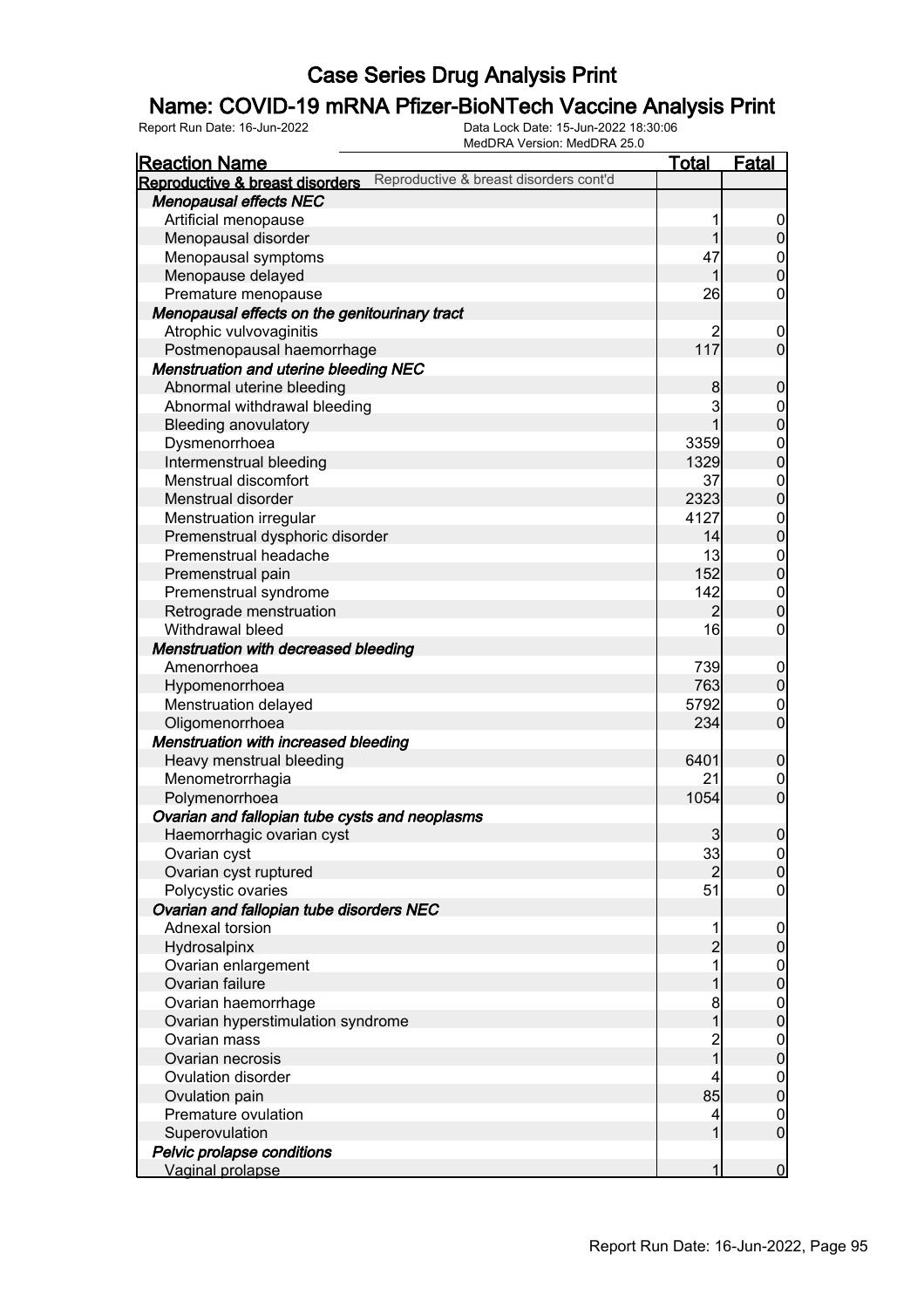## **Name: COVID-19 mRNA Pfizer-BioNTech Vaccine Analysis Print**<br>Report Run Date: 16-Jun-2022<br>Data Lock Date: 15-Jun-2022 18:30:06

| <b>Reaction Name</b>                                                   | <b>Total</b>        | Fatal                              |
|------------------------------------------------------------------------|---------------------|------------------------------------|
| Reproductive & breast disorders Reproductive & breast disorders cont'd |                     |                                    |
| Pelvis and broad ligament disorders NEC                                |                     |                                    |
| Adnexa uteri mass                                                      | 1                   | $\mathbf 0$                        |
| Adnexa uteri pain                                                      | 72                  | $\overline{0}$                     |
| Pelvic congestion                                                      | 1                   | $\mathbf 0$                        |
| Pelvic floor muscle weakness                                           |                     | $\boldsymbol{0}$                   |
| Pelvic fluid collection                                                |                     | $\overline{0}$                     |
| Pelvic haemorrhage                                                     | 22                  | $\mathbf 0$                        |
| Penile and scrotal infections and inflammations                        |                     |                                    |
| Balanoposthitis                                                        | $\overline{5}$      | $\mathbf 0$                        |
| Penile disorders NEC (excl erection and ejaculation)                   |                     |                                    |
| Foreskin oedema                                                        |                     | $\mathbf 0$                        |
| Penile blister                                                         |                     | $\boldsymbol{0}$                   |
| Penile discharge                                                       |                     |                                    |
| Penile discomfort                                                      |                     | $\boldsymbol{0}$<br>$\overline{0}$ |
| Penile erythema                                                        |                     |                                    |
|                                                                        | 3                   | $\boldsymbol{0}$<br>$\overline{0}$ |
| Penile haemorrhage                                                     |                     |                                    |
| Penile oedema                                                          | 1<br>$\overline{2}$ | $\boldsymbol{0}$<br>$\overline{0}$ |
| Penile pain                                                            |                     |                                    |
| Penile rash                                                            | 1                   | $\mathbf{0}$                       |
| Penile size reduced                                                    | 1                   | $\overline{0}$                     |
| Penile swelling                                                        | 6                   | $\boldsymbol{0}$                   |
| Penis disorder                                                         | 13                  | $\mathbf 0$                        |
| Peyronie's disease                                                     | 1                   | $\boldsymbol{0}$                   |
| Prostate and seminal vesicles infections and inflammations             |                     |                                    |
| <b>Prostatitis</b>                                                     | 5                   | $\mathbf 0$                        |
| Prostatic neoplasms and hypertrophy                                    |                     |                                    |
| Benign prostatic hyperplasia                                           | $\overline{c}$      | $\mathbf 0$                        |
| Prostatic signs, symptoms and disorders NEC                            |                     |                                    |
| Prostatic pain                                                         | 1                   | $\mathbf 0$                        |
| Prostatomegaly                                                         | 3                   | $\overline{0}$                     |
| Reproductive tract disorders NEC (excl neoplasms)                      |                     |                                    |
| Genital erosion                                                        | 1                   | $\mathbf 0$                        |
| Genital haemorrhage                                                    | 25                  | $\boldsymbol{0}$                   |
| Genital hypoaesthesia                                                  | $\overline{c}$      | $\overline{0}$                     |
| <b>Genital lesion</b>                                                  | $\overline{2}$      | $\boldsymbol{0}$                   |
| Genital paraesthesia                                                   | 1                   | 0                                  |
| Genital ulceration                                                     | 8                   | 0                                  |
| Perineal ulceration                                                    | 1                   | $\overline{0}$                     |
| Reproductive tract infections and inflammations NEC                    |                     |                                    |
| Genital tract inflammation                                             | 1                   | $\overline{0}$                     |
| Reproductive tract signs and symptoms NEC                              |                     |                                    |
| Genital burning sensation                                              | 3                   | $\mathbf 0$                        |
| Genital discolouration                                                 |                     | $\overline{0}$                     |
| Genital erythema                                                       |                     | $\mathbf 0$                        |
| Genital pain                                                           |                     |                                    |
| Genital rash                                                           | 6                   | $0$<br>0                           |
| Genital swelling                                                       | 5                   | $\boldsymbol{0}$                   |
| Pelvic discomfort                                                      | 6                   | $\mathbf 0$                        |
| Pelvic pain                                                            | 134                 | $\boldsymbol{0}$                   |
| Perineal pain                                                          | 3                   | $\mathbf 0$                        |
| Perineal rash                                                          | 1                   | $\overline{0}$                     |
| Pruritus genital                                                       | 8                   | $\overline{0}$                     |
| <b>Scrotal disorders NEC</b>                                           |                     |                                    |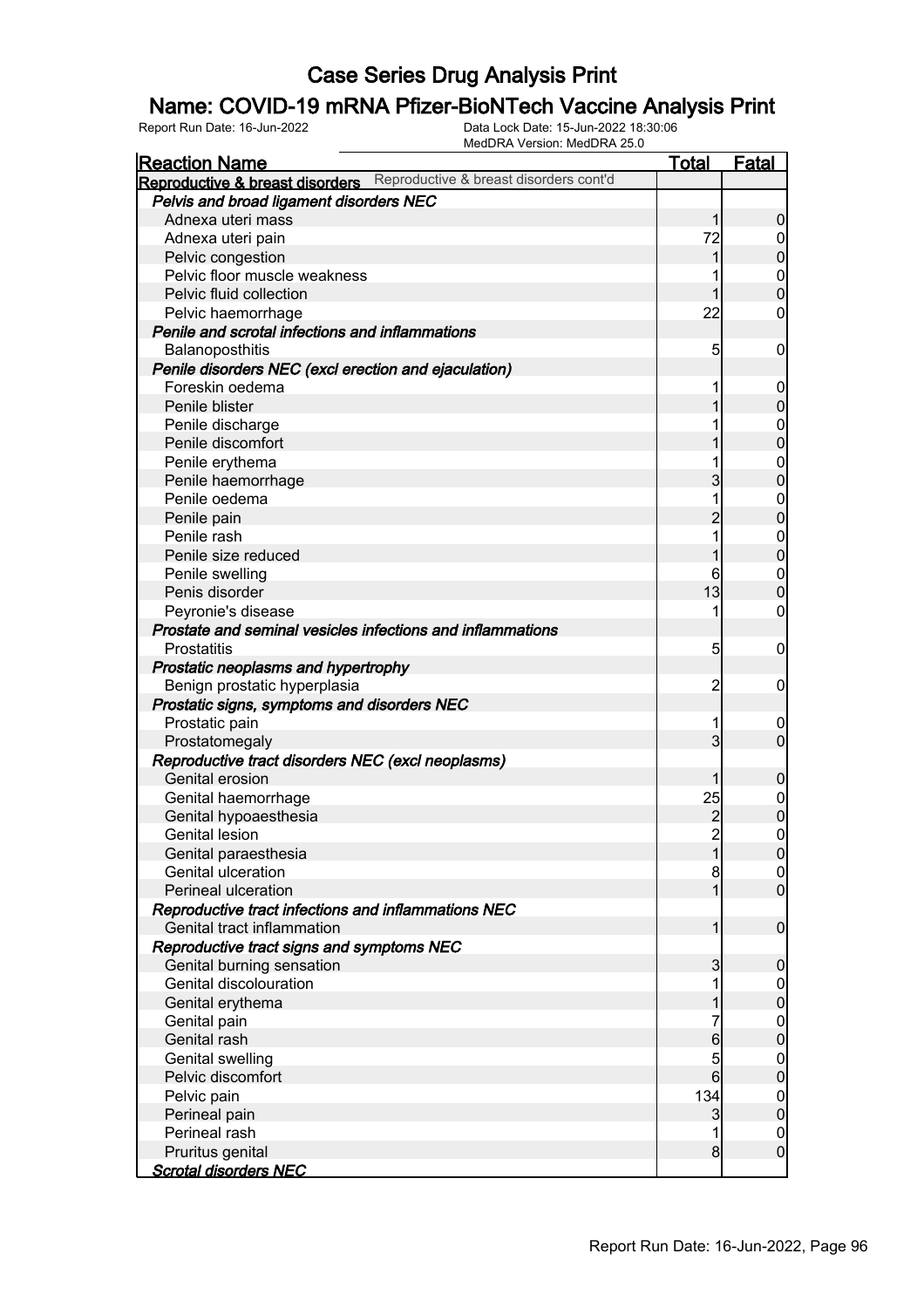## **Name: COVID-19 mRNA Pfizer-BioNTech Vaccine Analysis Print**<br>Report Run Date: 16-Jun-2022<br>Data Lock Date: 15-Jun-2022 18:30:06

| <b>Reaction Name</b>                                                      | <b>Total</b>    | Fatal                           |
|---------------------------------------------------------------------------|-----------------|---------------------------------|
| Reproductive & breast disorders cont'd<br>Reproductive & breast disorders |                 |                                 |
| Acquired hydrocele                                                        |                 | $\boldsymbol{0}$                |
| Scrotal angiokeratoma                                                     |                 | 0                               |
| Scrotal discomfort                                                        |                 | $\overline{0}$                  |
| Scrotal erythema                                                          |                 | $\mathbf 0$                     |
| Scrotal exfoliation                                                       | $\frac{2}{2}$   | $\mathbf 0$                     |
| Scrotal pain                                                              | 22              | $\boldsymbol{0}$                |
| Scrotal swelling                                                          | $6 \overline{}$ | $\overline{0}$                  |
| Scrotum erosion                                                           |                 | $\mathbf 0$                     |
| Varicocele                                                                | $\overline{2}$  | $\mathbf 0$                     |
| Sexual function and fertility disorders NEC                               |                 |                                 |
| Dyspareunia                                                               | 7               | $\boldsymbol{0}$                |
| Infertility                                                               | 18              | $\mathbf 0$                     |
| Infertility female                                                        | $\overline{5}$  | $\overline{0}$                  |
| Infertility male                                                          |                 | $\mathbf 0$                     |
| Sexual dysfunction                                                        | 10              | $\mathbf 0$                     |
| Spermatogenesis and semen disorders                                       |                 |                                 |
| Aspermia                                                                  | 1               | $\boldsymbol{0}$                |
| Haematospermia                                                            | 8               | $\mathbf 0$                     |
| Semen discolouration                                                      |                 | $\mathbf 0$                     |
| Testicular and epididymal disorders NEC                                   |                 |                                 |
| Testicular atrophy                                                        |                 | $\boldsymbol{0}$                |
| <b>Testicular disorder</b>                                                | 4               |                                 |
| Testicular oedema                                                         | 1               | $\boldsymbol{0}$<br>$\mathbf 0$ |
|                                                                           | 74              |                                 |
| Testicular pain                                                           | 15              | $\boldsymbol{0}$<br>$\mathbf 0$ |
| <b>Testicular swelling</b><br><b>Testicular torsion</b>                   |                 |                                 |
| Testis discomfort                                                         | $\overline{3}$  | $\mathbf 0$<br>$\mathbf 0$      |
|                                                                           |                 |                                 |
| Testicular and epididymal neoplasms                                       | 1               |                                 |
| <b>Testicular cyst</b>                                                    |                 | $\boldsymbol{0}$                |
| <b>Uterine disorders NEC</b>                                              |                 |                                 |
| Adenomyosis                                                               | 11              | $\boldsymbol{0}$                |
| <b>Endometrial thickening</b>                                             |                 | $\boldsymbol{0}$                |
| Endometriosis                                                             | 98              | $\mathbf 0$                     |
| Uterine haemorrhage                                                       | 49              | $\mathbf 0$                     |
| Uterine pain                                                              | 19              | $\overline{0}$                  |
| Uterine infections and inflammations (excl cervix)                        |                 |                                 |
| Uterine inflammation                                                      | 1               | $\overline{0}$                  |
| Uterine neoplasms                                                         |                 |                                 |
| Uterine polyp                                                             | $6 \mid$        | $\overline{0}$                  |
| <b>Uterine tone disorders</b>                                             |                 |                                 |
| Uterine spasm                                                             | 42              | $\overline{0}$                  |
| Vaginal and vulval infections and inflammations                           |                 |                                 |
| Vulvovaginal inflammation                                                 | $\overline{2}$  | $\mathbf 0$                     |
| Vulvovaginal cysts and neoplasms                                          |                 |                                 |
| Bartholin's cyst                                                          | $\overline{2}$  | $\boldsymbol{0}$                |
| Vaginal cyst                                                              | 8               | $\mathbf 0$                     |
| Vaginal polyp                                                             |                 | $\overline{0}$                  |
| Vulva cyst                                                                |                 | 0                               |
| <b>Vulvovaginal disorders NEC</b>                                         |                 |                                 |
| Vaginal haemorrhage                                                       | 1821            | $\mathbf 0$                     |
| Vaginal mucosal blistering                                                |                 | $\pmb{0}$                       |
| Vaginal ulceration                                                        |                 | $\overline{0}$                  |
| <b>Vulval disorder</b>                                                    | $\overline{2}$  | $\mathbf 0$                     |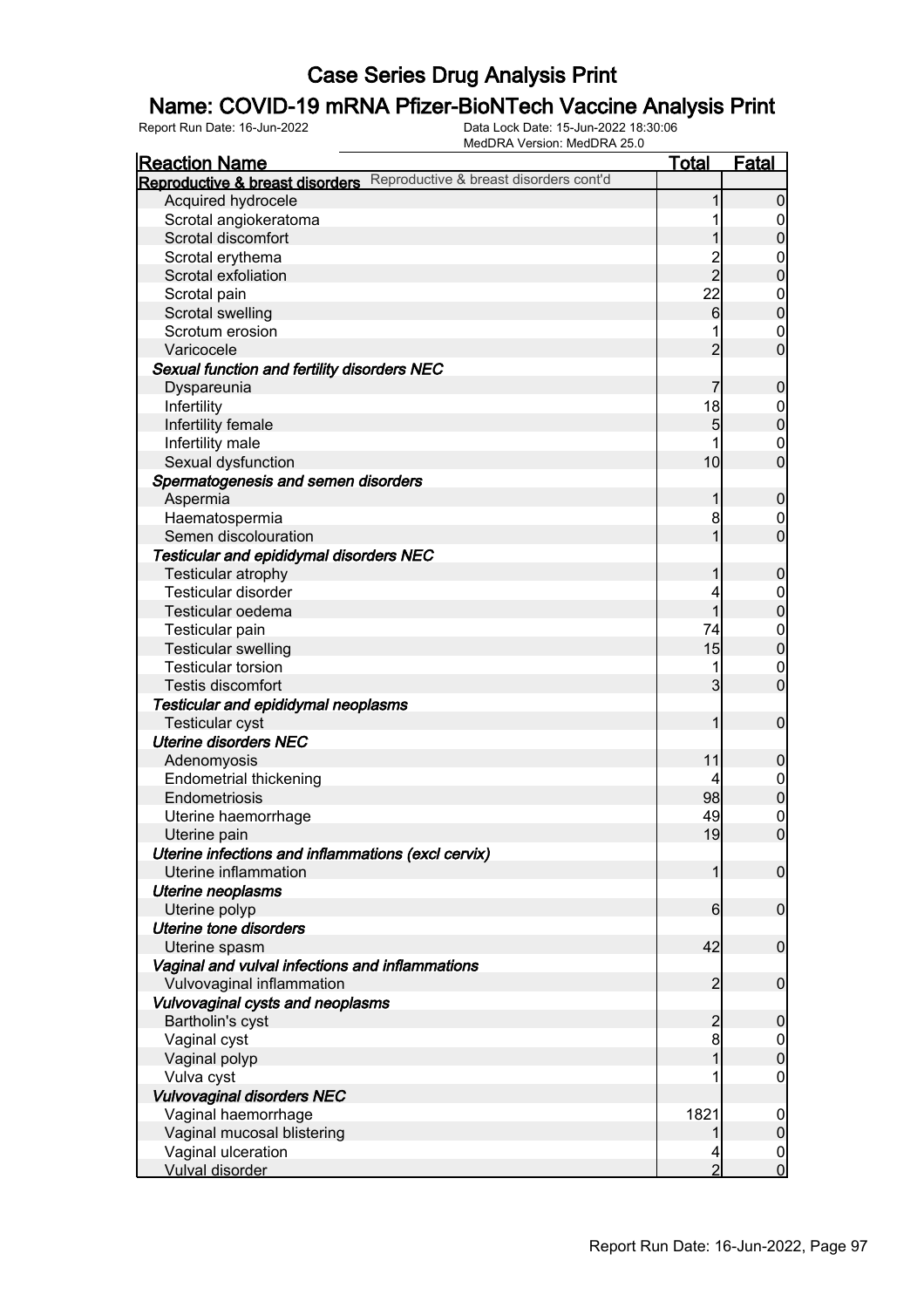# **Name: COVID-19 mRNA Pfizer-BioNTech Vaccine Analysis Print**<br>Report Run Date: 16-Jun-2022<br>Data Lock Date: 15-Jun-2022 18:30:06

| <b>Reaction Name</b>                                                      | <u>Total</u> | <b>Fatal</b> |
|---------------------------------------------------------------------------|--------------|--------------|
| Reproductive & breast disorders cont'd<br>Reproductive & breast disorders |              |              |
| Vulval haemorrhage                                                        | 34           | 0            |
| <b>Vulval ulceration</b>                                                  | 8            |              |
| Vulvovaginal ulceration                                                   | 6            |              |
| Vulvovaginal signs and symptoms                                           |              |              |
| Clitoral engorgement                                                      |              | 0            |
| Coital bleeding                                                           | 8            |              |
| Labia enlarged                                                            |              |              |
| Vaginal discharge                                                         | 89           |              |
| Vaginal lesion                                                            |              |              |
| Vaginal odour                                                             |              |              |
| Vaginal oedema                                                            |              |              |
| Vulval eczema                                                             |              | 0            |
| Vulval oedema                                                             |              |              |
| Vulvovaginal burning sensation                                            | 9            | 0            |
| Vulvovaginal discomfort                                                   |              |              |
| Vulvovaginal dryness                                                      | 6            | 0            |
| Vulvovaginal erythema                                                     | 3            |              |
| Vulvovaginal pain                                                         | 33           | 0            |
| Vulvovaginal pruritus                                                     | 11           |              |
| Vulvovaginal rash                                                         |              | 0            |
| Vulvovaginal swelling                                                     | 5            |              |
| Reproductive & breast disorders SOC TOTAL                                 | 31492        |              |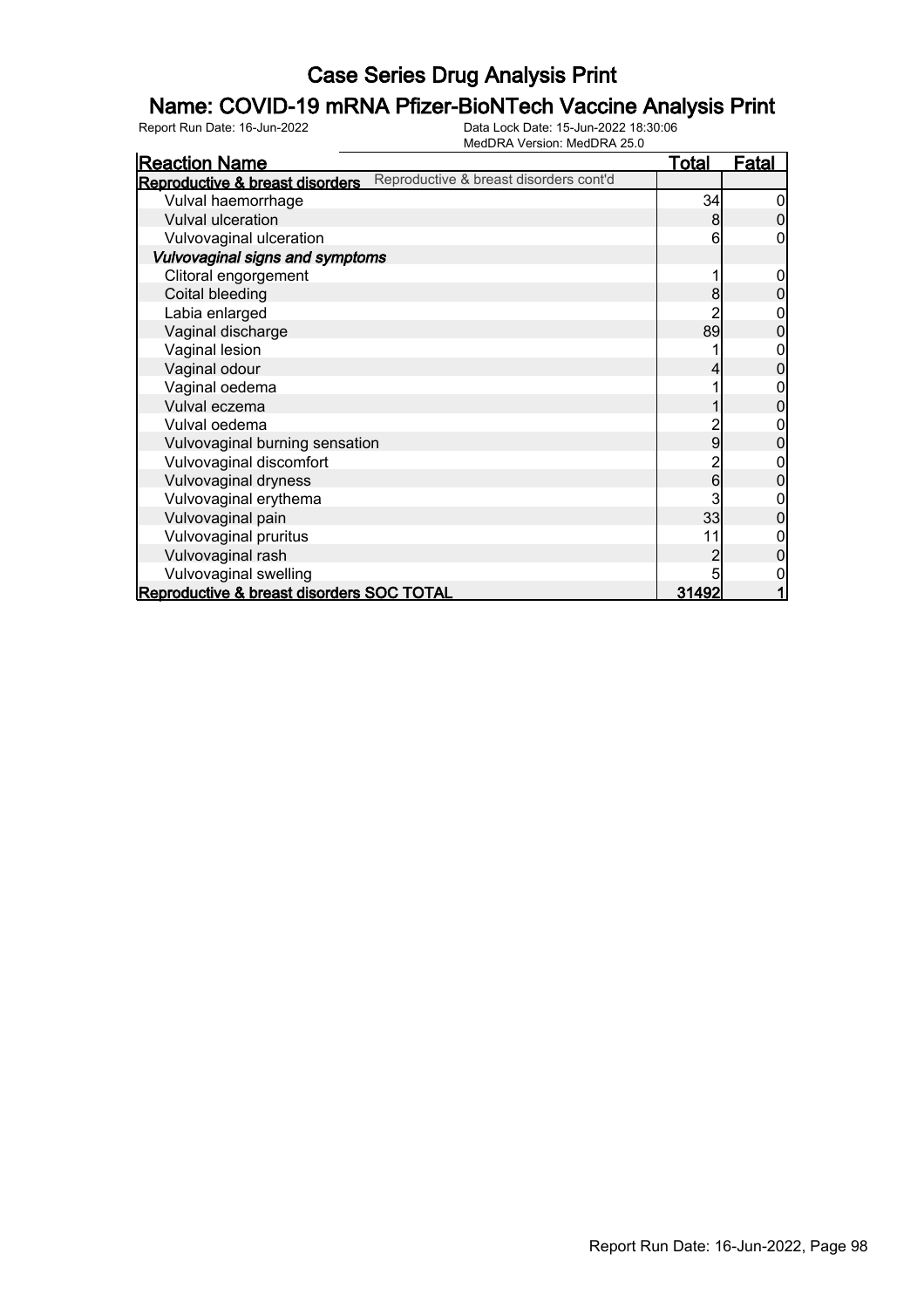## **Name: COVID-19 mRNA Pfizer-BioNTech Vaccine Analysis Print**<br>Report Run Date: 16-Jun-2022<br>Data Lock Date: 15-Jun-2022 18:30:06

| <b>Reaction Name</b>                             | <u>Total</u>   | <b>Fatal</b>                         |
|--------------------------------------------------|----------------|--------------------------------------|
| <b>Respiratory disorders</b>                     |                |                                      |
| <b>Breathing abnormalities</b>                   |                |                                      |
| Agonal respiration                               | 1              | $\boldsymbol{0}$                     |
| Apnoea                                           | 7              |                                      |
| Apnoeic attack                                   | 1              | 0<br>0<br>0<br>0                     |
| Dyspnoea                                         | 7101           |                                      |
| Dyspnoea at rest                                 | 11             |                                      |
| Dyspnoea exertional                              | 49             | $\mathbf 1$                          |
| Grunting                                         | 1              | $\overline{0}$                       |
| Hyperventilation                                 | 67             |                                      |
| Hypopnoea                                        | 135            | $\begin{matrix}0\\0\end{matrix}$     |
| Hypoventilation                                  | 1              |                                      |
| Irregular breathing                              | 29             | $\begin{matrix}0\\0\end{matrix}$     |
| Mouth breathing                                  | 7              |                                      |
| Nocturnal dyspnoea                               | $\overline{2}$ | $\begin{matrix}0\\0\end{matrix}$     |
| Obstructive sleep apnoea syndrome                | $\overline{1}$ |                                      |
| Orthopnoea                                       | 4              | $\begin{matrix}0\\0\end{matrix}$     |
| Respiration abnormal                             | 74             |                                      |
| Respiratory arrest                               | 23             | $\begin{matrix}0\\0\end{matrix}$     |
| Respiratory depression                           | 1              |                                      |
| Respiratory distress                             | 20             | $\begin{matrix}0\\0\end{matrix}$     |
|                                                  | 17             |                                      |
| Sleep apnoea syndrome                            | 33             | $\begin{matrix}0\\0\end{matrix}$     |
| Tachypnoea<br><b>Bronchial conditions NEC</b>    |                |                                      |
|                                                  |                |                                      |
| <b>Bronchial secretion retention</b>             | 4              | $\boldsymbol{0}$                     |
| <b>Bronchiectasis</b>                            | 16             | $\mathbf 0$                          |
| Bronchospasm and obstruction                     |                |                                      |
| Asthma                                           | 441            | 1                                    |
| Asthma late onset                                | 3              | $\mathbf 0$                          |
| Bronchospasm                                     | 19             | $\begin{matrix} 0 \\ 1 \end{matrix}$ |
| Chronic obstructive pulmonary disease            | 29             |                                      |
| Cough variant asthma                             | 8              | $\begin{matrix}0\\0\end{matrix}$     |
| Obstructive airways disorder                     | 14             |                                      |
| Reversible airways obstruction                   | 1              | $\begin{matrix} 0 \\ 0 \end{matrix}$ |
| Wheezing                                         | 488            |                                      |
| Conditions associated with abnormal gas exchange |                |                                      |
| Asphyxia                                         | 2              | 0                                    |
| Cyanosis central                                 | 1              | $\overline{0}$                       |
| Hyperoxia                                        |                | $\bf{0}$                             |
| Hypoxia                                          | 36             | $\frac{2}{0}$                        |
| Respiratory acidosis                             | 2              |                                      |
| Coughing and associated symptoms                 |                |                                      |
| Allergic cough                                   | 9              | $\mathbf 0$                          |
| Atopic cough                                     |                | $\boldsymbol{0}$                     |
| Cough                                            | 3051           | $\mathbf{1}$                         |
| Cough decreased                                  | 2              |                                      |
| Haemoptysis                                      | 76             | $0\atop 0$                           |
| Productive cough                                 | 201            |                                      |
| Sputum discoloured                               | 11             | $0$<br>0                             |
| Sputum increased                                 | 4              | $\mathbf 0$                          |
| Diaphragmatic disorders                          |                |                                      |
| Acquired diaphragmatic eventration               | 1              | $\mathbf 0$                          |
| Diaphragm muscle weakness                        | 1              | $\boldsymbol{0}$                     |
| Diaphragmatic disorder                           | 1              | $\overline{0}$                       |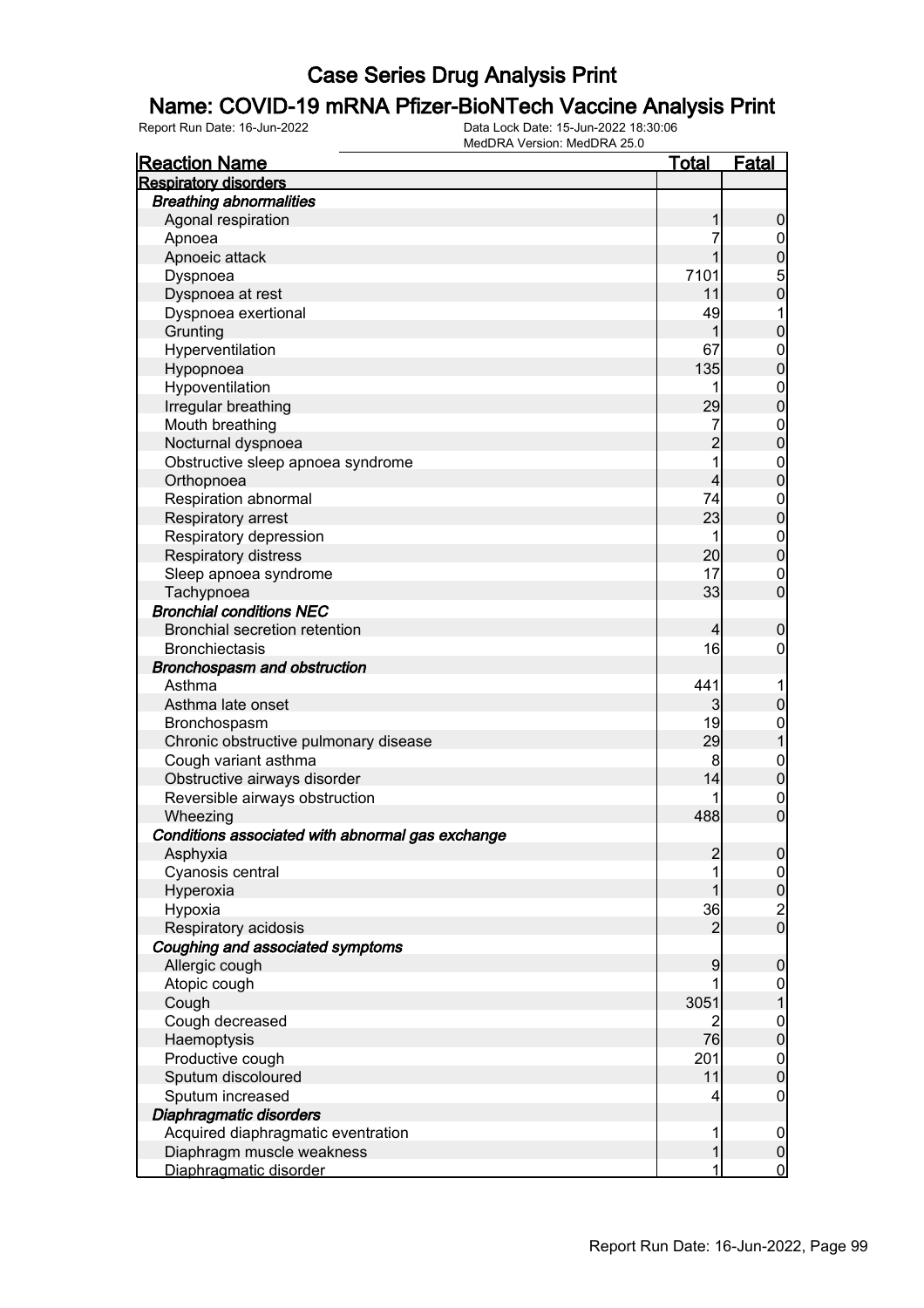# **Name: COVID-19 mRNA Pfizer-BioNTech Vaccine Analysis Print**<br>Report Run Date: 16-Jun-2022<br>Data Lock Date: 15-Jun-2022 18:30:06

| <u>Reaction Name</u>                                                          | <b>Total</b>            | Fatal            |
|-------------------------------------------------------------------------------|-------------------------|------------------|
| <b>Respiratory disorders</b> Respiratory disorders cont'd                     |                         |                  |
| Laryngeal and adjacent sites disorders NEC (excl infections and<br>neoplasms) |                         |                  |
| Laryngeal disorder                                                            | 1                       | $\boldsymbol{0}$ |
| Reflux laryngitis                                                             | 3                       | $\overline{0}$   |
| Vocal cord disorder                                                           | $\overline{c}$          | 0                |
| Vocal cord dysfunction                                                        | $\overline{3}$          | $\overline{0}$   |
| Laryngeal spasm, oedema and obstruction                                       |                         |                  |
| Epiglottic oedema                                                             | 1                       | $\mathbf 0$      |
| Laryngeal obstruction                                                         | 1                       | $\boldsymbol{0}$ |
| Laryngeal oedema                                                              | 4                       | $\overline{0}$   |
| Laryngospasm                                                                  | 3                       | $\boldsymbol{0}$ |
| Stridor                                                                       | 28                      | $\overline{0}$   |
| Lower respiratory tract inflammatory and immunologic conditions               |                         |                  |
| <b>Alveolitis</b>                                                             | 1                       | 0                |
| Autoimmune lung disease                                                       | 1                       | $\mathbf 0$      |
| Eosinophilic pneumonia                                                        | 1                       |                  |
| Hypersensitivity pneumonitis                                                  | 1                       | $\mathbf{0}$     |
| Lower respiratory tract inflammation                                          |                         | $\overline{0}$   |
| Pneumonitis                                                                   | 36                      |                  |
| Pulmonary sarcoidosis                                                         | 3                       | $\frac{2}{0}$    |
| Lower respiratory tract signs and symptoms                                    |                         |                  |
| Hiccups                                                                       | 36                      | 0                |
| Increased bronchial secretion                                                 | 3                       | $\boldsymbol{0}$ |
| Increased viscosity of bronchial secretion                                    | $\overline{1}$          | $\overline{0}$   |
| Lung hyperinflation                                                           | $\overline{c}$          | $\mathbf 0$      |
| Lung opacity                                                                  | 4                       | $\overline{0}$   |
| Pleuritic pain                                                                | 27                      | $\mathbf 0$      |
| Pulmonary haemorrhage                                                         | 1                       | $\overline{0}$   |
| Pulmonary pain                                                                | 122                     | $\mathbf 0$      |
| Rales                                                                         | 7                       | $\overline{0}$   |
| Respiratory fremitus                                                          | 1                       | $\mathbf 0$      |
| <b>Mediastinal disorders</b>                                                  |                         |                  |
| <b>Mediastinal mass</b>                                                       | 1                       | $\boldsymbol{0}$ |
| Pulmonary hilum mass                                                          | 1                       | $\overline{0}$   |
| <b>Nasal congestion and inflammations</b>                                     |                         |                  |
| Nasal congestion                                                              | 344                     | 0                |
| Nasal inflammation                                                            | 5                       | $\overline{0}$   |
| Rhinitis allergic                                                             | 28                      | $\overline{0}$   |
| <b>Nasal disorders NEC</b>                                                    |                         |                  |
| Epistaxis                                                                     | 1118                    | $\mathbf 0$      |
| Intranasal hypoaesthesia                                                      | $\overline{c}$          | $\mathbf 0$      |
| Intranasal paraesthesia                                                       | 1                       | $\boldsymbol{0}$ |
| Nasal crusting                                                                | $\overline{c}$          | $\mathbf{0}$     |
| Nasal disorder                                                                | $\overline{\mathbf{4}}$ | $\overline{0}$   |
| Nasal dryness                                                                 | 36                      | $\mathbf{0}$     |
| Nasal mucosal discolouration                                                  | 1                       | $\overline{0}$   |
| Nasal odour                                                                   | 7                       | $\mathbf{0}$     |
| Nasal oedema                                                                  | 8                       | $\overline{0}$   |
| Nasal polyps                                                                  | $\overline{2}$          | $\mathbf{0}$     |
| Nasal pruritus                                                                | 13                      | $\mathbf 0$      |
| Nasal ulcer                                                                   | 3                       | $\mathbf 0$      |
| <b>Neonatal hypoxic conditions</b>                                            |                         |                  |
| Dry lung syndrome                                                             | 1                       | $\overline{0}$   |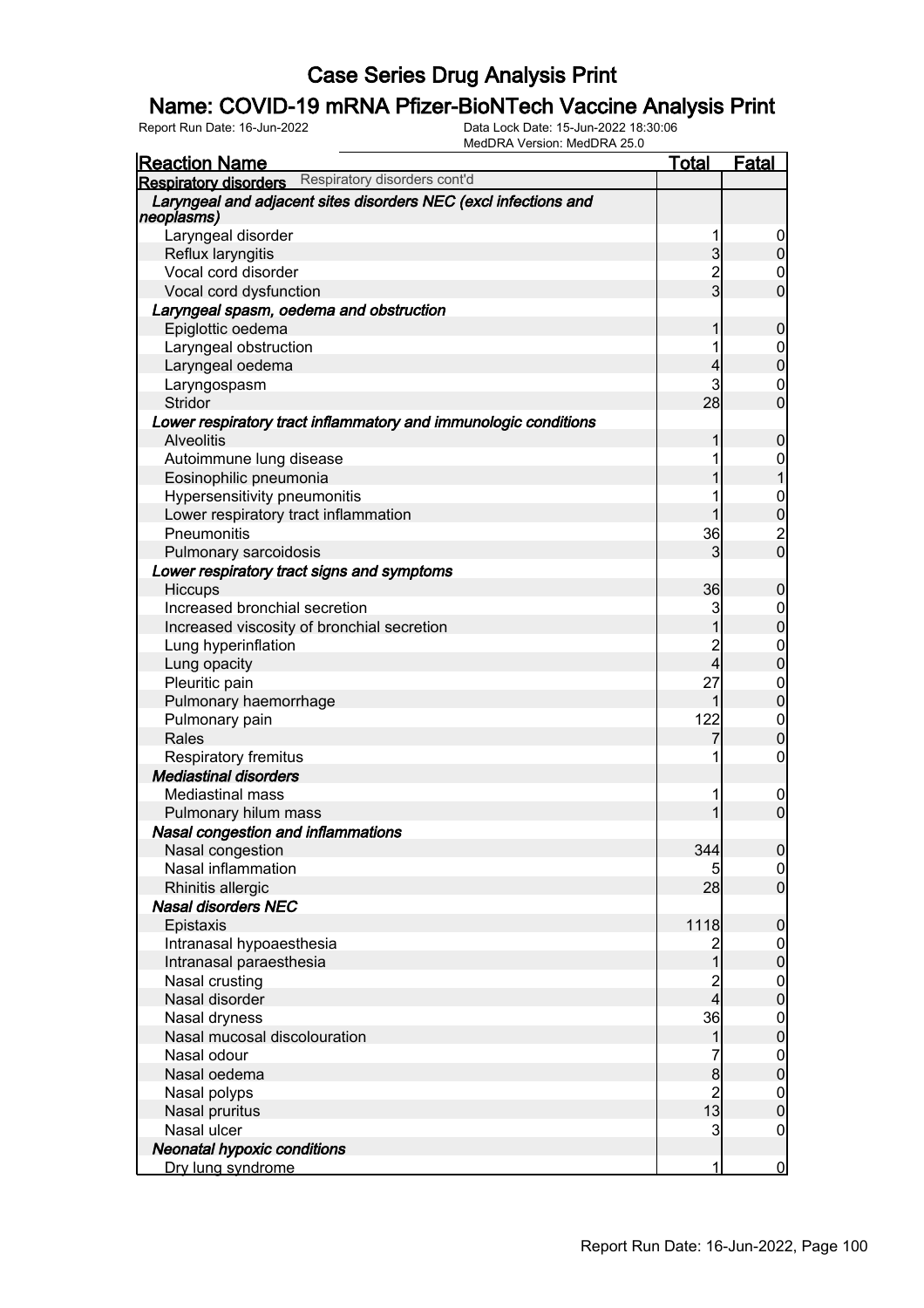## **Name: COVID-19 mRNA Pfizer-BioNTech Vaccine Analysis Print**<br>Report Run Date: 16-Jun-2022<br>Data Lock Date: 15-Jun-2022 18:30:06

| <b>Reaction Name</b>                                         | <b>Total</b>    | <b>Fatal</b>                         |
|--------------------------------------------------------------|-----------------|--------------------------------------|
| Respiratory disorders cont'd<br><b>Respiratory disorders</b> |                 |                                      |
| Gasping syndrome                                             | 1               | $\mathbf 0$                          |
| Infantile apnoea                                             | $\overline{c}$  | $\overline{0}$                       |
| Paranasal sinus disorders (excl infections and neoplasms)    |                 |                                      |
| Allergic sinusitis                                           | 3               | $\mathbf 0$                          |
| Paranasal sinus inflammation                                 | $\overline{5}$  | $\pmb{0}$                            |
| Sinonasal obstruction                                        | 15              | $\boldsymbol{0}$                     |
| Sinus congestion                                             | 74              | $\overline{0}$                       |
| Sinus disorder                                               | 9               | $\mathbf 0$                          |
| Parenchymal lung disorders NEC                               |                 |                                      |
| Atelectasis                                                  | 5               | $\mathbf 0$                          |
| Combined pulmonary fibrosis and emphysema                    | $\overline{1}$  | $\pmb{0}$                            |
| Emphysema                                                    | 3               | $\boldsymbol{0}$                     |
| Interstitial lung disease                                    | 12              | $\overline{1}$                       |
| Lung consolidation                                           | 6               | $\mathbf{0}$                         |
| Lung infiltration                                            | $\overline{c}$  | $\overline{1}$                       |
| Organising pneumonia                                         | $\overline{c}$  |                                      |
| Pulmonary alveolar haemorrhage                               | $\overline{1}$  | $0\atop 0$                           |
| Pulmonary cavitation                                         | 1               |                                      |
| Pulmonary fibrosis                                           | 11              | $0\atop 0$                           |
| Pulmonary toxicity                                           |                 | 0                                    |
| Pharyngeal disorders (excl infections and neoplasms)         |                 |                                      |
| Hyperactive pharyngeal reflex                                |                 | $\mathbf 0$                          |
| Pharyngeal enanthema                                         | 1               | $\overline{0}$                       |
| Pharyngeal erythema                                          | 10              |                                      |
| Pharyngeal haemorrhage                                       | $\overline{2}$  | $0\atop 0$                           |
| Pharyngeal hypoaesthesia                                     | 40              |                                      |
| Pharyngeal inflammation                                      | 4               | $0$<br>0                             |
| Pharyngeal lesion                                            |                 |                                      |
| Pharyngeal mass                                              | 1               | $0\atop 0$                           |
| Pharyngeal oedema                                            | 15              |                                      |
| Pharyngeal paraesthesia                                      | 57              | $0\atop 0$                           |
| Pharyngeal swelling                                          | 303             |                                      |
| Pharyngeal ulceration                                        | 19              | $\begin{matrix} 0 \\ 0 \end{matrix}$ |
| Tonsillar erythema                                           | 14              |                                      |
| Tonsillar haemorrhage                                        | $\mathbf{1}$    | $\begin{matrix} 0 \\ 0 \end{matrix}$ |
| Tonsillar hypertrophy                                        | 99              |                                      |
| <b>Tonsillar inflammation</b>                                | 4               | $\frac{0}{0}$                        |
| Tonsillar ulcer                                              |                 |                                      |
| Tonsillolith                                                 |                 | $\begin{matrix} 0 \\ 0 \end{matrix}$ |
| Pleural infections and inflammations                         |                 |                                      |
| Pleurisy                                                     | 41              | $\mathbf 0$                          |
| Pneumothorax and pleural effusions NEC                       |                 |                                      |
| Pleural effusion                                             | 44              | $\mathbf 0$                          |
| Pneumothorax                                                 | 15              | $\overline{0}$                       |
| Pneumothorax spontaneous                                     | $5\overline{)}$ | $\overline{0}$                       |
| <b>Pulmonary hypertensions</b>                               |                 |                                      |
| Pulmonary hypertension                                       | $\overline{3}$  | $\boldsymbol{0}$                     |
| <b>Pulmonary oedemas</b>                                     |                 |                                      |
| Acute respiratory distress syndrome                          | $\mathbf{3}$    | 1                                    |
| Pulmonary congestion                                         | 20              | $\mathbf 0$                          |
| Pulmonary oedema                                             | 25              | $\overline{2}$                       |
| Pulmonary thrombotic and embolic conditions                  |                 |                                      |
| Pulmonary artery thrombosis                                  | $\overline{2}$  | $\mathbf 0$                          |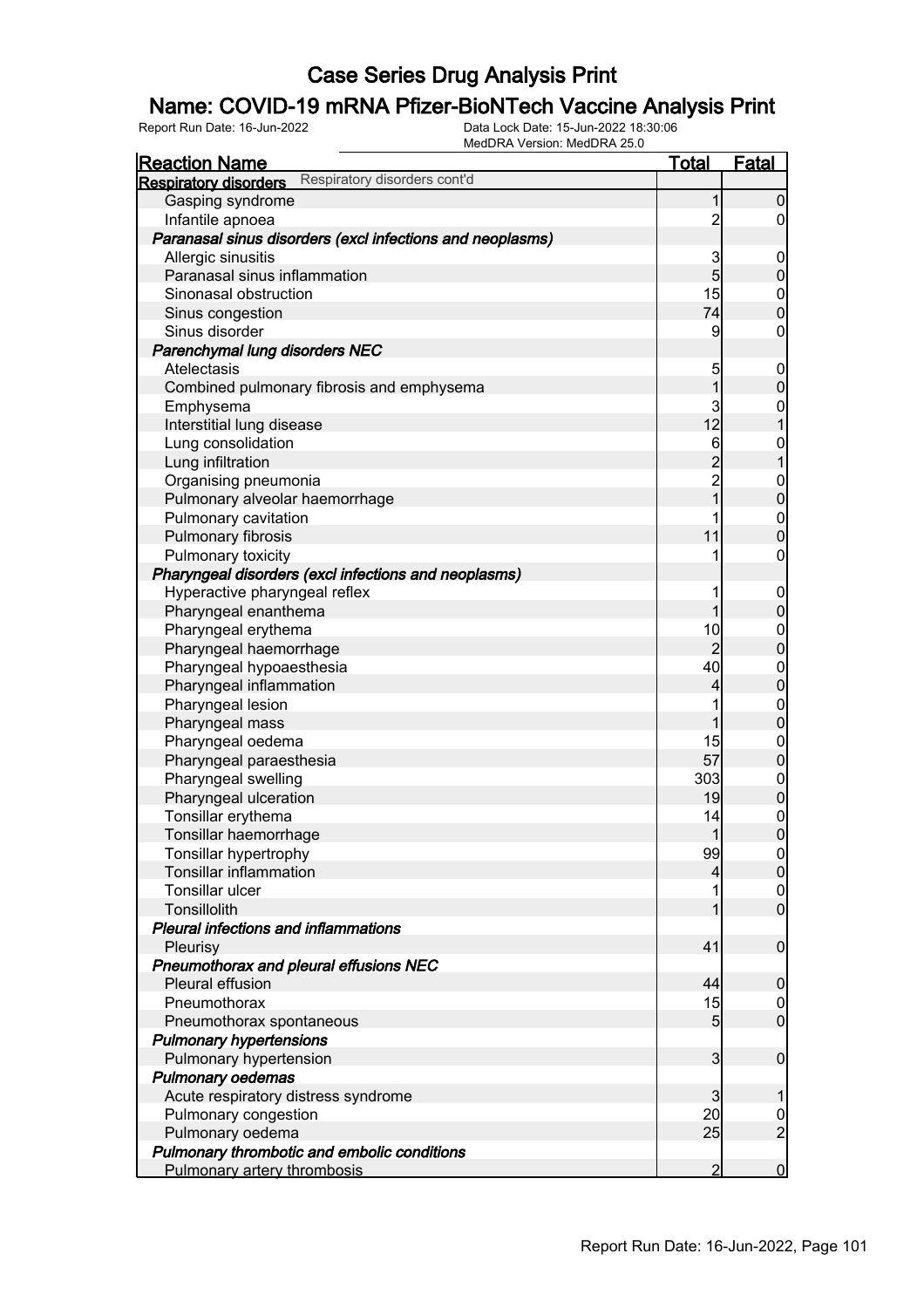## **Name: COVID-19 mRNA Pfizer-BioNTech Vaccine Analysis Print**<br>Report Run Date: 16-Jun-2022<br>Data Lock Date: 15-Jun-2022 18:30:06

| <b>Reaction Name</b>                                         | <u>Total</u>            | <b>Fatal</b>                         |
|--------------------------------------------------------------|-------------------------|--------------------------------------|
| Respiratory disorders cont'd<br><b>Respiratory disorders</b> |                         |                                      |
| Pulmonary embolism                                           | 571                     | 42                                   |
| Pulmonary infarction                                         | 7                       | $\mathbf 0$                          |
| Pulmonary thrombosis                                         | 13                      |                                      |
| Respiratory failures (excl neonatal)                         |                         |                                      |
| Acute respiratory failure                                    | 3                       |                                      |
| Respiratory failure                                          | 15                      | $\overline{2}$                       |
| Respiratory signs and symptoms NEC                           |                         |                                      |
| Allergic respiratory symptom                                 | 6                       | $\mathbf 0$                          |
| Diaphragmalgia                                               | 10                      | $\mathbf 0$                          |
| Nasal flaring                                                | 1                       | $\overline{0}$                       |
| Painful respiration                                          | 19                      | 1                                    |
| Pleural rub                                                  | 1                       | $\mathbf 0$                          |
| Respiratory symptom                                          | 21                      | $\mathbf{0}$                         |
| Suffocation feeling                                          | $\overline{c}$          | $\overline{0}$                       |
| Use of accessory respiratory muscles                         | $\overline{2}$          | $\boldsymbol{0}$                     |
| <b>Respiratory tract disorders NEC</b>                       |                         |                                      |
| Allergic respiratory disease                                 | 1                       | $\mathbf 0$                          |
| Aspiration                                                   | 4                       | $\mathbf 0$                          |
| Lung disorder                                                | 13                      | $\mathbf 0$                          |
| Pulmonary mass                                               | 6                       | $\overline{0}$                       |
| Respiratory disorder                                         | 17                      | 1                                    |
| Respiratory tract congestion                                 | 5                       | $\mathbf 0$                          |
| Respiratory tract haemorrhage                                |                         |                                      |
| Respiratory tract inflammation                               | $\frac{2}{2}$           | $0$<br>0                             |
| Respiratory tract irritation                                 | 9                       | $\mathbf 0$                          |
| Respiratory tract oedema                                     | 4                       | $\overline{0}$                       |
| Thoracic musculoskeletal disorders                           |                         |                                      |
| Respiratory muscle weakness                                  | $\overline{2}$          | $\mathbf 0$                          |
| Tracheal disorders (excl infections and neoplasms)           |                         |                                      |
| <b>Tracheal disorder</b>                                     | 1                       | $\boldsymbol{0}$                     |
| Tracheal pain                                                | $\overline{c}$          | $\boldsymbol{0}$                     |
| <b>Upper respiratory tract neoplasms</b>                     |                         |                                      |
| Tonsillar cyst                                               | 1                       | $\mathbf 0$                          |
| Upper respiratory tract signs and symptoms                   |                         |                                      |
| Aphonia                                                      | 149                     | $\mathbf 0$                          |
| Catarrh                                                      | 34                      | 0                                    |
| Choking                                                      | 21                      | $\Omega$                             |
| Choking sensation                                            | 7                       | $\overline{0}$                       |
| Dry throat                                                   | 188                     | $\begin{matrix} 0 \\ 0 \end{matrix}$ |
| Dysphonia                                                    | 190                     |                                      |
| Increased upper airway secretion                             | 6                       | $\begin{matrix} 0 \\ 0 \end{matrix}$ |
| Increased viscosity of upper respiratory secretion           | 37                      |                                      |
| Laryngeal pain                                               | 1                       | $\begin{matrix} 0 \\ 0 \end{matrix}$ |
| Nasal discharge discolouration                               | 4                       |                                      |
| Nasal discomfort                                             | 59                      | $0\atop 0$                           |
| Nasal obstruction                                            | 3                       |                                      |
| Oropharyngeal blistering                                     | 11                      | $0\atop 0$                           |
| Oropharyngeal discolouration                                 | 1                       |                                      |
| Oropharyngeal discomfort                                     | 72                      | $\begin{matrix} 0 \\ 0 \end{matrix}$ |
| Oropharyngeal pain                                           | 3323                    |                                      |
| Oropharyngeal plaque                                         | $\overline{\mathbf{c}}$ | $\overline{0}$                       |
| Paranasal sinus discomfort                                   | 55                      | $\mathbf 0$                          |
| Rhinalgia                                                    | 15                      | $\overline{0}$                       |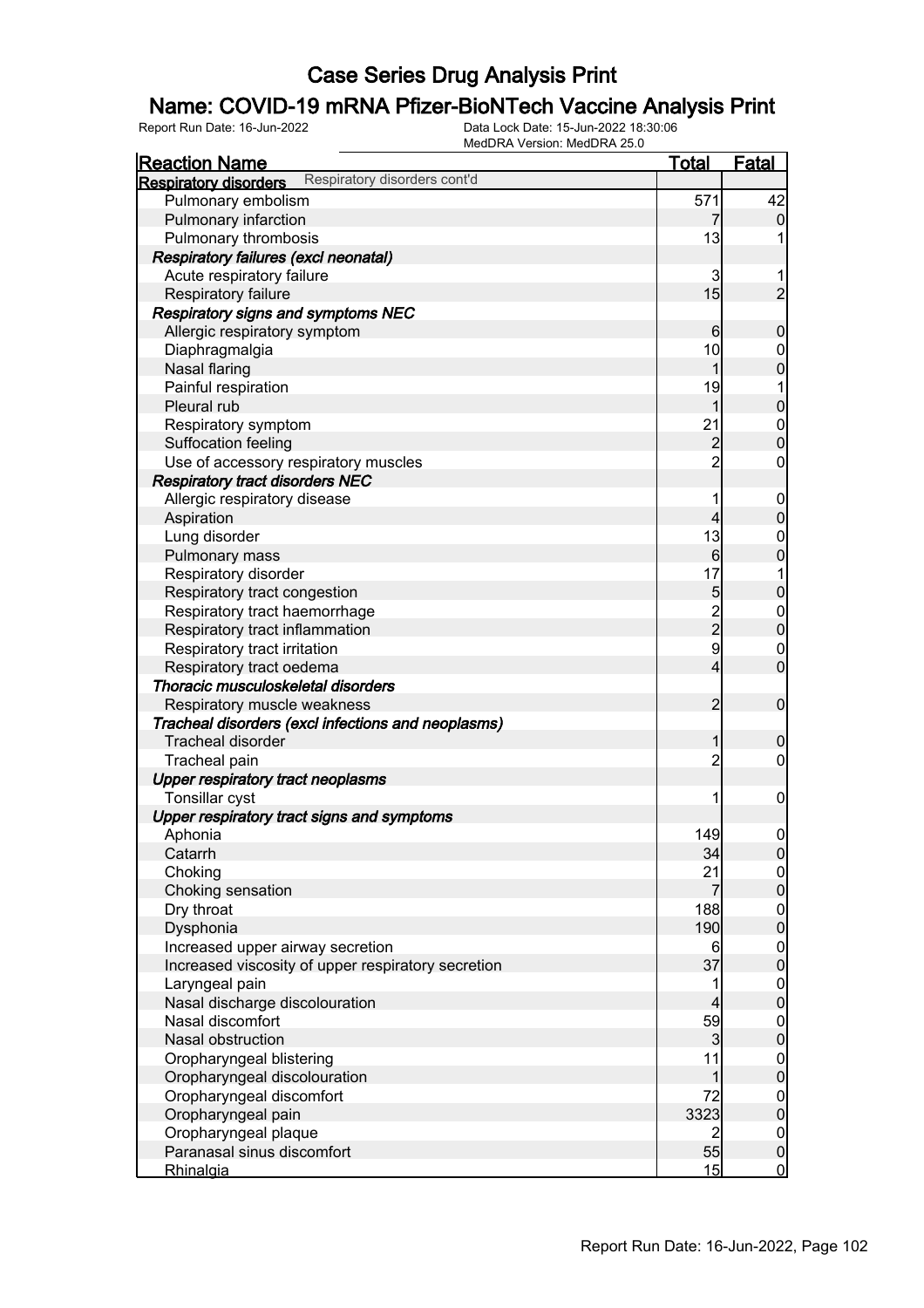# **Name: COVID-19 mRNA Pfizer-BioNTech Vaccine Analysis Print**<br>Report Run Date: 16-Jun-2022<br>Data Lock Date: 15-Jun-2022 18:30:06

| <b>Reaction Name</b>                                         | Total | Fatal |
|--------------------------------------------------------------|-------|-------|
| Respiratory disorders cont'd<br><b>Respiratory disorders</b> |       |       |
| Rhinorrhoea                                                  | 1097  |       |
| Sinus pain                                                   | 254   |       |
| Sneezing                                                     | 468   |       |
| Snoring                                                      | 8     |       |
| Throat clearing                                              | 8     |       |
| Throat irritation                                            | 270   |       |
| Throat lesion                                                |       |       |
| Throat tightness                                             | 296   |       |
| Upper airway obstruction                                     |       |       |
| Upper respiratory tract congestion                           |       |       |
| Upper respiratory tract irritation                           |       |       |
| Upper-airway cough syndrome                                  | 15    |       |
| Yawning                                                      | 31    |       |
| Vascular pulmonary disorders NEC                             |       |       |
| Acute chest syndrome                                         |       |       |
| <b>Respiratory disorders SOC TOTAL</b>                       | 22138 | 67    |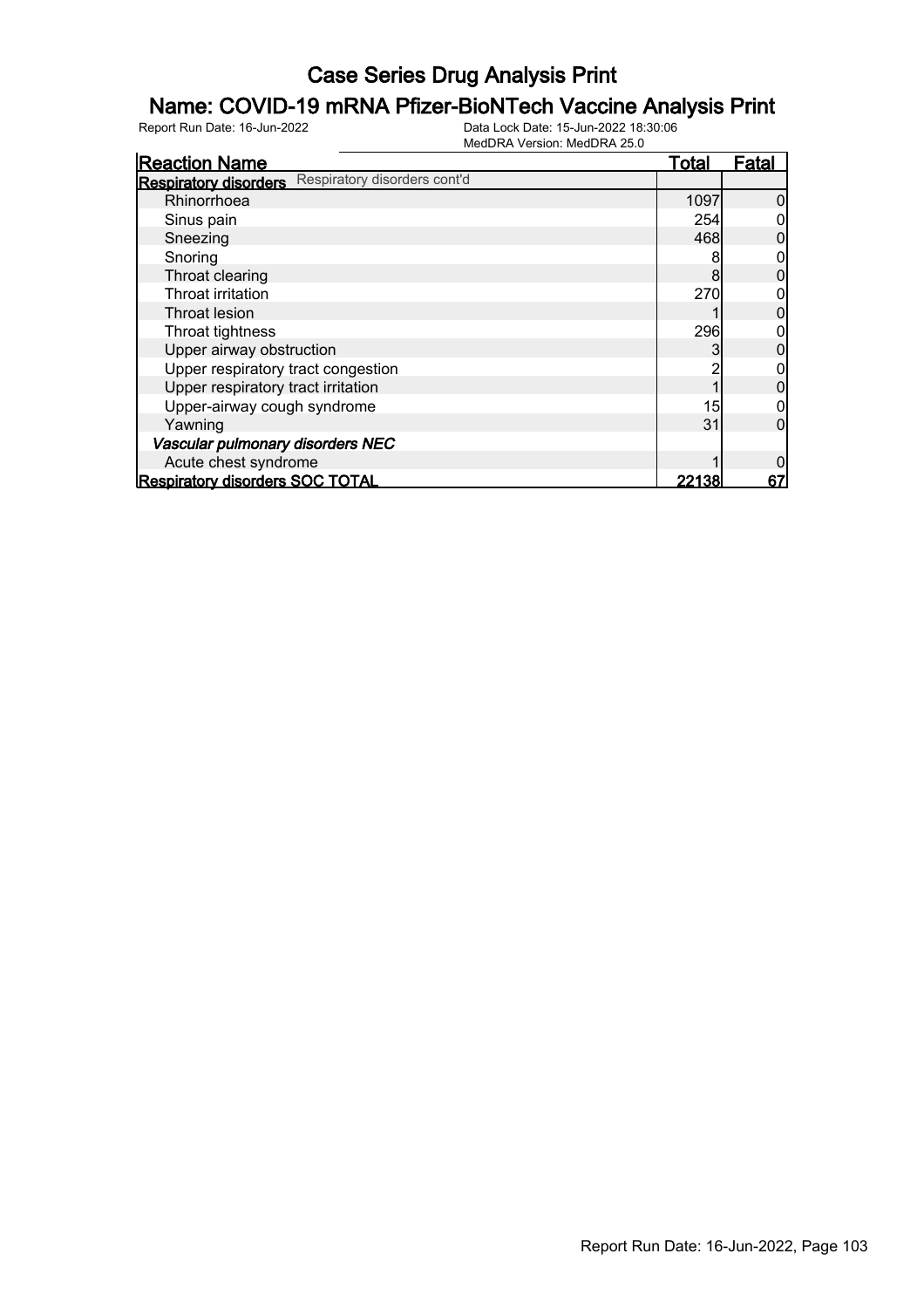# **Name: COVID-19 mRNA Pfizer-BioNTech Vaccine Analysis Print**<br>Report Run Date: 16-Jun-2022<br>Data Lock Date: 15-Jun-2022 18:30:06

| <b>Reaction Name</b>                   | <u>Total</u>            | <b>Fatal</b>          |
|----------------------------------------|-------------------------|-----------------------|
| <b>Skin disorders</b>                  |                         |                       |
| Acnes                                  |                         |                       |
| Acne                                   | 222                     | 0                     |
| Acne cystic                            | 28                      | 0                     |
| Dermatitis acneiform                   | 13                      | 0                     |
| Oil acne                               | 1                       | 0                     |
| <b>Alopecias</b>                       |                         |                       |
| Alopecia                               | 501                     | 0                     |
| Alopecia areata                        | 86                      | 0                     |
| Alopecia totalis                       | 4                       | 0                     |
| Alopecia universalis                   | 3                       | 0                     |
| Androgenetic alopecia                  | $\overline{\mathbf{c}}$ | $\mathbf{0}$          |
| Diffuse alopecia                       | 4                       | 0                     |
| Hypotrichosis                          |                         | $\mathbf{0}$          |
| Lichen planopilaris                    | 3<br>3                  | O                     |
| Madarosis                              | 9                       | 0                     |
| Angioedemas                            |                         |                       |
| Angioedema                             | 287                     |                       |
| Circumoral oedema                      |                         | $\boldsymbol{0}$<br>0 |
|                                        |                         |                       |
| Circumoral swelling                    |                         | $\mathbf 0$           |
| Idiopathic angioedema                  |                         | 0                     |
| Apocrine and eccrine gland disorders   |                         |                       |
| Anhidrosis                             |                         | 0                     |
| <b>Bromhidrosis</b>                    |                         | 0                     |
| Cold sweat                             | 893                     | 0                     |
| Hidradenitis                           | 5                       | $\mathbf 0$           |
| Hyperhidrosis                          | 2756                    | $\overline{0}$        |
| Hypohidrosis                           | 3                       | $\mathbf{0}$          |
| Milia                                  | $\overline{2}$          | O                     |
| Miliaria                               | 121                     | $\mathbf 0$           |
| Night sweats                           | 975                     | 0                     |
| Sweat discolouration                   | 1                       | 0                     |
| <b>Bullous conditions</b>              |                         |                       |
| Autoimmune blistering disease          |                         | 0                     |
| <b>Blister</b>                         | 563                     | 0                     |
| <b>Blister rupture</b>                 | 1                       | 0                     |
| <b>Blood blister</b>                   | 37                      | U                     |
| Dermatitis bullous                     | 20                      | $\overline{0}$        |
| Erythema multiforme                    | 45                      | 0                     |
| <b>Fracture blisters</b>               | 1                       | $\boldsymbol{0}$      |
| Herpes gestationis                     |                         | $\overline{0}$        |
| Mucous membrane pemphigoid             |                         | $\boldsymbol{0}$      |
| Pemphigoid                             | 34                      | $\mathbf 0$           |
| Pemphigus                              | 9                       | $\boldsymbol{0}$      |
| Stevens-Johnson syndrome               |                         | $\overline{0}$        |
| Toxic epidermal necrolysis             | 2                       | 1                     |
| Connective tissue disorders            |                         |                       |
| Chronic cutaneous lupus erythematosus  | 3                       | $\mathbf 0$           |
| Dermatomyositis                        | 12                      | $\mathbf 0$           |
| Subacute cutaneous lupus erythematosus | $\overline{3}$          | $\mathbf 0$           |
| Dermal and epidermal conditions NEC    |                         |                       |
| Acute febrile neutrophilic dermatosis  | 1                       | $\overline{0}$        |
| Dermatosis                             | 2                       | 0                     |
| Dry skin                               | 310                     | $\overline{0}$        |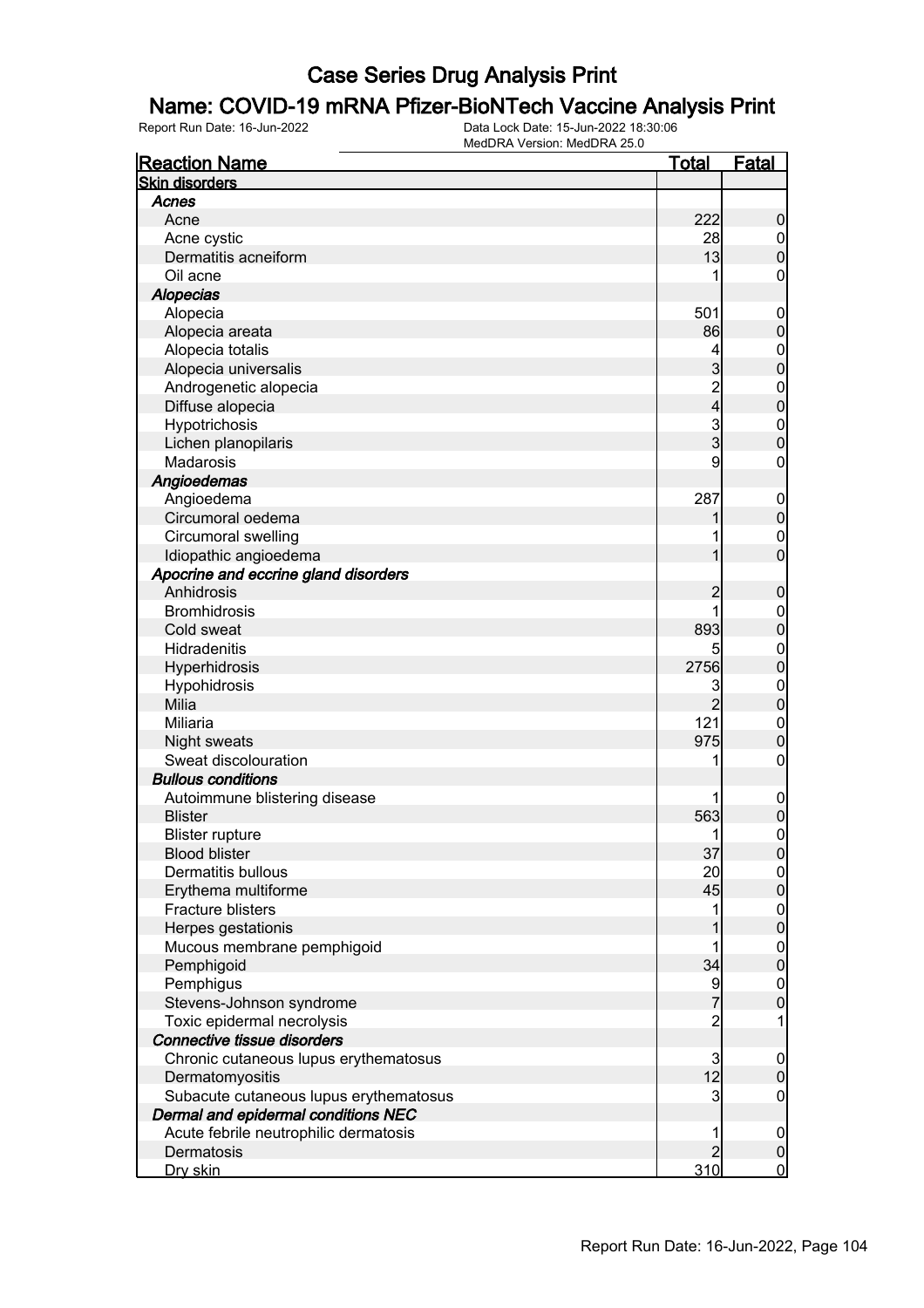# **Name: COVID-19 mRNA Pfizer-BioNTech Vaccine Analysis Print**<br>Report Run Date: 16-Jun-2022<br>Data Lock Date: 15-Jun-2022 18:30:06

| <b>Reaction Name</b>                           | <u>Total</u>   | <b>Fatal</b>                         |
|------------------------------------------------|----------------|--------------------------------------|
| Skin disorders cont'd<br><b>Skin disorders</b> |                |                                      |
| Koebner phenomenon                             | 1              | $\boldsymbol{0}$                     |
| Macule                                         | 5              | $\boldsymbol{0}$                     |
| Neutrophilic dermatosis                        | 1              | $\overline{0}$                       |
| Pain of skin                                   | 353            | $\boldsymbol{0}$                     |
| Papule                                         | 120            | $\overline{0}$                       |
| Pathergy reaction                              | 1              | $\mathbf{0}$                         |
| Scab                                           | 29             | $\overline{0}$                       |
| Scar discomfort                                | 1              | $\boldsymbol{0}$                     |
| Scar pain                                      | 20             | $\overline{0}$                       |
| Sensitive skin                                 | 238            | $\boldsymbol{0}$                     |
| Shagreen skin                                  |                | $\overline{0}$                       |
| Skin burning sensation                         | 276            | $\boldsymbol{0}$                     |
| Skin degenerative disorder                     | 1              | $\overline{0}$                       |
| Skin discolouration                            | 170            | $\boldsymbol{0}$                     |
| Skin discomfort                                | 6              | $\overline{0}$                       |
| Skin disorder                                  | 39             | $\mathbf{0}$                         |
| <b>Skin fissures</b>                           | 12             | $\overline{0}$                       |
| Skin indentation                               | 3              | $\boldsymbol{0}$                     |
| Skin induration                                | 5              | $\overline{0}$                       |
| Skin lesion                                    | 53             |                                      |
| Skin lesion inflammation                       | 1              | $\boldsymbol{0}$<br>$\overline{0}$   |
| Skin necrosis                                  | 3              |                                      |
| Skin odour abnormal                            | 30             | $\boldsymbol{0}$                     |
|                                                |                | $\overline{0}$                       |
| Skin plaque<br>Skin reaction                   | 4<br>176       | $\mathbf{0}$                         |
|                                                |                | $\overline{0}$                       |
| Skin sensitisation                             | 45             | $\mathbf{0}$                         |
| Skin swelling                                  | 117            | $\overline{0}$                       |
| Skin texture abnormal                          | 2              | $\mathbf{0}$                         |
| Skin tightness                                 | 30             | $\overline{0}$                       |
| Skin warm                                      | 374            | $\mathbf{0}$                         |
| Skin weeping                                   | 19             | $\mathbf 0$                          |
| Sticky skin                                    | 3              | $\boldsymbol{0}$                     |
| Target skin lesion                             | 3              | $\mathbf 0$                          |
| Transient acantholytic dermatosis              |                | $\begin{matrix} 0 \\ 0 \end{matrix}$ |
| <b>Yellow skin</b>                             | 29             |                                      |
| Dermatitis and eczema                          |                |                                      |
| Autoimmune dermatitis                          | $\overline{c}$ | $\overline{0}$                       |
| Dermatitis                                     | 171            | $\overline{0}$                       |
| Dermatitis allergic                            | 310            | $\mathbf 0$                          |
| Dermatitis atopic                              | 66             | $\boldsymbol{0}$                     |
| Dermatitis contact                             | 27             | $\overline{0}$                       |
| Dermatitis diaper                              | 4              | $\boldsymbol{0}$                     |
| Dyshidrotic eczema                             | 32             | $\mathbf 0$                          |
| Eczema                                         | 449            | $\boldsymbol{0}$                     |
| Eczema asteatotic                              | 17             | $\mathbf 0$                          |
| Eczema infantile                               | 1              | $\boldsymbol{0}$                     |
| Eczema nummular                                | 8              | $\mathbf 0$                          |
| Eczema vesicular                               | 1              | $\boldsymbol{0}$                     |
| Eczema weeping                                 | 8              | $\mathbf 0$                          |
| Hand dermatitis                                | 5              | $\boldsymbol{0}$                     |
| Intertrigo                                     | $\overline{1}$ | $\mathbf 0$                          |
| Neurodermatitis                                | 4              |                                      |
| Perioral dermatitis                            | $\overline{3}$ | $\begin{matrix} 0 \\ 0 \end{matrix}$ |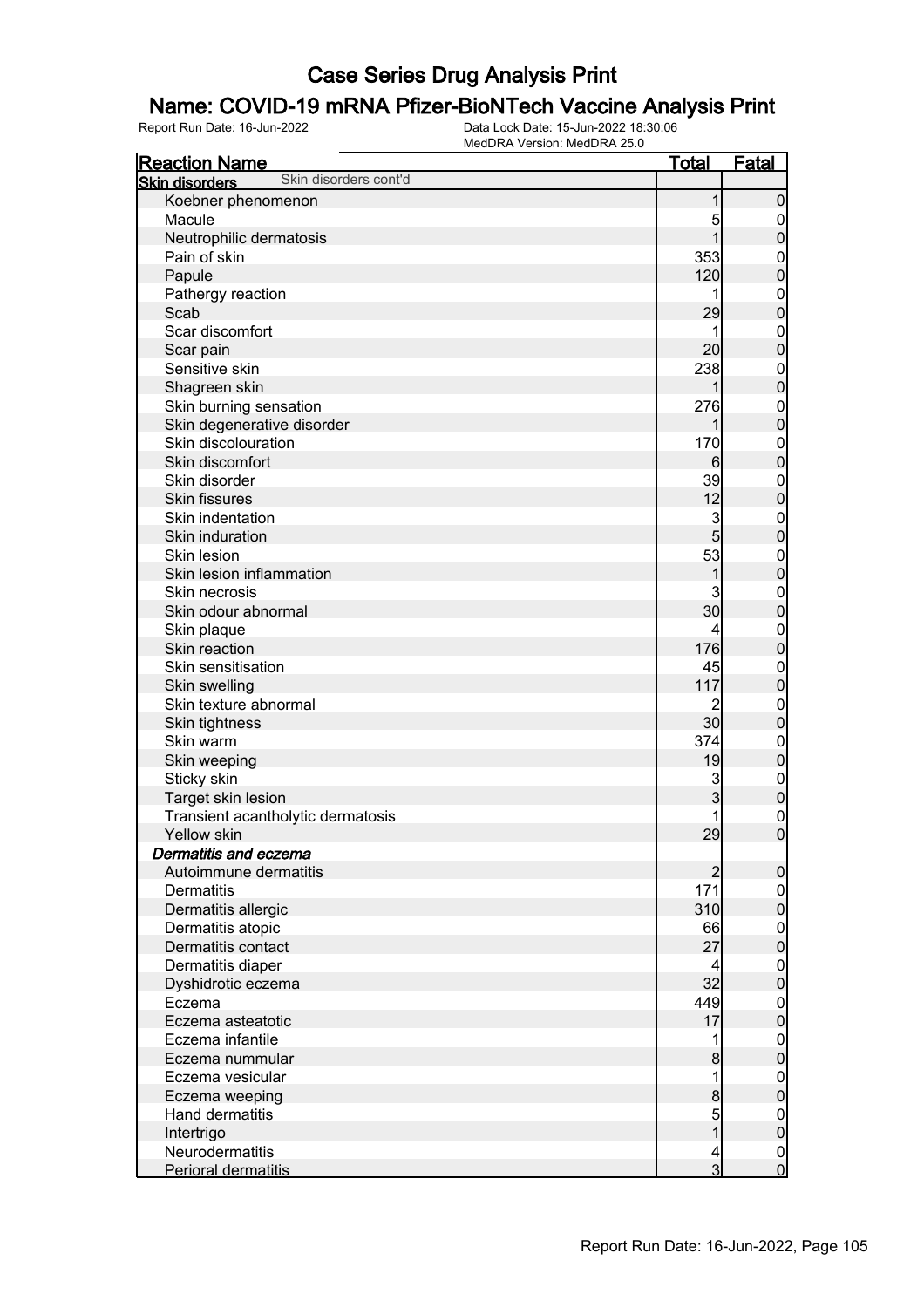## **Name: COVID-19 mRNA Pfizer-BioNTech Vaccine Analysis Print**<br>Report Run Date: 16-Jun-2022<br>Data Lock Date: 15-Jun-2022 18:30:06

| <u>Reaction Name</u>                                            | <b>Total</b>                          | <b>Fatal</b>     |
|-----------------------------------------------------------------|---------------------------------------|------------------|
| Skin disorders cont'd<br><b>Skin disorders</b>                  |                                       |                  |
| Seborrhoeic dermatitis                                          | 10                                    | $\boldsymbol{0}$ |
| Skin irritation                                                 | 160                                   | $\boldsymbol{0}$ |
| Stasis dermatitis                                               | 2                                     | 0                |
| Dermatitis ascribed to specific agent                           |                                       |                  |
| Drug eruption                                                   | 35                                    | $\mathbf 0$      |
| Drug reaction with eosinophilia and systemic symptoms           |                                       | $\pmb{0}$        |
| Fixed eruption                                                  | $\begin{array}{c} 2 \\ 3 \end{array}$ | $\boldsymbol{0}$ |
| Palmar-plantar erythrodysaesthesia syndrome                     |                                       | $\mathbf 0$      |
| Toxic skin eruption                                             | $\overline{2}$                        | $\boldsymbol{0}$ |
| Erythemas                                                       |                                       |                  |
| Erythema                                                        | 2545                                  | $\mathbf 0$      |
| Palmar erythema                                                 | 4                                     | $\pmb{0}$        |
| Pernio-like erythema                                            | 1                                     | $\mathbf 0$      |
| Vancomycin infusion reaction                                    | $\overline{2}$                        | $\mathbf 0$      |
| <b>Exfoliative conditions</b>                                   |                                       |                  |
| Dermatitis exfoliative                                          | $\overline{c}$                        | $\mathbf 0$      |
| Dermatitis exfoliative generalised                              | 6                                     | $\mathbf 0$      |
| <b>Exfoliative rash</b>                                         | 26                                    | $\pmb{0}$        |
| Keratolysis exfoliativa acquired                                | 2                                     | $\mathbf 0$      |
| Skin exfoliation                                                | 153                                   | $\mathbf 0$      |
| Granulomatous and deep cutaneous inflammatory conditions        |                                       |                  |
| Cutaneous sarcoidosis                                           | 1                                     | $\mathbf 0$      |
| Granuloma annulare                                              | 8                                     | $\mathbf 0$      |
| Necrobiosis lipoidica diabeticorum                              | 1                                     | $\mathbf 0$      |
| <b>Hyperkeratoses</b>                                           |                                       |                  |
| Hyperkeratosis                                                  | $\overline{c}$                        | $\mathbf 0$      |
| Keratosis pilaris                                               | 3                                     | 0                |
| Lichenoid keratosis                                             | $5\overline{)}$                       | $\mathbf 0$      |
| <b>Hyperpigmentation disorders</b>                              |                                       |                  |
| Argyria                                                         | 1                                     | $\mathbf 0$      |
| Chloasma                                                        |                                       | $\mathbf 0$      |
| <b>Ephelides</b>                                                | 2<br>1                                | $\mathbf 0$      |
| Skin hyperpigmentation                                          | 7                                     | $\boldsymbol{0}$ |
| Solar lentigo                                                   | $\overline{4}$                        | $\overline{0}$   |
| <b>Hypertrichoses</b>                                           |                                       |                  |
| Hirsutism                                                       | $\overline{2}$                        | 0                |
| Hypertrichosis                                                  | $\overline{2}$                        | $\overline{0}$   |
| <b>Hypopigmentation disorders</b>                               |                                       |                  |
| Skin depigmentation                                             | 5                                     | $\mathbf 0$      |
| Skin hypopigmentation                                           | $\overline{1}$                        | $\mathbf 0$      |
| Vitiligo                                                        | 27                                    | $\mathbf 0$      |
| Lipodystrophies                                                 |                                       |                  |
| Lipoatrophy                                                     | 4                                     | $\mathbf 0$      |
| Lipodystrophy acquired                                          | 1                                     | $\overline{0}$   |
| Nail and nail bed conditions (excl infections and infestations) |                                       |                  |
| Ingrowing nail                                                  | $\overline{c}$                        | $\mathbf 0$      |
| Nail bed bleeding                                               | 1                                     | $\overline{0}$   |
| Nail discolouration                                             | 12                                    | $\mathbf 0$      |
| Nail disorder                                                   | 7                                     |                  |
| Nail growth abnormal                                            | $\mathbf 1$                           | $0$<br>0         |
| Nail pigmentation                                               |                                       | $\boldsymbol{0}$ |
| Nail ridging                                                    | $\frac{2}{3}$                         | $\pmb{0}$        |
| Onychalgia                                                      | 10                                    | $\overline{0}$   |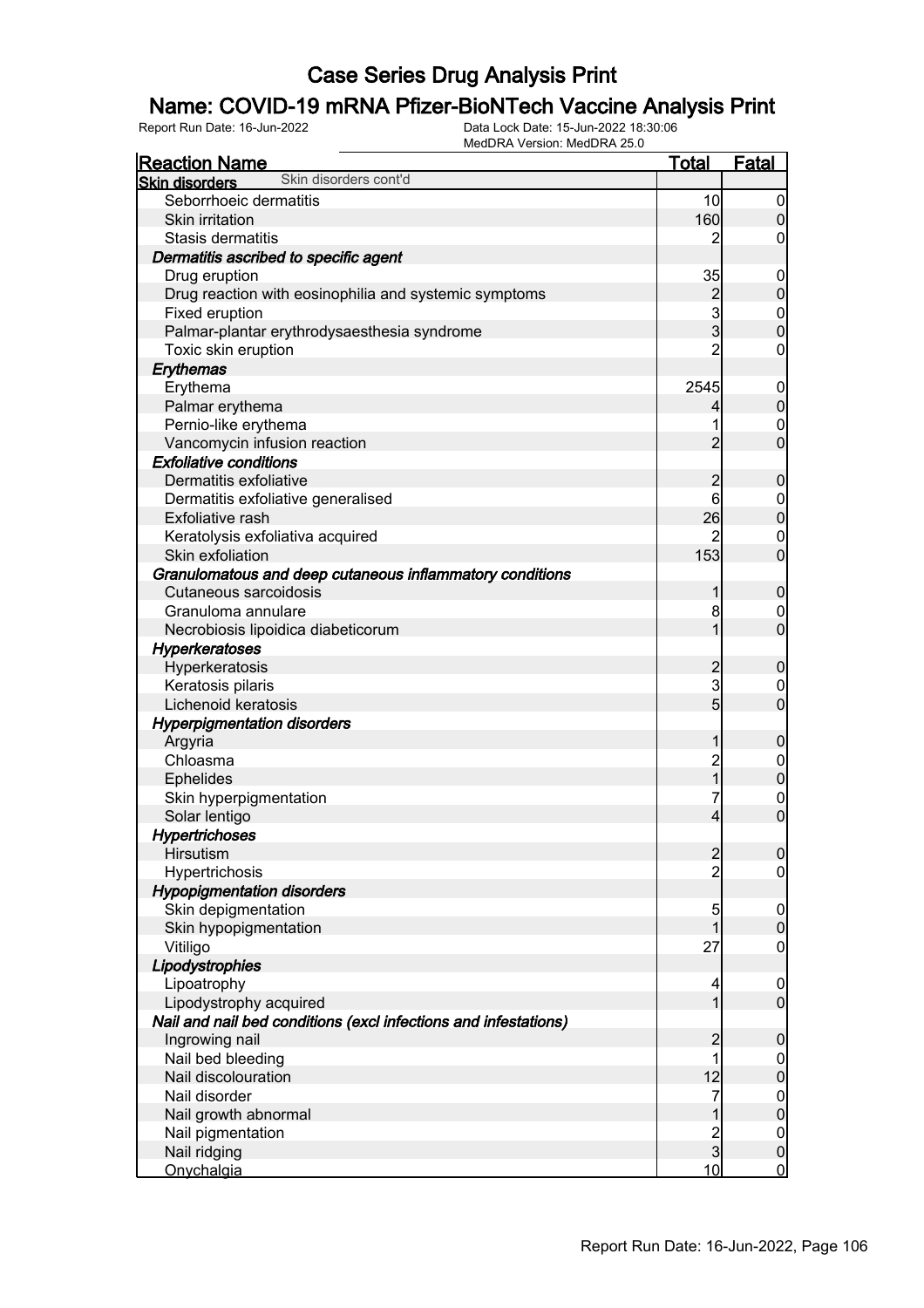#### Name: COVID-19 mRNA Pfizer-BioNTech Vaccine Analysis Print

| <b>Reaction Name</b>                            | <b>Total</b>   | <b>Fatal</b>                         |
|-------------------------------------------------|----------------|--------------------------------------|
| Skin disorders cont'd<br><b>Skin disorders</b>  |                |                                      |
| Onychoclasis                                    | 6              | $\mathbf 0$                          |
| Onychomadesis                                   | 3              | 0                                    |
| Splinter haemorrhages                           | 4              | $\overline{0}$                       |
| <b>Panniculitides</b>                           |                |                                      |
| Erythema nodosum                                | 35             | $\boldsymbol{0}$                     |
| Panniculitis                                    | 3              | 0                                    |
| Papulosquamous conditions                       |                |                                      |
| Erythema annulare                               |                | $\overline{0}$                       |
| Lichen planus                                   | 29             | $\mathbf 0$                          |
| Lichen sclerosus                                | 13             | $\mathbf 0$                          |
| Parapsoriasis                                   | 9              | $\mathbf 0$                          |
| Pityriasis alba                                 |                | $\boldsymbol{0}$                     |
| Pityriasis rosea                                | 146            | $\mathbf 0$                          |
| Pityriasis rubra pilaris                        |                | $\mathbf 0$                          |
| Photosensitivity and photodermatosis conditions |                |                                      |
| Actinic prurigo                                 |                | $\boldsymbol{0}$                     |
| Photosensitivity reaction                       | 73             | $\mathbf 0$                          |
| Polymorphic light eruption                      |                | $\mathbf 0$                          |
| Solar dermatitis                                | $\overline{2}$ | $\mathbf 0$                          |
| <b>Pigmentation changes NEC</b>                 |                |                                      |
| Haemosiderin stain                              |                | $\boldsymbol{0}$                     |
| <b>Pigmentation disorder</b>                    | 18             | 0                                    |
| <b>Pilar disorders NEC</b>                      |                |                                      |
| Hair colour changes                             | 11             | $\boldsymbol{0}$                     |
| Hair disorder                                   | 1              | $\mathbf 0$                          |
| Hair growth abnormal                            | 14             | $\mathbf 0$                          |
| Hair texture abnormal                           |                | $\mathbf 0$                          |
| Piloerection                                    | 29             | $\mathbf 0$                          |
| Pseudofolliculitis                              | 3              | $\mathbf 0$                          |
| Trichorrhexis                                   | 3              | 0                                    |
| <b>Pruritus NEC</b>                             |                |                                      |
| Itching scar                                    | 10             | $\mathbf 0$                          |
| Polymorphic eruption of pregnancy               |                | $\mathbf 0$                          |
| <b>Pruritus</b>                                 | 6500           | $\boldsymbol{0}$                     |
| <b>Psoriatic conditions</b>                     |                |                                      |
| Dermatitis psoriasiform                         | 6              | 0                                    |
| Guttate psoriasis                               | 25             | 0                                    |
| Nail psoriasis                                  |                |                                      |
| Palmoplantar pustulosis                         | $\frac{3}{3}$  | $\begin{matrix} 0 \\ 0 \end{matrix}$ |
| Psoriasis                                       | 272            |                                      |
| Pustular psoriasis                              | $\mathbf{3}$   | $0$<br>0                             |
| Rebound psoriasis                               | $\overline{c}$ | $\mathbf 0$                          |
| Purpura and related conditions                  |                |                                      |
| Ecchymosis                                      | 1              | $\mathbf 0$                          |
| Henoch-Schonlein purpura                        | 16             | $\pmb{0}$                            |
| Petechiae                                       | 164            | $\overline{0}$                       |
| Purpura                                         | 64             | $\mathbf 0$                          |
| <b>Pustular conditions</b>                      |                |                                      |
| Acute generalised exanthematous pustulosis      | $\overline{2}$ | $\boldsymbol{0}$                     |
| Rashes, eruptions and exanthems NEC             |                |                                      |
| <b>Butterfly rash</b>                           | 8              | $\boldsymbol{0}$                     |
| Rash                                            | 6828           | 1                                    |
| Rash erythematous                               | 1480           | $\mathbf 0$                          |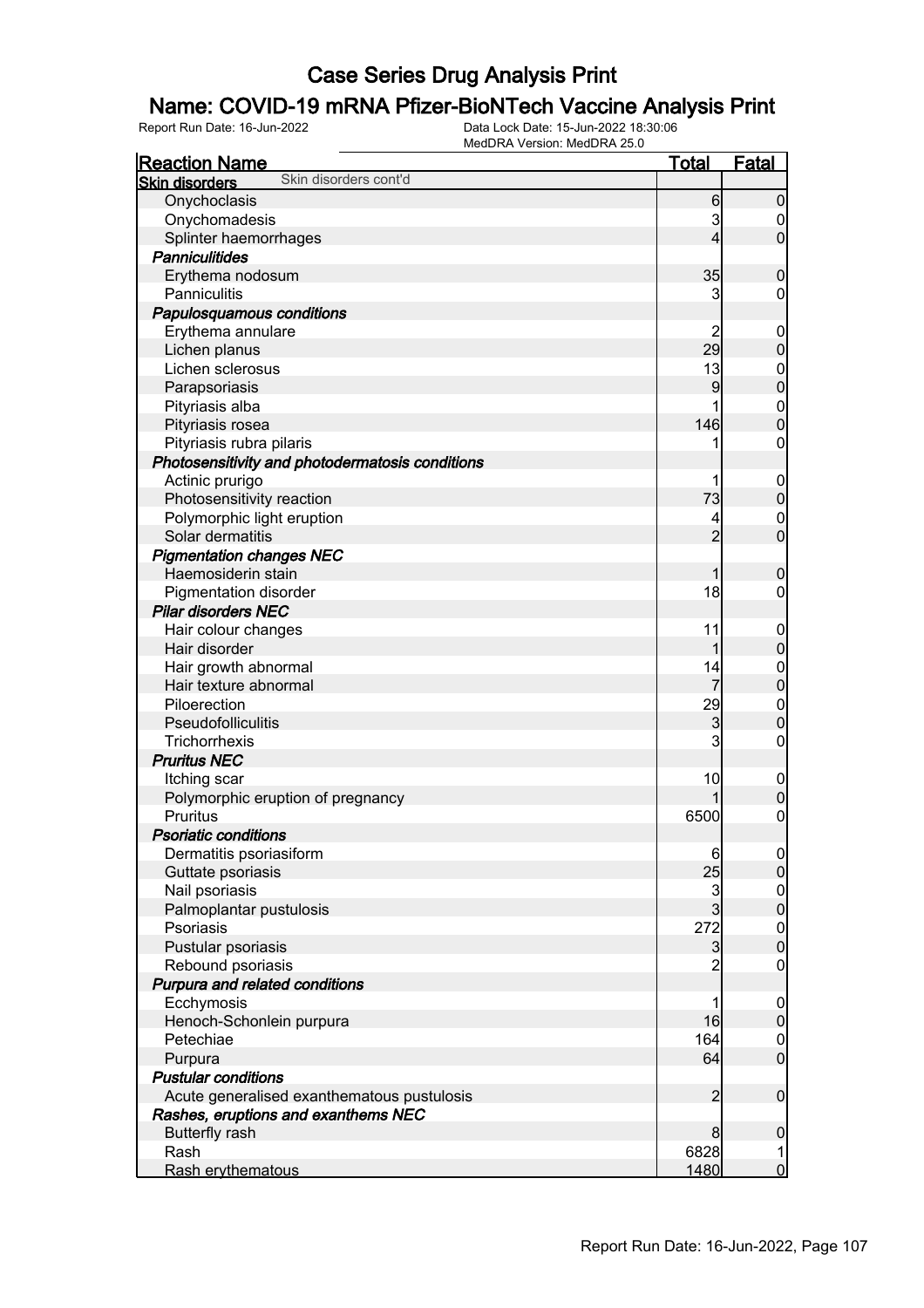## **Name: COVID-19 mRNA Pfizer-BioNTech Vaccine Analysis Print**<br>Report Run Date: 16-Jun-2022<br>Data Lock Date: 15-Jun-2022 18:30:06

| <b>Reaction Name</b>                           | <b>Total</b>    | <b>Fatal</b>     |
|------------------------------------------------|-----------------|------------------|
| Skin disorders cont'd<br><b>Skin disorders</b> |                 |                  |
| Rash macular                                   | 590             | $\boldsymbol{0}$ |
| Rash maculo-papular                            | 69              | $\boldsymbol{0}$ |
| Rash morbilliform                              | 50              | 0                |
| Rash papular                                   | 410             | $\mathbf 0$      |
| Rash pruritic                                  | 1446            | $\mathbf 0$      |
| Rash scarlatiniform                            |                 | $\mathbf 0$      |
| Rash vesicular                                 | 91              | $\mathbf 0$      |
| Systemic lupus erythematosus rash              | 9               | $\mathbf 0$      |
| Rosaceas                                       |                 |                  |
| Erythematotelangiectatic rosacea               |                 | $\mathbf 0$      |
| Papulopustular rosacea                         |                 | $\mathbf 0$      |
| Rosacea                                        | 40              | $\mathbf 0$      |
| <b>Scaly conditions</b>                        |                 |                  |
| Dandruff                                       |                 |                  |
|                                                | 5<br>32         | $\mathbf 0$      |
| Pityriasis                                     |                 | $\mathbf 0$      |
| Sebaceous gland disorders                      |                 |                  |
| Sebaceous glands overactivity                  |                 | $\overline{0}$   |
| Seborrhoea                                     | 15              | $\mathbf 0$      |
| Skin and subcutaneous conditions NEC           |                 |                  |
| Cellulite                                      | $\overline{c}$  | $\mathbf 0$      |
| Cutaneous symptom                              | 6               | $\mathbf 0$      |
| Reactive perforating collagenosis              |                 | $\mathbf 0$      |
| Skin mass                                      | 32              | $\boldsymbol{0}$ |
| Skin and subcutaneous tissue ulcerations       |                 |                  |
| Ischaemic skin ulcer                           |                 | $\mathbf 0$      |
| Mucocutaneous ulceration                       |                 | $\pmb{0}$        |
| Pyoderma gangrenosum                           | $\overline{c}$  | $\boldsymbol{0}$ |
| Scleroderma associated digital ulcer           | 1               | $\mathbf 0$      |
| Skin erosion                                   | 31              | $\mathbf 0$      |
| Skin ulcer                                     | 25              | $\mathbf 0$      |
| Skin cysts and polyps                          |                 |                  |
| Dermal cyst                                    | 21              | $\boldsymbol{0}$ |
| Skin dystrophies                               |                 |                  |
| Keloid scar                                    | 3               | $\boldsymbol{0}$ |
| Skin wrinkling                                 | $\overline{4}$  | $\mathbf 0$      |
| Skin haemorrhages                              |                 |                  |
| Haemorrhage subcutaneous                       | 15              | $\overline{0}$   |
| Skin haemorrhage                               | 24              | $\overline{0}$   |
| Skin hyperplasias and hypertrophies            |                 |                  |
| Skin hypertrophy                               | $\overline{2}$  | $\mathbf 0$      |
| Skin hypoplasias and atrophies                 |                 |                  |
| Skin atrophy                                   | 3               | $\mathbf 0$      |
| Skin striae                                    | 8               | $\mathbf 0$      |
| Skin injuries and mechanical dermatoses        |                 |                  |
| Decubitus ulcer                                | 3               | $\mathbf 0$      |
| Needle track marks                             | $5\overline{)}$ | $\mathbf 0$      |
| Skin preneoplastic conditions NEC              |                 |                  |
| Actinic keratosis                              | 1               | $\boldsymbol{0}$ |
| <b>Skin vascular conditions NEC</b>            |                 |                  |
| Angiodermatitis                                | $\overline{c}$  | $\mathbf 0$      |
| Skin oedema                                    | 5               | $\boldsymbol{0}$ |
| <b>Skin vasculitides</b>                       |                 |                  |
| <b>Capillaritis</b>                            | 4               | $\overline{0}$   |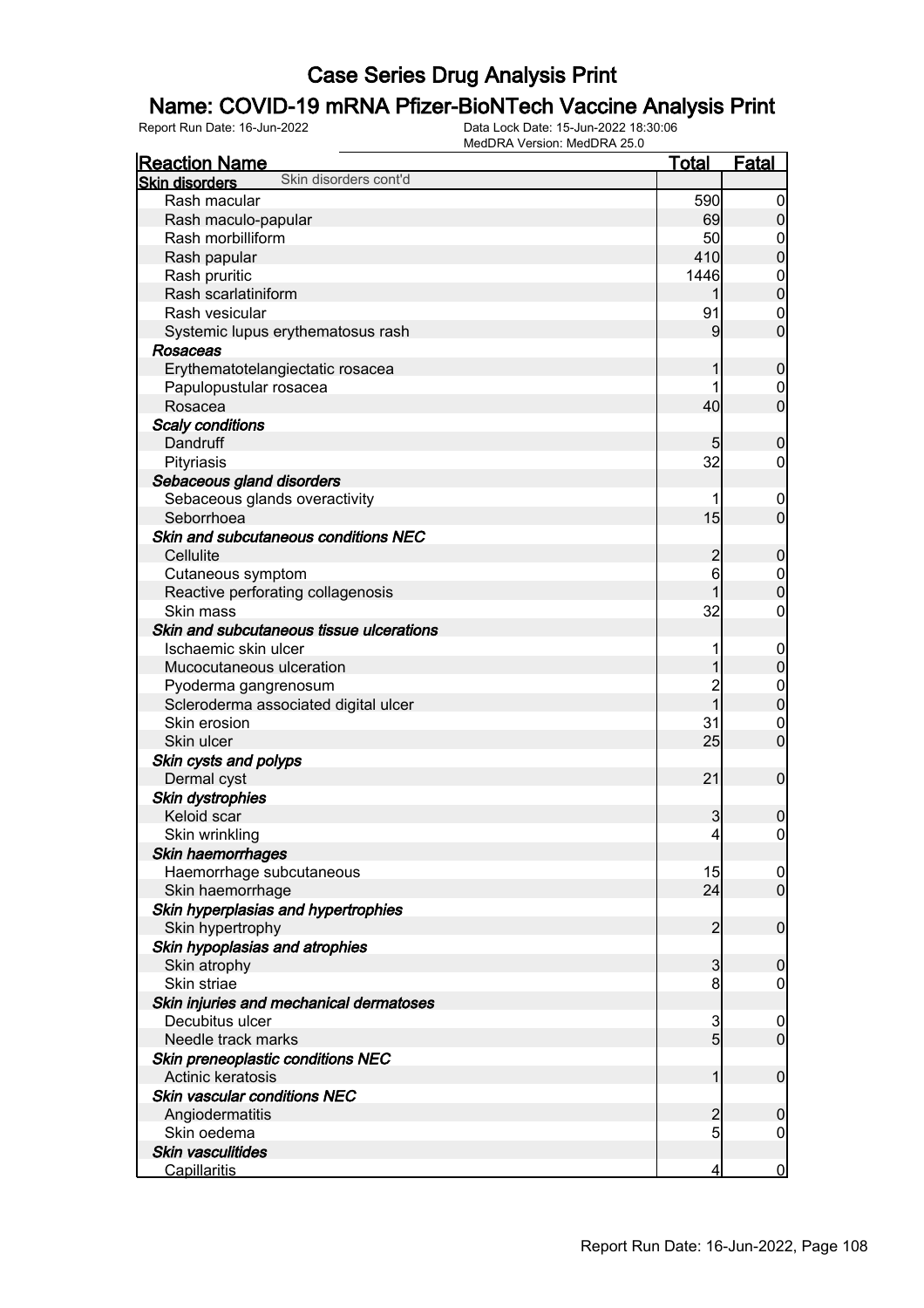# **Name: COVID-19 mRNA Pfizer-BioNTech Vaccine Analysis Print**<br>Report Run Date: 16-Jun-2022<br>Data Lock Date: 15-Jun-2022 18:30:06

| <b>Reaction Name</b>                           | <u>Total</u> | <b>Fatal</b> |
|------------------------------------------------|--------------|--------------|
| Skin disorders cont'd<br><b>Skin disorders</b> |              |              |
| <b>Cutaneous vasculitis</b>                    | 16           |              |
| Hypersensitivity vasculitis                    |              |              |
| Vasculitic rash                                | 22           | 0            |
| Skin vasomotor conditions                      |              |              |
| Livedo reticularis                             | 32           | 0            |
| Telangiectasia and related conditions          |              |              |
| Spider naevus                                  |              | 0            |
| Telangiectasia                                 |              |              |
| <b>Urticarias</b>                              |              |              |
| Chronic spontaneous urticaria                  | 15           |              |
| Cold urticaria                                 | 11           |              |
| Idiopathic urticaria                           |              |              |
| Mechanical urticaria                           | 18           |              |
| Solar urticaria                                |              |              |
| Urticaria                                      | 2370         | 0            |
| Urticaria cholinergic                          |              |              |
| Urticaria chronic                              | 44           |              |
| Urticaria contact                              |              |              |
| Urticaria papular                              | 6            |              |
| Urticaria thermal                              |              |              |
| Urticarial vasculitis                          |              |              |
| <b>Skin disorders SOC TOTAL</b>                | <u>34672</u> |              |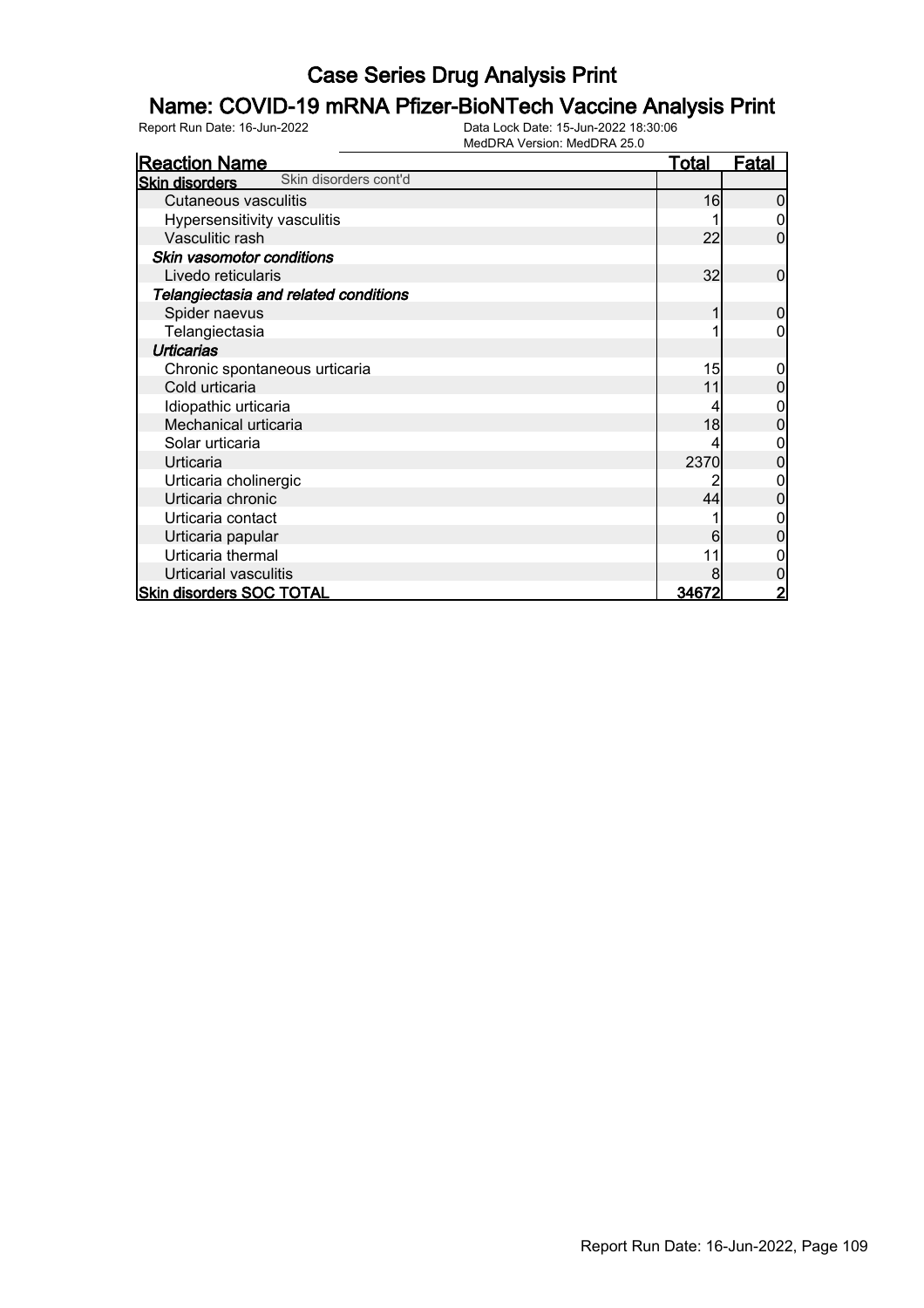# **Name: COVID-19 mRNA Pfizer-BioNTech Vaccine Analysis Print**<br>Report Run Date: 16-Jun-2022<br>Data Lock Date: 15-Jun-2022 18:30:06

| <b>Reaction Name</b>                                    | <b>Total</b>            | <b>Fatal</b>                     |
|---------------------------------------------------------|-------------------------|----------------------------------|
| Social circumstances                                    |                         |                                  |
| Age related issues                                      |                         |                                  |
| Infant                                                  | $\frac{2}{3}$           | $\boldsymbol{0}$                 |
| Menarche                                                |                         | $\boldsymbol{0}$                 |
| Menopause                                               | 53                      | $\overline{0}$                   |
| Postmenopause                                           | 5                       | $\mathbf 0$                      |
| <b>Criminal activity</b>                                |                         |                                  |
| Verbal abuse                                            | 1                       | $\boldsymbol{0}$                 |
| <b>Dependents</b>                                       |                         |                                  |
| Sick relative                                           | 7                       | $\mathbf 0$                      |
| Dietary and nutritional issues                          |                         |                                  |
| Feeding tube user                                       | 1                       | $\mathbf 0$                      |
| <b>Disability issues</b>                                |                         |                                  |
| Bedridden                                               | 39                      | $\mathbf 0$                      |
| Breast prosthesis user                                  | 3                       | $\mathbf 0$                      |
| <b>Disability</b>                                       | 4                       |                                  |
| <b>Hearing disability</b>                               | $\overline{\mathbf{4}}$ | $\begin{matrix}0\\0\end{matrix}$ |
| Housebound                                              | 1                       |                                  |
| Immobile                                                | 13                      | $0\atop 0$                       |
| Impaired driving ability                                | 5                       | $\boldsymbol{0}$                 |
| Impaired work ability                                   | 21                      | $\overline{0}$                   |
| Loss of personal independence in daily activities       | 64                      | $\boldsymbol{0}$                 |
| Mental disability                                       | 1                       | $\overline{0}$                   |
| Physical disability                                     | 7                       | $\boldsymbol{0}$                 |
| Sight disability                                        | 13                      | $\overline{0}$                   |
| Sitting disability                                      | $\overline{5}$          | $\boldsymbol{0}$                 |
| Walking aid user                                        | $\overline{1}$          | $\overline{0}$                   |
| Walking disability                                      | $\overline{3}$          | $\mathbf 0$                      |
| Wheelchair user                                         | $\overline{1}$          | $\overline{0}$                   |
| Economic circumstances                                  |                         |                                  |
| High income                                             | 1                       | $\boldsymbol{0}$                 |
| Low income                                              | 1                       | $\boldsymbol{0}$                 |
| <b>Educational issues</b>                               |                         |                                  |
| Educational problem                                     | 1                       | $\boldsymbol{0}$                 |
| Illiteracy                                              | $\overline{2}$          | $\overline{0}$                   |
| <b>Employment issues</b>                                |                         |                                  |
| Job dissatisfaction                                     | 1                       | 0                                |
| Retirement                                              | 4                       | 0                                |
| Sick leave                                              | 1                       | $\mathbf 0$                      |
| Stress at work                                          | 3                       | $\mathbf 0$                      |
| <b>Family and partner issues</b>                        |                         |                                  |
| Bed sharing                                             | 1                       | $\mathbf 0$                      |
| <b>Family stress</b>                                    | 1                       | $\boldsymbol{0}$                 |
| Non-occupational and unspecified environmental problems |                         |                                  |
| Flooding                                                | $\overline{c}$          | $\boldsymbol{0}$                 |
| Water pollution                                         | $\overline{2}$          | $\mathbf 0$                      |
| Pregnancy related circumstances                         |                         |                                  |
| <b>Breast feeding</b>                                   | 17                      | $\mathbf 0$                      |
| Multigravida                                            | 1                       | $\mathbf 0$                      |
| Parity                                                  |                         | $\mathbf 0$                      |
| Social issues NEC                                       |                         |                                  |
| Exercise adequate                                       |                         | $\mathbf 0$                      |
| Hair dye user                                           | $\frac{2}{2}$           | $\pmb{0}$                        |
| Impaired quality of life                                | $\overline{\mathbf{r}}$ | $\overline{0}$                   |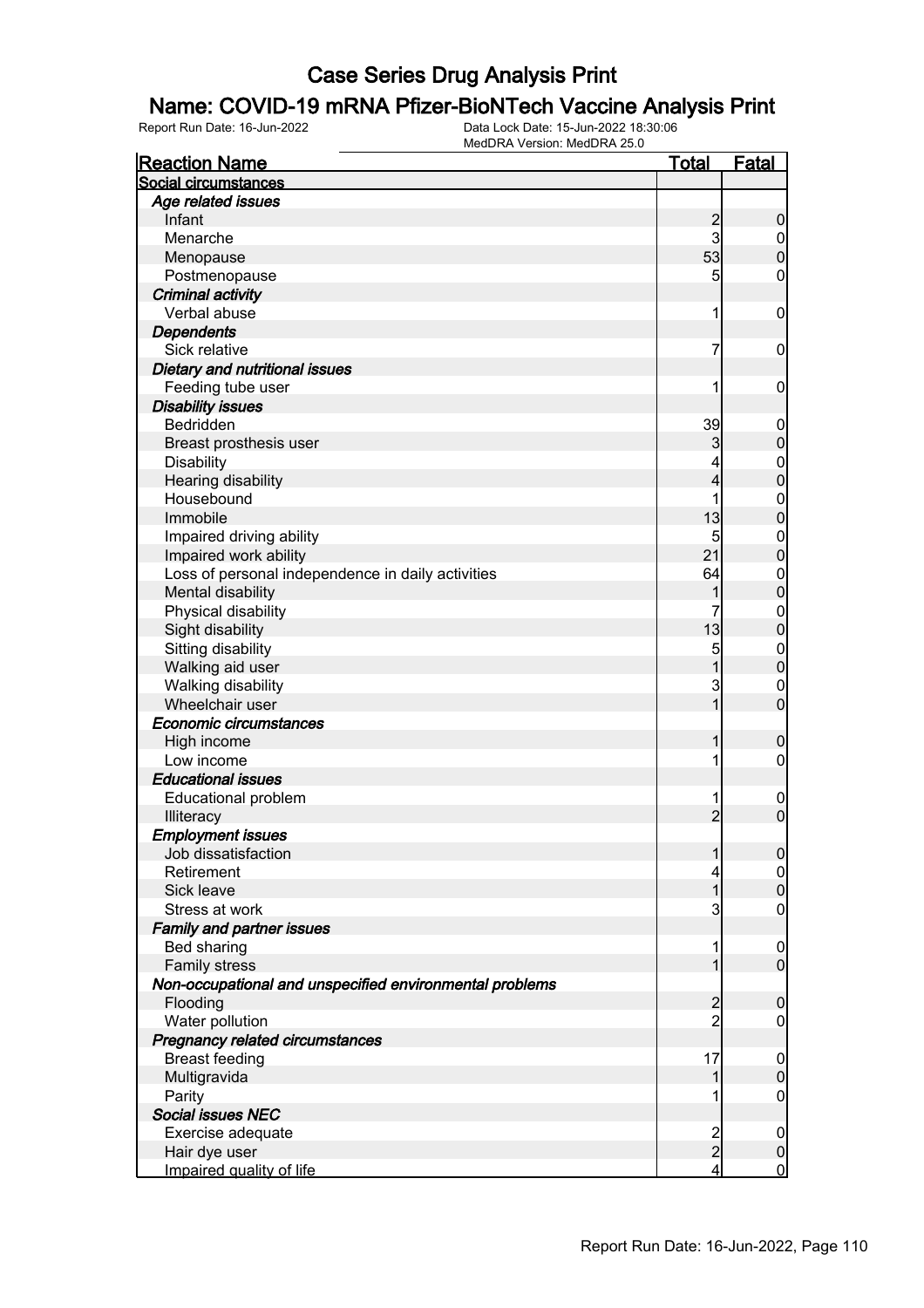### **Name: COVID-19 mRNA Pfizer-BioNTech Vaccine Analysis Print**<br>Report Run Date: 16-Jun-2022<br>Data Lock Date: 15-Jun-2022 18:30:06

| <b>Reaction Name</b>                   |                             | Tota. |  |
|----------------------------------------|-----------------------------|-------|--|
| Social circumstances                   | Social circumstances cont'd |       |  |
| Patient dissatisfaction with treatment |                             |       |  |
| Tobacco use                            |                             |       |  |
| Ex-tobacco user                        |                             |       |  |
| Non-tobacco user                       |                             |       |  |
| Tobacco user                           |                             |       |  |
| Social circumstances SOC TOTAL         |                             | 313   |  |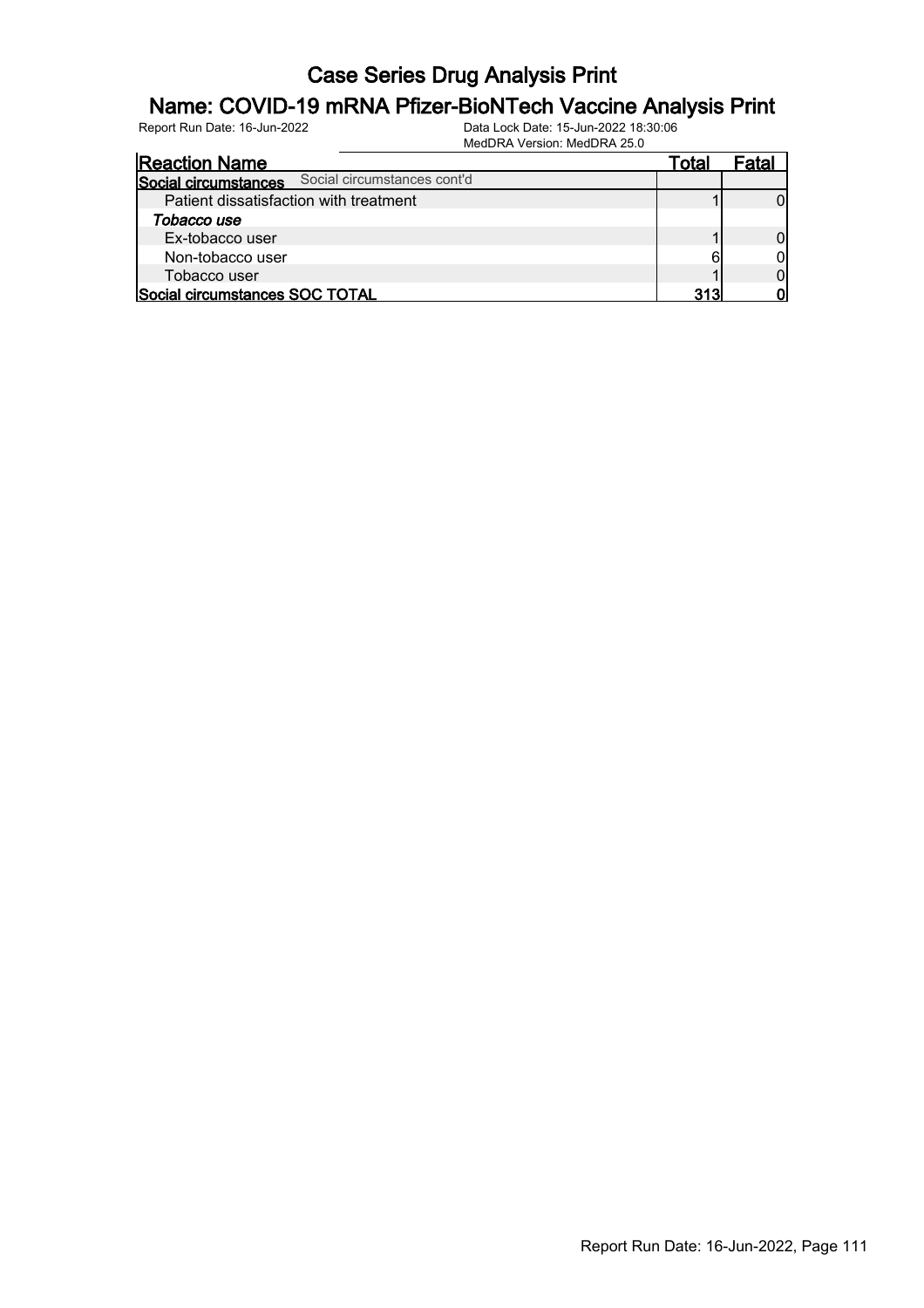### **Name: COVID-19 mRNA Pfizer-BioNTech Vaccine Analysis Print**<br>Report Run Date: 16-Jun-2022<br>Data Lock Date: 15-Jun-2022 18:30:06

| <b>Reaction Name</b>                                  | <b>Total</b>   | <b>Fatal</b>     |
|-------------------------------------------------------|----------------|------------------|
| <b>Surgical &amp; medical procedures</b>              |                |                  |
| Adrenal gland therapeutic procedures                  |                |                  |
| Adrenalectomy                                         | 1              | $\mathbf 0$      |
| Anaesthesia and allied procedures                     |                |                  |
| Local anaesthesia                                     | $\overline{c}$ | $\mathbf 0$      |
| Nerve block                                           | 5              | 0                |
| Analgesia supportive care                             |                |                  |
| Analgesic therapy                                     | $\overline{c}$ | $\mathbf 0$      |
| Antiinfective therapies                               |                |                  |
| COVID-19 prophylaxis                                  | 1              | $\mathbf 0$      |
| COVID-19 treatment                                    | 4              | $\mathbf 0$      |
| Arterial therapeutic procedures (excl aortic)         |                |                  |
| Splenic artery embolisation                           | 1              | $\mathbf 0$      |
| <b>Blood and blood product treatment</b>              |                |                  |
| Transfusion                                           | $\overline{c}$ | $\mathbf 0$      |
| <b>Breast therapeutic procedures NEC</b>              |                |                  |
| Axillary lymphadenectomy                              | 3              | $\mathbf 0$      |
| Mammoplasty                                           | 1              | 0                |
| Bronchial and pulmonary therapeutic procedures        |                |                  |
| Airway secretion clearance therapy                    | 1              | $\mathbf 0$      |
| Cardiac therapeutic procedures NEC                    |                |                  |
| Cardiac operation                                     | 1              | $\mathbf 0$      |
| Contraceptive methods female                          |                |                  |
| Contraception                                         | 1              | 0                |
| Contraceptive implant                                 | 3              | $\boldsymbol{0}$ |
| Oral contraception                                    | 1              | $\mathbf 0$      |
| Contraceptive methods male                            |                |                  |
| Condom                                                | 1              | $\mathbf 0$      |
| Dietary and nutritional therapies                     |                |                  |
| <b>Medical diet</b>                                   | 8              | $\boldsymbol{0}$ |
| Nothing by mouth order                                | 13             | $\boldsymbol{0}$ |
| Wheat-free diet                                       | 1              | $\mathbf 0$      |
| <b>External ear therapeutic procedures</b>            |                |                  |
| Ear irrigation                                        | 1              | $\mathbf 0$      |
| <b>Facial therapeutic procedures</b>                  |                |                  |
| Face lift                                             | 11             | $\mathbf 0$      |
| Fertility and fertilisation interventions female      |                |                  |
| <b>Endometrial scratching</b>                         | 1              | $\overline{0}$   |
| Ovulation induction                                   | $\overline{2}$ | $\overline{0}$   |
| Gastric therapeutic procedures                        |                |                  |
| Gastric operation                                     | 1              | $\mathbf 0$      |
| Gastrointestinal therapeutic procedures NEC           |                |                  |
| Intestinal anastomosis                                | 1              | $\mathbf 0$      |
| Prophylaxis of nausea and vomiting                    | 16             | $\mathbf 0$      |
| Gynaecological therapeutic procedures NEC             |                |                  |
| Menstrual cycle management                            | 15             | $\mathbf 0$      |
| Haematological therapeutic procedures NEC             |                |                  |
| Anticoagulant therapy                                 | 1              | $\boldsymbol{0}$ |
| Head, neck and oral cavity therapeutic procedures NEC |                |                  |
| Neck lift                                             | 1              | $\boldsymbol{0}$ |
| Hernia repairs                                        |                |                  |
| Hernia repair                                         | 1              | $\mathbf 0$      |
| Hormonal therapeutic procedures NEC                   |                |                  |
| Hormone replacement therapy                           | 2              | $\overline{0}$   |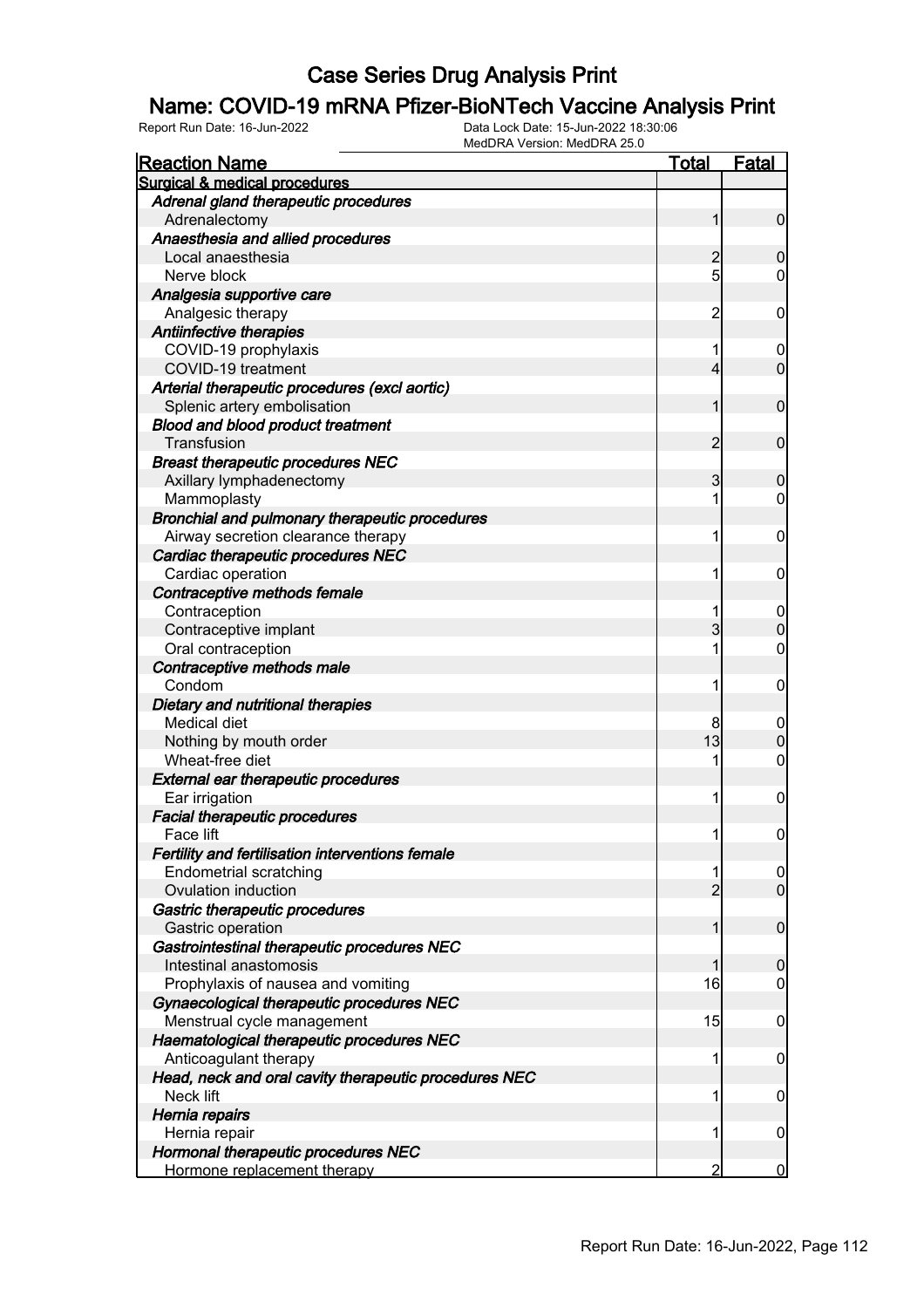### **Name: COVID-19 mRNA Pfizer-BioNTech Vaccine Analysis Print**<br>Report Run Date: 16-Jun-2022<br>Data Lock Date: 15-Jun-2022 18:30:06

| <b>Reaction Name</b>                                    |                                      | <b>Total</b>   | Fatal            |
|---------------------------------------------------------|--------------------------------------|----------------|------------------|
| Surgical & medical procedures                           | Surgical & medical procedures cont'd |                |                  |
| Hormone therapy                                         |                                      | 8              | $\overline{0}$   |
| <b>Immunisations</b>                                    |                                      |                |                  |
| COVID-19 immunisation                                   |                                      | 98             | $\mathbf 0$      |
| Immunisation                                            |                                      | 501            |                  |
| Vaccine coadministration                                |                                      |                | $\overline{0}$   |
| Induced abortions                                       |                                      |                |                  |
| Abortion induced                                        |                                      |                | $\mathbf 0$      |
| Joint therapeutic procedures                            |                                      |                |                  |
| Joint injection                                         |                                      | 6              | $\boldsymbol{0}$ |
| Joint surgery                                           |                                      |                | $\mathbf 0$      |
| Knee arthroplasty                                       |                                      |                | $\overline{0}$   |
| Large intestine therapeutic procedures                  |                                      |                |                  |
| Appendicectomy                                          |                                      | 3              | $\mathbf 0$      |
| Limb therapeutic procedures                             |                                      |                |                  |
| Arm amputation                                          |                                      |                | $\boldsymbol{0}$ |
| Limb immobilisation                                     |                                      | 12             | 0                |
| Limb operation                                          |                                      | 10             | $\mathbf 0$      |
| Lymphoid tissue therapeutic procedures                  |                                      |                |                  |
| Lymphadenectomy                                         |                                      | $\overline{2}$ | $\boldsymbol{0}$ |
| Splenectomy                                             |                                      | 1              | 0                |
| <b>Mastectomies</b>                                     |                                      |                |                  |
| Breast conserving surgery                               |                                      | 5              | $\mathbf 0$      |
| Nail therapeutic procedures                             |                                      |                |                  |
| Nail operation                                          |                                      | 3              | $\mathbf 0$      |
| Nervous system therapeutic procedures NEC               |                                      |                |                  |
| Medical induction of coma                               |                                      |                | $\boldsymbol{0}$ |
| Multiple sclerosis relapse prophylaxis                  |                                      | 3              | $\mathbf 0$      |
| Obstetric therapeutic procedures                        |                                      |                |                  |
| Caesarean section                                       |                                      |                | $\mathbf 0$      |
| Labour stimulation                                      |                                      |                | 0                |
| Orbit and globe therapeutic procedures                  |                                      |                |                  |
| Strabismus correction                                   |                                      |                | $\mathbf 0$      |
| Ovarian therapeutic procedures                          |                                      |                |                  |
| Ovarian operation                                       |                                      |                | $\mathbf 0$      |
| Peripheral nerve therapeutic procedures                 |                                      |                |                  |
| Neurolysis                                              |                                      |                | 0                |
| Peripheral nerve neurostimulation                       |                                      |                | $\overline{0}$   |
| <b>Phototherapies</b>                                   |                                      |                |                  |
| UV light therapy                                        |                                      |                | $\mathbf 0$      |
| Prophylactic procedures NEC                             |                                      |                |                  |
| Anaphylaxis prophylaxis                                 |                                      | 3              | $\boldsymbol{0}$ |
| Immune tolerance induction                              |                                      |                | $\mathbf 0$      |
| Prophylaxis against transplant rejection                |                                      |                | $\mathbf 0$      |
| Reproductive system disorder prophylaxis                |                                      |                | $\boldsymbol{0}$ |
| Psychiatric therapies                                   |                                      |                |                  |
| Electroconvulsive therapy                               |                                      | $\overline{c}$ | $\mathbf 0$      |
| Renal therapeutic procedures                            |                                      |                |                  |
| <b>Dialysis</b>                                         |                                      |                | $\mathbf 0$      |
| Respiratory tract therapeutic procedures NEC            |                                      |                |                  |
| Asthma prophylaxis                                      |                                      | 4              | $\mathbf 0$      |
| Retinal therapeutic procedures                          |                                      |                |                  |
| Retinopexy                                              |                                      |                | $\mathbf 0$      |
| Skin and subcutaneous tissue therapeutic procedures NEC |                                      |                |                  |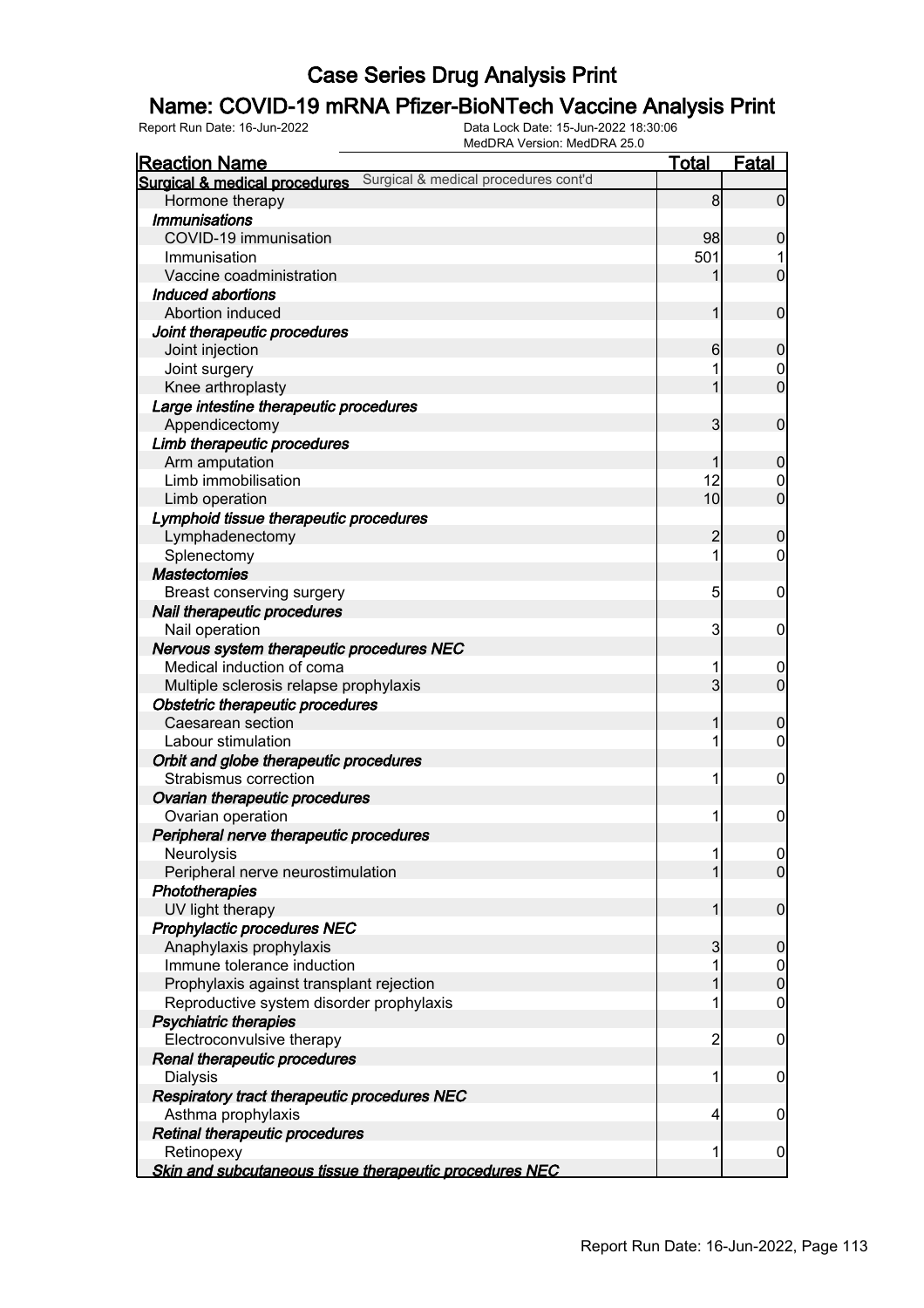#### Name: COVID-19 mRNA Pfizer-BioNTech Vaccine Analysis Print

Report Run Date: 16-Jun-2022 Data Lock Date: 15-Jun-2022 18:30:06

|                                              | MedDRA Version: MedDRA 25.0          |                         |                                      |
|----------------------------------------------|--------------------------------------|-------------------------|--------------------------------------|
| <b>Reaction Name</b>                         |                                      | <u>Total</u>            | <b>Fatal</b>                         |
| <b>Surgical &amp; medical procedures</b>     | Surgical & medical procedures cont'd |                         |                                      |
| Dermal filler injection                      |                                      | 4                       | $\boldsymbol{0}$                     |
| Therapeutic skin care topical                |                                      | 1                       | $\overline{0}$                       |
| Skull and brain therapeutic procedures       |                                      |                         |                                      |
| Cerebrovascular operation                    |                                      | 1                       | $\mathbf 0$                          |
| Posterior fossa decompression                |                                      | 1                       | 0                                    |
| Small intestine therapeutic procedures       |                                      |                         |                                      |
| lleostomy                                    |                                      | 1                       | $\mathbf 0$                          |
| Spine and spinal cord therapeutic procedures |                                      |                         |                                      |
| Spinal decompression                         |                                      | 1                       | $\mathbf 0$                          |
| Tendon therapeutic procedures                |                                      |                         |                                      |
| Tenodesis                                    |                                      | 1                       | $\mathbf 0$                          |
| Therapeutic bladder catheterisation          |                                      |                         |                                      |
| <b>Bladder catheterisation</b>               |                                      | $\overline{c}$          | $\mathbf 0$                          |
| <b>Therapeutic procedures NEC</b>            |                                      |                         |                                      |
| Abscess drainage                             |                                      | 1                       | $\mathbf 0$                          |
| Anaphylaxis treatment                        |                                      | 7                       | $\boldsymbol{0}$                     |
| <b>Bed rest</b>                              |                                      | 6                       | $0$<br>0                             |
| Fatigue management                           |                                      | 1                       |                                      |
| Hospitalisation                              |                                      | 15                      | $0$<br>0                             |
| Injection                                    |                                      | 54                      |                                      |
| Interchange of vaccine products              |                                      | 345                     | $0$<br>0                             |
| Localised alternating hot and cold therapy   |                                      | $\overline{c}$          |                                      |
| Magnetic therapy                             |                                      | 1                       | $0$<br>0                             |
| Mass excision                                |                                      | 5                       |                                      |
| Medical procedure                            |                                      | 1                       | $0$<br>0                             |
| Medication dilution                          |                                      | $\overline{c}$          |                                      |
| Physical fitness training                    |                                      | 1                       | $0$<br>0                             |
| Product used for unknown indication          |                                      | $\overline{c}$          |                                      |
| Promotion of wound healing                   |                                      | 1                       | $0$<br>0                             |
| Specialist consultation                      |                                      |                         |                                      |
| Stent placement                              |                                      |                         | $\begin{matrix} 0 \\ 0 \end{matrix}$ |
| Stoma care                                   |                                      | 1                       |                                      |
| Therapeutic procedure                        |                                      | $\overline{\mathbf{c}}$ | $\boldsymbol{0}$                     |
| Therapy change                               |                                      | $\overline{2}$          | $\overline{0}$                       |
| Tracheal therapeutic procedures              |                                      |                         |                                      |
| Tracheostomy                                 |                                      | 1                       | $\overline{0}$                       |
| Uterine therapeutic procedures               |                                      |                         |                                      |
| <b>Endometrial ablation</b>                  |                                      | $\overline{2}$          | $\overline{0}$                       |
| Vascular therapeutic procedures NEC          |                                      |                         |                                      |
| Vasodilation procedure                       |                                      |                         | $\mathbf 0$                          |
| Surgical & medical procedures SOC TOTAL      |                                      | 1241                    | 1                                    |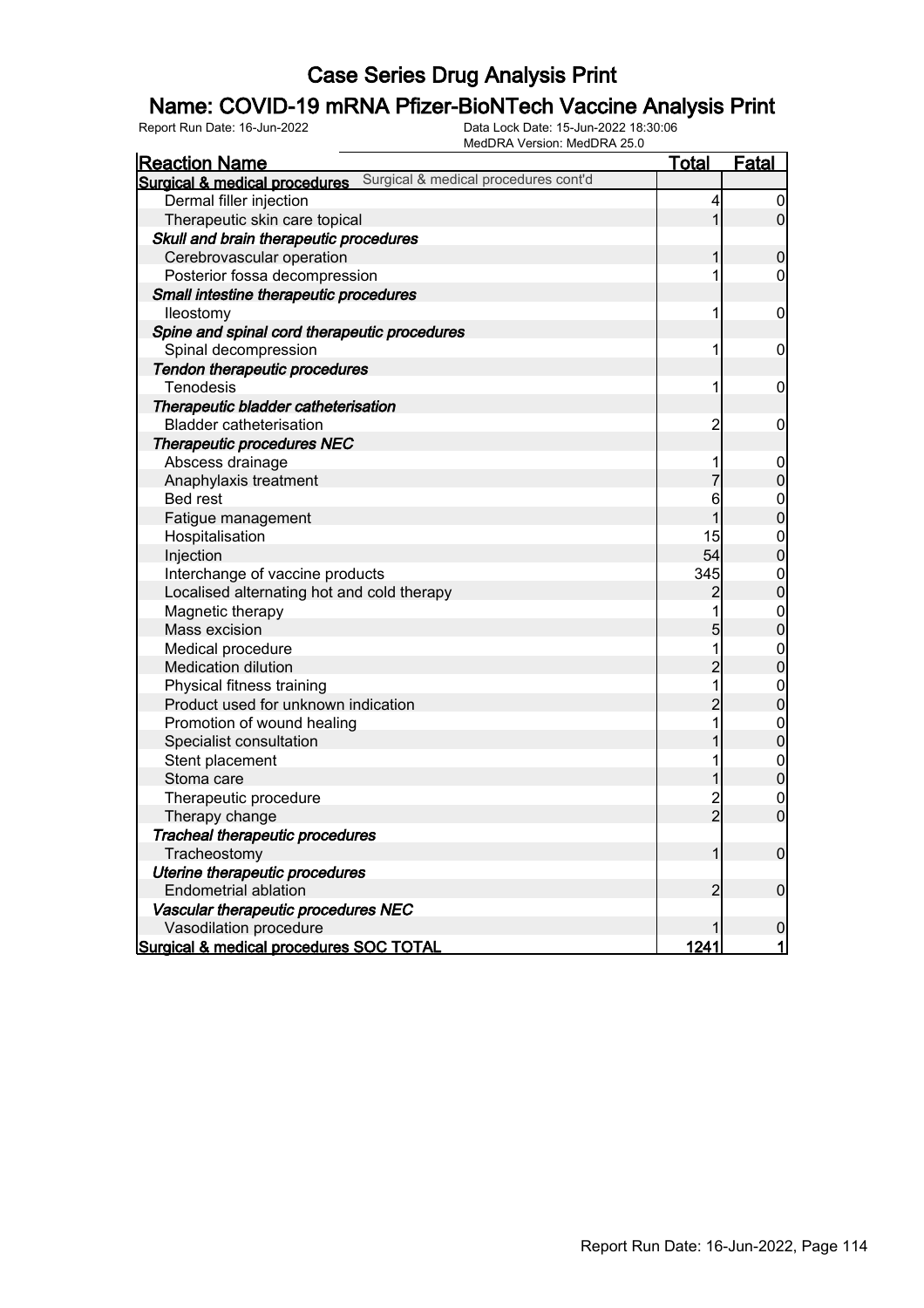# **Name: COVID-19 mRNA Pfizer-BioNTech Vaccine Analysis Print**<br>Report Run Date: 16-Jun-2022<br>Data Lock Date: 15-Jun-2022 18:30:06

| <b>Reaction Name</b>                        | Total          | <b>Fatal</b>     |
|---------------------------------------------|----------------|------------------|
| <b>Vascular disorders</b>                   |                |                  |
| Accelerated and malignant hypertension      |                |                  |
| Accelerated hypertension                    | 2              | 0                |
| Hypertensive crisis                         | 16             | $\mathbf 0$      |
| Hypertensive urgency                        | 2              | 0                |
| Malignant hypertension                      | 4              | 0                |
| Aneurysms and dissections non-site specific |                |                  |
| Aneurysm                                    | 4              | $\overline{0}$   |
| Aneurysm ruptured                           |                | 0                |
| Artery dissection                           | 2              | 0                |
| Aortic aneurysms and dissections            |                |                  |
| Acute aortic syndrome                       | 1              | 0                |
| Aortic aneurysm                             | 2              | 0                |
| Aortic aneurysm rupture                     | 1              |                  |
| Aortic dissection                           |                | 0                |
| Aortic embolism and thrombosis              |                |                  |
| Aortic embolus                              | 5              | 0                |
| Aortic thrombosis                           | 4              | 0                |
| Aortic infections and inflammations         |                |                  |
|                                             |                |                  |
| Aortitis                                    | 1              | 0                |
| Aortic necrosis and vascular insufficiency  |                |                  |
| Aortic occlusion                            | 1              | 0                |
| Aortic stenosis                             | $\overline{2}$ | 0                |
| Arterial infections and inflammations       |                |                  |
| <b>Arteritis</b>                            | 2              | 0                |
| Giant cell arteritis                        | 23             | 0                |
| <b>Blood pressure disorders NEC</b>         |                |                  |
| Blood pressure fluctuation                  | 17             | $\overline{0}$   |
| Labile blood pressure                       | 5              | $\overline{0}$   |
| Bruising, ecchymosis and purpura            |                |                  |
| Achenbach syndrome                          | 4              | $\mathbf 0$      |
| Circulatory collapse and shock              |                |                  |
| CT hypotension complex                      | 2              | 0                |
| Circulatory collapse                        | 96             | 0                |
| Hypoperfusion                               | 2              | 0                |
| Hypovolaemic shock                          | $\overline{c}$ | 1                |
| Neurogenic shock                            | 24             | $\overline{0}$   |
| Peripheral circulatory failure              | 6              | $\overline{0}$   |
| Shock                                       | 25             | $\mathbf 0$      |
| Shock symptom                               | 4              | $\mathbf 0$      |
| <b>Haemorrhages NEC</b>                     |                |                  |
| Arterial haemorrhage                        | 1              | $\mathbf 0$      |
| Bloody discharge                            | 26             | $\boldsymbol{0}$ |
| Haematoma                                   | 52             | $\frac{0}{2}$    |
| Haemorrhage                                 | 1417           |                  |
| Internal haemorrhage                        | 14             | 1                |
| Venous haemorrhage                          | 2              | $\mathbf 0$      |
| Lymphangiopathies                           |                |                  |
| Lymphangiopathy                             | 1              | $\mathbf 0$      |
| Lymphocele                                  | 7              | $\mathbf 0$      |
| Lymphorrhoea                                | $\overline{2}$ | $\boldsymbol{0}$ |
| Lymphostasis                                | 1              | $\boldsymbol{0}$ |
| Lymphoedemas                                |                |                  |
| Lymphoedema                                 | 251            | $\overline{0}$   |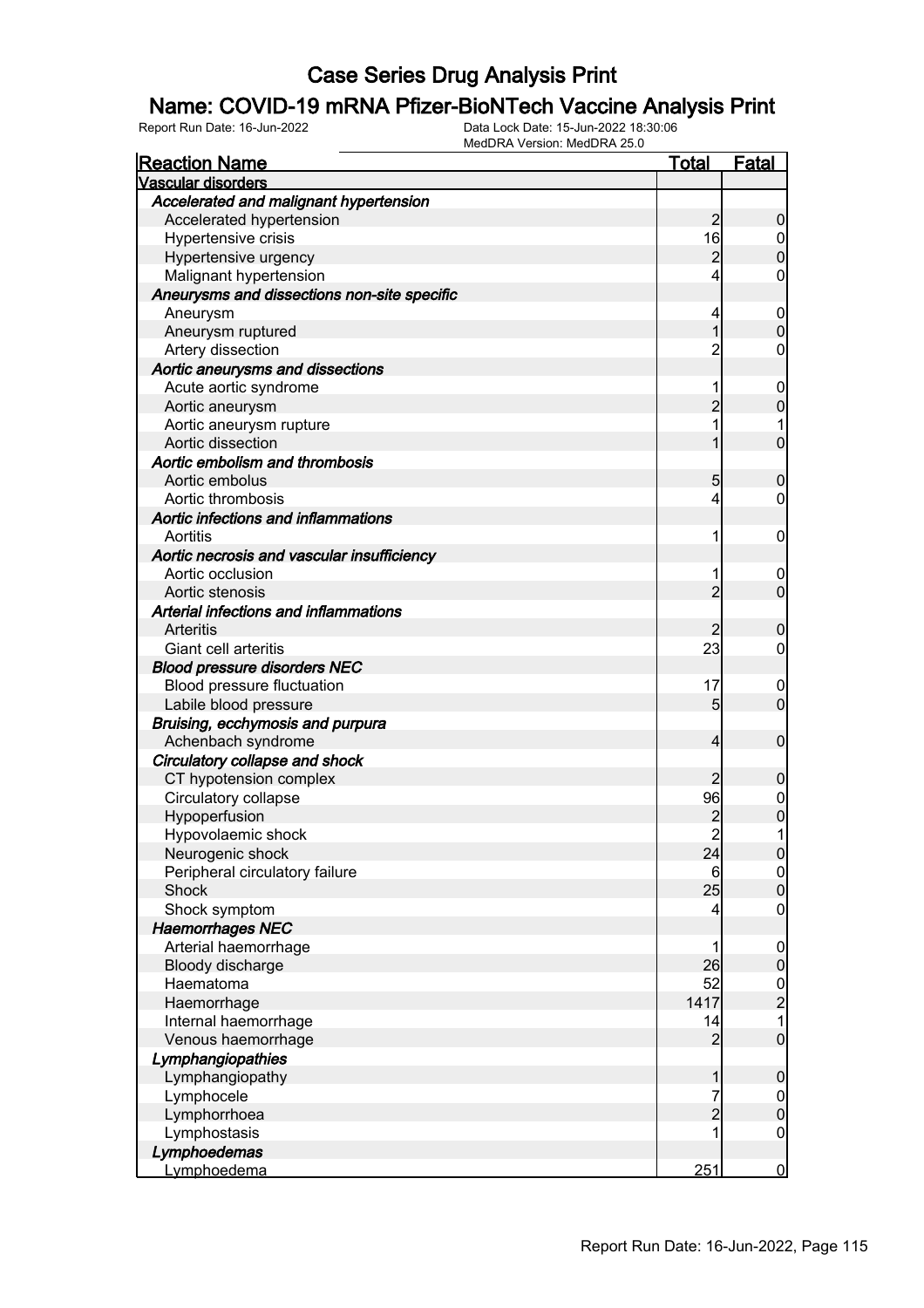# **Name: COVID-19 mRNA Pfizer-BioNTech Vaccine Analysis Print**<br>Report Run Date: 16-Jun-2022<br>Data Lock Date: 15-Jun-2022 18:30:06

| <b>Reaction Name</b>                                      | <u>Total</u>             | <b>Fatal</b>        |
|-----------------------------------------------------------|--------------------------|---------------------|
| Vascular disorders Vascular disorders cont'd              |                          |                     |
| Non-site specific embolism and thrombosis                 |                          |                     |
| Arterial thrombosis                                       | 5                        | 0                   |
| Embolism                                                  | 68                       | $\mathsf{O}\xspace$ |
| Embolism arterial                                         | $\overline{c}$           | 0                   |
| Embolism venous                                           | 8                        |                     |
| Microembolism                                             | $\overline{2}$           | 0                   |
| Thrombosis                                                | 553                      | 12                  |
| Venous thrombosis                                         | 8                        | $\overline{0}$      |
| Non-site specific necrosis and vascular insufficiency NEC |                          |                     |
| Arterial occlusive disease                                | $\overline{c}$           | $\mathbf 0$         |
| Arterial spasm                                            | $\overline{1}$           | $\pmb{0}$           |
| Arteriosclerosis                                          | 4                        | $\boldsymbol{0}$    |
| Haemorrhagic infarction                                   | 1                        | $\overline{0}$      |
| Infarction                                                | 3                        | $\mathbf{0}$        |
| Ischaemia                                                 | 11                       | $\overline{0}$      |
| Peripheral venous disease                                 | $\overline{c}$           | $\boldsymbol{0}$    |
| Vascular compression                                      | 1                        | $\mathbf 0$         |
| Vascular occlusion                                        |                          | $\mathbf 0$         |
| Vasospasm                                                 | 1                        | $\overline{0}$      |
| Non-site specific vascular disorders NEC                  |                          |                     |
| Angiopathy                                                | 1                        | $\mathbf 0$         |
| Capillary disorder                                        | 1                        | $\overline{0}$      |
| Capillary fragility                                       | 6                        | $\overline{0}$      |
| Endothelial dysfunction                                   |                          | $\mathbf{0}$        |
| Haemodynamic instability                                  | 1                        | $\overline{0}$      |
| Superficial vein prominence                               | 3                        | $\mathbf{0}$        |
| Vascular fragility                                        | $\overline{1}$           | $\mathbf 0$         |
| Vascular pain                                             | 45                       | $\mathbf{0}$        |
| Vascular wall hypertrophy                                 | 1                        | $\overline{0}$      |
| Vasodilatation                                            | 46                       | $\mathbf{0}$        |
| Vein discolouration                                       | $\overline{7}$           | $\mathbf 0$         |
| Vein disorder                                             | 9                        | $\mathbf 0$         |
| Vein rupture                                              | $\overline{7}$           | $\boldsymbol{0}$    |
| Peripheral aneurysms and dissections                      |                          |                     |
| Peripheral artery aneurysm                                | 1                        | $\boldsymbol{0}$    |
| Peripheral embolism and thrombosis                        |                          |                     |
| Axillary vein thrombosis                                  | 1                        | $\overline{0}$      |
| Blue toe syndrome                                         | 36                       | $\overline{0}$      |
| Deep vein thrombosis                                      | 375                      | $\overline{1}$      |
| Femoral artery embolism                                   | 1                        |                     |
| Jugular vein thrombosis                                   | 5                        | $0$<br>0            |
| Pelvic venous thrombosis                                  | $\overline{\mathcal{L}}$ | $\boldsymbol{0}$    |
| Peripheral artery thrombosis                              | $\overline{4}$           | $\overline{0}$      |
| Peripheral embolism                                       | 4                        | $\boldsymbol{0}$    |
| Subclavian artery thrombosis                              | $\overline{1}$           | $\overline{0}$      |
| Subclavian vein thrombosis                                | 4                        | $\boldsymbol{0}$    |
| Superficial vein thrombosis                               | 31                       | $\overline{0}$      |
| Thrombophlebitis                                          | 31                       | $\mathbf 0$         |
| Peripheral vascular disorders NEC                         |                          |                     |
| Cyanosis                                                  | 60                       | $\mathbf 0$         |
| Erythromelalgia                                           | $\overline{2}$           | $\pmb{0}$           |
| Flushing                                                  | 488                      | $\overline{0}$      |
| Hot flush                                                 | 1280                     | $\overline{0}$      |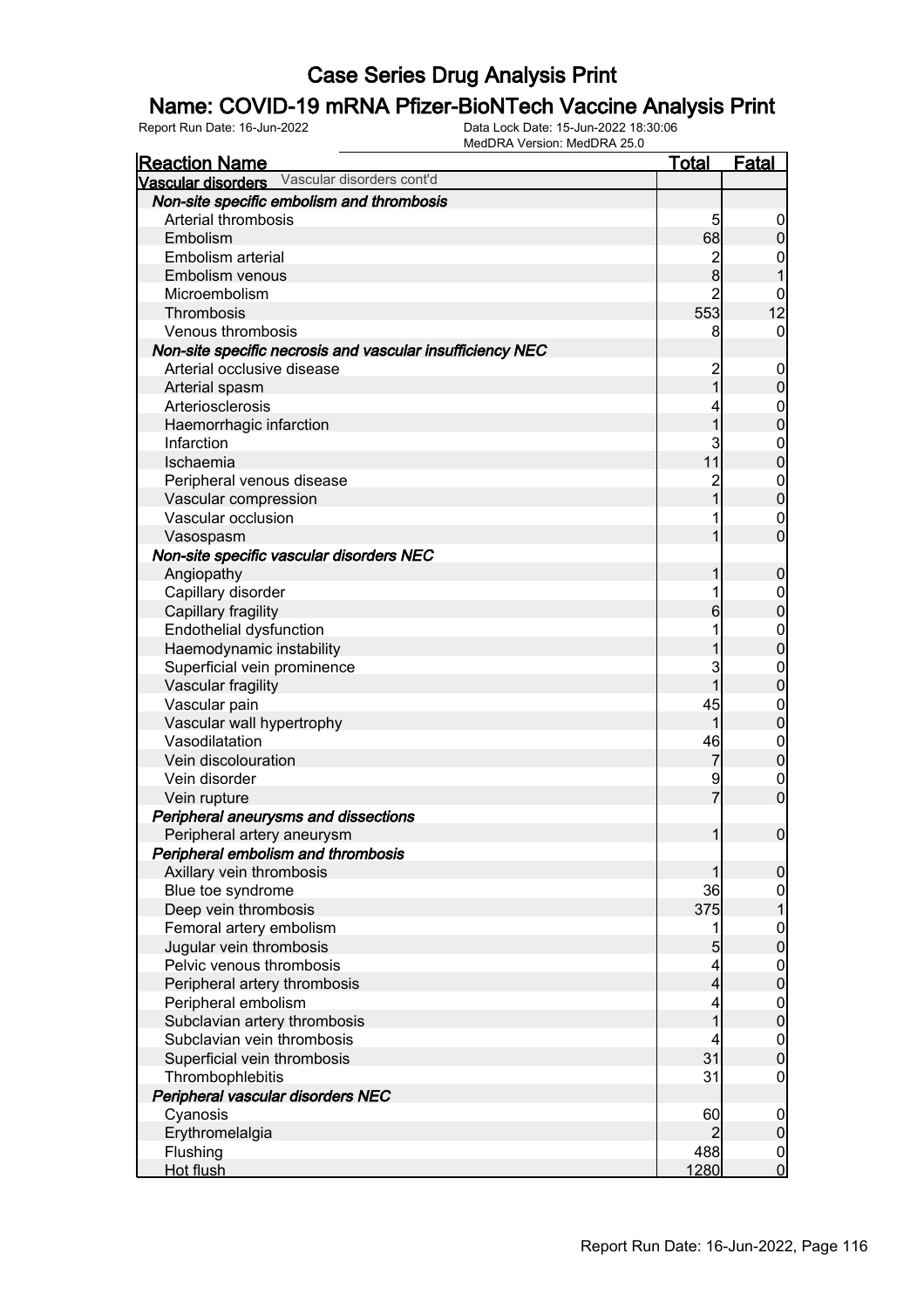# **Name: COVID-19 mRNA Pfizer-BioNTech Vaccine Analysis Print**<br>Report Run Date: 16-Jun-2022<br>Data Lock Date: 15-Jun-2022 18:30:06

| <b>Reaction Name</b>                                             | <u>Total</u>   | <b>Fatal</b>     |
|------------------------------------------------------------------|----------------|------------------|
| Vascular disorders Vascular disorders cont'd                     |                |                  |
| Peripheral vascular disorder                                     | 3              | $\boldsymbol{0}$ |
| Vein wall hypertrophy                                            | 1              | $\mathbf 0$      |
| Peripheral vasoconstriction, necrosis and vascular insufficiency |                |                  |
| Claudication of jaw muscles                                      |                | 0                |
| <b>Extremity necrosis</b>                                        | 3              | 0                |
| Iliac artery occlusion                                           |                | $\overline{0}$   |
| Intermittent claudication                                        | 3              | $\mathbf 0$      |
| Ischaemic limb pain                                              | $\overline{2}$ | $\overline{0}$   |
| Jugular vein occlusion                                           | $\overline{c}$ | $\mathbf 0$      |
| May-Thurner syndrome                                             | $\overline{1}$ | $\overline{0}$   |
| Peripheral arterial occlusive disease                            | $\overline{c}$ | $\mathbf 0$      |
| Peripheral artery occlusion                                      | 1              | $\overline{0}$   |
| Peripheral coldness                                              | 402            | $\mathbf 0$      |
| Peripheral ischaemia                                             | 13             | $\overline{0}$   |
| Poor peripheral circulation                                      | 24             | $\boldsymbol{0}$ |
| Raynaud's phenomenon                                             | 77             | $\overline{0}$   |
| Subclavian vein occlusion                                        | 1              | $\mathbf 0$      |
| Vasoconstriction                                                 | $\overline{2}$ | $\overline{0}$   |
| <b>Phlebitis NEC</b>                                             |                |                  |
| <b>Phlebitis</b>                                                 | 39             | $\mathbf 0$      |
| Phlebitis superficial                                            | 10             | $\mathbf 0$      |
| Site specific embolism and thrombosis NEC                        |                |                  |
| Brachiocephalic vein thrombosis                                  | 1              | $\mathbf 0$      |
| Site specific vascular disorders NEC                             |                |                  |
| Aortic disorder                                                  | 1              |                  |
| Aortic rupture                                                   | $\overline{2}$ | $\frac{0}{2}$    |
| Inferior vena cava dilatation                                    |                | $\mathbf{0}$     |
| Pallor                                                           | 452            | $\overline{0}$   |
| Varicose veins NEC                                               |                |                  |
| Spider vein                                                      | 8              | $\boldsymbol{0}$ |
| Varicophlebitis                                                  | 4              | $\mathbf 0$      |
| Varicose vein                                                    | 42             | $\overline{0}$   |
| Varicose vein ruptured                                           | 1              | $\mathbf 0$      |
| Vascular hypertensive disorders NEC                              |                |                  |
| Diastolic hypertension                                           | $6 \,$         | $\boldsymbol{0}$ |
| <b>Essential hypertension</b>                                    | 6              | 0                |
| Hypertension                                                     | 803            | $\overline{0}$   |
| Labile hypertension                                              | $\overline{2}$ | $\boldsymbol{0}$ |
| Orthostatic hypertension                                         | $\overline{c}$ | $\overline{0}$   |
| Secondary hypertension                                           | $\mathbf{1}$   | $\overline{0}$   |
| Systolic hypertension                                            | 7              | $\mathbf 0$      |
| White coat hypertension                                          | 1              | $\overline{0}$   |
| Vascular hypotensive disorders                                   |                |                  |
| Capillary leak syndrome                                          |                | $\mathbf 0$      |
| Diastolic hypotension                                            | 1              | $\overline{0}$   |
| Hypotension                                                      | 478            | $\overline{1}$   |
| Orthostatic hypotension                                          | 34             | $\boldsymbol{0}$ |
| <b>Vasculitides NEC</b>                                          |                |                  |
| Behcet's syndrome                                                | 5              | $\boldsymbol{0}$ |
| Diffuse vasculitis                                               | 1              | $\mathbf 0$      |
| Granulomatosis with polyangiitis                                 | $\mathbf{3}$   | $\overline{0}$   |
| Lupus vasculitis                                                 | $\mathbf 1$    | $\mathbf 0$      |
| MAGIC syndrome                                                   | $\overline{2}$ | $\mathbf 0$      |